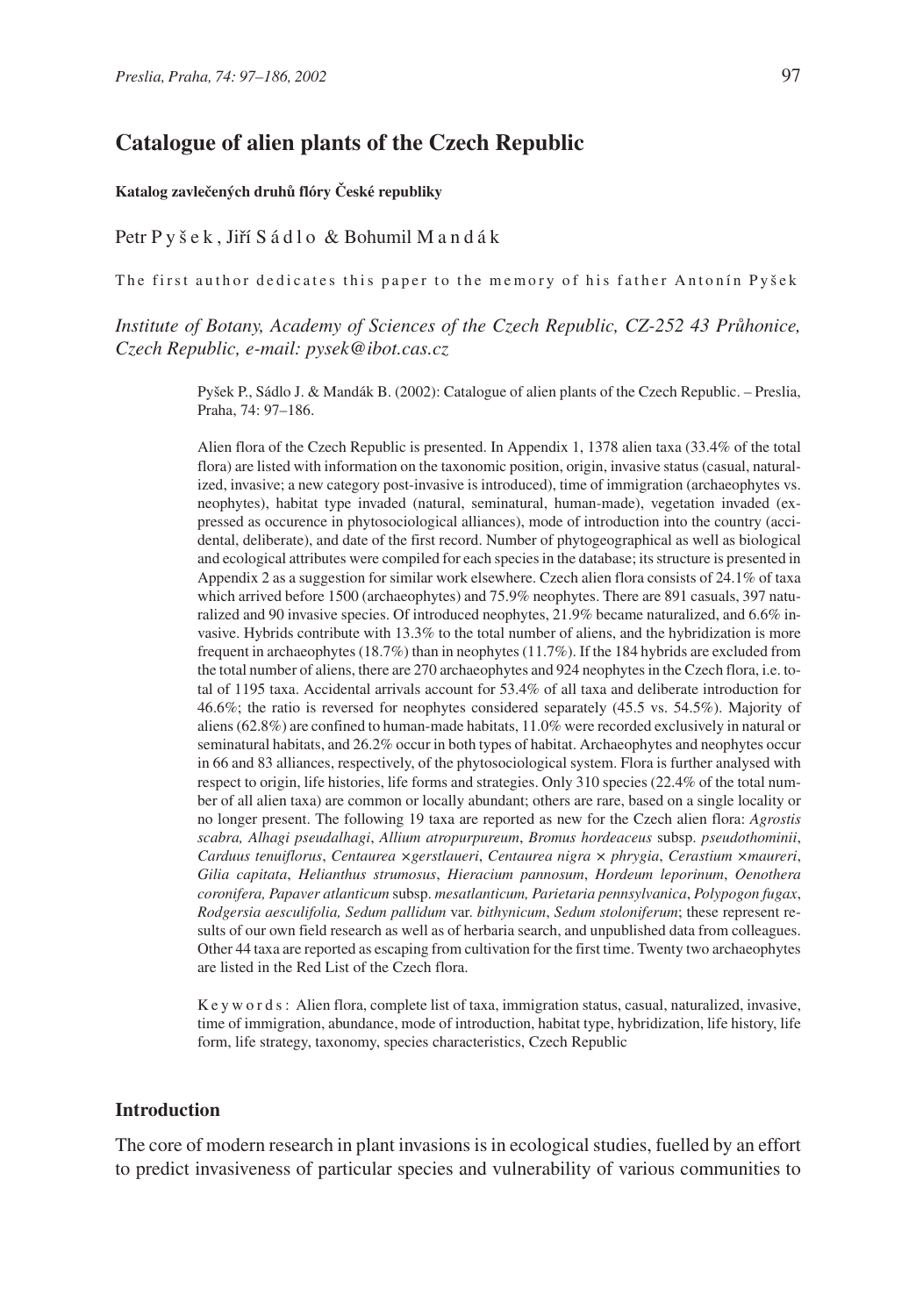invasions. In the last decade, the field became fully comparable with other areas of modern ecology and "hard theories" appear to emerge (Rejmánek 1996, Rejmánek & Richardson 1996, Lonsdale 1999). The focus on ecology reflects the fact that studies on invasions are among biological disciplines with the strongest practical appeal and recently, this aspect has become its focal point. Papers devoted to impact and its quantitative description as well as to critical evaluation of prediction possibilities have been published recently (e.g. Daehler & Carino 2000, Williamson 1996, 1999, 2001, Kolar & Lodge 2001, Pyšek 2001). Debate on risks associated with GMOs as a subset of potentially invasive taxa further increases practical importance of the field (Regal 1986, Kowarik 2002). Nevertheless, despite increasing focus on experimental approaches papers comparing species lists are a popular and useful tool, especially for generating hypotheses which can be then tested by experimental and comparative methods (Weber 1997, Daehler 1998). Importance of taxonomy for studies of alien flora has been repeatedly stressed and awareness of this has been increasing, too (McNeely 2001). In a field like this, where species move dynamically over the globe and one of the frequent and basic situations workers have to face is determination of a species new to their region, and often coming from distant areas, quality background data are needed. Having a reliable database of alien species of a given territory, summarizing historical knowledge of generations of botanists, may therefore prove as a very useful tool.

Some information on alien floras is available for many European countries (see e.g. Weber 1997), although the quality of such data is highly variable. Generally, there is a remarkable difference between data drawn from standard floras and checklists commenting on species immigration status and studies focussing specifically on alien plants. Williamson (2002) has shown for the British flora how careful one must be when trying to make conclusions about the number of native species; numbers of aliens are undoubtedly even more difficult to estimate. Particular sources often give very different figures (Williamson 2002).

In Europe, the best available data on alien flora, in terms of completeness of the species list, is that of the British Isles (Clement & Foster 1994, Ryves et al. 1996). This data set, in association with databases of biological attributes available for British flora (Fitter & Peat 1994) and geographical information, proved to be a powerful tool and yielded interesting results explaining the pattern of alien floras (Crawley et al. 1996). A comprehensive list of alien species with floristic status, degree of naturalization, date and mode of introduction, and chorological, biological and ecological data will be soon available for Germany (Kuehn & Klotz 2002). Moreover, detailed information on the structure and composition of alien flora, its historical dynamics and factors underlying its development have been available for Germany, too (see Kowarik 2002 and references therein). Switzerland is another European country with solid information on its alien flora (Weber 1999), and a project on this topic has started in Italy (Celesti Grapow, pers. com.). For Poland, a detailed information is available for a subset of alien species, i.e. archaeophytes (Zajac 1979). Detailed alien floras have been published for number of large European cities which are recognized as extremely species-rich centres of aliens (Pyšek 1998a), but complete catalogues of alien species for particular countries are still rather rare, unlike in other parts of the world more affected by plant invasions (e.g. Wells 1986 for South Africa).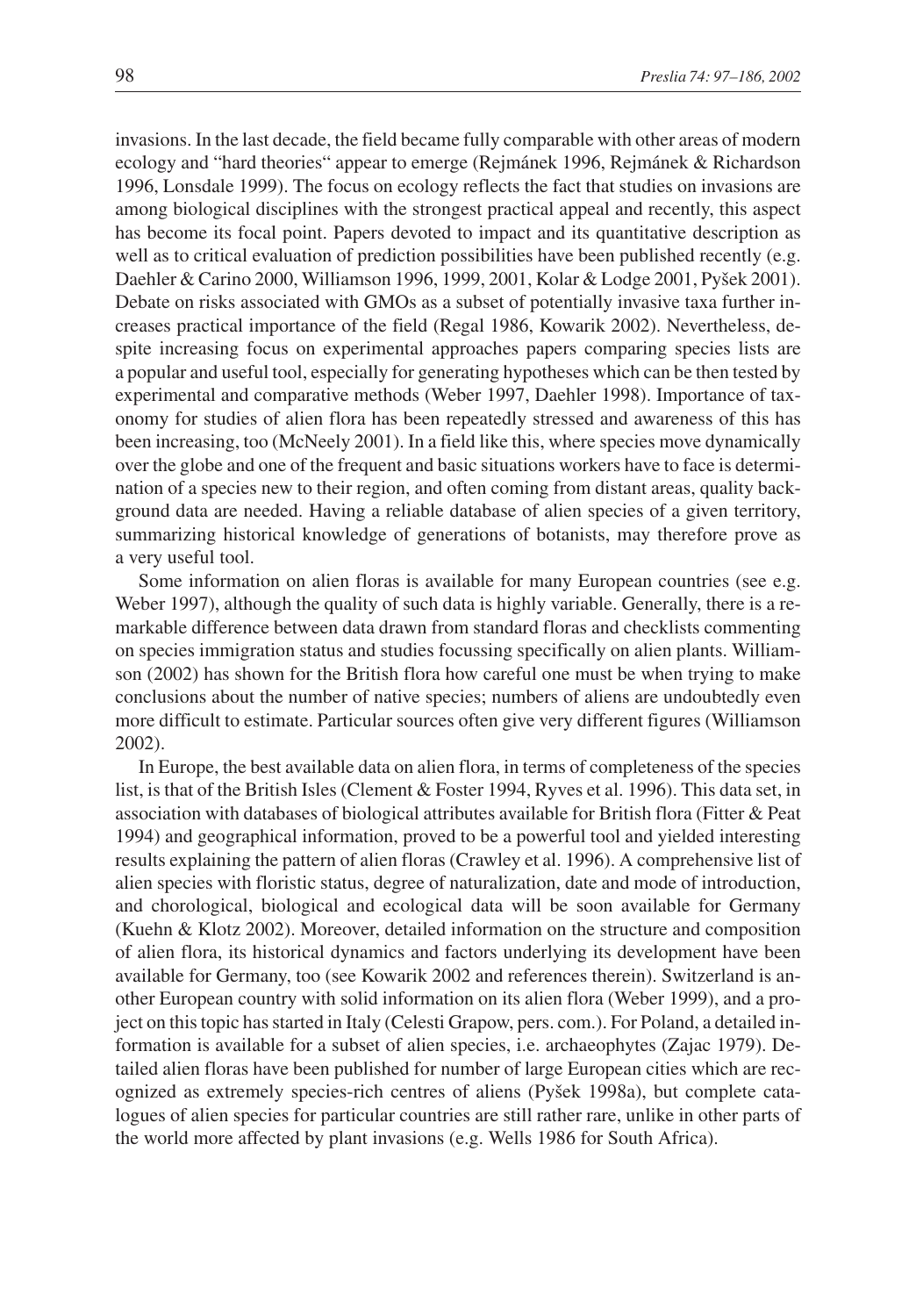## **Geographical conditions in the Czech Republic, history of human colonization and its relevance to plant invasions**

The Czech Republic covers an area of 78, 864 square kilometers and has 10.3 million inhabitants, creating a human population density of 131 inhabitants per  $km^2$ . The network of roads (0.71 km per km<sup>2</sup>) and railways (0.11 km per km<sup>2</sup>) is rather dense. These features certainly contribute to the richness of alien flora (Pyšek & Prach 2002). Several historical and geographical factors have significantly affected the course of human-induced plant invasions over the past 6 000 years:

- 1. The Czech Republic is an ecotone between large continental landscape sections: the Alps on the south, Carpathians on the east, Pannonian basin located southeast, region of oceanic climatic on the west, and the north-located region of low habitat diversity resulting from the Quarternary glaciation. There are number of natural and human-created migration routes which provide possibilities for colonization; these are oriented E-W, and SE-NW. Many species reach their northwestern distribution limits near SE political boundaries of the Czech Republic (Slavík 1988).
- 2. Compared to similar regions of Central and Western Europe, the landscape mosaic is diverse and remarkably heterogeneous in the Czech Republic. Diverse geological, soil and climatic conditions create suitable environments for many different types of plants (Hejný & Slavík 1988), and the majority of Central-European habitat types are present (except for coastal and alpine habitats). The human impact and types of land-use are also rather heterogeneous, both on historical time scale and recently.
- 3. The dynamics of plant migrations are similar to those in other central- and western-European regions; there has been a continuous stream of plant invasions since the Neolithic agricultural colonization which started in about 5300 B. C. and represented the first milestone in the history of alien plant invasions. The main landscape changes that accompanied particular plant invasion waves followed during the Aeneolite (3800 B. C.), Bronze Age (2200 B. C.) (Opravil 1980), Medieval (13th to 15th century), and recent time (since the 19th century). As early as the Aeneolite, there was a rather high proportion of deforested landscape in lowlands (Ložek 1999), and divergent development dividing the landscape into warm cultural lowlands and cold forested highlands started during this period. The landscape was gradually colonized between the Neolithic period (Central Bohemia, South Moravia) and the Medieval (cold highlands), but the highest mountains were only colonized between the 17th to 19th century. Until the Late Medieval, there were still large portions of closed forests and these acted as barriers to migrations.
- 4. There was little and very local exchange of goods until the beginning of the Late Medieval. Not until this period were there developed towns and large scale migration of humans and goods (Le Gof 1982), although trading routes specialized on salt, gold and amber were used in prehistoric times. The industrial revolution started in the region in 1850s and in the first half of the 20th century, the Czech Republic was one of the most highly developed industrial countries in Europe. In 1945–1989 the country was isolated from the Western Europe because of the socialistic political regime which brought about economic orientation towards the East and specific features of land-use (including so-called "collectivization", involving the concentration of agricultural production into large production units, and the evacuation of border areas and their subsequent colonization). Many plant species of Asian and southeast-European origin entered the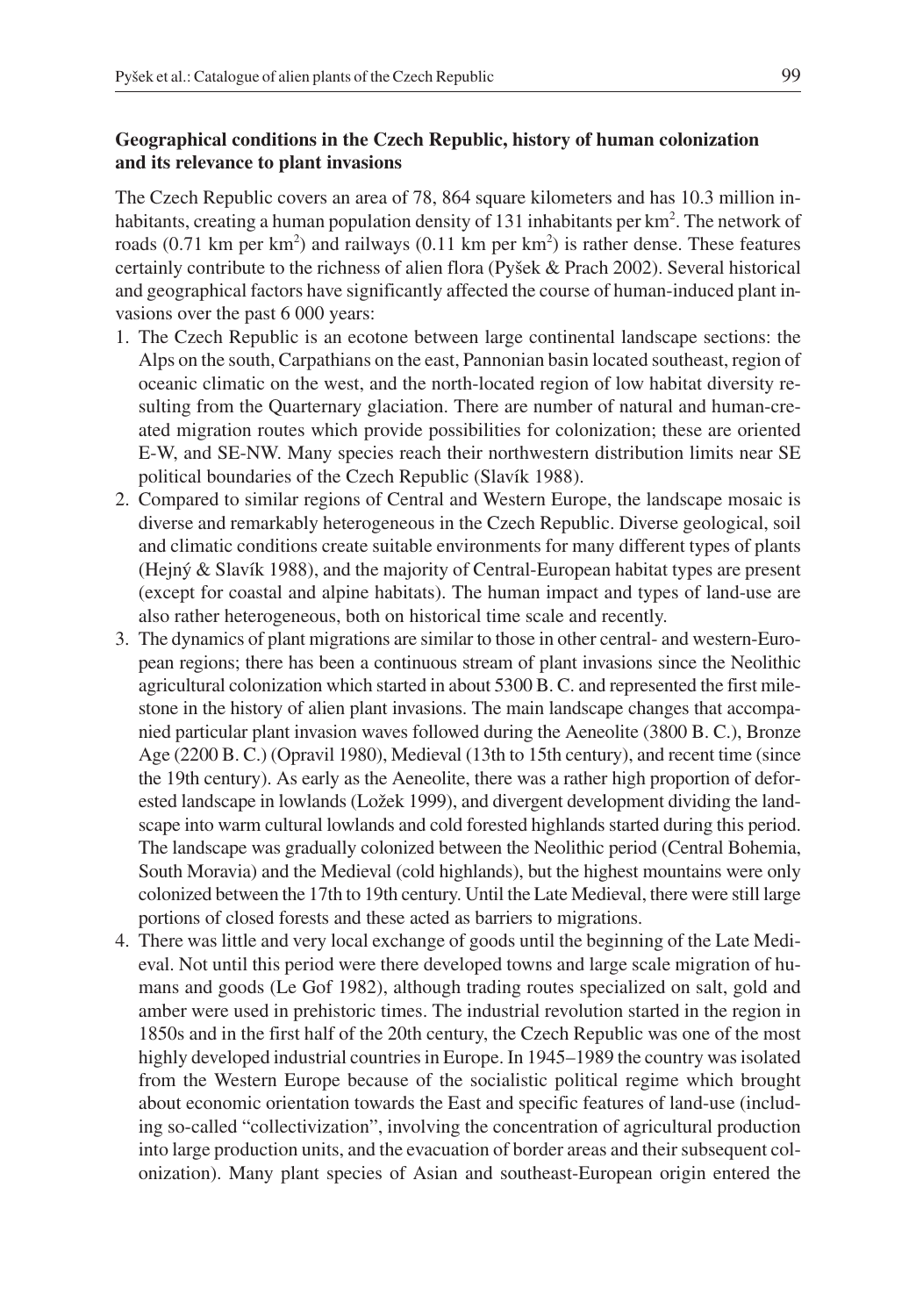central part of the continent via one of the largest European railway stations in Čierna nad Tisou in the Slovak part of the former Czechoslovakia (Jehlík & Hejný 1974, Jehlík 1998). Besides railways and roads, river traffic on the Elbe river, the Danube river and their tributaries significantly contributed to the richness of present alien flora (Jehlík1998).

5. Despite isolation and political differences, the country went through the same process as other European regions between the 1940s and 1990s. Traditional economical and land-use models based on Neolithic scheme have ceased (Hobsbawm 1991). A new landscape type came to a large-scale existence since the 1990s. This landscape model can be characterized by the following features in the Czech Republic: (i) humans are less present in the open landscape, (ii) direct human intervention into the landscape are less frequent but more powerful, (iii) environmental stress associated with traditional agricultural management has been decreasing, (iv) the role of disturbances associated with industrial activities and urbanization increases, and (v) so do the migration possibilities (Cílek 1999, Sádlo & Storch 2000).

## **History of floristic research and its relevance to studies on alien species**

The remarkable tradition of studies on floristics in the Czech Republic provides a solid background for compiling a list of alien species of reasonable historival relevance. Floristic research in the territory of the Czech Republic dates back to the second half of the 18th century. The first attempt at producing the flora of the whole Czechia was carried out by Schmidt (1793–1794); unfortunately some data given by him are doubtful (Skalický et al. 1988). In the first half of the 19th century, several floral works mention introduced plants and can be therefore used to infer information about plant invasions at that time (Pohl 1809, Presl & Presl 1819, Opiz 1823, 1852). For the following period, the wealth of information on alien plants can be found in the remarkable work of Čelakovský (1867–1881, 1882–1894) who recognized the alien status and origin of some plants present in the Czech flora and commented in considerable detail on their distribution. In the early 20th century botanists started to recognize human-made and disturbed habitats as a source of important additions to native floras (e.g. Laus 1908, Domin 1917–1919). Alien plants started to be systematically recorded, thanks to the founding of a specialized research section at the Institute of Botany, Průhonice, in the 1960s. Research triggered then has focussed on specific habitats (ports, railways, oilseed or wool processing factories, grain silos, mills, rubbish tips, arable land, etc.), taxonomically relevant groups and on the distribution of alien plants, as well as on their ecology and impact (see Hejný et al. 1973, Pyšek 1995a, Jehlík 1986, 1998 for references). The tradition of recording plant distribution made it possible to produce some valuable data sets providing detailed information on distribution of selected alien species (e.g. Jehlík 1998); unfortunately, they were not always adequately analyzed. In addition to this primary research, valuable floristic information about species immigration status can be derived by a careful analysis of old floral works, some of which date to 1600 (Hendrych 2001).

Surprisingly, despite this background, no comprehensive catalogue of alien plants occurring at the territory of the country has been available until now. The need for such a list has become more urgent as the research in plant invasions has been intensifying (Pyšek &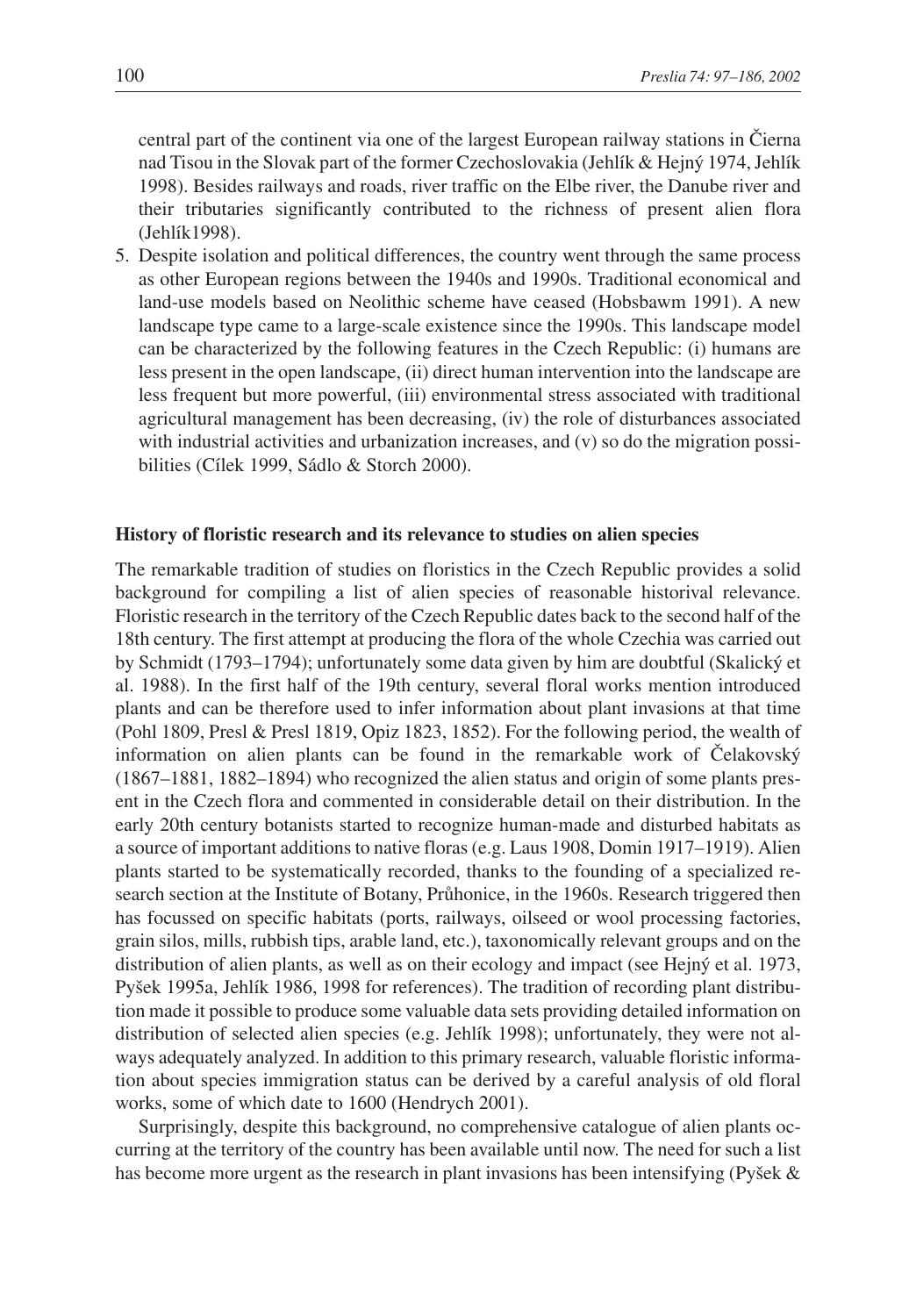Prach 2002), and comparative studies on alien floras started to receive considerable attention (Weber 1997). Until now, data for the territory of the Czech Republic used to be taken mostly from the work of Dostál (1948–1950, 1954, 1958) on which the importance of the reliability of the data can be demonstrated. The flora of Dostál (1948–1950) which became a modern standard for Czech botanists of the second half of the 20th century gives an indication of alien origin of 599 taxa. The vast majority of the taxa are neophytes, as Dostál did not consider archaeophytes as aliens. The 599 taxa listed by Dostál represent approximately 20% of the the flora (the total number of species was 3120; Dostál 1954). Of the neophytes reported in this flora, 109 were excluded from the present list for various reasons: they were re-classified as native (e.g. *Acer tataricum*, *Plantago indica, Solanum alatum, Potentilla norvegica*), reported erroneously as they probably never grew at the territory of the country (e.g. *Cuscuta australis*, *Capsella rubella*, *Lupinus perennis*, *Erysimum perofskianum*), or, most frequently, it is uncertain whether or not they ever escape from cultivation (e.g. *Linaria purpurea*, *Mesembryanthemum crystallinum*, *Helianthus debilis*, *Ptelea trifoliata*). This phenomenon certainly deserves more attention and careful analysis since the data from Dostál's flora were taken as a basis for comparison with other regions (Pyšek 1989) because there was no other source available. Given that there are 924 neophytes (excluding hybrids) listed in the present paper, which number reflects better the real situation, and only as few as 490 are common with the Dostál's flora, the value of Jaccard coefficient of similarity between the two data sets is as low as 0.47. Even if we take into account the increase in the number of aliens in the Czech flora during the last four decades (Pyšek et al. 2002) reflecting accelerated translocation of species over the Earth surface in the second half of the 20th century, the difference between the recent and former data sets is too big to be attributed only to such an explanation and indicates lower reliability of the earlier data. Moreover, the Dostál's data set was for the territory of former Czechoslovakia which includes Slovakia. The species number in this larger region should be therefore higher. However, this fact influences the comparison of past and present alien floras in two contrasting ways: species introduced only to Slovakia are missing from the present data referring only to the Czech Republic but there are taxa whose native distribution ends in Slovakia and their occurrence in the Czech Republic is therefore secondary (e.g. *Trifolium angulatum*, *Cotinus coggygria*, *Orobanche gracilis*, *Scutellaria altissima*, *Beckmannia eruciformis*, *Pulsatilla slavica, Silene viridiflora*). Such taxa did not appear among aliens on Dostál's list but are included on the present one.

Different reliability of data in earlier floras is not the only reason for need to update lists of aliens of a given territory. Plant invasions are, by their very nature, extremely dynamic, and there is a constant influx of new species. Records of these newcomers are usually scattered in the local literature, much of which is not covered in international abstracting journals; such records are thus generally unavailable to international readers. An attempt to compile a list for any territory brings data to light which would otherwise be lost. Even very good and detailed floras do not pay the same attention to alien species; the quality of information and the attention paid namely to casual aliens varies. The reasons are that any such work must necessarily rely upon many contributors who feel differently about nonindigeneous members of floras, and also, publication of such works usually spans over a considerable time period. The Flora of the Czech Republic (Hejný & Slavík 1988–1992, Slavík 1995–2000) is no exception in this respect. However, a decade in the contemporary world is a lifetime in plant invasions!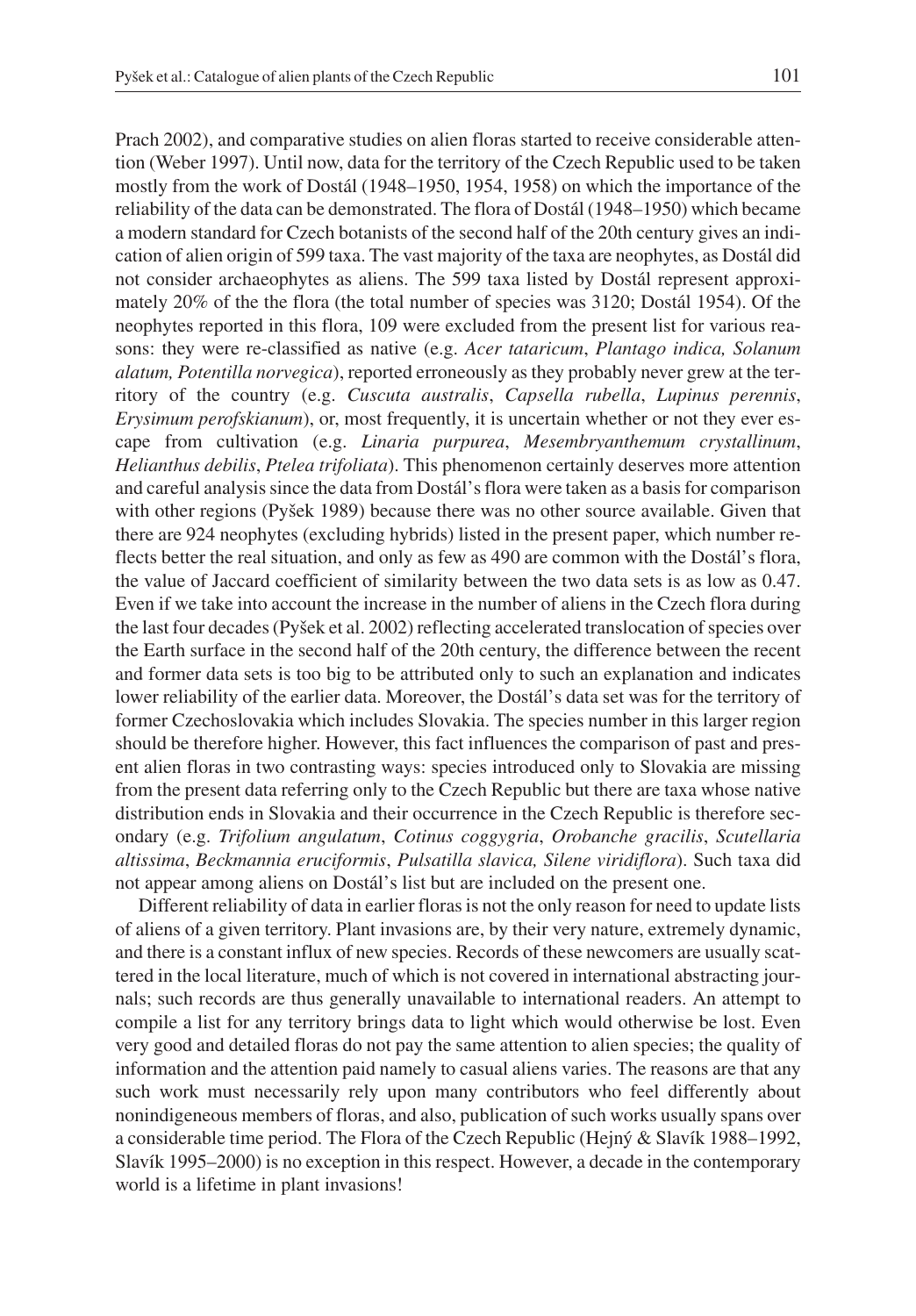A good species list is clearly the prime task of such a work; another important aspect is the kind of information associated with particular taxa on the list. Databases specifically focussed on alien species have an advantage, compared to standard floras, that such information can be compiled in a considerable detail (see Appendix 2).

## **Data sources**

The work "Flora of the Czech Republic", of which 6 out of 8 planned volumes have been published, served as a general information source for that part of the flora which has been covered so far (Hejný & Slavík 1988–1992, Slavík 1995–2000). The newly prepared Key to the flora of the Czech Republic (Kubát et al. 2002) was also checked for the coverage of alien species. Earlier modern floral works from the second half of the 20th century were also critically evaluated (notably Dostál 1948–1950, 1954, 1958, 1989). The list of Opravil (1980) served as a basic source on residence time for species introduced before 1500. General information on biological and ecological attributes was further completed by using synthetic floral works from other regions (Tutin et al. 1964–1980, Frank & Klotz 1990, Stace 1991), and specialized compendia on chromosome numbers and ploidy levels (Májovský et al. 1987), dormancy and germination behaviour (Baskin & Baskin 1999), seed bank formation (Thompson et al. 1997), invasive behaviour elsewhere in the world (Clement & Foster 1994, Ryves et al. 1996, Frank & Klotz 1990, Kartesz & Meacham 1999), dispersal mode (Lhotská & Chrtková 1978, Lhotská et al. 1987), endangernment and conservation status (Holub & Procházka 2000), history of introduction (Hejný et al. 1973, Jehlík 1998), and planting and cultivation aspects (Walters et al. 1984–1989, Cullen et al. 1995–2000, Brickell 1989). For other information not given in these sources, we searched the primary literature (see References). We also used herbaria (mostly National Museum Prague – PR, Charles Univeristy – PRC, and Institute of Botany Průhonice – PRA), unpublished information from colleagues, and results of our own field research in 1999–2001.

## **Terminology, approach, and classification measures**

Former floras and works related to plants non-native to the territory of the Czech Republic (see References) were considered when evaluating species status. However, each particular taxon was carefully re-assessed to confirm its native/alien status (Webb 1985, Pyšek 1995b, Richardson et al. 2000), its invasive status (Richardson et al. 2000) and residence time. For this evaluation, knowledge of species ecology and habitats occupied was used, in association with historical dynamics and role it plays in the landscape. The knowledge of landscape history since Neolithic times was also employed (Ložek 1999).

All alien species ever recorded at the territory of the country at least once in the wild were included<sup>1</sup>. Another important condition for inclusion was that a species is alien to the

<sup>1</sup> Only those species which occurred in the wild were considered; i.e. we did not take into account those kept exclusively in cultivation but considered escapees. In some cases, it can be rather tricky to decide; this concerns especially plants thrown away from gardens. We adopted the following criterion: a plant was included on the list if it reproduced on its own at least once outside the space where it was sown or planted (i.e. outside the flower bed or garden). In plants reproducing by seed, germination outside such space was considered as escape from cultivation. A plant reproducing clonally was considered as an escape from cultivation only if it survived winter and persisted in a given site until the following growing period.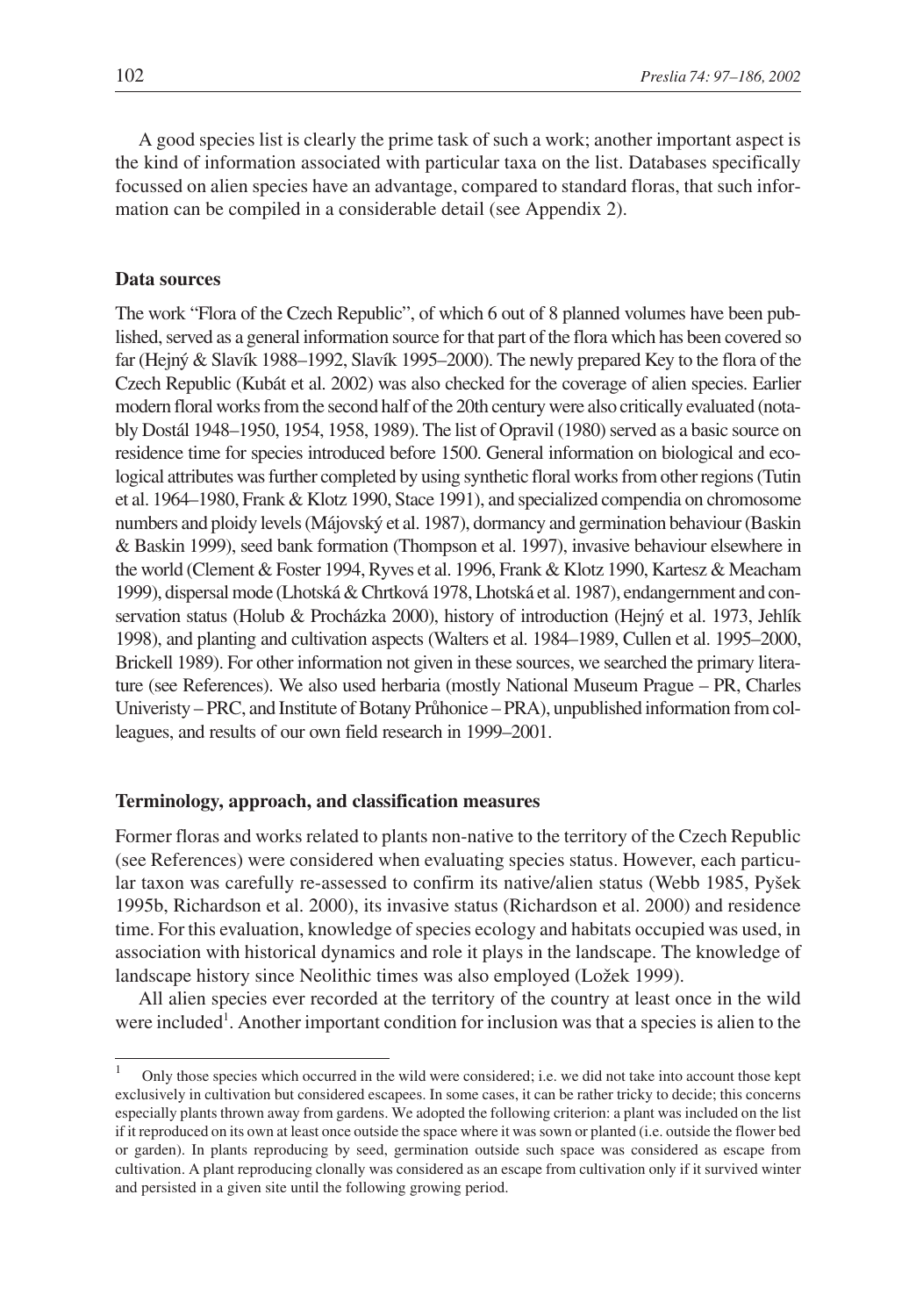

Fig. 1a. – Herbarium specimen of *Angelica archangelica* subsp. *archangelica* from 1893 (leg. J. Košál PR). Presence of this neophyte at the territory of the Czech Republic has been proved as early as in 1517 (Slavík 1997).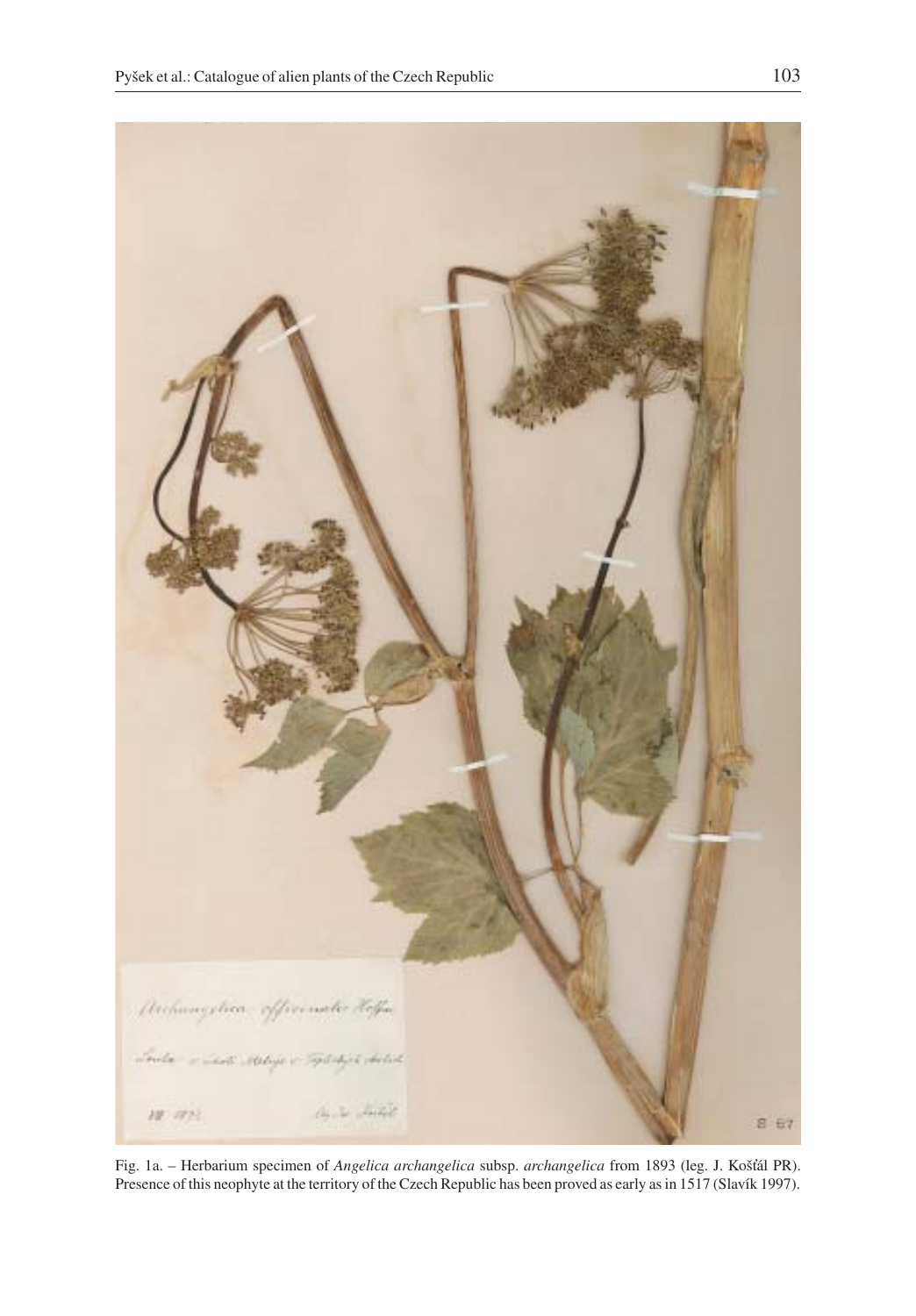

Fig. 1b. – *Rodgersia aesculifolia*, the most recent addition to the alien flora (2001). There is a span of more than four centuries and minimum 1044 species that have immigrated during the time between the introduction of *Angelica archangelica* subsp. *archangelica* and that of this species.

whole territory of the country. If a species has or had a single locality at the territory of the country where it is considered native, it was not included onto the list. Similarly, no consideration of so-called "apophytes" (native species occuring on secondary habitats, see e.g. Holub & Jirásek 1967) was given; once a species has native habitats in the Czech Republic, its expansion into other communities did not qualify it for inclusion on the list. Similarly, species which occurred at the territory as native in the past were excluded<sup>2</sup>. A strictly geographical approach to plant invasions, as opposed to one based on human values and relying on the realization of some form of "impact" (Davis & Thompson 2001), was therefore adopted (Rejmánek 1995, Richardson et al. 2000, Daehler 2001, Rejmánek et al. 2002). Doubtful records, which are sometimes listed without evidence from one flora to another, were excluded; we adopted a conservative approach. On the other hand, once a declaratively complete work on alien flora of any territory has been published, it is tempting for future researchers to start with that and pay less attention to scattered information sources from earlier times. This brings about a danger that most of what is not covered might be overlooked in the future. For that reason we included some records that are

<sup>2</sup> *Sorbus intermedia* (Ehrh.) Pers. is an example of such an approach; this taxon is commonly planted and escapes from cultivation but its native occurrence in the Krkonoše Mts from the turn of the 19th and 20th century cannot be excluded (Kovanda in Hejný & Slavík 1992). For that reason, this species is not included in the list.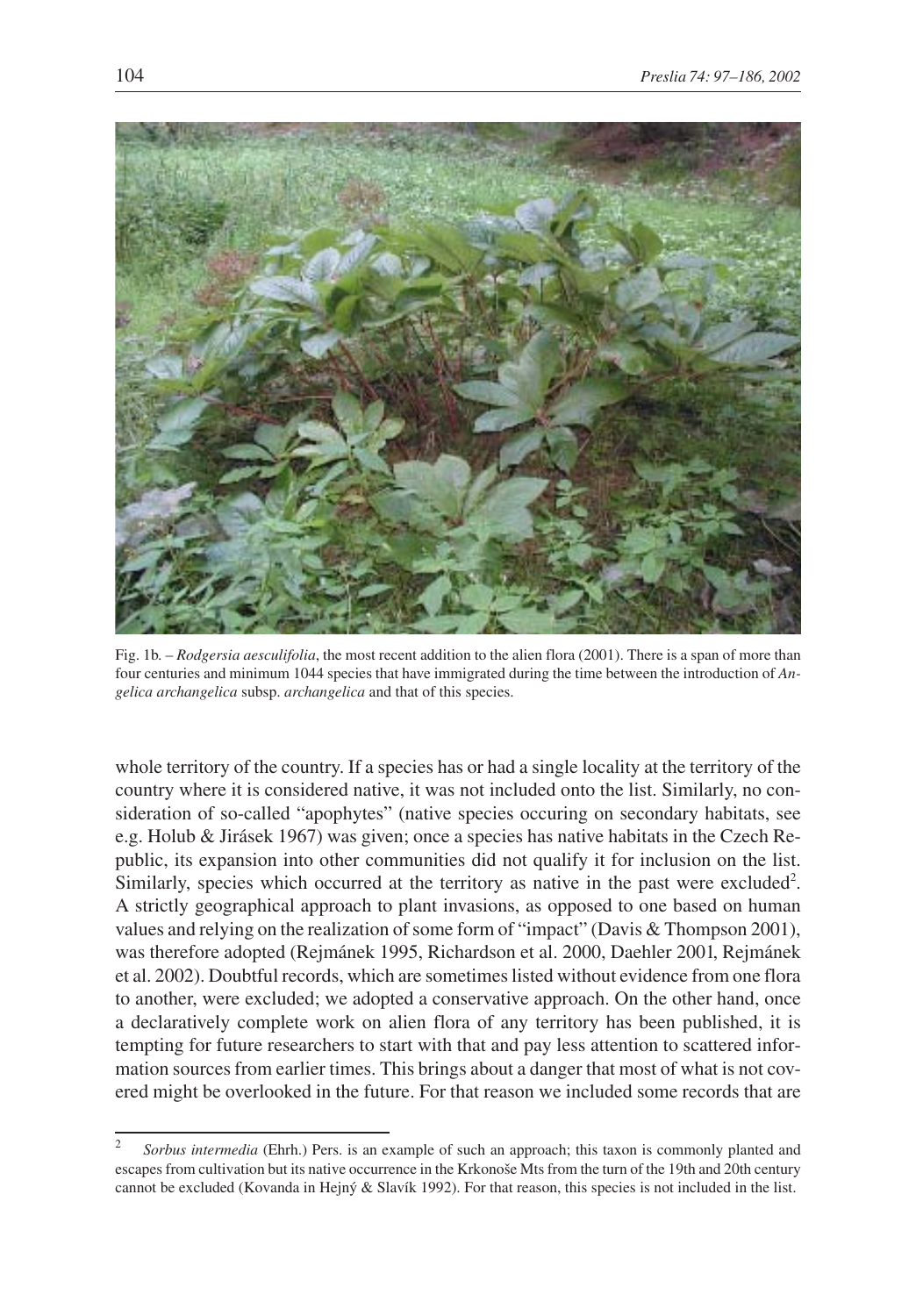not steadfastly proved because the respective herbarium specimen is not available, but other circumstances, such as the personality of the author, make it probable that they were correctly determined (e.g. *Hyoscyamus albus*, see Slavík 2000)<sup>3</sup>.

Crosses between natives and aliens are always considered as aliens, even if they have arisen in the Czech Republic. They are non-indigenous species in the sense of not having been at the territory before the onset of Neolithic agriculture (see also Williamson 2002). If a native species was taken into cultivation, its cultivars were produced and subsequently escape into the wild (e.g. *Achillea ptarmica*), such species was not included on the list because at the taxonomic levels considered in the present paper, i.e. species and subspecies, it is native in the territory (the only exception to this rule is rather common and well recognizable *Phalaris arundinacea* var. *picta*).

For taxa which are covered by it, the nomenclature follows the determination key to the Czech flora (Kubát et al. 2002). To avoid confusion, authorities are consistently given in Appendix 1. Nomenclature of higher taxa follows the Cronquist system as presented in Mabberley (1997). We only distinguished taxa up to the intraspecific level of subspecies; the only exceptions are *Reynoutria japonica* (var. *japonica* vs. var. *compacta*), *Physalis alkekengi* (var. *alkekengi* vs. var. *franchetii*), *Datura stramonium* (var. *stramonium* vs. var. *tatula*), and *Kochia scoparia* subsp. *scoparia* f. *trichophylla*.

The evaluation of the invasive status of a taxon, i.e. its stage in the "naturalization-invasion process", should be a key point in any study dealing with alien floras. We followed the scheme proposed by Richardson et al. (2000), which is based on overcoming different kind of barriers an invading plant must face. The following categories were distinguished: casuals, naturalized, and invasive aliens<sup>4</sup>. On top of the standard classification introduced by Richardson et al. (2000), which describes the highest degree of invasiveness reached by a given species, we included another category which is supposed to reflect the historical dynamics, i.e. changes in a species' invasive status. There is no reason to doubt that archaeophytes went, after their introduction, through processes similar to those we witness today with neophytes, and that their recent distribution is in many cases only a remnant of

<sup>3</sup> In other cases, however, the support for inclusion was considered too weak. For example, *Mibora minima* (L.) Desv. has been reported as an adventive species of the Czech flora (Dostál 1989, based on Chrtek 1965). The record was based on a single herbarium specimen from the Zahlbrückner collection located in PRC (s.a., s.d.) who was not, however, the collector of this plant. The sheet bears location "E Bohemia: Pohl" in Zahlbrückner's handwriting (J. Hadinec, pers. com.). Obviously, it is too risky to include the species on the basis of second-hand information without precise location. In addition, the species is native to the neighbouring Germany so even if it was collected in Bohemia, it might have represented native occurrence. Its unclear status is reflected by it being listed among "uncertain cases of extinct and missing" taxa of the Red list of the Czech flora (Holub & Procházka 2000).

<sup>4</sup> Alien plants: Plant taxa in a given area whose presence there is due to intentional or accidental introduction as a result of human activity.

Casual alien plants: Alien plants that may flourish and even reproduce occasionally in an area, but which do not form self-replacing populations, and which rely on repeated introductions for their persistence.

Naturalized plants: Alien plants that reproduce consistently (cf. casual alien plants) and sustain populations over more than one life cycle without direct intervention by humans (or in spite of human intervention); they often recruit offspring freely, usually close to adult plants, and do not necessarily invade natural, semi-natural or human-made ecosystems.

Invasive plants: Naturalized plants that produce reproductive offspring, often in very large numbers, at considerable distances from parent plants (approximate scales: > 100 m / < 50 years for taxa spreading by seeds and other propagules; > 6 m / 3 yrs for taxa spreading by roots, rhizomes, stolons, or creeping stems), and thus have the potential to spread over a considerable area.

After Richardson et al. (2000).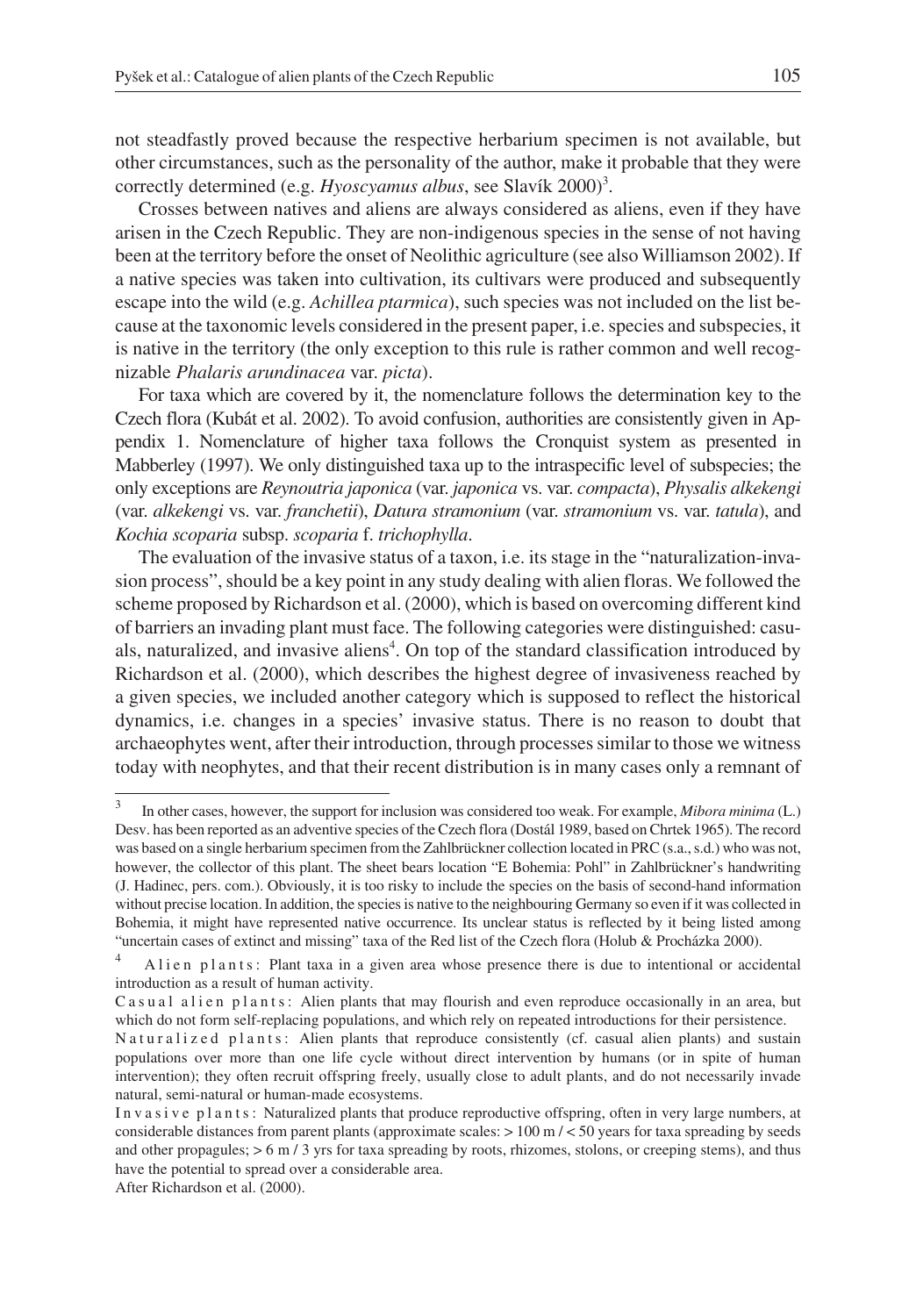the past abundance and distribution. We made an attempt to take this into account by including a category "post-invasive". Criteria for including archaeophytes as post-invasive were that the species now has a stable (not increasing) or even decreasing population and does not invade new, modern types of habitats, but its population dynamics and type of occurrence suggests that it might have belonged to the vegetation dominants in the past. Examples include: *Atriplex rosea*, *Spergula arvensis*, *Agrostemma githago*, *Chenopodium polyspermum*, or *Gagea villosa* (see Appendix 1). We also labelled some neophytes as post-invasive; this concerns species for which it is rather striking that, after having reached a distribution peak in the past, they either retreated or their distribution is more or less stable – i.e., they no longer spread (e.g. *Elodea canadensis*, *Mimulus guttatus, Imperatoria ostruthium*). It should, however, be borne in mind that the post-invasive category is, more than any other, based on our personal opinion; it is therefore more speculative than the others. Nonetheless, we consider this term to be a useful and informative addition to the traditionally applied criteria of a species' position within the dynamics of invasion process. When a species occurs in the locality for a long time, seemingly naturalized but it is there as a remnant of past planting (e.g. *Rosa rugosa*, *Filipendula kamtschatica*, *Cotoneaster horizontalis*, *Potentilla fruticosa*, *Lonicera tatarica*, etc.) it is termed "cultivation relic" and indicated in Appendix 1.

With respect to the residence time, i.e. the time since the arrival of a species in the territory, we distinguish archaeophytes (introduced before the discovery of America, approx. 1500 A. D.) and neophytes (introduced after that date). Discussion is required here on how these terms were used by previous authors. Some terms were introduced by original sources in a slightly different sense but their meaning has shifted since then. This is most remarkable in the usage of the term "neophyte". Strictly speaking, deliberately introduced species are not neophytes in the sense of e.g. Holub & Jirásek (1967) and should be termed "xenophytes". For simplicity and compatibility with recent usage of the term, we use it without any relation to whether the given species arrived accidentally or was brought in by humans. It only reflects the residence time (species introduced after the year 1500) regardless of the mean of introduction.

Terminological frameworks for classifying alien species by reflecting their relationship to humans as vectors of introduction, dispersal, and habitat transformation (e.g. Thellung 1905, Kreh 1957, Holub & Jirásek 1967, Schroeder 1969) are traditionally used in Central-European countries. We used the system of Richardson et al. (2000) because: (a) it is simpler than traditional classification schemes; still it is compatible with them (Table 1; Pyšek 1995b). It differs in that it answers the basic classification questions<sup>5</sup> by combining independent criteria, rather than creating specific terms for each possible situation. (b) It is being partly recognized by international scientific bodies such as Global Invasive Species Programme (McNeely 2001), hence it is a candidate for becoming generally acceptable basis for terminology in plant invasions. (c) The traditional Central-European classification of alien plants has never received notable recognition in English speaking scientific community; the terms "archaeophytes" and "neophytes" represent an exception in this respect (Williamson 2002).

However, there are several categories, between which the distinction is sometimes blurred and depends, more than elsewhere, on the level of knowledge of species ecology

<sup>&</sup>lt;sup>5</sup> When did the species arrive? Why did it arrive, i.e. what means made it possible? Where does it invade, i.e. in which habitats? How far did it get in the invasion process?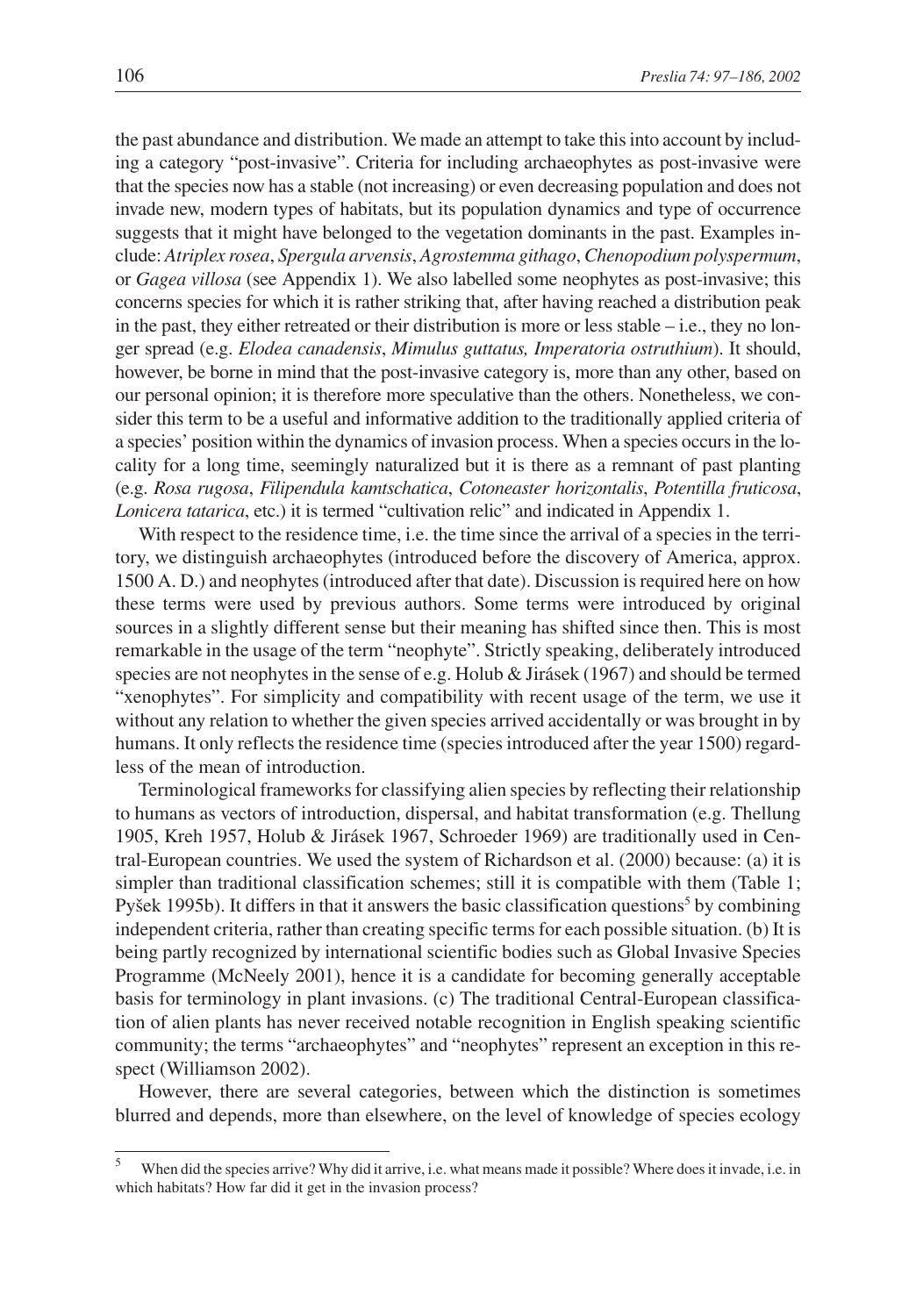Table. 1. – Comparison of terminology associated with alien plants which has been traditionally used in Central-European classification schemes with the one adopted for the present paper. The former is based on the classification of Holub & Jirásek (1967), the latter on Richardson et al. (2000). Criteria used by Holub & Jirásek (1967) for classification of particular categories are indicated:  $T =$  time of immigration,  $M =$  means of introduction,  $H =$  type of encountered habitat.

| Term in Holub & Jirásek<br>(1967)    | Criteria   | Meaning                                                                                                       | Corresponding term in the<br>present paper and its meaning                       |
|--------------------------------------|------------|---------------------------------------------------------------------------------------------------------------|----------------------------------------------------------------------------------|
| Anthropophytes                       |            | introduced by humans<br>regardless of time and means                                                          | alien                                                                            |
| I. Hemerophytes                      | M          | introduced deliberately                                                                                       |                                                                                  |
| 1. Ergasiophytes                     | <b>MH</b>  | kept only in cultivation                                                                                      | not included on the list                                                         |
| 2. Ergasiophygophytes                | MH         | kept in cultivation and<br>occassionally escaping                                                             | deliberately introduced aliens<br>(mostly casual)                                |
| 3. Ergasiolipophytes                 | <b>MH</b>  | formerly planted, currently<br>occurring in the territory<br>without need of human<br>intervention            | deliberately introduced aliens<br>(naturalized or invasive)                      |
| II. Xenophytes                       | M          | accidentally (unintentionally)<br>introduced                                                                  | any accidentally introduced<br>alien                                             |
| 1. Archaeophytes                     | <b>MT</b>  | accidentally introduced before archaeophytes (introduced<br>ca. 1500 <sup>6</sup>                             | before ca. 1500, both<br>deliberately or accidentally)                           |
| 2. Neophytes                         | <b>MT</b>  | accidentally introduced after<br>ca. 1500                                                                     | neophytes (introduced after ca.<br>1500, both deliberately or<br>accidentally)   |
| (a) Ephemerophytes                   | <b>MTH</b> | occurring temporarily in<br>human-made habitats                                                               | neophytes in human-made<br>habitats (casual)                                     |
| (b) Epekophytes                      | <b>MTH</b> | established in human-made<br>habitats                                                                         | neophytes in human-made<br>habitats (naturalized or<br>invasive)                 |
| $(c)$ Neoindigenophytes <sup>'</sup> | <b>MTH</b> | established in the region,<br>occurring in human-made<br>habitats and penetrating to<br>natural habitats, too | neophytes in natural and/or<br>seminatural habitats<br>(naturalized or invasive) |

and perception of landscape history. This includes a decision whether a species is (i) native or archaeophyte, (ii) archaeophyte or neophyte, as long as residence time is concerned, and (iii) casual or naturalized, and (iv) naturalized or invasive when classifying the invasive status. Some special cases have been considered in the present paper too. These include, for example, *Oxalis debilis* and *O. latifolia*, species which often spread in greenhouses of garden centres where they survive without being further dispersed by humans (Holub & Holubičková 1980, Jehlík 1995). However, such species were considered as casuals because of their dependence on glasshouse environment; the outdoor climate of Central Europe does not permit their persistence.

<sup>6</sup> Approximate date corresponding to the discovery of America (1492).

<sup>&</sup>lt;sup>7</sup> Some authors use the term "agriophytes" (Schroeder 1969, Lohmeyer & Sukopp 1002) for this category which is sometimes further divided into "holoagriophytes" (in natural vegetation) and "hemiagriophytes" (in seminatural vegetation) (see e.g. Kornas 1990).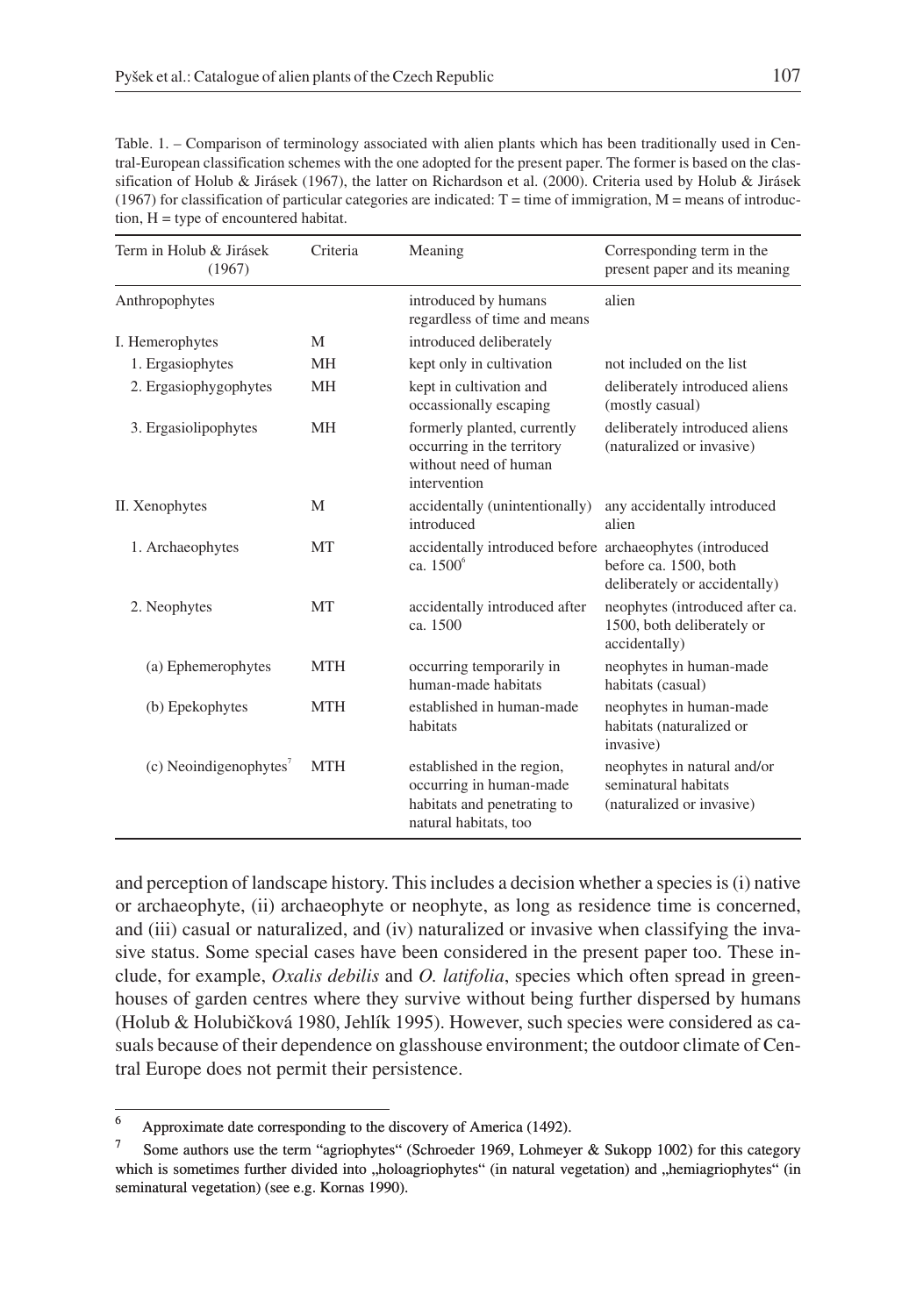Type of abundance in the landscape was estimated for each species on the list using the following criteria: single locality, rare, scattered, locally abundant, and common at the whole territory. A special category termed "extinct" relates to the situation when no records have been known for a long period, and where it is highly improbable that the species would appear again. In addition, estimates were made of the number of localities using the scale of Clement & Foster (1994): 1–4; 5–14; 15–49; 50–499; and at least 500 localities. Above 15, the number of localities is an estimate.

The first record of the species in the territory was, for obvious reasons, only determined for neophytes. It shoud be noted, that this date tells us only that the species has been present in the territory since at least the given year. In fact, it could have been, and in many cases undoubtedly was, present for a longer time. This category crucially depends on earliest floras available, and on their quality and completeness. Fortunately, these are regularly spread over the 19th century (Pohl 1809, Presl & Presl 1819, Opiz 1823, 1852, Čelakovský 1867–1894, Polívka 1900–1903) and provide us with solid information about the gradual enrichment of flora by alien species.

For each species, types of habitat in which it is recorded were distinguished: (i) natural (forested lansdscape and naturally treeles habitats), (ii) seminatural (cultural landscape excluding arable land, communication and human settlements), and (iii) human-made habitats (Chytrý et al. 2001). The type of invaded landscape was also evaluated, distinguishing (i) traditional agricultural landscape, and (ii) industrial urban landscape (Hobsbawm 1991). Particular habitats in which the species is found were classified according to the Council Directive 92/43/EEC on the conservation of natural habitats and of wild fauna and flora (1992).

The type of invaded vegetation was assessed by using alliances of the Zürich-Montpellier phytosociological system (Chytrý et al. 2001). This classification level most reasonably reflects the vegetation diversity of Central-European landscape (Ellenberg 1988).

## **The database**

Various characteristics have been compiled for each species, where such information was available. These can be divided into several topics: (i) species identity and taxonomic position, (ii) invasiveness, i.e. occurrence and behaviour of the species in the Czech Republic. These two topics were treated in detail in the previous section and represent the original information presented in this paper. Other two spheres concern (iii) ocurrence and behaviour in primary area, and (iv) biological and ecological attributes collated for each species (see Appendix 2 for details).

#### **How many species, how large a proportion?**

The Czech alien flora contains 1378 taxa belonging to 542 genera and 99 families (Appendix 1). Of these, there are 141 taxa at subspecific and 12 at varietal levels; 54 subspecies and 5 varieties are the only representatives of their species. Of the total number of taxa, 184 are hybrids.

This figure can be used to estimate the contribution of aliens to the total floristic richness of the territory of the Czech Republic. However, such estimates even with solid data at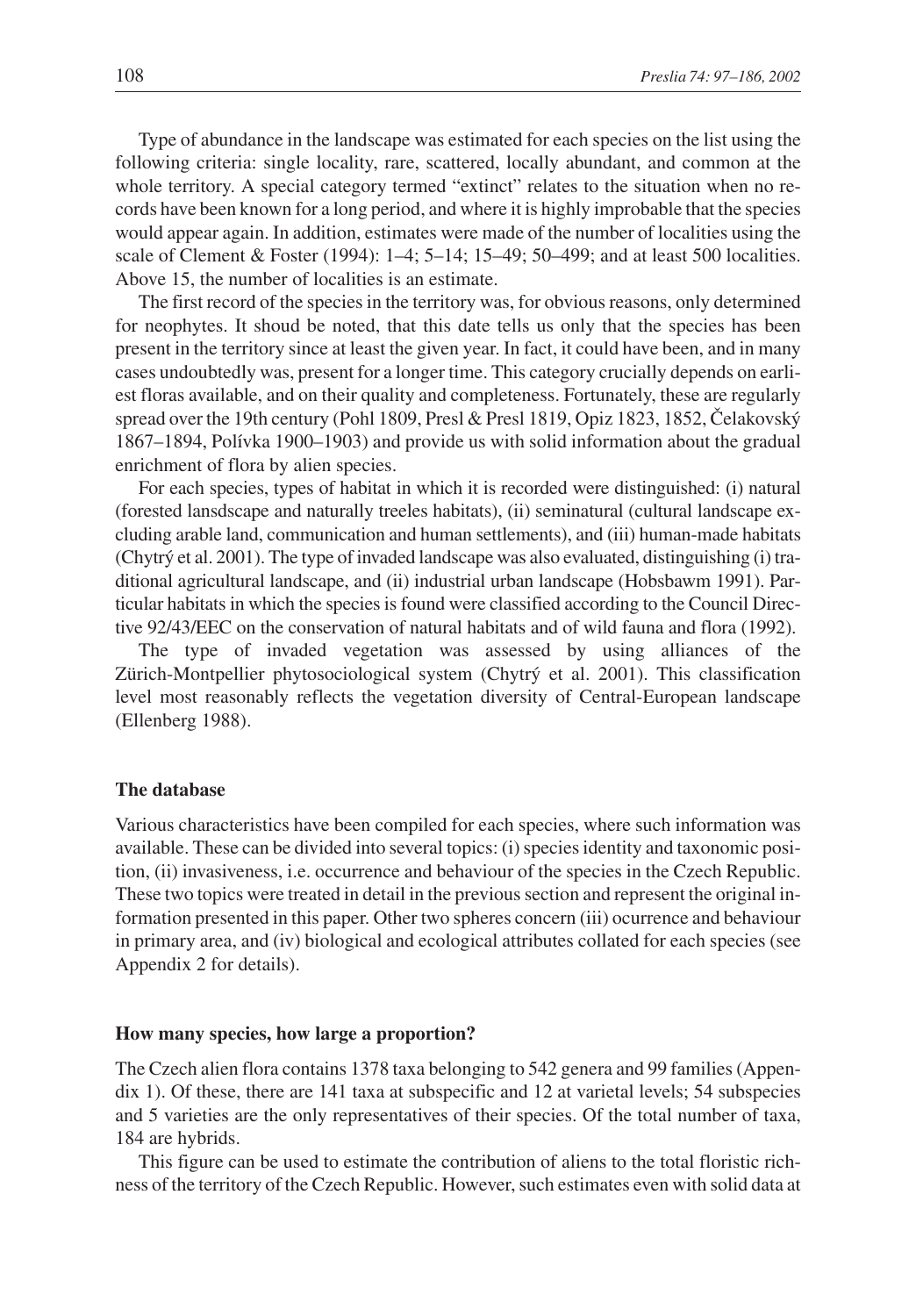hand, can be rather tricky and depend on several factors. As discussed by Williamson (2002), unfortunately not only numbers of aliens are uncertain but those of native species too, and the figure depends on whether microspecies and hybrids are included in calculations. Williamson (2002) argues that while hybrids are perfectly satisfactory taxa, and there are around 400 of them in British Isles, accounts of the British flora usually omit them. Stace (1997) estimates that there are around 900 native micro-species in British Isles, concentrated namely in genera *Rubus*, *Hieracium* or *Taraxacum*. Including hybrids and/or microspecies in the total of native species makes a huge difference to comparison with other regions; in the case of the relatively species-poor British flora, the total number of native species is about twice as high. Moreover, number of species reported in these critical groups strongly reflects the level of taxonomical knowledge in the country and/or simply the presence or absence of a specialist in a given group; this brings about even more bias to comparison between countries (Daehler & Carino 2001).

The number of native taxa at species and subspecies level listed in the most recent account of the Czech flora (Kubát et al. 2002) is 27548 . Microspecies were included in this count; there are good specialists for most critical groups in the Czech Republic and there has been sound research on apomictic species (e.g. Marhold et al. 1999). Kubát et al. (2002) list 114 species of *Hieracium*, 112 native species of *Rubus* and 72 species of Taraxacum<sup>9</sup>, to name the three most critical genera mentioned by Williamson (2002). Even if we bear in mind that not all of them are critical, as there are "ordinary" species in those genera as well, we are left with a total exceeding 300 species. The corresponding figures for native representatives of these genera in British flora are approximately 400, 250 and 115, respectively, i.e. giving the total of 765. The contributon of microspecies to the total richness of Czech flora seems to be therefore lower than in British Isles – this is further pronounced by the fact that Czech native flora is richer in "macrospecies" than that of British Isles. For this reason, we consider it justified to include microspecies in the calculation.

Accepting the totals of 1378 aliens and 2754 native species means that aliens contribute 33.4% to the total number of taxa reported for the Czech Republic. Kubát et al. (2002) list 498 crosses of native species so the number of native taxa excluding hybrids is 2256. The corresponding figure for the alien flora, excluding hybrids, is 1194. If the hybrids are not taken into account, contribution of aliens to the total number of taxa increases to 34.6%. This minor difference reflects the fact that hybridization rate is lower in aliens than in native species, possibly due to shorter common occurence of potential parental species in the territory, their often limited distribution and smaller population sizes, and resulting lower chance to meet; given the diversity of geographical origins among aliens, other barriers to hybridization may play role, too (Briggs & Walters 1997). The native flora is also better known because of tradition of floristic research and historical focus, and crosses of alien species might be therefore also under-recorded compared to those of native flora. A sound answer to the question how large a proportion of Czech flora is formed by aliens, seems to be between 33 and 35%, depending on how the species numbers are derived.

The counts are based on the final stage of manuscript kindly provided by the editors. They may therefore slightly differ from data contained in the printed version.

This count does not include sect. *Ruderalia*, of which there are another 105 species (J. Kirschner, pers. com.); total number of microspecies in the flora of the Czech Republic will be therefore somewhat higher.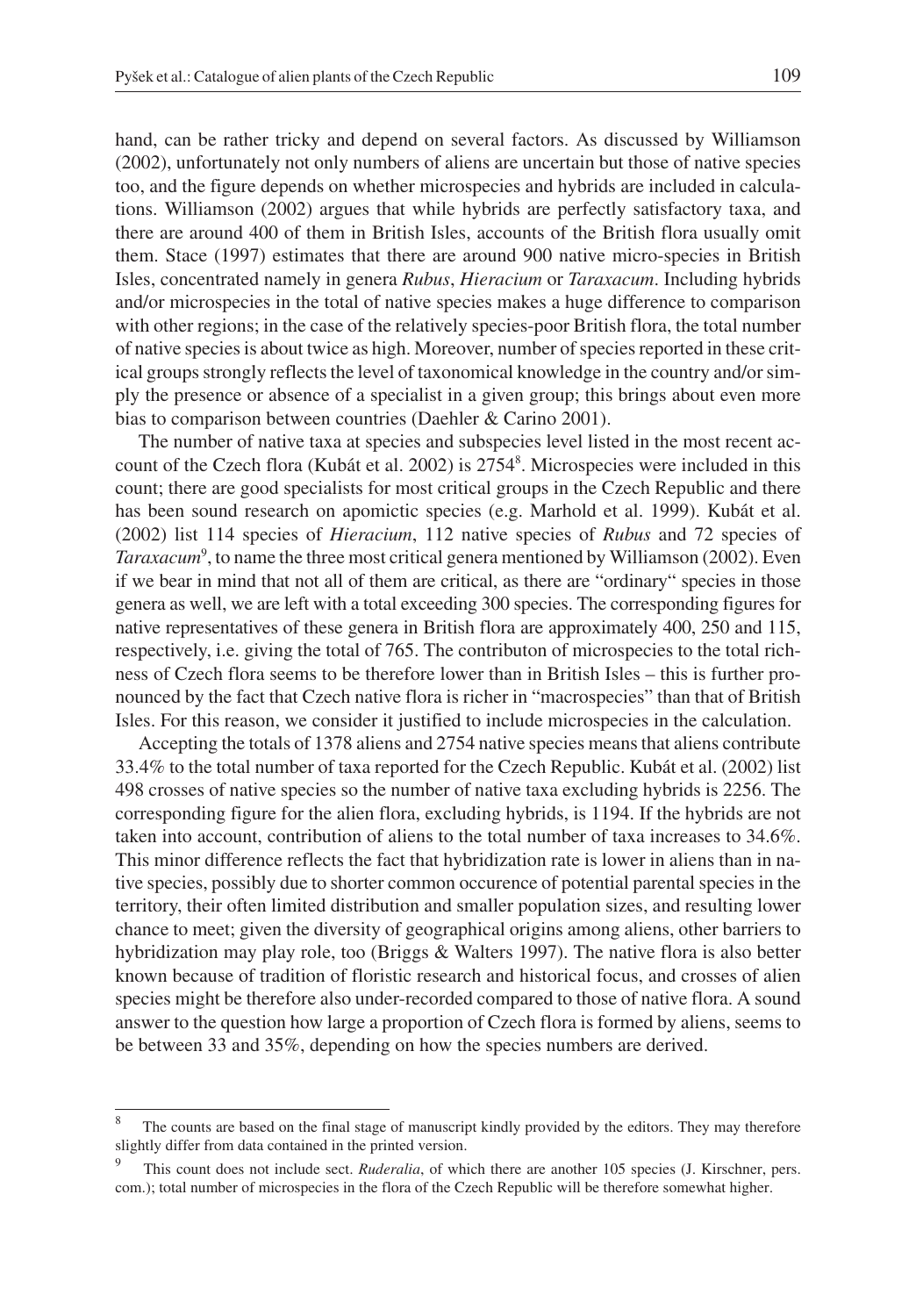#### **Composition and structure of Czech alien flora**

Of the total number of 1378 taxa in the Czech alien flora, 24.1% arrived before 1500, while 75.9% are neophytes (Table 2). As to the invasive status, 64.7% are casuals, 28.8% were classified as naturalized, and 6.6% as invasive (Fig. 2). Four neophytes and 188 archaeophytes were classified as post-invasive (Appendix 1). Of 891 casual taxa, 91.7% are neophytes and 8.3% archaeophytes; similarly, 76.7% of the total number of 90 invasive taxa are neophytes and 23.3% archaeophytes. The group of 397 naturalized taxa of the Czech alien flora consists of 59.7% of archaeophytes and 40.3% of neophytes (Table 2). The reverse ratio of casual and naturalized taxa in both residence-time groups (Fig. 2) reflects the fact that archaeophytes which would not have become naturalized could hardly be recorded in our times; the 74 casuals in this group represent long cultivated species escaping occasionally from cultivation.

These figures make it possible to calculate ratios of how large a proportion of introduced plants is able to naturalize or invade (Fig. 3). It only makes sense to express this for neophytes because for archaeophytes, the information on the initial stage, i.e. that of casuals, is missing. Of introduced taxa, 21.9% are considered naturalized, while 817 are casuals, and 231 of them are considered extinct. Finaly, 6.6% of introduced neophytes are invasive, a figure which corresponds well to theoretical rules and predictions in invasion biology (Williamson 1996).

The vast majority of archaeophytes came from the Mediterranean area, whereas neophytes have their origin in all continents, with other parts of Europe (39.8%), Asia (27.6%), and North America (15.1%) contributing most taxa (Fig. 4).

The taxonomic structure of the alien flora involves families whose representatives commonly invade in temperate climates (Pyšek 1998b), with *Compositae*, *Gramineae*, and *Brassicaceae* most represented (Table 3). Some differences between archaeophytes and neophytes are obvious: *Chenopodiaceae*, *Apiaceae*, *Scrophulariaceae* and *Caryophyllaceae* tend to be better represented among the former, whereas *Fabaceae*, *Solanaceae*, *Polygonaceae*, *Onagraceae* and *Amaranthaceae* are typical "neophytic families". Compared to the native flora, *Gramineae*, *Brassicaceae*, *Chenopodiaceae*, and *Solanaceae* are over-represented among the aliens, whereas *Rosaceae*, *Cyperaceae*, *Salicaceae*, and *Orchidaceae* are those with remarkable contribution of native taxa (Fig. 5). Some large families contain almost exclusively native (e.g. *Orchidaceae*, 97 native species – Kubát et al. 2002, and only one alien – *Cypripedium reginae*) or exclusively alien (e.g. *Amaranthaceae*, 25 species) representatives. There are 39 families and 162 gen-

Table 2. – Composition of the Czech alien flora. Number of taxa in particular categories of immigration time and invasive status (see text for definitions). Hybrids are included (for their numbers see Table 4). Distribution of archaeophytes and neophytes with respect to invasive status are significantly different (G-test on contingency tables,  $G = 379.04$ ,  $df = 2$ ,  $P < 0.001$ ).

|               | Casual | Naturalized | Invasive | Total |
|---------------|--------|-------------|----------|-------|
| Archaeophytes | 74     | 237         | 21       | 332   |
| Neophytes     | 817    | 160         | 69       | 1046  |
| Aliens total  | 891    | 397         | 90       | 1378  |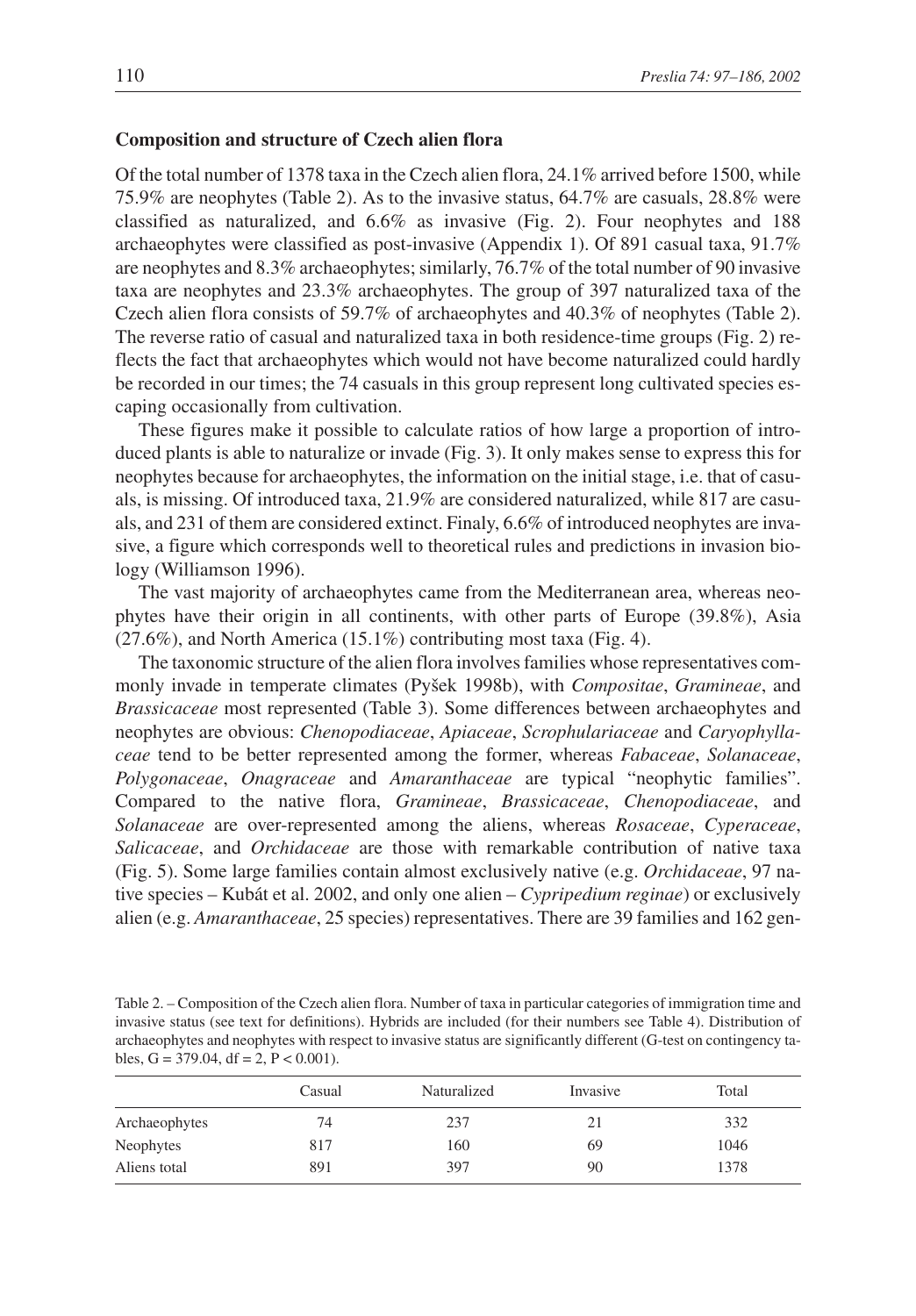

Fig. 2. – Invasive status in groups of alien flora classified according to the immigration time.

era containing archaeophytes and 98 families and 477 genera (including one nothogenus) with neophytes in the Czech alien flora. The total number of families with native species is 138. The genera with the highest number of alien taxa are: *Chenopodium* (27), *Amaranthus* (24), *Oenothera* (23), *Bromus* (21), and *Vicia* (18).

Annuals contribute to the total number of archaeophytes with 57.8%, significantly more than to that of neophytes  $(39.4\%)$ . Perennials  $(38.2\%)$  and woody plants  $(14.1\%)$  are more frequent among neophytes than among archaeophytes ( Fig. 6). In total, the Czech alien flora comprises 44.0% annuals, 9.3% biennials, 34.4% perennials, 7.7% shrubs and 4.5% trees.

The distribution of Raunkiaer's life forms (see e.g. Ellenberg 1988) in aliens is different from that in the native flora, with all groups except for therophytes and phanerophytes over-represented in the latter (Fig. 7).



Fig. 3. – Transition rates between particular categories of invasive status in Czech aliens (see text for explanation).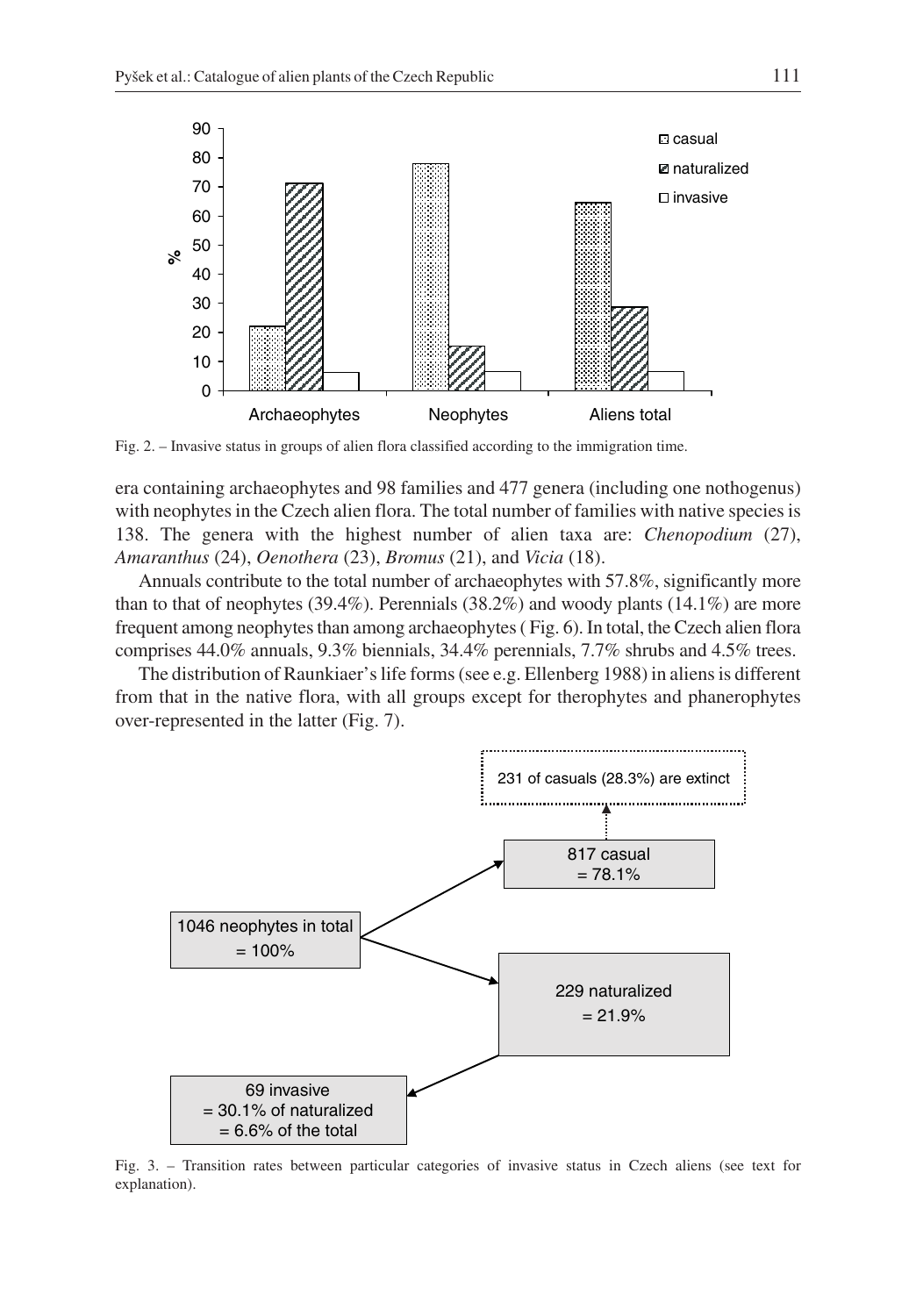

Fig. 4. – Structure of the Czech alien flora with respect to origin. If a species distribution area covers more than one continent, it is considered as a representative of each of them. Percentage contribution of areas of origin to the total number of aliens follows the name of the continent.

| Table 3. – The most represented families in the Czech alien flora. Only those with percentage contribution to the   |
|---------------------------------------------------------------------------------------------------------------------|
| total number of alien taxa ( $n = 1378$ ) exceeding 1% are displayed. Archaeophytes and neophytes differed signifi- |
| cantly with respect to the representation of plant families (G-test on contingency tables, $G = 133.17$ , df = 35,  |
| $P < 0.001$ , only families with at least 5 species were considered in calculation).                                |

|                     |                    | Number of species |        |                    | $\%$           |        |
|---------------------|--------------------|-------------------|--------|--------------------|----------------|--------|
|                     | Archaeo-<br>phytes | Neo-<br>phytes    | Aliens | Archaeo-<br>phytes | Neo-<br>phytes | Aliens |
| Compositae          | 52                 | 135               | 187    | 15.7               | 12.9           | 13.6   |
| Gramineae           | 38                 | 113               | 151    | 11.4               | 10.9           | 11.0   |
| <b>Brassicaceae</b> | 29                 | 72                | 101    | 8.7                | 6.9            | 7.3    |
| Fabaceae            | 13                 | 76                | 89     | 3.9                | 7.3            | 6.5    |
| Rosaceae            | 16                 | 62                | 78     | 4.8                | 5.9            | 5.7    |
| Lamiaceae           | 18                 | 46                | 64     | 5.4                | 4.4            | 4.6    |
| Chenopodiaceae      | 22                 | 33                | 55     | 6.6                | 3.2            | 4.0    |
| Apiaceae            | 17                 | 24                | 41     | 5.1                | 2.3            | 3.0    |
| Scrophulariaceae    | 15                 | 24                | 39     | 4.5                | 2.3            | 2.8    |
| Onagraceae          | $\Omega$           | 38                | 38     | 0.0                | 3.6            | 2.8    |
| Caryophyllaceae     | 17                 | 20                | 37     | 5.1                | 1.9            | 2.7    |
| Solanaceae          | 3                  | 33                | 36     | 0.9                | 3.2            | 2.6    |
| Polygonaceae        | $\overline{2}$     | 27                | 29     | 0.6                | 2.6            | 2.1    |
| Boraginaceae        | 11                 | 14                | 25     | 3.3                | 1.3            | 1.8    |
| Amaranthaceae       | $\overline{2}$     | 23                | 25     | 0.6                | 2.2            | 1.8    |
| Ranunculaceae       | 5                  | 18                | 23     | 1.5                | 1.7            | 1.7    |
| Malvaceae           | 6                  | 14                | 20     | 1.8                | 1.3            | 1.5    |
| Violaceae           | 7                  | 10                | 17     | 2.1                | 1.0            | 1.2    |
| Geraniaceae         | 5                  | 11                | 16     | 1.5                | 1.1            | 1.2    |
| Liliaceae           | 1                  | 14                | 15     | 0.3                | 1.3            | 1.1    |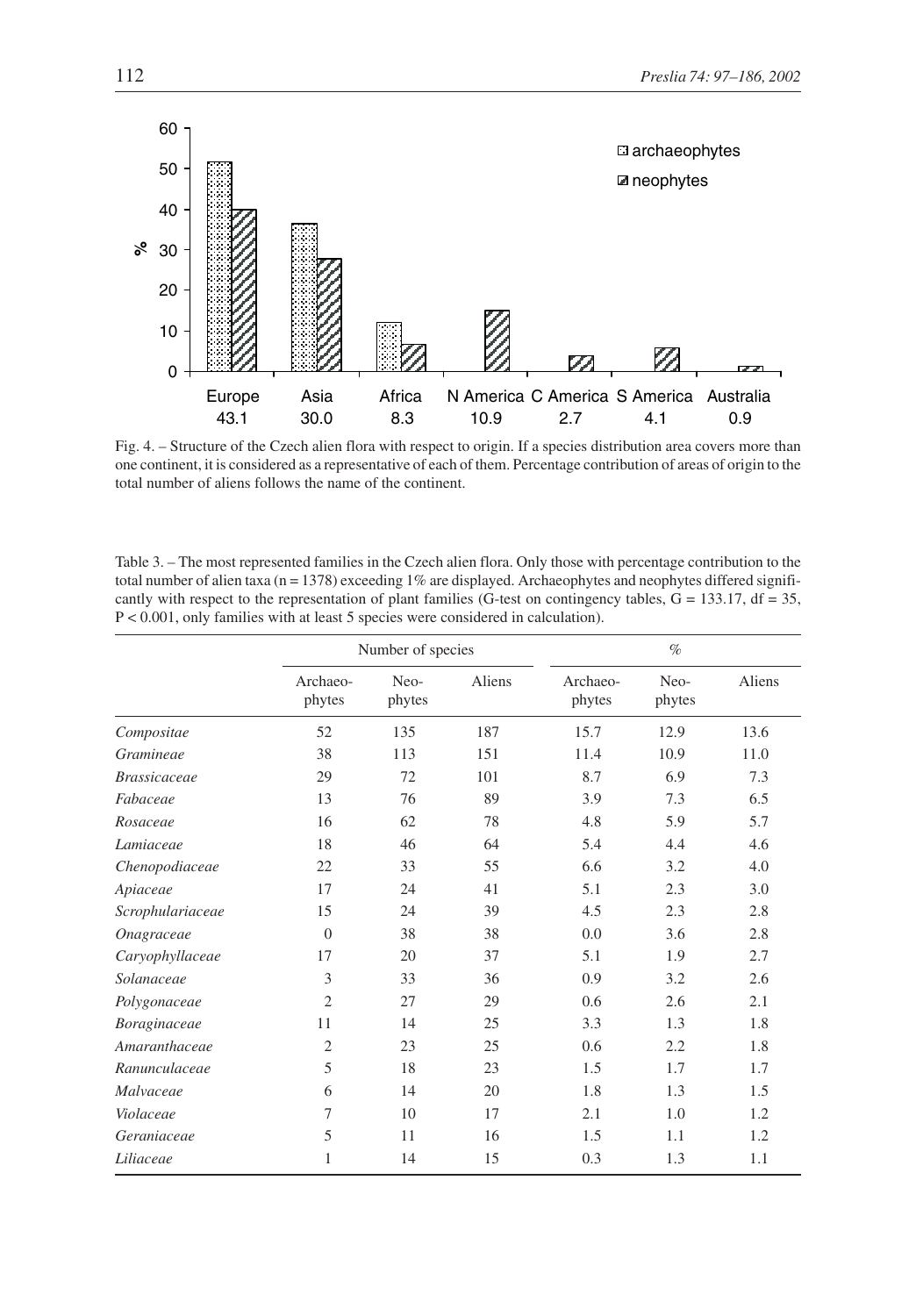

Fig. 5. – Comparison of taxonomic structure of alien and native floras. The most represented families are arranged according to the decreasing contribution to the alien flora. Data on native flora were taken from Kubát et al. (2002). Alien and native floras significantly differed with respect to the representation of plant families (G-test on contingency tables,  $G = 865.41$ ,  $df = 76$ ,  $P < 0.001$ ).

As shown previously on a limited data set (Pyšek et al. 1995b), Grime's scheme of life strategies (Grime 1979) is a convenient predictor of invasive success. In contrasting environments, different life strategies are more likely to result in naturalization and invasion. The present data set shows that the C-strategy is a convenient one for naturalization but those species which possess combination of all three kinds of strategies have a better chance of becoming invasive (Table 4). The sometimes raised caution that the use of Grime's strategies brings about the danger of circular reasoning is not justified here since the invasive ability is a mixture of both capability to survive in disturbed habitats (typical of R-strategy) and to compete successfully (favoured by C-strategy). The question of which kind of life strategy favours invasion success is therefore a legitimate one, because the classification of species into particular strategies was not directly affected by the fact how good invader a species is.

As to the mode of introduction, 49.9% of all aliens were introduced into the country accidentally, and 42.7% deliberately; the remaining 7.4% were likely introduced by both means (Table 5). If the last group is not considered separately but the species belonging to it are considered in both accidental and deliberate category, accidental arrivals account for 53.4% of taxa and deliberate introductions for 46.6%. Since most archaeophytes reached the country as agricultural weeds, i.e. not on purpose of humans, the ratio for total aliens is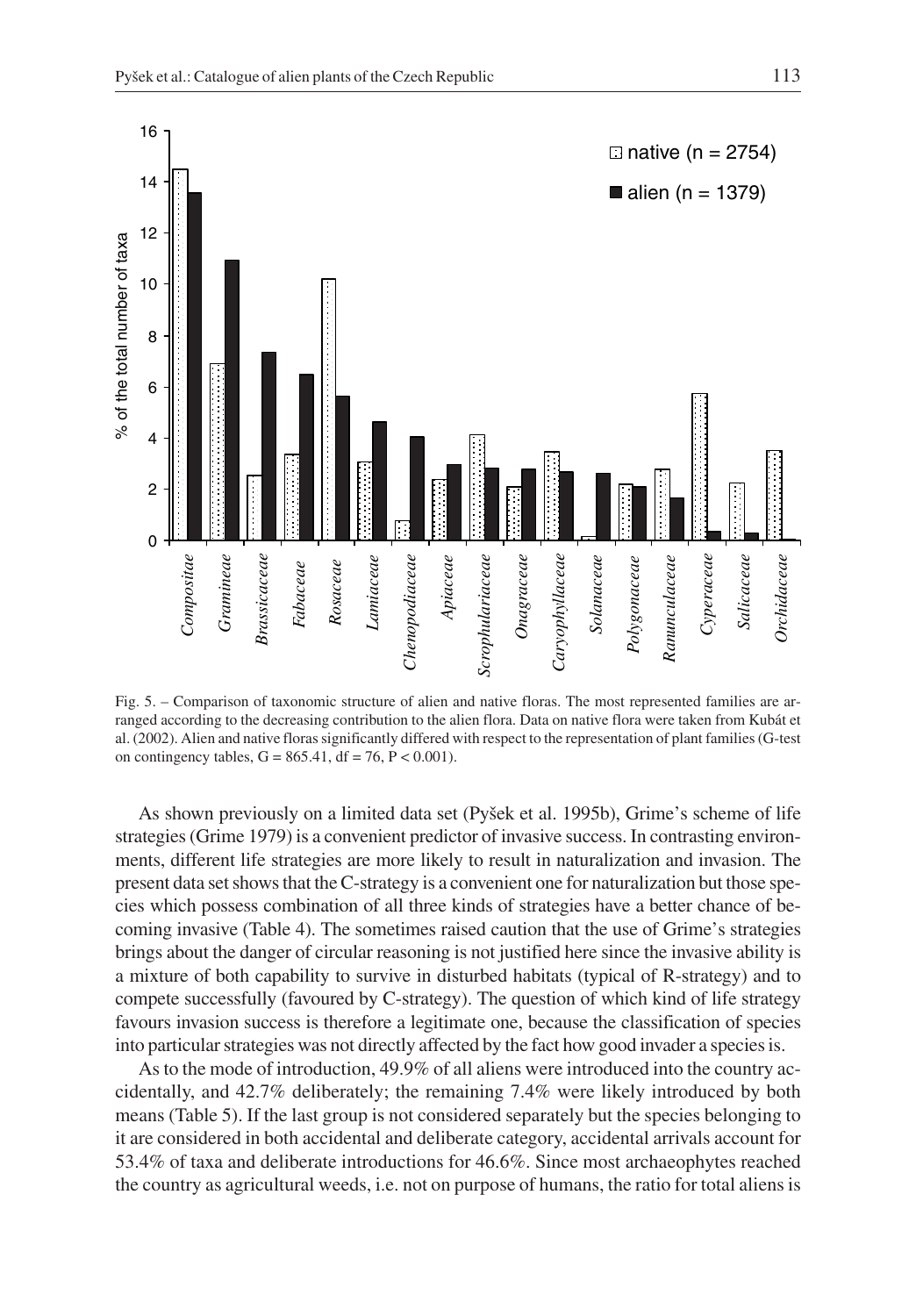

Fig. 6. – Distribution of life histories in archaeophytes and neophytes. Species known to occur as more than one life history were considered as representatives of each of them. Distribution of life histories in archaeophytes was significantly different from neophytes (G-test on contingency tables,  $G = 64.24$ ,  $df = 4$ ,  $P < 0.001$ ).



Fig. 7. – Distribution of Raunkiaer life forms (see Ellenberg 1988 for definitions) in archaeophytes, neophytes, and native flora. Species exhibiting more than one life form were considered as representatives of each of them. Data on native flora were taken from Kubát et al. (2002). Thero = therophytes, Hemi = hemicryptophytes, Geo = geophytes, Cham = chamaephytes, Nano = nanophanerophytes, Phanero = phanerophytes. Distribution of life forms was significantly different between archaeophytes and neophytes  $(G = 52.83, df = 5, P < 0.001)$ , and between aliens and native  $(G = 587.89, df = 5, P < 0.001)$ .

biased towards accidental introductions. Neophytes, on the contrary, include many taxa planted on purpose and escaping from cultivation, hence the ratio is reversed: more were introduced deliberately (54.5%) than accidentally (45.5%). More than a half of taxa are cultivated as ornamentals, other frequently encountered purposes are for food, medical purpose, landscaping, and bee-keeping (Table 6).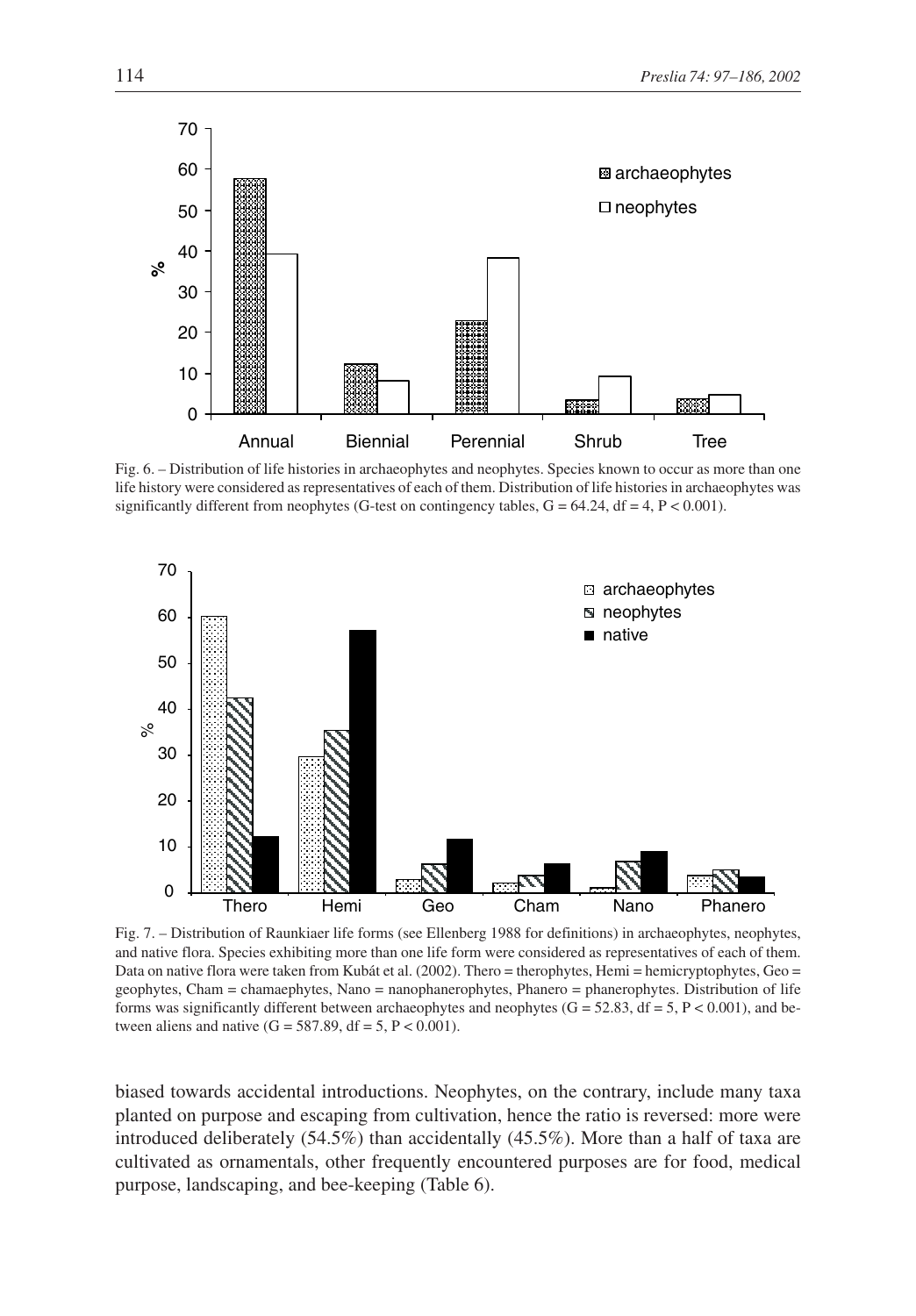| Table 4. – Distribution of Grime's life strategies according to residence time, and with respect to invasive status in |
|------------------------------------------------------------------------------------------------------------------------|
| neophytes. Data shown are percentages based on 288 classified archeophytes and 611 neophytes. Distribution of          |
| life strategies was significantly different between archaeophytes and neophytes $(G = 94.58, df = 6, P < 0.001)$ ,     |
| and between aliens and native $(G = 49.95, df = 12, P < 0.001)$ .                                                      |

|               |               | Neophytes |        |             |          |  |  |
|---------------|---------------|-----------|--------|-------------|----------|--|--|
|               | Archaeophytes | Total     | Casual | Naturalized | Invasive |  |  |
| $\mathcal{C}$ | 15.3          | 38.8      | 33.1   | 58.1        | 47.4     |  |  |
| CR            | 35.4          | 27.3      | 29.7   | 25.8        | 20.7     |  |  |
| CS            | 2.8           | 5.9       | 5.6    | 4.8         | 7.4      |  |  |
| <b>CSR</b>    | 8.3           | 8.0       | 6.8    | 6.5         | 12.6     |  |  |
| $\mathbb{R}$  | 31.3          | 15.2      | 20.0   | 1.6         | 6.7      |  |  |
| S             | 0.0           | 2.6       | 2.7    | 0.0         | 3.7      |  |  |
| <b>SR</b>     | 6.9           | 2.1       | 2.2    | 3.2         | 1.5      |  |  |

Table 5. – Structure of the Czech alien flora with respect to the presumed type of introduction into the country (deliberately or accidentally) and type of habitat. Number of taxa are shown for particular habitat/introduction categories. Natural and seminatural habitats (see text for definition) are grouped. Species occupying particular habitat types are significantly different with respect to the type of introduction (G-test on contingency tables, G = 48.35, df = 4,  $P < 0.001$ ).

| Type of habitat <sup>10</sup> |            | Type of introduction |            |       |  |  |  |
|-------------------------------|------------|----------------------|------------|-------|--|--|--|
|                               | Accidental | Both ways            | Deliberate | Total |  |  |  |
| Human-made habitats           | 486        | 61                   | 315        | 862   |  |  |  |
| Both types of habitats        | 147        | 34                   | 178        | 359   |  |  |  |
| Natural/seminatural habitats  | 51         |                      | 93         | 151   |  |  |  |
| Total                         | 684        | 102                  | 586        |       |  |  |  |



Fig. 8. – Type of introduction of alien species into habitat types classified according to the land-use. Species which were introduced into the country by both means (see Table 5) are included in both groups. See Table 5 for details on the grouping of habitats.

<sup>&</sup>lt;sup>10</sup> Human-made = H in Appendix 1; Both = NSH, SH; Natural/seminatural = N, S, NS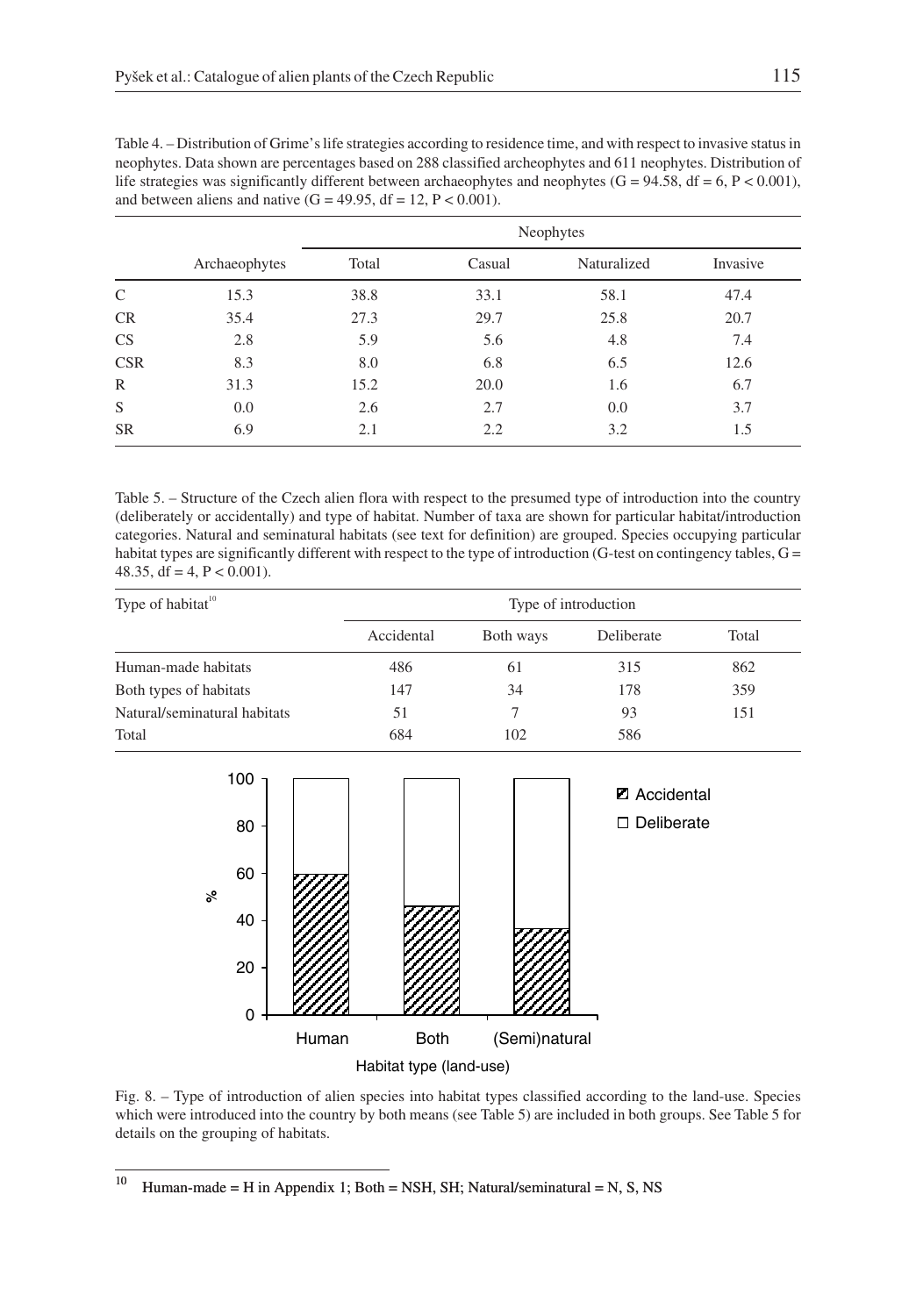| Planting purpose              | Species number | $\%$ |
|-------------------------------|----------------|------|
| Ornamental                    | 511            | 53.3 |
| Food                          | 149            | 15.5 |
| Medical                       | 99             | 10.3 |
| Fodder                        | 74             | 7.7  |
| Landscaping                   | 44             | 4.6  |
| Bees                          | 37             | 3.9  |
| Oil                           | 13             | 1.4  |
| Wood                          | 13             | 1.4  |
| Dye                           | 8              | 0.8  |
| Textile                       | 6              | 0.6  |
| Agriculture (other than food) | 5              | 0.5  |

Table 6. – Deliberately introduced taxa of the Czech alien flora classified with respect to means of planting. Species with multiple planting purposes were considered in each of them.



Fig. 9. – Occurrence of alien species in phytosociological units. Only the 10 alliances with the highest representation of neophytes and archaeophytes, respectively, are shown. Number of taxa of alien origin that commonly occur in a given phytosociological unit follow its name; the former value is the number of neophytes, the latter that of archaeophytes. Length of the bar represents the proportional contribution of the alliance to the total number of alien species in a given residence-time group. Rare and exceptional presence of species in alliances was not considered. Archaeophytes and neophytes significantly differ in their occurrence in phytosociological alliances (G-test on contingency tables,  $G = 962.10$ ,  $df = 177$ ,  $P < 0.001$ ). See Appendix 1 for classification of particular species according to their occurence in the alliances.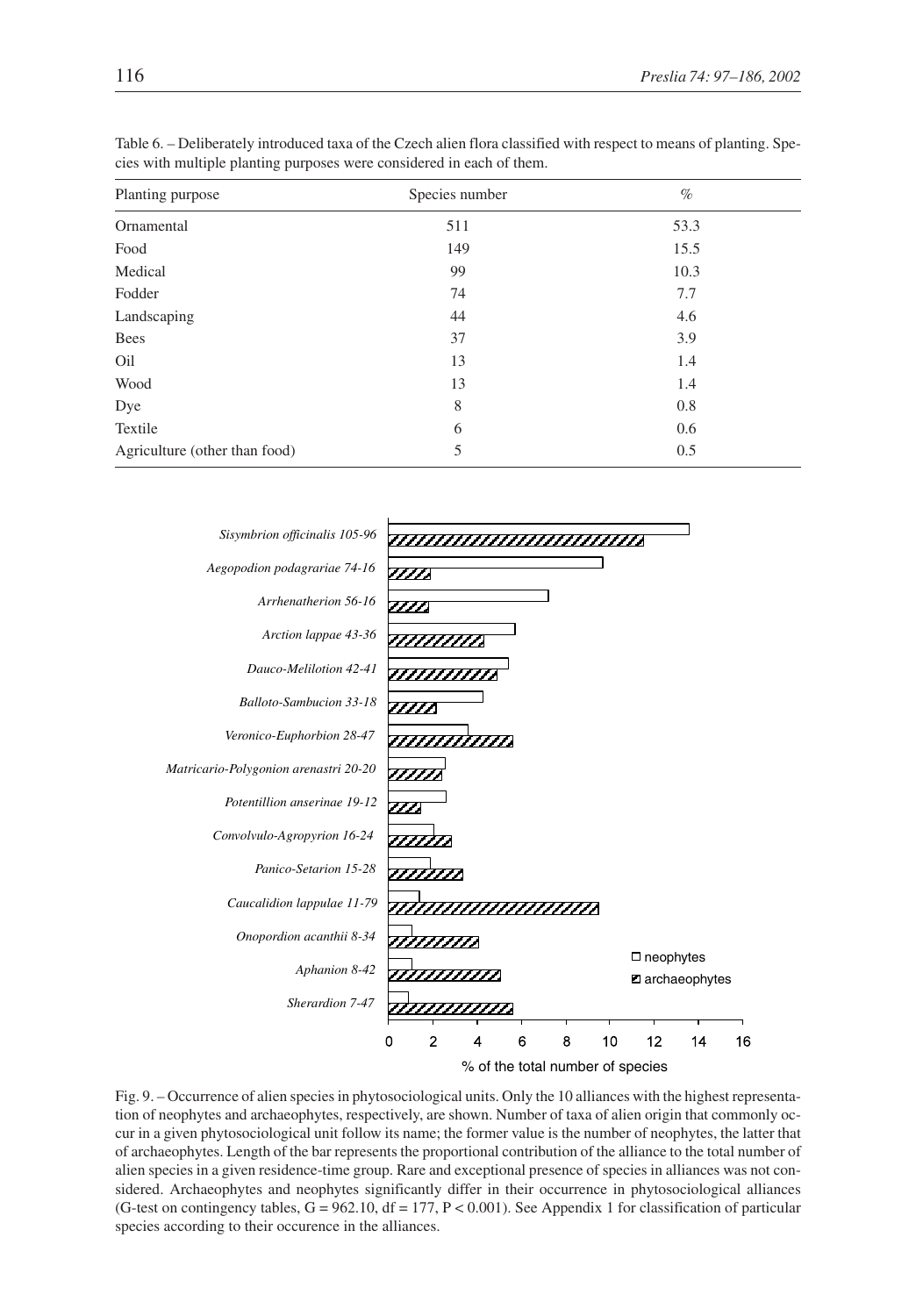Majority of aliens (62.8%) are confined to human-made habitats, 11.0% were recorded exclusively in natural and/or seminatural habitats, and 26.2% occur in both types of habitat (Table 5). Plants which were introduced deliberately more often invade seminatural and natural habitats than taxa arriving by accidental means: 63.3% of aliens recorded in either natural or seminatural types of habitats are or used to be planted in the past whereas the corresponding figure for human-made habitas is only 40.7% (Fig. 8).

Archaeophytes and neophytes occur in 66 and 83 alliances, respectively, of the phytosociological system; alien species as a whole are present in 91 alliances (classified according to Chytrý et al. 2001). Some vegetation types, such as *Sisymbrion officinalis*, *Dauco-Melilotion*, and *Arction lappae* harbour species of both groups with a comparable frequency (Fig. 9). *Aegopodion*, *Arrhenatherion* (including its ruderalized stands), and *Balloto-Sambucion* are alliances with more neophytes than archaeophytes present while *Caucalidion lappulae*, *Onopordion acanthii*, *Aphanion*, and *Sherardion* are units containing high number of archaeophytes. Alien species are thus concentrated in vegetation of deforested mesic habitats with frequent disturbances such as rubish tips, waste land, arable land, or fringe communities.

Hybridization is an important event contributing to the diversity in alien floras (Vila` et al. 2000). In the Czech flora, hybrids contribute 13.3% to the total number of aliens, and the hybridization is more frequent in archaeophytes (18.7%) than in neophytes (11.7%). Sixty six crosses of aliens with native taxa were recorded (Table 7). If hybrids are excluded from the total number of aliens, there are 270 archaeophytes and 924 neophytes in the Czech flora. The extent of hybridization is difficult to compare with other regions since, as pointed out by Vila` et al. (2000), the number of hybrids reported reflects the level of detail aimed at by particular floras. British flora has been reported to include 70 hybrids between an introduced and native species and 21 hybrids between two introduced species. In Ontario, there are 31 hybrids directly introduced or resulting from hybridization among introduced species. However, the quantitative data are rather scarce. Whereas hybridization between native species may produce novel genotypes and increase genetic diversity at both the population and species level, spontaneous hybridization involving alien species may have the reverse effects and threaten the genetic integrity and persistence of native species (Vilà et al. 2000). Range expansion of hybrids can be rapid and hybrids can become weeds (Abbott 1992). *Reynoutria* ×*bohemica* can serve as an example from the territory of the Czech Republic (Bímová et al. 2001).

Majority of aliens are diploids and tetraploids. In neophytes, there are more species with high ploidy levels compared to archaeophytes. Native flora has, compared to aliens, lower proportion of diploids and higher representation of tetraploids, triploids and pentaploids (Table 8).

Only 310 species (22.4% of the total number of all alien taxa) are common or locally abundant; others are rare, based on a single locality or no longer present (Fig. 10). The proportion of neophytes represented by a single locality (14.3%) indicates the importance of chance in records of alien flora. There are species which qualified for the list on the basis of the successful establishment of a single plant on a single locality. For example, *Rumex brownii* and *R. dentatus* subsp. *halacsyi* were present in their localities as single, fruitful specimens which ended up in a herbarium. What would happen if these plant got a chance to spread their seed and became a potential founder of a population? Other species, e.g. *Datura ferox*, *Polypogon fugax* or *Alhagi pseudalhagi* were also included on the basis of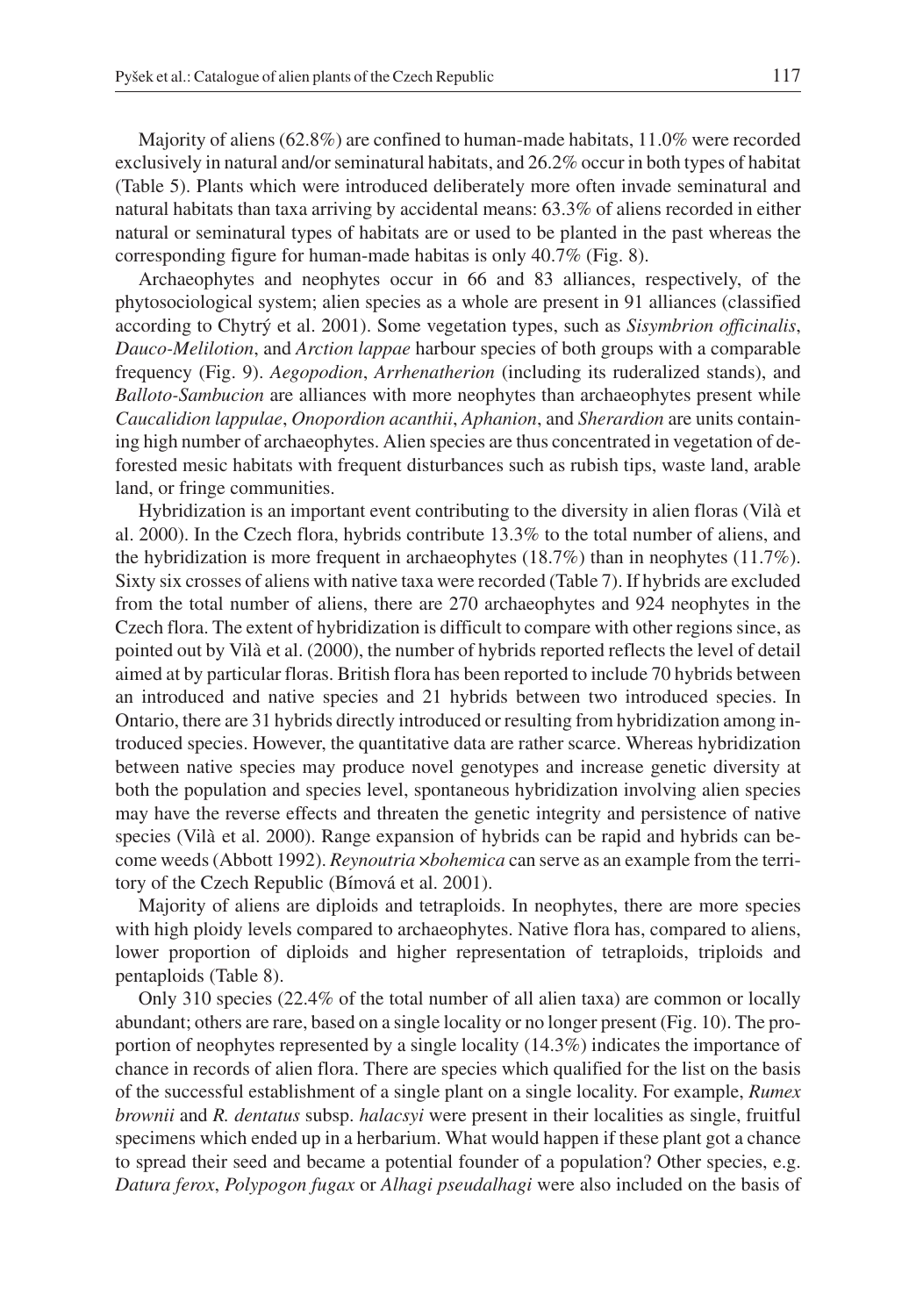| Republic.     |                            |           |        |                           |          |                      |                   |  |  |
|---------------|----------------------------|-----------|--------|---------------------------|----------|----------------------|-------------------|--|--|
|               | Number of hybrid taxa with |           |        | Species ori-              | Hybrid   | Total                | $\%$ of total     |  |  |
|               | archaeo-<br>phytes         | neophytes | native | ginated in<br>cultivation | arrivals | number of<br>hybrids | number of<br>taxa |  |  |
| Archaeophytes | 12                         |           | 31     | 12                        |          | 62                   | 18.7              |  |  |
| Neophytes     | 6                          | 28        | 35     | 32                        | 21       | 122                  | 11.7              |  |  |
| Aliens total  |                            |           |        | 44                        | 28       | 184                  | 13.3              |  |  |

Table 7. – Overview of hybridization in the Czech alien flora. Numbers of hybrid taxa, classified according to the immigration time or native status of their parents and hypothesized to occur at the territory studied are shown. Hybrid arrivals are crosses and hybridogenous species which originated outside the territory of the Czech  $P_{\text{anub}}$ 

a find of a single plant. These numbers demonstrate that quantifying biological invasions is a difficult task, and hunting for the number of casuals is probably the hardest part of it! Also, these examples show that the role of humans is crucial in every step of the process and sometimes difficult to predict (Kowarik 2002).

Comparison of the distribution of the number of localities between archaeophytes and neophytes reveals an opposite pattern which reflects historical consequences (Table 9). Most archaeophytes are rather frequent; 72.3% are supposed to have more than 50 localities.

Some rare archaeophytes are on the Red List of Czech flora: *Ajuga chamaepitys*, *Arnoseris minima*, *Bromus arvensis, B. commutatus, B. secalinus*, *Bupleurum rotundifolium*, *Galium tricornutum*, *Linaria arvensis*, *Kickxia spuria* subsp. *spuria*, *K. elatine* subsp. *elatine*, *Lolium remotum*, *L. temulentum*, *Marrubium peregrinum*, *M. vulgare, Papaver lecoqii, Polycnemum arvense*, *P. majus*, *Sagina apetala*, *Stellaria pallida*, *Veronica opaca*, *V. agrestis*, *V. triloba* (Holub & Procházka 2000).

Table 8. – Overview of ploidy levels in Czech alien flora. Note that the data were not available for all taxa hence the species totals are lower than for other presented characteristics. Data on chromosome numbers of native flora were taken from Kubát et al. (2002) where available (n = 2005). Archaeophytes and neophytes are not significantly different with respect to representation of ploidy levels (G-test on contingency tables,  $G = 0.71$ ,  $df = 3$ , NS, ploidy levels with at least 5 taxa were considered). Aliens significantly differed from native taxa in distribution of ploidy levels (G=120.15, df 7, P<0.001).

|              | Number of taxa |           |        | $\%$          |           |        |  |
|--------------|----------------|-----------|--------|---------------|-----------|--------|--|
| Ploidy level | Archaeophytes  | Neophytes | Native | Archaeophytes | Neophytes | Native |  |
| 2x           | 183            | 427       | 896    | 64.2          | 60.3      | 44.7   |  |
| 3x           |                | 9         | 105    |               | 1.3       | 5.2    |  |
| 4x           | 67             | 164       | 644    | 23.5          | 23.2      | 32.1   |  |
| 5x           | $\overline{c}$ |           | 49     | 0.7           | 0.1       | 2.4    |  |
| 6x           | 23             | 56        | 174    | 8.1           | 7.9       | 8.7    |  |
| 7x           |                |           | 4      | 0.4           | 0.1       | 0.2    |  |
| 8x           | 8              | 26        | 82     | 2.8           | 3.7       | 4.1    |  |
| > 8x         |                | 24        | 51     | 0.4           | 3.4       | 2.5    |  |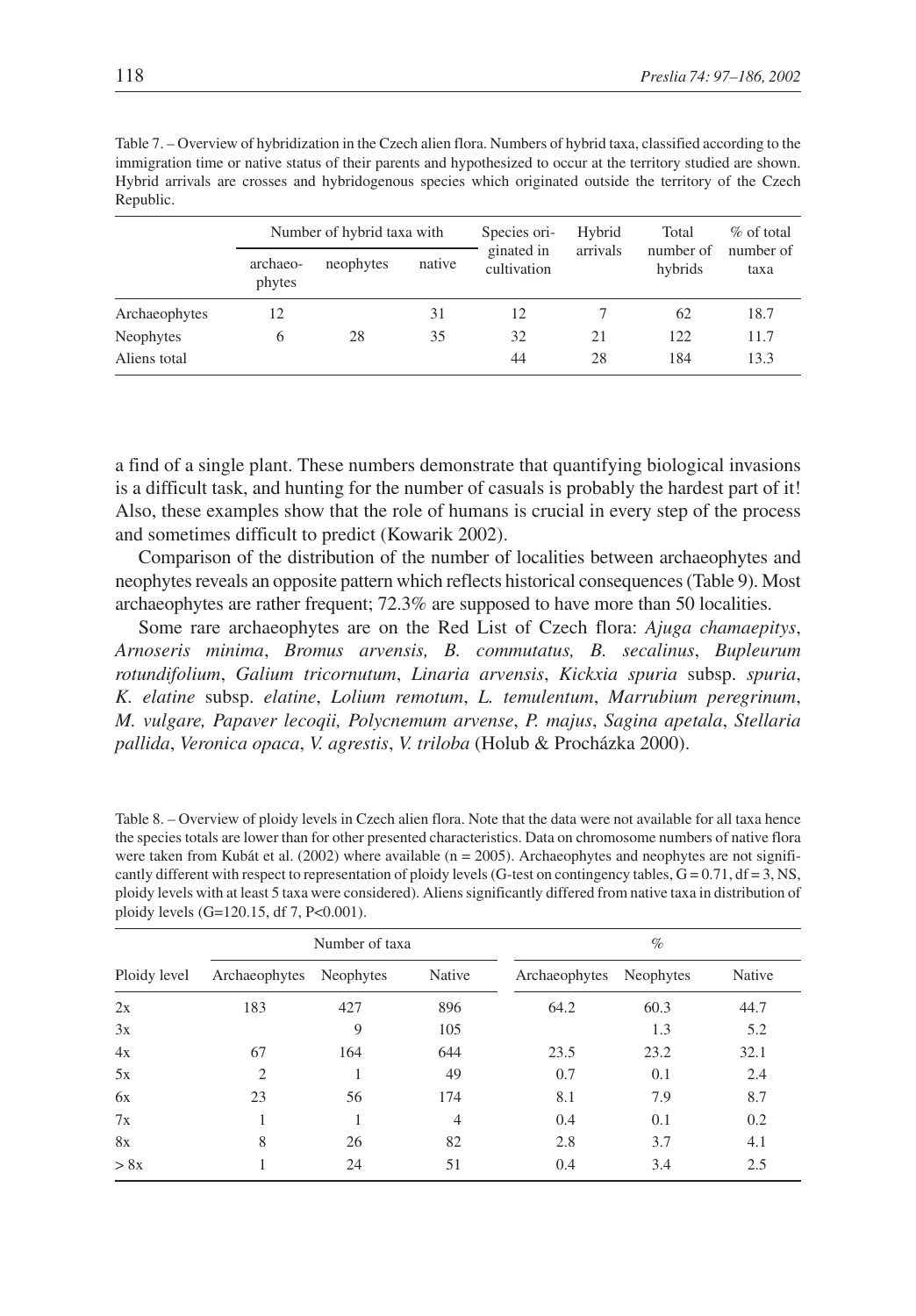

Fig. 10. – Distribution of the types of abundance in alien flora (see text for explanation). Categories including "extinct" species are disconnected.

Table 9. – Distribution of alien flora according to their abundance expressed as the number of localities (see text for details). Abundance scale corresponds to that used in Clement & Foster (1994) and Ryves et al. (1996). Archaeophytes and neophytes differed significantly with respect to their distribution of abundance (G-test on contingency tables,  $G = 477.78$ ,  $df = 4$ ,  $P < 0.001$ ).

| Number of<br>localities | Number of taxa |           |              | $\%$          |                  |              |
|-------------------------|----------------|-----------|--------------|---------------|------------------|--------------|
|                         | Archaeophytes  | Neophytes | Aliens total | Archaeophytes | <b>Neophytes</b> | Aliens total |
| $1 - 4$                 | 22             | 571       | 593          | 6.6           | 54.6             | 43.1         |
| $5 - 14$                | 36             | 208       | 244          | 10.8          | 19.9             | 17.7         |
| $15 - 49$               | 34             | 124       | 158          | 10.2          | 11.8             | 11.5         |
| 50-499                  | 68             | 72        | 140          | 20.5          | 6.9              | 10.2         |
| >499                    | 172            | 71        | 243          | 51.8          | 6.8              | 17.6         |

## **Potential use of databases of alien species: what are they good for?**

Databases of alien species have, in addition to the historical value (they can be used for future comparisons), several other functions. (i) The scientific importance lies in the possibility to generate hypotheses about the effect of species characters on probability of naturalization and invasive success (Crawley et al. 1996, Pyšek et al. 1995b). (ii) Prediction possibilities. Pyšek (2001) has shown that prediction systems screening species on the basis of the number of their characteristics (Daehler & Carino 2000) can be very powerful, definitely more so than those based on mere intution and autecological knowledge. (iii) Regional databases represent stones for a mosaic of databases covering larger geographical areas. A European-scale project of a continental database of alien species could make use of sharing the information on species characteristics, consolidating the measures of naturalization and invasiveness and providing information on potentially arriving species into the country prior to their naturalization. Such better sharing of information might contribute to adopting appropriate measures in advance rather than after the invasion has started. To our knowledge, the database presented here is one of the first of that kind in terms of taxonomical, ecological and geographical detail. For that reason, its detailed structure is presented as a suggestion for the work of similar kind (Appendix 2).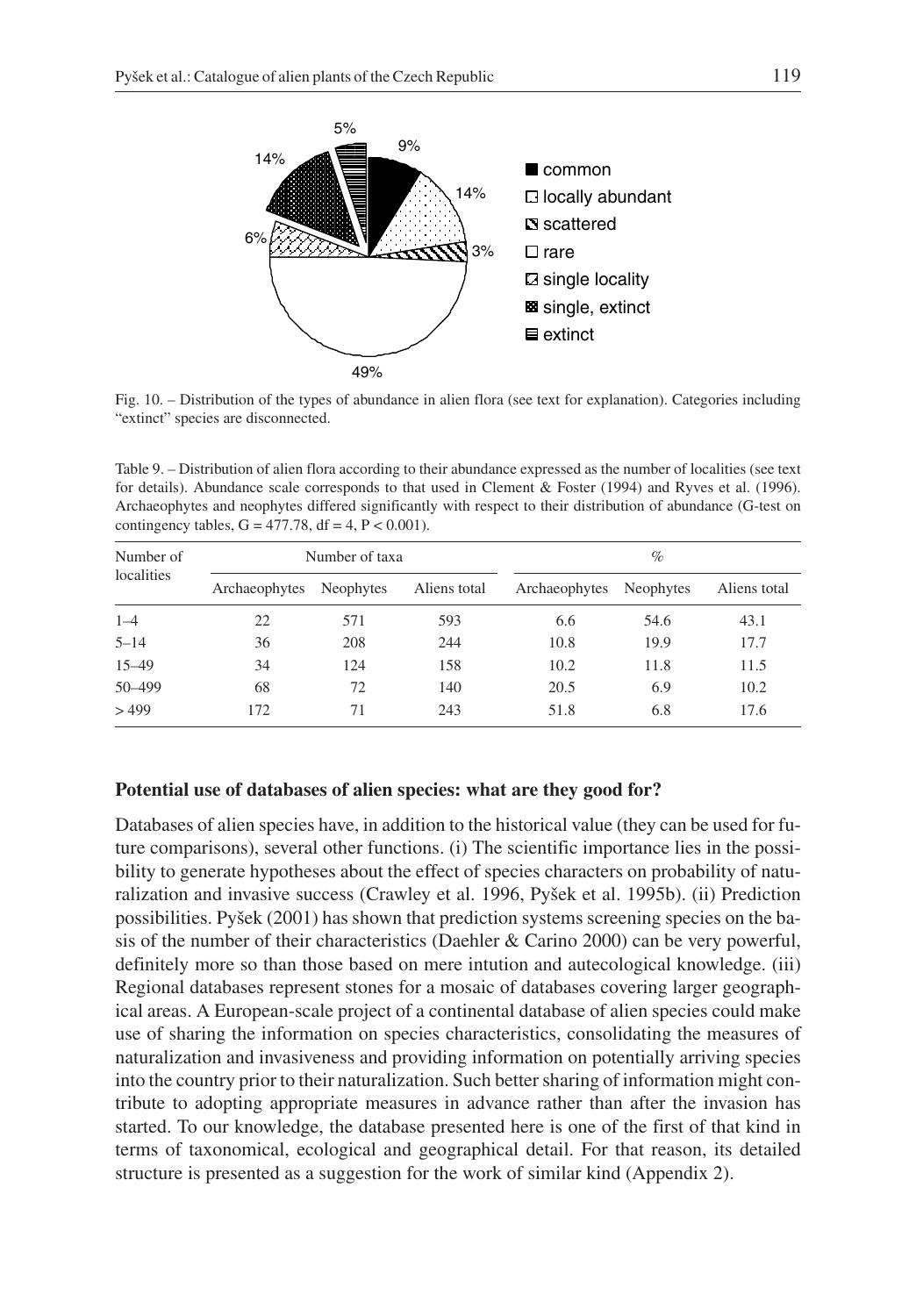#### **Acknowledgments**

Very special thanks are due to K. Kubát, V. Řehořek, V. Grulich, J. Chrtek jun., J. Hadinec, M. Štech, J. Zázvorka, and M. Pejchal for providing many unpublished data and sharing their knowledge. Comments of V. Řehořek, K. Kubát and D. M. Richardson on various aspects of the manuscripts are greatly appreaciated. V. Jarošík kindly conducted statistical analyses. Other colleagues who contributed with information on particular species are listed in alphabetical order: J. Burda, P. Bauer, P. Bureš, M. Dančák, J. Danihelka, T. Francírková, H. Gruberová, H. Härtel, P. Havlíček, L. Hrouda, V. Chán, J. Chrtek sen., J. Jedlička, V. Jehlík, Z. Kaplan, J. Kirschner, L. Kirschnerová, P. Kovář, F. Krahulec, M. Král, B. Křísa, M. Lepší, K. Martínek, S. Mihulka, E. Opravil, P. Petřík, P. Pokorný, K. Prach, F. Procházka, †A. Pyšek, Bohumil Slavík, K. Sutorý, P. Špryňar, O. Šída, J. Štěpánek, J. Štěpánková, B. Trávníček, J. Vicherek, W. L. Wagner, and E. Weber. David M. Richardson and John H. Brock kindly improved our English. Logistic support from I. Ostrý, J. Pergl, and I. Koukolíková is highly appreciated. The project was made possible by a grant no. 206/99/1239 from the Grant Agency of the Czech Republic, and partly supported by a grant no. AV0Z6005908 from the Academy of Sciences of the Czech Republic.

#### **Souhrn**

Práce je pokusem podat kompletní přehled nepůvodních (člověkem zavlečených, adventivních) druhů české flóry, které se vyskytují či v minulosti vyskytovaly ve volné přírodě; nezahrnuje tedy druhy pěstované, jež nezplaňují. Jsou zahrnuty pouze druhy, které jsou nepůvodní na celém území ČR; pokud má druh v určité části země, případně na ekologicky specializovaném stanovišti, původní výskyt, není považován za zavlečený, byť byl jinak pěstován a zplaňoval. Přehled zavlečených druhů je uveden v Apendixu 1; jsou klasifikovány podle několika kritérií. Postavení druhu v invazním procesu odpovídá třídění navrženému v práci Richardsona et al. (2000) a je vyjádřeno následovně: náhodný výskyt (odpovídá anglickému termínu "casual") – druh se ve volné přírodě pravidelně nereprodukuje a pokud se v krajině vyskytuje v delším časovém horizontu, je závislý na opakovaném, člověkem zprostředkovaném přísunu dispor; naturalizace – druh se ve volné přírodě rozmnožuje, generativně či vegetativně, jeho výskyt není závislý na dalších introdukcích a jeho přítomnost na určité lokalitě či v určitém území je dosti trvalý; invaze – druh se v krajině šíří a vytváří více či méně rozsáhlé populace. V Apendixu 1 jsou dále označeny druhy, které považujeme za "postinvazní"; invaze u nich proběhla v minulosti a v současné době se již nešíří (vzhledem ke své náplni je tento termín zatížen větší názorovou subjektivitou, než termíny standardního členění). Jsou také označeny druhy, u nichž má výskyt výrazný charakter pozůstatku z dřívějšího pěstování na dotyčné lokalitě; přesto jsou i tyto druhy zařazeny, pokud se na lokalitách udržují po mnoho let a nezřídka se výrazně rozrůstají.

Další použitá kritéria jsou, zda se jedná o archeofyt či neofyt (tedy druh zavlečený před objevením Ameriky nebo až poté); náplň pojmu "neofyt" je v zájmu jasnější terminologie poněkud posunuta proti dřívějšímu chápání (např. Holub & Jirásek 1967) v tom smyslu, že za neofyty považujeme všechny druhy zavlečené po roce ca. 1500, bez ohledu na to, zda k tomu došlo úmyslně či náhodně. Způsob zavlečení (úmyslné nebo náhodné), typ stanoviště (původní, polopřirozená, antropogenní), společenstva, ve kterých se druh vyskytuje (na úrovni svazů curyšsko-montpellierského systému) a kontinent, ze kterého pochází, jsou dalšími charakteristikami uvedenými v Appendixu 1. Abundance druhu na území ČR byla hodnocena pomocí pětičlenné semikvantitativní stupnice založené na odhadu počtu lokalit (Clement & Foster 1994): 1–4, 5–14, 15–49, 50–499, 500 a více lokalit. Je uveden také rok prvního známého výskytu z území ČR. K 19 druhům, které jsou udávány z našeho území jako nové jsou za Apendixem 1 připojeny komentáře. Jedná se o *Agrostis scabra, Alhagi pseudalhagi*, *Allium atropurpureum*, *Bromus hordeaceus* subsp. *pseudothominii*, *Carduus tenuiflorus*, *Centaurea ×gerstlaueri*, *Centaurea nigra × phrygia*, *Cerastium ×maureri*, *Gilia capitata*, *Helianthus strumosus*, *Hieracium pannosum*, *Hordeum leporinum*, *Oenothera coronifera, Papaver atlanticum* subsp. *mesatlanticum, Parietaria pennsylvanica*, *Polypogon fugax*, *Rodgersia aesculifolia, Sedum pallidum* var. *bithynicum* a *Sedum stoloniferum.* Pro dalších 44 taxonů jsou uvedeny první údaje o zplanění.

Adventivní flóra ČR obsahuje celkem 1378 taxonů patřících do 542 rodů a 99 čeledí; z toho je 184 kříženců nebo hybridogenních taxonů. Podíl zavlečených taxonů na flóře ČR činí 33,4 %. Pokud z hodnocení vyjmeme křížence adventivních i původních druhů, činí tento podíl 34,6 %. Flora obsahuje 332 archeofytů a 1046 neofytů; 892 taxonů je považováno za náhodně se vyskytující, 397 za naturalizované a 90 za invazní (tab. 1). Z celkového počtu 1046 neofytů došlo k naturalizaci u 229 druhů (21,9%) a z nich je 69 invazních (tj. 6,6 % z celkového počtu introdukcí). Naopak 231 náhodně se vyskytnuvších neofytů z flóry vymizelo.

Většina archeofytů pochází ze Středozemí; neofyty mají svůj původ převážně v ostatních částech Evropy (39,8 %) a Asie (27,6 %) a v Severní Americe (15,1 %). Z čeledí jsou nejzastoupenější *Compositae*, *Gramineae* a *Brassicaceae* (tab. 3). Objevují se v tomto ohledu i určité rozdíly mezi archeofyty a neofyty: *Chenopodiaceae*, *Apiaceae*, *Scrophulariaceae* a *Caryophyllaceae* mají více archeofytů, zatímco *Fabaceae*, *Solanaceae*, *Polygonaceae*,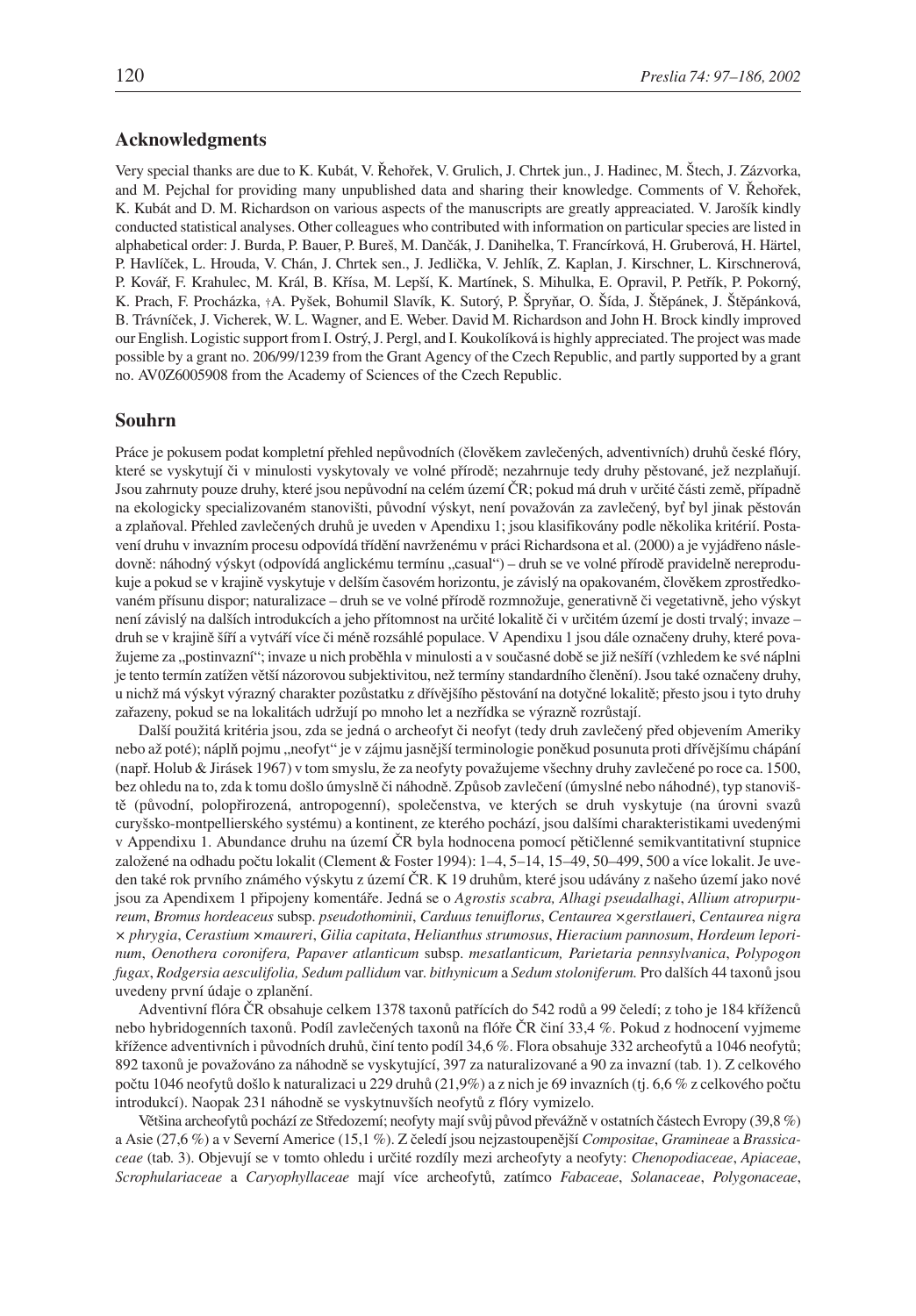*Onagraceae* a *Amaranthaceae* představují typické "neofytní" čeledi. Mezi rody s největších počtem nepůvodních taxonů patří *Chenopodium* (27), *Amaranthus* (24), *Oenothera* (23), *Bromus* (21) a *Vicia* (18).

Jednoleté druhy tvoří 57,8 % všech archeofytů, zatímco vytrvalé bylinné druhy (38,2 %) a dřeviny (14,1 %) jsou častěji zastoupené mezi neofyty (obr. 3). Celkem česká adventivní flora sestává z 44,0 % jednoletých, 9,3 % dvouletých, 34,4 % vytrvalých bylin, 7,7 % keřů a 4,5 % stromů. 49,9 % všech taxonů se na území ČR dostalo bez úmyslného přispění člověka, 42,7 % bylo zavlečeno úmyslně; na zavlečení zbývajících 7,4 % se podílely oba způsoby. U neofytů hodnocených samostatně je tento poměr posunut ve prospěch záměrných introdukcí (54,5 %).

Většina druhů (62,8 %) je vázána na antropogenní stanoviště; 26,2 % se vyskytuje jak na člověkem vytvořených, tak na přirozených či polopřirozených stanovištích a 11,0 % (151 druhů) bylo zaznamenáno pouze na (polo) přirozených typech stanovišť (tab. 5). Rostliny introdukované záměrně se objevují častěji v přirozené vegetaci než druhy zavlečené neúmyslně (obr. 7). Archeofyty se objevují ve vegetaci patřící do 66 svazů curyšsko-montpellierského systému, neofyty v 83 svazech. *Sisymbrion officinalis*, *Dauco-Melilotion* a *Arction lappae* hostí stejně často druhy obou skupin; *Aegopodion*, *Arrhenatherion* a *Balloto-Sambucion* jsou svazy typické výskytem neofytů; archeofyty jsou soustředěny především ve vegetaci svazů *Caucalidion lappulae*, *Onopordion acanthii*, *Aphanion* a *Sherardion* (obr. 8).

Kříženci a hybridogenní taxony tvoří 13,3 % celkového počtu nepůvodních taxonů; kříženci archeofytů (18,7 %) jsou přitom častější než kříženci neofytů (11,7 %). Bylo zaznamenáno 66 kříženců nepůvodních druhů se zástupci domácí flóry. Vyloučením hybridů dospějeme k celkovému počtu 1194 taxonů (270 archeofytů, 924 neofytů).

Dvacet dva archeofytů je na Červeném seznamu české flóry (Holub & Procházka 2000): *Ajuga chamaepitys*, *Arnoseris minima*, *Bromus arvensis, B. commutatus, B. secalinus*, *Bupleurum rotundifolium*, *Galium tricornutum*, *Linaria arvensis*, *Kickxia spuria* subsp. *spuria*, *K. spuria* subsp. *elatine*, *Lolium remotum*, *L. temulentum*, *Marrubium peregrinum*, *M. vulgare*, *Papaver lecoqii*, *Polycnemum arvense*, *P. majus*, *Sagina apetala*, *Stellaria pallida*, *Veronica opaca*, *V. agrestis* a *V. triloba*.

Katalog je nutno chápat jako první práci svého druhu pro území ČR; údaje v ní obsažené budou postupně upřesňovány a autoři budou vděčni za jakékoli připomínky a doplňky. Při sestavování katalogu jsme vycházeli ze základních flórových děl vztahujících se k území ČR i z primární literatury. Obtížnost klasifikace se projevuje při hodnocení mnoha hraničních kategorií, zejména při rozhodování, zda je druh původní či archeofyt, archeofyt či neofyt, náhodně se vyskytující či naturalizovaný, naturalizovaný či invazní. Statut každého druhu byl důkladně přehodnocen a třebaže hojně konzultován s řadou kolegů, v konečném důsledku odráží především náš názor na historické postavení dotyčného druhu v naší krajině.

# **References: selective bibliography of the Czech alien flora11**

- Abbott R. J. (1992): Plant invasions, interspecific hybridization and the evolution of new plant taxa. Trends Ecol. Evolut. 7: 401–405.
- Andersen U. V. & Calov B. (1996): Long-term effects of sheep grazing on giant hogweed (*Heracleum mantegazzianum*). – Hydrobiologia 340: 277–284.

Baskin C. C. & Baskin J. M. (1999): Seeds. Ecology, biogeography and evolution of dormancy and germination. – Academic Press, San Diego etc. [666 pp.]

Beerling D. J., Bailey J. P. & Conolly A. P. (1994): *Fallopia japonica* (Houtt) Ronse Decraene (*Reynoutria japonica* Houtt.; *Polygonum cuspidatum* Seib. et Zucc.). – J. Ecol. 82: 959–979.

Bennett M. D. & Leitch I. J. (2001): Plant DNA C-values database. – URL [http: //www.rbgkew.org.uk/cval].

Bímová K., Mandák B. & Pyšek P. (2001): Experimental control of *Reynoutria* congeners: a comparative study of a hybrid and its parents – In: Brundu G., Brock J., Camarda I., Child L. & Wade, M. (eds.), Plant invasions: Species ecology and ecosystem management, p. 283–290, Backhuys Publishers, Leiden.

Blažková D. (1973): Poznámky k rozšíření*Veronica filiformis* Smith v Československu. – Zpr. Čs. Bot. Společ. 8: 11–13.

Brickell C. (ed.) (1989): The Royal Horticultural Society gardeners's encyclopaedia of plants and flowers. – Dorling Kindersley, London. [608 pp.]

Briggs D. & Walters S. M. (1997): Plant variation and evolution. Ed. 3. – Cambridge Univ. Press, Cambridge. [534 pp.]

Brummitt R. K., Pando F., Hollis S. & Brummitt N. A. (2001): World geographical scheme for recording plant distributions. Ed. 2. – Hunt Institute, Pittsburgh.

<sup>&</sup>lt;sup>11</sup> The bibliography, although not aspiring to be complete, considers majority of important literature on taxonomy, biogeography and autecology of particular alien species in the Czech Republic; other sources can be found in the Flora of the Czech Republic (Hejný & Slavík 1988–1992, Slavík 1995–2000). For that reason, the list of references includes also sources not explicitely referred to in the text. All the sources were, however, used for compiling the database.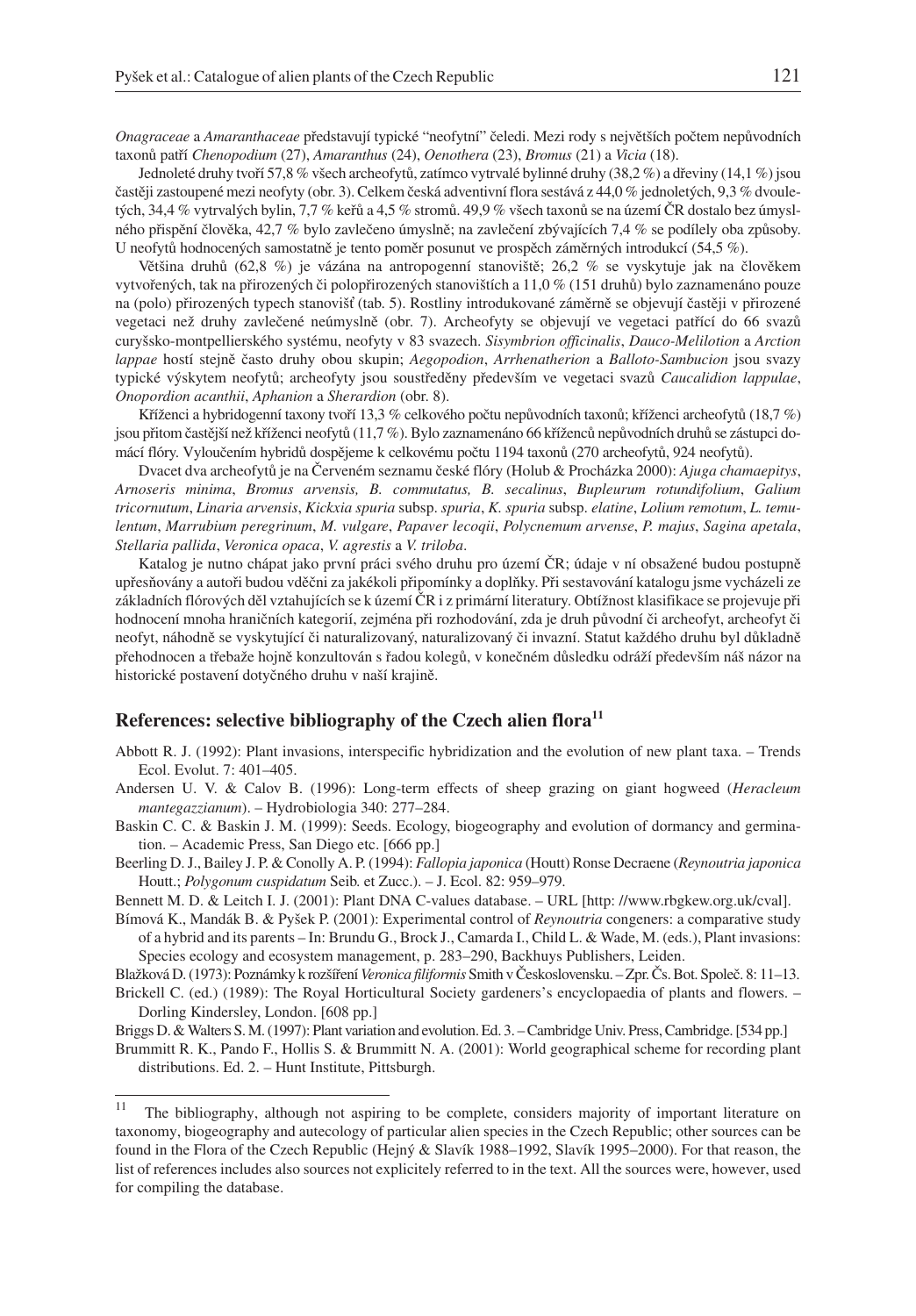- Bufková I. (1998): *Lepidium heterophyllum* i na Šumavě. Zpr. Čes. Bot. Společ. 32 (1997): 152–154.
- Cejp K. (1948a): Dymnivka žlutá, *Corydalis lutea* (L.) DC. se šíří v našich městech. Čs. Bot. Listy 1: 30–31.
- Cejp K. (1948b): Elsholzie hřebenitá, *Elsholzia cristata* Willd. na Táborsku. Čs. Bot. Listy 1: 31–32.
- Cejp K. (1949): Ještě k výskytu elsholzie hřebenité v Čechách. Čs. Bot. Listy 1:91–92.
- Cejp K. & Hejný S. (1948): *Hibiscus trionum* L. v pražské ulici. Čs. Bot. Listy 1: 73–74.
- Cejp K. & Pešek J. (1948): Nový výskyt kejklířky pižmové, *Mimulus moschatus* Dougl., na Rokycansku. Čs. Bot. Listy 1: 74–75.
- Chán V. (1990): *Geum aleppicum* Jacq. na Pelhřimovsku. Zpr. Čs. Bot. Společ. 25: 70.
- Chrtek J. (1965): Bemerkungen zu einigen Grasarten I. Novit. Bot. 1965: 21–25.
- Chrtek J. (1981): *Schkuhria pinnata* v Československu. Zpr. Čs. Bot. Společ. 16: 11–13.
- Chrtek J. (1986): Poznámky k československým druhům rodu*Cuscuta* s.l. III. Zpr. Čs. Bot. Společ. 21: 189–193.
- Chrtek J. (1989): *Geranium versicolor*, nový adventivní druh pro Československo. Čas. Nár. Muz. 155 (1986): 71.
- Chrtek J. & Křísa B. (1970): *Euphorbia taurinensis* All. nový adventivní druh v ČSSR. Zpr. Čs. Bot. Společ. 5: 84–86.
- Chrtek J., Křísa B. & Slavíková Z. (1986): Poznámky k rozšíření druhu *Scandix pecten-veneris* L. v Československu. – Zborn. Nár. Muz.–Prír. Vedy 14: 61–66.
- Chrtek J. & Skočdopolová B. (1995): Poznámky k rodu *Plantago*. Zpr. Čes. Bot. Společ. 29 (1994): 67–70.
- Chrtek J. & Skočdopolová B. (1996): *Scrophularia chrysantha* v Čechách. Zpr. Čes. Bot. Společ. 31: 79–81.
- Chrtek J. & Skočdopolová B. (2001a): *Oenothera flava* subsp. *taraxacoides* a new alien plant in the Czech Republic. – Preslia 73: 273–276.
- Chrtek J. & Skočdopolová B. (2001b): Některé zajímavé rostliny v lomech Českého krasu. Zpr. Čes. Bot. Společ. 36: 73–76.
- Chrtek J. jun. (1994): Klíč k určení českých a slovenských druhů rodu *Stachys* a poznámky k druhu *Stachys recta*. – Zpr. Čes. Bot. Společ. 27 (1992): 1–12.
- Chrtek J. jun. & Žáková M. (1990): Rozšíření druhu *Sclerochloa dura* v Čechách a na Moravě. Zpr. Čs. Bot. Společ. 25: 29–41.
- Chrtková A. (1983): Poznámky k některým adventivním druhům z čeledi *Cucurbitaceae* v Československu. Zpr. Čs. Bot. Společ. 18: 15–25.
- Chrtková A., Blažková D. & Bělohlávková R. (1977): *Lathyrus aphaca* v Československu. Preslia 49: 337–346.
- Chytrý M., Kučera T. & Kočí M. (eds.) (2001): Katalog biotopů České republiky. Agentura ochrany přírody a krajiny, Praha. [304 pp.]
- Cílek V. (1999): Nad knihou Eric Hobsbawm: Věk extrémů. Vesmír 78: 96.
- Clement E. J. & Foster M. C. (1994): Alien plants of the British Isles. A provisional catalogue of vascular plants (excluding grasses). – Botanical Society of the British Isles, London. [590 pp.]
- Crawley M. J., Harvey P. H. & Purvis A. (1996): Comparative ecology of the native and alien floras of the British Isles. – Phil. Trans. R. Soc. Lond. B 351: 1251–1259.
- Cronk Q. C. B. & Fuller J. L. (1995): Plant invaders: The threat to natural ecosystems. Chapman & Hall, London. [241 pp.]
- Cullen J. et al. (1995–2000): The European garden flora. Vol. 4 (1995), 5 (1997), 6 (2000). Cambridge Univ. Press, Cambridge.
- Čáp J. (1978): *Saponaria ocymoides* L. zplanělá v Brně. Zpr. Čs. Bot. Společ. 13: 63.
- Čáp J. (1982): *Thymus drucei* pěstovaná a vzácně zplaňující mateřídouška v ČSSR. Zpr. Čs. Bot. Společ. 17: 37–38.
- Čelakovský L. (1867–1881): Prodromus der Flora von Böhmen, enthaltend der wilwachsenden und allgemein kultivierten Gefässpflanzen der Königreiches… I. Gefässkryptogamen, Gymnospermen und Monocotylen, p. 1–112 (1867); II. Apetale und Sympetale Dicotylen, 113–388 (1871–1872); III. Eleutheropetale Dicotylen, p. 389–691 (1874); IV. Die Nachträge bis 1880 nebst Schlusswort, Verzeichnissen und Register, p. 693–955 (1881). – Commisions-Verlag von Fr. Řivnáč, Praha.
- Čelakovský L. (1868–1883): Prodromus květeny české. I–IV. In: Arch. Přírod. Výzk. Čech, Praha, sect. 3a, fasc. 1–4: 1–944.
- Čelakovský L. (1882): Resultate der botanischen Durchforschung Böhmens im Jahre 1881. S.-B. Königl. Böhm. Ges. Wiss., Prag, cl. 2, 1881: 360–395.
- Čelakovský L. (1884): Resultate der botanischen Durchforschung Böhmens im Jahre 1882. S.-B. Königl. Böhm. Ges. Wiss., Prag, cl. 2, 1883: 34–83.
- Čelakovský L. (1885): Resultate der botanischen Durchforschung Böhmens im Jahre 1883. S.-B. Königl. Böhm. Ges. Wiss., Prag, cl. 2, 1884: 54–90.
- Čelakovský L. (1886): Resultate der botanischen Durchforschung Böhmens im Jahre 1884. S.-B. Königl. Böhm. Ges. Wiss., Prag, cl. 2, 1885: 3–48.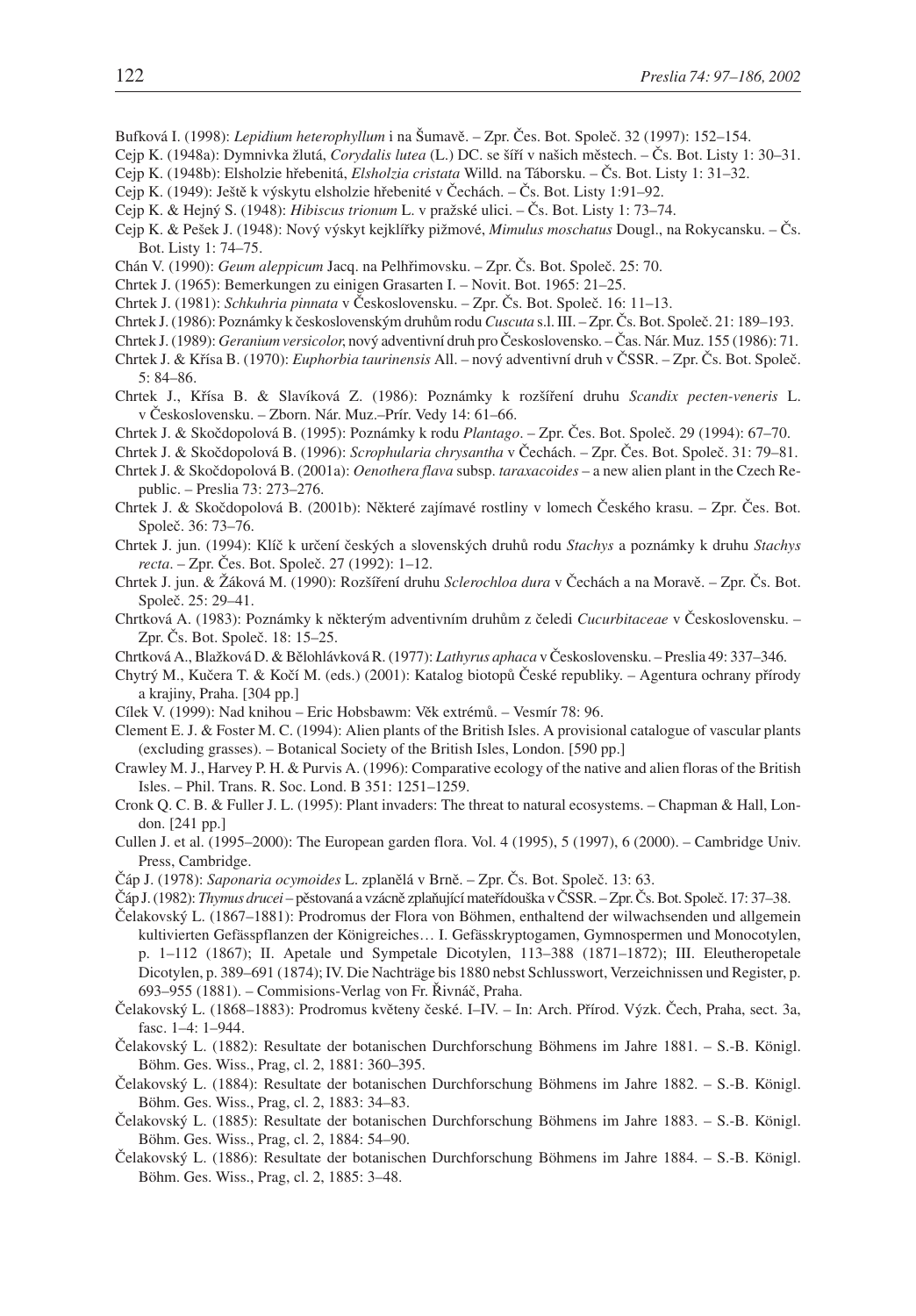- Čelakovský L. (1887): Resultate der botanischen Durchforschung Böhmens im Jahre 1885. S.-B. Königl. Böhm. Ges. Wiss., Prag, cl. 2, 1886: 28–92.
- Čelakovský L. (1888a): Resultate der botanischen Durchforschung Böhmens im Jahre 1886. S.-B. Königl. Böhm. Ges. Wiss., Prag, cl. 2, 1887: 174–239.
- Čelakovský L. (1888b): Resultate der botanischen Durchforschung Böhmens im Jahre 1887. S.-B. Königl. Böhm. Ges. Wiss., Prag, cl. 2, 1887: 619–673.
- Čelakovský L. (1889): Resultate der botanischen Durchforschung Böhmens im Jahre 1888. S.-B. Königl. Böhm. Ges. Wiss., Prag, cl. 2, 1888: 462–554.
- Čelakovský L. (1890): Resultate der botanischen Durchforschung Böhmens im Jahre 1889. S.-B. Königl. Böhm. Ges. Wiss., Prag, cl. 2, 1889: 428–502.
- Čelakovský L. (1891): Resultate der botanischen Durchforschung Böhmens im Jahre 1890. S.-B. Königl. Böhm. Ges. Wiss., Prag, cl. 2, 1891: 3–49.
- Čelakovský L. (1894): Resultate der botanischen Durchforschung Böhmens in den Jahren 1891 und 1892. S.-B. Königl. Böhm. Ges. Wiss., mat.-nat. cl., Prag, 1893/10: 1–38.
- Černoch F. (1955): *Euphorbia maculata* L. na jižní Moravě. Preslia 27: 286.
- Červinka Z. & Sádlo J. (2000): Neofyty *Ambrosia psylostachya* a *Celastrus orbiculatus* v městě Čelákovicích. Muzeum a Současnost, Roztoky, ser. natur., 14: 65–68.
- Čeřovský J. (1952): Zajímavý případ zplanění zeravu východního *Thuja orientalis* L. Čs. Bot. Listy 4: 85.
- Číhalík Č., Malina J., Smrček K. & Šmiták J. (1991): Nové nálezy *Adonis flammea* v Československu. Zpr. Čs. Bot. Společ. 26: 65–66.
- Daehler C. C. (1998): The taxonomic distribution of invasive angiosperm plants: ecological insights and comparison to agricultural weeds. – Biol. Conserv. 84: 167–180.
- Daehler C. C. (2001): Two ways to be an invader but one is more suitable for ecology. Bull. Ecol. Soc. Amer. 82: 206.
- Daehler C. C. & Carino D. A. (2000): Predicting invasive plants: prospects for a general screening system based on current regional models. – Biol. Invas. 2: 93–102.
- Daehler C. C. & Carino D. A. (2001): Hybridization between native and alien plants and its consequences. In: Lockwood J. & McKinney M. (eds.), Biotic homogenization, p. 81–102, Kluwer Acad./Plenum Publ.
- Dančák M. (2002): *Glyceria striata* a new alien grass species in the flora of the Czech Republic. Preslia 74 (in press).
- Daumann E. (1967): Zur Bestäubung- und Verbreitungsökologie dreier *Impatiens*-Arten. Preslia 39: 43–58.
- Davis M. A. & Thompson K. (2001): Invasion terminology: Should ecologists define their terms differently than others? No, not if we want to be of any help. – Bull. Ecol. Soc. Amer. 82: 206.
- Domin K. (1917): Eine Dekade neuer Adventivpflanzen aus Böhmen. Magy. Bot. Lap. 16: 112–115.
- Domin K. (1918): Dritte Dekade neuer Adventivpflanzen aus Böhmen. Österr. Bot. Zeitschr. 67: 264–267.
- Domin K. (1919): Zweite Dekade neuer Adventivpflanzen aus Böhmen. Allg. Bot. Zeitschr. 23: 36–39.
- Domin K. (1924): Mydlice bazalkovitá (*Saponaria ocymoides* L.) nová a památná rostlina květeny československé. – Rozpr. Čs. Akad. Věd. Um., cl. math.-natur., 33/21: 1–18.
- Domin K. (1923): Nový druh kuklíku pro českou květenu. Věda Přír. 3: 237–238.
- Domin K. (1937a): *Portulaca grandiflora* Hook. v Československu. Věda Přír. 18: 117.
- Domin K. (1937b): *Geranium macrorrhizum* jako novinka československé květeny. Věda Přír. 18: 116–117.
- Domin K. (1938): Kuklík tuhý (*Geum aleppicum* Jacq.) v Československu. Věda Přír. 19: 185.
- Domin K. (1948): O náprstníku červeném (*Digitalis purpurea* L.) v Československu. Hort. Sanit. 1: 5–20.
- Dostál J. (1948–1950): Květena ČSR. Přírodovědecké nakladatelství, Praha. [64+2269 pp.]
- Dostál J. (1954, 1958): Klíč k úplné květeně ČSR. Ed. 1 (1954), 2 (1958). Praha. [1183, 982 pp.]
- Dostál J. (1989): Nová květena ČSSR. Vol. 1, 2. Academia, Praha. [1548 pp.]
- Dostál P. (1995): Šáter slanomilný (*Gypsophila scorzonerifolia* Ser. in DC.) v pražském parku. Zpr. Čes. Bot. Společ. 30: 53–54.
- Dostálek J. (1983): K autogamii některých druhů rodu *Chenopodium*. Zpr. Čs. Bot. Společ. 18: 131–140.
- Dostálek J. (1995): Společenstva s *Bunias orientalis* L. na území CHKO Křivoklátsko. Zpr. Čes. Bot. Společ. 29 (1994): 41–46.
- Duchoslav M. (1994): *Cymbalarietum muralis* Görs 1966 v Olomouci. Zpr. Čes. Bot. Společ. 27 (1992): 47–49.
- Duchoslav M. (1995): Ojedinělý nález *Orobanche minor* v Čechách. Zpr. Čes. Bot. Společ. 30: 80.
- Dvořák F. (1968): Rod *Hesperis* v Československu. Biol. Pr. SAV, Bratislava, 14/3: 1–54
- Dvořák F. (1981): *Sisymbrium polymorphum* na Moravě. Zpr. Čs. Bot. Společ. 16: 8–10.
- Dvořák F. (1982): Poznámky k druhu *Sisymbrium irio* L. v Československu. Zpr. Čs. Bot. Společ. 17: 39–42.
- Dvořák J. & Frank M. (1975): *Dinebra retroflexa* (Vahl) Panz. na Moravě. Zpr. Čs. Bot. Společ. 10: 15–16.
- Dvořák J. & Kühn F. (1966): Zavlečené rostliny na pozemcích přádelny vlny Mosilana n.p. v Brně. Preslia 38: 327–332.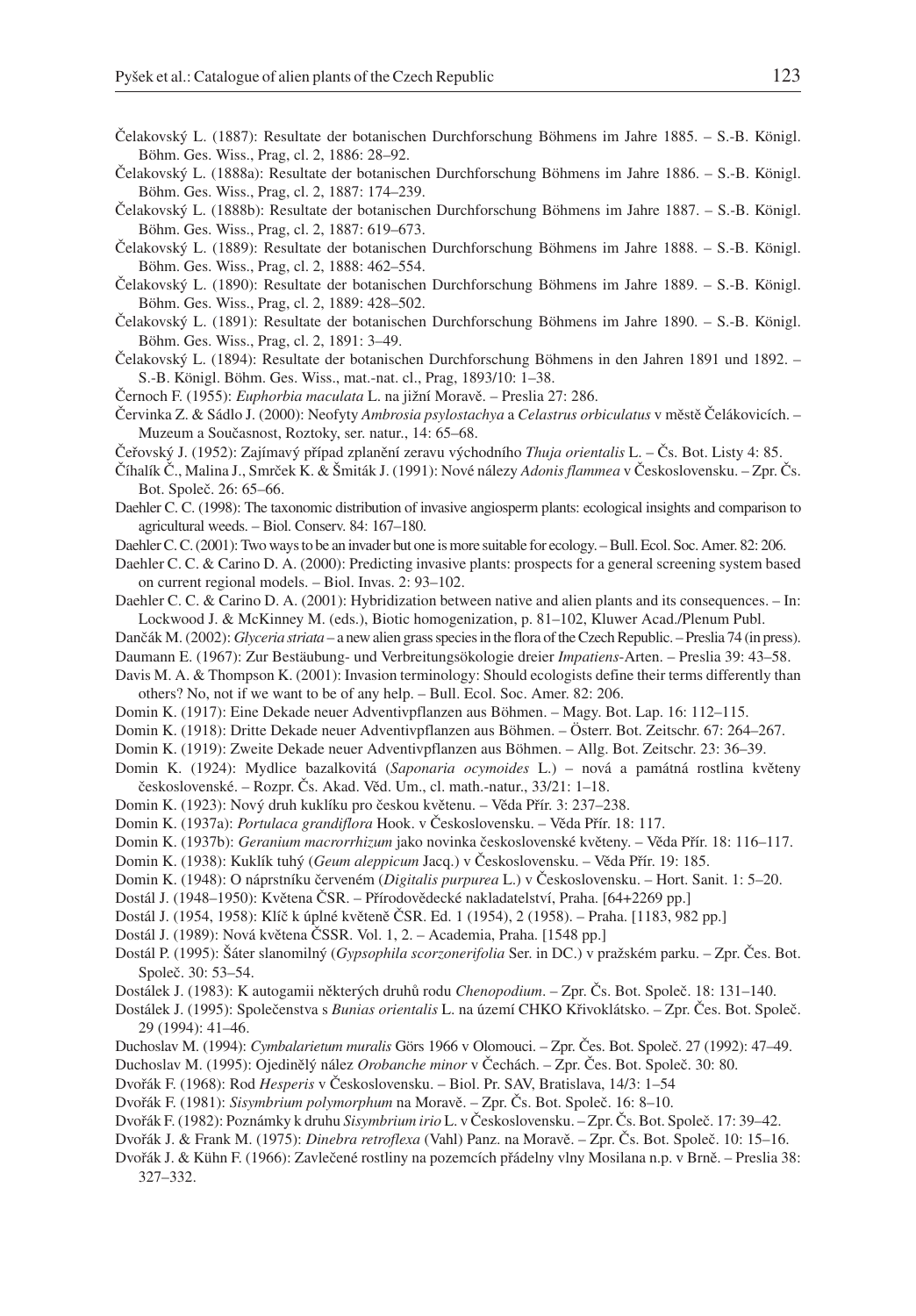Eitel F. (1982): Pozoruhodný nález *Ficus carica* L. v Praze 8. – Zpr. Čs. Bot. Společ. 17: 160.

- Ellenberg H. (1988): Vegetation ecology of Central Europe. Cambridge Univ. Press, Cambridge. [731 pp.]
- Ellenberg H., Weber H. E., Düll R., Wirth V., Werner W. & Paulissen D. (1991): Zeigerwerte von Pflanzen in Mitteleuropa. – Scripta Geobot. 18: 1–248.
- Filippov P. (1999): Čechřina uzlatá (*Myrrhoides nodosa*) nový druh z čeledi *Apiaceae* pro Českou republiku. Zpr. Čes. Bot. Společ. 34: 57–61.
- Fitter A. H. & Peat H. J. (1994): The ecological flora database. J. Ecol. 82: 415–425.
- Francírková T. (2001): Contribution to the invasive ecology of *Rudbeckia laciniata*. In: Brundu G., Brock J., Camarda I., Child L. & Wade M. (eds.), Plant invasions: Species ecology and ecosystem management, p. 89–98, Backhuys Publ., Leiden.
- Frank D. & Klotz S. (1990): Biologisch-ökologische Daten zur Flora der DDR. Wiss Beitr. Martin Luther University, Halle-Wittenberg.
- Grime J. P. (1979): Plant strategies and vegetation processes. John Wiley & Sons, Chichester.
- Gruberová H., Bendová K. & Prach K. (2001): Seed ecology of alien *Bidens frondosa* in comparison with native species of the genus. – In: Brundu G., Brock J., Camarda I., Child L. & Wade M. (eds.), Plant invasions: Species ecology and ecosystem management, p. 99–104, Backhuys Publ., Leiden.
- Grüll F. (1952): *Carex muskingumensis* Schw. na novém stanovišti. Čs. Bot. Listy 5: 39–40.
- Grüll F. (1972): *Artemisia tournefortiana* Reichenb., nový zavlečený druh v ČSSR. Preslia 44: 274–276.
- Grüll F. (1994): Společenstvo s *Rumex patientia* v oblasti železničního uzlu v Brně. Zpr. Čes. Bot. Společ. 27 (1992): 36–40.
- Grüll F. (1996): Ojedinělý výskyt karanténního synantropního druhu *Acroptylon* [sic!] *repens* na železniční stanici Brno-Maloměřice. – Zpr. Čes. Bot. Společ. 31: 75–76.
- Grüll F. (1997): Výskyt rostlinného společenstva s *Panicum capillare* podél železniční tratě mezi Brnem hl. n. a zastávkou Horní Heršpice. – Zpr. Čes. Bot. Společ. 32: 97–99.
- Grüll F. (1999): Bohatý výskyt synantropního druhu *Amaranthus deflexus* v Brně. Zpr. Čes. Bot. Společ. 34: 45–47.
- Grüll F. (2001): Výskyt synantropního epekofytu *Asclepias syriaca* na železniční trati v Brně-Maloměřicích. Zpr. Čes. Bot. Společ. 35 (2000): 243-245.
- Grüll F. & Priszter S. (1969): *Amaranthus patulus* Bertoloni eine neue Art der tschechoslowakischen Flora. Preslia 41: 245–247.
- Grüll F. & Smejkal M. (1966): *Gypsophilla scorzonerifolia* Ser. jako adventivní rostlina v Československu. Preslia 38: 202–204.
- Gutte P. & Pyšek A. (1972): *Artemisia verlotorum* Lamotte eine für die Tschechoslowakei neue Art. Preslia 44: 47–49.
- Hachler E. M. (1975): Opětovný výskyt zavlečeného lilku ostnatého. Živa 23: 211.
- Hadač E. & Chrtek J. (1968): *Valerianella mixta* (L.) Dufr. v Československu. Preslia 40: 301–303.
- Hadinec J. (2002): *Bupleurum croceum* Fenzl. In: Hadinec J., Lustyk P. & Procházka F. (eds.), Additamenta ad floram Reipublicae Bohemicae. I., Zpr. Čes. Bot. Společ. 37 (in press).
- Hejný S. (1948): Zdomácnění dvouzubce listnatého (*Bidens frondosus* L.) v ČSR. Čs. Bot. Listy 1: 56–63.
- Hejný S. (1949): Nová adventivní rostlina v ČSR *Rumex triangulivalvis* (Danser) Rech. f., šťovík trojboký. Čs. Bot. Listy 2: 17–22.
- Hejný S. (1950–1951): *Echinochloa macrocarpa* Vazing., nová adventivní rostlina v ČSR. Čs. Bot. Listy 3: 104–109.
- Hejný S. (1964): *Artemisia sieversiana* Willd., eine neue eingeschleppte Art in der Tschechoslowakei. Preslia 36: 392–402.
- Hejný S. (1971): Současný stav rozšíření *Allium paradoxum* (M. Bieb.) G. Don v Praze a okolí. Zpr. Čs. Bot. Společ. 6: 111–118.
- Hejný S., Husák Š. & Osbornová J. (1984): Ekobiologie neofytního česneku *Allium paradoxum*. Zpr. Čs. Bot. Společ. 19/Mater. 4: 71–76.
- Hejný S., Jehlík V., Kopecký K., Kropáč Z. & Lhotská M. (1973): Karanténní plevele Československa. Studie Čs. Akad. Věd., ser. math.-natur., 1973/8: 1–156.
- Hejný S. & Lhotská M. (1964): Zu der Art der Ausbreitung von *Bidens frondosa* L. in die Teichgebiete der Tschechoslowakei. – Preslia 36: 416–421.
- Hejný S. & Slavík B. (eds.) (1988–1992): Květena České republiky. Vol. 1 (1988), 2 (1990), 3 (1992). Academia, Praha. [557, 540, 542 pp.]
- Hendrych R. (1968): Zur Art *Trifolium pannonicum* in der Tschechoslowakei. Preslia 40: 147–162.
- Hendrych R. (1978): Původní nebo nepůvodní rostliny naší květeny? Živa 26: 2–5, 50–52.
- Hendrych R. (1984): Zum Charakter des Vorkommens von *Matteucia struthiopteris*. Preslia 56: 107–116,.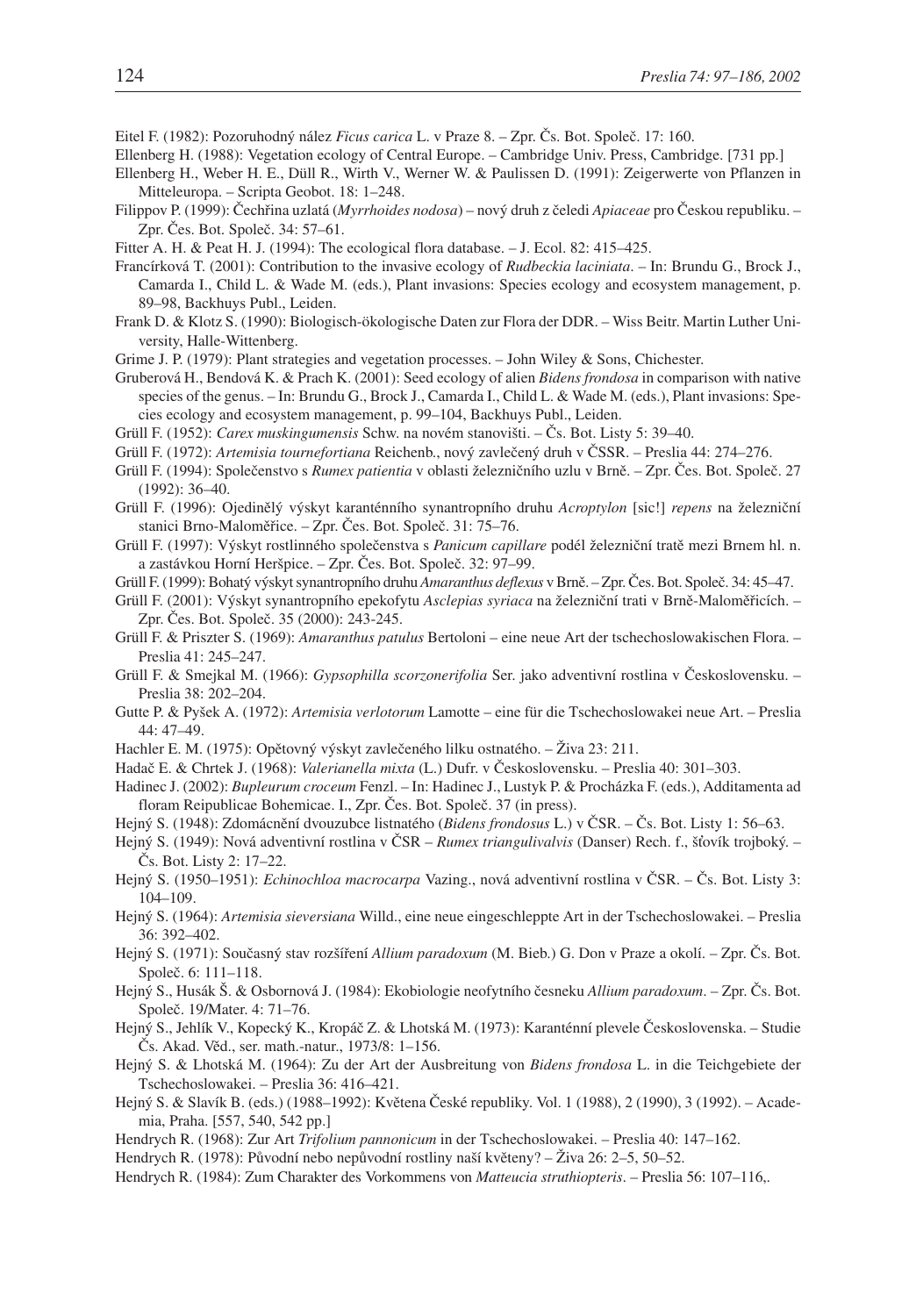- Hendrych R. (1986): Polozapomenuté a nové nálezy květeny ČSR. Zpr. Čs. Bot. Společ. 21: 45–55.
- Hendrych R. (1987): Einige Bemerkungen zu den *Echinops*-Arten in der Tschechoslowakei. Preslia 59: 135–154.
- Hendrych R. (1989): *Physalis alkekengi*, in Europa und in der Tschechoslowakei besonders. Acta Univ. Carol.–Biol. 33: 1–42.
- Hendrych R. (2001): Květena Krkonoš zvláště před čtyřmi staletími. Preslia 73: 29–57.
- Hlaváček R., Mandák B. & Pyšek P. (1996): Několik poznámek k nálezu *Reynoutria japonica* var. *compacta* v České republice. – Zpr. Čs. Bot. Společ. 31: 167–171.
- Hobsbawm E. (1991): Age of extremes. The short twentieth century 1914–1991. Abacus Publ., London. [12+627 pp.]
- Holub J. (1966): Nový neofyt československé květeny *Epilobium adenocaulon* Hausskn. Zpr. Čs. Bot. Společ. 1: 37–38.
- Holub J. (1970):*Brunnera macrophylla* nový zplanělý taxon v československé květeně. Zpr. Čs. Bot. Společ. 5: 5–10.

Holub J. (1971): Opletník sličný, nová zdomácňující ovíjivá rostlina. – Živa 57: 165–166.

- Holub J. (1972) Rozchodník bledožlutý *Sedum ochroleucum* Chaix ap. Vill. 1786 nový antropofyt československé květeny. – Zpr. Čs. Bot. Společ. 7: 79–82.
- Holub J. (1974): *Lappula patula* (Lehm.) Menyh., nový adventivní druh československé květeny. Preslia 46: 333–342.
- Holub J. (1975): *Claytonia alsinoides* nová zplanělá rostlina československé květeny a poznámky k jejímu rodovému zařazení. – Preslia 47: 317–330.
- Holub J. (1978a): *Epilobium komarovianum* Léveille v Československu. Zpr. Čs. Bot. Společ. 13: 77–85.
- Holub J. (1978b): *Sanguisorba muricata* Gremli. In: Kubát K. (ed.), Floristické materiály ke květeně Kadaňska. – Severočes. Přír. 8–9: 137–141.
- Holub J. (1978c): *Valerianella mixta* (L.) Dufr. In: Kubát K. (ed.), Floristické materiály ke květeně Kadaňska, Severočes Přír. 8–9: 146–148.
- Holub J. (1991): *Nepeta grandiflora* nalezena zdomácnělá v Praze. Zpr. Čs. Bot. Společ. 26: 19–31.

Holub J. (1993): *Leonurus intermedius*, species nova – with additional notes on some other *Leonurus* taxa. – Preslia 65: 97–115.

Holub J. (1996): Poznámky k nálezu*Pentaglottis sempervirens* v České republice. – Zpr. Čes. Bot. Společ. 31: 101–115.

- Holub J. & Holubičková B. (1980): *Oxalis debilis*, nový adventivní druh československé květeny. Zpr. Čs. Bot. Společ. 15: 1–15.
- Holub J. & Jirásek V. (1967): Zur Vereinheitlichung der Terminologie in der Phytogeographie. Folia Geobot. Phytotax. 2: 69–113.
- Holub J. & Palek L. (1981): *Rubus xanthocarpus* from China, a new naturalized species in Czechoslovak flora. Preslia 53: 9–32.
- Holub J. & Procházka F. (2000): Red List of vascular plants of the Czech Republic 2000. Preslia 72: 187–230. Hora-Hořejš P. (1997): Toulky českou minulostí 6. – Baronet & Via facti, Praha.
- Houfek J. (1948): *Centaurea diffusa* Lam. v Čechách. Čs. Bot. Listy 1: 7.
- Hroudová Z., Zákravský P. & Jarolímová V. (1999): *Bolboschoenus glaucus* nový druh pro Českou republiku. Preslia 71: 27–32.
- Husák Š. (1992): Nález druhu *Elodea nuttallii*. Muzeum a Současnost, ser. natur., 6: 179–182.
- Jedlička J. (1949): *Carex muskingumensis* Schwein., nová adventivní ostřice pro ČSR. Čs. Bot. Listy 2: 11–12.
- Jehlík V. (1961): Rozšíření *Veronica filiformis* Smith v Československu a poznámky k jejímu výskytu. Preslia 33: 315–321.
- Jehlík V. (1971a): Předběžné poznámky k výskytu druhu *Setaria faberi* Herrmann v Československu. Zpr. Čs. Bot. Společ. 6: 109–110.
- Jehlík V. (1971b): *Sisymbrium wolgense* M. Bieb. nová adventivní rostlina v Československu. Zpr. Čs. Bot. Společ. 6: 173–176.
- Jehlík V. (1978): Über die fortschreitende Naturalisation der Art *Setaria faberi* Herrmann in der Tschechoslowakei. – Acta Bot. Slov. Acad. Sci. Slov., ser. A, 3: 57–64.
- Jehlík V. (1980): Die Verbreitung von *Lactuca tatarica* in der Tschechoslowakei und Bemerkungen zu ihrem Vorkommen. – Preslia 52: 209–216.
- Jehlík V. (1981): Chorology and ecology of *Sisymbrium volgense* in Czechoslovakia. Folia Geobot. Phytotax. 16: 407–421.
- Jehlík V. (1984): *Artemisia biennis* v Československu. Preslia 56: 319–328.
- Jehlík V. (1986): The vegetation of railways in Northern Bohemia (eastern part). In: Vegetace ČSSR, ser. A, 14: 1–366, Academia, Praha.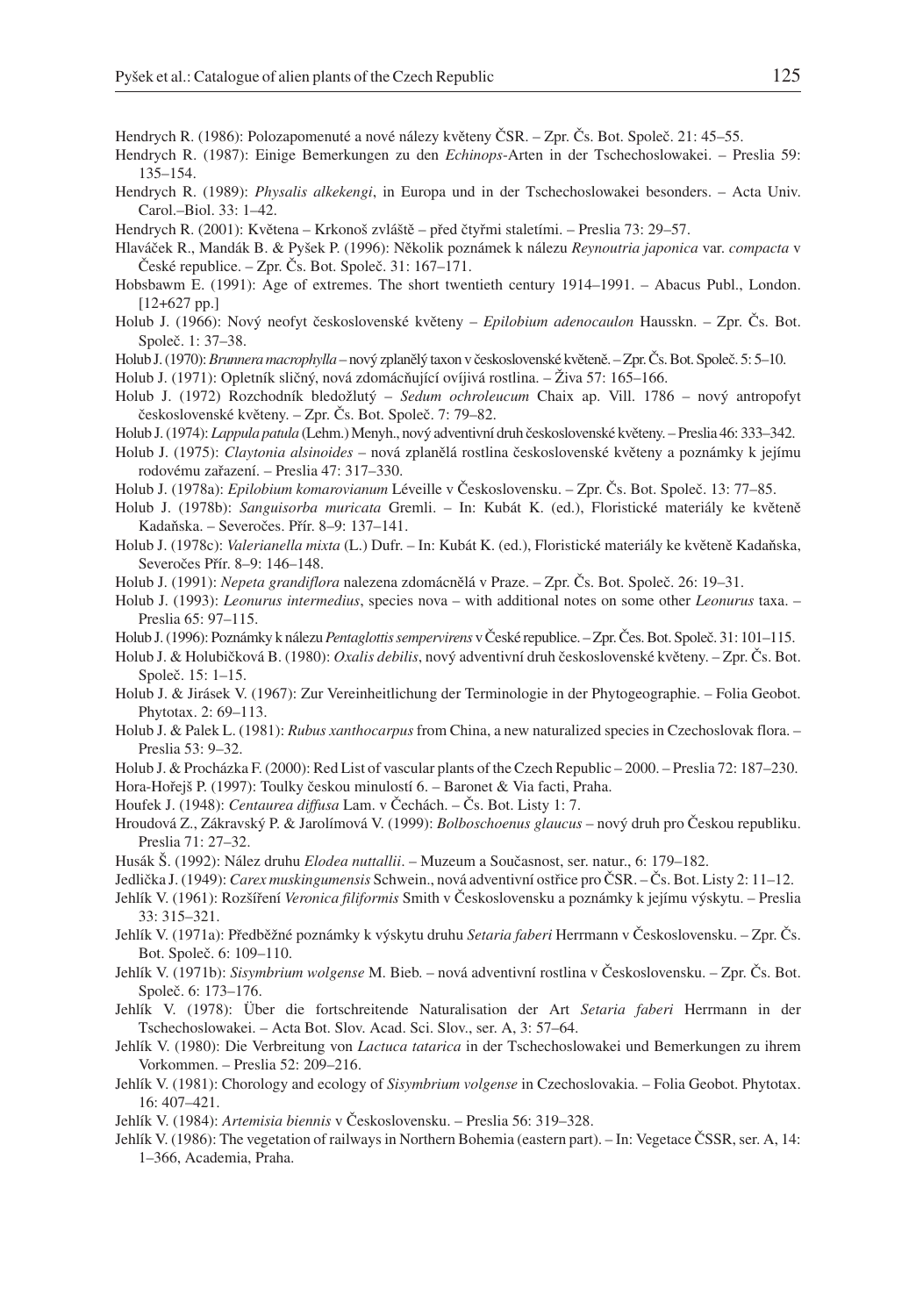- Jehlík V. (1995): Arten der Gattung *Oxalis* Sect. *Ionoxalis*in der Tschechischen Republik und in der Slowakei. 1. *Oxalis latifolia*. 2. *Oxalis debilis* – Preslia 67: 1–14, 149–160.
- Jehlík V. (1997): Nové společenstvo s *Chenopodium pumilio* na území Prahy. Zpr. Čes. Bot. Společ., Praha 32/Mater. 15: 217–220.
- Jehlík V. (ed.) (1998): Cizí expanzivní plevele České republiky a Slovenské republiky. Academia, Praha. [506 pp.]
- Jehlík V. & Dostálek J. (2000): Zavlékání cizokrajných rostlin dopravními prostředky do Evropy. Starček nestejnozubý, cizí složnokvětá bylina, se rozšiřuje v evropských přístavech. – Labský Plavec, Děčín, 42 (10): 6.
- Jehlík V. & Hejný S. (1974): Main migration routes of adventitious plants in Czechoslovakia. Folia Geobot. Phytotax. 9: 241–248.
- Jehlík V. & Kopecký K. (1967): *Rumex confertus* Willd. nová adventivní rostlina v Čechách. Zpr. Čs. Bot. Společ. 2: 172–175.
- Jehlík V. & Rostański K. (1975): *Angelica archangelica* subsp. *litoralis* auch in der Tschechoslowakei. Preslia 47: 145–157.
- Jehlík V. & Rostański K. (1980): Rozšíření *Oenothera biennis* L. v Československu a klíč k určování našich pupalek. – Čas. Nár. Muz., ser. natur., 149: 200–210.
- Jehlík V. & Rostański K. (1995): Notes on the genus *Oenothera* subsect. *Oenothera* (*Onagraceae*) in the Czech Republic. – Folia Geobot. Phytotax. 30: 435–444.
- Jehlík V. & Slavík B. (1967): Doplňky k rozšíření *Veronica filiformis* Smith v Československu. Preslia 39: 206–208.
- Jehlík V. & Slavík B. (1968): Beitrag zum Erkennen des Verbreitungscharakters der Art *Bunias orientalis* L. in der Tschechoslowakei. – Preslia 40: 274–293.
- Jehlík V. & Svobodová Z. (1988): Štavele *Oxalis debilis* a *O. latifolia* nové karanténní plevele skleníkových kultur okrasných rostlin v Československu. – In: Veverka K. et al. (eds.), Proc. XI. Czechoslov. Plant Protect. Conf. Nitra, Výzk. Úst. Rostl. Výr., Praha-Ruzyně.
- Jehlík V. & Štěpánek J. (1983): *Hirschfeldia incana* v Československu. Preslia 55: 315–323.
- Jílek B. (1968): K rozšíření rozrazilu kavkazského (*Veronica filiformis* Sm.) v jižních Čechách. Zpr. Čs. Bot. Společ. 3: 109–110.
- Jílek V. (1961): *Cardamine chelidonia* L. na Šumpersku. Preslia 33: 199.
- Kaplan Z. (2000): *Lemna turionifera* nový druh pro květenu České republiky. Zpr. Čes. Bot. Společ. 34 (1999): 135–141.
- Kaplan Z. & Řehořek V. (1998): *Galium parisiense* a new alien species for the Czech Republic. Preslia 70: 51–56.
- Kartesz J. T. & Meacham C. A. (1999): Synthesis of the North American Flora. Version 1.0. North Carolina Botanical Garden, Chapel Hill.
- Kaufman S. (1950–1951): *Iva xanthiifolia* v Nymburce. Čs. Bot. Listy 3: 133–134.
- Kilián Z. & Krkavec F. (1962): Druhý příspěvek k poznání květeny rudišť na Ostravsku. Přírod. Čas. Slez. Muz. 23: 45–50
- Kirschner J. & Štěpánek J. (1984): *Erysimum argillosum*, *Viola canadensis* a *Viola obliqua* nové adventivní druhy v české květeně. – Zpr. Čs. Bot. Společ. 19: 121–127.
- Klimešová J. & Klimeš L. (1998): CLOPLA1 (CLOnal PLAnts, version 1) a database of clonal growth in plants of Central Europe. – URL [http://www.butbn.cas.cz/klimes].
- Klotz G. (1963): Die *Echium*-Arten der ČSSR. Wiss. Z. Univ. Halle, ser. math.-natur. 12: 137–142.
- Kolar C. S. & Lodge D. M. (2001): Progress in invasion biology: predicting invaders. Trends Ecol. Evolut. 16: 199–204.
- Kolbek J. & Kurková J. (1979): *Cymbalarietum muralis* Görs 1966 v Průhonickém parku. Zpr. Čs. Bot. Společ. 14: 23–25.
- Kolbek J., Lecjaksová S. & Härtel H. (1995): Současné rozšíření *Heracleum mantegazzianum* na Křivoklátsku. Zpr. Čes. Bot. Společ. 29 (1994): 33–39.
- Konětopský A. (1963): Nejdůležitější výsledky taxonomické revise československých druhů rodu *Erysimum*. Preslia 35: 135–145.
- Kopecký K. (1973): Die Beziehung zwischen Siedlungsgeschichte und Verbreitung von *Imperatoria ostruthium* im Gebirge Orlické hory (Adlergebirge, Nordostböhmen). – Folia Geobot. Phytotax. 8: 241–248.
- Kopecký K. (1978): O rozšíření a původu čechřice vonné (*Myrrhis odorata* (L.) Scop.) v Orlických horách. Acta Mus. Reginaehrad., ser. sci. natur., 15 (1974): 65–70.
- Kornas J. (1990): Plant invasions in Central Europe: historical and ecological aspects. In: di Castri F., Hansen A. J. & Debussche M. (eds.), Biological invasions in Europe and Mediterranean Basin, p. 19–36, Kluwer Academic Publ., Dordrecht.
- Košál O. (1903): O kleistogamických květech hluchavky objímavé (*Lamium amplexicaule* L.). Vesmír 32: 21–22. Kotlaba F. (1952): *Sisyrinchium angustifolium* Mill. v ČSR. – Čs. Bot. Listy 4: 87–90.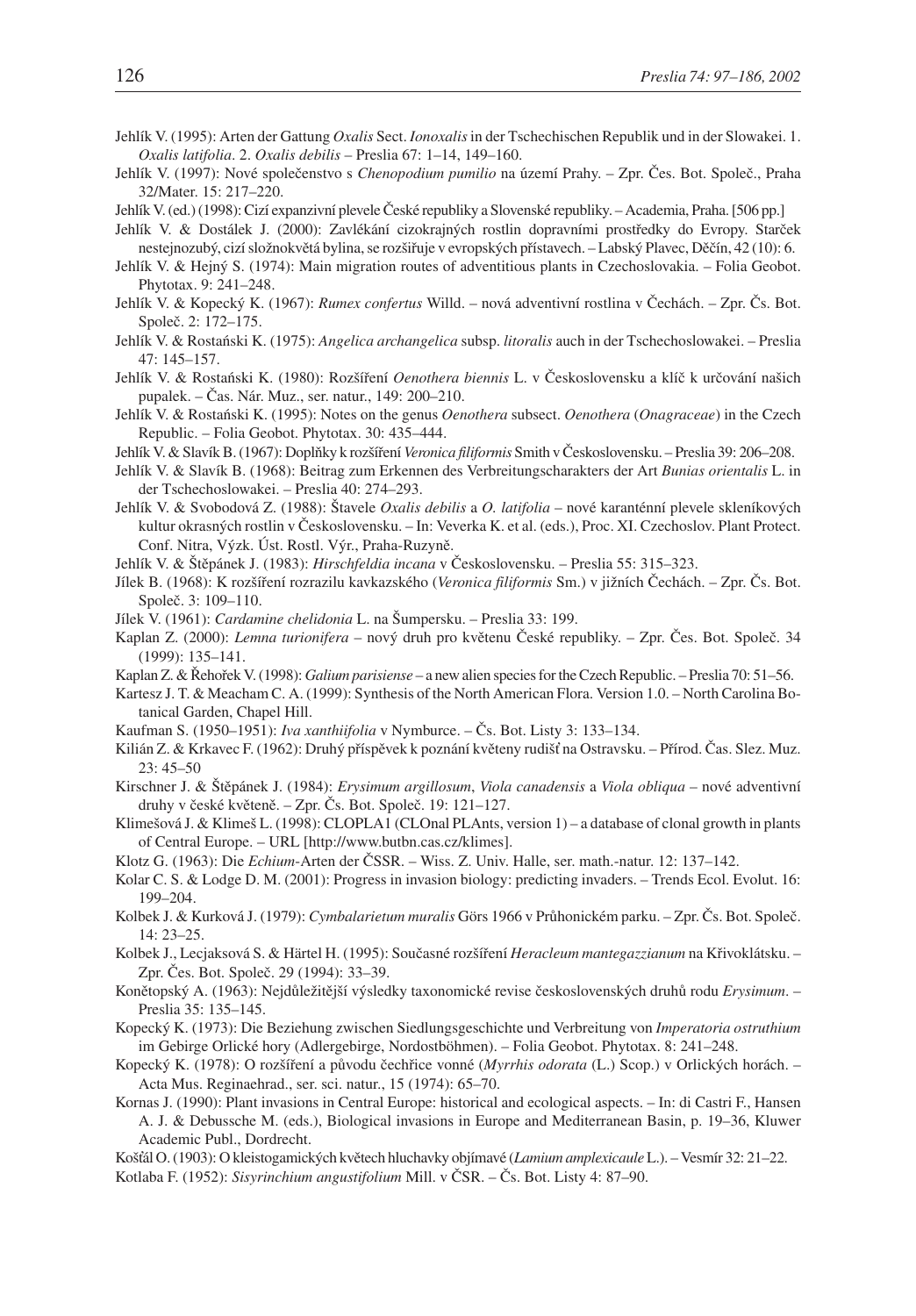Kotlaba F. (1996): Znáte česnek podivný? – Zprav. Ochr. Přír. Okr. Praha-západ 17: 37–40.

- Kovanda M. (1996): Zvonek kosníkovitý, *Campanula rhomboidalis* L., na Moravě po 115 letech. Čas. Slez. Mus. Opava, ser. A, 45: 41–45.
- Kovanda M. (1999): *Campanula* ×*iserana* (*C. rhomboidalis* × *rotundifolia*), a new hybrid in *Campanula*. Thaiszia – J. Bot. 9: 15–18.
- Kovanda M. & Husová M. (1976): *Campanula rhomboidalis* new to Bohemia. Preslia 48: 341–345.
- Kovář P. (1998): Povodňové náplavy: otevřený biologický prostor. Živa 47: 203–204.
- Kowarik I. (2002): Human agency in biological invasions: secondary releases foster naturalisation and population expansion of alien plant species. – Biol. Invas. 4 (in press).
- Krahulec F. (1981): Nový nález *Lycopsis orientalis* v Československu. Zpr. Čs. Bot. Společ. 15: 81–86.
- Krahulec F. (1999): Two new hybrids of *Epilobium ciliatum* (*Onagraceae*). Preslia 71: 241–248.
- Krahulec F. & Jiřiště L. (1997): *Bromopsis pumpelliana* subsp. *flexuosa* nová rostlina květeny České republiky. – Preslia 69: 359–362.
- Krátká J. (1984): Nový nález *Ammi majus* v ČSR. Východočes. Bot. Zprav. 1984/1:9.
- Krčan K. & Kopecký K. (1960): Nové floristické nálezy v okolí Nového Města nad Metují a Týniště nad Orlicí. Preslia 33: 65–68.
- Kreh W. (1957): Zur Begriffsbildung und Namensgebung in der Adventivfloristik. Mitt. Florist.-Soz. Arbeitsgem. N. F. 6/7: 90–95
- Krist V. (1935): Příspěvek k adventivní a ruderální květeně Moravy I. Sborn. Kl. Přírod. Brno 17 (1934): 69.
- Krist V. (1940): Příspěvek k adventivní a ruderální květeně Moravy II. Sborn. Kl. Přírod. Brno 23: 57.
- Kropáč Z. (1997): K výskytům a ekobiologii zárazy menší (*Orobanche minor*) na území České a Slovenské republiky. – Zpr. Čes. Bot. Společ. 32: 79–86.
- Křísa B., Chrtek J. & Slavíková Z. (1968): Poznámky k rozšíření druhu *Smyrnium perfoliatum* L. v ČSSR. Zpr. Čs. Bot. Společ. 3: 65–68.
- Kubát K. (1979): *Eragrostis tef* (Zuccagni) Trotter u Lovosic. Severočes. Přír., Litoměřice, 10: 79–80.
- Kubát K. (1984): Bemerkungen zu einigen tschechoslowakischen Arten der Gattung*Rumex* s. str. Preslia 57: 205–217.
- Kubát K. (1993): *Teucrium scorodonia* (*Lamiaceae*) in Böhmen und Mähren. Acta Univ. Purkynianae 3: 41–47.
- Kubát K., Hrouda L., Chrtek J. jun., Kaplan Z., Kirschner J., Štěpánek J. & Zázvorka J. (eds.) (2002): Klíč ke květeně České republiky. – Academia, Praha (in press).
- Kubešová S. (2000): Česnek podivný (*Allium paradoxum*) také na Moravě. Zpr. Čes. Bot. Společ. 34 (1999): 177–178.
- Kubínová D. & Krahulec F. (1997): Rozšíření druhu *Rumex longifolius* DC. v Krkonoších. Opera Corcont. 34: 79–89.
- Kubínová D. & Krahulec F. (1999): Phenology of *Rumex longifolius*: a key factor for the success of an invasive species? – Preslia 70 (1998): 339–348.
- Kučera J. (1991): Řeřišnice vlaštovičníková (*Cardamine chelidonia*) v České republice. Zpr. Čs. Bot. Společ. 26: 39–42.
- Kučera J. & Dostálek J. (2000): Společenstvo se *Sedum hispanicum* v Orlických horách. Zpr. Čes. Bot. Společ. 35: 95–97.
- Kuehn I. & Klotz S. (2002): The alien flora of Germany first insights from a new German database. In: Child L. E., Brock J. H., Brundu G., Prach K., Pyšek P. & Williamson M. (eds), Proc. Ecology and management of plant invasions, Backhuys Publ., Leiden (in press).
- Kühn F. (1968): Planá řepice (*Brassica rapa* L. subsp.*sylvestris*(Lam.) Janchen), dosud přehlížený plevel. Zpr. Čs. Bot. Společ. 3: 108–109.
- Kurka R. (1990): *Lindernia dubia* nový zavlečený druh v Československu. Zpr. Čs. Bot. Společ. 25: 47–48.
- Lang G. (1994): Quartäre Vegetationsgeschichte Europas. Methoden und Ergebnisse. G. Fischer, Jena etc.
- Laus H. (1908): Mährens Ackerunkräuter und Ruderalpfalnzen, Mitteil. d. Komiss. zur naturwiss. Durchforschung Mährens. – Brünn.
- Le Goff J. (1982): La civilisation de l'Occident médiéval. Arthaud, Paris.
- Lhotská M. (1966): Die älteste Fund der Art *Bidens frondosa* L. in Europa. Folia Geobot. Phytotax. 1: 186–189. Lhotská M. (1968a): Die Gattung *Bidens* in der Tschechoslowakei. – Folia Geobot. Phytotax. 3: 65–98.
- 
- Lhotská M. (1968b): Zur Verbreitungsbiologie der Art*Virga strigosa* (Willd.) Holub. Folia Geobot. Phytotax. 3: 413–418.
- Lhotská M. (1975): Notes on the ecology of germination in *Myrrhis odorata*. Folia Geobot. Phytotax. 12: 209–213.
- Lhotská M. & Chrtková A. (1978): Karpologie a diasporologie československých zástupců čeledi *Fabaceae*. Academia, Praha. [296 pp.]
- Lhotská M. & Hejný S. (1979): *Chenopodium pumilio* in Czechoslovakia: its strategy of dispersal and domestication. – Folia Geobot. Phytotax. 14: 367–375.
- Lhotská M., Krippelová T. & Cigánová K. (1987): Ako sa rozmnožujú a rozširujú rastliny. Obzor, Bratislava. [390 pp.]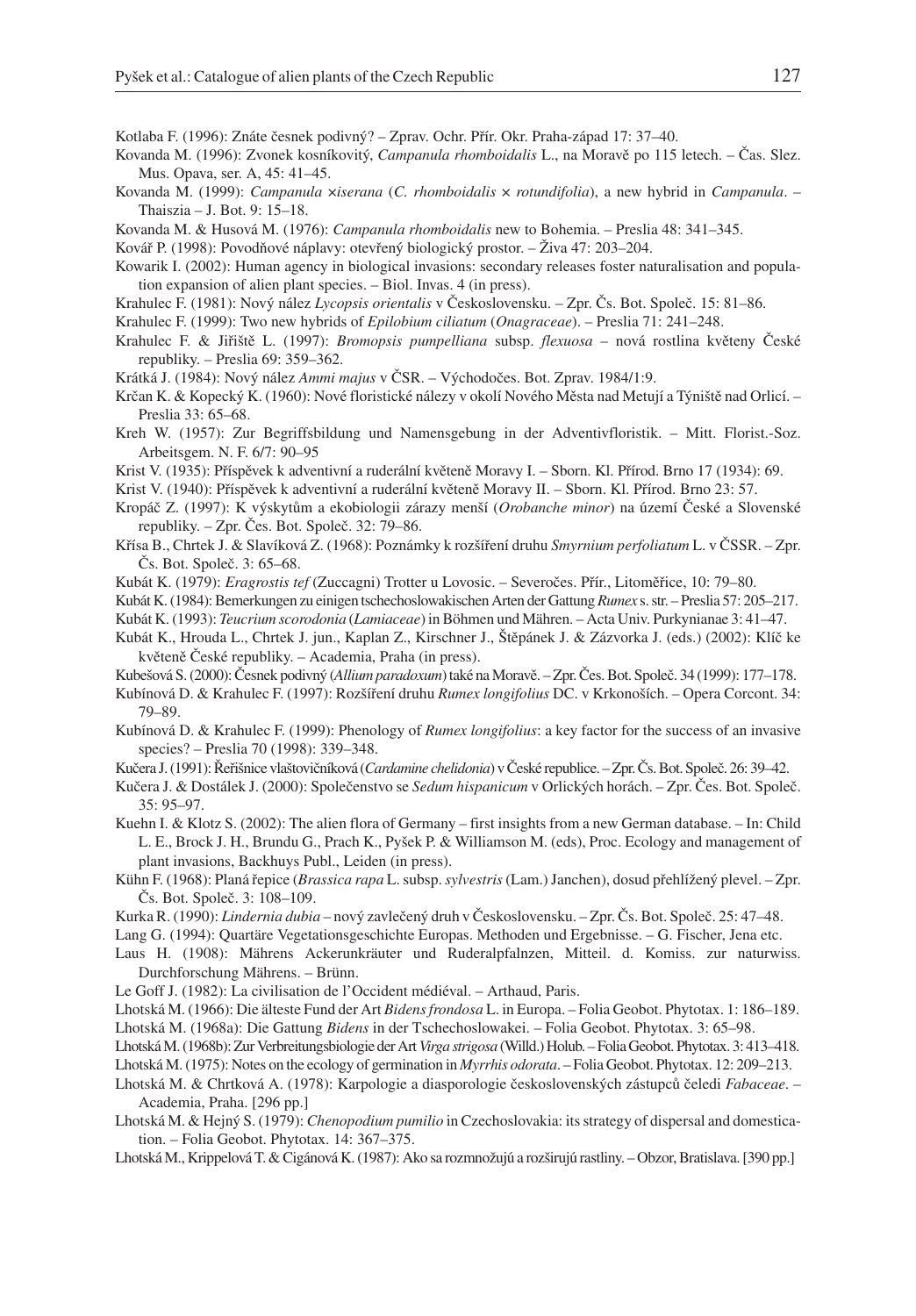- 
- Lhotská M. & Slavík B. (1969): Zur Karpobiologie, Karpologie und Verbreitung der Art *Iva xanthiifolia* Nutt. in der Tschechoslowakei. – Folia Geobot. Phytotax. 4: 415–434.
- Lohmeyer W. & Sukopp H. (1992): Agriophytes in der Vegetation Mitteleuropas. Schr. R. Vegetationskd. 25: 1–185.
- Lonsdale M. (1999): Global patterns of plant invasions and the concept of invasibility. Ecology 80: 1522–1536. Ložek V. (1999): Ochranářské otázky ve světle vývoje přírody. – Ochr. Přír. 54: 7–12, 35–40, 67–72, 99–104, 131–136, 163–169, 195–200, 227–233, 259–265, 291–297.
- Mabberley D. J. (1997): The plant book. Ed. 2. Cambridge Univ. Press, Cambridge.
- Mackeová Z. (1999): Šíření a současné rozšíření *Digitalis purpurea* v České republice. Severočes. Přír. 31: 27–49.
- Májovský J., Murín A., Feráková V., Hindáková M., Schwarzová T., Uhríková A., Váchová M. & Záborský J. (1987): Karyotaxonomický prehlad flóry Slovenska. – Veda, Bratislava. [436 pp.]
- Mandák B. (1995): *Peltaria alliacea* (*Brassicaceae*) nový druh České republiky. Zpr. Čes. Bot. Společ. 30: 91–96.
- Mandák B. & Bímová K. (2001): Nový druh jihoafrického starčku v České republice *Senecio inaequidens*. Zpr. Čes. Bot. Společ. 36: 29–36.
- Mandák B. & Pyšek P. (1997): Druhy rodu *Reynoutria* na území České republiky. In: Pyšek P. & Prach K. (eds.), Invazní rostliny v české flóře, Zpr. Čes. Bot. Společ. 32, Mater. 14: 45–57.
- Marek M. & Procházka F. (2002): *Cystopteris bulbifera* (L.) Bernh. In: Hadinec J., Lustyk P. & Procházka F. (eds.), Additamenta ad floram Reipublicae Bohemicae. I., Zpr. Čes. Bot. Společ. 37 (in press).
- Marhold K., Schmid B. & Krahulec F. (eds.) (1999): Ecology of closely related plant species. Special features in biosystematics and biodiversity 3, Opulus Press, Uppsala. [182 pp.]
- Marvan P. (1952): *Rapistrum rugosum* (L.) All. subsp. *orientale* (L.) Rouy et Fouc. (*R. orientale* Crantz) v ČSR. – Čs. Bot. Listy 4: 83–84.
- McNeely J. A., Mooney H. A., Neville L. E., Schei P. J. & Waage J. K. (eds) (2001): Global strategy on invasive alien species. – IUCN, Gland. [50 pp.]
- Michal E. (1949): K zeměpisnému rozšíření mydlice bazalkovité u Všelis jako adventivní rostliny. Čas. Nár. Mus., sect. natur., 117: 188–191.
- Mikoláš V. (1997): *Microrrhinum littorale* (Bernh. ex Willd.) Speta, a new species in the flora of Slovakia and Czech Republic. – Thaiszia 7: 41–50.
- Müller J. (1988): *Smyrnium perfoliatum* L. na Moravě. Zpr. Čs. Bot. Společ. 23: 101–104.
- Novák F. A. (1924): *Stachys affinis* Bge. plevelí v Čechách. Věda Přír. 5: 244.
- Novák J. (2001): *Gagea bohemica* (Zauschn.) J. A. et J. H. Schultes a *Polycnemum majus* A. Braun staronové druhy Českého středohoří. – Severočes. Přír. 32: 98–101.
- Opiz F. M. (1852): Seznam rostlin květeny české. Spis. Mus. XLIV, V kommissí u Fr. Řivnáče, Praha.
- Opiz P. M. (1823): Böheims phänerogamische und cryptogamische Gewächse. C. W. Enders, Prag. [162 pp.]
- Opravil E. (1963): *Xanthium strumarium* L. ze středověku Ostravy. Preslia 35: 327–329.
- Opravil E. (1969): Synantropní rostliny dvou středověkých objektů ze SZ Čech. Preslia 41: 248–257.
- Opravil E. (1980): Z historie synantropní vegetace 1–6. Živa 28: 4–5, 53–55, 88–90, 130–131, 167–168, 206–207.
- Opravil E. (1987): Paleobotanické doklady k rozšíření některých rostlin v československém holocénu. Zpr. Čs. Bot. Společ. 22/Mater. 7: 77–80.
- Otruba J. (1946): *Lamium hybridum* (*L. amplexicaule* × *purpureum*), hluchavka zvrhlá, nová rostlina moravská. Příroda 38: 88.
- Pavlásek V. (1993): Výskyt druhu *Nicandra physalodes* (L.) Gaertn. v obci Březí v okrese Plzeň-jih. Zprav. Západočes. Poboč. Čes. Bot. Společ. 31/2: 5–7.
- Peniašteková M. & Feráková V. (1993): *Veronica peregrina* neoindigenofyt flóry Slovenska. Biológia 48: 31–35.
- Pěnková I. (1988): *Oenothera biennis* jako jednoletá bylina. Zpr. Čs. Bot. Společ. 23: 57–58.
- Pešek F. & Kutílek J. (1966): Další lokalita vysázeného *Leontopodium alpinum* Cass. v ČSSR. Preslia 38: 416–417.
- Petřík P. (2001): Šrucha velkokvětá (*Portulaca grandiflora*) zplanělá v Praze. Zpr. Čes. Bot. Společ. 35 (2000): 161–171.
- Petřík P. (2002): *Cyperus eragrostis*, a new alien species of the Czech flora Preslia 74 (in press).
- Pilát A. (1953): Listnaté stromy a keře našich zahrad a parků. Státní zemědělské nakladatelství, Praha.
- Pohl J. E. (1809–1814): Tentamen florae bohemiae. E. M. Enders und Compagnie, Prag, 1: 32+303 pp., 1809; 2: 6+234 pp., 1814.
- Polívka F. (1900–1904): Názorná květena zemí Koruny české. I. Slovník terminologický a věcný. Soustavný přehled rostlinstva. Klíč. Seznam autorů. Rejstříky. 476 pp. (1904). II. Rostliny prostoplátečné (*Choripetalae*). 682 pp. (1900). III. Rostliny srostloplátečné (*Sympetalae*). 620 pp. (1901). IV. Rostliny bezkorunné (*Apetalae*), jednoděložné (*Monocotyledones*), nahosemenné (*Gymnospermae*) a tajnosnubné cévnaté (*Cryptogamae vasculares*). 712 pp. (1902). – P. Promberger, Olomouc.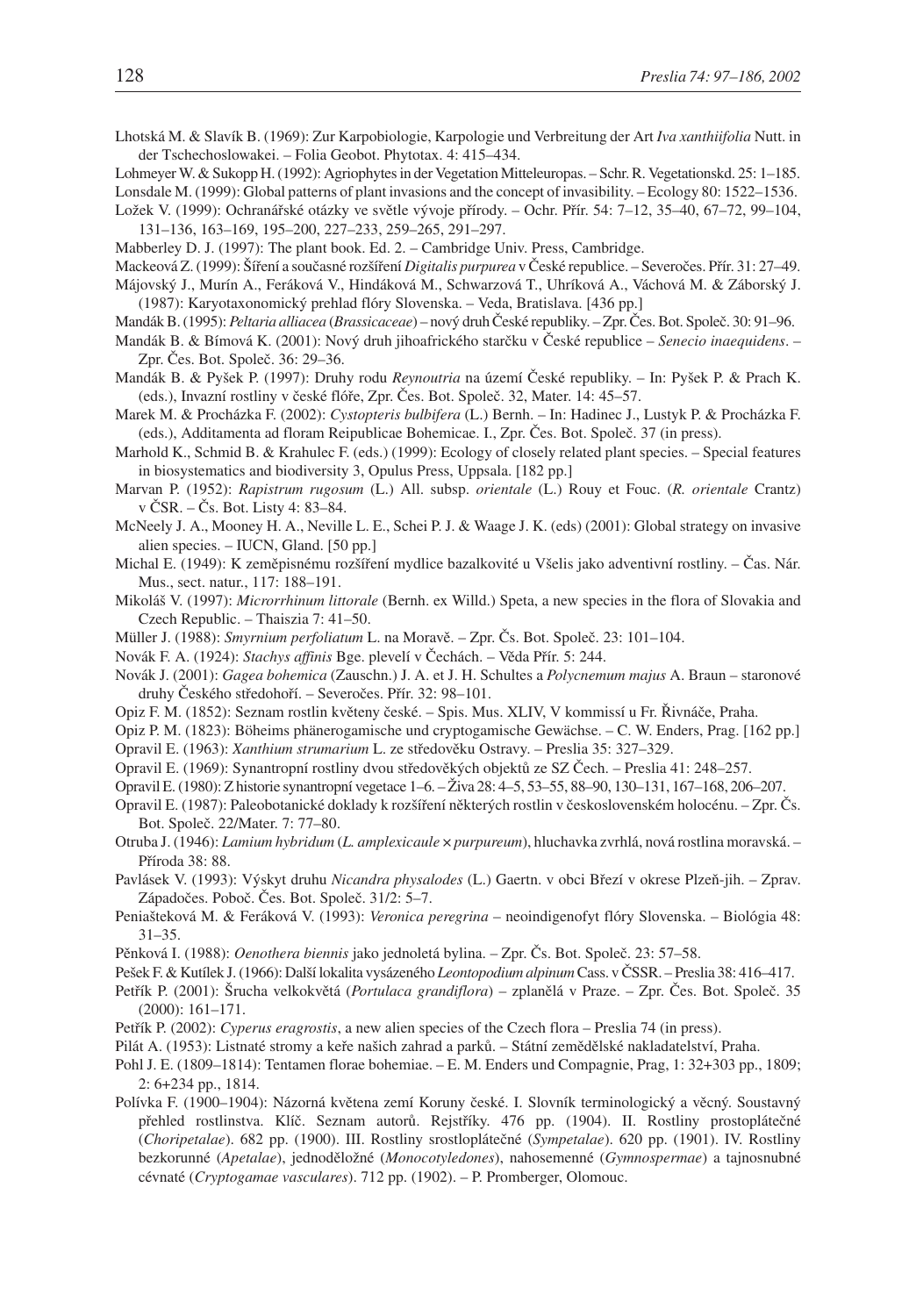Pospíšil V. (1952): Badil (*Sisyrinchium angustifolium* Mill.) na Moravě. – Čs. Bot. Listy 5: 35–39.

- Presl J. S. & Presl C. B. (1819): Flora Čechica. In comissis apud J. G. Calve, Pragae. [224 pp.]
- Procházka F. (1998): Poznámky k rozšíření některých adventivních druhů rostlin na Šumavě. Zpr. Čes. Bot. Společ. 32 (1997): 160, 181–182, 196.
- Procházka F. (2001): Květena Svatoboru u Sušice (Horní Pootaví). Erica 9: 55–68
- Procházka F. (2002): *Oenothera flava* subsp. *taraxacoides* (Woot. et Standl) W. L. Wagner. In: Hadinec J., Lustyk P. & Procházka F. (eds.), Additamenta ad floram Reipublicae Bohemicae. I., Zpr. Čes. Bot. Společ. 37 (in press).
- Procházka F., Faltys V. & Marek M. (1983): Nové lokality některých zplanělých a zavlečených rostlin ve východních Čechách. – Zpr. Čs. Bot. Společ. 18: 109–114.
- Příhoda A. (2001): Pozůstatky starých vinic v Tuchoměřicích. Zprav. Ochr. Přír. Okr. Praha-západ 22: 14–15.
- Pyšek A. (1974): *Collomia grandiflora*, nový neofyt Západočeského kraje. Zprav. Západočes. Poboč. Čs. Bot. Společ. 1974/1:5
- Pyšek A. (1995): Neofytní druh *Physalis philadelphica* na skládkách na Českomoravské vysočině. Zpr. Čes. Bot. Společ. 30: 123–124.
- Pyšek A. (1997): Lokalita *Melica altissima* L. v osadě Dolánky u Kaštic. Zpr. Čes. Bot. Společ., Praha, 32: 73–74.
- Pyšek A. & Vobořil Z. (2002): Vzácný druh hvězdnice (*Aster divaricatus* L.) v Tachově a jeho blízkém okolí. Zpr. Čes. Bot. Společ. 37 (in press).
- Pyšek P. (1989): Archeofyty a neofyty v ruderální flóře některých sídlišť v Čechách. Preslia 61: 209–226.
- Pyšek P. (1991): *Heracleum mantegazzianum* in the Czech Republic: the dynamics of spreading from the historical perspective. – Folia Geobot. Phytotax. 26: 439–454.
- Pyšek P. (1994): Ecological aspects of invasion by *Heracleum mantegazzianum* in the Czech Republic In: de Waal L. C., Child L. E., Wade P. M. & Brock J. H. (eds), Ecology and management of invasive riverside plants, p. 45–54, J. Wiley & Sons, Chichester.
- Pyšek P. (1995a): Approaches to studying spontaneous settlement flora and vegetation in central Europe: a review. – In: Sukopp H., Numata M. & Huber A. (eds.), Urban ecology as the basis of urban planning, p. 23–39, SPB Academic Publ., Amsterdam.
- Pyšek P. (1995b): On the terminology used in plant invasion studies. In: Pyšek P., Prach K., Rejmánek M. & Wade M. (eds.), Plant invasions: general aspects and special problems, p. 71–81, SPB Academic Publ., Amsterdam.
- Pyšek P. (1998a): Alien and native species in Central European urban floras: a quantitative comparison. J. Biogeogr. 25: 155–163.
- Pyšek P. (1998b): Is there a taxonomic pattern to plant invasions? Oikos 82: 282–294.
- Pyšek P. (2001): Past and future of predictions in plant invasions: a field test by time. Diversity & Distributions 7: 145–151.
- Pyšek P., Kučera T., Puntieri J. & Mandák B. (1995a): Regeneration in *Heracleum mantegazzianum* response to removal of vegetative and generative parts. – Preslia 67: 161–171.
- Pyšek P. & Mandák B. (1998a): Přehled lokalit *Acorus calamus* v České republice a poznámky k jeho zdomácnění. – Muzeum a Současnost, ser. natur., 12: 25–50.
- Pyšek P. & Mandák B. (1998b): *Elodea canadensis*: naturalizace v České republice a seznam lokalit. Muzeum a Současnost, Roztoky, ser. natur., 12: 51–68.
- Pyšek P. & Prach K. (1995a): Historický přehled lokalit *Impatiens glandulifera* na území České republiky a poznámky k dynamice její invaze. – Zpr. Čs. Bot. Společ. 29 (1994): 11–31.
- Pyšek P. & Prach K. (1995b): Invasion dynamics of *Impatiens glandulifera* a century of spreading reconstructed. – Biol. Conserv. 74:41–48.
- Pyšek P. & Prach K. (2002): Research into plant invasions in the Czech Republic: history and focus. Biol. Invas. 4 (in press).
- Pyšek P., Prach K. & Šmilauer P. (1995b): Relating invasion success to plant traits: an analysis of the Czech alien flora. – In: Pyšek P., Prach K., Rejmánek M. & Wade M. (eds.), Plant invasions: general aspects and special problems, p. 39–60, SPB Academic Publ., Amsterdam.
- Pyšek P. & Pyšek A. (1994): Současný výskyt druhu *Heracleum mantegazzianum* v České republice a přehled jeho lokalit. – Zpr. Čs. Bot. Společ. 27 (1992): 17–30.
- Pyšek P. & Pyšek A. (1995): Invasion by *Heracleum mantegazzianum* in different habitats in the Czech Republic. – J. Veget. Sci. 6: 711–718.
- Pyšek P., Sádlo J. & Mandák B. (2002): Saturation of Czech flora with alien species: a historical pattern. In: Child L. E., Brock J. H., Brundu G., Prach K., Pyšek P. & Williamson M. (eds), Proc. Ecology and management of plant invasions, Backhuys Publ., Leiden (in press).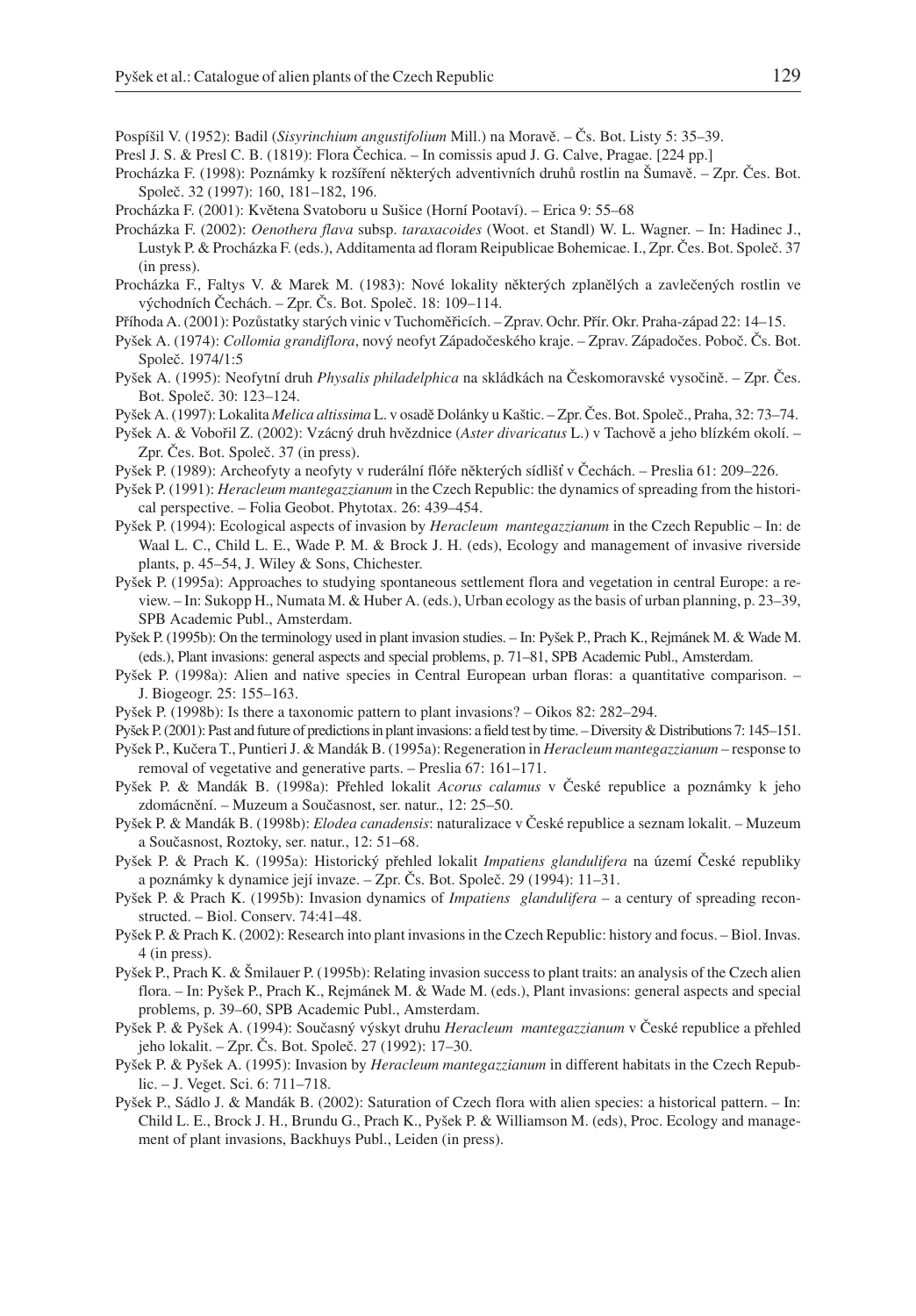- Regal P. J. (1986): Models of genetically engineered organisms and their ecological impact. In: Mooney H. A. & Drake J. A. (eds), Ecology of biological invasions of North America and Hawaii, p. 111–132, Ecological Studies 58, Springer Verlag, New York.
- Rejmánek M. (1996): A theory of seed plant invasiveness: the first sketch. Biol. Conserv. 78: 171–181.
- Rejmánek M. (2000): Invasive plants: approaches and predictions. Austral Ecol. 25: 497–506.
- Rejmánek M. & Richardson D. M. (1996): What attributes make some plant species more invasive? Ecology 77: 1655–1661.
- Rejmánek M., Richardson D. M., Barbour M. G., Crawley M. J., Hrusa G. F., Moyle P. B., Randall J. M., Simberloff D. & Williamson M. (2002): Biological invasions: politics and the discontinuity of ecological terminology. – Bull. Ecol. Soc. Amer. 83: 131–133.
- Richardson D. M., Pyšek P., Rejmánek M., Barbour M. G., Panetta F. D. & West C. J. (2000): Naturalization and invasion of alien plants: concepts and definitions. – Diversity & Distributions 6: 93–107.
- Roubal A. (1968):*Oenothera rubricaulis*Kleb. nový neofyt československé květeny. Zpr. Čs. Bot. Společ. 3: 138–140.
- Roubal A. (1970): Příspěvek k synantropní květeně Kladenska. Zpr. Čs. Bot. Společ. 5: 101–106.
- Roubal A. (1972): Předběžná zpráva o výskytu pupalky *Oenothera fallax* Renner em. Rostański, nového taxonu československé synantropní květeny. – Zpr. Čs. Bot. Společ. 7: 73–78.
- Roubal A. (1984): *Reseda phyteuma* L. v Čechách. Severočes. Přír. 15: 1–22.
- Rydlo J. (2000): *Echinocystis lobata* se šíří podél Labe. Vlast. Zprav. Polabí 34: 190–194.
- Rydlo J. (1992): Vodní makrofyta rybníků a tůní na Křivoklátsku. Muzeum a Současnost, ser. natur., 6: 109–178.
- Rydlo J. (2001): Změny ve výskytu vodních makrofyt v některých českých a moravských řekách v poslední čtvrtině 20. století. – Muzeum a Současnost, ser. natur., 15: 51–78.
- Ryves T. B., Clement E. J. & Foster M. C. (1996): Alien grasses of the British Isles. Botanical Society of the British Isles, London. [181 pp.]
- Řehořek V. (1974):*Epilobium nerteroides*A. Cunn. v Československu. Acta Inst. Bot. Acad. Sci. Slov., ser. A, 1: 95–99.

Řehořek V. (1997): Pěstované a zplanělé druhy rodu *Helianthus* v Evropě. – Preslia 69: 59–70.

- Řehořek V. (2002): *Bromus carinatus* Hook. et Arn. In: Hadinec J., Lustyk P. & Procházka F. (eds.), Additamenta ad floram Reipublicae Bohemicae. I., Zpr. Čes. Bot. Společ. 37 (in press).
- Sádlo J. & Storch D. (2000): Biologie krajiny. Biotopy České republiky. Vesmír, Praha. [94 pp.]
- Saul J. (1983): *Vicia onobrychioides* L. nový druh československé květeny. Zpr. Čs. Bot. Společ. 18: 26.
- Sekera W. F. (1854): Wanderungen durch die Hallen der Natur. Lotos 4: 38–41.
- Schippman U. (1991): Revision der europäischen Arten der Gattung *Brachypodium* Palisot de Beauvois (*Poaceae*). – Boissiera 45: 1–250.
- Schmidt F. W. (1793–1794): Flora Boëmica inchoata … Cent. 1–4. Pragae.
- Schroeder F. G. (1969): Zur Klassifizierung der Anthropochoren. Vegetatio 16: 225–238.
- Skalická A. (1993): *Genistella sagittalis* in Czech and Slovak Republics. Novit. Bot. Univ. Carol. 7 (1991–1992): 51–57.
- Skalický V. (1950–1951): Kejklířka pižmová, *Mimulus moschatus* Dougl., na Kdyňsku a rozšíření kejklířek v jz. Čechách. – Čs. Bot. Listy 3: 122–123.
- Skalický V. (1968): Studie o evropských druzích rodu *Lycopus* L. Sborn. Nár. Muz., ser. B, 24: 185–216.
- Skalický V. (1972): Líčidlo jedlé (*Phytolacca esculenta* van Houtte), nový zplanělý druh květeny ČSSR a NDR a rozšíření druhů *Phytolacca esculenta* van Houtte a *P. americana* L. v ČSSR. – Preslia 44: 364–369.
- Skalický V. (1973): *Viola cornuta* L., nová adventivní violka v ČSSR. Preslia 45: 147–150.
- Skalický V., Slavík B. & Smejkal M. (1988): Stručná historie floristicko-fytogeografického výzkumu. In: Hejný S. & Slavík B. (eds.), Květena České socialistické republiky 1, p. 19–30, Academia, Praha.
- Skřivánek V. (1949): *Vicia lutea* L. zavlečená na Moravě. Čs. Bot. Listy 2: 14–15.
- Slavík B. (1969): Rozšíření čechřice vonné [*Myrrhis odorata* (L.) Scop.] v povodí Jizery. Zpr. Čs. Bot. Společ. 4: 20–25.
- Slavík B. (1986): *Epilobium dodonaei* Vill. in der Tschechoslowakei. Preslia 58: 307–308.
- Slavík B. (1988): Fytogeografická charakteristika. In: Hejný S. & Slavík B. (eds.), Květena České socialistické republiky 1, p. 65–102, Academia, Praha.
- Slavík B. (ed.) (1995–2000): Květena České republiky. Vol. 4 (1995), 5 (1997), 6 (2000). Academia, Praha. [529+568+770 pp.]
- Slavík B. (1996a): Rod *Impatiens* v České republice. Preslia 67 (1995): 193–211.
- Slavík B. (1996b): *Erodium botrys* a new species in the flora of the Czech Republic. Preslia 67 (1995): 305–309.
- Slavík B. (1996c): *Erodium neuradifolium* a new species in the flora of the Czech Republic. Preslia 68: 173–176. Slavík B. (1996d): Andělika lékařská – úspěšná invazní rostlina na Labi. – Živa 44: 62–64.
- Slavík B. (1997a): Verbreitung von *Geranium*-Arten (subgen. *Geranium*) in Tschechien. Preslia 68 (1996): 305–321.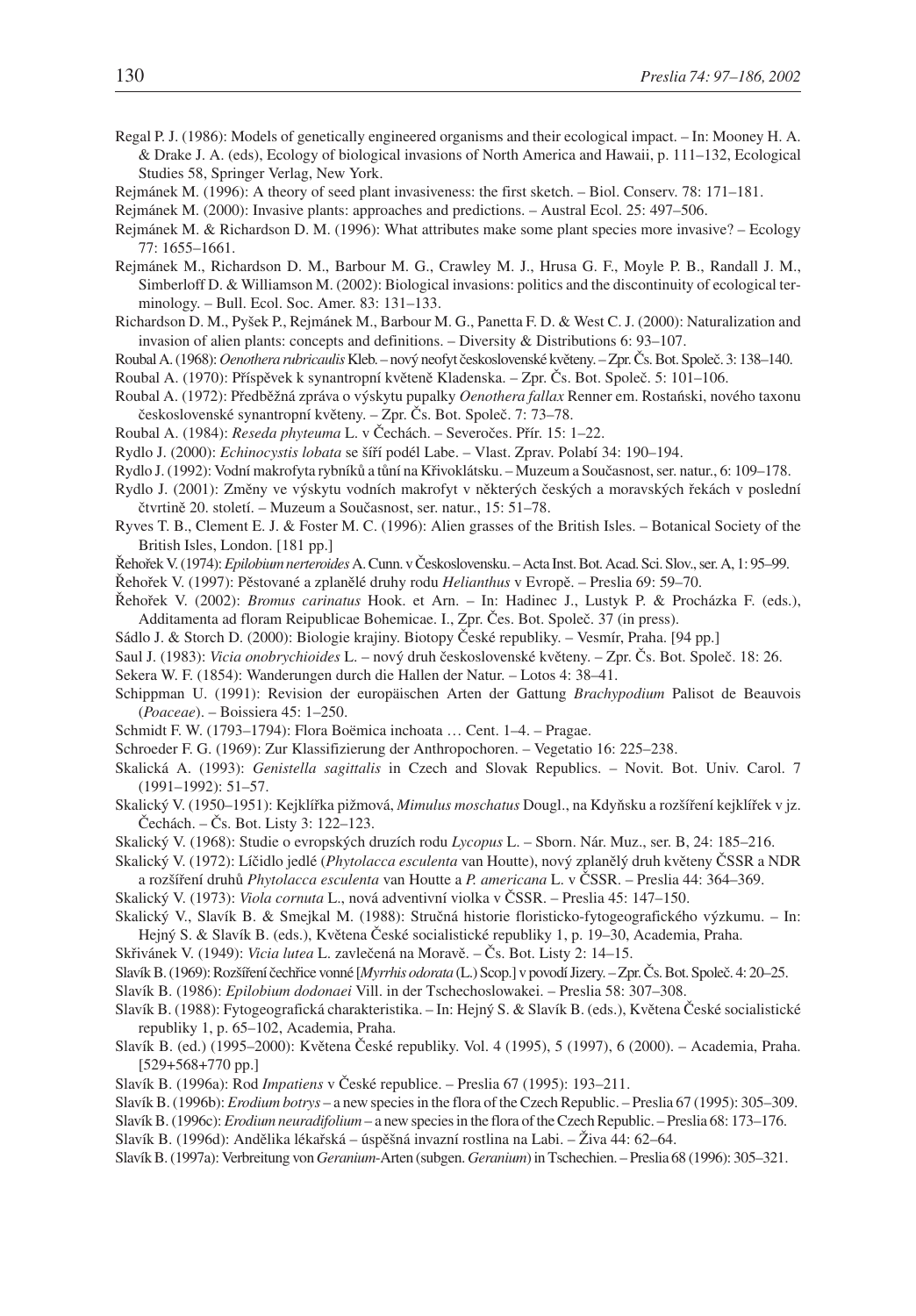- Slavík B. (1997b): Verbreitung von *Geranium* subgen. *Robertium* und subgen. *Erodioideae* in Tschechien. Preslia 69: 311–326.
- Slavík B. (2001): *Impatiens parviflora* f. *albescens* v Čechách. Zpr. Čes. Bot. Společ. 36: 69–71.
- Slavík B. & Lhotská M. (1967): Chorologie und Verbreitungsbiologie von *Echinocystis lobata* (Michx.) Torr et Gray mit besonderer Berücksichtigung ihres Vorkommens in der Tschechoslowakei. – Folia Geobot. Phytotax. 2: 255–282.
- Slavíková Z., Chrtek J. & Křísa B. (1972): Poznámky k rozšíření štěničníku paprskujícího *Bifora radians* M. Bieb. v Československu. – Zpr. Čs. Bot. Společ. 7: 83–88.
- Smejkal M. (1952): Hlavatka vyvýšená *Cephalaria elata* (Hornem.) Schrad. naše nová adventivní rostlina. Čs. Bot. Listy 4 (1951–1952): 81–82.
- Smejkal M. (1959): *Geum macrophyllum* × *urbanum* (*Geum* ×*gajewskii* nom. nov.) jako spontánní bastard také v Československu. – Preslia 31: 8–13.
- Smejkal M. (1966): Neue oder wenig bekannte Pflanzen der tschechoslowakischen Flora II. Preslia 38: 249–262.
- Smejkal M. (1968): Pěstovaná a zplanělá "rdesna" z rodů Polygonum, Bilderdykia, Reynoutria a Polygonum. -Zpr. Čs. Bot. Společ. 3: 1–6.
- Smejkal M. (1970): K výskytu *Veronica acinifolia* L. v ČSSR. Zpr. Čs. Bot. Společ. 5: 81–84.
- Smejkal M. (1973): K výskytu *Silene viridiflora* L. a křížence Silene *nutans* (subsp. *nutans*) × *viridiflora* na Moravě. – Zpr. Čs. Bot. Společ. 5: 81–84.
- Smejkal M. (1974): *Epilobium* ×*novae-civitatis* hybr. nova (*E. adenocaulon* × *hirsutum*), ein neuer Bastard. Preslia 46: 64–66.
- Smejkal M. (1975a): *Galeobdolon argentatum* sp. nova, ein neuer Vertreter der Kollektivart *Galeobdolon luteum* (*Lamiaceae*). – Preslia 47: 241–248.
- Smejkal M. (1975b): K výskytu*Duchesnea indica* (Andrews) Focke v Československu. Zpr. Čs. Bot. Společ. 10: 17–18.
- Smejkal M. (1978): Rod *Symphytum* v Československu. Zpr. Čs. Bot. Společ. 13: 145–161.
- Smejkal M. (1986): Vrbovka cizí a její pozoruhodná expanze v Československu. Živa 34: 84–85.
- Smejkal M. (1988): K výskytu a rozšíření *Geum aleppicum* Jacq. v Českých zemích. Zpr. Čs. Bot. Společ. 23: 1–10. Smejkal M. (1989a): *Crambe abyssinica* v Československu. – Zpr. Čs. Bot. Společ. 24: 15–19.
- 
- Smejkal M. (1989b): Ještě k otázce rozšíření *Geum aleppicum* v ČSR. Zpr. Čs. Bot. Společ. 24: 101–104.
- Smejkal M. (1994): *Berteroa stricta* Boiss. et Heldr. jako adventivní rostlina v Československu. Zpr. Čes. Bot. Společ. 27 (1992): 13–15.
- Smejkal M. (1995): Sieben neue Bastarde in der Gattung *Epilobium* L. (*Onagraceae*). Acta Mus. Morav., sci. natur., 79: 81–84.
- Smrček K. & Malina J. (1984): *Filipendula kamtschatica* (Pall.) Maxim. nový zplanělý druh v ČSSR. Zpr. Čs. Bot. Společ. 19: 81–86.
- Soják J. (1962): Novinky československé květeny. Preslia 34: 403–404.
- Stace C. (1991): New flora of British Isles. Cambridge Univ. Press, Cambridge. [1226 pp.]
- Stace C. (1997): New Flora of the British Isles. Ed. 2. Cambridge Univ. Press, Cambridge. [1130 pp.]
- Stanzel J. (1994): Nová lokalita *Epilobium komarovianum* na Moravě. Zpr. Čes. Bot. Společ. 28: 79–80.
- Suda J. (1999): Výskyt *Linaria arvensis* na Blatensku. Zpr. Čes. Bot. Společ. 34: 73–75.
- Suda J. (2001): Znovunalezené druhy naší květeny. Lnice rolní. Živa 44 (87): 17–20.
- Sukopp H. & Sukopp U. (1995): *Reynoutria sachalinensis*in Europe and in the Far East: a comparison of the species ecology in its native and adventive distribution range. – In: Pyšek P., Prach K., Rejmánek M. & Wade M. (eds.), Plant invasions: General aspects and special problems, p. 151–159, SPB Academic Publ. Amsterdam.
- Sutorý K. (1976): *Vicia bithynica* (L.) L. také v Československu. Zpr. Čs. Bot. Společ. 11: 29.
- Sutorý K. (1982): Rozšíření *Euclidium syriacum* (L.) R. Br. a *Myagrum perfoliatum* L. v Československu. Čas. Morav. Mus., sci. natur., 67: 119–123.
- Sutorý K. (1993): Minute contributions to the Czechoslovak flora IV. Acta Mus. Morav., sci. nat., 77 (1992): 143–146.
- Sutorý K. (2000): Štětinec laločnatý (*Echinocystis lobata*) zplanělý na západní Moravě. Zpr. Čes. Bot. Společ. 35: 35–37.
- Sutorý K. (2001): *Onopordum* ×*beckianum* John, the correct name for the hybrid of *Onopordum acanthium* and *O. illyricum*. – Preslia 73: 185–187.
- Suza J. (1939): *Teucrium scorodonia* na Moravě a Slovensku. Věda Přír. 19: 209–210.
- Svobodová Z. & Řehořek V. (1996): Příspěvek k problematice amerických druhů rodu *Bromus* L. ser. *Ceratochloa* (Beauv.) Griseb. v Československu. – Zpr. Čs. Bot. Společ. 31/Mater. 13: 39–41.
- Šachl J. (1969): *Ambrosia trifida* L. ambrosie trojklanná v Československu. Zpr. Čs. Bot. Společ. 4: 126–127.
- Šourková M. (1976): Rod *Bupleurum* v Československu. Zpr. Čs. Bot. Společ. 11: 1–16.
- Šourková M. (1978): Linikolní plevel *Silene cretica* subps. *annulata*. Preslia 50: 93–95.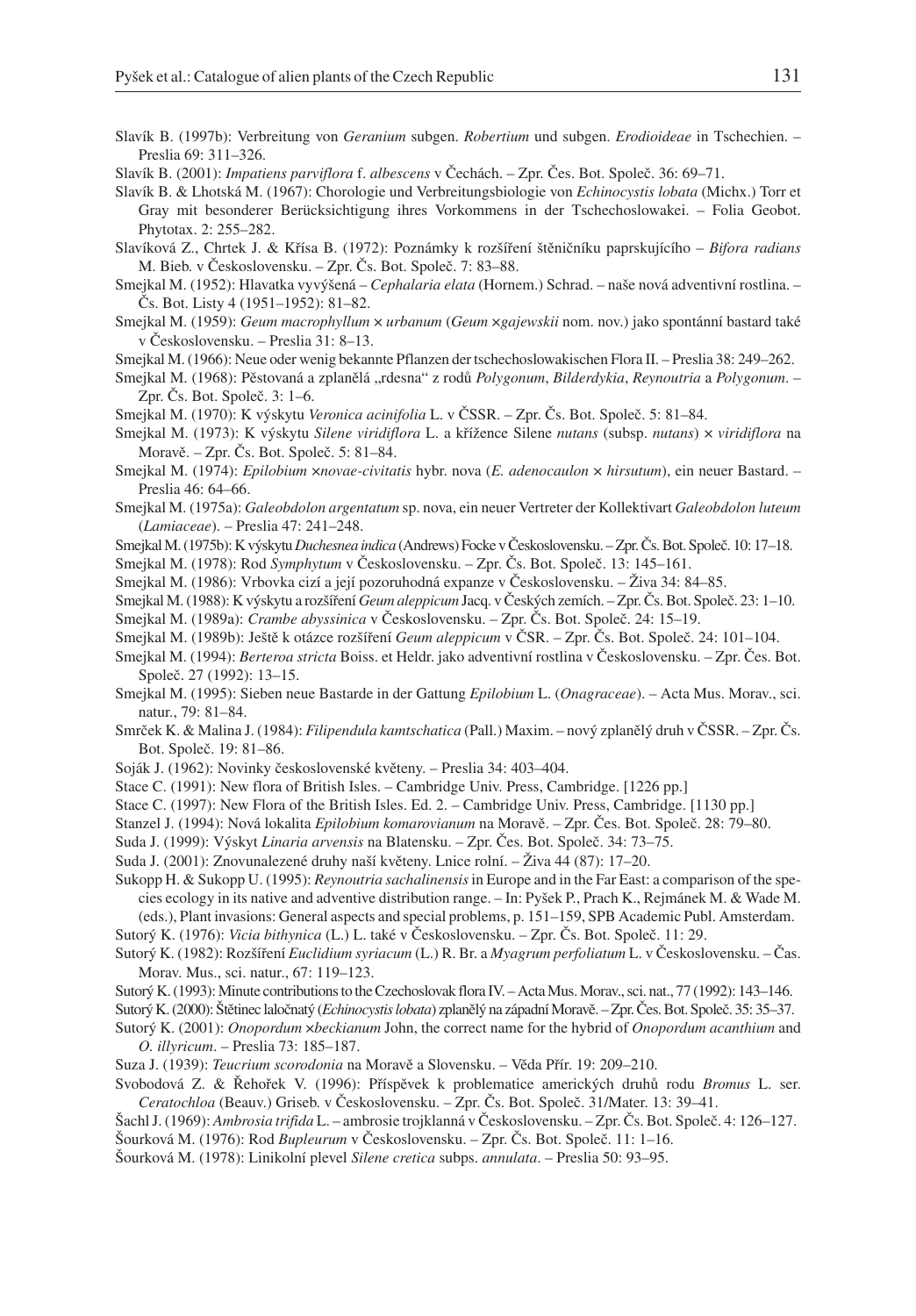- Šourková M. (1981): *Bupleurum rotundifolium* jeho dřívější a současné rozšíření v Československu. Stud. ČSAV 1981/20: 95–97.
- Štěpánek J. (1983): *Erucastrum gallicum* a *E. nasturtiifolium* v českých zemích. Zpr. Čs. Bot. Společ. 18: 27–42.

Štěpánek J. (1998): Máty (*Pulegium* a *Mentha*) v České republice. I. Původní a zplaňující druhy. II. Kříženci. – Zpr. Čs. Bot. Společ. 33: 1–28, 101–144.

Štěpánková J. (1999): Ojedinělý nález druhu *Salvia spinosa* v České republice. – Zpr. Čes. Bot. Společ. 34: 51–55.

Šuk V. (2001): Zajímavé rostliny cizího původu na Karlštějnsku. – Zprav. Ochr. Přír. Okr. Praha-západ 22: 32–34.

Thellung A. (1905): Einteilung der Ruderal- und Adventivflora in genetische Gruppen. – In: Naegeli O. & Thellung A., Die Flora des Kanton Zürich, 1. Teil. Die Ruderal- und Adventivflora des Kanton Zürich, Vjschr. Naturforsch. Ges. Kanton Zürich 50: 232–236.

Thompson K., Bakker J. P. & Bekker R. M. (1997): The soil seed banks of North West Europe: methodology, density and longevity. – Cambridge Univ. Press, Cambridge. [288 pp.]

- Toman J. & Starý F. (1966): *Lythrum junceum* Banks et Soland. in Russ. eine in die Tschechoslowakei neu eingeschleppte Art. – Preslia 38: 263–266.
- Toman J., Kolbek J. & Petříček V. (1983): K výskytu *Digitalis lanata* v Dolním Pojizeří. Zpr. Čs. Bot. Společ. 18: 43–48.

Trávníček B. (1998): Notes on the taxonomy of *Pseudolysimachion* sect. *Pseudolysimachion* (*Scrophulariaceae*) in Europe. I. *P. incanum* and *P. spicatum*. – Preslia 70: 193–223.

Trávníček B. (2001): Rozrazily rodu *Pseudolysimachion* v České republice. II. Rozšíření druhů sekce *Pseudolysimachion* a kříženců. – Preslia 73: 245–272.

Tutin T. G., Heywood V. H., Burges N. A., Moore D. M., Valentine D. H., Walters S. M. & Webb D. A. (eds.) (1964–1980): Flora Europaea. Vols. 1–5. – Cambridge University Press, Cambridge.

Uhrová A. (1928): Jak se dostal trnovník do Evropy. – Příroda 21: 8–9.

Unar J. (1978): Zajímavější nálezy antropofytů v Brně a v Ostravě. – Zpr. Čs. Bot. Společ. 13: 196–198.

Vaněček J. (1973): Je známa žlutokvětá *Ballota nigra* L. subsp. *nigra*? – Zpr. Čs. Bot. Společ. 8: 209.

Vicherek J. (1966): *Lagedium tataricum* (L.) Soják na jižní Moravě. – Zpr. Čs. Bot. Společ. 1: 163–164.

- Vicherek J., Antonín V., Danihelka J., Grulich V., Gruna B., Hradílek Z., Řehořek V., Šumberová K., Vampola P. & Vágner A. (2000): Flóra a vegetace na soutoku Moravy a Dyje. – Masaryk University, Brno. [362 pp.]
- Vila` M., Weber E. & D'Antonio C. M. (2000): Conservation implications of invasion by plant hybridization. Biol. Invas. 2: 207–217.
- Vojta F. (1970): Výskyt tromínu prorostlého (*Smyrnium perfoliatum* L.) v blízkém okolí Teplic. Zpr. Čs. Bot. Společ. 5: 192–193.
- Vopravil B. (1950–1951): *Erechtites hieraciifolia* Raf. na Soběslavsku. Čs. Bot. Listy 3: 131–132.
- Vraštil J. (1952): Netýkavka malokvětá. Čs. Bot. Listy 5: 28–29.
- Walters S. M. et al. (eds.) (1984–1989): European Garden flora. Vol. 1 (1986), 2 (1984), 3 (1989). Cambridge Univ. Press, Cambridge.
- Webb D. A. (1985): What are the criteria for presuming native status? Watsonia 15: 231–236.

Weber E. (1999): Gebietsfremde Arten der Schweizer Flora – Ausmass und Bedeutung. *–* Bauhinia 13: 1*–*10.

- Weber E. F. (1997): The alien flora of Europe: a taxonomic and biogeographic overview. J. Veget. Sci. 8: 565–572.
- Wells M. J., Balsinhas A. A., Joffe H., Engelbrecht V. M. & Harding G. (1986): A catalogue of problem plants in southern Africa. – Mem. Bot. Surv. S. Afr. 53: 1–658.

Williamson M. (1996): Biological invasions. – Chapman & Hall, London. [244 pp.]

Williamson M. (1999): Invasions. – Ecography 22: 5–12.

Williamson M. (2001): Can the impacts of invasive species be predicted? – In: Groves R. H., Panetta F. D. & Virtue J. G. (eds.), Weed risk assessment, p. 20–33, CSIRO Publishing, Collingwood, Victoria.

Williamson M. (2002): Alien plants in the British Isles. – In: Pimentel D. (ed.), Biological invasions: Economic and environmental costs of alien plant, animal and microbe spedes, p. 91–112, CRC Press, Boca Raton.

Zajac A. (1979): Pochodzenie archeofitów wystepujacych w Polsce. – Rozpr. Habil. Uniw. Jagiell. Krakow 29: 1–213.

Zlámalík J. (1996): *Pentaglottis sempervirens* (*Boraginaceae*) roste i v České republice. – Zpr. Čes. Bot. Společ. 31: 77–78.

Žíla V. & Chán V. (2001): Výskyt druhu *Rubus canadensis* v jižní části Čech. – Zpr. Čes. Bot. Společ. 35 (2000): 193.

Received 14 January 2002 Revision received 28 March 2002 Accepted 15 April 2002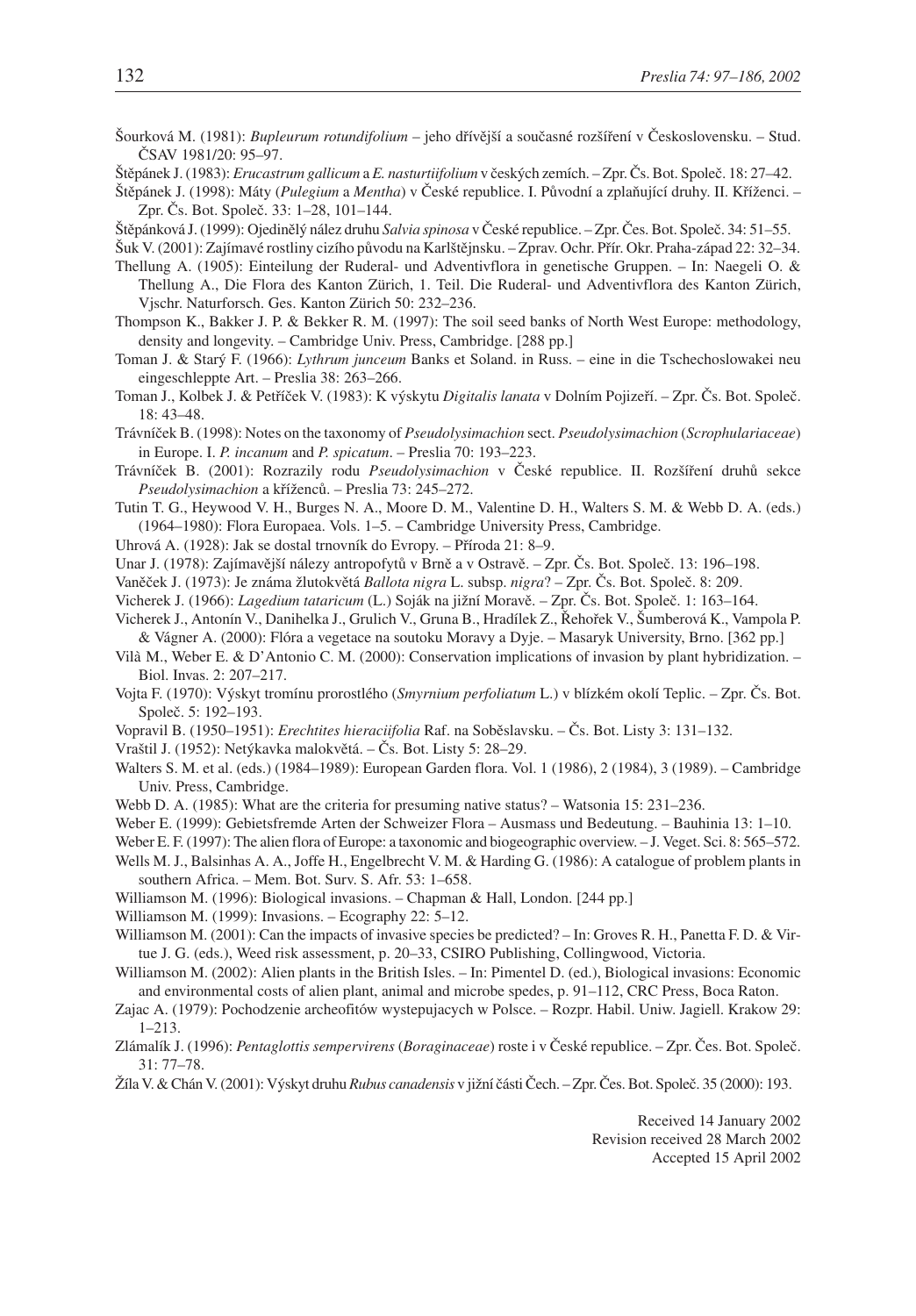**Appendix 1. –** List of alien taxa of the Czech flora. Species are arranged alphabetically. **Family** codes (Fam) are formed by initial letters of the family name. The following information is given for each species, if available: **Invasive status** (Stat): cas = casual, nat = naturalized, inv = invasive. Post-invasive status (see text for explanation) is indicated by an asterisk. Species which are supposed to grow in the wild as relics of former cultivation (in all or majority of their localities) are followed by #. **Residence time** (Res): ar = archaeophyte; if known, period of the earliest evidence is indicated: N – Neolithic/Aeneolithic period (5300–2200 B. C.), B – Bronze Age (2200–750 B. C.), I – Iron Age (750–0 B. C.), R – Roman period and Migration period (0–550), P – prehistoric times (5300 B.C.–550), M – Medieval period (550–1500); neo = neophyte. **Date** of the first reported occurence in the wild (1st). Habitat type is expressed as combination of two criteria: 1. **Land-use**: N = natural habitats, i.e. natural forests and naturally treeless habitats; S = seminatural habitats, i.e. managed landscape except of settlements, communications, and arable land; H = human-made habitats (Chytrý et al. 2001). 2. **Landscape** classification: T = traditional agricultural landscape; M – modern urban and industrial landscape. For some species, there were not enough data to classify the habitat type. **Syntaxa** in which the species occurs; alliances of the Zurich-Montpellier school are listed and their codes are explained below (see Chytrý et al. 2001 for authors' names). **Abundance type** in the wild at the territory of the country (Abund):  $s = \text{single locality}, r = \text{rare}, sc = \text{scattered}, la = \text{locally abundant}, c = \text{common}, e = \text{extinct (if } s = \text{current})$ no records have been known for a long period), se = single locality, now extinct. LocNo: quantitative estimate of the **number of localities** using the scale of Clement & Foster (1994):  $1 = 1-4$  localities;  $2 = 5-14$ ;  $3 = 15-49$ ;  $4 = 15-49$ 50–499; 5 = over 500 localities. The system used here is based on the number of separate localities from which the species has been recorded, in print, on herbarium labels, or privately communicated during the 20th century; above 15, the number of localities is an estimate. Minimum arbitrary distance between localities in order to be considered as separate was 1 km. **Introduction mode** (Intr) of the species into the country:  $d =$  deliberate (by planting);  $a = ac$ cidental; ad = both means. For hybrids, those spontaneously originated at the territory of the Czech Republic are considered as "accidental", whereas hybrids escaped from cultivation are considered "deliberate". **Origin**: E = Europe, AS = Asia, AMN = North America, AMC = Central America, AMS = South America, AF = Africa, AU = Australia; if not given, the taxon is of a hybrid origin or it is obscure. **Life history** (LH): a = annual, af = annual fern,  $ap =$  parasitic or semiparasitic annual,  $b =$  biennial,  $bp =$  parasitic biennial,  $pe =$  perennial, ss = semi-shrub, s = shrub,  $t = tree$ ,  $f = fem$  (in multiple entries, the life form more common at the territory is given first). Species in which the life form is not possible to determine such as hybrids of parents belonging to different life forms are indicated by questionmark. **Source:** F – Flora of the Czech Republic, Vol. 1–6 (Hejný & Slavík 1988–1992, Slavík 1995–2000), K – Key to the flora of the Czech Republic (Kubát et al. 2002); as accounts published in the Flora are more detailed, reference to the Key is only given if the Flora does not cover the taxon. Additional source is only given if there is a detailed specialized literature account on the species or if the species is reported neither in F nor in K. Detailed information on taxa which represent either additions to the Czech flora or the first record of escape from cultivation is given at the end of the Appendix together with other remarks on e.g. invasion status, history, or taxonomy.

Codes of syntaxa: **Ab –** *Arabidopsion thalianae*; **Ad –** *Adenostylion*; **Ae –** *Aegopodion podagrariae*; **AF –** *Alysso*-*Festucion pallentis*; **Ah –** *Aphanion*; **Ai –** *Alnion incanae*; **Al –** *Arction lappae*; **An –** *Alnion glutinosae*; **Ap –** *Alopecurion pratensis*; **AQ –** *Aceri tatarici*-*Quercion*; **Ar –** *Arrhenatherion*; **AS –** *Alysso alyssoidis*-*Sedion albi*; **At –** *Atropion*; **Bd –** *Berberidion*; **Bf –** *Batrachion fluitantis*; **Bi –** *Bidention tripartitae*; **BR –** *Balloto nigrae*– *Robinion*; **Br –** *Bromion erecti*; **BS –** *Balloto*-*Sambucion*; **CA –** *Convolvulo*-*Agropyrion*; **Cb –** *Chenopodion rubri*; **CE –** *Carici piluliferae*-*Epilobion angustifolii*; **Cl –** *Caucalidion lappulae*; **Cm –** *Cymballario*-*Asplenion*; **CM –** *Cardamino*-*Montion*; **Co –** *Corynephorion canescentis*; **Cr –** *Carpinion*; **CR –** *Chelidonio*-*Robinion*; **Ct –** *Calthion*; **Cy –** *Cynosurion*; **DM –** *Dauco*-*Melilotion*; **DS –** *Diantho lumnitzeri*-*Seslerion albicantis*; **EC –** *Euphorbio*-*Callunion*; **Er –** *Eragrostion*; **Es –** *Eleocharition soloniensis*; **Fg –** *Fagion*; **Fv –** *Festucion valesiacae*; **GA –** *Galio*-*Alliarion*; **Ge –** *Genistion*; **GQ –** *Genisto germanicae*-*Quercion*; **Gs –** *Geranion sanguinei*; **HF –** *Helianthemo cani*-*Festucion pallentis*; **HS –** *Hyperico perforati*-*Scleranthion perennis*; **IS –** *Impatienti*-*Stachyion sylvaticae*; **KP –** *Koelerio*-*Phleion phleoidis*; **Le –** *Lemnion minoris*; **LF –** *Luzulo*-*Fagion*; **Ma –** *Magnocaricion elatae*; **Mn –** *Malvion neglectae*; **Mp –** *Magnopotamion*; **MP –** *Matricario*-*Polygonion arenastri*; **Na –** *Nardion*; **NA –** *Nardo*-*Agrostion tenuis*; **Nc –** *Nanocyperion flavescentis*; **NJ –** *Nardo*-*Juncion squarrosi*; **Oa –** *Onopordion acanthii*; **Pa –** *Potentillion anserinae*; **Pe –** *Petasition officinalis*; **PF –** *Plantagini*-*Festucion ovinae*; **Ph –** *Phalaridion arundinaceae*; **Pp –** *Parvopotamion*; **Pr –** *Phragmition*; **PR –** *Pruno*-*Rubion radulae*; **PS –** *Panico*-*Setarion*; **Ps –** *Prunion spinosae*; **PT –** *Polygono*-*Trisetion*; **Qp –** *Quercion pubescenti*-*petraeae*; **Qt –** *Quercion petraeae*; **Ra –** *Rumicion alpini*; **Sa –** *Salicion albae*; **Sc –** *Stipion calamagrostis*; **Se –** *Salicion elaeagno*-*daphnoidis*; **Sf –** *Senecion fluviatilis*; **SG –** *Sparganio*-*Glycerion fluitantis*; **Sg –** *Saginion procumbentis*; **Sh –** *Sherardion*; **Si –** *Sisymbrion officinalis*; **SJ –** *Scorzonero*-*Juncion gerardii*; **Sn –** *Scleranthion annui*; **SO –** *Spergulo*-*Oxalidion*; **Sr –** *Salsolion ruthenicae*; **SS –** *Sambuco*-*Salicion capreae*; **St –** *Salicion triandrae*; **Sx –** *Salicion incanae*; **TA –** *Tilio*-*Acerion*; **Th –** *Thero*-*Airion*; **Tm –** *Trifolion medii*; **Vc –** *Violion caninae*; **Ve –** *Veronico*-*Euphorbion*; **VT –** *Veronico politae*-*Taraxacion*.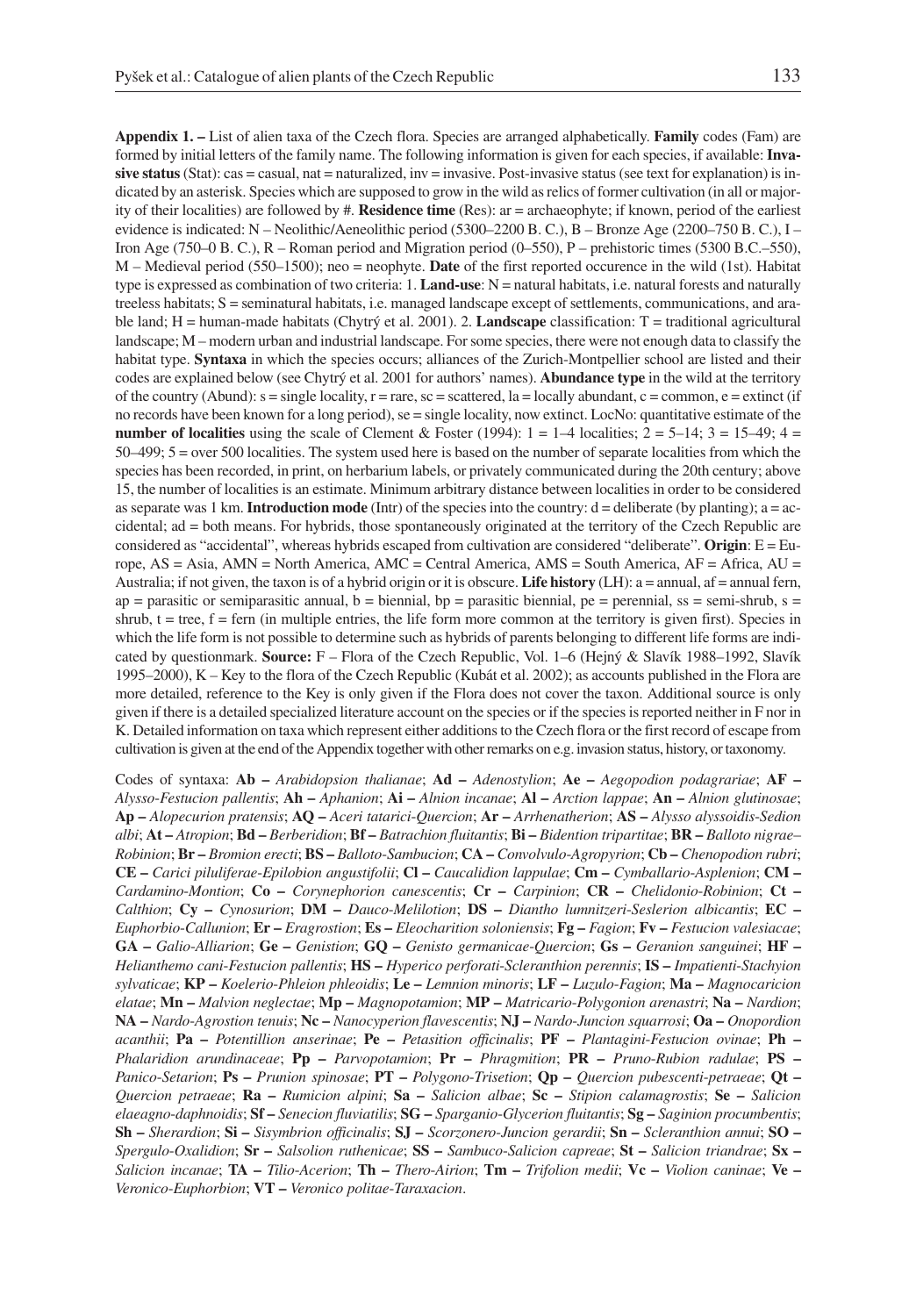| Taxon                                           | Fam  | <b>Stat</b> | <b>Res</b> | 1st  | Landuse     | Landscape |
|-------------------------------------------------|------|-------------|------------|------|-------------|-----------|
| Abutilon theophrasti Med.                       | Mal  | cas         | neo        | 1894 | H           | <b>TM</b> |
| Acer ginnala Maxim.                             | Ace  | cas         | neo        | 2001 | Н           | M         |
| Acer monspessulanum L.                          | Ace  | cas         | neo        | 2001 | Η           | M         |
| Acer negundo L.                                 | Ace  | inv         | neo        | 1875 | <b>NSH</b>  | <b>TM</b> |
| Acer saccharinum L.                             | Ace  | cas         | neo        |      | Н           | <b>TM</b> |
| Achillea crithmifolia W. et K.                  | Com  | cas         | neo        | 1886 | $\mathbf S$ | T         |
| Achillea filipendulina Lamk.                    | Com  | cas         | neo        | 1986 | Η           | M         |
| Achnatherum calamagrostis (L.) P.B.             | Gra  | cas         | neo        |      | N           | T         |
| Aconitum ×cammarum L.                           | Ran  | $nat*$      | neo        | 1819 | <b>NSH</b>  | T         |
| Acorus calamus L.                               | Ara  | nat         | neo        | 1809 | NS          | T         |
| Acroptilon repens (L.) DC.                      | Com  | cas         | neo        | 1962 | Η           | M         |
| Adonis aestivalis L.                            | Ran  | nat*        | arB        |      | H           | T         |
| Adonis annua L. subsp. annua                    | Ran  | cas         | neo        | 1874 | Н           | T         |
| Adonis flammea Jacq.                            | Ran  | $nat*$      | ar         |      | Н           | T         |
| Aegilops cylindrica Host                        | Gra  | cas         | neo        |      | H           | <b>TM</b> |
| Aegilops geniculata Roth                        | Gra  | cas         | neo        |      | Н           | <b>TM</b> |
| Aesculus xcarnea Hayne                          | Hip  | cas         | neo        | 1963 | Η           | M         |
| Aesculus hippocastanum L.                       | Hip  | cas         | neo        |      | <b>SH</b>   | <b>TM</b> |
| Aethusa cynapium L.                             | Api  | nat*        | arN        |      | H           | T         |
| Ageratum houstonianum Mill.                     | Com  | cas         | neo        |      | H           | <b>TM</b> |
| Agropyron pectinatum (M. Bieb.) P. B.           | Gra  | cas         | neo        | 1823 | Н           | M         |
| Agrostemma githago L.                           | Car  | $nat*$      | arN        |      | H           | T         |
| Agrostis gigantea Roth                          | Gra  | nat         | neo        |      | H           | <b>TM</b> |
| Agrostis scabra Willd.                          | Gra  | cas         | neo        | 2001 | Η           | T         |
| Ailanthus altissima (Mill.) Swingle             | Sim  | inv         | neo        | 1874 | <b>NSH</b>  | TM        |
| Ajuga chamaepitys (L.) Schreber                 | Lam  | $nat*$      | ar         |      | Н           | T         |
| Ajuga glabra C. Presl                           | Lam  | nat         | ar         |      | H           | T         |
| Alcea rosea L.                                  | Mal  | nat         | neo        | 1880 | H           | <b>TM</b> |
| Alchemilla conjuncta Bab.                       | Ros  | cas#        | neo        |      | $\mathbf S$ | T         |
| Alchemilla mollis (Buser) Rothm.                | Ros  | cas         | neo        | 1985 | Н           | TM        |
| Alchemilla sericata Reichenb.                   | Ros  | cas         | neo        |      | Н           | <b>TM</b> |
| Alchemilla speciosa Buser                       | Ros  | cas         | neo        |      | Н           | TM        |
| Alchemilla tytthantha Juz.                      | Ros  | cas         | neo        |      | <b>SH</b>   | TM        |
| Alhagi pseudalhagi (M. Bieb.) Desv.             | Fab  | cas         | neo        | 1963 | Н           | M         |
| Allium atropurpureum W. et K.                   | Alli | cas         | neo        | 1946 | S           | T         |
| Allium atroviolaceum Boiss.                     | Alli | cas         | neo        | 1922 | S           | T         |
| Allium cepa L.                                  | Alli | cas         | neo        |      | Η           | TM        |
| Allium fistulosum L.                            | Alli | cas         | neo        |      | H           | <b>TM</b> |
| Allium moly L.                                  | Alli | cas         | neo        |      | Н           | T         |
| Allium paradoxum (M. Bieb.) G. Don              | Alli | nat         | neo        | 1867 | <b>NSH</b>  | T         |
| Allium porrum L.                                | Alli | cas         | neo        |      | H           | <b>TM</b> |
| Allium sativum L.                               | Alli | nat         | ar         |      | <b>SH</b>   | <b>TM</b> |
| Allium tuberosum Rottl. ex Spreng.              | Alli | nat         | neo        |      | S           | T         |
| Alnus rugosa (Duroi) Sprengel                   | Bet  | nat         | neo        | 1872 | <b>NS</b>   | T         |
| Alopecurus myosuroides Huds.                    | Gra  | nat         | ar         |      | H           | <b>TM</b> |
| Althaea armeniaca Ten.                          | Mal  | cas         | neo        | 1966 | H           | M         |
| Althaea hirsuta L.                              | Mal  | cas         | neo        | 1870 | Η           | T         |
| Alyssum murale W. et K.                         | Bra  | nat         | neo        |      | Η           | М         |
| Alyssum rostratum Steven                        | Bra  | cas         | neo        | 1897 | Η           | М         |
| Amaranthus xalleizettei Aellen                  | Ama  | cas         | neo        | 1945 | Η           | М         |
| Amaranthus acutilobus Uline et Bray             | Ama  | cas         | neo        | 1909 | Η           | TM        |
| Amaranthus albus L.                             | Ama  | nat         | neo        | 1893 | <b>SH</b>   | TM        |
| Amaranthus blitoides S. Watson                  | Ama  | nat         | neo        | 1931 | Η           | TM        |
| Amaranthus blitum L.                            | Ama  | nat         | ar         |      | Η           | TM        |
| Amaranthus bouchonii Thell.                     | Ama  | cas         | neo        | 1948 | Η           | М         |
| Amaranthus caudatus subsp. saueri Jehlík        | Ama  | cas         | neo        | 1838 | Η           | М         |
| Amaranthus crispus (Lesp. et Thév.) N. Terracc. | Ama  | cas         | neo        | 1926 | Н           | TM        |
|                                                 |      |             |            |      |             |           |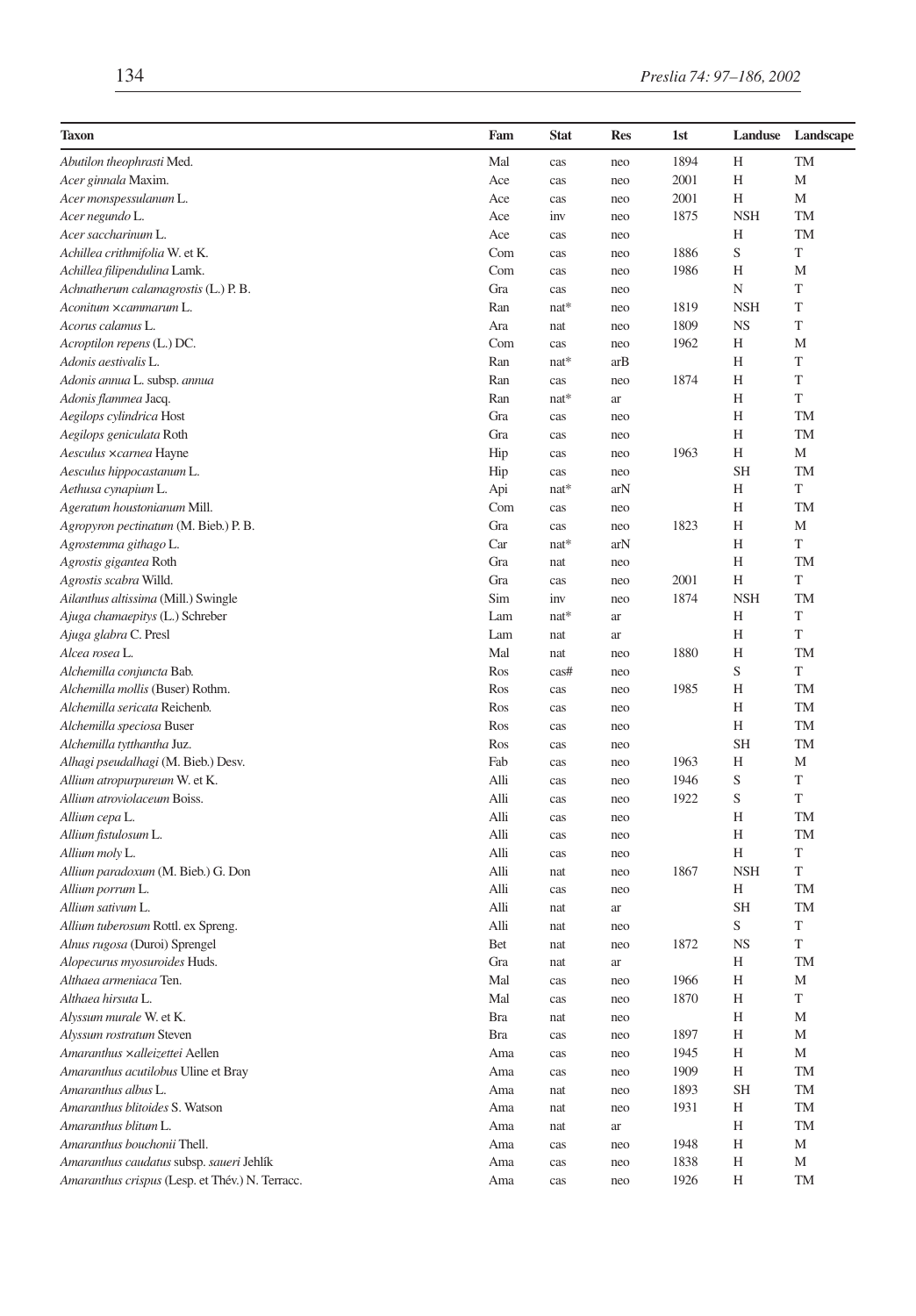| <b>Syntaxa</b>       |                         | Abund LocNo Intr               |               | Origin                               | LH          | Source                              |
|----------------------|-------------------------|--------------------------------|---------------|--------------------------------------|-------------|-------------------------------------|
| Si Er                | $\mathbf r$             | $\mathfrak{Z}$                 | ad            | AS                                   | $\rm{a}$    | F, Hejný et al. 1973, Jehlík 1998   |
|                      | $\mathbf S$             | $\mathbf{1}$                   | d             | AS                                   | s t         | F                                   |
|                      | $\mathbf r$             | $\mathbf{1}$                   | d             | E                                    | t           | F                                   |
| Ai Sa BS CR          | la                      | 5                              | d             | <b>AMN</b>                           | t           | F                                   |
|                      | $\bf S$                 | $\mathbf{1}$                   | d             | AMN                                  | $\mathsf t$ | F                                   |
|                      | $\Gamma$                | $\mathbf{1}$                   | a             | E                                    | pe          | K                                   |
|                      | se                      | 1                              | d             | AS                                   | pe          | K, Sutorý 1993                      |
|                      | $\Gamma$                | $\mathbf{1}$                   | a             | E                                    | pe          | K                                   |
| Ae Ph Pe             | sc                      | $\overline{4}$                 | d             |                                      | pe          | F                                   |
| Pr                   | sc                      | 5                              | a             | AS                                   | pe          | K, Pyšek & Mandák 1998a             |
|                      | $\Gamma$                | $\mathbf{1}$                   | a             | E AS                                 | pe          | K, Hejný et al. 1973, Jehlík 1998   |
| Cl                   | sc                      | 5                              | $\rm{a}$      | E AS AF                              | $\rm{a}$    | F                                   |
|                      | $\Gamma$                | $\sqrt{2}$                     | d             | E AF                                 | a           | F                                   |
| Cl                   | $\Gamma$                | 3                              | a             | E AS                                 | $\rm{a}$    | F                                   |
|                      | $\Gamma$                | $\mathbf{1}$                   | a             | E                                    | $\rm{a}$    | K                                   |
|                      | $\mathbf r$             | 1                              | a             | E                                    | $\rm{a}$    | K                                   |
|                      | $\Gamma$                | $\mathbf{1}$                   | d             |                                      | t           | $\boldsymbol{\mathrm{F}}$           |
| BS                   | la                      | $\overline{4}$                 | d             | E                                    | t           | $\mathbf F$                         |
| Sh                   | $\mathbf c$             | 5                              | $\rm{a}$      | E AS                                 | $\rm{a}$    | F                                   |
|                      | $\Gamma$                | $\mathbf{1}$                   | d             | <b>AMC AMS</b>                       | pe          | K                                   |
|                      | $\Gamma$                | 1                              | a             | E                                    | pe          | K                                   |
| Sh Cl Ah             | $\Gamma$                | $\overline{4}$                 | a             | E AS                                 | $\rm{a}$    | $\boldsymbol{\mathrm{F}}$           |
| Pa Si Ph SJ          | $\rm{sc}$               | 4                              | a             | E AS                                 | pe          | K                                   |
|                      | ${\bf S}$               | 1                              | a             | <b>AMN</b>                           | pe          |                                     |
| SS                   | sc                      | $\overline{4}$                 | d             | AS                                   | t           | F                                   |
| Cl Oa DM             | $\mathbf r$             | 4                              | ad            | EAF                                  | a b         | $\mathbf F$                         |
| Cl Oa VE<br>Pa Al    | e                       | $\mathbf{1}$<br>$\overline{4}$ | $\rm{a}$<br>d | E AS<br>E AS                         | a b pe      | F<br>F                              |
|                      | $\Gamma$<br>$\mathbf S$ | $\mathbf{1}$                   | d             | E                                    | b pe        | F                                   |
|                      | $\Gamma$                | $\overline{\mathbf{c}}$        | d             | $\mathop{\hbox{\rm E}}\nolimits$ AS  | pe<br>pe ss | F                                   |
|                      | $\mathbf S$             | $\mathbf{1}$                   | d             | E AS                                 | pe          | F                                   |
|                      | $\mathbf S$             | $\mathbf{1}$                   | d             | E                                    | pe ss       | F                                   |
|                      | $\Gamma$                | $\mathbf{1}$                   | d             | AS                                   | pe          | $\boldsymbol{\mathrm{F}}$           |
|                      | se                      | $\mathbf{1}$                   | $\rm{a}$      | E AS                                 | pe          |                                     |
|                      | $\mathbf S$             | $\mathbf{1}$                   | d             | E AS                                 | pe          | Krahulec in prep.                   |
|                      | se                      | $\mathbf{1}$                   | a             | E AS                                 | pe          | Dostál 1948-1950, Krahulec in prep. |
| Si VE                | $\mathbf r$             | 4                              | d             | AS                                   | pe          | K                                   |
|                      | $\Gamma$                | $\overline{c}$                 | d             | AS                                   | pe          | K                                   |
|                      | $\Gamma$                | $\overline{\mathbf{c}}$        | d             | E                                    | pe          | K                                   |
|                      | $\Gamma$                | $\sqrt{2}$                     | d             | E AS                                 | pe          | K, Hejný 1971, Hejný et al. 1984    |
|                      | $\mathbf{r}$            | $\sqrt{2}$                     | d             |                                      | pe          | K                                   |
| VE CA                | sc                      | $\overline{4}$                 | d             | AS                                   | pe          | K                                   |
|                      | se                      | $\mathbf{1}$                   | d             | AS                                   | pe          | Dostál 1948-1950, Krahulec in prep. |
|                      | $\Gamma$                | $\overline{\mathbf{c}}$        | d             | AMN                                  | $\bf S$     | F                                   |
|                      | $\Gamma$                | $\sqrt{2}$                     | $\rm{a}$      | E AS                                 | a           | K, Jehlík 1998                      |
|                      | e                       | 1                              | a             | E AS                                 | pe          | F, Smejkal 1966                     |
|                      | $\rm e$                 | $\mathbf{1}$                   | $\rm{a}$      | $\mathop{\hbox{\rm E}}\nolimits$ AS  | $\rm{a}$    | F                                   |
|                      | $\mathbf r$             | $\sqrt{2}$                     | d             | $\mathbf E$                          | pe          | $\mathbf F$                         |
|                      | $\rm e$                 | $\mathbf{1}$                   | $\rm{a}$      | E                                    | $\rm{a}$    | $\boldsymbol{\mathrm{F}}$           |
|                      | $\mathbf r$             | $\mathbf{1}$                   | $\rm{a}$      |                                      | $\rm{a}$    | $\mathbf F$                         |
|                      | $\rm e$                 | $\mathbf{1}$                   | d             | <b>AMN</b>                           | $\rm{a}$    | F                                   |
| Si PS Er             | $\rm{sc}$               | $\overline{4}$                 | $\rm{a}$      | $\mbox{AMN}$                         | $\rm{a}$    | F, Hejný et al. 1973, Jehlík 1998   |
| ${\rm Mn}\ {\rm MP}$ | $\rm{sc}$               | $\overline{4}$                 | $\rm{a}$      | <b>AMN</b>                           | $\rm{a}$    | F, Hejný et al. 1973, Jehlík 1998   |
| Mn VE                | sc                      | $\overline{4}$                 | a             | $\operatorname{E} \operatorname{AF}$ | $\rm{a}$    | F                                   |
| Si                   | e                       | $\mathbf{1}$                   | $\rm{a}$      | <b>AMN</b>                           | $\rm{a}$    | $\mathbf F$                         |
| Si                   | $\rm{sc}$               | 3                              | d             | $\mathbf{AMS}$                       | $\rm{a}$    | $\mathbf F$                         |
| MP                   | $\Gamma$                | $\overline{c}$                 | $\rm{a}$      | $\mathbf{AMS}$                       | $\rm{a}$    | $\mathbf F$                         |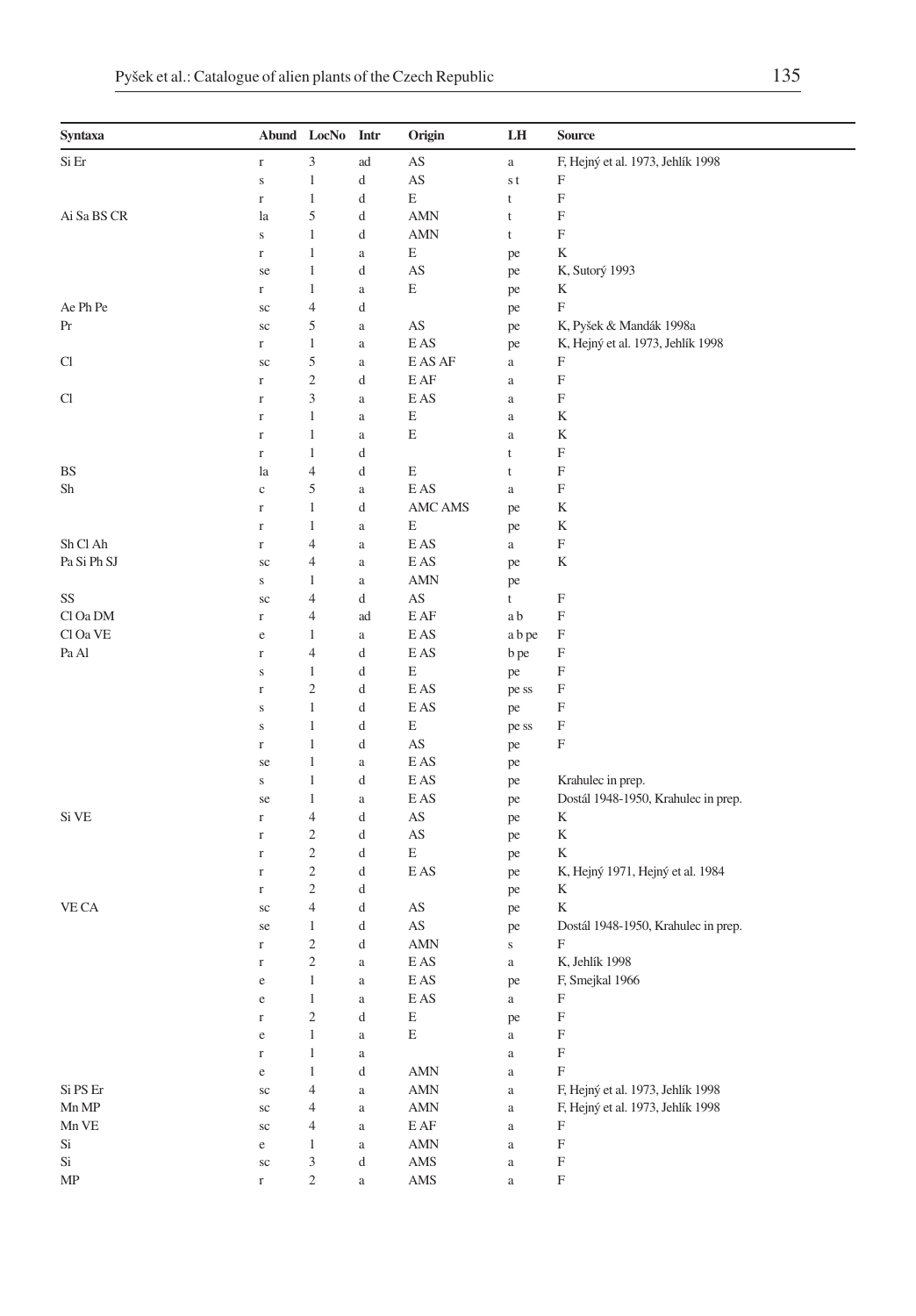| <b>Taxon</b>                                                | Fam | <b>Stat</b> | <b>Res</b> | 1st  | Landuse    | Landscape   |
|-------------------------------------------------------------|-----|-------------|------------|------|------------|-------------|
| Amaranthus cruentus L.                                      | Ama | cas         | neo        | 1834 | Н          | TM          |
| Amaranthus deflexus L.                                      | Ama | cas         | neo        | 1905 | H          | M           |
| Amaranthus graecizans L. subsp. graecizans                  | Ama | cas         | neo        | 1912 | Н          | M           |
| Amaranthus graecizans subsp. sylvestris (Vill.) Brenan      | Ama | cas         | ar         |      | Н          | <b>TM</b>   |
| Amaranthus graecizans subsp. thellungianus (Nevski) Gusev   | Ama | cas         | neo        | 1965 | Н          | М           |
| Amaranthus hybridus L.                                      | Ama | cas         | neo        | 1961 | Н          | M           |
| Amaranthus hypochondriacus L.                               | Ama | cas         | neo        | 1853 | Н          | TM          |
| Amaranthus ×ozanonii Thell.                                 | Ama | cas         | neo        | 1943 | Н          | M           |
| Amaranthus palmeri S. Watson                                | Ama | cas         | neo        | 1908 | Н          | M           |
| Amaranthus powellii S. Watson                               | Ama | inv         | neo        | 1853 | Н          | TM          |
| Amaranthus quitensis Kunth                                  | Ama | cas         | neo        | 1910 | Н          | N           |
| Amaranthus retroflexus L.                                   | Ama | inv         | neo        | 1818 | Н          | <b>TM</b>   |
| Amaranthus rudis Sauer                                      | Ama | cas         | neo        | 1967 | Н          | M           |
| Amaranthus spinosus L.                                      | Ama | cas         | neo        | 1909 | Н          | M           |
| Amaranthus ×turicensis Thell.                               | Ama | cas         | neo        | 1909 | Н          | M           |
| Amaranthus viridis L.                                       | Ama | cas         | neo        | 1964 | Н          | M           |
| Ambrosia artemisiifolia L.                                  | Com | inv         | neo        | 1883 | Н          | M           |
| Ambrosia psilostachya DC.                                   | Com | cas         | neo        | 1999 | Н          | M           |
| Ambrosia trifida L.                                         | Com | cas         | neo        |      | H          | M           |
| Amelanchier lamarckii Schroeder                             | Ros | cas         | neo        | 1877 | S          | T           |
| Amelanchier ovalis Med.                                     | Ros | cas         | neo        |      | <b>SH</b>  | TM          |
| Ammi majus L.                                               | Api | cas         | neo        | 1898 | Н          | <b>TM</b>   |
| Ammi visnaga (L.) Lam.                                      | Api | cas         | neo        | 1987 | H          | TM          |
| Amorpha fruticosa L.                                        | Fab | inv         | neo        | 1932 | S          | <b>TM</b>   |
| Anacyclus clavatus (Desf.) Pers.                            | Com | cas         | neo        |      | Н          | T           |
| Anagallis arvensis L.                                       | Pri | nat*        | arN        |      | Н          | T           |
| Anagallis xdoerfleri Ronniger                               | Pri | cas         | ar         |      | Н          | T           |
| Anagallis foemina Miller                                    | Pri | $nat*$      | ar         |      | H          | T           |
| Anagallis monelli L.                                        | Pri | cas         | neo        | 1953 | Н          | TM          |
| Anaphalis margaritacea (L.) Bentham                         | Com | cas         | neo        | 1887 | <b>NSH</b> | T           |
| Anchusa azurea Mill.                                        | Bor | cas         | neo        |      | H          | TM          |
| Anchusa officinalis L.                                      | Bor | nat*        | arR        |      | <b>SH</b>  | T           |
| Androsace elongata L.                                       | Pri | nat*        | ar         |      | <b>NSH</b> | T           |
| Androsace maxima L.                                         | Pri | nat*        | ar         |      | Н          | T           |
| Anethum graveolens L.                                       | Api | cas         | ar         |      | Н          | TM          |
| Angelica archangelica L. subsp. archangelica                | Api | inv         | neo        | 1517 | <b>NSH</b> | T           |
| Anoda cristata (L.) Schlecht.                               | Mal | cas         | neo        | 1973 | Н          | M           |
| Anthemis arvensis L.                                        | Com | nat*        | ar         |      | Н          | T           |
| Anthemis austriaca Jacq.                                    | Com | $nat*$      | ar         |      | H          | T           |
| Anthemis cotula L.                                          | Com | $nat*$      | arM        |      | Н          | T           |
| Anthoxanthum aristatum Boiss.                               | Gra | cas         | neo        | 1883 | Н          | T           |
| Anthriscus caucalis M. Bieb.                                | Api | nat*        | arP        |      | H          | T           |
| Anthriscus cerefolium (L.) Hoffm. subsp. cerefolium         | Api | cas         | neo        | 1834 | SН         | T           |
| Anthriscus cerefolium subsp. trichosperma (Schult.) Arcang. | Api | nat*        | ar         |      | <b>NSH</b> | T           |
| Antirrhinum majus L.                                        | Scr | nat         | neo        | 1819 | H          | T           |
| Apera spica-venti (L.) P.B.                                 | Gra | inv         | ar         |      | Η          | TM          |
| Apium graveolens L.                                         | Api | cas         | ar         |      | Η          | $\mathbf T$ |
| Aquilegia atrata Koch                                       | Ran | cas         | neo        |      | SH         | T           |
| Arabis alpina L.                                            | Bra | nat         | neo        |      | SH         | T           |
| Arabis caucasica Willd.                                     | Bra | nat         | neo        | 1957 | SH         | T           |
| Arabis procurrens W. et K.                                  | Bra | cas         | neo        |      | <b>SH</b>  | <b>TM</b>   |
| Arctium ×ambiguum (Čelak.) Beck                             | Com | cas         | ar         |      | Η          | TM          |
| Arctium ×cimbricum (Krause) Hayek                           | Com | cas         | ar         |      | <b>NS</b>  | T           |
| Arctium lappa L.                                            | Com | nat*        | arB        |      | Н          | TM          |
| Arctium xmaassii (M. Schulye) Rouy                          | Com | cas         | ar         |      | <b>NS</b>  | T           |
| Arctium minus (Hill.) Bernh.                                | Com | nat         | arM        |      | Η          | TM          |
| Arctium ×mixtum (Simk.) Nyman                               | Com | cas         | ar         |      | Н          | TM          |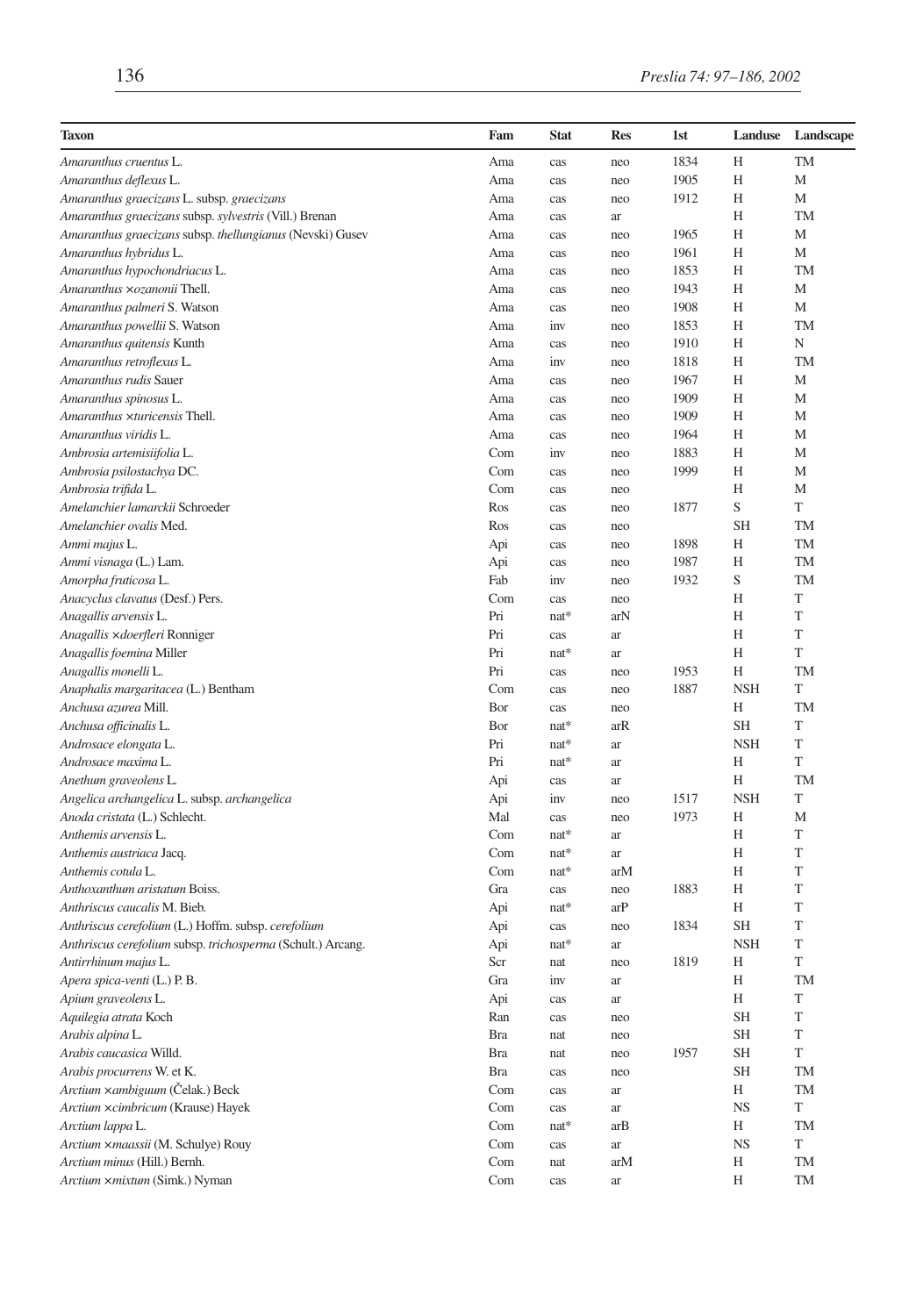| Syntaxa        | Abund LocNo |                             | Intr     | Origin                              | LH           | Source                            |
|----------------|-------------|-----------------------------|----------|-------------------------------------|--------------|-----------------------------------|
| Si             | $\Gamma$    | $\ensuremath{\mathfrak{Z}}$ | d        | <b>AMC AMS</b>                      | $\rm{a}$     | F                                 |
| MP             | $\Gamma$    | 1                           | $\rm{a}$ | AMS                                 | pe           | F                                 |
|                | $\rm e$     | 1                           | $\rm{a}$ | E AS AF                             | $\rm{a}$     | F                                 |
| VE PS          | e           | $\overline{c}$              | a        | E                                   | $\rm{a}$     | F                                 |
|                | e           | $\mathbf{1}$                | a        | E AS                                | $\rm{a}$     | F                                 |
| Si VE          | $\mathbf r$ | 1                           | a        | AMN AMC AMS a                       |              | F, Grüll & Priszter 1969          |
|                | $\Gamma$    | $\mathbf{2}$                | d        | AMC AMS                             | $\rm{a}$     | F                                 |
| Si VE          | sc          | 3                           | a        |                                     | $\rm{a}$     | F                                 |
| Si VE          | $\Gamma$    | 3                           | $\rm{a}$ | AMN                                 | $\rm{a}$     | F                                 |
| Si VE PS Er    | la          | 5                           | $\rm{a}$ | AMC AMS                             | $\rm{a}$     | F, Hejný et al. 1973, Jehlík 1998 |
| Si             | e           | $\mathbf{1}$                | a        | AMS                                 | $\rm{a}$     | F                                 |
| Si VE PS Er    | $\mathbf c$ | 5                           | a        | AMN AMC                             | $\rm{a}$     | F                                 |
|                | $\Gamma$    | $\overline{\mathbf{c}}$     | a        | <b>AMN</b>                          | $\rm{a}$     | $\boldsymbol{\mathrm{F}}$         |
|                | $\mathbf r$ | $\mathbf 1$                 | a        | AMC AMS                             | $\rm{a}$     | F                                 |
|                | r           | 1                           | a        |                                     | $\rm{a}$     | F                                 |
|                | $\Gamma$    | $\overline{c}$              | a        | AMS                                 | $\rm{a}$     | F, Hejný et al. 1973, Jehlík 1998 |
| PS Sr DM       | la          | 5                           | $\rm{a}$ | AMN                                 | $\rm{a}$     | K, Hejný et al. 1973              |
|                | $\mathbf S$ | $\mathbf{1}$                | a        | <b>AMN AMS</b>                      | pe           | K, Červinka & Sádlo 2000          |
| Si             | sc          | 3                           | a        | AMN AMC                             | a            | K, Hejný et al. 1973, Jehlík 1998 |
|                | $\mathbf r$ | $\mathbf 1$                 | d        | AMN                                 | $\sqrt{s}$ t | K, Čelakovský 1881                |
|                | $\mathbf r$ | 3                           | d        | E AS                                | $\mathbf S$  | F                                 |
|                | r           | $\mathfrak{2}$              | ad       | E AS                                | $\rm{a}$     | F                                 |
|                | e           | $\mathbf 1$                 | $\rm{a}$ | E AS                                | $\rm{a}$     | F                                 |
|                | la          | 3                           | d        | AMN                                 | $\mathbf S$  | F                                 |
|                | e           | 1                           | d        | E                                   | $\rm{a}$     | K                                 |
| Cl Sh Si VE SO | $\mathbf c$ | 5                           | a        | E                                   | $\rm{a}$     | F                                 |
| Cl             | $\Gamma$    | 4                           | a        |                                     | $\rm{a}$     | F                                 |
| Cl             | sc          | 5                           | a        | E AS                                | $\rm{a}$     | F                                 |
|                | e           | 1                           | a        | E                                   | $\rm{a}$     | F                                 |
| GQ SS CE Ae    | r           | 3                           | d        | AMS AS                              | pe           | K                                 |
|                | $\Gamma$    | $\overline{\mathbf{c}}$     | $\rm{a}$ | E AS                                | pe           | F                                 |
| Oa CA DM       | sc          | 5                           | a        | E                                   | b pe         | F                                 |
| Ab AS Cl       | $\Gamma$    | $\overline{4}$              | a        | E                                   | $\rm{a}$     | F                                 |
| Cl             | e           | $\overline{c}$              | a        | E AS AF                             | $\rm{a}$     | F                                 |
| Si             | sc          | 5                           | d        | E AS                                | $\rm{a}$     | F                                 |
| Sf Pe Ae       | la          | 5                           | d        | E AS                                | b pe         | F, Jehlík & Rostański 1975        |
|                | $\Gamma$    | $\mathfrak{2}$              | a        | AMN AMC AMS a pe                    |              | F                                 |
| Ah Sh Cl       | $\mathbf c$ | 5                           | a        | E                                   | $\rm{a}$     | K                                 |
| Sh Cl          | sc          | 5                           | a        | Ε                                   | $\rm{a}$     | K                                 |
| Mn             | sc          | 5                           | a        | Е                                   | $\rm{a}$     | K                                 |
|                | $\Gamma$    | $\mathbf{1}$                | a        | E                                   | $\rm{a}$     | K                                 |
| GA Si          | $\Gamma$    | $\overline{4}$              | a        | E AS AF                             | $\rm{a}$     | F                                 |
| GА             | $\Gamma$    | 4                           | d        | E AS                                | $\rm{a}$     | F                                 |
| GA BS BR       | la          | 4                           | ad       | E AS                                | $\rm{a}$     | F                                 |
| Cm             | $\Gamma$    | 3                           | d        | E                                   | a pe         | F                                 |
| PS Ah Sn       | $\rm _c$    | $\mathfrak s$               | a        | $\mathop{\hbox{\rm E}}\nolimits$ AS | a -          | K                                 |
| Si             | $\mathbf r$ | $\overline{c}$              | d        | E AS AF                             | b            | F                                 |
|                | $\Gamma$    | $\overline{c}$              | d        | E                                   | pe           | F                                 |
| Cm             | $\mathbf r$ | $\mathfrak{2}$              | d        | $\mathop{\hbox{\rm E}}\nolimits$ AF | pe           | F                                 |
| Cm             | $\mathbf r$ | $\sqrt{2}$                  | d        | E                                   | pe           | $\boldsymbol{\mathrm{F}}$         |
| Cy AS          | $\Gamma$    | $\sqrt{2}$                  | d        | E                                   | pe           | F                                 |
| Al             | $\rm{sc}$   | $\overline{4}$              | $\rm{a}$ |                                     | pe           | K                                 |
| At IS Ae       | $\Gamma$    | $\overline{4}$              | $\rm{a}$ |                                     | pe           | K                                 |
| Al             | $\rm c$     | 5                           | $\rm{a}$ | E                                   | pe           | K                                 |
| At IS Ae       | $\rm{sc}$   | $\mathfrak s$               | $\rm{a}$ |                                     | pe           | K                                 |
| Al             | $\rm{c}$    | 5                           | $\rm{a}$ | E                                   | pe           | $\mathbf K$                       |
| Al             | $\rm{sc}$   | 5                           | a        |                                     | pe           | K                                 |
|                |             |                             |          |                                     |              |                                   |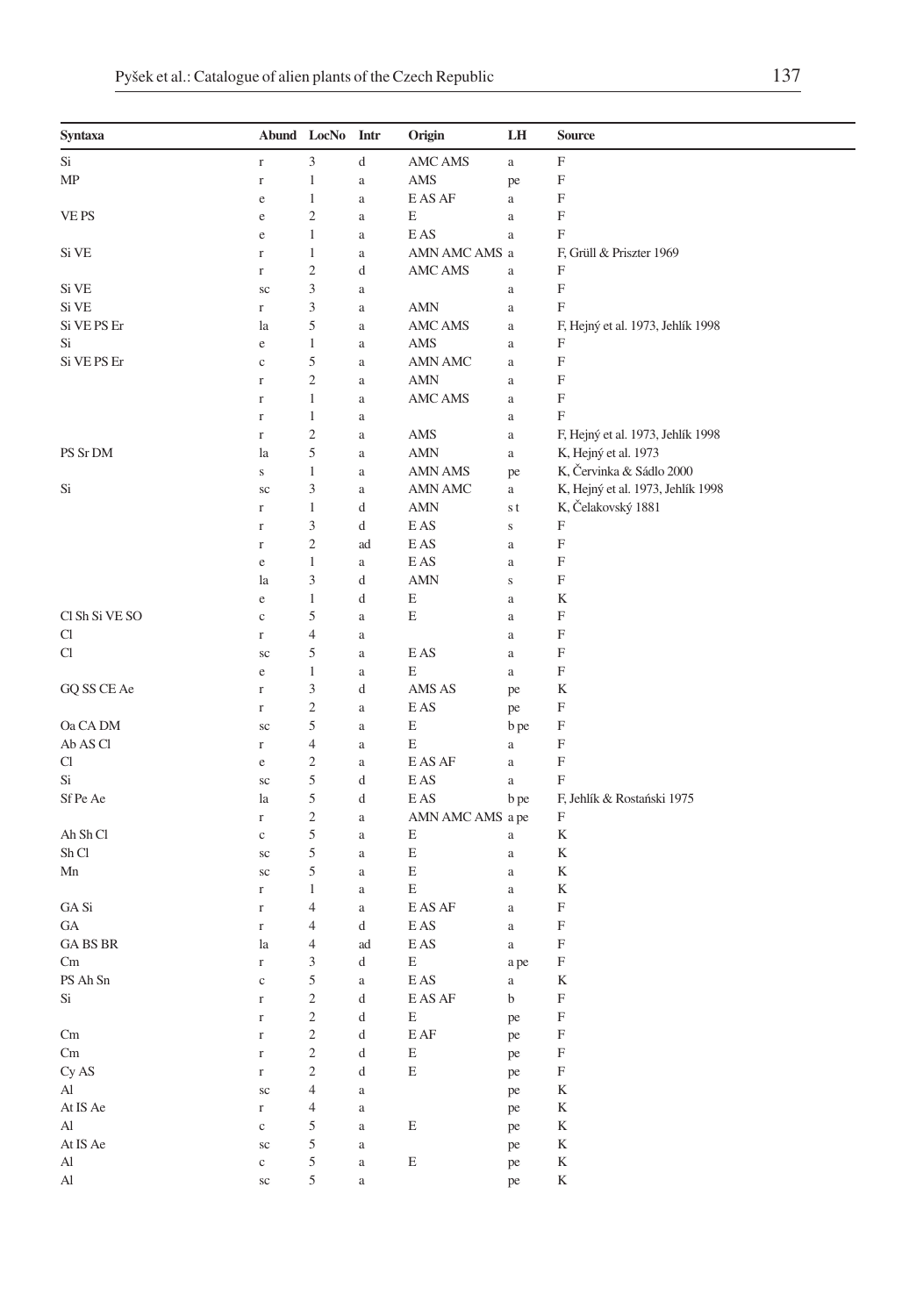| Taxon                                                           | Fam        | <b>Stat</b> | <b>Res</b>          | 1st  | Landuse    | Landscape |
|-----------------------------------------------------------------|------------|-------------|---------------------|------|------------|-----------|
| Arctium xneumannii Rouy                                         | Com        | cas         | ar                  |      | <b>NS</b>  | T         |
| Arctium ×nothum (Ruhmer) Weiss                                  | Com        | cas         | ar                  |      | Η          | TM        |
| Arctium tomentosum Mill.                                        | Com        | nat*        | arB                 |      | Н          | <b>TM</b> |
| Arctotheca calendula (L.) Levyns                                | Com        | cas         | neo                 |      | Н          | M         |
| Argemone mexicana L.                                            | Pap        | cas         | neo                 | 1965 | Η          | M         |
| Armeria maritima (Mill.) Willd.                                 | Plu        | cas#        | neo                 | 1890 | <b>SH</b>  | T         |
| Armoracia rusticana G., M. et Sch.                              | <b>Bra</b> | nat         | ar                  |      | <b>NSH</b> | TM        |
| Arnoseris minima (L.) Schweigg. et Koerte                       | Com        | nat         | ar                  |      | <b>SH</b>  | T         |
| Arrhenatherum elatius subsp. bulbosum (Willd.) Schübl. et Mart. | Gra        | cas         | neo                 | 1867 | SН         | TM        |
| Arrhenatherum elatius (L.) J. Presl et C. Presl subsp. elatius  | Gra        | inv         | neo                 |      | <b>NSH</b> | <b>TM</b> |
| Artemisia abrotanum L.                                          | Com        | cas         | ar                  |      | Н          | TM        |
| Artemisia absinthium L.                                         | Com        | $nat*$      | ar                  |      | <b>NSH</b> | T         |
| Artemisia alba Turra                                            | Com        | cas         | neo                 |      | N          | T         |
| Artemisia annua L.                                              | Com        | nat         | neo                 | 1897 | Н          | M         |
| Artemisia biennis Willd.                                        | Com        | cas         | neo                 |      | Н          | M         |
| Artemisia dracunculus L.                                        | Com        | cas         | neo                 |      | Η          | T         |
| Artemisia gnaphalodes Nutt.                                     | Com        | cas         | neo                 | 1971 | Н          | <b>TM</b> |
| Artemisia repens Willd.                                         | Com        | cas         | neo                 | 1872 | Н          | M         |
| Artemisia scoparia W. et K.                                     | Com        | nat*        | ar                  |      | <b>SH</b>  | T         |
| Artemisia sieversiana Willd.                                    | Com        | cas         | neo                 |      | Н          | M         |
| Artemisia tournefortiana Rchb.                                  | Com        | nat         | neo                 | 1972 | <b>SH</b>  | T         |
| Artemisia verlotiorum Lamotte                                   | Com        | nat         | neo                 | 1947 | Н          | M         |
| Asclepias syriaca L.                                            | Asc        | nat         | neo                 | 1901 | Η          | M         |
| Asperugo procumbens L.                                          | Bor        | nat*        | ar                  |      | Н          | T         |
| Asperula arvensis L.                                            | Rub        | nat*        | arN                 |      | Н          | T         |
| Asperula orientalis Boiss. et Hohen.                            | Rub        | cas         | neo                 | 1905 | Н          | T         |
| Aster bellidiastrum (L.) Scop.                                  | Com        | cas         | neo                 |      | Н          | <b>TM</b> |
| Aster cordifolius L.                                            | Com        | cas         | neo                 | 1867 | Η          | <b>TM</b> |
| Aster divaricatus L.                                            | Com        | cas         | neo                 |      | Н          | <b>TM</b> |
| Aster dumosus L. × A. novi-belgii L.                            | Com        | cas         | neo                 |      | Н          | TM        |
| Aster laevis L.                                                 | Com        | cas         | neo                 | 1851 | <b>SH</b>  | <b>TM</b> |
| Aster lanceolatus Willd.                                        | Com        | inv         | neo                 |      | <b>SH</b>  | <b>TM</b> |
| Aster macrophyllus L.                                           | Com        | cas         | neo                 |      | H          | TM        |
| Aster novae-angliae L.                                          | Com        | cas         | neo                 |      | <b>SH</b>  | TM        |
| Aster novi-belgii L.                                            | Com        | inv         | neo                 | 1850 | <b>SH</b>  | <b>TM</b> |
| Aster parviflorus Nees                                          | Com        | nat         | neo                 | 1872 | <b>SH</b>  | <b>TM</b> |
| Aster × salignus Willd.                                         | Com        | inv         | neo                 | 1872 | <b>SH</b>  | TM        |
| Aster versicolor Willd.                                         | Com        | inv         | neo                 |      | <b>SH</b>  | <b>TM</b> |
| Astilbe ×arendsii Arends                                        | Sax        | cas         | neo                 | 1999 | N          | T         |
| Astragalus alopecuroides L.                                     | Fab        | cas         | neo                 | 1872 | S          | T         |
| Astragalus glycyphylloides DC.                                  | Fab        | cas         | neo                 |      | S          | T         |
| Astrodaucus orientalis (L.) Drude                               | Api        | nat         | neo                 | 1847 | Н          | T         |
| Atriplex heterosperma Bunge                                     | Chen       | cas         | neo                 | 1967 | Н          | M         |
| Atriplex hortensis L.                                           | Chen       | cas         | neo                 | 1872 | Н          | <b>TM</b> |
| Atriplex littoralis L.                                          | Chen       | cas         | neo                 | 1977 | Н          | M         |
| Atriplex ×northusiana Wein.                                     | Chen       | cas         | ar                  |      | Н          | TM        |
| Atriplex oblongifolia W. et K.                                  | Chen       | inv         | arM                 |      | Н          | TM        |
| Atriplex patula L.                                              | Chen       | nat*        | arP                 |      | H          | TM        |
| Atriplex rosea L.                                               | Chen       | $nat*$      | $\operatorname{ar}$ |      | Н          | TM        |
| Atriplex sagittata Borkh.                                       | Chen       | inv         | arP                 |      | Н          | TM        |
| Atriplex semilunaris Aellen                                     | Chen       | cas         | neo                 | 1963 | Н          | М         |
| Atriplex tatarica L.                                            | Chen       | $nat*$      | $\operatorname{ar}$ |      | Η          | TM        |
| Aubrieta deltoides (L.) DC.                                     | Bra        | cas#        | neo                 |      | Н          | T         |
| Avena barbata Pott et Link                                      | Gra        | cas         | neo                 |      | Η          | TM        |
| Avena fatua L.                                                  | Gra        | $nat*$      | arB                 |      | Н          | TM        |
| Avena nuda L.                                                   | Gra        | cas         | neo                 | 1867 | Н          | T         |
| Avena sativa L. group Chinensis                                 | Gra        | cas         | neo                 |      | Н          | TM        |
|                                                                 |            |             |                     |      |            |           |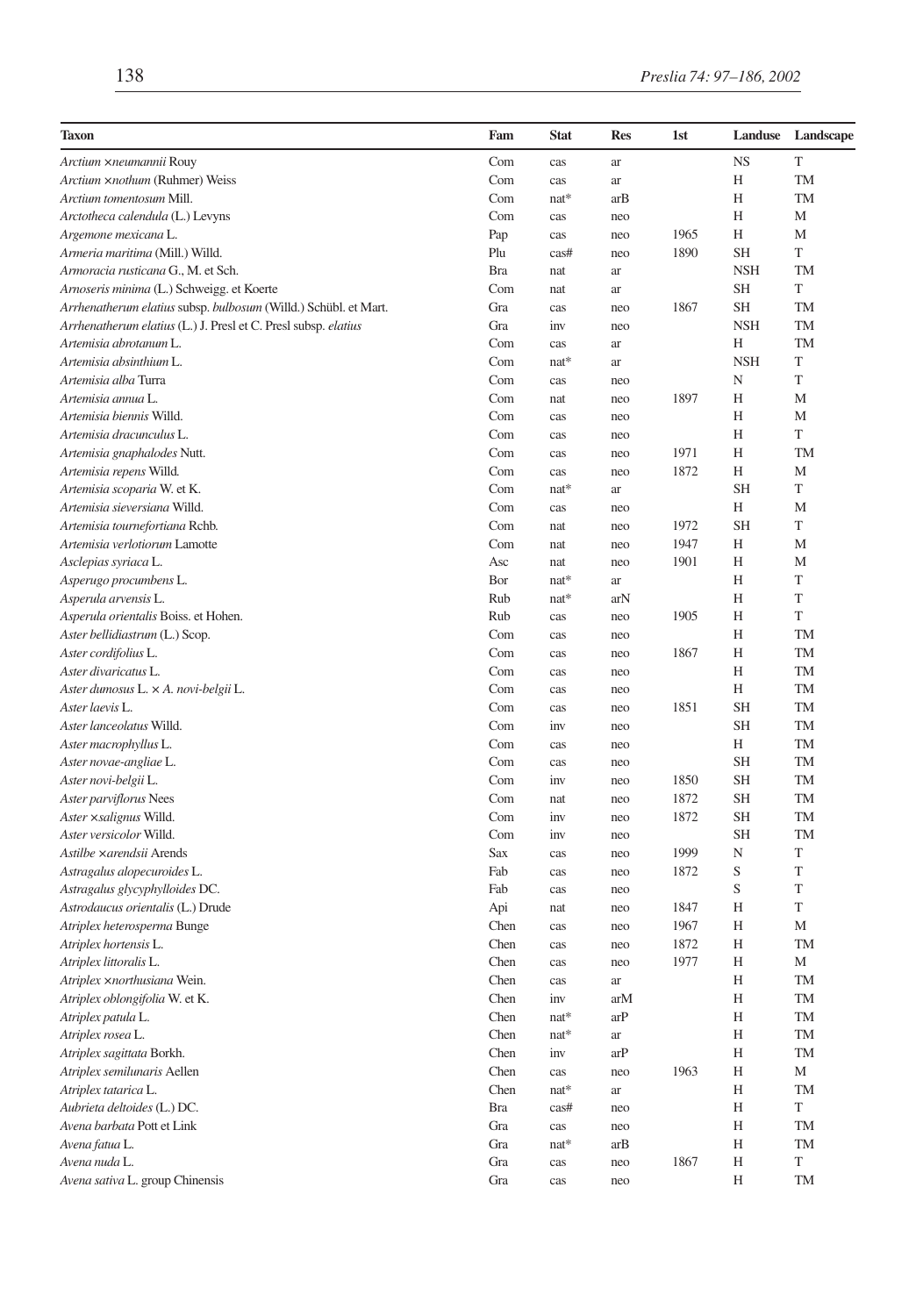| Syntaxa        |             | Abund LocNo             | Intr     | Origin                                 | LH          | <b>Source</b>                      |
|----------------|-------------|-------------------------|----------|----------------------------------------|-------------|------------------------------------|
| At IS Ae       | $\rm{sc}$   | 4                       | $\rm{a}$ |                                        | pe          | K                                  |
| Al             | $\rm{sc}$   | 5                       | $\rm{a}$ |                                        | pe          | K                                  |
| Al CA Ar       | $\mathbf c$ | 5                       | $\rm{a}$ | Ε                                      | pe          | K                                  |
|                | r           | $\mathbf 1$             | a        | AF                                     | pe          | K                                  |
|                | e           | $\mathbf 1$             | $\rm{a}$ | AMC                                    | a           | F                                  |
|                | e           | $\mathbf 1$             | d        | E                                      | pe          | F                                  |
| Ph Ae Ap Sf Pa | $\mathbf c$ | 5                       | d        | Ε                                      | pe          | F                                  |
| Sn Co          | r           | 4                       | a        | Ε                                      | pe          | K                                  |
|                | $\Gamma$    | 1                       | $\rm{a}$ | Ε                                      | pe          | K                                  |
| Ar CA DM       | $\mathbf c$ | 5                       | $\rm{a}$ | E                                      | pe          | K                                  |
|                | r           | $\mathbf{1}$            | d        |                                        | $\mathbf S$ | K                                  |
| Oa Sc Al AF    | sc          | 5                       | a        | E AS                                   | pe          | K                                  |
|                | $\rm e$     | $\,1\,$                 | d        | E                                      | pe          | K                                  |
|                | r           | $\mathfrak{2}$          | d        | AS                                     | $\rm{a}$    | K, Hejný et al. 1973, Jehlík 1998  |
|                | $\Gamma$    | $\mathbf 1$             | a        | AMN                                    | pe          | K, Jehlík 1980                     |
|                | $\Gamma$    | $\boldsymbol{2}$        | d        | AS                                     | pe          | K                                  |
|                | se          | 1                       | $\rm{a}$ | AMN                                    | pe          | K, Grüll 1974                      |
|                | r           | $\mathbf{1}$            | a        | E AS                                   | pe          | K                                  |
| Ono            | r           | 3                       | a        | Ε                                      | a           | K                                  |
| Si             | $\Gamma$    | 3                       | $\rm{a}$ | E AMN                                  | $\rm{a}$    | K, Hejný 1964, Hejný et al. 1973   |
|                | sc          | 1                       | $\rm{a}$ | AS                                     | pe          | K, Grüll 1972                      |
| Si Al          | r           | 3                       | d        | AS                                     | pe          | K, Gutte & Pyšek 1972, Jehlík 1998 |
| DM CA          | $\Gamma$    | 3                       | d        | AMN                                    | pe          | F                                  |
| Si Al GA Oa VE | $\Gamma$    | 5                       | $\rm{a}$ | E AS AF                                | $\rm{a}$    | F                                  |
| Cl             | $\rm e$     | 3                       | $\rm{a}$ | E AS AF                                | $\rm{a}$    | F                                  |
|                | e           | $\mathfrak{2}$          | ad       | E AS                                   | a           | F                                  |
|                | $\Gamma$    | $\mathbf{1}$            | d        | E                                      | pe          | K                                  |
| Ae Al Ar       | $\Gamma$    | $\mathbf 1$             | d        | AMN                                    | pe          | K                                  |
| Ae Al Ar       | $\Gamma$    | $\mathbf 1$             | d        | AMN                                    | pe          | K, Pyšek & Vobořil 2002            |
| Ae Al Ar       | $\Gamma$    | $\mathfrak{2}$          | d        |                                        | pe          | K                                  |
| Ae Al          | $\Gamma$    | 3                       | d        | AMN                                    | pe          | K                                  |
| Ar Ae Sf       | $\mathbf c$ | 5                       | d        | AMN                                    | pe          | K                                  |
| Ae Al Ar       | r           | $\mathbf{1}$            | d        | AMN                                    | pe          | K                                  |
|                | $\Gamma$    | $\overline{\mathbf{c}}$ | d        | AMN                                    | pe          | K                                  |
| Ae Al          | $\rm{sc}$   | 4                       | d        | AMN                                    | pe          | K                                  |
| Ae Al          | sc          | 3                       | d        | E                                      | pe          | K                                  |
| Ae Al Ar       | sc          | 3                       | d        |                                        | pe          | K                                  |
| Ae Al Ar       | r           | 3                       | d        |                                        | pe          | K                                  |
| Ai             | $\bf S$     | $\mathbf{1}$            | d        | AS                                     | pe          | F                                  |
|                | e           | $\mathbf 1$             | $\rm{a}$ | E                                      | pe          | F                                  |
|                | e           | $\mathbf{1}$            | a        | E                                      | pe          | F                                  |
|                | e           | $\mathbf 1$             | a        | E AS                                   | b           | F                                  |
|                | $\Gamma$    | $\overline{\mathbf{c}}$ | $\rm{a}$ | E AS                                   | $\rm{a}$    | F                                  |
| Si VE          | r           | 4                       | d        | Е                                      | $\rm{a}$    | F                                  |
|                | se          | 1                       | a        | E AS AMN                               | $\rm{a}$    | F                                  |
|                | r           | 1                       | a        |                                        | $\rm{a}$    | F                                  |
| Si DM Al CA    | la          | 5                       | $\rm{a}$ | $\mathop{\hbox{\rm E}}\nolimits$ AS AF | $\rm{a}$    | F                                  |
| Si Bi Oa       | $\rm _c$    | 5                       | $\rm{a}$ | $\mathop{\hbox{\rm E}}\nolimits$ AS    | $\rm{a}$    | $\mathbf F$                        |
| Si             | $\Gamma$    | 4                       | $\rm{a}$ | $\mathop{\hbox{\rm E}}\nolimits$ AS    | $\rm{a}$    | $\boldsymbol{\mathrm{F}}$          |
| Si             | $\rm _c$    | 5                       | $\rm{a}$ | $\mathop{\hbox{\rm E}}\nolimits$ AS    | $\rm{a}$    | $\mathbf F$                        |
|                | $\rm e$     | $\mathbf{1}$            | $\rm{a}$ | AU                                     | $\rm{a}$    | F                                  |
| Si MP Oa       | la          | 5                       | $\rm{a}$ | $\mathop{\hbox{\rm E}}\nolimits$ AS AF | $\rm{a}$    | $\boldsymbol{\mathrm{F}}$          |
|                | $\mathbf r$ | $\,1$                   | d        | E                                      | pe          | F                                  |
|                | se          | $\mathbf{1}$            | $\rm{a}$ | $\mathop{\hbox{\rm E}}\nolimits$ AS    | $\rm{a}$    | Dostál 1989                        |
| Cl Sh Ah Si    | $\rm _c$    | $\mathfrak s$           | $\rm{a}$ | E                                      | $\rm{a}$    | K                                  |
|                | $\Gamma$    | 2                       | $\rm{a}$ |                                        | $\rm{a}$    | K                                  |
|                | $\Gamma$    | $\overline{c}$          |          | E                                      |             | K                                  |
|                |             |                         | $\rm{a}$ |                                        | $\rm{a}$    |                                    |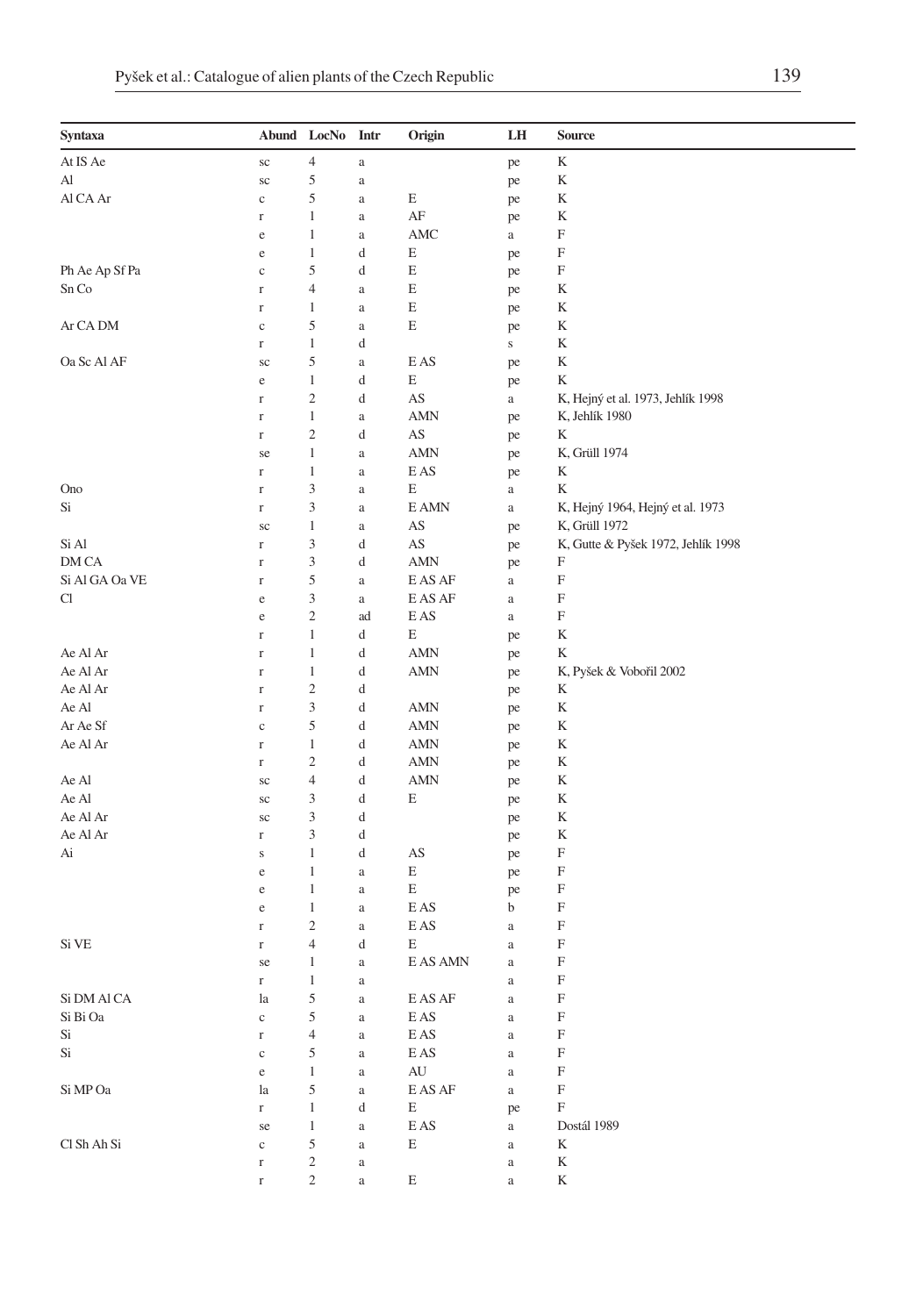| <b>Taxon</b>                                                                             | Fam                      | <b>Stat</b> | <b>Res</b> | 1st          | Landuse    | Landscape       |
|------------------------------------------------------------------------------------------|--------------------------|-------------|------------|--------------|------------|-----------------|
| Avena sativa L. group Praegravis                                                         | Gra                      | cas         | neo        |              | Н          | TM              |
| Avena sativa L. group Sativa                                                             | Gra                      | nat         | arB        |              | Н          | TM              |
| Avena sterilis L.                                                                        | Gra                      | cas         | neo        |              | Η          | M               |
| Avena strigosa Schreber                                                                  | Gra                      | cas         | ar         |              | Н          | <b>TM</b>       |
| Axyris amaranthoides L.                                                                  | Chen                     | cas         | neo        | 1953         | Η          | M               |
| Azolla caroliniana Willd.                                                                | Azo                      | cas         | neo        | 1895         | N          | T               |
| Ballota nigra subsp. meridionalis (Béguinot) Béguinot                                    | Lam                      | cas         | neo        | 1932         | Н          | <b>TM</b>       |
| Ballota nigra L. subsp. nigra                                                            | Lam                      | inv         | arB        |              | <b>SH</b>  | <b>TM</b>       |
| Balsamita major Desf.                                                                    | Com                      | cas         | neo        |              | Н          | T               |
| Basella rubra L.                                                                         | <b>Bas</b>               | cas         | neo        | 1901         | H          | M               |
| Bassia sedoides (Pallas) Aschers.                                                        | Chen                     | cas         | neo        | 1960         | Н          | M               |
| Bassia tricuspis F. Mueller                                                              | Chen                     | cas         | neo        | 1966         | Н          | M               |
| Beckmannia eruciformis (L.) Host subsp. eruciformis                                      | Gra                      | cas         | neo        |              | S          | T               |
| Beckmannia syzigachne (Steud.) Fernald                                                   | Gra                      | cas         | neo        |              | <b>SH</b>  | M               |
| Bergenia crassifolia (L.) Fritsch                                                        | Sax                      | cas         | neo        |              | Н          | <b>TM</b>       |
| Berteroa incana (L.) DC.                                                                 | <b>Bra</b>               | $nat*$      | ar         |              | <b>SH</b>  | T               |
| Berteroa stricta Boiss. et Heldr.                                                        | <b>Bra</b>               | cas         | neo        | 1960         | Н          | M               |
| Beta trigyna W. et K.                                                                    | Chen                     | cas         | neo        | 1935         | Н          | М               |
| Beta vulgaris L. group Cicla                                                             | Chen                     | cas         | ar         |              | Н          | TH              |
| Beta vulgaris L. group Vulgaris                                                          | Chen                     | cas         | arM        |              | Н          | <b>TM</b>       |
| Bidens connata Willd.                                                                    | Com                      | cas         | neo        |              | N          | T               |
| Bidens frondosa L.                                                                       | Com                      | inv         | neo        | 1894         | <b>NSH</b> | <b>TM</b>       |
|                                                                                          |                          |             |            |              |            |                 |
| Bidens pilosa L.                                                                         | Com                      | cas         | neo        | 1981         | Η<br>H     | M<br>T          |
| Bifora radians M. Bieb.                                                                  | Api                      | $nat*$      | arM        |              |            | M               |
| Bistorta amplexicaulis (D. Don) Greene                                                   | Poly                     | cas         | neo        | 1966         | Н          |                 |
| Bolboschoenus glaucus (Lam.) S. G. Smith                                                 | Cyp                      | cas         | neo        | 1925         | Н          | TM<br><b>TM</b> |
| Borago officinalis L.                                                                    | Bor<br>Gra               | cas         | neo        | 1809<br>1891 | H<br>S     | T               |
| Brachypodium rupestre (Host) R. et Sch.                                                  |                          | cas         | neo        | 1873         | <b>SH</b>  | TM              |
| Brassica elongata Ehrh. subsp. elongata                                                  | <b>Bra</b><br><b>Bra</b> | cas         | neo        | 1960         | Н          | M               |
| Brassica elongata subsp. integrifolia (L.) Koch<br>Brassica juncea (L.) Czern. et Cosson | <b>Bra</b>               | cas<br>cas  | neo<br>neo | 1963         | H          | M               |
| Brassica napus L. subsp. napus                                                           | <b>Bra</b>               | cas         | ar         |              | Н          | TM              |
| Brassica nigra (L.) Koch                                                                 | <b>Bra</b>               | inv         | ar         |              | <b>SH</b>  | T               |
| Brassica oleracea L.                                                                     | <b>Bra</b>               |             | ar         |              | Н          | <b>TM</b>       |
| Brassica rapa subsp. oleifera (DC.) Metzger                                              | <b>Bra</b>               | cas<br>cas  | ar         |              | Н          | TM              |
| Brassica rapa var. sylvestris (Lam.) Briggs                                              | <b>Bra</b>               | cas         | neo        | 1964         | Н          | TM              |
| Briza maxima L.                                                                          | Gra                      | cas         | neo        |              | Н          | <b>TM</b>       |
| Briza minor L.                                                                           | Gra                      | cas         | neo        |              | Н          | TM              |
| <i>Bromus arvensis</i> L.                                                                | Gra                      | nat         | arB        |              | H          | T               |
| Bromus briziformis Fisch. et Mey.                                                        | Gra                      | cas         | neo        |              | Н          | M               |
| Bromus carinatus Hooker et Arnott                                                        | Gra                      | cas         | neo        | 1934         | Η          | M               |
| <b>Bromus catharticus Vahl</b>                                                           | Gra                      | cas         | neo        | 1873         | Н          | М               |
| Bromus commutatus Schrad.                                                                | Gra                      | $nat*$      | ar         |              | Н          | <b>TM</b>       |
| Bromus hordeaceus L. subsp. hordeaceus                                                   | Gra                      | nat         | ar         |              | Н          | <b>TM</b>       |
| Bromus hordeaceus subsp. pseudothominii (P. Smith) H. Scholz                             | Gra                      | cas         | neo        | 1971         | Н          | M               |
| Bromus japonicus Thunb.                                                                  | Gra                      | nat         | ar         |              | H          | $\mathbf T$     |
| <b>Bromus lanceolatus Roth</b>                                                           | Gra                      | cas         | neo        |              | H          | M               |
| <b>Bromus lepidus Holmberg</b>                                                           | Gra                      | cas         | neo        |              | Η          | TM              |
| Bromus madritensis L.                                                                    | Gra                      | cas         | neo        | 1961         | Η          | М               |
| Bromus pumpellianus Scribner $\times$ B. inermis Leysser                                 | Gra                      | cas         | neo        | 1997         | N          | T               |
| Bromus rigidus Roth                                                                      | Gra                      | cas         | neo        |              | Η          | М               |
| Bromus riparius Rehmann                                                                  | Gra                      | cas         | neo        |              |            |                 |
| Bromus rubens L.                                                                         | Gra                      | cas         | neo        | 1961         | Η          | М               |
| Bromus scoparius L.                                                                      | Gra                      | cas         | neo        |              | Н          | М               |
| Bromus secalinus subsp. decipiens Bomble et H. Scholz                                    | Gra                      | cas         | ar         |              | Η          | $\mathbf T$     |
| Bromus secalinus subsp. multiflorus (Sm.) Schübl. et Mart.                               | Gra                      | cas         | ar         |              | Η          | T               |
|                                                                                          |                          |             |            |              |            |                 |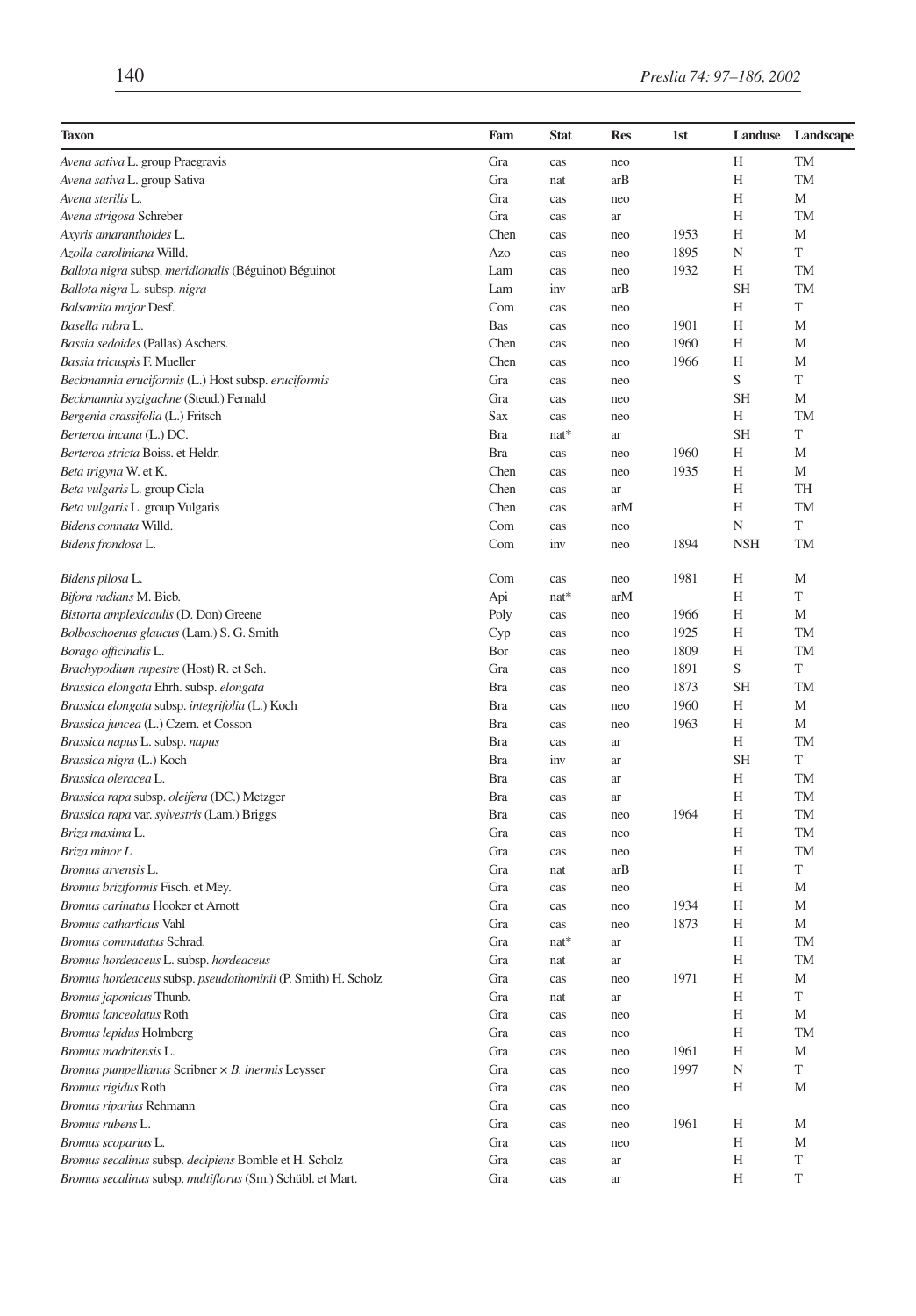| Syntaxa                                   |             | Abund LocNo Intr |          | Origin                              | LH             | <b>Source</b>                                                                                          |
|-------------------------------------------|-------------|------------------|----------|-------------------------------------|----------------|--------------------------------------------------------------------------------------------------------|
|                                           | $\Gamma$    | $\sqrt{2}$       | $\rm{a}$ | E                                   | $\rm{a}$       | K                                                                                                      |
| Si Ah                                     | $\rm{c}$    | 5                | d        | E                                   | a              | K                                                                                                      |
|                                           | $\Gamma$    | $\overline{c}$   | a        | E                                   | $\rm{a}$       | K                                                                                                      |
| Ah Sh Cl                                  | $\mathbf r$ | $\sqrt{2}$       | $\rm{a}$ | E                                   | $\rm{a}$       | K                                                                                                      |
|                                           | se          | 1                | $\rm{a}$ | AS                                  | $\mathbf{a}$   | F                                                                                                      |
| Le                                        | $\Gamma$    | $\mathbf{1}$     | d        | <b>AMN</b>                          | af             | F                                                                                                      |
| Al                                        | $\mathbf r$ | $\mathbf{2}$     | $\rm{a}$ | E                                   | pe             | F                                                                                                      |
| AI BR BS Bd PR                            | $\mathbf c$ | 5                | $\rm{a}$ | E AS AF                             | pe             | F                                                                                                      |
|                                           | r           | $\mathbf{2}$     | d        | AS                                  | pe             | K                                                                                                      |
|                                           | e           | $\mathbf{1}$     | d        | AS                                  | pe             | F                                                                                                      |
|                                           | $\rm e$     | $\mathbf{1}$     | $\rm{a}$ | E AS                                | $\rm{a}$       | F                                                                                                      |
|                                           | $\rm e$     | $\mathbf{1}$     | $\rm{a}$ | AU                                  | $\rm{a}$       | F, Dvořák & Kühn 1966                                                                                  |
|                                           | $\mathbf r$ | $\mathbf{1}$     | $\rm{a}$ | E AS                                | pe             | K, Vicherek et al. 2000                                                                                |
|                                           | $\Gamma$    | $\mathbf{1}$     | $\rm{a}$ | AMS AS                              | $\rm{a}$       | K                                                                                                      |
|                                           | $\mathbf r$ | 3                | d        | AS                                  | pe             | F                                                                                                      |
| Oa DM Ab PF                               | $\mathbf c$ | 5                | $\rm{a}$ | E AS                                | a b pe         | F                                                                                                      |
|                                           | e           | $\mathbf{1}$     | $\rm{a}$ | E                                   | a b pe         | F                                                                                                      |
|                                           | $\mathbf r$ | $\mathbf{1}$     | d        | E AS                                | pe             | F                                                                                                      |
|                                           | $\mathbf r$ | $\mathbf{2}$     | d        |                                     | b a            | F                                                                                                      |
| Si VE                                     | $\mathbf r$ | $\overline{4}$   | d        |                                     | b a            | F                                                                                                      |
|                                           | $\Gamma$    | $\overline{2}$   | a        | AMN                                 | $\rm{a}$       | K, Lhotská 1968a                                                                                       |
| Bi                                        | $\mathbf c$ | 5                | a        | <b>AMN</b>                          | $\rm{a}$       | K, Hejný 1948, Hejný & Lhotská 1964, Lhotská 1966,<br>1968a, Jehlík et al. 1973, Gruberová et al. 2001 |
|                                           | $\Gamma$    | 1                | $\rm{a}$ | AMN AMC AMS a                       |                | K, Lhotská 1968a                                                                                       |
| Cl                                        | $\mathbf r$ | $\overline{4}$   | $\rm{a}$ | E AS AF                             | $\mathbf{a}$   | F                                                                                                      |
|                                           | $\mathbf r$ | $\mathbf{1}$     | d        | AS                                  | pe             | F                                                                                                      |
|                                           | S           | $\mathbf{1}$     | a        | E AS                                |                | K, Hroudová et al. 1999                                                                                |
| Oa Si                                     | $\Gamma$    | 3                | d        | E AF                                | pe<br>$\rm{a}$ | F                                                                                                      |
|                                           |             | $\mathbf{1}$     |          | E                                   |                | K, Schippman 1991                                                                                      |
| Br Si                                     | se          | $\overline{c}$   | $\rm{a}$ | E                                   | pe             | F                                                                                                      |
|                                           | r           | $\mathbf{1}$     | $\rm{a}$ | E AS                                | b pe           | F                                                                                                      |
|                                           | e           | $\mathbf{2}$     | a        | AS                                  | b pe           | F                                                                                                      |
| Si<br>MP Si                               | $\Gamma$    | 5                | ad       | E                                   | $\rm{a}$       | F                                                                                                      |
|                                           | sc          |                  | d        |                                     | a              |                                                                                                        |
| Sf Pa                                     | la          | 3                | ad       | E                                   | $\rm{a}$       | F                                                                                                      |
| Si                                        | $\Gamma$    | $\overline{4}$   | a        | E                                   | a b pe         | F                                                                                                      |
| Si                                        | $\mathbf r$ | $\overline{4}$   | d        | E                                   | $\rm{a}$       | F                                                                                                      |
|                                           | $\mathbf r$ | $\overline{c}$   | $\rm{a}$ | E                                   | a b            | F, Kühn 1968                                                                                           |
|                                           | $\mathbf r$ | $\mathbf{1}$     | d        | E                                   | $\mathbf{a}$   | K                                                                                                      |
|                                           | $\Gamma$    | $\overline{2}$   | a        | E                                   | $\mathbf{a}$   | K                                                                                                      |
| Sh Cl Si                                  | $\mathbf r$ | $\overline{4}$   | $\rm{a}$ | E AS                                | a              | K                                                                                                      |
|                                           | $\mathbf r$ | $\mathbf{1}$     | ad       | E AS                                | $\rm{a}$       | K                                                                                                      |
|                                           | $\Gamma$    | $\mathbf{1}$     | d        | <b>AMN</b>                          | a pe           | K, Svobodová & Řehořek 1996, Řehořek 2002                                                              |
|                                           | $\mathbf r$ | $\mathbf{1}$     | $\rm{a}$ | AMS                                 | $\rm{a}$       | K, Řehořek 2002                                                                                        |
| Cl Si                                     | $\mathbf r$ | 3                | $\rm{a}$ | E                                   | $\rm{a}$       | K                                                                                                      |
| Si DM                                     | $\mathbf c$ | 5                | $\rm{a}$ | E                                   | $\mathbf{a}$   | K                                                                                                      |
|                                           | $\Gamma$    | $\mathbf{1}$     | a        | E                                   | a              |                                                                                                        |
| $\mathop{\rm Cl}\nolimits\mathop{\rm DM}$ | $\rm{sc}$   | $\mathfrak s$    | $\rm{a}$ | $\mathbf E$                         | $\rm{a}$       | K                                                                                                      |
|                                           | se          | $\mathbf{1}$     | $\rm{a}$ | Ε                                   | $\rm{a}$       | K, Dvořák & Kühn 1966                                                                                  |
|                                           | $\Gamma$    | $\mathbf{1}$     | $\rm{a}$ | E                                   | $\rm{a}$       | K                                                                                                      |
|                                           | r           | $\mathbf{1}$     | $\rm{a}$ | E                                   | $\rm{a}$       | K, Dvořák & Kühn 1966                                                                                  |
| Ct                                        | $\bf S$     | $\mathbf{1}$     | d        |                                     | pe             | K, Krahulec & Jiřiště 1997                                                                             |
|                                           | $\mathbf r$ | $1\,$            | $\rm{a}$ | E                                   | $\rm{a}$       | K                                                                                                      |
|                                           | $\Gamma$    | $\mathbf{1}$     | $\rm{a}$ | E                                   | pe             | K                                                                                                      |
|                                           | se          | $\mathbf{1}$     | $\rm{a}$ | E                                   | $\rm{a}$       | K, Dvořák & Kühn 1966                                                                                  |
|                                           | $\Gamma$    | $\mathbf{1}$     | $\rm{a}$ | E AS                                | $\rm{a}$       | K, Dvořák & Kühn 1966                                                                                  |
|                                           | $\rm e$     | $\mathbf{1}$     | $\rm{a}$ | E AS                                | $\rm{a}$       | K                                                                                                      |
| Sh Ah                                     | $\rm e$     | $\mathbf{1}$     | $\rm{a}$ | $\mathop{\hbox{\rm E}}\nolimits$ AS | $\rm{a}$       | K                                                                                                      |
|                                           |             |                  |          |                                     |                |                                                                                                        |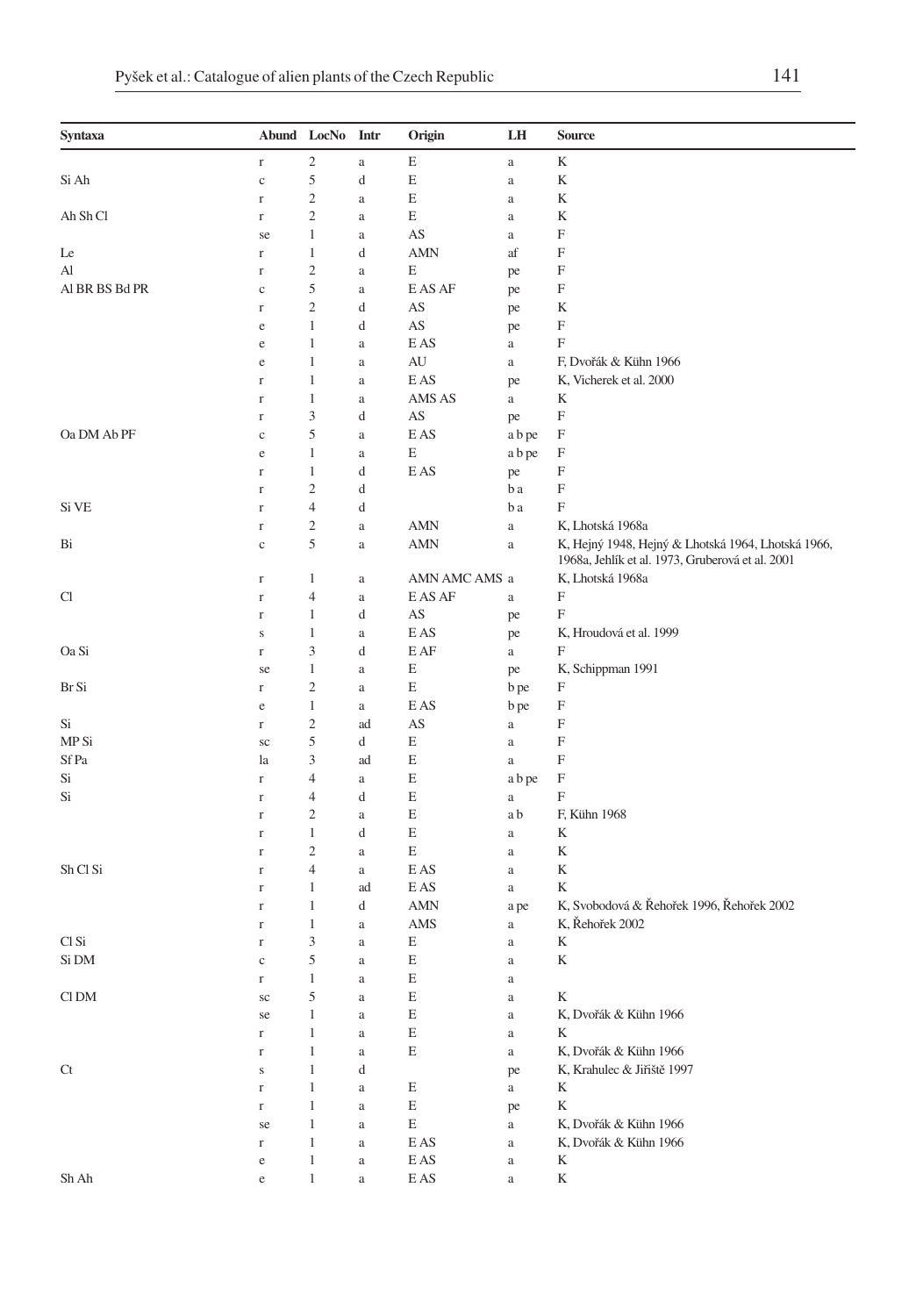| Taxon                                                   | Fam        | <b>Stat</b> | <b>Res</b> | 1st  | Landuse    | Landscape   |
|---------------------------------------------------------|------------|-------------|------------|------|------------|-------------|
| Bromus secalinus L. subsp. secalinus                    | Gra        | nat*        | arB        |      | H          | T           |
| Bromus sterilis L.                                      | Gra        | $nat*$      | arN        |      | <b>SH</b>  | TM          |
| Bromus tectorum L.                                      | Gra        | $nat*$      | arN        |      | <b>NSH</b> | TM          |
| Brunnera macrophylla (Adams) I. M. Johnston             | Bor        | cas         | neo        | 1965 | SН         | T           |
| Bryonia alba L.                                         | Cuc        | inv         | ar         |      | <b>SH</b>  | TM          |
| Bryonia dioica Jacq                                     | Cuc        | nat         | ar         |      | Н          | TM          |
| Buddleja davidii Franchet                               | <b>Bud</b> | cas         | neo        | 2000 | H          | M           |
| Bunias erucago L.                                       | <b>Bra</b> | cas         | neo        |      | H          | M           |
| Bunias orientalis L.                                    | <b>Bra</b> | inv         | neo        | 1856 | <b>SH</b>  | TM          |
| Bunium bulbocastanum L.                                 | Api        | cas         | neo        | 1879 | Н          | T           |
| Bupleurum croceum Fenzl.                                | Api        | cas         | neo        | 1943 | Н          | T           |
| Bupleurum rotundifolium L.                              | Api        | $nat*$      | ar         |      | Н          | T           |
| Cakile baltica (Jord. ex Rouy et Fouc.) Pobed.          | Bra        | cas         | neo        | 1929 | Н          | TM          |
| Cakile euxina Pobed.                                    | <b>Bra</b> | cas         | neo        | 1960 | Н          | M           |
| Calamintha grandiflora (L.) Moench                      | Lam        | cas         | neo        | 1945 | Н          | <b>TM</b>   |
| Calamintha menthaefolia Host                            | Lam        | cas         | neo        | 1989 | Н          | M           |
| Calamintha nepeta subsp. glandulosa (Req.) P. W. Ball   | Lam        | cas         | neo        | 1948 | <b>SH</b>  | T           |
| Calamintha nepeta (L.) Savi subsp. nepeta               | Lam        | cas         | neo        | 1996 | N          | T           |
| Calandrinia compressa DC.                               | Por        | cas         | neo        | 1853 | Н          | M           |
| Calendula arvensis L.                                   | Com        | cas         | neo        | 1901 | Н          | TM          |
| Calendula officinalis L.                                | Com        | cas         | neo        | 1872 | Н          | TM          |
| Callistephus chinensis (L.) Nees                        | Com        | cas         | neo        | 1872 | Н          | <b>TM</b>   |
| Calystegia pulchra Brummitt et Heywood                  | Con        | nat         | neo        | 1857 | <b>SH</b>  | T           |
| Camelina alyssum (Mill.) Thell. subsp. alyssum          | <b>Bra</b> | nat         | ar         |      | Н          | T           |
| Camelina alyssum subsp. integerrima (Celak.) Smejkal    | <b>Bra</b> | nat         | ar         |      | Н          | T           |
| Camelina laxa C. A. Meyer                               | Bra        | cas         | neo        | 1958 | Н          | M           |
| Camelina microcarpa DC. subsp. microcarpa               | <b>Bra</b> | cas         | neo        |      | H          | <b>TM</b>   |
| Camelina microcarpa subsp. sylvestris (Wallr.) Hiitonen | <b>Bra</b> | $nat*$      | ar         |      | <b>SH</b>  | T           |
| Camelina rumelica Velen.                                | <b>Bra</b> | cas         | neo        | 1963 | Н          | M           |
| Camelina sativa (L.) Crantz subsp. sativa               | <b>Bra</b> | cas         | neo        | 1852 | H          | T           |
| Camelina sativa subsp. zingeri (Mirek) Smejkal          | <b>Bra</b> | cas         | neo        |      | H          | T           |
| Campanula alliariifolia Willd.                          | Cam        | cas         | neo        |      | <b>NS</b>  | TM          |
| Campanula xiserana Kovanda                              | Cam        | cas         | neo        | 1974 | S          | T           |
| Campanula medium L.                                     | Cam        | cas         | neo        | 1968 | Н          | <b>TM</b>   |
| Campanula rapunculus L.                                 | Cam        | cas         | neo        |      | S          | TM          |
| Campanula rhomboidalis L.                               | Cam        | nat         | neo        | 1880 | S          | T           |
| Campanula speciosa Hornem.                              | Cam        | cas#        | neo        |      | <b>SH</b>  | T           |
| Cannabis xintersita Soják                               | Can        | cas         | neo        | 1960 | Н          | <b>TM</b>   |
| Cannabis ruderalis Janisch.                             | Can        | inv         | neo        | 1868 | Н          | M           |
| Cannabis sativa L.                                      | Can        | cas         | ar         |      | Н          | TM          |
| Capsella bursa-pastoris (L.) Med.                       | <b>Bra</b> | nat*        | arN        |      | Н          | TM          |
| Cardamine chelidonia L.                                 | Bra        | nat         | neo        | 1930 | <b>NSH</b> | T           |
| Cardamine hirsuta L.                                    | <b>Bra</b> | nat         | ar         |      | <b>SH</b>  | TM          |
| Cardaria draba (L.) Desv.                               | <b>Bra</b> | inv         | arM        |      | Η          | TM          |
| Carduus acanthoides L.                                  | Com        | nat*        | ar         |      | H          | <b>TM</b>   |
| Carduus crispus L.                                      | Com        | nat*        | arN        |      | NSH        | T           |
| Carduus ×leptocephalus Peterm.                          | Com        | cas         | ar         |      | Η          | TM          |
| Carduus × orthocephalus Wallr.                          | Com        | cas         | ar         |      | Η          | T           |
| Carduus × sepincola Hausskn.                            | Com        | cas         | ar         |      | S          | $\mathbf T$ |
| Carduus × stangii Buek                                  | Com        | cas         | ar         |      | Η          | T           |
| Carduus tenuiflorus Curtis                              | Com        | cas         | neo        | 1967 | Η          | М           |
| Carex muskingumensis Schwein.                           | Cyp        | cas         | neo        | 1947 | S          | М           |
| Carthamus lanatus L.                                    | Com        | cas         | neo        |      | Η          | TM          |
| Carthamus tinctorius L.                                 | Com        | cas         | neo        |      | Η          | TM          |
| Castanea sativa Mill.                                   | Fag        | cas         | neo        |      | <b>NS</b>  | T           |
| Catalpa bignonioides Walter                             | Big        | cas         | neo        |      | Η          | M           |
| Catananche caerulea L.                                  | Com        | cas         | neo        |      | Н          | М           |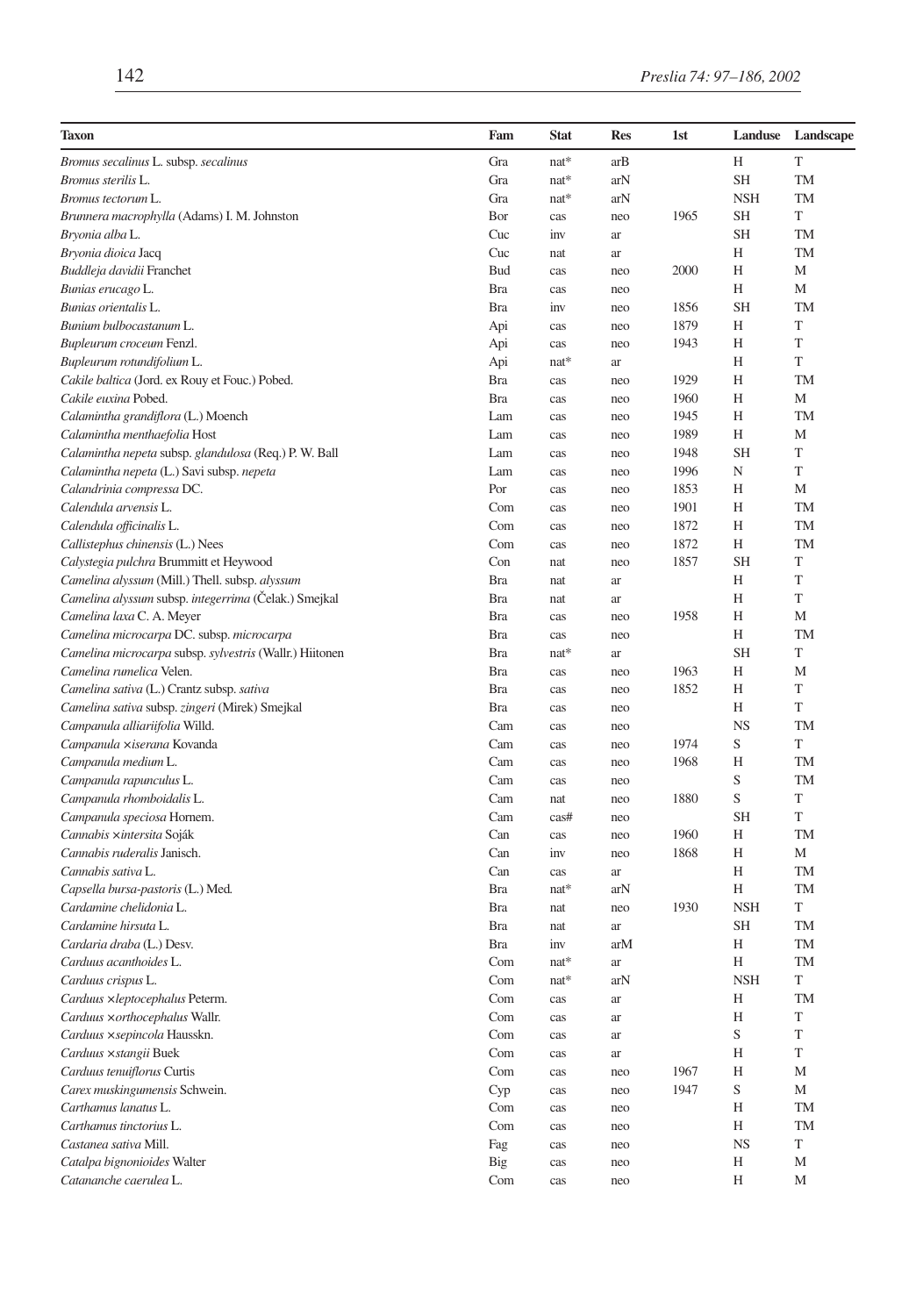| Syntaxa            |             | Abund LocNo                 | Intr     | Origin                              | LH             | <b>Source</b>                                           |
|--------------------|-------------|-----------------------------|----------|-------------------------------------|----------------|---------------------------------------------------------|
| Ah                 | $\Gamma$    | $\overline{4}$              | $\rm{a}$ | E AS                                | $\rm{a}$       | K                                                       |
| Si BR BS GA        | $\mathbf c$ | 5                           | a        | E AS                                | a              | K                                                       |
| Si Co DM Sc        | $\mathbf c$ | 5                           | a        | E AS                                | $\rm{a}$       | K                                                       |
|                    | $\Gamma$    | $\overline{c}$              | d        | E AS                                | pe             | F, Holub 1970                                           |
| <b>GA AI BS CR</b> | c           | 5                           | d        | E AS                                | pe             | F                                                       |
| GA Al Ae BS        | sc          | 3                           | d        | E AS AF                             | pe             | F                                                       |
| SS                 | $\Gamma$    | 1                           | d        | AS                                  | $\bf S$        | F                                                       |
| Al CA              | $\Gamma$    | 1                           | ad       | E AS                                | b pe           | F                                                       |
| CA Al Ae Ar        | la          | $\overline{4}$              | a        | E AS                                | $\mathbf b$ pe | F, Jehlík & Slavík 1968, Hejný et al. 1973, Jehlík 1998 |
|                    | e           | $\overline{c}$              | ad       | Ε                                   | pe             | F                                                       |
|                    | se          | $\mathbf{1}$                | a        | E AS                                | $\rm{a}$       | Hadinec 2002                                            |
| Cl                 | $\Gamma$    | 3                           | a        | E AS                                | $\rm{a}$       | F, Šourková 1976                                        |
|                    |             | $\mathbf{1}$                |          | Ε                                   |                | F                                                       |
|                    | e           |                             | a        |                                     | a              |                                                         |
|                    | e           | 1                           | a        | E                                   | a              | F                                                       |
|                    | $\bf S$     | 1                           | d        | Ε                                   | pe             | F                                                       |
|                    | se          | 1                           | a        | Е                                   | pe             | F                                                       |
|                    | s           | 1                           | d        | Ε                                   | pe             | F                                                       |
|                    | S           | $\mathbf{1}$                | d        | Ε                                   | pe             | F                                                       |
|                    | $\Gamma$    | 1                           | d        | AMS                                 | $\rm{a}$       | F, Sekera 1854                                          |
|                    | $\Gamma$    | 1                           | a        | E                                   | a              | K                                                       |
| Si                 | sc          | $\overline{4}$              | d        |                                     | $\mathbf{a}$   | K                                                       |
| Si                 | $\Gamma$    | 3                           | d        | AS                                  | $\rm{a}$       | K                                                       |
| Ah Ae Al BS        | $\Gamma$    | $\overline{4}$              | d        | AS                                  | pe             | F, Holub 1971                                           |
| Ah                 | e           | 4                           | a        | E AS                                | $\rm{a}$       | F                                                       |
| Ah                 | e           | 3                           | a        | E AS                                | $\rm{a}$       | F                                                       |
|                    | e           | $\mathbf{1}$                | a        | E AS                                | $\rm{a}$       | F                                                       |
| Cl Si DM           | SC          | 3                           | a        | E AS                                | $\rm{a}$       | F                                                       |
| Cl Si DM Oa Fv     | c           | 5                           | a        | E AS                                | $\rm{a}$       | F                                                       |
|                    | $\Gamma$    | $\overline{c}$              | a        | E AS                                | b              | F                                                       |
| Cl Si              | e           | 3                           | d        | E AS                                | $\rm{a}$       | F                                                       |
| Cl Si              | e           | $\overline{c}$              | a        | E AS                                | $\mathbf{a}$   | F                                                       |
|                    | $\Gamma$    | $\mathbf{1}$                | d        | Ε                                   | pe             | F, Šuk 2001                                             |
|                    | $\bf S$     | $\mathbf{1}$                | a        |                                     | pe             | F, Kovanda 1999                                         |
|                    | $\mathbf r$ | $\overline{c}$              | d        | Е                                   | b              | F                                                       |
|                    | $\mathbf r$ | 1                           | ad       | E AS AF                             | b              | F                                                       |
|                    | $\Gamma$    | $\mathbf{1}$                | ad       | Е                                   | pe             | F, Kovanda & Husová 1976, Kovanda 1996                  |
|                    | $\Gamma$    | $\overline{\mathbf{c}}$     | d        | E                                   | pe             | F                                                       |
|                    | e           | 1                           | a        |                                     | $\rm{a}$       | F                                                       |
| Oa Si Al           | la          | 4                           | a        | AS                                  | a              | F, Jehlík 1998                                          |
| Si Al              | $\Gamma$    | $\overline{4}$              | d        | AS                                  | $\rm{a}$       | F                                                       |
| MP Ab AS Si Ab     | $\mathbf c$ | 5                           | a        | Ε                                   | a b            | $\boldsymbol{\mathrm{F}}$                               |
| Cr GA IS Ae        | $\Gamma$    | $\overline{c}$              | d        | Ε                                   | a pe           | F, Kučera 1991                                          |
| CE                 | $\mathbf r$ | 3                           | a        | E AS                                | a b            | F                                                       |
| CA Si DM Al Oa     | $\mathbf c$ | 5                           | a        | E AS                                | pe             | F                                                       |
| DM Oa Al           | la          | 5                           | a        | E                                   | pe             | K                                                       |
| Sf Ae St Ph        | sc          | 5                           | a        | E AS                                | pe             | K                                                       |
|                    | $\mathbf r$ | $\mathbf{1}$                | $\rm{a}$ |                                     | pe             | $\mathbf K$                                             |
| $\rm Oa$ $\rm DM$  | $\mathbf r$ | $\sqrt{2}$                  | $\rm{a}$ |                                     | pe             | $\mathbf K$                                             |
|                    | $\mathbf r$ | $\overline{c}$              | $\rm{a}$ |                                     | pe             | K                                                       |
|                    | $\Gamma$    | $\sqrt{2}$                  |          |                                     |                | $\rm K$                                                 |
|                    |             |                             | a        |                                     | pe             |                                                         |
|                    | se          | $\mathbf{1}$                | $\rm{a}$ | E                                   | a pe           | Jedlička 1949, Grüll 1952                               |
|                    | se          | $\mathbf{1}$                | $\rm{a}$ | $\mbox{AMN}$                        | pe             |                                                         |
|                    | $\bf S$     | $\mathbf{1}$                | $\rm{a}$ | E                                   | $\rm{a}$       | K                                                       |
|                    | $\Gamma$    | $\mathbf{1}$                | d        | $\mathop{\hbox{\rm E}}\nolimits$ AS | $\rm{a}$       | K                                                       |
| $\rm Cr\,GQ$       | $\Gamma$    | $\ensuremath{\mathfrak{Z}}$ | d        | $\mathop{\hbox{\rm E}}\nolimits$ AS | $\mathsf t$    | $\mathbf F$                                             |
|                    | $\mathbf r$ | $\boldsymbol{2}$            | d        | $\mbox{AMN}$                        | $\mathsf t$    | $\mathbf F$                                             |
|                    | $\bf S$     | $\,1$                       | d        | E                                   | pe             | $\mathbf K$                                             |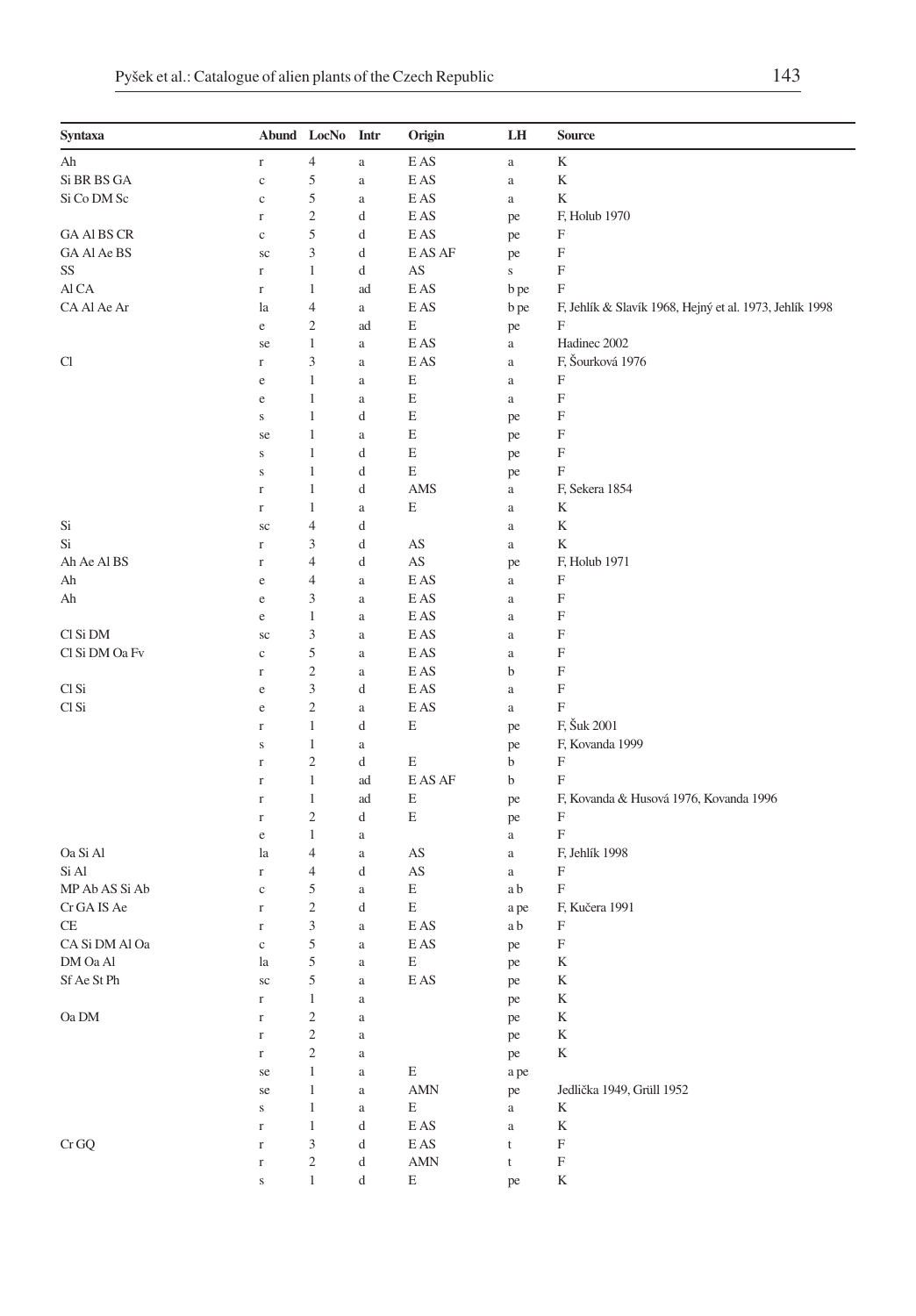| <b>Taxon</b>                                             | Fam  | <b>Stat</b> | <b>Res</b> | 1st  | Landuse     | Landscape |
|----------------------------------------------------------|------|-------------|------------|------|-------------|-----------|
| Caucalis platycarpos subsp. muricata (Ćelak.) Holub      | Api  | $nat*$      | ar         |      | Н           | T         |
| Caucalis platycarpos L. subsp. platycarpos               | Api  | $nat*$      | arM        |      | <b>SH</b>   | T         |
| Celastrus orbiculatus Thunb.                             | Cel  | cas         | neo        |      | H           | M         |
| Celosia argentea var. cristata (L.) O. Kuntze            | Ama  | cas         | neo        | 1902 | Н           | М         |
| Celtis occidentalis L.                                   | Ulm  | cas         | neo        | 2001 | Н           | М         |
| Cenchrus echinatus L.                                    | Gra  | cas         | neo        |      | H           | M         |
| Centaurea calcitrapa L.                                  | Com  | cas         | neo        | 1872 | <b>SH</b>   | T         |
| Centaurea cyanus L.                                      | Com  | $nat*$      | arB        |      | H           | T         |
| Centaurea dealbata Willd.                                | Com  | cas         | neo        |      | <b>NH</b>   | TM        |
| Centaurea diffusa Lam.                                   | Com  | cas         | neo        |      | <b>SH</b>   | T         |
| Centaurea × gerstlaueri Erdner                           | Com  | cas         | neo        |      | Н           | М         |
| Centaurea macrocephala Willd.                            | Com  | cas         | neo        |      | Η           | TM        |
| Centaurea melitensis L.                                  | Com  | cas         | neo        |      | Н           | <b>TM</b> |
| Centaurea nigra L.                                       | Com  | cas         | neo        | 1872 | <b>SH</b>   | T         |
| Centaurea nigra L. $\times$ C. phrygia L.                | Com  | cas         | neo        | 1966 | Н           | M         |
| Centaurea nigrescens Willd. subsp. nigrescens            | Com  | cas         | neo        | 1823 | Н           | TM        |
| Centaurea xpsammogena (Gáyer) Holub                      | Com  | cas         | neo        |      | <b>SH</b>   | T         |
| Centaurea solstitialis L.                                | Com  | cas         | neo        | 1823 | <b>NSH</b>  | TM        |
| Centranthus ruber (L.) DC.                               | Val  | cas         | neo        | 1880 | <b>SH</b>   | TM        |
| Cephalaria gigantea (Ledeb.) Bobrov                      | Dip  | cas         | neo        | 1951 | SH          | TM        |
| Cephalaria syriaca (L.) R. et Sch.                       | Dip  | cas         | neo        | 1948 | H           | T         |
| Cerastium biebersteinii DC.                              | Car  | cas         | neo        |      | H           | M         |
| Cerastium ×maureri M. Schulze                            | Car  | cas         | neo        |      | $\mathbf S$ | <b>TM</b> |
| Cerastium tomentosum L.                                  | Car  | cas         | neo        |      | <b>SH</b>   | T         |
| Cerinthe minor L.                                        | Bor  | nat         | ar         |      | SH          | T         |
| Chaenomeles japonica (Thunb.) Spach                      | Ros  | cas#        | neo        | 1986 | S           | T         |
| Chamaecyparis lawsoniana (A. Murray) Parl.               | Cup  | cas#        | neo        |      | N           | T         |
| Chamaecytisus elongatus (W. et K.) Link                  | Fab  | cas#        | neo        |      | S           | T         |
| Chelidonium majus L.                                     | Pap  | $nat*$      | arM        |      | <b>NSH</b>  | <b>TM</b> |
| Chenopodium acuminatum Willd.                            | Chen | cas         | neo        | 1953 | Н           | M         |
| Chenopodium ambrosioides L.                              | Chen | cas         | neo        | 1835 | Н           | M         |
| Chenopodium berlandieri subsp. zschackei (J. Murr) Zobel | Chen | cas         | neo        |      | Н           | M         |
| Chenopodium bonus-henricus L.                            | Chen | $nat*$      | arN        |      | Н           | T         |
| Chenopodium botrys L.                                    | Chen | nat         | ar         |      | <b>SH</b>   | <b>TM</b> |
| Chenopodium capitatum (L.) Aschers.                      | Chen | cas         | neo        | 1809 | Η           | TM        |
| Chenopodium ficifolium Sm.                               | Chen | inv         | arN        |      | <b>SH</b>   | <b>TM</b> |
| Chenopodium foliosum (Moench) Aschers.                   | Chen | cas         | neo        | 1834 | H           | T         |
| Chenopodium glaucum L.                                   | Chen | $nat*$      | arM        |      | <b>NSH</b>  | TM        |
| Chenopodium hircinum Schrad.                             | Chen | cas         | neo        | 1957 | Н           | M         |
| Chenopodium integrifolium Worosch.                       | Chen | cas         | neo        | 1840 | Н           | M         |
| Chenopodium melanocarpum (J. Black) J. Black             | Chen | cas         | neo        |      | Н           | М         |
| Chenopodium missouriense Aellen                          | Chen | cas         | neo        | 1963 | Η           | M         |
| Chenopodium murale L.                                    | Chen | $nat*$      | arN        |      | Н           | TM        |
| Chenopodium nitrariaceum (F. Mueller) Bentham            | Chen | cas         | neo        | 1963 | H           | M         |
| Chenopodium opulifolium Schrader                         | Chen | $nat*$      | ar         |      | H           | TM        |
| Chenopodium pedunculare Bertol.                          | Chen | inv         | ar         |      | SН          | TM        |
| Chenopodium polyspermum L.                               | Chen | nat*        | arN        |      | <b>SH</b>   | TM        |
| Chenopodium probstii Aellen                              | Chen | cas         | neo        |      | Н           | М         |
| Chenopodium prostratum Herder                            | Chen | cas         | neo        |      | Η           | M         |
| Chenopodium pumilio R. Br.                               | Chen | nat         | neo        | 1890 | Η           | М         |
| Chenopodium quinoa Willd.                                | Chen | cas         | neo        | 1966 | Η           | М         |
| Chenopodium schraderianum Schult.                        | Chen | cas         | neo        | 1864 | Н           | М         |
| Chenopodium striatiforme J. Murr                         | Chen | nat         | neo        |      | Η           | M         |
| Chenopodium strictum Roth                                | Chen | $nat*$      | neo        |      | Η           | TM        |
| Chenopodium urbicum L.                                   | Chen | nat*        | arN        |      | H           | T         |
| Chenopodium vulvaria L.                                  | Chen | $nat*$      | arM        |      | H           | T         |
| Chloris radiata (L.) Swartz                              | Gra  | cas         | neo        | 1961 | Η           | М         |
|                                                          |      |             |            |      |             |           |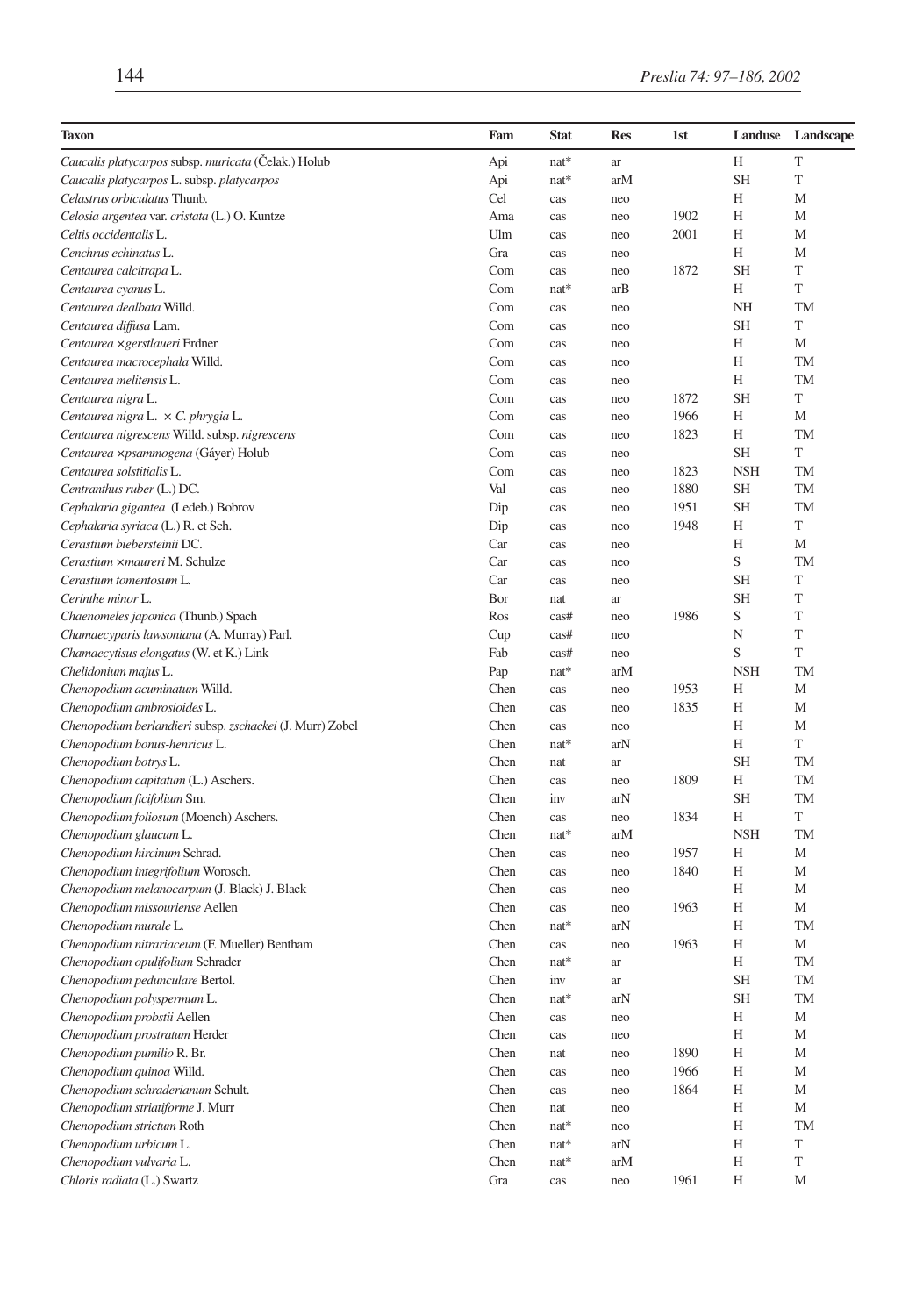| Syntaxa                    | Abund LocNo  |                             | Intr     | Origin                              | LH                       | <b>Source</b>                        |
|----------------------------|--------------|-----------------------------|----------|-------------------------------------|--------------------------|--------------------------------------|
| $\mathop{\rm Cl}\nolimits$ | $\Gamma$     | $\sqrt{2}$                  | $\rm{a}$ | E AS                                | $\rm{a}$                 | $\boldsymbol{\mathrm{F}}$            |
| Cl                         | $\Gamma$     | 5                           | a        | E AS                                | $\rm{a}$                 | $\mathbf F$                          |
| BS                         | $\bf S$      | $\mathbf{1}$                | d        | AS                                  | $\,$ S                   | F, Červinka & Sádlo 2000             |
| Si                         | $\Gamma$     | $\mathbf{1}$                | d        | AMC AS                              | $\rm{a}$                 | $\boldsymbol{\mathrm{F}}$            |
| BS                         | $\Gamma$     | $\mathbf 1$                 | d        | AMN                                 | t                        | K                                    |
|                            | $\Gamma$     | $\mathbf{1}$                | a        | <b>AMN</b>                          | $\rm{a}$                 | K                                    |
|                            | $\Gamma$     | $\sqrt{2}$                  | a        | E                                   | $\rm{a}$                 | K                                    |
| Ap Sh                      | sc           | $\mathfrak s$               | a        | E                                   | $\rm{a}$                 | K                                    |
| Ae Ar                      | $\Gamma$     | 3                           | d        | E AS                                | pe                       | K                                    |
| DM Fv                      | $\Gamma$     | $\mathfrak{2}$              | a        | E AS                                | $\rm{a}$                 | K                                    |
|                            | $\Gamma$     | $\mathbf{1}$                | $\rm{a}$ |                                     | pe                       |                                      |
|                            | $\Gamma$     | $\mathbf{1}$                | d        | E AS                                | pe                       | K                                    |
|                            | $\rm e$      | $\mathbf{1}$                | a        | E                                   | $\rm{a}$                 | K                                    |
|                            | $\Gamma$     | $\overline{c}$              | a        | E                                   | pe                       | K                                    |
|                            | $\Gamma$     | $\mathbf{1}$                | a        |                                     | pe                       |                                      |
|                            | $\Gamma$     | $\sqrt{2}$                  | a        | E                                   | pe                       | K                                    |
| DM                         | $\mathbf S$  | $\mathbf{1}$                | a        |                                     | $\overline{\mathcal{L}}$ | Dostál 1989                          |
| Oa Fv                      | $\Gamma$     | $\sqrt{2}$                  | $\rm{a}$ | E AS                                | $\rm{a}$                 | K                                    |
| Cm                         | $\Gamma$     | $\mathbf{1}$                | d        | Ε                                   | pe                       | F                                    |
| Ar Ae                      | $\Gamma$     | 3                           | d        | E AS                                | pe                       | F, Smejkal 1952                      |
|                            | se           | $\mathbf{1}$                | $\rm{a}$ | E AS                                | $\rm{a}$                 | F                                    |
|                            | $\rm{sc}$    | $\sqrt{2}$                  | d        | E                                   | pe                       | $\boldsymbol{\mathrm{F}}$            |
| $Cm$ Ar                    | sc           | $\overline{4}$              | ad       | E                                   | pe                       |                                      |
| Ar Cm                      | sc           | $\overline{4}$              | d        | E                                   | pe                       | F                                    |
| Oa GA                      | sc           | 5                           | a        | E AS                                | b a pe                   | F                                    |
|                            | $\bf S$      | $\mathbf{1}$                | d        | AS                                  | $\bf S$                  | F                                    |
|                            | $\Gamma$     | $\mathbf{1}$                | d        | <b>AMN</b>                          | t                        | F                                    |
|                            | $\Gamma$     | $\mathbf{1}$                | d        | E                                   | $\mathbf S$              | F                                    |
| GA Ae SS TA                | $\mathbf c$  | 5                           | ad       | E AS                                | pe                       | F                                    |
| Si                         | $\rm e$      | $\mathbf{1}$                | $\rm{a}$ | AS                                  | $\rm{a}$                 | F                                    |
| Si                         | $\Gamma$     | 3                           | d        | AMS                                 | a b                      | F                                    |
| Si                         | $\Gamma$     | $\mathbf{1}$                | $\rm{a}$ | <b>AMN</b>                          | $\rm{a}$                 | F                                    |
| Ae Al Ra Pa                | $\mathbf c$  | 5                           | ad       | E                                   |                          | F                                    |
| Si PS Sr                   | sc           | 3                           | d        | E AS                                | pe<br>$\rm{a}$           | $\boldsymbol{\mathrm{F}}$            |
| Si MP VE                   | $\mathbf r$  | $\sqrt{2}$                  | d        | AMN                                 | $\rm{a}$                 | F                                    |
| Si Cb Bi                   | la           | 5                           | a        | E AS                                | $\rm{a}$                 | F, Dostálek 1983                     |
| Si MP VE                   | $\Gamma$     | $\ensuremath{\mathfrak{Z}}$ | d        | E AS AF                             | a b                      | $\boldsymbol{\mathrm{F}}$            |
| Cb SJ Si MP Pa             | sc           | 5                           | a        | E AS                                | $\rm{a}$                 | F, Dostálek 1983                     |
| Si                         | $\Gamma$     | $\mathbf{1}$                | a        | AMS                                 | $\rm{a}$                 | F                                    |
| Si                         | $\Gamma$     | $\mathbf{1}$                | d        |                                     | $\rm{a}$                 | F                                    |
| Si                         | $\rm e$      | $\mathbf{1}$                | $\rm{a}$ | AU                                  | $\rm{a}$                 | F                                    |
| Si                         | $\Gamma$     | $\mathbf{1}$                |          | <b>AMN</b>                          | $\rm{a}$                 | F, Hejný et al. 1973                 |
| Mn Si                      |              | $\overline{4}$              | a<br>a   | E AS                                | $\rm{a}$                 | F                                    |
| Si                         | sc           | 1                           | a        | AU                                  |                          | F                                    |
| Si Al                      | e            | $\overline{4}$              |          | E AS AF                             | $\mathbf S$              | $\boldsymbol{\mathrm{F}}$            |
| Cb Si VE                   | sc           | 5                           | a<br>ad  | E                                   | $\rm{a}$                 | F                                    |
|                            | $\mathbf{c}$ |                             |          | $\mathop{\hbox{\rm E}}\nolimits$ AS | a                        |                                      |
| SO Bi VE<br>Si             | $\mathbf c$  | 5                           | $\rm{a}$ | $\mbox{AMN}$                        | $\rm{a}$                 | F<br>$\mathbf F$                     |
|                            | $\Gamma$     | 3                           | $\rm{a}$ |                                     | $\rm{a}$                 | $\boldsymbol{\mathrm{F}}$            |
| Si                         | $\rm e$      | $\mathbf{1}$                | $\rm{a}$ | AS                                  | $\rm{a}$                 |                                      |
| Mn MP Si PS Bi             | sc           | $\overline{4}$              | a        | AU                                  | $\rm{a}$                 | F, Lhotská & Hejný 1979, Jehlík 1998 |
| Si                         | $\rm e$      | $\mathbf{1}$                | d        | AMS                                 | $\rm{a}$                 | F                                    |
| $\mathrm{Si}$              | $\Gamma$     | $\sqrt{2}$                  | d        | $\rm{AF}$                           | $\rm{a}$                 | $\boldsymbol{\mathrm{F}}$            |
| Si MP Er PS                | $\Gamma$     | 3                           | $\rm{a}$ | E AS                                | $\rm{a}$                 | $\boldsymbol{\mathrm{F}}$            |
| Si Mn Er PS                | sc           | 5                           | a        | AS                                  | a                        | F, Dostálek 1983                     |
| Si                         | $\rm{sc}$    | $\overline{4}$              | a        | $\mathop{\hbox{\rm E}}\nolimits$ AS | $\rm{a}$                 | $\boldsymbol{\mathrm{F}}$            |
| Mn MP Si                   | $\rm{sc}$    | 5                           | $\rm{a}$ | $\mathop{\hbox{\rm E}}\nolimits$ AS | $\rm{a}$                 | F, Dostálek 1983                     |
|                            | se           | $\mathbf{1}$                | a        | AMC AMS                             | $\rm{a}$                 | K, Dvořák & Kühn 1966                |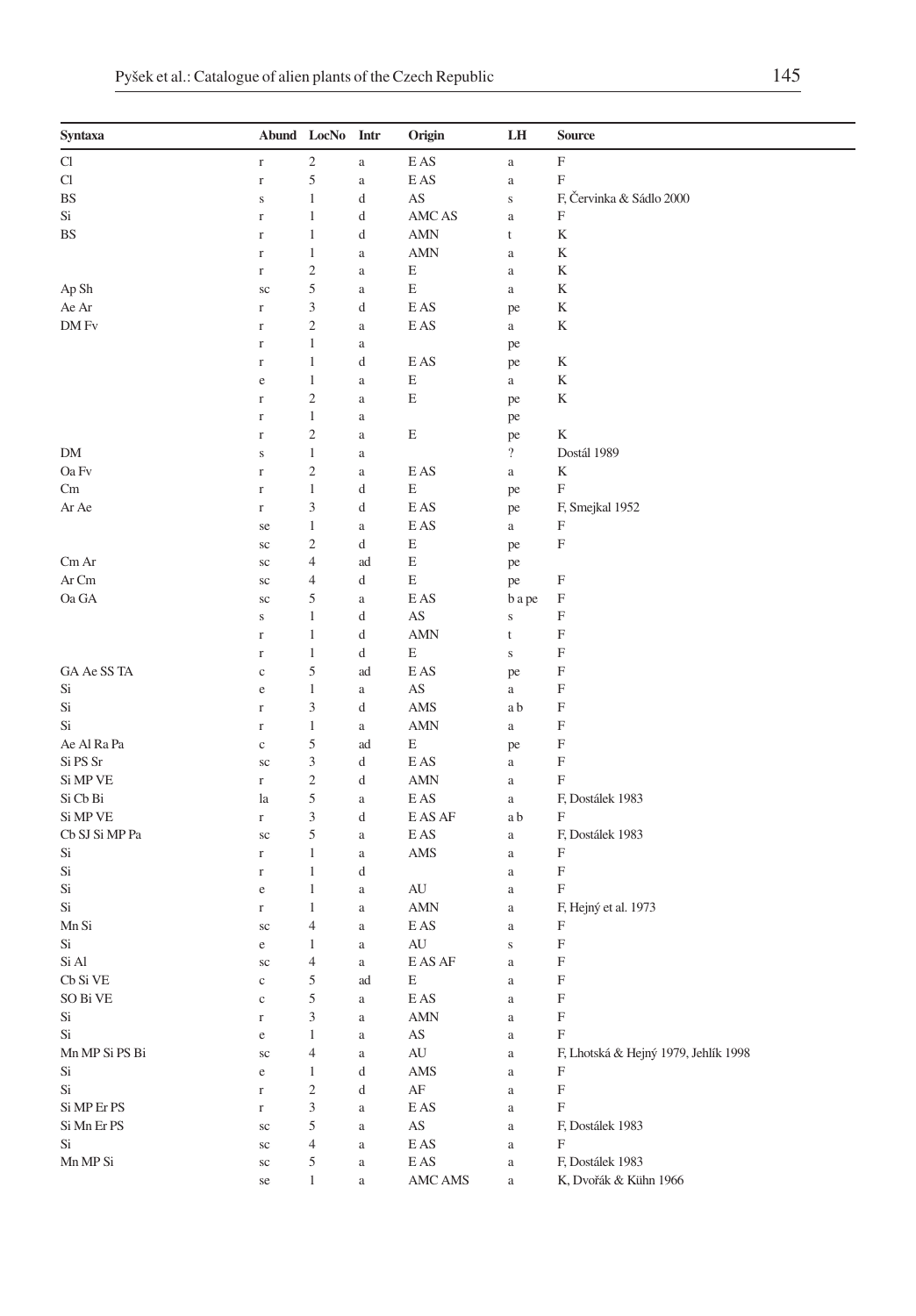| <b>Taxon</b>                                             | Fam        | <b>Stat</b> | Res | 1st  | Landuse    | Landscape   |
|----------------------------------------------------------|------------|-------------|-----|------|------------|-------------|
| Chloris truncata R. Br.                                  | Gra        | cas         | neo | 1956 | Н          | M           |
| Chloris virgata Swartz                                   | Gra        | cas         | neo | 1961 | Н          | M           |
| Chlorocrepis staticifolia (All.) Griseb.                 | Com        | cas         | neo | 1873 | Н          | T           |
| Chorispora tenella (Pallas) DC.                          | <b>Bra</b> | cas         | neo | 1960 | Н          | М           |
| Cicer arietinum L.                                       | Fab        | cas         | neo |      | Н          | TM          |
| Cicerbita macrophylla subsp. uralensis (Rouy) P. D. Sell | Com        | cas         | neo |      | <b>SH</b>  | <b>TM</b>   |
| Cichorium intybus subsp. foliosum (Hegi) Janchen         | Com        | cas         | neo |      | H          | TM          |
| Cichorium intybus L. subsp. intybus                      | Com        | nat         | arM |      | <b>SH</b>  | TM          |
| Cirsium arvense (L.) Scop.                               | Com        | inv         | arP |      | <b>SH</b>  | TM          |
| Cirsium xaschersonianum Čelak.                           | Com        | cas         | neo |      | <b>SH</b>  | T           |
| Cirsium × bipontinum F. W. Schultz                       | Com        | cas         | ar  |      | <b>SH</b>  | T           |
| Cirsium ×celakovskyanum Knaf                             | Com        | cas         | ar  |      | <b>SH</b>  | T           |
| Cirsium echinus (M. Bieb.) Hand.-Mazz.                   | Com        | cas         | neo | 1937 | Н          | T           |
| Cirsium × gerhardtii Schultz-Bip.                        | Com        | cas         | ar  |      | <b>SH</b>  | T           |
| Cirsium ×preiseri Uechtr.                                | Com        | cas         | ar  |      | <b>SH</b>  | T           |
| Cirsium ×reichenbachianum Löhr                           | Com        | cas         | ar  |      | <b>SH</b>  | T           |
| Cirsium × sabaudum Löhr                                  | Com        | cas         | ar  |      | <b>SH</b>  | T           |
| Cirsium × sextinum Ausserd. ex Huter                     | Com        | cas         | ar  |      | <b>SH</b>  | $\mathbf T$ |
| Cirsium × soroksarense Wagner                            | Com        | cas         | ar  |      | <b>SH</b>  | T           |
| Cirsium × subspinuligerum Peterm.                        | Com        | cas         | ar  |      | SН         | T           |
| Cirsium tuberosum (L.) All.                              | Com        | cas         | neo | 1872 | S          | T           |
| Cirsium vulgare (Savi) Ten.                              | Com        | inv         | arM |      | <b>SH</b>  | <b>TM</b>   |
| Citrullus lanatus (Thunberg) Matsumura et Nakai          | Cuc        | cas         | neo | 1969 | Н          | TM          |
| Clarkia pulchella Pursh.                                 | Ona        | cas         | neo |      | H          | M           |
| Clarkia unguiculata Lindl.                               | Ona        | cas         | neo |      | Н          | M           |
| Claytonia alsinoides Sims                                | Por        | nat         | neo | 1951 | Н          | TM          |
| Claytonia perfoliata Willd.                              | Por        | cas         | neo |      | Н          | N           |
| Clematis flammula L.                                     | Ran        | cas         | neo |      | Н          | TM          |
| Clematis tangutica (Maxim.) Korshinsky                   | Ran        | cas         | neo |      | Н          | T           |
| Clematis viticella L.                                    | Ran        | cas         | neo |      | H          | <b>TM</b>   |
| Cnicus benedictus L.                                     | Com        | cas         | neo | 1883 | H          | TM          |
| Cnidium silaifolium (Jacq.) Simk.                        | Api        | nat         | neo | 1868 | Н          | TM          |
| Cochlearia officinalis L.                                | <b>Bra</b> | cas         | neo | 1819 | Η          | T           |
| Coleostephus myconis (L.) Reichenb. fil.                 | Com        | cas         | neo |      | Н          | TM          |
| Collomia grandiflora Lindl.                              | Pole       | nat         | neo | 1880 | <b>SH</b>  | T           |
| Colutea arborescens L.                                   | Fab        | nat         | neo | 1819 | <b>NS</b>  | T           |
| Commelina communis L.                                    | Come       | cas         | neo | 1940 | Н          | TM          |
| Conium maculatum L.                                      | Api        | inv         | arM |      | Н          | TM          |
| Conringia orientalis (L.) Dumort.                        | <b>Bra</b> | $nat*$      | arB |      | Н          | T           |
| Consolida ajacis (L.) Schur                              | Ran        | cas         | neo | 1880 | Н          | TM          |
| Consolida orientalis (Gay) Schrödinger                   | Ran        | nat         | neo | 1913 | Н          | TM          |
| Consolida regalis S. F. Gray subsp. regalis              | Ran        | $nat*$      | ar  |      | Н          | T           |
| Convolvulus arvensis L.                                  | Con        | $nat*$      | arN |      | <b>NSH</b> | TM          |
| Convolvulus tricolor L.                                  | Con        | cas         | neo |      | Н          | TM          |
| xConygeron huelsenii (Vatke) Rauschert                   | Com        | cas         | neo | 1887 | Н          | T           |
| Convza bonariensis (L.) Crong.                           | Com        | cas         | neo | 1964 | Н          | М           |
| Conyza canadensis (L.) Cronq.                            | Com        | inv         | neo | 1750 | H          | TM          |
| Conyza triloba Decne.                                    | Com        | cas         | neo | 1971 | Η          | T           |
| Coreopsis tinctoria Nutt.                                | Com        | cas         | neo | 1883 | Н          | TM          |
| Coriandrum sativum L.                                    | Api        | cas         | neo | 1819 | Η          | TM          |
| Corispermum leptopterum (Aschers.) Iljin                 | Chen       | cas         | neo | 1960 | Н          | М           |
| Cornus sericea L. emend. Murray                          | Cor        | nat         | neo | 1900 | <b>NSH</b> | TM          |
| Coronilla scorpioides (L.) Koch                          | Fab        | cas         | neo |      | Η          | М           |
| Coronopus didymus (L.) Sm.                               | <b>Bra</b> | cas         | neo | 1903 | Η          | М           |
| Coronopus squamatus (Forskål) Aschers. subsp. squamatus  | <b>Bra</b> | $nat*$      | ar  |      | Η          | T           |
| Corydalis alba (Mill.) Mansf. subsp. alba                | Fum        | cas         | neo | 1995 | H          | TM          |
| Corydalis lutea (L.) DC.                                 | Fum        | nat         | neo | 1886 | Н          | TM          |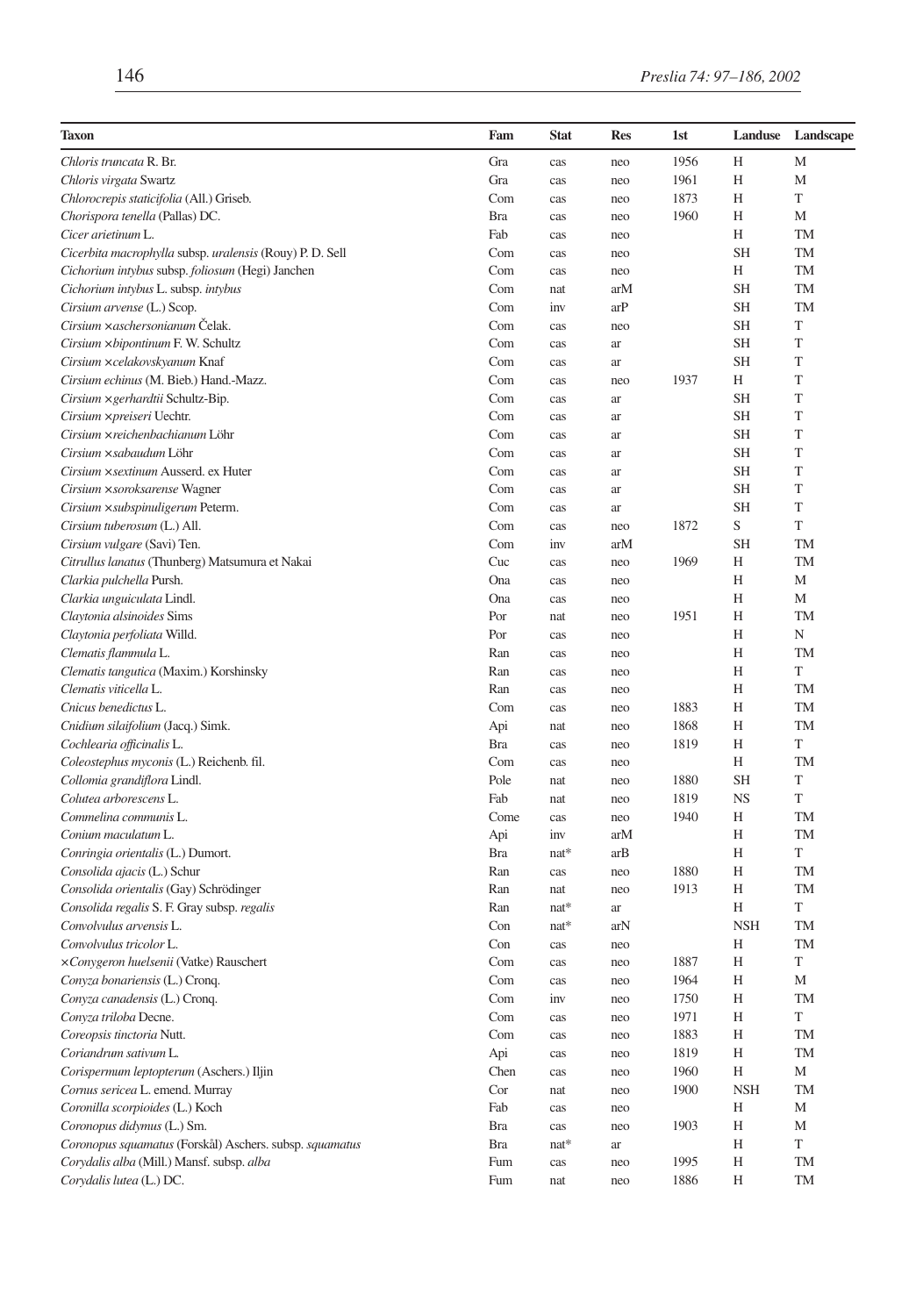| $\,1$<br>AS AU<br>K, Dvořák & Kühn 1966<br>$\rm e$<br>$\rm{a}$<br>$\rm{a}$<br>$\,1$<br>K, Dvořák & Kühn 1966<br>AMC AMS<br>$\rm{a}$<br>se<br>$\rm{a}$<br>Dostál 1989, Štech in prep.<br>1<br>E<br>se<br>$\rm{a}$<br>pe<br>$\sqrt{2}$<br>E AS<br>F<br>$\mathbf r$<br>a<br>$\rm{a}$<br>$\boldsymbol{\mathrm{F}}$<br>$\mathbf 1$<br>E AS<br>d<br>$\rm{a}$<br>$\mathbf r$<br>$\,1$<br>d<br>AS<br>K<br>Ae<br>$\mathbf r$<br>pe<br>$\overline{\mathbf{c}}$<br>K<br>d<br>b<br>$\mathbf r$<br>5<br>Cy DM Ar<br>E<br>K<br>$\mathbf c$<br>$\rm{a}$<br>pe<br>Si DM CA VE<br>5<br>E AS<br>K<br>$\mathbf{C}$<br>pe<br>$\rm{a}$<br>1<br>K<br>se<br>$\rm{a}$<br>pe<br>$\overline{\mathbf{c}}$<br>K<br>$\mathbf r$<br>pe<br>a |  |
|---------------------------------------------------------------------------------------------------------------------------------------------------------------------------------------------------------------------------------------------------------------------------------------------------------------------------------------------------------------------------------------------------------------------------------------------------------------------------------------------------------------------------------------------------------------------------------------------------------------------------------------------------------------------------------------------------------------|--|
|                                                                                                                                                                                                                                                                                                                                                                                                                                                                                                                                                                                                                                                                                                               |  |
|                                                                                                                                                                                                                                                                                                                                                                                                                                                                                                                                                                                                                                                                                                               |  |
|                                                                                                                                                                                                                                                                                                                                                                                                                                                                                                                                                                                                                                                                                                               |  |
|                                                                                                                                                                                                                                                                                                                                                                                                                                                                                                                                                                                                                                                                                                               |  |
|                                                                                                                                                                                                                                                                                                                                                                                                                                                                                                                                                                                                                                                                                                               |  |
|                                                                                                                                                                                                                                                                                                                                                                                                                                                                                                                                                                                                                                                                                                               |  |
|                                                                                                                                                                                                                                                                                                                                                                                                                                                                                                                                                                                                                                                                                                               |  |
|                                                                                                                                                                                                                                                                                                                                                                                                                                                                                                                                                                                                                                                                                                               |  |
|                                                                                                                                                                                                                                                                                                                                                                                                                                                                                                                                                                                                                                                                                                               |  |
|                                                                                                                                                                                                                                                                                                                                                                                                                                                                                                                                                                                                                                                                                                               |  |
|                                                                                                                                                                                                                                                                                                                                                                                                                                                                                                                                                                                                                                                                                                               |  |
| 3<br>K<br>$\mathbf r$<br>a<br>pe                                                                                                                                                                                                                                                                                                                                                                                                                                                                                                                                                                                                                                                                              |  |
| $\,1$<br>AS<br>K<br>$\rm e$<br>a<br>pe                                                                                                                                                                                                                                                                                                                                                                                                                                                                                                                                                                                                                                                                        |  |
| $\overline{\mathbf{c}}$<br>K<br>$\mathbf r$<br>$\rm{a}$<br>pe                                                                                                                                                                                                                                                                                                                                                                                                                                                                                                                                                                                                                                                 |  |
| $\mathfrak{2}$<br>K<br>$\mathbf r$<br>a<br>pe                                                                                                                                                                                                                                                                                                                                                                                                                                                                                                                                                                                                                                                                 |  |
| $\,1$<br>K<br>$\mathbf r$<br>$\rm{a}$<br>pe                                                                                                                                                                                                                                                                                                                                                                                                                                                                                                                                                                                                                                                                   |  |
| $\overline{\mathbf{c}}$<br>K<br>$\mathbf r$<br>$\rm{a}$<br>pe                                                                                                                                                                                                                                                                                                                                                                                                                                                                                                                                                                                                                                                 |  |
| $\sqrt{2}$<br>K<br>$\mathbf r$<br>pe<br>a                                                                                                                                                                                                                                                                                                                                                                                                                                                                                                                                                                                                                                                                     |  |
| $\overline{\mathbf{c}}$<br>K<br>$\mathbf r$<br>a<br>pe                                                                                                                                                                                                                                                                                                                                                                                                                                                                                                                                                                                                                                                        |  |
| $\overline{\mathbf{c}}$<br>K<br>$\mathbf r$<br>$\rm{a}$<br>pe                                                                                                                                                                                                                                                                                                                                                                                                                                                                                                                                                                                                                                                 |  |
| $\mathbf 1$<br>E<br>K<br>se<br>$\rm{a}$<br>pe                                                                                                                                                                                                                                                                                                                                                                                                                                                                                                                                                                                                                                                                 |  |
| DM Si CE<br>5<br>E AS<br>K<br>$\mathbf c$<br>$\rm{a}$<br>pe                                                                                                                                                                                                                                                                                                                                                                                                                                                                                                                                                                                                                                                   |  |
| Si VE<br>3<br>AF<br>F<br>d<br>$\mathbf r$<br>$\rm{a}$                                                                                                                                                                                                                                                                                                                                                                                                                                                                                                                                                                                                                                                         |  |
| F<br>1<br>d<br>AMN<br>$\mathbf r$<br>$\rm{a}$                                                                                                                                                                                                                                                                                                                                                                                                                                                                                                                                                                                                                                                                 |  |
| F<br>$\mathbf 1$<br><b>AMN</b><br>d<br>$\mathbf r$<br>$\rm{a}$                                                                                                                                                                                                                                                                                                                                                                                                                                                                                                                                                                                                                                                |  |
| $\mathbf 1$<br>F, Holub 1975<br>d<br>AMN<br>$\mathbf r$<br>$\rm{a}$                                                                                                                                                                                                                                                                                                                                                                                                                                                                                                                                                                                                                                           |  |
| $\boldsymbol{\mathrm{F}}$<br>$\mathbf 1$<br>d<br>AMN AMC<br>$\Gamma$<br>$\rm{a}$                                                                                                                                                                                                                                                                                                                                                                                                                                                                                                                                                                                                                              |  |
| $\mathbf 1$<br>E AS AF<br>F<br>d<br>$\mathbf S$<br>$\mathbf r$                                                                                                                                                                                                                                                                                                                                                                                                                                                                                                                                                                                                                                                |  |
| $\,1$<br>AS<br>d<br>K, Pilát 1953, Procházka 1998<br>$\mathbf S$<br>$\mathbf r$                                                                                                                                                                                                                                                                                                                                                                                                                                                                                                                                                                                                                               |  |
| $\overline{\mathbf{c}}$<br>E AS<br>F<br>d<br>$\mathbf S$<br>$\mathbf r$                                                                                                                                                                                                                                                                                                                                                                                                                                                                                                                                                                                                                                       |  |
| $\mathbf 1$<br>E<br>K<br>d<br>$\rm{a}$<br>$\mathbf r$                                                                                                                                                                                                                                                                                                                                                                                                                                                                                                                                                                                                                                                         |  |
| F<br>$\,1$<br>E AS<br>$\rm e$<br>$\rm{a}$<br>pe                                                                                                                                                                                                                                                                                                                                                                                                                                                                                                                                                                                                                                                               |  |
| $\mathbf 1$<br>E<br>F<br>d<br>b pe<br>$\Gamma$                                                                                                                                                                                                                                                                                                                                                                                                                                                                                                                                                                                                                                                                |  |
| $\,1$<br>E<br>Dostál 1989<br>d<br>$\rm{a}$<br>se                                                                                                                                                                                                                                                                                                                                                                                                                                                                                                                                                                                                                                                              |  |
| 3<br><b>AMN</b><br>F<br>d<br>$\rm{a}$<br>$\mathbf r$                                                                                                                                                                                                                                                                                                                                                                                                                                                                                                                                                                                                                                                          |  |
| 3<br>F<br>E<br>Qp Bd<br>d<br>$\mathbf S$<br>$\Gamma$                                                                                                                                                                                                                                                                                                                                                                                                                                                                                                                                                                                                                                                          |  |
| Si<br>$\overline{4}$<br>AS<br>K, Hejný et al. 1973, Jehlík 1998<br>d<br>$\rm{a}$<br>sc                                                                                                                                                                                                                                                                                                                                                                                                                                                                                                                                                                                                                        |  |
| Al Sf<br>5<br>E AS AF<br>F<br>a b<br>sc<br>$\rm{a}$                                                                                                                                                                                                                                                                                                                                                                                                                                                                                                                                                                                                                                                           |  |
| F<br>Cl<br>$\overline{4}$<br>E AS AF<br>$\rm{a}$<br>$\Gamma$<br>$\rm{a}$                                                                                                                                                                                                                                                                                                                                                                                                                                                                                                                                                                                                                                      |  |
| Si Ah Sh<br>3<br>F<br>E AS AF<br>ad<br>$\rm{a}$<br>sc                                                                                                                                                                                                                                                                                                                                                                                                                                                                                                                                                                                                                                                         |  |
| $\overline{4}$<br>Cl Sh Si<br>F, Jehlík 1998<br>E AS AF<br>ad<br>$\Gamma$<br>$\rm{a}$                                                                                                                                                                                                                                                                                                                                                                                                                                                                                                                                                                                                                         |  |
| Cl Sh<br>5<br>F<br>E AS<br>sc<br>$\rm{a}$<br>a                                                                                                                                                                                                                                                                                                                                                                                                                                                                                                                                                                                                                                                                |  |
| 5<br>$\boldsymbol{\mathrm{F}}$<br>CA DM Oa Cl Sh VE Br<br>E AS<br>$\mathbf{C}$<br>pe<br>$\rm{a}$                                                                                                                                                                                                                                                                                                                                                                                                                                                                                                                                                                                                              |  |
| $\sqrt{2}$<br>F<br>d<br>E AS<br>a pe<br>$\mathbf r$                                                                                                                                                                                                                                                                                                                                                                                                                                                                                                                                                                                                                                                           |  |
| $\overline{\mathcal{L}}$<br>K, Čelakovský 1888b<br>$\mathbf 1$<br>$\Gamma$<br>a                                                                                                                                                                                                                                                                                                                                                                                                                                                                                                                                                                                                                               |  |
| $\mathbf{AMS}$<br>K<br>1<br>$\mathbf S$<br>$\rm{a}$<br>a                                                                                                                                                                                                                                                                                                                                                                                                                                                                                                                                                                                                                                                      |  |
| Si Sr PS<br>5<br>$\mbox{AMN}$<br>K<br>$\mathbf c$<br>$\mathbf{a}$<br>a                                                                                                                                                                                                                                                                                                                                                                                                                                                                                                                                                                                                                                        |  |
| AS AF<br>$\mathbf{1}$<br>K<br>se<br>a pe<br>a                                                                                                                                                                                                                                                                                                                                                                                                                                                                                                                                                                                                                                                                 |  |
| $\overline{\mathbf{c}}$<br><b>AMN</b><br>K<br>d<br>$\rm{a}$<br>$\Gamma$                                                                                                                                                                                                                                                                                                                                                                                                                                                                                                                                                                                                                                       |  |
| $\sqrt{2}$<br>$\boldsymbol{\mathrm{F}}$<br>E<br>d<br>$\Gamma$<br>$\rm{a}$                                                                                                                                                                                                                                                                                                                                                                                                                                                                                                                                                                                                                                     |  |
| $\mathbf{1}$<br>E AS<br>F<br>$\rm e$<br>$\rm{a}$<br>$\rm{a}$                                                                                                                                                                                                                                                                                                                                                                                                                                                                                                                                                                                                                                                  |  |
| 3<br>$\mbox{AMN}$<br>$\boldsymbol{\mathrm{F}}$<br>Ai St<br>d<br>$\mathbf S$<br>$\Gamma$                                                                                                                                                                                                                                                                                                                                                                                                                                                                                                                                                                                                                       |  |
| E AS AF<br>$\mathbf{1}$<br>F<br>$\mathbf{a}$<br>$\rm e$<br>$\rm{a}$                                                                                                                                                                                                                                                                                                                                                                                                                                                                                                                                                                                                                                           |  |
| MP Si<br>3<br>AMS<br>F<br>a b<br>$\Gamma$<br>$\rm{a}$                                                                                                                                                                                                                                                                                                                                                                                                                                                                                                                                                                                                                                                         |  |
| $\sqrt{5}$<br>F<br>MP<br>E<br>$\mathbf r$<br>a b<br>$\rm{a}$                                                                                                                                                                                                                                                                                                                                                                                                                                                                                                                                                                                                                                                  |  |
| $\mathbf{1}$<br>d<br>E<br>Dostál 1989<br>Cm<br>$\Gamma$<br>pe                                                                                                                                                                                                                                                                                                                                                                                                                                                                                                                                                                                                                                                 |  |
| $\overline{4}$<br>E<br>F<br>d<br>Cm<br>$\rm{sc}$<br>pe                                                                                                                                                                                                                                                                                                                                                                                                                                                                                                                                                                                                                                                        |  |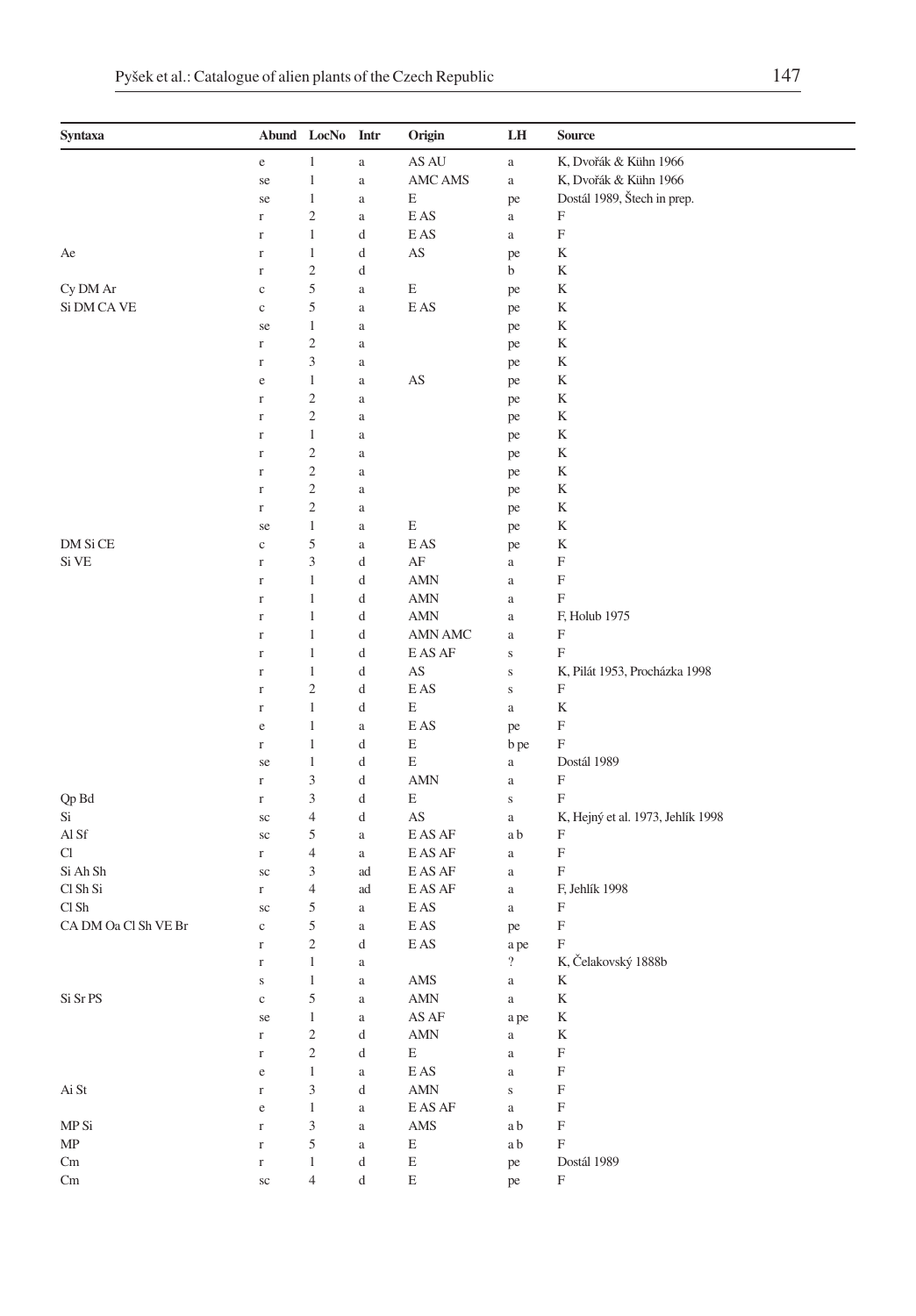| <b>Taxon</b>                                           | Fam        | <b>Stat</b> | Res | 1st  | Landuse    | Landscape |
|--------------------------------------------------------|------------|-------------|-----|------|------------|-----------|
| Corylus colurna L.                                     | Bet        | cas         | neo | 2001 | SH         | T         |
| Corylus maxima Mill.                                   | Bet        | cas         | neo | 1902 | Н          | M         |
| Cosmos bipinnatus Cav.                                 | Com        | cas         | neo |      | Н          | M         |
| Cotinus coggygria Scop.                                | Ana        | cas#        | neo | 1884 | Н          | T         |
| Cotoneaster bullatus Boiss.                            | Ros        | cas         | neo | 2001 | Н          | M         |
| Cotoneaster horizontalis Decne                         | Ros        | cas#        | neo | 1986 | S          | T         |
| Cotoneaster lucidus Schlecht.                          | Ros        | cas         | neo |      | S          | T         |
| Cotula australis (Sieb. ex Spreng.) Hook fil.          | Com        | cas         | neo | 1961 | Н          | M         |
| Crambe abyssinica Hochst. ex R. E. Fries               | <b>Bra</b> | cas         | neo | 1965 | H          | TM        |
| Crambe maritima L.                                     | Bra        | cas         | neo |      | H          | <b>TM</b> |
| Crataegus crus-galli L.                                | Ros        | cas#        | neo | 1900 | N          | T         |
| Crataegus flabellata (Bosc ex Spach) C. Koch           | Ros        | cas         | neo | 1993 | Н          | M         |
| Crataegus mollis (Torrey et A. Gray)                   | Ros        | cas         | neo |      | SH         | TM        |
| Crataegus pedicellata Sarg.                            | Ros        | cas         | neo |      | <b>SH</b>  | T         |
| Crataegus persimilis Sarg.                             | Ros        | cas         | neo |      | S          | T         |
| Crepis biennis L.                                      | Com        | $nat*$      | ar  |      | SH         | TM        |
| Crepis capillaris (L.) Wallr.                          | Com        | nat         | ar  |      | <b>SH</b>  | T         |
| Crepis foetida L. subsp. foetida                       | Com        | cas         | neo | 1872 | S          | T         |
| Crepis foetida subsp. rhoeadifolia (M. Bieb.) Celak.   | Com        | nat         | ar  |      | <b>SH</b>  | TM        |
| Crepis nicaeensis Balb.                                | Com        | cas         | neo | 1872 | Н          | TM        |
| Crepis setosa Haller fil.                              | Com        | nat         | arR |      | <b>SH</b>  | T         |
| Crepis tectorum L.                                     | Com        | $nat*$      | ar  |      | <b>SH</b>  | T         |
| Crepis vesicaria subsp. taraxacifolia (Thuill.) Thell. | Com        | cas         | neo |      | H          | TM        |
| Crocus chrysanthus Herb.                               | Lil        | cas#        | neo | 1960 | <b>NSH</b> | <b>TM</b> |
| Crocus flavus West.                                    | Lil        | cas         | neo | 1999 | SH         | <b>TM</b> |
| Crocus heuffelianus Herb.                              | Lil        | cas         | neo |      | S          | T         |
| Crocus napolitanus Mord.                               | Lil        | cas         | neo |      | <b>SH</b>  | TM        |
| Crocus sativus L.                                      | Lil        | cas         | neo |      | S          | T         |
| Cucumis melo L.                                        | Cuc        | cas         | neo | 1963 | H          | <b>TM</b> |
| Cucumis sativus L.                                     | Cuc        | cas         | neo |      | Н          | <b>TM</b> |
| Cucurbita maxima Duchesne                              | Cuc        | cas         | neo |      | H          | <b>TM</b> |
| Cucurbita pepo L.                                      | Cuc        | cas         | neo | 1969 | Н          | TM        |
| Cuscuta campestris Yuncker                             | Con        | inv         | neo | 1883 | Н          | TM        |
| Cuscuta epilinum Boenn.                                | Con        | nat         | arM |      | Н          | T         |
| Cydonia oblonga Mill.                                  | Ros        | cas         | ar  |      | SH         | T         |
| Cymbalaria muralis G., M. et Sch. subsp. muralis       | Scr        | nat*        | ar  |      | H          | <b>TM</b> |
| Cymbalaria pallida (Ten.) Wettst.                      | Scr        | cas         | neo |      | <b>SH</b>  | <b>TM</b> |
| Cynodon dactylon (L.) Pers.                            | Gra        | $nat*$      | ar  |      | <b>SH</b>  | TM        |
| Cynosurus echinatus L.                                 | Gra        | cas         | neo |      | Η          | M         |
| Cyperus eragrostis Lam.                                | Cyp        | cas         | neo | 1999 | N          | T         |
| Cyperus rotundus L.                                    | Cyp        | cas         | neo |      | H          | TM        |
| Cypripedium reginae Walt.                              | Orch       | cas#        | neo | 1935 | S          | T         |
| Cystopteris bulbifera (L.) Bernh.                      | Dry        | nat#        | neo |      | N          | T         |
| Cytisus scoparius (L.) Link subsp. scoparius           | Fab        | $inv*$      | neo | 1819 | <b>NSH</b> | T         |
| Dactyloctenium aegypticum (L.) P.B.                    | Gra        | cas         | neo |      | Н          | M         |
| Dahlia pinnata Cav.                                    | Com        | cas         | neo |      | Н          | TM        |
| Dasypyrum villosum (L.) P. Candargy                    | Gra        | cas         | neo |      | H          | M         |
| Datura ferox L.                                        | Sol        | cas         | neo | 1987 | Η          | TM        |
| Datura inoxia Mill.                                    | Sol        | cas         | neo | 1934 | Η          | TM        |
| Datura stramonium L. var. stramonium                   | Sol        | nat         | neo | 1809 | Η          | TM        |
| Datura stramonium var. tatula (L.) Torrey              | Sol        | nat         | neo | 1935 | Η          | TM        |
| Daucus carota subsp. sativus (Hoffm.) Schübl. et Mart. | Api        | cas         | neo |      | H          | TM        |
| Descurainia sophia (L.) Webb ex Prantl                 | <b>Bra</b> | nat         | arI |      | Η          | TM        |
| Desmazeria rigida (L.) Tutin                           | Gra        | cas         | neo |      | Η          | М         |
| Deutzia scabra Thunb.                                  | Phi        | cas         | neo | 2001 | Η          | М         |
| Dianthus barbatus L. subsp. barbatus                   | Car        | cas#        | neo | 1874 | <b>SH</b>  | TM        |
| Dianthus caryophyllus L.                               | Car        | cas         | neo |      | Н          | TM        |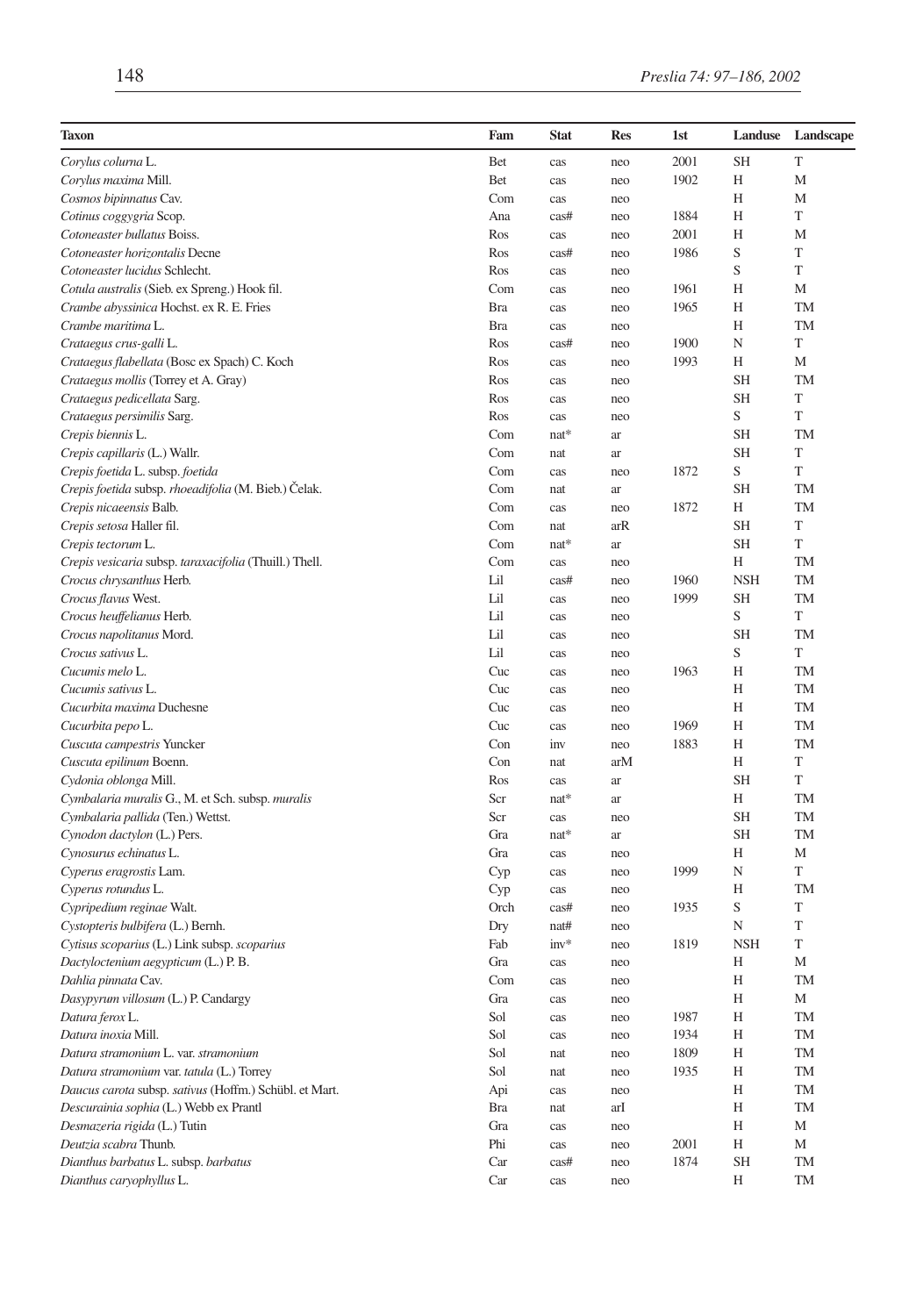| Syntaxa  | Abund LocNo        |                              | Intr                 | Origin                                 | LH                | Source                     |
|----------|--------------------|------------------------------|----------------------|----------------------------------------|-------------------|----------------------------|
|          | $\mathbf S$        | $\mathbf{1}$                 | d                    | E AS                                   | t                 | F                          |
|          | $\Gamma$           | $\sqrt{2}$                   | d                    | $\mathop{\hbox{\rm E}}\nolimits$ AS    | $\mathbf S$       | F                          |
| Si       | $\Gamma$           | $\overline{\mathcal{L}}$     | d                    | $\mathbf{AMC}$                         | $\rm{a}$          | K                          |
|          | $\Gamma$           | $\mathbf{1}$                 | d                    | E                                      | s t               | F                          |
| Ar       | $\mathbf S$        | $\mathbf{1}$                 | d                    | $\mathbf{A}\mathbf{S}$                 | $\bf S$           | F                          |
|          | $\Gamma$           | $\overline{\mathbf{c}}$      | d                    | AS                                     | $\mathbf S$       | $\boldsymbol{\mathrm{F}}$  |
|          | S                  | $\mathbf{1}$                 | d                    | AS                                     | $\mathbf S$       |                            |
|          | se                 | $\mathbf{1}$                 | $\rm{a}$             | AU                                     | $\rm{a}$          | Dvořák & Kühn 1966         |
|          | e                  | $\mathbf{1}$                 | d                    | $\rm AF$                               | $\rm{a}$          | F, Smejkal 1989a           |
|          | $\mathbf r$        | $\mathbf{1}$                 | d                    | E                                      | pe                | F                          |
|          | se                 | $\mathbf{1}$                 | d                    | <b>AMN</b>                             | t s               | $\mathbf F$                |
|          | $\mathbf r$        | $\mathbf{1}$                 | d                    | <b>AMN</b>                             | s t               | F                          |
|          | $\mathbf r$        | $\,1\,$                      | d                    | <b>AMN</b>                             | t s               | F                          |
|          | $\rm{sc}$          | $\mathfrak z$                | d                    | <b>AMN</b>                             | t s               | F<br>$\mathbf F$           |
| Ar       | $\bf S$            | $\,1\,$<br>5                 | d                    | $\mbox{AMN}$<br>E                      | s t<br>b          | K                          |
| Cy PT    | $\mathbf c$<br>la  | 5                            | $\rm{a}$<br>$\rm{a}$ | $\mathop{\hbox{\bf E}}$                | $\rm{a}$          | K                          |
|          | $\rm e$            | $\mathbf{1}$                 | $\rm{a}$             | <b>EAS</b>                             | $\rm{a}$          | K                          |
| DM Sc    | la                 | 5                            | $\rm{a}$             | E AS                                   | $\rm{a}$          | K                          |
|          | $\mathbf r$        | $\sqrt{2}$                   | b                    | $\mathbf E$                            | pe                | K                          |
|          | $\mathbf r$        | $\sqrt{2}$                   | $\rm{a}$             | Ε                                      | $\rm{a}$          | K                          |
| Si DM    | $\mathbf r$        | $\overline{4}$               | $\rm{a}$             | E AS                                   | $\rm{a}$          | K                          |
|          | se                 | 1                            | $\rm{a}$             | Ε                                      | pe                | K                          |
|          | $\mathbf r$        | $\mathbf{1}$                 | d                    | E AS                                   | pe                | K, Šuk 2001                |
|          | $\mathbf r$        | $\mathbf{1}$                 | d                    | $\mathbf E$                            | pe                | $\mathbf K$                |
|          | $\Gamma$           | $\sqrt{2}$                   | d                    | $\mathbf E$                            | pe                | $\mathbf K$                |
|          | $\mathbf r$        | $\,1\,$                      | d                    | Ε                                      | pe                | K                          |
|          | se                 | $\mathbf{1}$                 | d                    |                                        | pe                | K                          |
|          | $\mathbf r$        | $\,1\,$                      | d                    | AS AF                                  | $\rm{a}$          | F                          |
|          | $\Gamma$           | $\sqrt{2}$                   | d                    | AS                                     | $\rm{a}$          | F                          |
|          | $\mathbf r$        | $\,1\,$                      | d                    | AMS                                    | $\rm{a}$          | $\boldsymbol{\mathrm{F}}$  |
|          | $\mathbf r$        | $\sqrt{2}$                   | d                    | AMN AMC AF                             | $\rm{a}$          | F                          |
| Si VE Al | $\rm{sc}$          | 3                            | $\rm{a}$             | AMN                                    | $\rm{a}$          | F, Jehlík 1998             |
| Ap       | $\rm e$            | $\overline{4}$               | $\rm{a}$             | E AS                                   | $\rm{a}$          | F                          |
|          | r                  | $\overline{\mathbf{c}}$      | d                    | $\mathbf{A}\mathbf{S}$                 | t s               | F                          |
| Cm       | $\rm{sc}$          | $\sqrt{5}$                   | ad                   | E                                      | pe                | F                          |
|          | r                  | $\sqrt{2}$                   | d                    | Ε                                      | pe                | F                          |
| CA Sr Er | $\rm{sc}$          | 5                            | $\rm{a}$             | AS AF                                  | pe                | K                          |
|          | $\mathbf r$        | $\mathbf{1}$                 | $\rm{a}$             | Ε                                      | $\rm{a}$          | K                          |
|          | S                  | $\mathbf{1}$<br>$\mathbf{1}$ | $\rm{a}$             | AMN AMC AMS pe<br>Ε                    |                   | K, Petřík 2002<br>K        |
|          | $\rm e$<br>$\rm e$ | $\mathbf{1}$                 | $\rm{a}$<br>d        | <b>AMN</b>                             | pe<br>pe          | Dostál 1948-1950, Šuk 2001 |
|          | S                  | $\mathbf{1}$                 | d                    | <b>AMN</b>                             |                   | Marek & Procházka 2002     |
| CE Ge GQ | $\rm{sc}$          | 5                            | d                    | Ε                                      | pe<br>$\mathbf S$ | F                          |
|          | $\Gamma$           | $\,1$                        | $\rm{a}$             | AS AF                                  | $\rm{a}$          | K                          |
| Si       | r                  | 3                            | d                    | AMC                                    | pe                | K                          |
|          | $\mathbf r$        | $\mathbf{1}$                 | $\rm{a}$             | $\mathop{\hbox{\rm E}}\nolimits$ AS AF | $\rm{a}$          | $\mathbf K$                |
|          | $\rm e$            | $\,1\,$                      | $\rm{a}$             | $\mathbf{A}\mathbf{S}$                 | $\rm{a}$          | $\mathbf F$                |
| Si VE    | se                 | $\mathbf{1}$                 | d                    | AMN AMC AMS pe                         |                   | F                          |
| Si VE    | $\rm{sc}$          | $\sqrt{5}$                   | ad                   | $\mbox{AMN}$                           | $\rm{a}$          | F                          |
| Si VE    | $\mathbf r$        | 3                            | ad                   | AMN                                    | $\rm{a}$          | $\mathbf F$                |
|          | $\Gamma$           | $\ensuremath{\mathfrak{Z}}$  | d                    | $\mathbf{A}\mathbf{S}$                 | $\mathbf b$       | $\boldsymbol{\mathrm{F}}$  |
| Si Cl Oa | $\rm c$            | 5                            | $\rm{a}$             | E AS                                   | $\rm{a}$          | F                          |
|          | $\mathbf r$        | $\mathbf{1}$                 | $\rm{a}$             | E                                      | $\rm{a}$          | Dostál 1989                |
|          | $\bf S$            | $\mathbf{1}$                 | d                    | $\mathbf{A}\mathbf{S}$                 | $\bf S$           | $\mathbf F$                |
|          | $\Gamma$           | $\ensuremath{\mathfrak{Z}}$  | d                    | $\mathbf E$                            | pe                | $\mathbf F$                |
|          | $\mathbf r$        | $\sqrt{2}$                   | d                    | $\mathbf E$                            | pe                | $\boldsymbol{\mathrm{F}}$  |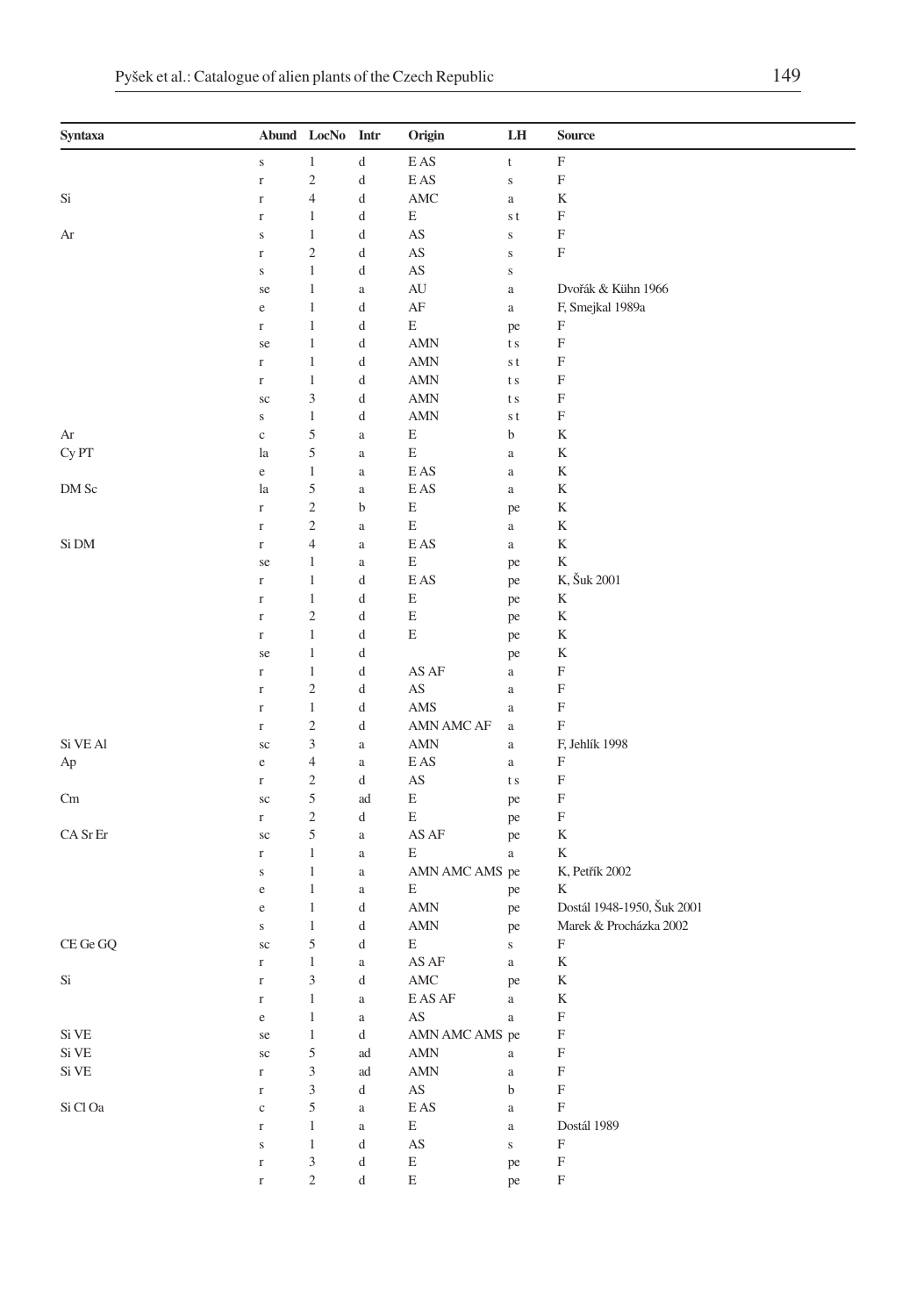| Taxon                                               | Fam        | <b>Stat</b> | <b>Res</b> | 1st  | Landuse    | Landscape   |
|-----------------------------------------------------|------------|-------------|------------|------|------------|-------------|
| Dianthus chinensis L.                               | Car        | cas         | neo        |      | H          | <b>TM</b>   |
| Dichanthium sericeum (R. Br.) A. Camus              | Gra        | cas         | neo        | 1961 | H          | M           |
| Diervilla lonicera Mill.                            | Cap        | cas#        | neo        |      | <b>SH</b>  | T           |
| Digitalis lanata Ehrh.                              | Scr        | cas         | neo        | 1881 | Η          | $\mathbf T$ |
| Digitalis lutea L.                                  | Scr        | cas         | neo        | 1872 | <b>SH</b>  | T           |
| Digitalis purpurea L.                               | Scr        | inv         | neo        | 1790 | <b>NS</b>  | T           |
| Digitaria ischaemum (Schreber) Mühlenb.             | Gra        | nat*        | ar         |      | Н          | <b>TM</b>   |
| Digitaria sanguinalis subsp. pectiniformis Henrard  | Gra        | $nat*$      | arM        |      | H          | <b>TM</b>   |
| Digitaria sanguinalis (L.) Scop. subsp. sanguinalis | Gra        | $nat*$      | arM        |      | Н          | TM          |
| Dinebra retroflexa (Vahl) Panzer                    | Gra        | cas         | neo        | 1972 | Η          | M           |
| Diplotaxis muralis (L.) DC.                         | <b>Bra</b> | nat*        | ar         |      | Н          | T           |
| Diplotaxis tenuifolia (L.) DC.                      | <b>Bra</b> | $nat*$      | ar         |      | <b>SH</b>  | T           |
| Dipsacus sativus (L.) Honck.                        | Dip        | cas         | neo        | 1901 | Η          | T           |
| Doronicum columnae Ten.                             | Com        | nat#        | neo        |      | S          | T           |
| Doronicum orientale Hoffm.                          | Com        | nat#        | neo        | 1819 | S          | $\mathbf T$ |
| Doronicum pardalianches L.                          | Com        | nat#        | neo        | 1897 | S          | T           |
| Draba sibirica (Pall.) Thell.                       | <b>Bra</b> | cas         | neo        | 1963 | Η          | M           |
| Dracocephalum moldavica L.                          | Lam        | cas         | neo        | 1854 | Н          | $\mathbf T$ |
| Dracocephalum thymiflorum L.                        | Lam        | cas         | neo        | 1958 | Η          | TM          |
| Duchesnea indica (Andrew) Focke                     | Ros        | nat         | neo        | 1960 | Η          | TM          |
| Ecballium elaterium (L.) A. Richard                 | Cuc        | cas         | neo        | 1880 | Η          | M           |
| Echinochloa colonum (L.) Link                       | Gra        | cas         | neo        |      | H          | M           |
| Echinochloa crus-galli (L.) P.B.                    | Gra        | nat         | arN        |      | <b>NSH</b> | TM          |
| Echinochloa frumentacea Link                        | Gra        | cas         | neo        |      | Н          | M           |
| Echinochloa muricata (P. B.) Fernald                | Gra        | cas         | neo        |      | Η          | M           |
| Echinochloa oryzoides (Ard.) Fritsch                | Gra        | cas         | neo        | 1950 | Η          | M           |
| Echinochloa utilis Ohwi et Yabuno                   | Gra        | cas         | neo        |      | Н          | M           |
| Echinocystis lobata (Michx) Torrey et A. Gray       | Cuc        | inv         | neo        | 1911 | <b>NSH</b> | T           |
| Echinops exaltatus Schrad.                          | Com        | nat         | neo        |      | <b>SH</b>  | TM          |
| Echinops sphaerocephalus L.                         | Com        | inv         | neo        | 1871 | <b>SH</b>  | TM          |
| Echium plantagineum L.                              | Bor        | cas         | neo        | 1960 | H          | M           |
| Echium vulgare L.                                   | Bor        | $nat*$      | arN        |      | <b>NSH</b> | TM          |
| Ehrharta longiflora Sw.                             | Gra        | cas         | neo        | 1963 | H          | M           |
| Eichhornia crassipes (C. Martius) Solms-Laub.       | Pont       | cas         | neo        | 2000 | Н          | T           |
| Elaeagnus angustifolia L.                           | Ela        | cas         | neo        |      | Η          | TM          |
| Eleusine indica (L.) Gaertn.                        | Gra        | cas         | neo        | 1963 | H          | М           |
| Ellisia nyctelea L.                                 | Hydp       | cas         | neo        |      | Н          | <b>TM</b>   |
| Elodea canadensis Michx.                            | Hydc       | inv         | neo        | 1879 | <b>NSH</b> | TM          |
| Elodea nuttallii (Planch.) St. John                 | Hydc       | cas         | neo        | 1988 | N          | TM          |
| Elsholtzia ciliata Willd.                           | Lam        | cas         | neo        | 1853 | H          | TM          |
| Elymus canadensis L.                                | Gra        | cas         | neo        |      | Н          | М           |
| Epilobium ciliatum Rafin.                           | Ona        | inv         | neo        | 1926 | <b>NSH</b> | TM          |
| Epilobium dodonaei Vill.                            | Ona        | nat         | neo        | 1794 | <b>NSH</b> | TM          |
| Epilobium xfloridulum Smejkal                       | Ona        | cas         | neo        | 1980 | Η          | TM          |
| Epilobium xfossicola Smejkal                        | Ona        | cas         | neo        |      | <b>SH</b>  | T           |
| Epilobium xiglaviense Smejkal                       | Ona        | cas         | neo        | 1979 | SH         | TМ          |
| Epilobium xinterjectum Smejkal                      | Ona        | cas         | neo        | 1987 | <b>SH</b>  | TM          |
| Epilobium xjosefi-holubi Krahulec                   | Ona        | cas         | neo        | 1997 | <b>SH</b>  | T           |
| Epilobium komarovianum H. Léveille                  | Ona        | cas         | neo        | 1964 | H          | TM          |
| Epilobium ×mentiens Smejkal                         | Ona        | cas         | neo        | 1987 | <b>SH</b>  | TM          |
| Epilobium xnovae-civitatis Smejkal                  | Ona        | cas         | neo        | 1972 | Η          | TM          |
| Epilobium xnutantiflorum Smejkal                    | Ona        | cas         | neo        | 1976 | <b>SH</b>  | TM          |
| Epilobium xprochazkae Krahulec                      | Ona        | cas         | neo        | 1997 | <b>SH</b>  | T           |
| Epilobium xvicinum Smejkal                          | Ona        | cas         | neo        | 1971 | <b>SH</b>  | T           |
| Epimedium alpinum L.                                | Ber        | cas         | neo        | 1874 | Η          | TM          |
| Eragrostis albensis H. Scholz                       | Gra        | cas         | neo        | 1984 | Η          | М           |
| Eragrostis cilianensis (All.) F. T. Hubbard         | Gra        | cas         | neo        |      | Η          | TM          |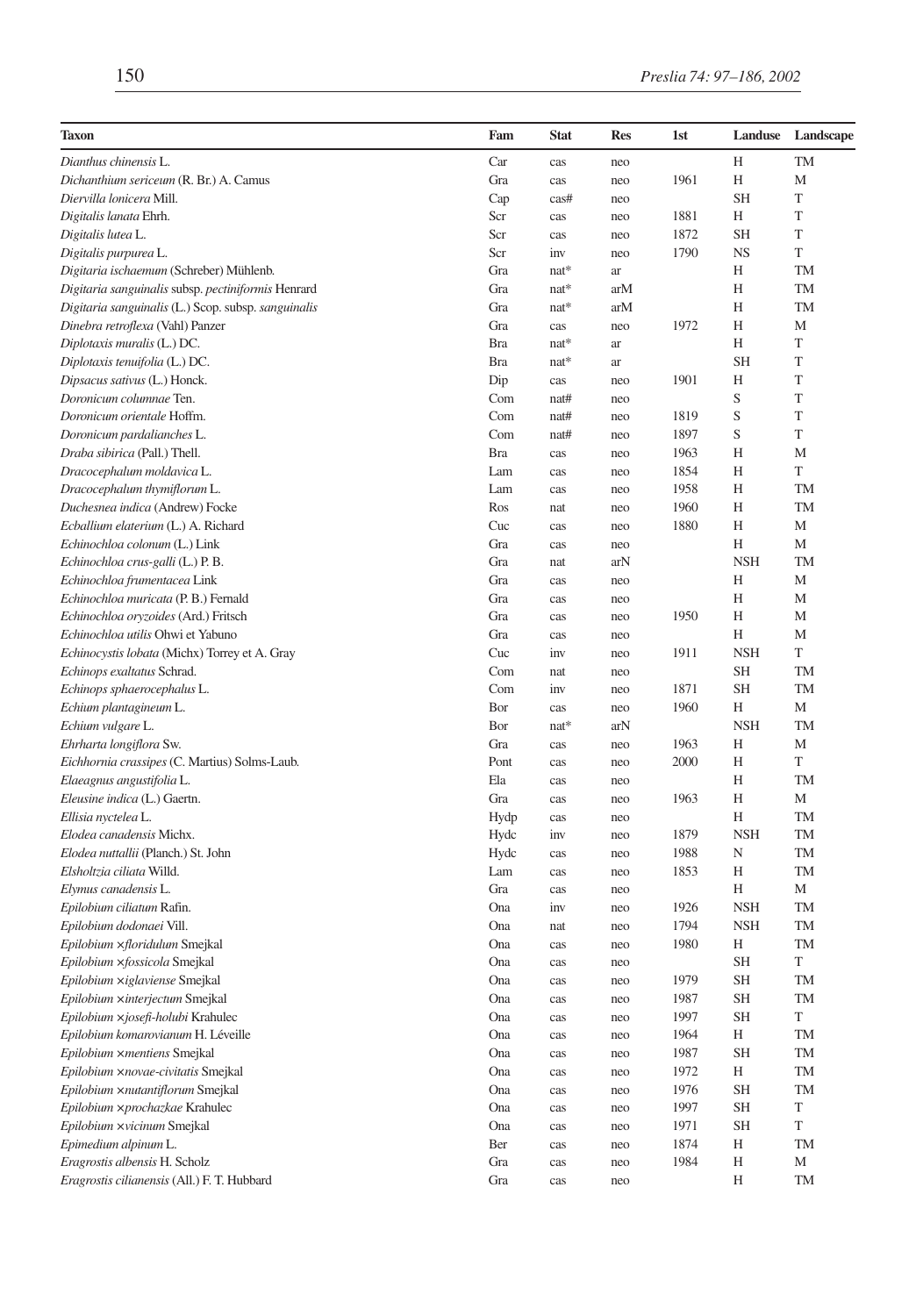| F<br>d<br>AS<br>1<br>a b<br>$\Gamma$<br>1<br>AU<br>K, Dvořák & Kühn 1966<br>se<br>a<br>pe<br>F<br>1<br>d<br><b>AMN</b><br>$\Gamma$<br>$\bf S$<br>$\overline{c}$<br>F<br>Е<br>ad<br>b pe<br>$\Gamma$<br>$\overline{c}$<br>F<br>Е<br>ad<br>$\Gamma$<br>pe<br>5<br>$\!$ LF<br>d<br>Е<br>F, Domin 1948, Mackeová 1999<br>b pe<br>la<br>5<br>Er PS Si<br>Е<br>K<br>$\rm{a}$<br>sc<br>a<br>$\overline{4}$<br>K<br>MP PS Er<br>E<br>$\Gamma$<br>a<br>a<br>5<br>E<br>K<br>Er PS MP<br>d<br>c<br>a<br>1<br>AS AF<br>K, Dvořák & Kühn 1966<br>$\Gamma$<br>a<br>a<br>5<br>F<br>Si VE Mn Si<br>E AF<br>ad<br>a b<br>sc<br>F<br>CA DM<br>$\overline{4}$<br>E AS AF<br>$\rm{a}$<br>sc<br>pe<br>F<br>3<br>E<br>ad<br>b<br>$\mathbf r$<br>K, Štech in prep.<br>1<br>d<br>Е<br>$\Gamma$<br>pe<br>K, Štech in prep.<br>1<br>d<br>E AS<br>$\mathbf r$<br>pe<br>1<br>d<br>Е<br>K<br>$\mathbf S$<br>pe<br>AS<br>F<br>1<br>d<br>pe<br>$\Gamma$<br>F<br>$\overline{c}$<br>AS<br>d<br>e<br>a<br>$\overline{c}$<br>E AS<br>F, Hejný et al. 1973<br>$\rm{a}$<br>e<br>a<br>3<br>Ar Pa<br>d<br>AS<br>F, Smejkal 1975b<br>$\Gamma$<br>pe<br>1<br>d<br>E AS AF<br>F<br>$\Gamma$<br>pe<br>1<br>E<br>K<br>e<br>a<br>a<br>5<br>PS Bi Nc Es Si SO<br>E AS<br>K<br>c<br>a<br>a<br>AS<br>K<br>1<br>e<br>a<br>a<br><b>AMN</b><br>1<br>K<br>$\Gamma$<br>a<br>a<br>1<br>Е<br>K, Hejný 1950-51, Dvořák & Kühn 1966, Hejný et al. 1973<br>e<br>a<br>$\rm{a}$<br>K<br>1<br>AS<br>$\Gamma$<br>a<br>a<br>Sf Al Ae<br>$\overline{4}$<br>d<br><b>AMN</b><br>F, Slavík & Lhotská 1967, Sutorý 2000, Rydlo 2000<br>la<br>a<br>3<br>d<br>Е<br>K<br>Ae<br>$\Gamma$<br>pe<br>5<br>DM AI CA<br>d<br>E AS<br>K, Hendrych 1987<br>$\rm _c$<br>pe<br>F<br>E<br>1<br>b<br>se<br>a<br>DM Ab AS Si AF Fv HF<br>5<br>F, Klotz 1963<br>E AS<br>b pe<br>$\rm _c$<br>a<br>1<br>AF<br>Dvořák & Kühn 1966<br>$\rm{a}$<br>se<br>a<br>1<br>d<br>AMS<br>Rydlo 2001<br>$\Gamma$<br>pe<br>F<br>1<br>d<br>E AS<br>t<br>$\Gamma$<br>MP Er<br>$\mathbf{1}$<br>AF<br>K, Dvořák & Kühn 1966, Jehlík 1998<br>$\Gamma$<br>a<br>a<br>F<br>1<br><b>AMN</b><br>ad<br>a<br>$\Gamma$<br>5<br>Mp Bf Pp<br><b>AMN</b><br>K, Pyšek & Mandák 1998b<br>$\mathbf c$<br>a<br>pe<br>1<br>d<br><b>AMN</b><br>K, Husák 1992<br>pe<br>$\Gamma$<br>3<br>d<br>AS<br>F, Cejp 1948<br>Si<br>$\Gamma$<br>a<br>K<br>1<br><b>AMN</b><br>e<br>a<br>pe<br>5<br>Ma Ar Pa CE Ae Al Bi Si<br>AMN AMC<br>F, Holub 1966, Smejkal 1986<br>$\rm _c$<br>a<br>pe<br>3<br>DM Sx Se<br>Е<br>F, Slavík 1986<br>la<br>a<br>pe<br>1<br>F, Smejkal 1995<br>r<br>a<br>pe<br>$\mathfrak{2}$<br>F, Smejkal 1995<br>$\Gamma$<br>pe<br>a<br>F, Smejkal 1995<br>1<br>s<br>a<br>pe<br>$\sqrt{2}$<br>F, Smejkal 1995<br>$\Gamma$<br>$\rm{a}$<br>pe<br>K, Krahulec 1999<br>$\mathbf{1}$<br>$\bf S$<br>$\rm{a}$<br>pe<br>F, Řehořek 1974, Holub 1978a<br>$\mathbf{1}$<br>ad<br>AU<br>$\Gamma$<br>pe<br>$\mathbf{1}$<br>F, Smejkal 1995<br>$\Gamma$<br>a<br>pe<br>$\mathbf{1}$<br>F, Smejkal 1974<br>$\Gamma$<br>a<br>pe<br>3<br>F, Smejkal 1995<br>$\Gamma$<br>a<br>pe<br>K, Krahulec 1999<br>1<br>$\Gamma$<br>a<br>pe<br>$\mathbf{1}$<br>F, Smejkal 1995<br>$\Gamma$<br>a<br>pe<br>$\sqrt{2}$<br>Ae GA<br>$\mathbf E$<br>F<br>d<br>$\Gamma$<br>pe<br>$\mathbf{1}$<br>K<br>$\rm{a}$<br>$\rm{a}$<br>$\bf S$<br>$\mathbf{1}$<br>AS AF AMC AMS a<br>K, Dvořák & Kühn 1966<br>$\Gamma$<br>$\rm{a}$ | Syntaxa | Abund LocNo | Intr | Origin | LH | Source |
|------------------------------------------------------------------------------------------------------------------------------------------------------------------------------------------------------------------------------------------------------------------------------------------------------------------------------------------------------------------------------------------------------------------------------------------------------------------------------------------------------------------------------------------------------------------------------------------------------------------------------------------------------------------------------------------------------------------------------------------------------------------------------------------------------------------------------------------------------------------------------------------------------------------------------------------------------------------------------------------------------------------------------------------------------------------------------------------------------------------------------------------------------------------------------------------------------------------------------------------------------------------------------------------------------------------------------------------------------------------------------------------------------------------------------------------------------------------------------------------------------------------------------------------------------------------------------------------------------------------------------------------------------------------------------------------------------------------------------------------------------------------------------------------------------------------------------------------------------------------------------------------------------------------------------------------------------------------------------------------------------------------------------------------------------------------------------------------------------------------------------------------------------------------------------------------------------------------------------------------------------------------------------------------------------------------------------------------------------------------------------------------------------------------------------------------------------------------------------------------------------------------------------------------------------------------------------------------------------------------------------------------------------------------------------------------------------------------------------------------------------------------------------------------------------------------------------------------------------------------------------------------------------------------------------------------------------------------------------------------------------------------------------------------------------------------------------------------------------------------------------------------------------------------------------------------------------------------------------------------------------------------------------------------------------------------------------------------------------------------|---------|-------------|------|--------|----|--------|
|                                                                                                                                                                                                                                                                                                                                                                                                                                                                                                                                                                                                                                                                                                                                                                                                                                                                                                                                                                                                                                                                                                                                                                                                                                                                                                                                                                                                                                                                                                                                                                                                                                                                                                                                                                                                                                                                                                                                                                                                                                                                                                                                                                                                                                                                                                                                                                                                                                                                                                                                                                                                                                                                                                                                                                                                                                                                                                                                                                                                                                                                                                                                                                                                                                                                                                                                                                  |         |             |      |        |    |        |
|                                                                                                                                                                                                                                                                                                                                                                                                                                                                                                                                                                                                                                                                                                                                                                                                                                                                                                                                                                                                                                                                                                                                                                                                                                                                                                                                                                                                                                                                                                                                                                                                                                                                                                                                                                                                                                                                                                                                                                                                                                                                                                                                                                                                                                                                                                                                                                                                                                                                                                                                                                                                                                                                                                                                                                                                                                                                                                                                                                                                                                                                                                                                                                                                                                                                                                                                                                  |         |             |      |        |    |        |
|                                                                                                                                                                                                                                                                                                                                                                                                                                                                                                                                                                                                                                                                                                                                                                                                                                                                                                                                                                                                                                                                                                                                                                                                                                                                                                                                                                                                                                                                                                                                                                                                                                                                                                                                                                                                                                                                                                                                                                                                                                                                                                                                                                                                                                                                                                                                                                                                                                                                                                                                                                                                                                                                                                                                                                                                                                                                                                                                                                                                                                                                                                                                                                                                                                                                                                                                                                  |         |             |      |        |    |        |
|                                                                                                                                                                                                                                                                                                                                                                                                                                                                                                                                                                                                                                                                                                                                                                                                                                                                                                                                                                                                                                                                                                                                                                                                                                                                                                                                                                                                                                                                                                                                                                                                                                                                                                                                                                                                                                                                                                                                                                                                                                                                                                                                                                                                                                                                                                                                                                                                                                                                                                                                                                                                                                                                                                                                                                                                                                                                                                                                                                                                                                                                                                                                                                                                                                                                                                                                                                  |         |             |      |        |    |        |
|                                                                                                                                                                                                                                                                                                                                                                                                                                                                                                                                                                                                                                                                                                                                                                                                                                                                                                                                                                                                                                                                                                                                                                                                                                                                                                                                                                                                                                                                                                                                                                                                                                                                                                                                                                                                                                                                                                                                                                                                                                                                                                                                                                                                                                                                                                                                                                                                                                                                                                                                                                                                                                                                                                                                                                                                                                                                                                                                                                                                                                                                                                                                                                                                                                                                                                                                                                  |         |             |      |        |    |        |
|                                                                                                                                                                                                                                                                                                                                                                                                                                                                                                                                                                                                                                                                                                                                                                                                                                                                                                                                                                                                                                                                                                                                                                                                                                                                                                                                                                                                                                                                                                                                                                                                                                                                                                                                                                                                                                                                                                                                                                                                                                                                                                                                                                                                                                                                                                                                                                                                                                                                                                                                                                                                                                                                                                                                                                                                                                                                                                                                                                                                                                                                                                                                                                                                                                                                                                                                                                  |         |             |      |        |    |        |
|                                                                                                                                                                                                                                                                                                                                                                                                                                                                                                                                                                                                                                                                                                                                                                                                                                                                                                                                                                                                                                                                                                                                                                                                                                                                                                                                                                                                                                                                                                                                                                                                                                                                                                                                                                                                                                                                                                                                                                                                                                                                                                                                                                                                                                                                                                                                                                                                                                                                                                                                                                                                                                                                                                                                                                                                                                                                                                                                                                                                                                                                                                                                                                                                                                                                                                                                                                  |         |             |      |        |    |        |
|                                                                                                                                                                                                                                                                                                                                                                                                                                                                                                                                                                                                                                                                                                                                                                                                                                                                                                                                                                                                                                                                                                                                                                                                                                                                                                                                                                                                                                                                                                                                                                                                                                                                                                                                                                                                                                                                                                                                                                                                                                                                                                                                                                                                                                                                                                                                                                                                                                                                                                                                                                                                                                                                                                                                                                                                                                                                                                                                                                                                                                                                                                                                                                                                                                                                                                                                                                  |         |             |      |        |    |        |
|                                                                                                                                                                                                                                                                                                                                                                                                                                                                                                                                                                                                                                                                                                                                                                                                                                                                                                                                                                                                                                                                                                                                                                                                                                                                                                                                                                                                                                                                                                                                                                                                                                                                                                                                                                                                                                                                                                                                                                                                                                                                                                                                                                                                                                                                                                                                                                                                                                                                                                                                                                                                                                                                                                                                                                                                                                                                                                                                                                                                                                                                                                                                                                                                                                                                                                                                                                  |         |             |      |        |    |        |
|                                                                                                                                                                                                                                                                                                                                                                                                                                                                                                                                                                                                                                                                                                                                                                                                                                                                                                                                                                                                                                                                                                                                                                                                                                                                                                                                                                                                                                                                                                                                                                                                                                                                                                                                                                                                                                                                                                                                                                                                                                                                                                                                                                                                                                                                                                                                                                                                                                                                                                                                                                                                                                                                                                                                                                                                                                                                                                                                                                                                                                                                                                                                                                                                                                                                                                                                                                  |         |             |      |        |    |        |
|                                                                                                                                                                                                                                                                                                                                                                                                                                                                                                                                                                                                                                                                                                                                                                                                                                                                                                                                                                                                                                                                                                                                                                                                                                                                                                                                                                                                                                                                                                                                                                                                                                                                                                                                                                                                                                                                                                                                                                                                                                                                                                                                                                                                                                                                                                                                                                                                                                                                                                                                                                                                                                                                                                                                                                                                                                                                                                                                                                                                                                                                                                                                                                                                                                                                                                                                                                  |         |             |      |        |    |        |
|                                                                                                                                                                                                                                                                                                                                                                                                                                                                                                                                                                                                                                                                                                                                                                                                                                                                                                                                                                                                                                                                                                                                                                                                                                                                                                                                                                                                                                                                                                                                                                                                                                                                                                                                                                                                                                                                                                                                                                                                                                                                                                                                                                                                                                                                                                                                                                                                                                                                                                                                                                                                                                                                                                                                                                                                                                                                                                                                                                                                                                                                                                                                                                                                                                                                                                                                                                  |         |             |      |        |    |        |
|                                                                                                                                                                                                                                                                                                                                                                                                                                                                                                                                                                                                                                                                                                                                                                                                                                                                                                                                                                                                                                                                                                                                                                                                                                                                                                                                                                                                                                                                                                                                                                                                                                                                                                                                                                                                                                                                                                                                                                                                                                                                                                                                                                                                                                                                                                                                                                                                                                                                                                                                                                                                                                                                                                                                                                                                                                                                                                                                                                                                                                                                                                                                                                                                                                                                                                                                                                  |         |             |      |        |    |        |
|                                                                                                                                                                                                                                                                                                                                                                                                                                                                                                                                                                                                                                                                                                                                                                                                                                                                                                                                                                                                                                                                                                                                                                                                                                                                                                                                                                                                                                                                                                                                                                                                                                                                                                                                                                                                                                                                                                                                                                                                                                                                                                                                                                                                                                                                                                                                                                                                                                                                                                                                                                                                                                                                                                                                                                                                                                                                                                                                                                                                                                                                                                                                                                                                                                                                                                                                                                  |         |             |      |        |    |        |
|                                                                                                                                                                                                                                                                                                                                                                                                                                                                                                                                                                                                                                                                                                                                                                                                                                                                                                                                                                                                                                                                                                                                                                                                                                                                                                                                                                                                                                                                                                                                                                                                                                                                                                                                                                                                                                                                                                                                                                                                                                                                                                                                                                                                                                                                                                                                                                                                                                                                                                                                                                                                                                                                                                                                                                                                                                                                                                                                                                                                                                                                                                                                                                                                                                                                                                                                                                  |         |             |      |        |    |        |
|                                                                                                                                                                                                                                                                                                                                                                                                                                                                                                                                                                                                                                                                                                                                                                                                                                                                                                                                                                                                                                                                                                                                                                                                                                                                                                                                                                                                                                                                                                                                                                                                                                                                                                                                                                                                                                                                                                                                                                                                                                                                                                                                                                                                                                                                                                                                                                                                                                                                                                                                                                                                                                                                                                                                                                                                                                                                                                                                                                                                                                                                                                                                                                                                                                                                                                                                                                  |         |             |      |        |    |        |
|                                                                                                                                                                                                                                                                                                                                                                                                                                                                                                                                                                                                                                                                                                                                                                                                                                                                                                                                                                                                                                                                                                                                                                                                                                                                                                                                                                                                                                                                                                                                                                                                                                                                                                                                                                                                                                                                                                                                                                                                                                                                                                                                                                                                                                                                                                                                                                                                                                                                                                                                                                                                                                                                                                                                                                                                                                                                                                                                                                                                                                                                                                                                                                                                                                                                                                                                                                  |         |             |      |        |    |        |
|                                                                                                                                                                                                                                                                                                                                                                                                                                                                                                                                                                                                                                                                                                                                                                                                                                                                                                                                                                                                                                                                                                                                                                                                                                                                                                                                                                                                                                                                                                                                                                                                                                                                                                                                                                                                                                                                                                                                                                                                                                                                                                                                                                                                                                                                                                                                                                                                                                                                                                                                                                                                                                                                                                                                                                                                                                                                                                                                                                                                                                                                                                                                                                                                                                                                                                                                                                  |         |             |      |        |    |        |
|                                                                                                                                                                                                                                                                                                                                                                                                                                                                                                                                                                                                                                                                                                                                                                                                                                                                                                                                                                                                                                                                                                                                                                                                                                                                                                                                                                                                                                                                                                                                                                                                                                                                                                                                                                                                                                                                                                                                                                                                                                                                                                                                                                                                                                                                                                                                                                                                                                                                                                                                                                                                                                                                                                                                                                                                                                                                                                                                                                                                                                                                                                                                                                                                                                                                                                                                                                  |         |             |      |        |    |        |
|                                                                                                                                                                                                                                                                                                                                                                                                                                                                                                                                                                                                                                                                                                                                                                                                                                                                                                                                                                                                                                                                                                                                                                                                                                                                                                                                                                                                                                                                                                                                                                                                                                                                                                                                                                                                                                                                                                                                                                                                                                                                                                                                                                                                                                                                                                                                                                                                                                                                                                                                                                                                                                                                                                                                                                                                                                                                                                                                                                                                                                                                                                                                                                                                                                                                                                                                                                  |         |             |      |        |    |        |
|                                                                                                                                                                                                                                                                                                                                                                                                                                                                                                                                                                                                                                                                                                                                                                                                                                                                                                                                                                                                                                                                                                                                                                                                                                                                                                                                                                                                                                                                                                                                                                                                                                                                                                                                                                                                                                                                                                                                                                                                                                                                                                                                                                                                                                                                                                                                                                                                                                                                                                                                                                                                                                                                                                                                                                                                                                                                                                                                                                                                                                                                                                                                                                                                                                                                                                                                                                  |         |             |      |        |    |        |
|                                                                                                                                                                                                                                                                                                                                                                                                                                                                                                                                                                                                                                                                                                                                                                                                                                                                                                                                                                                                                                                                                                                                                                                                                                                                                                                                                                                                                                                                                                                                                                                                                                                                                                                                                                                                                                                                                                                                                                                                                                                                                                                                                                                                                                                                                                                                                                                                                                                                                                                                                                                                                                                                                                                                                                                                                                                                                                                                                                                                                                                                                                                                                                                                                                                                                                                                                                  |         |             |      |        |    |        |
|                                                                                                                                                                                                                                                                                                                                                                                                                                                                                                                                                                                                                                                                                                                                                                                                                                                                                                                                                                                                                                                                                                                                                                                                                                                                                                                                                                                                                                                                                                                                                                                                                                                                                                                                                                                                                                                                                                                                                                                                                                                                                                                                                                                                                                                                                                                                                                                                                                                                                                                                                                                                                                                                                                                                                                                                                                                                                                                                                                                                                                                                                                                                                                                                                                                                                                                                                                  |         |             |      |        |    |        |
|                                                                                                                                                                                                                                                                                                                                                                                                                                                                                                                                                                                                                                                                                                                                                                                                                                                                                                                                                                                                                                                                                                                                                                                                                                                                                                                                                                                                                                                                                                                                                                                                                                                                                                                                                                                                                                                                                                                                                                                                                                                                                                                                                                                                                                                                                                                                                                                                                                                                                                                                                                                                                                                                                                                                                                                                                                                                                                                                                                                                                                                                                                                                                                                                                                                                                                                                                                  |         |             |      |        |    |        |
|                                                                                                                                                                                                                                                                                                                                                                                                                                                                                                                                                                                                                                                                                                                                                                                                                                                                                                                                                                                                                                                                                                                                                                                                                                                                                                                                                                                                                                                                                                                                                                                                                                                                                                                                                                                                                                                                                                                                                                                                                                                                                                                                                                                                                                                                                                                                                                                                                                                                                                                                                                                                                                                                                                                                                                                                                                                                                                                                                                                                                                                                                                                                                                                                                                                                                                                                                                  |         |             |      |        |    |        |
|                                                                                                                                                                                                                                                                                                                                                                                                                                                                                                                                                                                                                                                                                                                                                                                                                                                                                                                                                                                                                                                                                                                                                                                                                                                                                                                                                                                                                                                                                                                                                                                                                                                                                                                                                                                                                                                                                                                                                                                                                                                                                                                                                                                                                                                                                                                                                                                                                                                                                                                                                                                                                                                                                                                                                                                                                                                                                                                                                                                                                                                                                                                                                                                                                                                                                                                                                                  |         |             |      |        |    |        |
|                                                                                                                                                                                                                                                                                                                                                                                                                                                                                                                                                                                                                                                                                                                                                                                                                                                                                                                                                                                                                                                                                                                                                                                                                                                                                                                                                                                                                                                                                                                                                                                                                                                                                                                                                                                                                                                                                                                                                                                                                                                                                                                                                                                                                                                                                                                                                                                                                                                                                                                                                                                                                                                                                                                                                                                                                                                                                                                                                                                                                                                                                                                                                                                                                                                                                                                                                                  |         |             |      |        |    |        |
|                                                                                                                                                                                                                                                                                                                                                                                                                                                                                                                                                                                                                                                                                                                                                                                                                                                                                                                                                                                                                                                                                                                                                                                                                                                                                                                                                                                                                                                                                                                                                                                                                                                                                                                                                                                                                                                                                                                                                                                                                                                                                                                                                                                                                                                                                                                                                                                                                                                                                                                                                                                                                                                                                                                                                                                                                                                                                                                                                                                                                                                                                                                                                                                                                                                                                                                                                                  |         |             |      |        |    |        |
|                                                                                                                                                                                                                                                                                                                                                                                                                                                                                                                                                                                                                                                                                                                                                                                                                                                                                                                                                                                                                                                                                                                                                                                                                                                                                                                                                                                                                                                                                                                                                                                                                                                                                                                                                                                                                                                                                                                                                                                                                                                                                                                                                                                                                                                                                                                                                                                                                                                                                                                                                                                                                                                                                                                                                                                                                                                                                                                                                                                                                                                                                                                                                                                                                                                                                                                                                                  |         |             |      |        |    |        |
|                                                                                                                                                                                                                                                                                                                                                                                                                                                                                                                                                                                                                                                                                                                                                                                                                                                                                                                                                                                                                                                                                                                                                                                                                                                                                                                                                                                                                                                                                                                                                                                                                                                                                                                                                                                                                                                                                                                                                                                                                                                                                                                                                                                                                                                                                                                                                                                                                                                                                                                                                                                                                                                                                                                                                                                                                                                                                                                                                                                                                                                                                                                                                                                                                                                                                                                                                                  |         |             |      |        |    |        |
|                                                                                                                                                                                                                                                                                                                                                                                                                                                                                                                                                                                                                                                                                                                                                                                                                                                                                                                                                                                                                                                                                                                                                                                                                                                                                                                                                                                                                                                                                                                                                                                                                                                                                                                                                                                                                                                                                                                                                                                                                                                                                                                                                                                                                                                                                                                                                                                                                                                                                                                                                                                                                                                                                                                                                                                                                                                                                                                                                                                                                                                                                                                                                                                                                                                                                                                                                                  |         |             |      |        |    |        |
|                                                                                                                                                                                                                                                                                                                                                                                                                                                                                                                                                                                                                                                                                                                                                                                                                                                                                                                                                                                                                                                                                                                                                                                                                                                                                                                                                                                                                                                                                                                                                                                                                                                                                                                                                                                                                                                                                                                                                                                                                                                                                                                                                                                                                                                                                                                                                                                                                                                                                                                                                                                                                                                                                                                                                                                                                                                                                                                                                                                                                                                                                                                                                                                                                                                                                                                                                                  |         |             |      |        |    |        |
|                                                                                                                                                                                                                                                                                                                                                                                                                                                                                                                                                                                                                                                                                                                                                                                                                                                                                                                                                                                                                                                                                                                                                                                                                                                                                                                                                                                                                                                                                                                                                                                                                                                                                                                                                                                                                                                                                                                                                                                                                                                                                                                                                                                                                                                                                                                                                                                                                                                                                                                                                                                                                                                                                                                                                                                                                                                                                                                                                                                                                                                                                                                                                                                                                                                                                                                                                                  |         |             |      |        |    |        |
|                                                                                                                                                                                                                                                                                                                                                                                                                                                                                                                                                                                                                                                                                                                                                                                                                                                                                                                                                                                                                                                                                                                                                                                                                                                                                                                                                                                                                                                                                                                                                                                                                                                                                                                                                                                                                                                                                                                                                                                                                                                                                                                                                                                                                                                                                                                                                                                                                                                                                                                                                                                                                                                                                                                                                                                                                                                                                                                                                                                                                                                                                                                                                                                                                                                                                                                                                                  |         |             |      |        |    |        |
|                                                                                                                                                                                                                                                                                                                                                                                                                                                                                                                                                                                                                                                                                                                                                                                                                                                                                                                                                                                                                                                                                                                                                                                                                                                                                                                                                                                                                                                                                                                                                                                                                                                                                                                                                                                                                                                                                                                                                                                                                                                                                                                                                                                                                                                                                                                                                                                                                                                                                                                                                                                                                                                                                                                                                                                                                                                                                                                                                                                                                                                                                                                                                                                                                                                                                                                                                                  |         |             |      |        |    |        |
|                                                                                                                                                                                                                                                                                                                                                                                                                                                                                                                                                                                                                                                                                                                                                                                                                                                                                                                                                                                                                                                                                                                                                                                                                                                                                                                                                                                                                                                                                                                                                                                                                                                                                                                                                                                                                                                                                                                                                                                                                                                                                                                                                                                                                                                                                                                                                                                                                                                                                                                                                                                                                                                                                                                                                                                                                                                                                                                                                                                                                                                                                                                                                                                                                                                                                                                                                                  |         |             |      |        |    |        |
|                                                                                                                                                                                                                                                                                                                                                                                                                                                                                                                                                                                                                                                                                                                                                                                                                                                                                                                                                                                                                                                                                                                                                                                                                                                                                                                                                                                                                                                                                                                                                                                                                                                                                                                                                                                                                                                                                                                                                                                                                                                                                                                                                                                                                                                                                                                                                                                                                                                                                                                                                                                                                                                                                                                                                                                                                                                                                                                                                                                                                                                                                                                                                                                                                                                                                                                                                                  |         |             |      |        |    |        |
|                                                                                                                                                                                                                                                                                                                                                                                                                                                                                                                                                                                                                                                                                                                                                                                                                                                                                                                                                                                                                                                                                                                                                                                                                                                                                                                                                                                                                                                                                                                                                                                                                                                                                                                                                                                                                                                                                                                                                                                                                                                                                                                                                                                                                                                                                                                                                                                                                                                                                                                                                                                                                                                                                                                                                                                                                                                                                                                                                                                                                                                                                                                                                                                                                                                                                                                                                                  |         |             |      |        |    |        |
|                                                                                                                                                                                                                                                                                                                                                                                                                                                                                                                                                                                                                                                                                                                                                                                                                                                                                                                                                                                                                                                                                                                                                                                                                                                                                                                                                                                                                                                                                                                                                                                                                                                                                                                                                                                                                                                                                                                                                                                                                                                                                                                                                                                                                                                                                                                                                                                                                                                                                                                                                                                                                                                                                                                                                                                                                                                                                                                                                                                                                                                                                                                                                                                                                                                                                                                                                                  |         |             |      |        |    |        |
|                                                                                                                                                                                                                                                                                                                                                                                                                                                                                                                                                                                                                                                                                                                                                                                                                                                                                                                                                                                                                                                                                                                                                                                                                                                                                                                                                                                                                                                                                                                                                                                                                                                                                                                                                                                                                                                                                                                                                                                                                                                                                                                                                                                                                                                                                                                                                                                                                                                                                                                                                                                                                                                                                                                                                                                                                                                                                                                                                                                                                                                                                                                                                                                                                                                                                                                                                                  |         |             |      |        |    |        |
|                                                                                                                                                                                                                                                                                                                                                                                                                                                                                                                                                                                                                                                                                                                                                                                                                                                                                                                                                                                                                                                                                                                                                                                                                                                                                                                                                                                                                                                                                                                                                                                                                                                                                                                                                                                                                                                                                                                                                                                                                                                                                                                                                                                                                                                                                                                                                                                                                                                                                                                                                                                                                                                                                                                                                                                                                                                                                                                                                                                                                                                                                                                                                                                                                                                                                                                                                                  |         |             |      |        |    |        |
|                                                                                                                                                                                                                                                                                                                                                                                                                                                                                                                                                                                                                                                                                                                                                                                                                                                                                                                                                                                                                                                                                                                                                                                                                                                                                                                                                                                                                                                                                                                                                                                                                                                                                                                                                                                                                                                                                                                                                                                                                                                                                                                                                                                                                                                                                                                                                                                                                                                                                                                                                                                                                                                                                                                                                                                                                                                                                                                                                                                                                                                                                                                                                                                                                                                                                                                                                                  |         |             |      |        |    |        |
|                                                                                                                                                                                                                                                                                                                                                                                                                                                                                                                                                                                                                                                                                                                                                                                                                                                                                                                                                                                                                                                                                                                                                                                                                                                                                                                                                                                                                                                                                                                                                                                                                                                                                                                                                                                                                                                                                                                                                                                                                                                                                                                                                                                                                                                                                                                                                                                                                                                                                                                                                                                                                                                                                                                                                                                                                                                                                                                                                                                                                                                                                                                                                                                                                                                                                                                                                                  |         |             |      |        |    |        |
|                                                                                                                                                                                                                                                                                                                                                                                                                                                                                                                                                                                                                                                                                                                                                                                                                                                                                                                                                                                                                                                                                                                                                                                                                                                                                                                                                                                                                                                                                                                                                                                                                                                                                                                                                                                                                                                                                                                                                                                                                                                                                                                                                                                                                                                                                                                                                                                                                                                                                                                                                                                                                                                                                                                                                                                                                                                                                                                                                                                                                                                                                                                                                                                                                                                                                                                                                                  |         |             |      |        |    |        |
|                                                                                                                                                                                                                                                                                                                                                                                                                                                                                                                                                                                                                                                                                                                                                                                                                                                                                                                                                                                                                                                                                                                                                                                                                                                                                                                                                                                                                                                                                                                                                                                                                                                                                                                                                                                                                                                                                                                                                                                                                                                                                                                                                                                                                                                                                                                                                                                                                                                                                                                                                                                                                                                                                                                                                                                                                                                                                                                                                                                                                                                                                                                                                                                                                                                                                                                                                                  |         |             |      |        |    |        |
|                                                                                                                                                                                                                                                                                                                                                                                                                                                                                                                                                                                                                                                                                                                                                                                                                                                                                                                                                                                                                                                                                                                                                                                                                                                                                                                                                                                                                                                                                                                                                                                                                                                                                                                                                                                                                                                                                                                                                                                                                                                                                                                                                                                                                                                                                                                                                                                                                                                                                                                                                                                                                                                                                                                                                                                                                                                                                                                                                                                                                                                                                                                                                                                                                                                                                                                                                                  |         |             |      |        |    |        |
|                                                                                                                                                                                                                                                                                                                                                                                                                                                                                                                                                                                                                                                                                                                                                                                                                                                                                                                                                                                                                                                                                                                                                                                                                                                                                                                                                                                                                                                                                                                                                                                                                                                                                                                                                                                                                                                                                                                                                                                                                                                                                                                                                                                                                                                                                                                                                                                                                                                                                                                                                                                                                                                                                                                                                                                                                                                                                                                                                                                                                                                                                                                                                                                                                                                                                                                                                                  |         |             |      |        |    |        |
|                                                                                                                                                                                                                                                                                                                                                                                                                                                                                                                                                                                                                                                                                                                                                                                                                                                                                                                                                                                                                                                                                                                                                                                                                                                                                                                                                                                                                                                                                                                                                                                                                                                                                                                                                                                                                                                                                                                                                                                                                                                                                                                                                                                                                                                                                                                                                                                                                                                                                                                                                                                                                                                                                                                                                                                                                                                                                                                                                                                                                                                                                                                                                                                                                                                                                                                                                                  |         |             |      |        |    |        |
|                                                                                                                                                                                                                                                                                                                                                                                                                                                                                                                                                                                                                                                                                                                                                                                                                                                                                                                                                                                                                                                                                                                                                                                                                                                                                                                                                                                                                                                                                                                                                                                                                                                                                                                                                                                                                                                                                                                                                                                                                                                                                                                                                                                                                                                                                                                                                                                                                                                                                                                                                                                                                                                                                                                                                                                                                                                                                                                                                                                                                                                                                                                                                                                                                                                                                                                                                                  |         |             |      |        |    |        |
|                                                                                                                                                                                                                                                                                                                                                                                                                                                                                                                                                                                                                                                                                                                                                                                                                                                                                                                                                                                                                                                                                                                                                                                                                                                                                                                                                                                                                                                                                                                                                                                                                                                                                                                                                                                                                                                                                                                                                                                                                                                                                                                                                                                                                                                                                                                                                                                                                                                                                                                                                                                                                                                                                                                                                                                                                                                                                                                                                                                                                                                                                                                                                                                                                                                                                                                                                                  |         |             |      |        |    |        |
|                                                                                                                                                                                                                                                                                                                                                                                                                                                                                                                                                                                                                                                                                                                                                                                                                                                                                                                                                                                                                                                                                                                                                                                                                                                                                                                                                                                                                                                                                                                                                                                                                                                                                                                                                                                                                                                                                                                                                                                                                                                                                                                                                                                                                                                                                                                                                                                                                                                                                                                                                                                                                                                                                                                                                                                                                                                                                                                                                                                                                                                                                                                                                                                                                                                                                                                                                                  |         |             |      |        |    |        |
|                                                                                                                                                                                                                                                                                                                                                                                                                                                                                                                                                                                                                                                                                                                                                                                                                                                                                                                                                                                                                                                                                                                                                                                                                                                                                                                                                                                                                                                                                                                                                                                                                                                                                                                                                                                                                                                                                                                                                                                                                                                                                                                                                                                                                                                                                                                                                                                                                                                                                                                                                                                                                                                                                                                                                                                                                                                                                                                                                                                                                                                                                                                                                                                                                                                                                                                                                                  |         |             |      |        |    |        |
|                                                                                                                                                                                                                                                                                                                                                                                                                                                                                                                                                                                                                                                                                                                                                                                                                                                                                                                                                                                                                                                                                                                                                                                                                                                                                                                                                                                                                                                                                                                                                                                                                                                                                                                                                                                                                                                                                                                                                                                                                                                                                                                                                                                                                                                                                                                                                                                                                                                                                                                                                                                                                                                                                                                                                                                                                                                                                                                                                                                                                                                                                                                                                                                                                                                                                                                                                                  |         |             |      |        |    |        |
|                                                                                                                                                                                                                                                                                                                                                                                                                                                                                                                                                                                                                                                                                                                                                                                                                                                                                                                                                                                                                                                                                                                                                                                                                                                                                                                                                                                                                                                                                                                                                                                                                                                                                                                                                                                                                                                                                                                                                                                                                                                                                                                                                                                                                                                                                                                                                                                                                                                                                                                                                                                                                                                                                                                                                                                                                                                                                                                                                                                                                                                                                                                                                                                                                                                                                                                                                                  |         |             |      |        |    |        |
|                                                                                                                                                                                                                                                                                                                                                                                                                                                                                                                                                                                                                                                                                                                                                                                                                                                                                                                                                                                                                                                                                                                                                                                                                                                                                                                                                                                                                                                                                                                                                                                                                                                                                                                                                                                                                                                                                                                                                                                                                                                                                                                                                                                                                                                                                                                                                                                                                                                                                                                                                                                                                                                                                                                                                                                                                                                                                                                                                                                                                                                                                                                                                                                                                                                                                                                                                                  |         |             |      |        |    |        |
|                                                                                                                                                                                                                                                                                                                                                                                                                                                                                                                                                                                                                                                                                                                                                                                                                                                                                                                                                                                                                                                                                                                                                                                                                                                                                                                                                                                                                                                                                                                                                                                                                                                                                                                                                                                                                                                                                                                                                                                                                                                                                                                                                                                                                                                                                                                                                                                                                                                                                                                                                                                                                                                                                                                                                                                                                                                                                                                                                                                                                                                                                                                                                                                                                                                                                                                                                                  |         |             |      |        |    |        |
|                                                                                                                                                                                                                                                                                                                                                                                                                                                                                                                                                                                                                                                                                                                                                                                                                                                                                                                                                                                                                                                                                                                                                                                                                                                                                                                                                                                                                                                                                                                                                                                                                                                                                                                                                                                                                                                                                                                                                                                                                                                                                                                                                                                                                                                                                                                                                                                                                                                                                                                                                                                                                                                                                                                                                                                                                                                                                                                                                                                                                                                                                                                                                                                                                                                                                                                                                                  |         |             |      |        |    |        |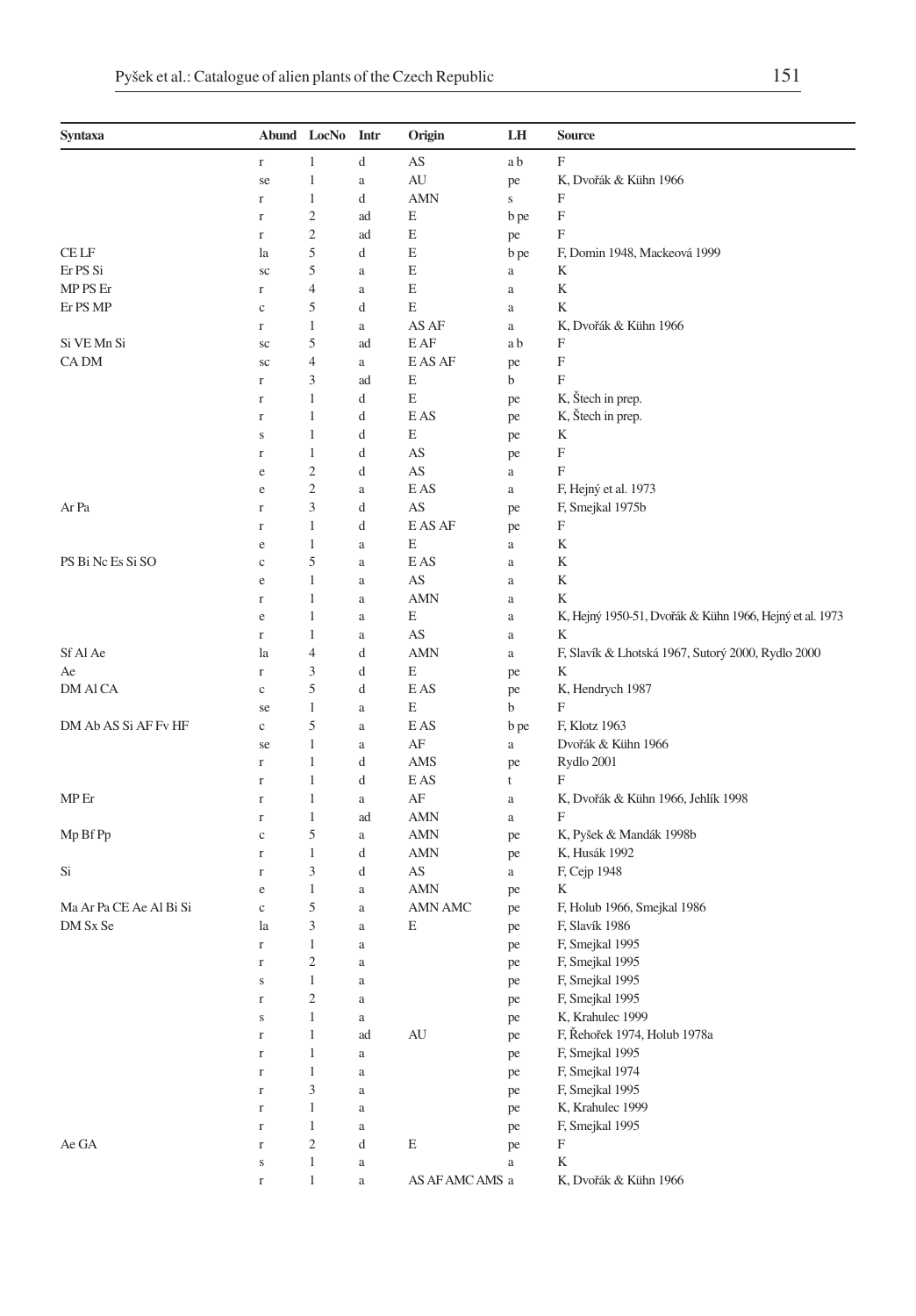| <b>Taxon</b>                                                     | Fam        | <b>Stat</b> | <b>Res</b> | 1st  | Landuse    | Landscape   |
|------------------------------------------------------------------|------------|-------------|------------|------|------------|-------------|
| Eragrostis gracilis Schrader                                     | Gra        | cas         | neo        |      | H          | M           |
| Eragrostis mexicana (Lag.) Link                                  | Gra        | cas         | neo        | 1966 | H          | M           |
| Eragrostis minor Host                                            | Gra        | $nat*$      | ar         |      | Н          | TM          |
| Eragrostis multicaulis Steud.                                    | Gra        | cas         | neo        | 1961 | Η          | M           |
| Eragrostis suaveolens Becher.                                    | Gra        | cas         | neo        | 1961 | Η          | M           |
| Eragrostis tef (Zuccagni) Trotter                                | Gra        | cas         | neo        | 1965 | Н          | M           |
| Eranthis hyemalis (L.) Salisb.                                   | Ran        | cas         | neo        |      | <b>NSH</b> | T           |
| Erechtites hieraciifolia (L.) Rafin. ex DC.                      | Com        | nat         | neo        |      | <b>NSH</b> | T           |
| Erigeron annuus subsp. septentrionalis (Fern. et Wieg.) Wagenitz | Com        | inv         | neo        |      | Н          | TM          |
| Erigeron annuus (L.) Pers. subsp. annuus                         | Com        | nat         | neo        | 1884 | Н          | TM          |
| Erigeron speciosus (Lindl.) DC.                                  | Com        | cas         | neo        | 1888 | Η          | TM          |
| Erigeron strigosus Willd.                                        | Com        | nat         | neo        |      | H          | <b>TM</b>   |
| Eriochloa procera (Retz.) C. E. Hubb.                            | Gra        | cas         | neo        | 1961 | Η          | M           |
| Erodium botrys (Cav.) Bertol.                                    | Ger        | cas         | neo        | 1956 | Η          | M           |
| Erodium cicutarium (L.) L'Hér. subsp. cicutarium                 | Ger        | $nat*$      | arB        |      | <b>NSH</b> | T           |
| Erodium gruinum (L.) L'Hér.                                      | Ger        | cas         | neo        | 1897 | H          | <b>TM</b>   |
| Erodium moschatum (L.) L'Hér.                                    | Ger        | cas         | neo        | 1855 | H          | M           |
| Erodium neuradifolium Delile                                     | Ger        | cas         | neo        | 1986 | Η          | M           |
| Eruca sativa (L.) Mill.                                          | <b>Bra</b> | cas         | neo        | 1900 | Η          | <b>TM</b>   |
| Erucastrum gallicum (Willd.) O. E. Schulz                        | <b>Bra</b> | nat         | neo        | 1867 | Н          | T           |
| Erucastrum nasturtiifolium (Poiret) O. E. Schulz                 | <b>Bra</b> | nat         | neo        | 1870 | <b>SH</b>  | T           |
| Eryngium amethystinum L.                                         | Api        | cas         | neo        | 1966 | Η          | T           |
| Eryngium giganteum M. Bieb.                                      | Api        | cas         | neo        | 1995 | H          | T           |
| Erysimum argillosum (Greene) Rydberg                             | <b>Bra</b> | cas         | neo        | 1942 | S          | T           |
| Erysimum cheiranthoides L. subsp. cheiranthoides                 | <b>Bra</b> | $nat*$      | ar         |      | <b>SH</b>  | TM          |
| Erysimum cheiri (L.) Crantz                                      | <b>Bra</b> | cas         | neo        | 1819 | Η          | T           |
| Erysimum repandum L.                                             | <b>Bra</b> | nat*        | ar         |      | <b>SH</b>  | T           |
| Erythronium dens-canis L.                                        | Lil        | nat         | neo        | 1819 | <b>NS</b>  | T           |
| Eschscholzia californica Cham.                                   | Pap        | cas         | neo        |      | Н          | TM          |
| Euclidium syriacum (L.) R. Br.                                   | <b>Bra</b> | $nat*$      | ar         |      | <b>SH</b>  | T           |
| Euphorbia chamaesyce L.                                          | Eup        | cas         | neo        |      | H          | <b>TM</b>   |
| Euphorbia exigua L.                                              | Eup        | nat*        | arI        |      | Н          | T           |
| Euphorbia falcata L.                                             | Eup        | $nat*$      | ar         |      | Η          | T           |
| Euphorbia helioscopia L.                                         | Eup        | nat*        | arB        |      | H          | TM          |
| Euphorbia humifusa Willd.                                        | Eup        | cas         | neo        |      | Η          | <b>TM</b>   |
| Euphorbia lagascae Sprengel                                      | Eup        | cas         | neo        | 1974 | Η          | TM          |
| Euphorbia lathyris L.                                            | Eup        | cas         | neo        | 1872 | Η          | TM          |
| Euphorbia maculata L.                                            | Eup        | cas         | neo        |      | Н          | <b>TM</b>   |
| Euphorbia marginata Pursh.                                       | Eup        | cas         | neo        |      | Н          | TM          |
| Euphorbia peplus L.                                              | Eup        | $nat*$      | arM        |      | H          | T           |
| Euphorbia taurinensis All.                                       | Eup        | cas         | neo        | 1930 | Η          | <b>TM</b>   |
| Fagopyrum esculentum Moench                                      | Poly       | cas         | neo        | 1872 | Η          | T           |
| Fagopyrum tataricum (L.) Gaertn.                                 | Poly       | cas         | neo        | 1880 | Η          | $\mathbf T$ |
| Fallopia aubertii (L. Henry) Holub                               | Poly       | nat         | neo        |      | Н          | М           |
| Fallopia convolvulus (L.) Á. Löve                                | Poly       | nat*        | arN        |      | <b>NSH</b> | <b>TM</b>   |
| Ficus carica L.                                                  | Mor        | cas         | neo        | 1966 | Η          | TM          |
| Filago gallica L.                                                | Com        | cas         | neo        | 1872 | <b>SH</b>  | $\mathbf T$ |
| Filipendula kamtschatica (Pallas) Maxim.                         | Ros        | cas#        | neo        | 1940 | <b>SH</b>  | T           |
| Filipendula rubra (Hill) Robinson                                | Ros        | cas         | neo        |      | Η          | <b>TM</b>   |
| Foeniculum vulgare Mill.                                         | Api        | cas         | ar         |      | Н          | М           |
| Forsythia suspensa (Thunb.) Vahl                                 | Ole        | cas         | neo        |      | <b>SH</b>  | М           |
| Fragaria xmagna Thuill.                                          | Ros        | cas         | neo        |      | Н          | TM          |
| Fraxinus ornus L.                                                | Ole        | nat         | neo        | 1950 | <b>NS</b>  | T           |
| Fraxinus pennsylvanica Marshall                                  | Ole        | inv         | neo        |      | <b>NSH</b> | TM          |
| Fritillaria meleagris L.                                         | Lil        | cas         | neo        | 1819 | <b>SH</b>  | T           |
| Fumaria capreolata L.                                            | Fum        | cas         | neo        |      | Η          | TM          |
| Fumaria officinalis L. subsp. officinalis                        | Fum        | nat*        | arN        |      | Η          | TM          |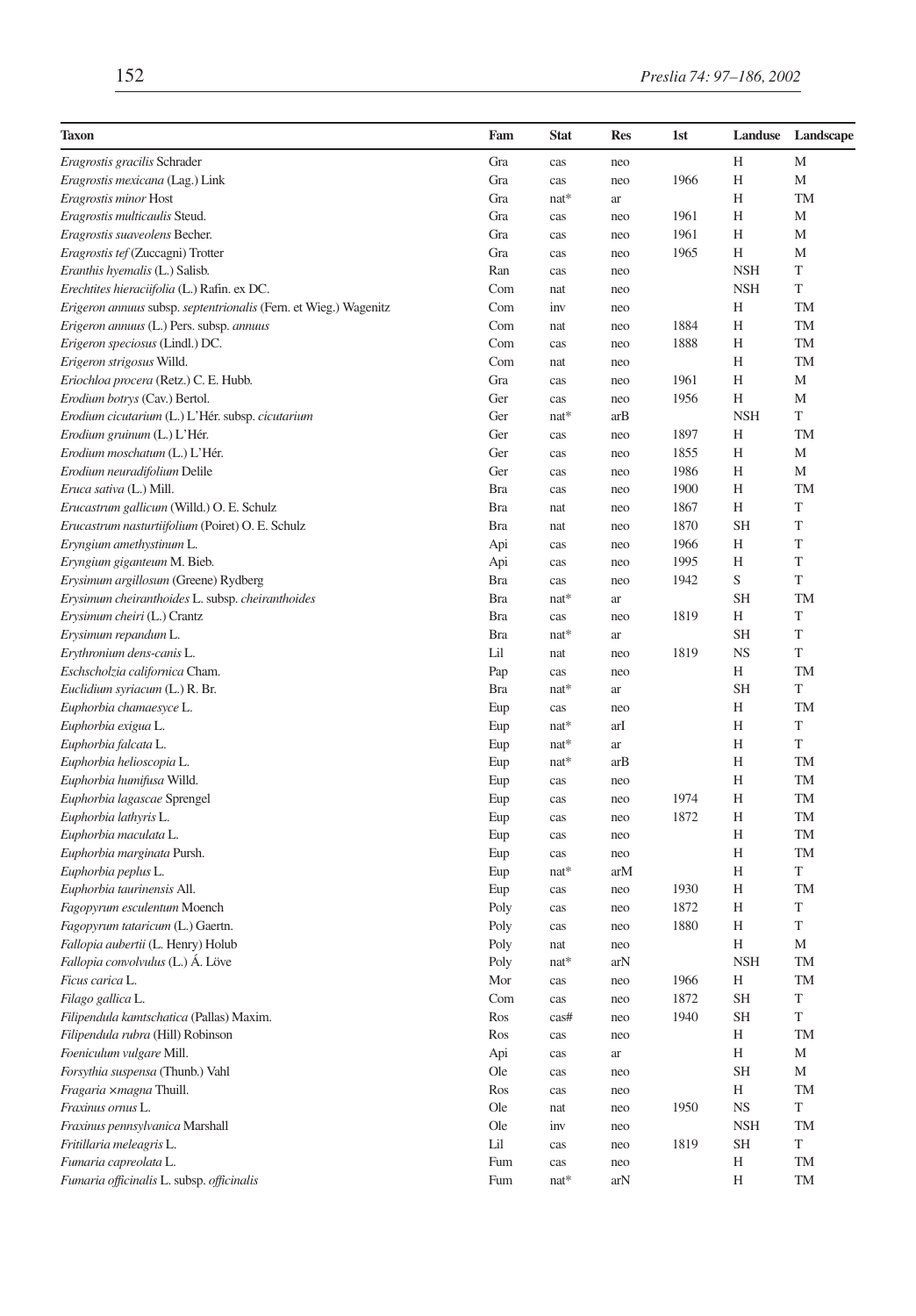| Syntaxa                           |                         | Abund LocNo             | Intr          | Origin                 | LH                   | Source                       |
|-----------------------------------|-------------------------|-------------------------|---------------|------------------------|----------------------|------------------------------|
|                                   | $\rm e$                 | 1                       | $\rm{a}$      | AMS                    | $\rm{a}$             | K                            |
|                                   | $\Gamma$                | $\mathbf{1}$            | a             | AMN                    | a                    | K                            |
| Er                                | sc                      | 5                       | a             | E AS                   | $\rm{a}$             | K                            |
|                                   | e                       | 1                       | a             | AS                     | $\rm{a}$             | K, Dvořák & Kühn 1966        |
|                                   | se                      | 1                       | a             | E AS                   | $\rm{a}$             | Dvořák & Kühn 1966           |
|                                   | e                       | $\mathbf{1}$            | $\rm{a}$      | AF AS                  | $\rm{a}$             | K, Kubát 1979                |
| Ae Ai                             | r                       | $\overline{c}$          | d             | Е                      | pe                   | F                            |
| CE At                             | r                       | $\overline{4}$          | a             | <b>AMN</b>             | pe                   | K, Vopravil 1950-1951        |
| DM Al CA Ar                       | $\rm _c$                | 5                       | a             | <b>AMN</b>             | a b                  | K                            |
| Si DM                             | sc                      | $\overline{4}$          | $\rm{a}$      | AMN                    | $\rm{a}$             | K, Jehlík 1998               |
|                                   | se                      | 1                       | d             | AMN AMS                | pe                   | Dostál 1989                  |
|                                   | r                       | 3                       | $\rm{a}$      | AMN                    | $\rm{a}$             | K                            |
|                                   | se                      | $\mathbf{1}$            | a             | AS                     | a                    | Dvořák & Kühn 1966           |
|                                   | e                       | $\mathbf{1}$            | a             | E AS                   | a b                  | F, Slavík 1996b              |
| AS Ab PF KP AF CI DM Oa Si HF Fvc |                         | 5                       | $\rm{a}$      | E AS                   | a b                  | F                            |
|                                   | $\rm e$                 | 1                       | ad            | E AS                   | a b                  | F                            |
|                                   | $\Gamma$                | $\overline{c}$          | ad            | E AS                   | a b                  | F                            |
|                                   | e                       | 1                       | $\rm{a}$      | E AS AF                | a b                  | F, Slavík 1996c              |
|                                   | $\Gamma$                | 3                       | ad            | Ε                      | a                    | F                            |
| Si PS SO CA                       | sc                      | $\overline{4}$          | a             |                        | a b                  | F, Štěpánek 1983             |
| Oa DM CA                          | la                      | 3                       | a             | E                      | b pe                 | F, Štěpánek 1983             |
|                                   | se                      | $\mathbf{1}$            | d             | E                      | pe                   | $\boldsymbol{\mathrm{F}}$    |
|                                   | se                      | 1                       | d             | E                      | pe                   | F                            |
|                                   | e                       | 1                       | d             | AMN                    | b pe                 | F, Kirschner & Štěpánek 1984 |
| VE SO Bi Si                       | $\mathbf c$             | 5                       | a             | E AS AF                | a                    | F                            |
|                                   | $\Gamma$                | $\overline{c}$          | d             | E                      | pe                   | F                            |
| Cl CA Oa                          | $\Gamma$                | $\overline{4}$          | $\rm{a}$      | E                      | $\rm{a}$             | F                            |
| Сr                                | S                       | 1                       | d             | E                      | pe                   | K                            |
|                                   | $\mathbf r$             | $\sqrt{2}$              | d             | AMN                    | a                    | F                            |
|                                   | r                       | $\overline{c}$          | $\rm{a}$      | E AS                   | $\rm{a}$             | F, Sutorý 1982               |
|                                   | e                       | $\mathbf{1}$            | $\rm{a}$      | <b>AMN</b>             | a                    | F                            |
| Cl Sh                             | sc                      | 5                       | $\rm{a}$      | Е                      | a                    | F                            |
| Cl                                | sc                      | 4                       | $\rm{a}$      | E AS AF                | $\rm{a}$             | F                            |
| VE                                | $\mathbf c$             | $\sqrt{5}$              | a             | E AS AF                | $\rm{a}$             | F                            |
| MΡ                                | e                       | 1                       | a             | AS                     | $\rm{a}$             | F                            |
|                                   | e                       | $\mathbf{1}$            | $\rm{a}$      | E                      | $\rm{a}$             | F, Unar 1978                 |
| Si VE                             | r                       | 3                       | d             | E                      | a b                  | F                            |
|                                   | e                       | 1<br>$\overline{c}$     | ad            | <b>AMN</b>             | $\rm{a}$             | F<br>F                       |
| Si<br>VE Si Cl                    | r                       | 5                       | d             | AMN<br>Е               | $\rm{a}$             | F                            |
| DM                                | $\mathbf c$<br>$\Gamma$ | $\overline{c}$          | $\rm{a}$      | E AS                   | $\rm{a}$             | F, Chrtek & Křísa 1970       |
|                                   | $\mathbf r$             | 3                       | $\rm{a}$<br>d | AS                     | $\rm{a}$<br>$\rm{a}$ | F                            |
|                                   | r                       | $\overline{\mathbf{c}}$ | d             | AS                     | $\rm{a}$             | F                            |
| BS                                | sc                      | 5                       | d             | AS                     | S                    | F                            |
| Cl Sh Ah Sn VE SO TA              | $\rm{c}$                | 5                       | ad            | E AS                   | a                    | F                            |
|                                   | r                       | $\overline{c}$          | d             | AS                     | t s                  | F, Eitel 1982                |
| Th Sn                             | $\rm e$                 | $\overline{c}$          | $\rm{a}$      | E AS AF                | $\rm{a}$             | K                            |
|                                   | $\rm e$                 | $\mathbf{1}$            | d             | $\mathbf{A}\mathbf{S}$ | pe                   | F, Smrček & Malina 1984      |
|                                   | $\rm e$                 | $\mathbf{1}$            | d             | AMN                    | pe                   | F                            |
|                                   | $\Gamma$                | $\sqrt{2}$              | d             | E AS                   | pe                   | F                            |
| BS                                | $\Gamma$                | $\mathbf{1}$            | d             | AS                     | $\mathbf S$          | F                            |
| Si                                | $\rm{sc}$               | $\overline{4}$          | d             |                        | pe                   | $\boldsymbol{\mathrm{F}}$    |
|                                   | $\Gamma$                | $\mathfrak{2}$          | d             | E AS                   | t                    | F                            |
| Ai                                | la                      | $\overline{4}$          | d             | <b>AMN</b>             | t                    | F                            |
|                                   | $\Gamma$                | $\mathbf{1}$            | d             | E                      | pe                   | K                            |
|                                   | $\Gamma$                | $\mathbf{1}$            | $\rm{a}$      | E                      | $\rm{a}$             | $\mathbf F$                  |
| Cl Sh Ah VE                       | $\rm{sc}$               | 5                       | $\rm{a}$      | E AS                   | $\rm{a}$             | $\boldsymbol{\mathrm{F}}$    |
|                                   |                         |                         |               |                        |                      |                              |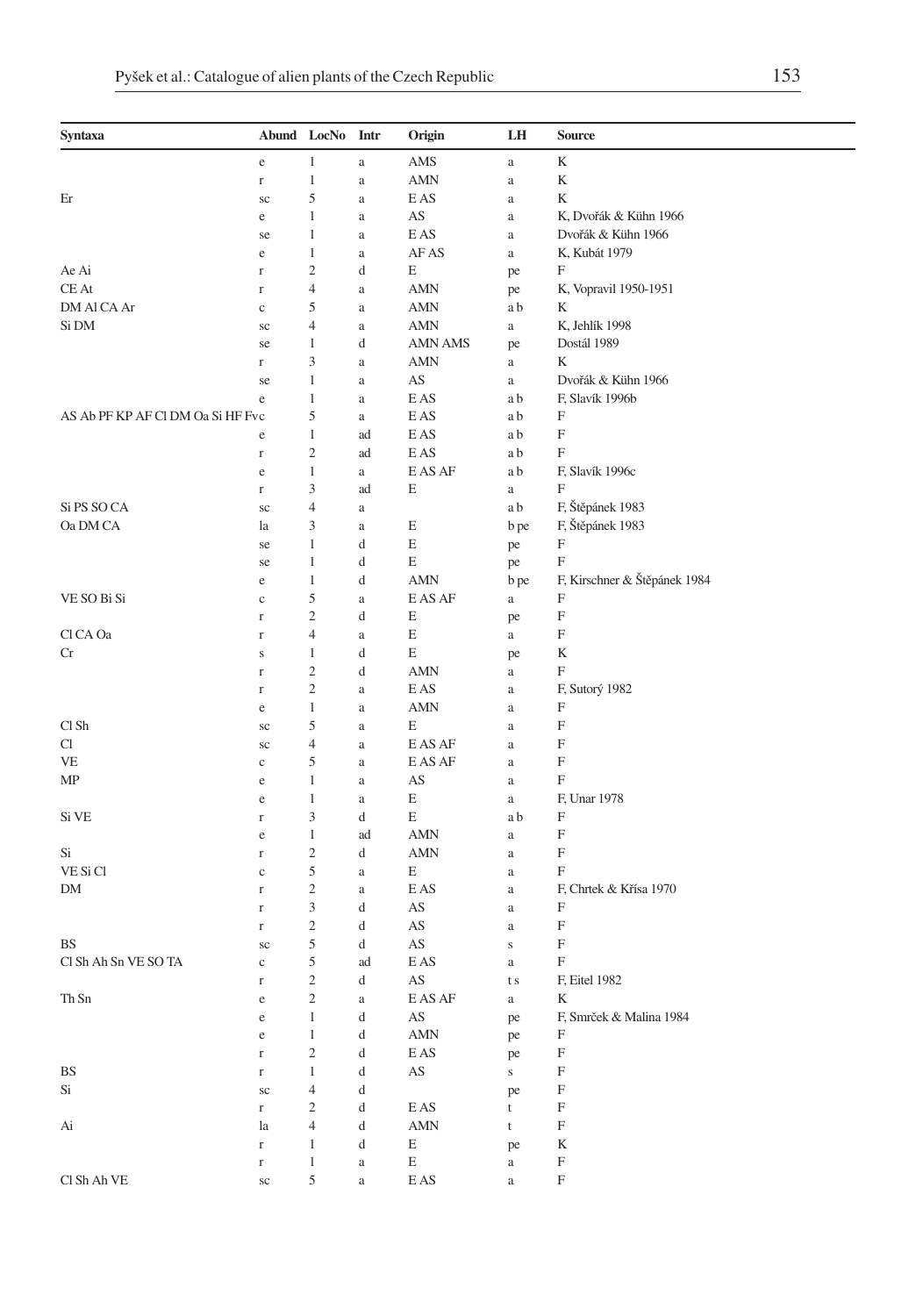| Taxon                                                | Fam  | <b>Stat</b> | <b>Res</b> | 1st  | Landuse    | Landscape |
|------------------------------------------------------|------|-------------|------------|------|------------|-----------|
| Fumaria officinalis subsp. wirtgenii (Koch) Arcang.  | Fum  | nat         | arN        |      | Н          | TM        |
| Fumaria parviflora Lam.                              | Fum  | cas         | ar         |      | Н          | T         |
| Fumaria rostellata Knaf                              | Fum  | $nat*$      | ar         |      | Н          | TM        |
| Fumaria schleicheri Soyer-Willemet                   | Fum  | $nat*$      | ar         |      | <b>SH</b>  | TM        |
| Fumaria vaillantii subsp. schrammii (Aschers.) Nyman | Fum  | nat*        | arM        |      | <b>SH</b>  | TM        |
| Fumaria vaillantii Loisel. subsp. vaillantii         | Fum  | $nat*$      | arI        |      | <b>SH</b>  | TM        |
| Gagea villosa (M. Bieb.) Duby                        | Lil  | nat*        | ar         |      | <b>SH</b>  | T         |
| Gaillardia pulchella Foug.                           | Com  | cas         | neo        |      | Н          | М         |
| Galega officinalis L.                                | Fab  | nat         | neo        | 1819 | <b>SH</b>  | TM        |
| Galeobdolon argentatum Smejkal                       | Lam  | inv         | neo        |      | <b>NSH</b> | TM        |
| Galeopsis ladanum L.                                 | Lam  | nat*        | arM        |      | <b>SH</b>  | T         |
| Galeopsis segetum Necker                             | Lam  | cas         | neo        | 1852 | <b>SH</b>  | TM        |
| Galinsoga ciliata (Rafin.) Blake                     | Com  | inv         | neo        | 1901 | Н          | TM        |
| Galinsoga parviflora Cav.                            | Com  | inv         | neo        | 1867 | Н          | TM        |
| Galium parisiense L.                                 | Rub  | cas         | neo        | 1835 | SН         | T         |
| Galium rubioides L.                                  | Rub  | cas         | neo        | 1852 | S          | T         |
| Galium spurium L.                                    | Rub  | nat*        | arN        |      | <b>SH</b>  | T         |
| Galium tricornutum Dandy                             | Rub  | nat         | arM        |      | <b>SH</b>  | T         |
| Galium verrucosum Hudson                             | Rub  | cas         | neo        | 1822 | Н          | T         |
| Gastridium ventricosum (Gouan) Schinz et Thell.      | Gra  | cas         | neo        | 1961 | Н          | M         |
| Gaudinia fragilis (L.) P. B.                         | Gra  | cas         | neo        |      | Н          | M         |
| Genista sagittalis L.                                | Fab  | nat         | neo        | 1928 | <b>NS</b>  | T         |
| Gentiana lutea L. subsp. lutea                       | Gen  | nat         | neo        |      | <b>NS</b>  | T         |
| Geranium columbinum L.                               | Ger  | nat*        | arB        |      | <b>NSH</b> | T         |
| Geranium dissectum L.                                | Ger  | $nat*$      | arN        |      | Н          | T         |
| Geranium ibericum Cav.                               | Ger  | cas         | neo        | 1965 | H          | <b>TM</b> |
| Geranium macrorrhizum L.                             | Ger  | cas#        | neo        |      | <b>SH</b>  | <b>TM</b> |
| Geranium molle L.                                    | Ger  | nat         | ar         |      | Н          | T         |
| Geranium pusillum Burm. fil.                         | Ger  | nat         | arB        |      | Н          | TM        |
| Geranium pyrenaicum Burm. fil.                       | Ger  | inv         | neo        | 1819 | Н          | TM        |
| Geranium reflexum L.                                 | Ger  | cas         | neo        | 1992 | <b>SH</b>  | T         |
| Geranium rotundifolium L.                            | Ger  | cas         | neo        | 1851 | Н          | TM        |
| Geranium sibiricum L.                                | Ger  | nat         | neo        | 1850 | SН         | <b>TM</b> |
| Geranium versicolor L.                               | Ger  | cas         | neo        | 1986 | Н          | М         |
| Geum aleppicum Jacq.                                 | Ros  | cas         | neo        | 1923 | Н          | TM        |
| Geum × gajewskii Smejkal                             | Ros  | cas         | neo        | 1956 | S          | T         |
| Geum macrophyllum Willd.                             | Ros  | cas         | neo        | 1956 | <b>SH</b>  | TM        |
| Geum × spurium Fisch. et Mey.                        | Ros  | cas         | neo        |      | Н          | <b>TM</b> |
| Gilia capitata Sims.                                 | Pole | cas         | neo        | 1982 | S          | T         |
| Gilia multicaulis Bentham                            | Pole | cas         | neo        |      | Н          | TM        |
| Gilia tricolor Bentham                               | Pole | cas         | neo        |      | H          | TM        |
| Glaucium corniculatum (L.) J. H. Rudolph             | Pap  | $nat*$      | ar         |      | <b>NS</b>  | T         |
| Glaucium flavum Crantz                               | Pap  | cas         | neo        | 1900 | <b>SH</b>  | T         |
| Glyceria striata (Lamk.) A. S. Hitchc.               | Gra  | nat         | neo        |      | <b>NSH</b> | T         |
| Glyceria stricta Hook                                | Gra  | cas         | neo        | 1961 | Н          | М         |
| Glycine max (L.) Merrill                             | Fab  | cas         | neo        | 1958 | Н          | <b>TM</b> |
| Glycyrrhiza glabra L.                                | Fab  | nat#        | neo        | 1900 | <b>SH</b>  | T         |
| Grindelia squarrosa (Pursh) Dunal                    | Com  | cas#        | neo        |      | Н          | T         |
| Guizotia abyssinica (L. fil.) Cass.                  | Com  | cas         | neo        |      | Η          | <b>TM</b> |
| Gypsophila elegans M. Bieb.                          | Car  | cas         | neo        | 1968 | Η          | TM        |
| Gypsophila scorzonerifolia Ser.                      | Car  | cas         | neo        | 1900 | Η          | TM        |
| Helianthus annuus L.                                 | Com  | cas         | neo        | 1872 | Η          | TM        |
| Helianthus ×laetiflorus Pers.                        | Com  | nat         | neo        |      | Η          | TM        |
| Helianthus petiolaris Nutt.                          | Com  | cas         | neo        | 1974 | Η          | М         |
| Helianthus rigidus (Cass.) Desf.                     | Com  | cas         | neo        |      | Η          | М         |
| Helianthus salicifolius A. Dietr.                    | Com  | cas         | neo        | 1973 | Η          | <b>TM</b> |
| Helianthus strumosus L.                              | Com  | cas         | neo        |      | Η          | М         |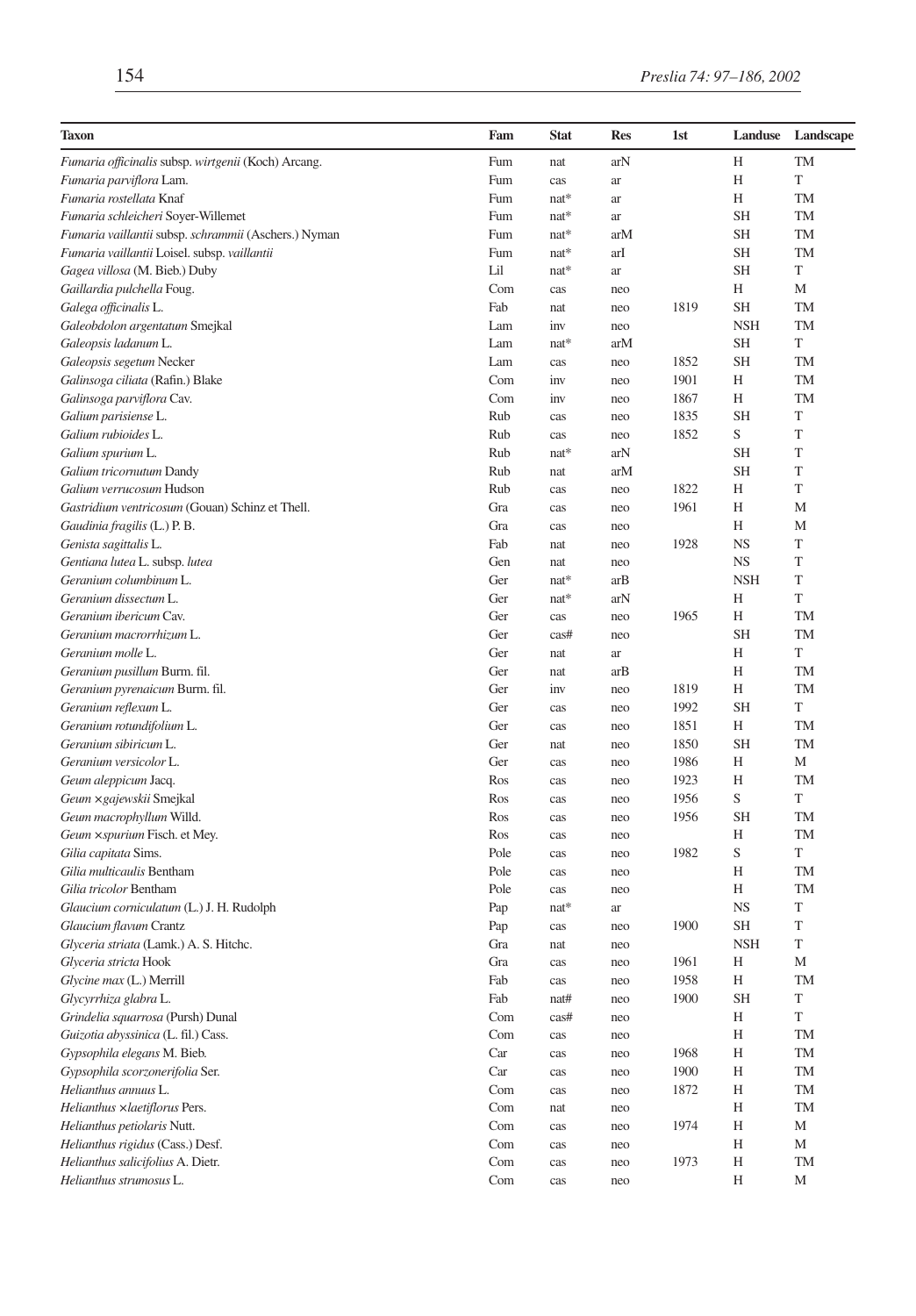| Syntaxa               | Abund LocNo |                | Intr                                          | Origin                              | LH       | <b>Source</b>                      |
|-----------------------|-------------|----------------|-----------------------------------------------|-------------------------------------|----------|------------------------------------|
| Cl Sh Ah VE           | $\rm c$     | 5              | $\rm{a}$                                      | E AS                                | $\rm{a}$ | F                                  |
| VE                    | $\rm e$     | $\mathfrak{2}$ | ad                                            | E AS AF                             | $\rm{a}$ | F                                  |
| VE                    | sc          | 5              | a                                             | E                                   | $\rm{a}$ | F                                  |
| Cl Sh VE Si GA PS     | sc          | 5              | a                                             | E AS                                | $\rm{a}$ | F                                  |
| CI VE Si PS           | r           | 3              | a                                             | E                                   | $\rm{a}$ | F                                  |
| Cl Sh VE Si PS        | sc          | 5              | a                                             | E AS                                | $\rm{a}$ | F                                  |
| <b>Bd VE BR Ab</b>    | sc          | 4              | a                                             | E                                   | pe       | K                                  |
|                       | $\Gamma$    | $\mathbf{1}$   | d                                             | <b>AMN</b>                          | $\rm{a}$ | K                                  |
| Sf Pa Ar DM Oa        | $\Gamma$    | 4              | d                                             | E                                   | pe       | F                                  |
| Ai BS TA Ae           | sc          | 4              | d                                             |                                     | pe       | F, Smejkal 1975a                   |
| Sh Sc Cl CE           | $\rm{sc}$   | 4              | a                                             | E AS                                | $\rm{a}$ | F                                  |
|                       | $\Gamma$    | $\mathfrak{2}$ | d                                             | E                                   | $\rm{a}$ | F                                  |
| VE PS                 | $\mathbf c$ | 5              | a                                             | <b>AMC AMS</b>                      | a        | K                                  |
| VE PS                 | $\mathbf c$ | 5              | a                                             | AMS                                 | $\rm{a}$ | K                                  |
|                       | $\rm e$     | $\sqrt{2}$     | ad                                            | E AS AF                             | $\rm{a}$ | F, Kaplan & Řehořek 1998           |
|                       | $\rm e$     | $\mathbf{1}$   | a                                             | E                                   | pe       | F                                  |
| Cl Sh                 | sc          | 5              | a                                             | E AS                                | $\rm{a}$ | F                                  |
| Cl                    | $\Gamma$    | 4              | a                                             | E AF                                | $\rm{a}$ | $\boldsymbol{\mathrm{F}}$          |
|                       | e           | 1              | ad                                            | E AF                                | $\rm{a}$ | F                                  |
|                       | se          | $\mathbf{1}$   | a                                             | E AF                                | $\rm{a}$ | K, Dvořák & Kühn 1966              |
|                       | $\Gamma$    | $\mathbf{1}$   | a                                             | E                                   | $\rm{a}$ | K                                  |
| GQ Vc EC Ge           | $\Gamma$    | 3              | ad                                            | E                                   | SS       | F, Skalická 1993                   |
|                       | $\Gamma$    | $\mathbf{1}$   | d                                             | Е                                   | pe       | F                                  |
| <b>Bd Gs DM Sc AF</b> | sc          | 5              | a                                             | E AS AF                             | a b      | F, Slavík 1997a                    |
| VE Sh SO              | sc          | 5              | a                                             | E AS                                | a        | F                                  |
|                       | $\Gamma$    | $\mathbf{1}$   | d                                             | AS                                  | pe       | F, Slavík 1997a                    |
|                       | $\Gamma$    | $\sqrt{2}$     | d                                             | E                                   | pe       | F, Slavík 1997b                    |
| VE Si                 | $\Gamma$    | 3              | $\rm{a}$                                      | E AS AF                             | a b      | F, Slavík 1997b                    |
| VE Si SO Cl Sh        | $\mathbf c$ | 5              | a                                             | E AS                                | a b      | F, Slavík 1997b                    |
| Si GA MP              | $\mathbf c$ | 5              | ad                                            | E AS                                | b pe     | F, Slavík 1997b                    |
| Ae                    | $\Gamma$    | $\mathbf{1}$   | d                                             | E                                   | pe       | F                                  |
|                       | $\Gamma$    | $\mathfrak{2}$ | a                                             | E AS                                | a        | F, Slavík 1997a                    |
|                       | $\Gamma$    | $\mathbf{2}$   | ad                                            | E AS                                | pe       | F, Slavík 1997a                    |
|                       | $\rm e$     | $\,1$          | a                                             | E                                   | pe       | F, Chrtek 1989                     |
|                       | $\Gamma$    | 2              | ad                                            | AMN E AS                            | pe       | F, Domin 1923, Smejkal 1988, 1989b |
|                       | e           | $\mathbf{1}$   | a                                             |                                     | pe       | F, Smejkal 1959                    |
|                       | $\Gamma$    | $\mathbf{1}$   | ad                                            | AMN AS                              | pe       | F                                  |
|                       | $\rm e$     | $\mathbf{1}$   | a                                             |                                     | pe       | F                                  |
|                       | $\mathbf S$ | $\mathbf{1}$   |                                               | <b>AMN</b>                          | pe       |                                    |
|                       | $\Gamma$    | $\mathbf{1}$   | d                                             | <b>AMN</b>                          | a        | F                                  |
|                       | $\Gamma$    | $\mathbf{1}$   | d                                             | AMN                                 | a b      | F                                  |
| Fv Cl AS              | $\Gamma$    | 3              | $\rm{a}$                                      | E AS                                | a b      | F                                  |
|                       | e           | $\mathbf{2}$   | d                                             | E                                   | b pe     | F                                  |
|                       | $\Gamma$    | $\mathfrak{2}$ | a                                             | <b>AMN</b>                          | pe       | K, Dančák 2002                     |
|                       | se          | $\mathbf{1}$   | $\rm{a}$                                      | AU                                  | pe       | Dvořák & Kühn 1966                 |
|                       | r           | 1              | d                                             | AS                                  | a        | F                                  |
| ${\rm DM}$            | $\mathbf r$ | $\,1$          | $\mathrm{d}% \left\  \mathbf{G}\right\  ^{2}$ | $\mathop{\hbox{\rm E}}\nolimits$ AS | pe       | $\mathbf F$                        |
|                       | $\mathbf r$ | $\overline{c}$ | d                                             | $\mbox{AMN}$                        | a pe     | K                                  |
|                       | $\Gamma$    | $\mathbf{2}$   | ad                                            | $\rm AF$                            | $\rm{a}$ | K, Smejkal 1989a                   |
|                       | $\Gamma$    | $\,1$          | ad                                            | $\mathop{\hbox{\rm E}}\nolimits$ AS | $\rm{a}$ | $\boldsymbol{\mathrm{F}}$          |
|                       | $\Gamma$    | $\sqrt{2}$     | d                                             | $\mathbf{A}\mathbf{S}$              | pe       | F, Grüll & Smejkal 1966            |
| Si                    | $\rm{sc}$   | 5              | d                                             | $\mbox{AMN}$                        | $\rm{a}$ | K, Jehlík 1998                     |
| Sf Ar Ae              | $\rm{sc}$   | $\mathfrak s$  | d                                             | $\mbox{AMN}$                        | pe       | K                                  |
|                       | se          | $1\,$          | d                                             | AMN                                 | $\rm{a}$ | K                                  |
|                       | $\Gamma$    | $\,1\,$        | d                                             | $\mbox{AMN}$                        | pe       | $\mathbf K$                        |
|                       | se          | $\,1\,$        | d                                             | $\mbox{AMN}$                        | pe       | $\rm K$                            |
|                       | se          | $\mathbf{1}$   | d                                             | AMN                                 | pe       |                                    |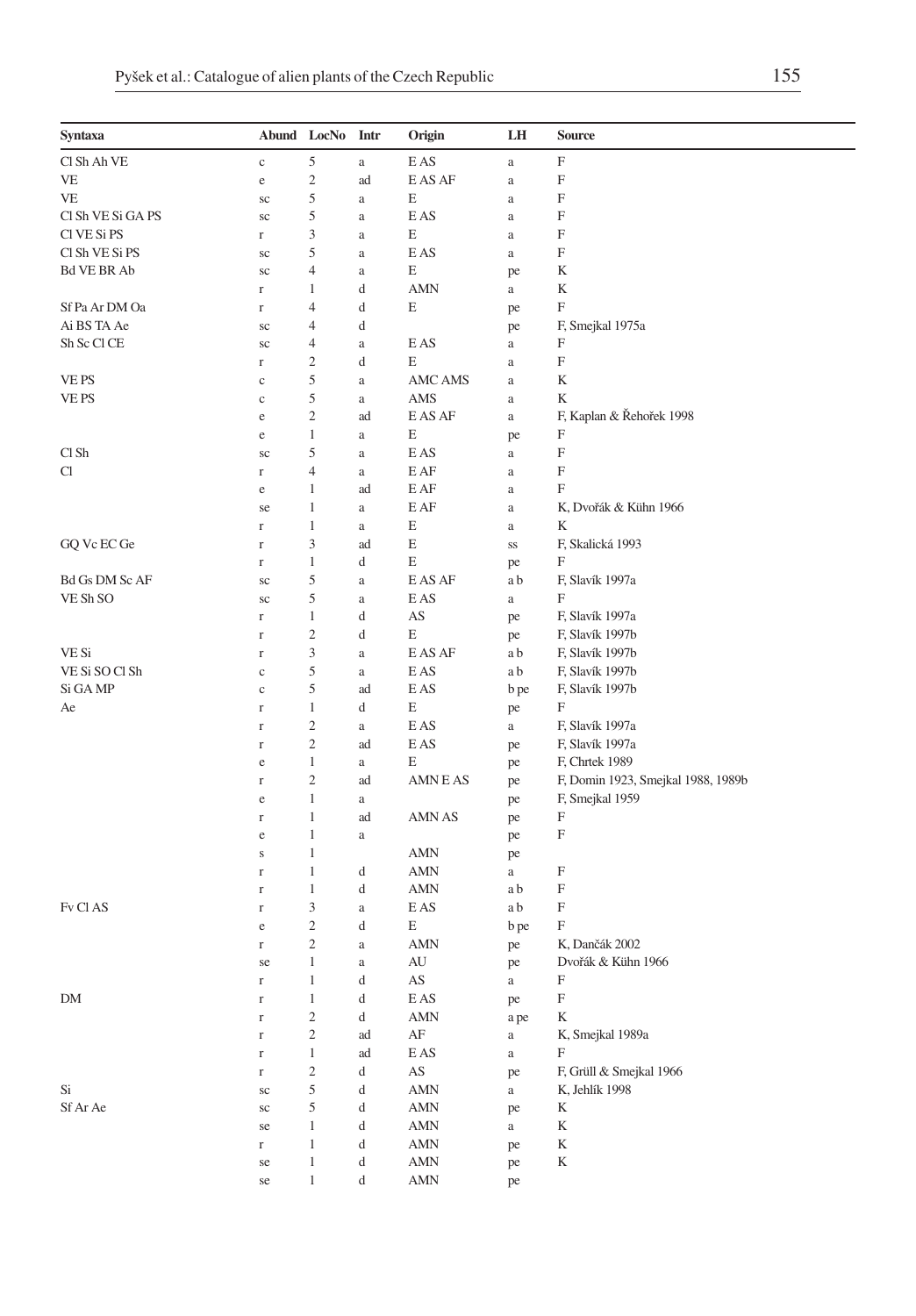| Taxon                                                                         | Fam        | <b>Stat</b> | <b>Res</b> | 1st  | Landuse     | Landscape |
|-------------------------------------------------------------------------------|------------|-------------|------------|------|-------------|-----------|
| Helianthus tuberosus L.                                                       | Com        | inv         | neo        | 1885 | <b>NSH</b>  | TM        |
| Heliopsis helianthoides (L.) Sweet                                            | Com        | cas         | neo        |      | Н           | <b>TM</b> |
| Heliotropium europaeum L.                                                     | Bor        | nat*        | arB        |      | Н           | T         |
| Helleborus foetidus L.                                                        | Ran        | cas         | neo        |      | Н           | T         |
| Helleborus niger L.                                                           | Ran        | cas         | neo        | 1874 | <b>SH</b>   | T         |
| Helleborus odorus W. et K.                                                    | Ran        | cas#        | neo        |      | N           | T         |
| Helleborus viridis L.                                                         | Ran        | nat         | neo        | 1819 | <b>SH</b>   | T         |
| Helminthotheca echioides (L.) Holub                                           | Com        | cas         | neo        | 1861 | Н           | TM        |
| Hemerocallis fulva (L.) L.                                                    | Hem        | cas         | neo        | 1883 | <b>SH</b>   | TM        |
| Hemerocallis lilioasphodelus L.                                               | Hem        | cas         | neo        | 1883 | SН          | TM        |
| Heracleum mantegazzianum Sommier et Levier                                    | Api        | inv         | neo        | 1862 | <b>NSH</b>  | TM        |
| Heracleum persicum Desf. ex Fischer, Meyer et Lalem.                          | Api        | cas         | neo        | 1960 | Н           | TM        |
| Herniaria cinerea DC.                                                         | Car        | cas         | neo        |      | Н           | M         |
| Herniaria hirsuta L.                                                          | Car        | $nat*$      | ar         |      | Н           | T         |
| Hesperis matronalis subsp. candida (Kit. ex Schulzer, Kanitz et Knapp) Thell. | <b>Bra</b> | cas         | neo        | 1909 | <b>SH</b>   | T         |
| Hesperis matronalis L. subsp. matronalis                                      | <b>Bra</b> | nat         | neo        | 1817 | <b>NSH</b>  | T         |
| Hesperis matronalis subsp. oblongifolia (Schur) Dvořák                        | Bra        | cas         | neo        | 1933 | <b>SH</b>   | T         |
| Hesperis matronalis subsp. oblongipetala (Borbás) Dvořák                      | <b>Bra</b> | cas         | neo        | 1909 | SН          | T         |
| Hesperis pycnotricha Borbás et Degen                                          | Bra        | cas         | neo        | 1950 | Н           | M         |
| Hibiscus trionum L.                                                           | Mal        | nat         | ar         |      | H           | <b>TM</b> |
| Hieracium pannosum Boissier                                                   | Com        | cas#        | neo        | 1978 | S           | T         |
| Hippocrepis emerus (L.) Lassen                                                | Fab        | cas         | neo        | 1891 | S           | T         |
| Hippophaë rhamnoides L. subsp. rhamnoides                                     | Ela        | cas         | neo        | 1902 | Н           | М         |
| Hirschfeldia incana (L.) Lagreze-Fossat                                       | Bra        | cas         | neo        | 1956 | Н           | M         |
| Hordeum distichon L.                                                          | Gra        | cas         | ar         |      | Н           | <b>TM</b> |
| Hordeum geniculatum All.                                                      | Gra        | cas         | neo        | 1961 | Н           | M         |
| Hordeum jubatum L.                                                            | Gra        | nat         | neo        |      | Н           | M         |
| Hordeum leporinum Link                                                        | Gra        | cas         | neo        | 1967 | Н           | М         |
| Hordeum marinum Huds.                                                         | Gra        | cas         | neo        |      | Н           | М         |
| Hordeum murinum L.                                                            | Gra        | nat*        | arI        |      | Н           | TM        |
| Hordeum secalinum Schreber                                                    | Gra        | cas         | neo        |      | Н           | М         |
| Hordeum vulgare L.                                                            | Gra        | cas         | ar         |      | Н           | <b>TM</b> |
| Hosta plantaginea (Lamk.) Aschers.                                            | Aga        | cas#        | neo        |      | Η           | T         |
| Humulus scandens (Lour.) Merrill                                              | Can        | cas         | neo        |      | Н           | TM        |
| Hyacinthella leucophaea (C. Koch) Schur                                       | Hya        | cas#        | neo        | 1960 | N           | T         |
| Hyacinthella rumelica Velen.                                                  | Hya        | cas#        | neo        | 1900 | <b>NSH</b>  | T         |
| Hylotelephium anacampseros (L.) Ohba                                          | Cra        | cas         | neo        |      | Н           | T         |
| Hylotelephium ewersii (Ledeb.) Ohba                                           | Cra        | cas         | neo        |      | H           | T         |
| Hylotelephium spectabile (Boreau) Ohba                                        | Cra        | cas         | neo        |      | Н           | T         |
| Hyoscyamus albus L.                                                           | Sol        | cas         | neo        | 1890 | Н           | T         |
| Hyoscyamus niger L.                                                           | Sol        | nat*        | arN        |      | Н           | T         |
| Hyparrhenia hirta (L.) Stapf                                                  | Gra        | cas         | neo        | 1961 | Н           | M         |
| Hyssopus officinalis L.                                                       | Lam        | cas         | neo        | 1819 | SН          | T         |
| Iberis amara L.                                                               | Bra        | cas         | neo        | 1888 | <b>SH</b>   | <b>TM</b> |
| Iberis sempervirens L.                                                        | <b>Bra</b> | cas#        | neo        |      | H           | TM        |
| Iberis umbellata L.                                                           | Bra        | cas         | neo        | 1880 | Н           | TM        |
| Impatiens balfouri Hooker fil.                                                | Bal        | cas         | neo        |      | $\mathbf S$ | TM        |
| Impatiens balsamina L.                                                        | Bal        | cas         | neo        |      | Н           | TM        |
| Impatiens glandulifera Royle                                                  | Bal        | inv         | neo        | 1896 | <b>NSH</b>  | TM        |
| Impatiens parviflora DC.                                                      | Bal        | inv         | neo        | 1870 | <b>NS</b>   | TM        |
| Impatiens scabrida DC.                                                        | Bal        | cas         | neo        | 1986 | S           | T         |
| Imperatoria ostruthium L.                                                     | Api        | $inv*$      | neo        | 1809 | <b>SH</b>   | T         |
| Imperatoria verticillaris (L.) DC.                                            | Api        | cas         | neo        | 1960 | Η           | М         |
| Inula helenium L.                                                             | Com        | nat         | neo        | 1819 | <b>SH</b>   | T         |
| Ipomoea hederacea (L.) Jacq.                                                  | Con        | cas         | neo        | 1972 | Η           | TM        |
| Ipomoea purpurea (L.) Roth                                                    | Con        | cas         | neo        | 1969 | Η           | $\rm TM$  |
| Iris germanica L.                                                             | Lil        | nat         | neo        | 1867 | NSH         | T         |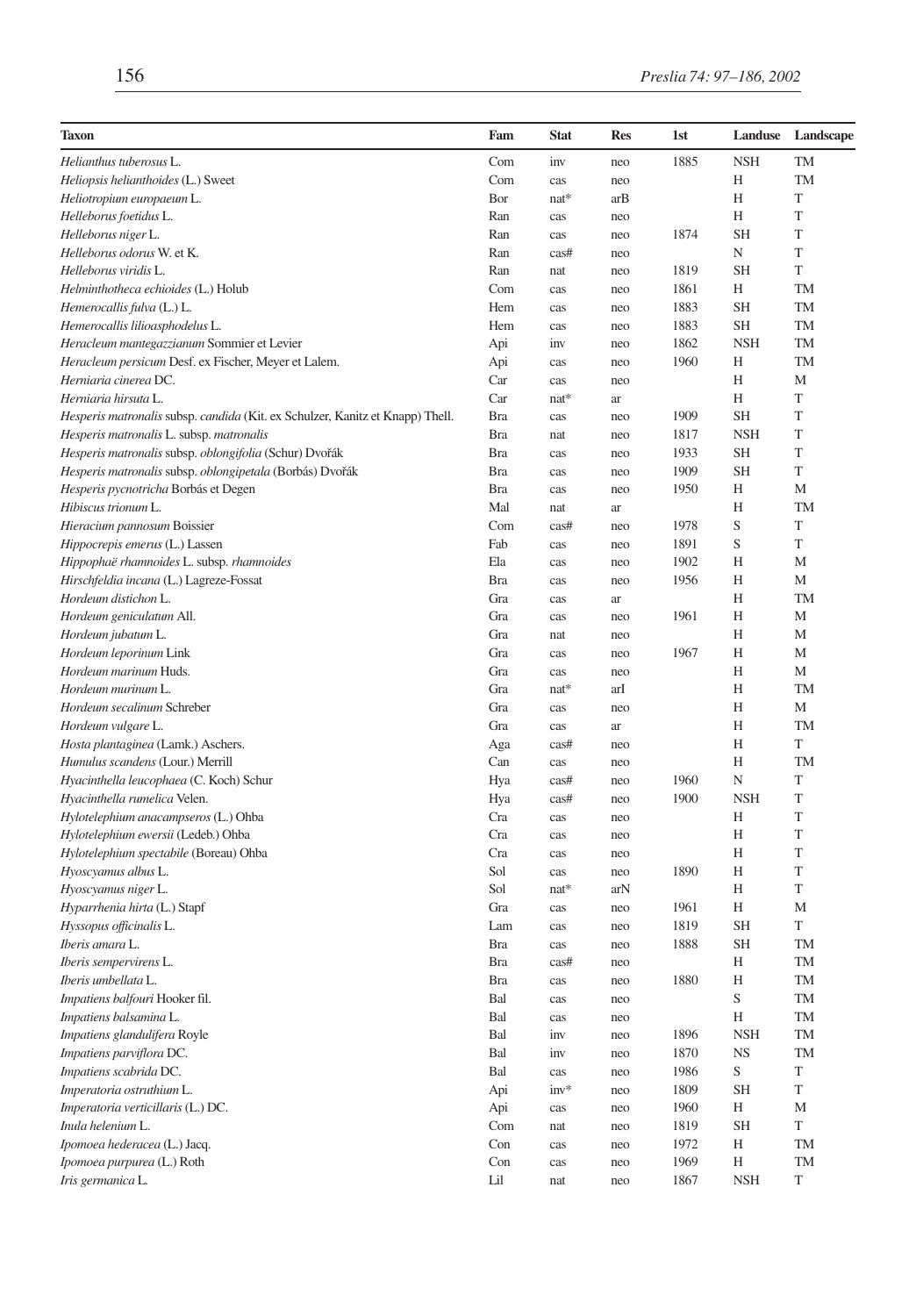| Syntaxa                    |             | Abund LocNo Intr            |              | Origin                                 | LH           | Source                                                      |
|----------------------------|-------------|-----------------------------|--------------|----------------------------------------|--------------|-------------------------------------------------------------|
| Al Ae                      | $\rm{c}$    | 5                           | d            | AMN                                    | pe           | K                                                           |
|                            | $\Gamma$    | $\mathbf{1}$                | d            | AMN                                    | pe           | K                                                           |
| Er VE Oa                   | $\rm e$     | $\overline{\mathbf{c}}$     | ad           | E AS AF                                | $\rm{a}$     | F                                                           |
|                            |             | $\sqrt{2}$                  | d            | E AF                                   |              | $\boldsymbol{\mathrm{F}}$                                   |
|                            | $\mathbf r$ | $\overline{c}$              |              |                                        | pe           | F                                                           |
|                            | $\Gamma$    |                             | d            | Е                                      | pe           |                                                             |
|                            | $\Gamma$    | $\mathbf{1}$                | d            | E                                      | pe           | Dostál 1948-1950, Šuk 2001                                  |
|                            | sc          | 3                           | d            | E                                      | pe           | F                                                           |
| DM                         | $\Gamma$    | $\ensuremath{\mathfrak{Z}}$ | a            | E                                      | pe           | K                                                           |
| <b>BS BR Ae</b>            | $\Gamma$    | $\overline{4}$              | d            | E                                      | pe           | K                                                           |
|                            | $\Gamma$    | $\mathbf{1}$                | d            | E                                      | pe           | K                                                           |
| Ae BS SS Ct Ar             | la          | 5                           | d            | E                                      | b pe         | F, Pyšek 1991, 1994, Pyšek et al. 1995a, Pyšek & Pyšek 1994 |
|                            | $\mathbf S$ | $\mathbf{1}$                | d            | $\mathbf{A}\mathbf{S}$                 | b pe         | F                                                           |
|                            | $\Gamma$    | $\mathbf{1}$                | $\rm{a}$     | $\mathop{\hbox{\rm E}}\nolimits$ AS AF | $\rm{a}$     | $\boldsymbol{\mathrm{F}}$                                   |
| MP                         | $\Gamma$    | 3                           | a            | E AS AF                                | a pe         | $\boldsymbol{\mathrm{F}}$                                   |
|                            | sc          | $\overline{c}$              | d            | Ε                                      | pe           | F, Dvořák 1968                                              |
| Al IS BS Ae Pe             | $\rm{sc}$   | 5                           | d            | E                                      | pe           | F, Dvořák 1968                                              |
|                            | $\Gamma$    | $\mathbf{1}$                | d            | E                                      | pe           | F, Dvořák 1968                                              |
|                            | $\Gamma$    | $\overline{c}$              | ad           | E                                      | pe           | F, Dvořák 1968                                              |
|                            | $\mathbf S$ | $\mathbf{1}$                | d            | E                                      | b pe         | F                                                           |
| Er Si                      | $\Gamma$    | $\ensuremath{\mathfrak{Z}}$ | ad           | E AS                                   | $\rm{a}$     | $\boldsymbol{\mathrm{F}}$                                   |
|                            | $\mathbf S$ | $\mathbf{1}$                | d            | E AS                                   | pe           |                                                             |
|                            | $\rm e$     | $\mathbf{1}$                | d            | E AS AF                                | $\mathbf{s}$ | F                                                           |
|                            | $\Gamma$    | $\mathbf{1}$                | d            | E AS                                   | t s          | F                                                           |
| Si MP                      | $\mathbf r$ | $\mathfrak{Z}$              | a            | E AS AF                                | a b          | F, Jehlík 1998                                              |
|                            | $\mathbf r$ | $\mathbf{1}$                | d            | E                                      | $\rm{a}$     | K                                                           |
|                            | $\Gamma$    | $\mathbf{1}$                | a            | E AS                                   | $\rm{a}$     | K, Dvořák & Kühn 1966                                       |
| Si                         | sc          | $\overline{4}$              | d            | <b>AMN</b>                             | $\rm{a}$     | K                                                           |
|                            | se          | 1                           | a            | E AS                                   | $\rm{a}$     |                                                             |
|                            | $\Gamma$    | $\mathbf{1}$                | a            | Е                                      | $\rm{a}$     | K                                                           |
| Pa Si                      | $\mathbf c$ | 5                           | a            | E AS                                   | $\rm{a}$     | K                                                           |
|                            |             | $\,1$                       |              | E                                      |              | K                                                           |
|                            | $\Gamma$    | 5                           | a            |                                        | pe           | K                                                           |
| Si                         | $\rm{sc}$   |                             | d            |                                        | $\rm{a}$     |                                                             |
|                            | $\Gamma$    | $\mathbf{1}$                | d            | AS                                     | pe           | K                                                           |
|                            | $\mathbf r$ | $\mathbf{1}$                | d            | AS                                     | $\rm{a}$     | F                                                           |
|                            | $\bf S$     | 1                           | d            | E                                      | pe           | Šuk 2001                                                    |
|                            | $\mathbf r$ | $\mathbf{1}$                | d            | Ε                                      | pe           | Dostál 1989, Šuk 2001                                       |
|                            | $\mathbf r$ | 1                           | d            | E                                      | pe           | F                                                           |
|                            | $\Gamma$    | $\mathbf{1}$                | d            | AS                                     | SS           | F                                                           |
|                            | $\Gamma$    | $\mathbf{1}$                | d            | AS                                     | pe           | $\boldsymbol{\mathrm{F}}$                                   |
|                            | e           | $\mathbf{1}$                | $\rm{a}$     | E AS AF                                | b a pe       | F                                                           |
| Oa Si                      | sc          | 5                           | $\rm{a}$     | E AS AF                                | b a          | F                                                           |
|                            | se          | $\mathbf{1}$                | $\rm{a}$     | E AS                                   | pe           | K, Dvořák & Kühn 1966                                       |
|                            | sc          | $\overline{\mathbf{c}}$     | d            | Ε                                      | $_{\rm SS}$  | F                                                           |
|                            | $\Gamma$    | $\mathbf{1}$                | d            | E                                      | a            | F                                                           |
|                            | $\Gamma$    | $\sqrt{2}$                  | d            | E AS                                   | SS           | $\boldsymbol{\mathrm{F}}$                                   |
|                            | $\Gamma$    | $\sqrt{2}$                  | d            | Ε                                      | $\rm{a}$     | F                                                           |
|                            | $\Gamma$    | $1\,$                       | d            | AS                                     | $\rm{a}$     | F                                                           |
|                            | $\Gamma$    | $\mathbf{1}$                | d            | $\mathbf{A}\mathbf{S}$                 | $\rm{a}$     | F                                                           |
| Sf St Ae Ph                | la          | 5                           | d            | $\mathbf{A}\mathbf{S}$                 | $\rm{a}$     | F, Daumann 1967, Pyšek & Prach 1995a,b, Slavík 1996a        |
| Cr Fg TA CR BS SS IS GA Ae | $\rm{c}$    | 5                           | d            | $\mathbf{A}\mathbf{S}$                 | $\rm{a}$     | F, Vraštil1952, Daumann 1967, Slavík 1996a                  |
|                            | $\rm e$     | $\mathbf{1}$                | d            | AS                                     | $\rm{a}$     | F                                                           |
| PT Pe Ae Ad                | la          | 5                           | d            | E                                      | pe           | F, Kopecký 1973                                             |
|                            | $\rm e$     | $\mathbf{1}$                | $\mathbf{a}$ | E                                      | pe           | F                                                           |
| Pa Ae                      | $\rm{sc}$   | $\overline{4}$              | d            | $\mathbf{A}\mathbf{S}$                 | pe           | K                                                           |
|                            | $\Gamma$    | $\mathbf{1}$                | $\rm{a}$     | AMN AMC AMS a                          |              | K                                                           |
|                            | $\Gamma$    | $\overline{c}$              | d            | AMC AMS                                | $\rm{a}$     | F                                                           |
| CA Fv                      | $\rm{sc}$   | $\overline{4}$              | d            | E                                      | pe           | K                                                           |
|                            |             |                             |              |                                        |              |                                                             |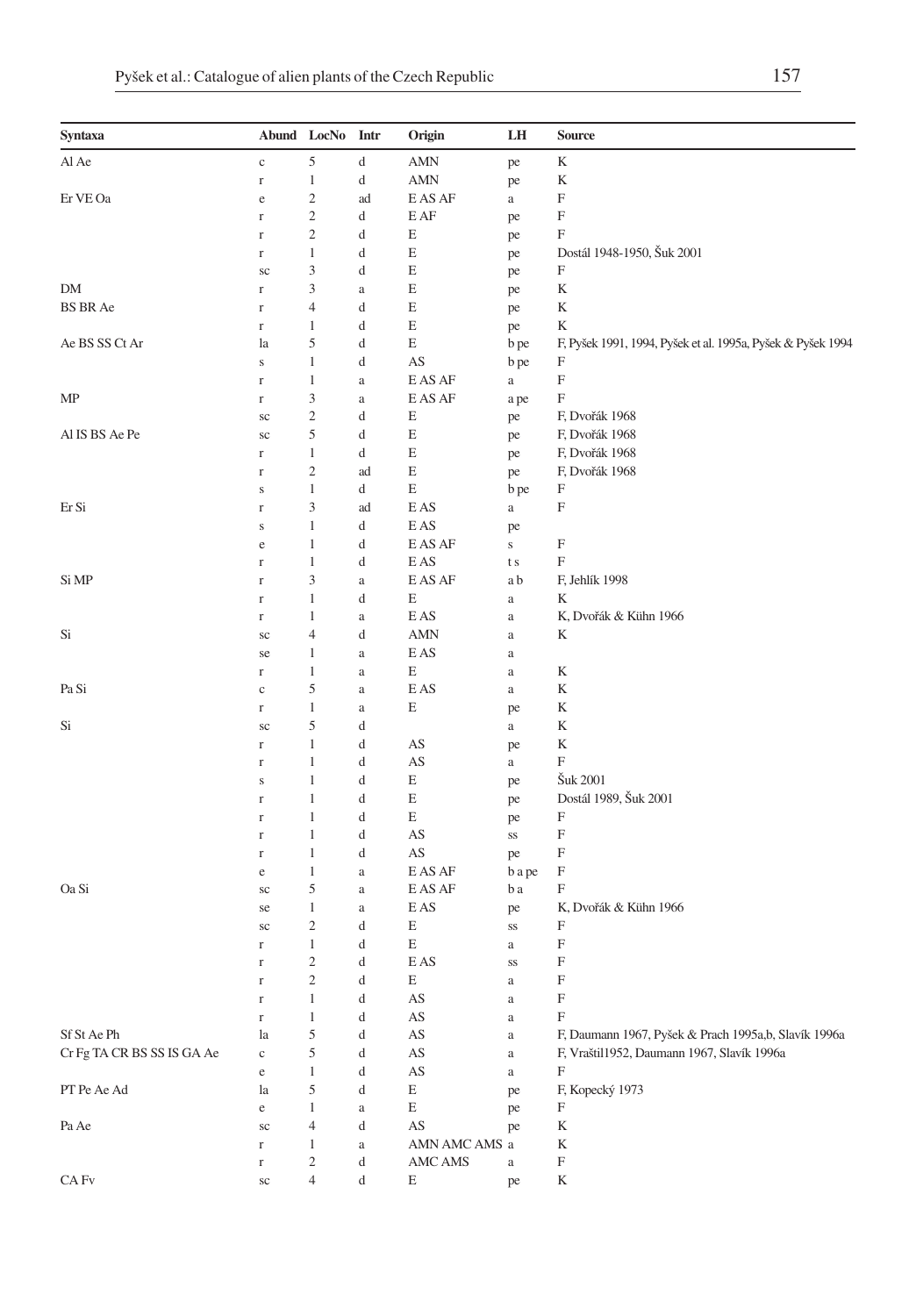| Taxon                                                           | Fam        | <b>Stat</b> | Res | 1st  | Landuse    | Landscape |
|-----------------------------------------------------------------|------------|-------------|-----|------|------------|-----------|
| Iris pallida Lam.                                               | Lil        | cas         | neo |      | SН         | TM        |
| Iris sambucina L.                                               | Lil        | cas         | neo | 1867 | <b>SH</b>  | TM        |
| <i>Isatis tinctoria subsp. praecox (Tratt.)</i> Domin et Podp.  | <b>Bra</b> | cas         | neo | 1921 | S          | T         |
| Isatis tinctoria L. subsp. tinctoria                            | <b>Bra</b> | nat         | ar  |      | NS         | T         |
| Ismelia versicolor Cass.                                        | Com        | cas         | neo |      | Н          | TM        |
| Iva xanthiifolia Nutt.                                          | Com        | nat         | neo |      | Н          | <b>TM</b> |
| Juglans nigra L.                                                | Jug        | cas         | neo |      | S          | T         |
| Juglans regia L.                                                | Jug        | nat         | arP |      | <b>NSH</b> | TM        |
| Juncus tenuis Willd.                                            | Jun        | inv         | neo | 1851 | SН         | T         |
| Kickxia elatine subsp. crinita (Mabille) Greuter                | Scr        | cas         | neo | 1934 | Н          | T         |
| Kickxia elatine (L.) Dumort. subsp. elatine                     | Scr        | nat*        | ar  |      | Н          | T         |
| Kickxia spuria (L.) Dumort. subsp. spuria                       | Scr        | nat*        | ar  |      | Н          | T         |
| Kochia scoparia subsp. densiflora (Moq.) Aellen                 | Chen       | cas         | neo | 1901 | Н          | М         |
| Kochia scoparia (L.) Schrader subsp. scoparia                   | Chen       | inv         | neo | 1819 | H          | М         |
| Kochia scoparia subsp. scoparia f. trichophylla Schinz et Thell | Chen       | cas         | neo | 1819 | Н          | <b>TM</b> |
| Laburnum anagyroides Med.                                       | Fab        | nat         | neo | 1900 | SН         | T         |
| Lactuca sativa L.                                               | Com        | cas         | neo |      | Н          | TM        |
| Lactuca serriola L                                              | Com        | $nat*$      | arM |      | Н          | TM        |
| Lactuca tatarica (L.) C. A. Meyer                               | Com        | cas         | neo | 1957 | Н          | M         |
| Lactuca virosa L.                                               | Com        | cas         | neo | 1872 | Н          | T         |
| Lagurus ovatus L.                                               | Gra        | cas         | neo |      | Н          | М         |
| Lamium album L.                                                 | Lam        | nat         | arB |      | <b>SH</b>  | <b>TM</b> |
| Lamium amplexicaule L.                                          | Lam        | nat*        | arI |      | SН         | TM        |
| Lamium hybridum Vill.                                           | Lam        | cas         | neo | 1946 | Н          | TM        |
| Lamium moluccellifolium Fries                                   | Lam        | cas         | ar  |      | Н          | TM        |
| Lamium orvala L.                                                | Lam        | cas         | neo |      | S          | T         |
| Lamium purpureum L.                                             | Lam        | nat*        | arN |      | Н          | TM        |
| Lappula patula (Lehm.) Menyh.                                   | Bor        | cas         | neo | 1960 | Н          | M         |
| Lappula squarrosa (Retz.) Dumort                                | Bor        | nat*        | ar  |      | <b>NSH</b> | T         |
| Lapsana communis L. subsp. communis                             | Com        | $nat*$      | arN |      | <b>NSH</b> | T         |
| Lathyrus annuus L.                                              | Fab        | cas         | neo |      | Н          | M         |
| Lathyrus aphaca L.                                              | Fab        | nat*        | ar  |      | <b>NSH</b> | T         |
| Lathyrus articulatus L.                                         | Fab        | cas         | neo |      | Н          | TM        |
| Lathyrus cicera L.                                              | Fab        | cas         | neo |      | SН         | TM        |
| Lathyrus clymenum L.                                            | Fab        | cas         | neo |      | Н          | М         |
| Lathyrus odoratus L.                                            | Fab        | cas         | neo |      | Н          | TM        |
| Lathyrus ochrus (L.) DC.                                        | Fab        | cas         | neo |      | Н          | M         |
| Lathyrus sativus L.                                             | Fab        | cas         | neo | 1874 | Н          | T         |
| Lathyrus tingitanus L.                                          | Fab        | cas         | neo |      | Н          | TM        |
| Lathyrus tuberosus L.                                           | Fab        | nat*        | ar  |      | <b>SH</b>  | T         |
| Lavandula angustifolia Mill.                                    | Lam        | cas         | neo |      | SН         | TM        |
| Lavatera trimestris L.                                          | Mal        | cas         | neo |      | Η          | TM        |
| Lawrencia glomerata Hooker                                      | Mal        | cas         | neo | 1961 | Н          | М         |
| Legousia hybrida (L.) Delarbre                                  | Cam        | cas         | neo | 1809 | Н          | TM        |
| Legousia speculum-veneris (L.) Chaix                            | Cam        | cas         | neo | 1809 | Н          | TM        |
| Lemna turionifera Landolt                                       | Lem        | cas         | neo | 1997 | S          | TM        |
| Lens culinaris Med.                                             | Fab        | cas         | neo | 1819 | Η          | TM        |
| Leontopodium alpinum Cass.                                      | Com        | cas#        | neo | 1901 | NS         | T         |
| Leonurus cardiaca L.                                            | Lam        | nat*        | arM |      | Н          | T         |
| Leonurus intermedius Holub                                      | Lam        | nat         | neo | 1887 | Η          | T         |
| Leonurus japonicus Houtt.                                       | Lam        | cas         | neo | 1934 | Н          | TM        |
| Leonurus villosus Dum.-d'Urv.                                   | Lam        | nat         | neo | 1899 | H          | T         |
| Lepidium africanum (Burm. fil.) DC.                             | Bra        | cas         | neo | 1964 | Н          | М         |
| Lepidium campestre (L.) R. Br.                                  | Bra        | $nat*$      | arR |      | <b>SH</b>  | T         |
| Lepidium densiflorum Schrad.                                    | Bra        | nat         | neo | 1904 | NSH        | TM        |
| Lepidium heterophyllum Bentham                                  | Bra        | cas         | neo |      | Η          | М         |
| Lepidium latifolium L.                                          | Bra        | cas         | neo | 1900 | Η          | TM        |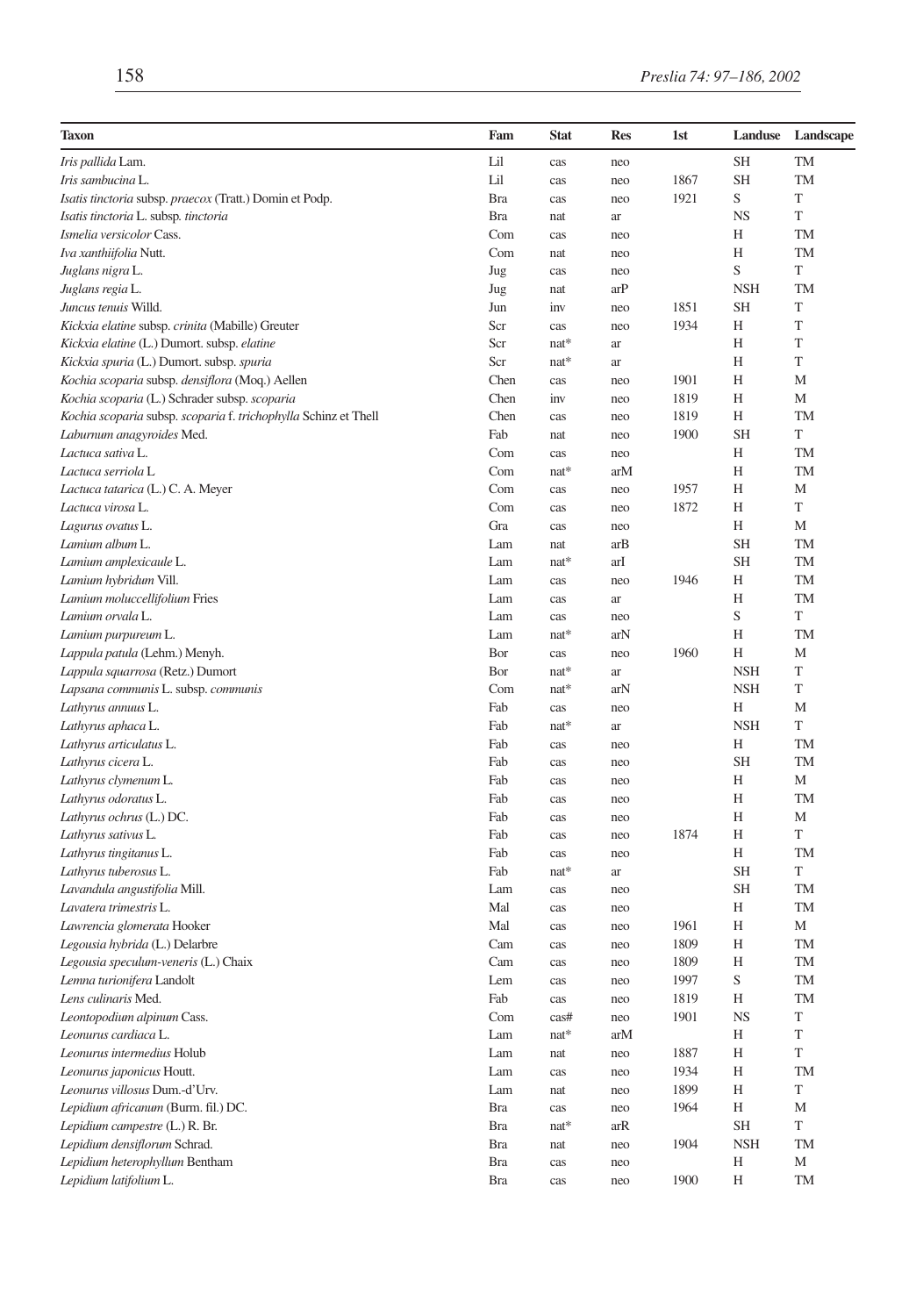| Syntaxa                 |                | Abund LocNo             | Intr     | Origin                              | LH                      | Source                                                   |
|-------------------------|----------------|-------------------------|----------|-------------------------------------|-------------------------|----------------------------------------------------------|
|                         | $\mathbf S$    | $\mathbf{1}$            | d        | E                                   | pe                      | K                                                        |
|                         | $\Gamma$       | $\overline{\mathbf{c}}$ | d        | AS                                  | pe                      | K                                                        |
|                         | $\bf S$        | 1                       | a        | Ε                                   | b pe                    | F                                                        |
| DM Fv AF                | la             | $\overline{4}$          | d        | E                                   | b pe                    | F                                                        |
|                         | $\Gamma$       | 1                       | d        | AF                                  | $\rm{a}$                | K                                                        |
| Si                      | sc             | 4                       | a        | AMN                                 | $\rm{a}$                | K, Lhotská & Slavík 1969, Hejný et al. 1973, Jehlík 1998 |
|                         | $\Gamma$       | 1                       | d        | AMN                                 | t                       | F                                                        |
| BS Cr Qp AQ BR Bd Ar Al | la             | 5                       | d        | E AS                                | t                       | F                                                        |
| NJ Cy                   | $\mathbf c$    | 5                       | a        | AMN                                 | pe                      | K                                                        |
|                         | se             | 1                       | a        | E AS AF                             | $\rm{a}$                | F                                                        |
| Sh Cl                   | $\Gamma$       | $\overline{4}$          | a        | E                                   | a                       | F                                                        |
| Cl                      | $\Gamma$       | 4                       | a        | E AS AF                             | $\rm{a}$                | F                                                        |
| Si                      | sc             | 3                       | a        | AS                                  | $\rm{a}$                | F, Jehlík 1998                                           |
| Si Sr                   | sc             | 5                       | a        | E AS                                | $\rm{a}$                | F, Jehlík 1998                                           |
| Si                      | sc             | 3                       | d        | E AS                                | $\rm{a}$                | F                                                        |
| Bd                      | la             | 4                       | d        | E                                   | s t                     | F                                                        |
| Si                      | $\Gamma$       | 4                       | d        | AS                                  | $\rm{a}$                | K                                                        |
| Si                      | $\mathbf c$    | 5                       | a        | E AS                                | $\rm{a}$                | K                                                        |
| Si Al                   | $\Gamma$       | 3                       | a        | E AS                                | pe                      | K, Hejný et al. 1973, Jehlík 1980, 1998                  |
|                         | $\rm e$        | $\mathbf{1}$            | a        | Ε                                   | $\rm{a}$                | K                                                        |
|                         | $\Gamma$       | $\overline{c}$          | d        | E                                   | a                       | K                                                        |
| Al Ae                   | $\mathbf c$    | 5                       | a        | E AS                                | pe                      | F                                                        |
| Si Sh Cl VE Ab AS       | sc             | 5                       | a        | E AS AF                             | $\rm{a}$                | F, Košťál 1903                                           |
|                         | $\Gamma$       | 1                       | a        |                                     | $\overline{\cdot}$      | F, Otruba 1946                                           |
|                         | $\Gamma$       | 1                       | a        | Ε                                   | $\overline{\mathbf{?}}$ | F                                                        |
| Ae Ai                   | $\Gamma$       | 1                       | d        | E                                   | pe                      | F                                                        |
| VE Sh Cl Si             | $\mathbf c$    | 5                       | a        | E AS AF                             | a b                     | F                                                        |
|                         | e              | $\mathbf 1$             | a        | E AS AF                             | $\rm{a}$                | F, Holub 1974                                            |
| Oa Si                   | sc             | 5                       | a        | E AS                                | a b                     | F                                                        |
| <b>GAISTA</b>           | $\mathbf c$    | 5                       | a        | E AS                                | $\rm{a}$                | K                                                        |
|                         | e              | 1                       | a        | E AS                                | $\rm{a}$                | F                                                        |
| Fv Gs Ar CA Pa Cl       | $\Gamma$       | 3                       | a        | E AS AF                             | $\rm{a}$                | F, Chrtková et al. 1977                                  |
|                         | e              | 1                       | a        | E AF                                | $\rm{a}$                | F                                                        |
|                         | $\Gamma$       | $\mathfrak{2}$          | ad       | E AS AF                             | $\rm{a}$                | F                                                        |
|                         | e              | 1                       | a        | E AS AF                             | a                       | F                                                        |
|                         | $\Gamma$       | $\mathbf{1}$            | d        | E                                   | $\rm{a}$                | F                                                        |
|                         | e              | 1                       | a        | E AS AF                             | a                       | F                                                        |
|                         | $\Gamma$       | $\overline{c}$          | d        | E AS AF                             | $\rm{a}$                | F                                                        |
| Cl CA DM                | $\Gamma$       | $\mathbf{1}$<br>5       | d        | E AF                                | $\rm{a}$                | F<br>F                                                   |
|                         | sc<br>$\Gamma$ | $\mathbf{1}$            | a<br>d   | E AS<br>Ε                           | pe<br>SS                | F                                                        |
|                         | $\Gamma$       | $\mathfrak{2}$          | d        | E                                   | a                       | F                                                        |
|                         | se             | 1                       | a        | AU                                  | pe                      | F, Dvořák & Kühn 1966                                    |
|                         | r              | $\mathbf 1$             | d        | Ε                                   | $\rm{a}$                | F                                                        |
|                         | $\Gamma$       | $\mathbf{1}$            | d        | E                                   | $\rm{a}$                | F                                                        |
| Le                      | S              | 1                       | a        | $\operatorname{AS}$ AMN             | a pe                    | K, Kaplan 2000                                           |
|                         | $\Gamma$       | 3                       | d        |                                     | a                       | F                                                        |
|                         | $\Gamma$       | $\sqrt{2}$              | d        | E AS                                | pe                      | K                                                        |
| Al Ae                   | $\rm{sc}$      | 5                       | ad       | E AS                                | pe                      | F, Holub 1993                                            |
| Al Ae                   | $\rm{sc}$      | $\overline{4}$          | ad       |                                     | pe                      | Holub 1993                                               |
|                         | $\rm e$        | $\mathbf{1}$            | a        | $\mathbf{A}\mathbf{S}$              | pe                      | $_{\rm F}$                                               |
| Al Ae                   | $\mathbf r$    | 3                       | ad       | E AS                                | pe                      | Holub 1993                                               |
|                         | se             | $\mathbf{1}$            | $\rm{a}$ | $\rm{AF}$                           | $\mathbf{a}$            | F                                                        |
| Bd Ar, KP Ab DM PF      | $\rm{sc}$      | 5                       | $\rm{a}$ | E AS                                | a b                     | $_{\rm F}$                                               |
| DM Co Sr                | la             | $\overline{4}$          | $\rm{a}$ | <b>AMN</b>                          | a b                     | F, Hejný et al. 1973                                     |
| Al MP CA Si             | $\mathbf r$    | $\overline{c}$          | $\rm{a}$ | E                                   | pe                      | F                                                        |
|                         | $\Gamma$       | $\sqrt{2}$              | ad       | $\mathop{\hbox{\rm E}}\nolimits$ AS | pe                      | $\mathbf F$                                              |
|                         |                |                         |          |                                     |                         |                                                          |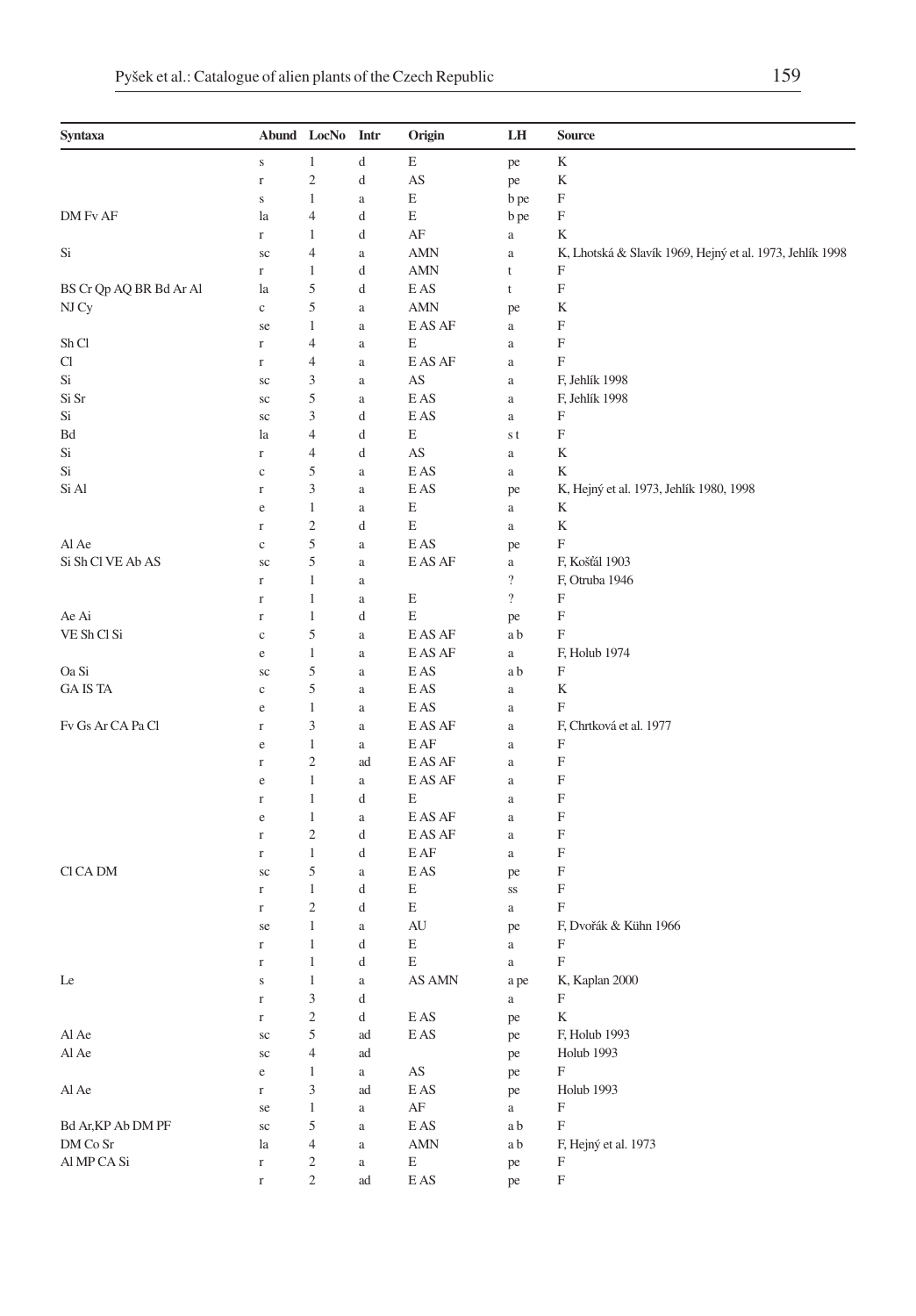| <b>Taxon</b>                                             | Fam        | Stat   | <b>Res</b> | 1st  | Landuse        | Landscape |
|----------------------------------------------------------|------------|--------|------------|------|----------------|-----------|
| Lepidium perfoliatum L.                                  | <b>Bra</b> | cas    | neo        | 1872 | Н              | TM        |
| Lepidium ruderale L.                                     | <b>Bra</b> | nat*   | arR        |      | Н              | TM        |
| Lepidium sativum L.                                      | <b>Bra</b> | cas    | neo        | 1874 | Н              | <b>TM</b> |
| Lepidium virginicum L.                                   | <b>Bra</b> | cas    | neo        | 1936 | Н              | TM        |
| Leptochloa chinensis Nees                                | Gra        | cas    | neo        |      | Н              | M         |
| Leptochloa fascicularis (Lamk.) A. Gray                  | Gra        | cas    | neo        |      | Н              | М         |
| Leptochloa filiformis (Lamk.) P.B.                       | Gra        | cas    | neo        | 1961 | Н              | M         |
| Lepyrodiclis holosteoides (C. A. Meyer) Fisch. et Mey.   | Car        | cas    | neo        | 1967 | Н              | T         |
| Leucanthemella serotina (L.) Tzvelev                     | Com        | cas    | neo        |      | N              | T         |
| Leucosinapis alba (L.) Spach                             | <b>Bra</b> | nat    | neo        | 1875 | Н              | TM        |
| Leucosinapis dissecta (Lag.) Zelený                      | <b>Bra</b> | cas    | neo        | 1953 | Н              | M         |
| Levisticum officinale Koch                               | Api        | cas    | neo        | 1809 | Н              | T         |
| Leymus arenarius (L.) Hochst.                            | Gra        | cas    | neo        |      | N              | T         |
| Linaria arvensis (L.) Desf.                              | Scr        | $nat*$ | ar         |      | H              | T         |
| Linaria maroccana Hooker                                 | Scr        | cas    | neo        |      | Н              | TM        |
| Linaria repens (L.) Mill.                                | Scr        | cas    | neo        | 1934 | <b>NSH</b>     | TM        |
| Linaria vulgaris Mill.                                   | Scr        | nat*   | ar         |      | <b>SH</b>      | <b>TM</b> |
| Lindernia dubia (L.) Pennell                             | Scr        | cas    | neo        | 1989 | S              | T         |
| Linum usitatissimum L.                                   | Lin        | cas    | ar         |      | Н              | TM        |
| Lithospermum arvense L. subsp. arvense                   | Bor        | nat*   | arN        |      | SН             | T         |
| Lithospermum arvense subsp. caerulescens (DC.) Rothm.    | Bor        | cas    | neo        | 1867 | H              | T         |
| Lobelia erinus L.                                        | Cam        | cas    | neo        |      | Н              | TM        |
| Lobularia maritima (L.) Desv.                            | <b>Bra</b> | cas    | neo        | 1963 | Н              | M         |
| Lolium loliaceum (Bory et Chaub.) Hand. - Mazz.          | Gra        | cas    | neo        |      | Н              | M         |
| Lolium multiflorum Lamk.                                 | Gra        | nat    | neo        | 1883 | Н              | <b>TM</b> |
| Lolium remotum Schrank                                   | Gra        | cas    | arI        |      | Н              | T         |
| Lolium rigidum Gaudin                                    | Gra        | cas    | neo        |      | Н              | TM        |
| Lolium temulentum L.                                     | Gra        | cas    | arB        |      | Н              | T         |
| Lonicera caprifolium L.                                  | Cap        | nat    | neo        | 1809 | <b>NSH</b>     | T         |
| Lonicera tatarica L.                                     | Cap        | cas#   | neo        | 1872 | <b>SH</b>      | TM        |
| Lunaria annua L.                                         | <b>Bra</b> | nat    | neo        | 1819 | <b>NSH</b>     | <b>TM</b> |
| Lupinus albus L.                                         | Fab        | cas    | neo        | 1878 | Н              | M         |
| Lupinus angustifolius L.                                 | Fab        | cas    | neo        | 1900 | <b>SH</b>      | TM        |
| Lupinus luteus L.                                        | Fab        | cas#   | neo        | 1880 | SН             | T         |
| Lupinus polyphyllus Lindl.                               | Fab        | inv    | neo        | 1895 | <b>NS</b>      | T         |
| Luzula nivea (Nath.) DC.                                 | Jun        | nat    | neo        |      | <b>SH</b>      | T         |
| Lychnis chalcedonica L.                                  | Car        | cas    | neo        |      | Η              | TM        |
| Lychnis coronaria (L.) Desr.                             | Car        | nat    | neo        | 1879 | <b>NS</b>      | T         |
| Lycium barbarum L.                                       | Sol        | inv    | neo        | 1870 | <b>NSH</b>     | <b>TM</b> |
| Lycium chinense Mill.                                    | Sol        | cas#   | neo        |      | Н              | T         |
| Lycopsis arvensis L.                                     | Bor        | $nat*$ | arB        |      | Н              | T         |
| Lycopsis orientalis L.                                   | Bor        | cas    | neo        | 1911 | Н              | TM        |
| Lycopus europaeus subsp. menthifolius (Mabille) Skalický | Lam        | cas    | neo        | 1880 | Н              | T         |
| Lysimachia punctata L.                                   | Pri        | nat    | neo        | 1819 | <b>SH</b>      | TM        |
| Lythrum junceum Banks et Solander                        | Lyt        | cas    | neo        | 1965 | Н              | М         |
| Macleaya cordata (Willd.) R. Br.                         | Pap        | cas    | neo        |      | Н              | <b>TM</b> |
| Madia sativa Molina                                      | Com        | cas    | neo        |      | H              | М         |
| Mahonia aquifolium (Pursh) Nutt.                         | Ber        | inv    |            |      | <b>NSH</b>     | TM        |
| Majorana hortensis Moench                                | Lam        | cas    | neo<br>neo |      | Н              | TM        |
| Malcolmia africana (L.) R. Br.                           | <b>Bra</b> | cas    | neo        | 1935 | Η              | М         |
| Malcolmia chia (L.) DC.                                  | Bra        |        |            |      | H              | М         |
| Malcolmia maritima (L.) R. Br.                           | <b>Bra</b> | cas    | neo        | 1850 | Η              | М         |
| Malope trifida Cav.                                      | Mal        | cas    | neo        | 1969 |                | TM        |
|                                                          |            | cas    | neo        |      | Η<br><b>NS</b> | T         |
| Malus xdasyphylla Borkh.<br>Malus domestica Borkh.       | Ros        | nat    | ar         |      |                |           |
| Malva xadulterina Wallr.                                 | Ros        | cas    | ar         |      | NSH            | TM<br>T   |
| Malva crispa (L.) L.                                     | Mal        | cas    | ar         |      | Η              |           |
|                                                          | Mal        | cas    | neo        | 1853 | Н              | TM        |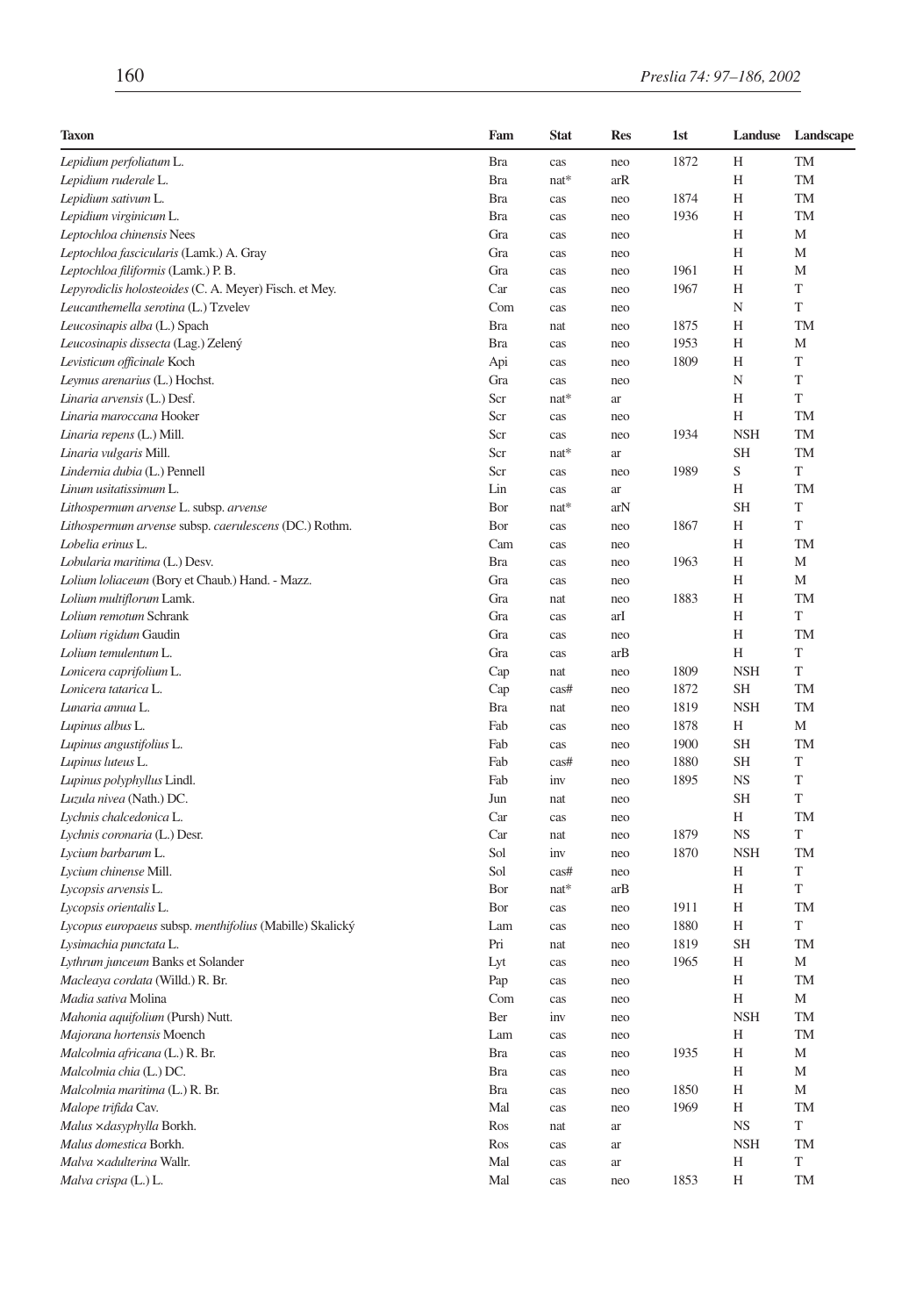| Syntaxa           |                      | Abund LocNo      | Intr     | Origin                                 | LH             | <b>Source</b>             |
|-------------------|----------------------|------------------|----------|----------------------------------------|----------------|---------------------------|
| Si DM             | $\Gamma$             | 3                | ad       | $\mathop{\hbox{\bf E}}$                | $\rm{a}$       | F                         |
| МP                | $\mathbf{C}$         | 5                | $\rm{a}$ | $\mathbf E$                            | a b            | $\boldsymbol{\mathrm{F}}$ |
|                   | $\Gamma$             | 3                | d        | AS AF                                  | a              | F                         |
| DM Si MP          | sc                   | 3                | ad       | AMN AMC                                | a b            | F, Hejný et al. 1973      |
|                   | $\Gamma$             | 1                | $\rm{a}$ | AS                                     | a              | K                         |
|                   | $\Gamma$             | 1                | a        | <b>AMN AMS</b>                         | a              | K                         |
|                   | $\Gamma$             | 1                | a        | AMC AMS                                | a              | K, Dvořák & Kühn 1966     |
|                   | $\Gamma$             | 1                | $\rm{a}$ | AS                                     | a              | F                         |
|                   | $\rm e$              | 1                | $\rm{a}$ | E AS                                   | pe             | K                         |
| Si VE             | sc                   | 3                | ad       | E AS                                   | a              | F                         |
|                   | e                    | $\mathbf{1}$     | $\rm{a}$ | E                                      | a              | F                         |
| Ae Ad             | $\Gamma$             | 3                | d        | AS                                     | pe             | F                         |
|                   | $\Gamma$             | 1                | d        | E                                      | pe             | K                         |
| Ah SO             | $\Gamma$             | 4                | $\rm{a}$ | E AF                                   | a              | F, Suda 1999, 2001        |
|                   | $\Gamma$             | 1                | $\rm{a}$ | AF                                     | a              | F                         |
| Sc DM             | $\Gamma$             | $\boldsymbol{2}$ | ad       | E                                      | pe             | F                         |
| DM CA             | $\mathbf{C}$         | 5                | $\rm{a}$ | E AS                                   | pe             | F                         |
|                   | $\mathbf S$          | $\mathbf{1}$     | $\rm{a}$ | AMN                                    | $\rm{a}$       | F, Kurka 1990             |
| Si                | sc                   | 5                | d        | E AS                                   | a b            | F                         |
| Cl Sh VE AS       | $\rm{sc}$            | 5                | $\rm{a}$ | E AS                                   | a              | F                         |
| Cl                | se                   | 1                | a        | E AS                                   | $\rm{a}$       | F                         |
|                   | $\Gamma$             | $\mathfrak{2}$   | d        | AF                                     | a              | F                         |
|                   | $\Gamma$             | $\boldsymbol{2}$ | d        | E                                      | pe a           | F                         |
|                   | $\mathbf S$          | 1                | $\rm{a}$ | E AS                                   | a              | K                         |
| Pa Ar             | $\mathbf{C}$         | 5                | d        |                                        | pe             | K                         |
| Ah                | e                    | 3                | $\rm{a}$ | E                                      | a              | K                         |
|                   | $\Gamma$             | $\mathbf{1}$     | $\rm{a}$ | E AS                                   | $\rm{a}$       | K, Dvořák & Kühn 1966     |
| Ah                | ${\rm e}$            | 4                | $\rm{a}$ | E                                      | $\rm{a}$       | K                         |
| Cr Bd             | sc                   | 4                | d        | E                                      | $\mathbf S$    | F                         |
|                   | $\Gamma$             | 2                | d        | AS                                     | $\mathbf S$    | F                         |
| CR TA Ae GA Si    | sc                   | 4                | d        | Ε                                      | b              | F                         |
|                   | $\Gamma$             | $\boldsymbol{2}$ | ad       | E                                      | $\rm{a}$       | F                         |
|                   | $\Gamma$             | $\boldsymbol{2}$ | ad       | Ε<br>E                                 | $\rm{a}$       | F                         |
| CE Ar             | e                    | 2<br>5           | d        |                                        | a              | F<br>F                    |
|                   | $\mathbf{C}$         | 1                | d        | AMN<br>E                               | pe             |                           |
|                   | $\Gamma$<br>$\Gamma$ | $\mathfrak{2}$   | d<br>d   | E AS                                   | pe             | K<br>F                    |
| Fv Bd Qt Ar       | $\Gamma$             | 4                | ad       | E AS AF                                | pe<br>pe b     | F                         |
| BS BR             | sc                   | 5                | d        | E AS                                   | $\mathbf S$    | F                         |
|                   | $\mathbf S$          | 1                | d        | AS                                     | $\mathbf S$    | F                         |
| SO PS             | sc                   | 5                | $\rm{a}$ | E                                      | a b            | F                         |
|                   | $\Gamma$             | 1                | $\rm{a}$ | E AS                                   | a b            | F, Krahulec 1981          |
|                   | se                   | 1                | $\rm{a}$ | Ε                                      | pe             | F, Skalický 1968          |
| Ae Ap Ar Ct PT CE | $\rm{c}$             | 4                | d        | Ε                                      | pe             | F                         |
|                   | se                   | 1                | $\rm{a}$ | Ε                                      | pe             | F, Toman & Starý 1966     |
|                   | $\Gamma$             | 1                | d        | AS                                     | pe             | F                         |
|                   | $\mathbf r$          | $\mathbf{1}$     | $\rm{a}$ | AMC                                    | $\rm{a}$       | K                         |
| <b>Bd Qt CR</b>   | la                   | $\sqrt{5}$       | d        | AMN                                    | $\bf S$        | $\boldsymbol{\mathrm{F}}$ |
|                   | $\Gamma$             | $\overline{c}$   | d        | E                                      | a b            | F                         |
|                   | $\rm e$              | $\mathbf{1}$     | $\rm{a}$ | $\mathop{\hbox{\rm E}}\nolimits$ AS AF | $\rm{a}$       | F, Krist 1940             |
|                   | $\rm e$              | $\mathbf{1}$     | d        | E                                      | $\rm{a}$       | F                         |
|                   | $\mathbf r$          | $\mathbf{1}$     | d        | E                                      | $\rm{a}$       | $\boldsymbol{\mathrm{F}}$ |
|                   | $\Gamma$             | $\sqrt{2}$       | d        | EAF                                    | $\rm{a}$       | $\mathbf F$               |
| Bd Cr             | $\rm{sc}$            | 4                | $\rm{a}$ |                                        | t              | F                         |
| PR Bd BS SS       | $\rm{sc}$            | 5                | d        |                                        | t s            | F                         |
| Mn MP             | $\mathbf r$          | $\overline{c}$   | $\rm{a}$ |                                        | $\overline{?}$ | $\boldsymbol{\mathrm{F}}$ |
| Si Al             | $\mathbf r$          | $\overline{4}$   | d        | AS                                     | $\rm{a}$       | $\mathbf F$               |
|                   |                      |                  |          |                                        |                |                           |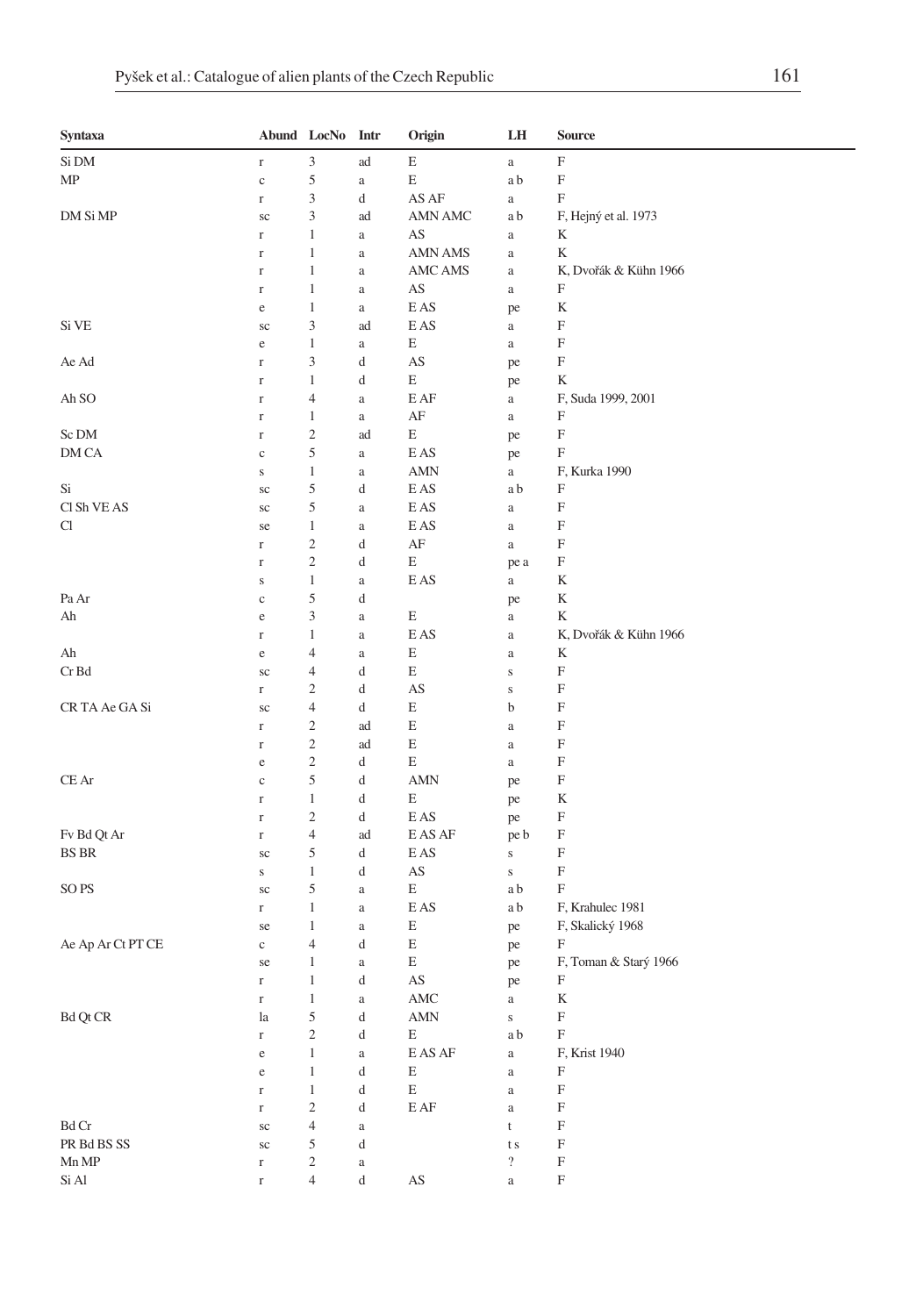| Taxon                                                            | Fam        | <b>Stat</b> | <b>Res</b> | 1st          | Landuse    | Landscape   |
|------------------------------------------------------------------|------------|-------------|------------|--------------|------------|-------------|
| Malva neglecta Wallr.                                            | Mal        | $nat*$      | arI        |              | Н          | T           |
| Malva parviflora L.                                              | Mal        | cas         | neo        | 1957         | H          | <b>TM</b>   |
| Malva pusilla Sm.                                                | Mal        | $nat*$      | arN        |              | H          | T           |
| Malva sylvestris L.                                              | Mal        | $nat*$      | ar         |              | Н          | T           |
| Malva verticillata L.                                            | Mal        | cas         | neo        |              | H          | TM          |
| Malva xzoernigii Fleischer                                       | Mal        | cas         | ar         |              | Н          | T           |
| Mantisalca salmantica (L.) Briq.                                 | Com        | cas         | neo        |              | Н          | TM          |
| Marrubium ×paniculatum Desr.                                     | Lam        | cas         | ar         |              | Н          | T           |
| Marrubium peregrinum L.                                          | Lam        | nat*        | ar         |              | <b>SH</b>  | T           |
| Marrubium vulgare L.                                             | Lam        | $nat*$      | arM        |              | H          | T           |
| Matricaria discoidea DC.                                         | Com        | inv         | neo        | 1851         | H          | TM          |
| Matteucia struthiopteris (L.) Tod.                               | Dry        | nat         | neo        | 1820         | <b>NSH</b> | T           |
| Matthiola incana (L.) R. Br. subsp. incana                       | <b>Bra</b> | cas         | neo        | 1877         | Н          | <b>TM</b>   |
| Matthiola longipetala subsp. bicornis (Sibth. et Sm.) P. W. Ball | <b>Bra</b> | cas         | neo        | 1952         | Н          | TM          |
| Matthiola longipetala (Vent.) DC. subsp. longipetala             | <b>Bra</b> | cas         | neo        | 1924         | Н          | M           |
| Medicago arabica (L.) Hudson                                     | Fab        | cas         | neo        | 1936         | Н          | M           |
| Medicago disciformis DC.                                         | Fab        | cas         | neo        | 1963         | Н          | M           |
| Medicago lupulina L.                                             | Fab        | nat         | ar         |              | <b>SH</b>  | TM          |
| Medicago orbicularis (L.) Bartal.                                | Fab        | cas         | neo        |              | H          | M           |
| Medicago polymorpha L.                                           | Fab        | cas         | neo        | 1880         | Н          | M           |
| Medicago rigidula (L.) Desr.                                     | Fab        | cas         | neo        | 1923         | <b>SH</b>  | T           |
| Medicago sativa L. subsp. sativa                                 | Fab        | nat         | neo        | 1819         | <b>SH</b>  | TM          |
| Medicago xvaria Martyn                                           | Fab        | nat*        | neo        |              | <b>NSH</b> | T           |
| Melampyrum arvense L.                                            | Scr        | nat*        | ar         |              | <b>NS</b>  | T           |
| Melampyrum barbatum Willd. subsp. barbatum                       | Scr        | cas         | neo        | 1893         | <b>SH</b>  | T           |
| Melica altissima L.                                              | Gra        |             |            | 1955         | <b>SH</b>  | T           |
| Melilotus albus Med.                                             | Fab        | nat         | neo        |              | <b>SH</b>  | TM          |
|                                                                  |            | inv         | ar         |              | Н          | M           |
| Melilotus indicus (L.) All.                                      | Fab<br>Fab | cas         | neo        | 1913<br>1929 | Н          | M           |
| Melilotus messanensis (L.) All.                                  |            | cas         | neo        |              | <b>SH</b>  | TM          |
| Melilotus officinalis (L.) Pallas                                | Fab        | inv         | arM        |              |            |             |
| Melilotus sulcatus Desf.                                         | Fab        | cas         | neo        | 1929         | Н          | M           |
| Melilotus wolgicus Poiret                                        | Fab        | cas         | neo        | 1963         | H          | M           |
| Melissa officinalis L. subsp. officinalis                        | Lam        | cas         | neo        | 1872         | Н          | TM          |
| Mentha arvensis L.                                               | Lam        | nat*        | ar         |              | <b>SH</b>  | TM          |
| Mentha xdalmatica Tausch                                         | Lam        | cas         | ar         |              | <b>SH</b>  | TM          |
| Mentha × gracilis Sole                                           | Lam        | nat         | neo        | 1855         | Н          | TM          |
| Mentha xniliaca Jacq.                                            | Lam        | cas         | neo        | 1976         | <b>SH</b>  | T           |
| Mentha xpiperita L. nothosubsp. piperita                         | Lam        | cas         | neo        | 1840         | Н          | TM          |
| Mentha xrotundifolia (L.) Huds.                                  | Lam        | nat*        | neo        | 1846         | <b>SH</b>  | TM          |
| Mentha spicata L. subsp. spicata                                 | Lam        | nat         | neo        | 1818         | <b>SH</b>  | TM          |
| Mentha spicata L. s.l.                                           | Lam        | nat         | neo        | 1844         | <b>SH</b>  | TM          |
| Mentha ×verticilata L.                                           | Lam        | nat         | ar         |              | <b>NSH</b> | T           |
| Mercurialis annua L.                                             | Eup        | nat*        | arB        |              | Н          | TM          |
| Mespilus germanica L.                                            | Ros        | cas         | ar         |              | <b>NS</b>  | T           |
| Microrrhinum litorale (Willd.) Speta                             | Scr        | cas         | neo        | 1994         | Н          | M           |
| Microrrhinum minus (L.) Fourr.                                   | Scr        | nat*        | ar         |              | <b>NSH</b> | T           |
| Mimulus guttatus DC.                                             | Scr        | $inv*$      | neo        | 1853         | <b>NS</b>  | $\mathbf T$ |
| Mimulus moschatus Lindl.                                         | Scr        | nat         | neo        | 1868         | <b>NS</b>  | T           |
| Mirabilis jalapa L.                                              | Nyc        | cas         | neo        |              | Н          | M           |
| Miscanthus sinensis N. J. Andersson                              | Gra        | cas         | neo        |              | <b>SH</b>  | T           |
| Misopates orontium (L.) Rafin.                                   | Scr        | $nat*$      | ar         |              | Н          | T           |
| Monolepis nuttaliana (Schult.) Greene                            | Chen       | cas         | neo        | 1927         | Η          | М           |
| Myagrum perfoliatum L.                                           | <b>Bra</b> | cas         | neo        | 1855         | Н          | TM          |
| Myosotis arvensis (L.) Hill subsp. arvensis                      | Bor        | $nat*$      | arB        |              | <b>SH</b>  | TM          |
| Myosotis ×krajinae Domin                                         | Bor        | cas         | ar         |              | N          | T           |
| Myosotis xpseudohispida Domin                                    | Bor        | cas         | ar         |              | Н          | T           |
| Myrrhis odorata (L.) Scop.                                       | Api        | $inv*$      | neo        | 1809         | <b>NS</b>  | T           |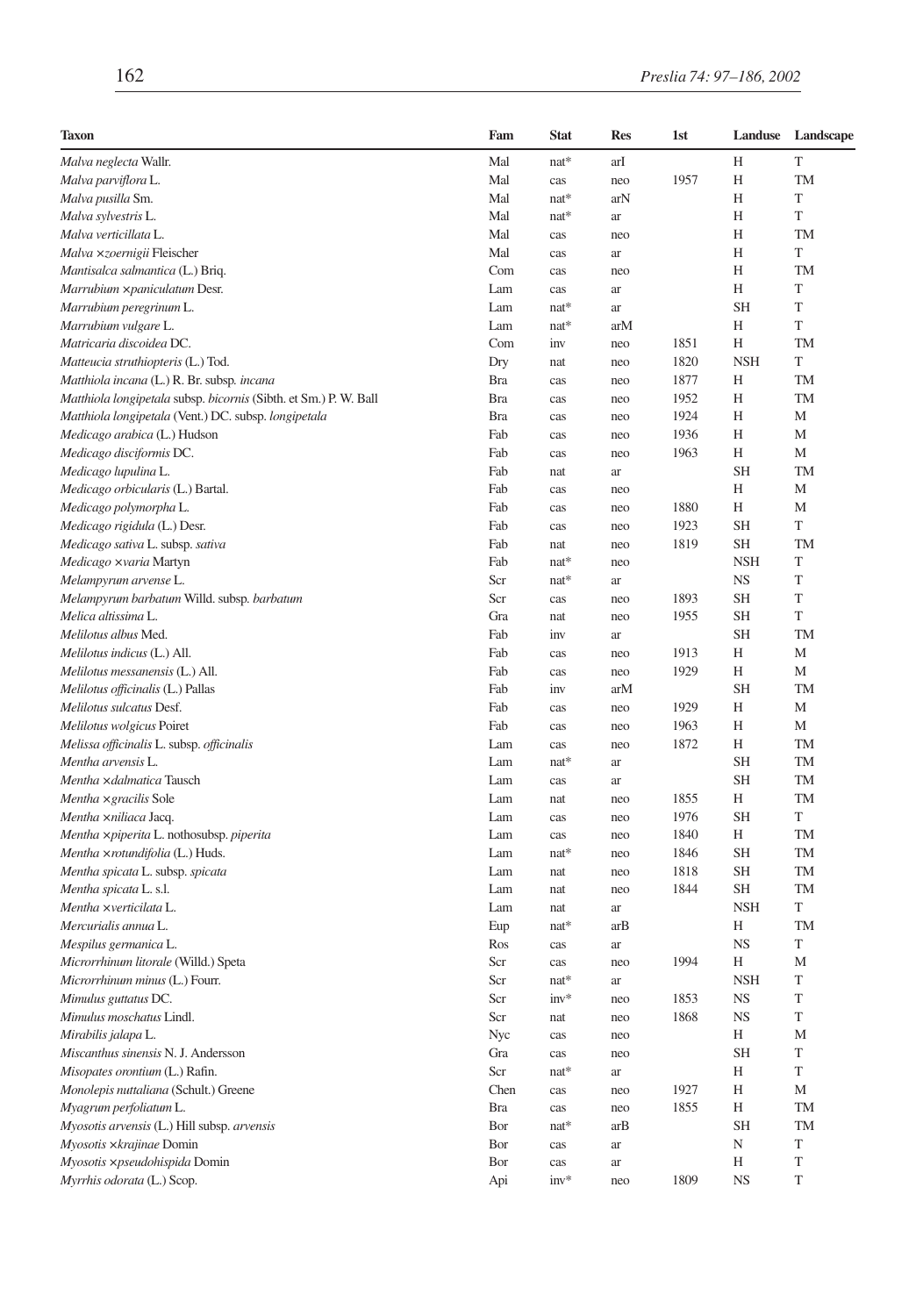| Syntaxa                 |                  | Abund LocNo         | Intr           | Origin                                 | LH                       | <b>Source</b>    |
|-------------------------|------------------|---------------------|----------------|----------------------------------------|--------------------------|------------------|
| Mn MP Oa                | $\mathbf c$      | 5                   | ad             | AS                                     | b pe                     | F                |
|                         | e                | $\mathbf{1}$        | a              | E AS                                   | a                        | F                |
| Mn MP Oa                | sc               | 5                   | ad             | AS                                     | $\rm{a}$                 | F                |
| Si Oa Al                | sc               | $\overline{4}$      | d              | E AS                                   | b pe                     | F                |
| Si DM                   | $\mathbf r$      | 3                   | d              | AS                                     | a b pe                   | F                |
|                         | e                | 1                   | $\rm{a}$       |                                        | $\overline{\mathcal{L}}$ | F                |
|                         | $\mathbf r$      | 1                   | a              | E                                      | pe                       | K                |
| Oa CA Al                | r                | 1                   | a              |                                        | pe                       | F                |
| Oa CA Al                | $\Gamma$         | $\overline{4}$      | a              | Ε                                      | pe                       | F                |
| Oa Mn Al                | $\Gamma$         | $\overline{4}$      | ad             | Ε                                      | pe                       | F                |
| MΡ                      | $\mathbf c$      | 5                   | a              | AS                                     | a                        | K                |
| Ai An IS Ae             | r                | 3                   | d              | E AS AMN                               | f                        | F, Hendrych 1984 |
|                         | $\Gamma$         | 1                   | d              | Е                                      | a b                      | F                |
|                         | $\Gamma$         | 1                   | d              | E AS                                   | $\rm{a}$                 | F                |
|                         | e                | 1                   | a              | E AS                                   | $\rm{a}$                 | F                |
|                         | $\Gamma$         | $\overline{2}$      | a              | E AF                                   | $\rm{a}$                 | F                |
|                         | e                | $\mathbf{1}$        | a              | Ε                                      | $\rm{a}$                 | F                |
| MP Si CA Cl VE Cy Ar DM | $\mathbf c$      | 5                   | ad             | E AS AF                                | a pe                     | F                |
|                         | e                | 1                   | a              | E AS                                   | $\rm{a}$                 | F                |
|                         | $\Gamma$         | $\overline{c}$      | a              | E                                      | $\rm{a}$                 | F                |
|                         | e                | 1                   | $\rm{a}$       | E                                      | $\rm{a}$                 | F                |
| DM CA Br Ar             | $\mathbf c$      | 5                   | d              | AS                                     | pe                       | F                |
| Br CA                   | sc               | 5                   | ad             | AS                                     | pe                       | F                |
| Gs Tm Br Ar KP          | sc               | 5                   | a              | E AS                                   | ap                       | F                |
| Cl Sh                   | e                | $\mathbf{1}$        | $\rm{a}$       | E                                      | ap                       | F                |
| Fv Ar                   | r                | 1                   | d              | E AS                                   | pe                       | K, Pyšek 1997    |
| DM Si Al CA             | $\mathbf c$      | 5<br>$\overline{2}$ | ad             | E AS                                   | b a                      | F<br>F           |
|                         | $\Gamma$         | 1                   | a              | E AS<br>Е                              | $\rm{a}$                 | F                |
| DM Si Al CA             | e                | 5                   | $\rm{a}$<br>ad | E AS                                   | $\rm{a}$<br>b            | F                |
|                         | $\mathbf c$<br>e | $\mathbf{1}$        |                | E                                      |                          | F                |
|                         | e                | $\mathbf{1}$        | a<br>$\rm{a}$  | E                                      | $\rm{a}$<br>b            | F                |
| Ae BS                   | r                | 3                   | d              | E AS                                   | pe                       | F                |
| Ah Sh VE SO Pa Ae       | $\rm _c$         | 5                   | a              | E AS                                   | pe                       | F, Štěpánek 1998 |
| Ae Pa                   | sc               | $\overline{4}$      | ad             |                                        | pe                       | F, Štěpánek 1998 |
| Ae Pa                   | sc               | $\overline{4}$      | d              | E                                      | pe                       | F, Štěpánek 1998 |
|                         | $\Gamma$         | $\overline{2}$      | d              |                                        | pe                       | F, Štěpánek 1998 |
| Pa                      | sc               | 3                   | d              | E                                      | pe                       | F, Štěpánek 1998 |
| Ae Ar Pe Al             | $\mathbf c$      | 5                   | d              |                                        | pe                       | F, Štěpánek 1998 |
| Pa                      | $\Gamma$         | 3                   | d?             | Е                                      | pe                       | F, Štěpánek 1998 |
| Pa                      | $\Gamma$         | 3                   | d              | E                                      | pe                       | F, Štěpánek 1998 |
| Ap Pa SG Pr Ph          | $\mathbf c$      | 5                   | a              |                                        | pe                       | F, Štěpánek 1998 |
| VE                      | $\mathbf c$      | 5                   | $\rm{a}$       | E AF                                   | a                        | F                |
| GQ Bd                   | $\mathbf r$      | 3                   | d              | E AS                                   | t s                      | F                |
| DΜ                      | r                | 1                   | a              | Е                                      | $\rm{a}$                 | F, Mikoláš 1997  |
| Sc Sr DM                | sc               | 5                   | a              | E AS AF                                | $\rm{a}$                 | F                |
| SG CM Ct                | $\rm{sc}$        | $\mathfrak s$       | d              | AMN                                    | pe                       | F                |
| SG CM Pa Ct             | $\mathbf r$      | 3                   | d              | <b>AMN</b>                             | pe                       | F                |
| Si VE                   | $\mathbf r$      | $\mathfrak{2}$      | d              | AMN AMC AMS pe                         |                          | F                |
|                         | $\mathbf r$      | $\mathbf{1}$        | d              | AS                                     | pe                       | K                |
| Cl Sh                   | $\mathbf r$      | $\overline{4}$      | $\rm{a}$       | $\mathop{\hbox{\rm E}}\nolimits$ AS AF | $\rm{a}$                 | F                |
|                         | $\rm e$          | $\mathbf{1}$        | $\rm{a}$       | AMN AS                                 | $\rm{a}$                 | F                |
|                         | $\mathbf r$      | $\sqrt{2}$          | a              | E AS                                   | $\rm{a}$                 | F, Sutorý 1982   |
| Cl Sh Ah PS Si Sr SO Ab | $\mathbf c$      | 5                   | a              | E AS AF                                | $\rm{a}$                 | F                |
|                         | S                | $\mathbf{1}$        | a              |                                        | $\rm{a}$                 | F                |
|                         | $\mathbf r$      | $\sqrt{2}$          | $\rm{a}$       |                                        | $\rm{a}$                 | F                |
| Ae PT CE                | la               | 5                   | d              | E                                      | pe                       | F, Lhotská 1975  |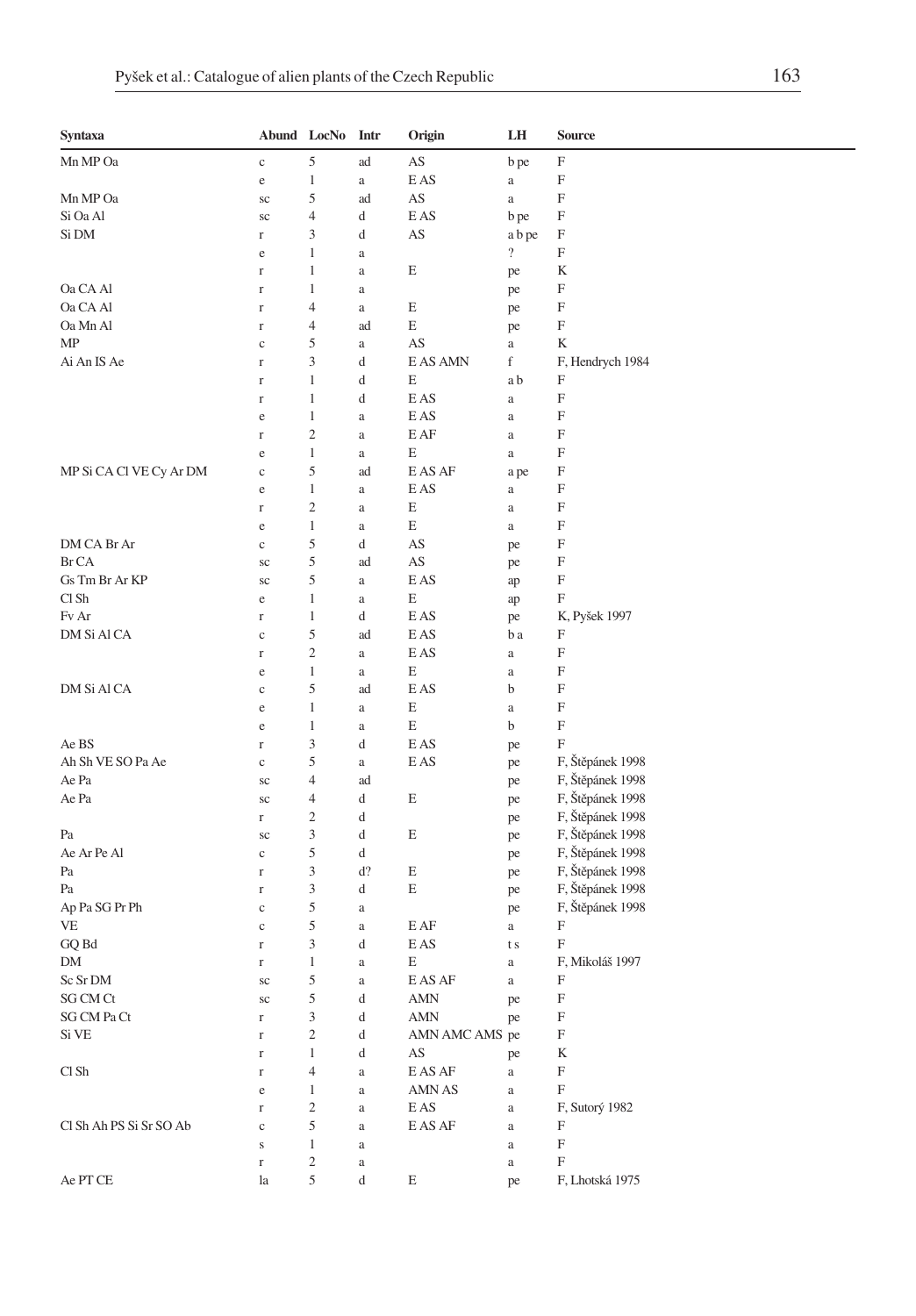| <b>Taxon</b>                                                       | Fam        | <b>Stat</b> | <b>Res</b> | 1st  | Landuse    | Landscape   |
|--------------------------------------------------------------------|------------|-------------|------------|------|------------|-------------|
| Myrrhoides nodosa (L.) Cannon                                      | Api        | cas         | neo        | 1997 | Н          | М           |
| Narcissus poeticus L.                                              | Hya        | cas         | neo        | 1867 | Н          | <b>TM</b>   |
| Narcissus pseudonarcissus L.                                       | Amr        | cas         | neo        | 1867 | Н          | <b>TM</b>   |
| Nemophila menziesii Hooker fil. et Arnott                          | Hydp       | cas         | neo        |      | S          | TM          |
| Nepeta cataria L.                                                  | Lam        | nat*        | arN        |      | H          | T           |
| Nepeta xfaasenii Stearn                                            | Lam        | cas         | neo        |      | <b>NSH</b> | T           |
| Nepeta grandiflora M. Bieb.                                        | Lam        | cas         | neo        | 1900 | Н          | TM          |
| Nepeta racemosa Lam.                                               | Lam        | cas         | neo        |      | <b>NSH</b> | T           |
| Neslia paniculata (L.) Desv. subsp. paniculata                     | <b>Bra</b> | $nat*$      | arR        |      | H          | T           |
| Nicandra physalodes (L.) Gaertn.                                   | Sol        | cas         | neo        | 1853 | Н          | M           |
| Nicotiana alata Link et Otto                                       | Sol        | cas         | neo        |      | Н          | М           |
| Nicotiana rustica L.                                               | Sol        | cas         | neo        | 1891 | Н          | <b>TM</b>   |
| Nicotiana tabacum L.                                               | Sol        | cas         | neo        | 1891 | Н          | <b>TM</b>   |
| Nigella arvensis L.                                                | Ran        | $nat*$      | arR        |      | Н          | T           |
| Nigella damascena L.                                               | Ran        | cas         | neo        | 1874 | Н          | TM          |
| Nigella sativa L.                                                  | Ran        | cas         | neo        |      | Н          | TM          |
| Nonea lutea (Desr.) DC.                                            | Bor        | cas         | neo        |      | Н          | TM          |
| Nonea rosea (M. Bieb.) Link                                        | Bor        | cas         | neo        | 1872 | Н          | TM          |
| Obione sibirica (L.) Fischer                                       | Chen       | cas         | neo        | 1939 | Н          | M           |
| Ocimum basilicum L.                                                | Lam        | cas         | neo        |      | Н          | <b>TM</b>   |
| Oenothera acutifolia Rostański                                     | Ona        | cas         | neo        | 1975 | Н          | M           |
| Oenothera xalbipercurva Renner                                     | Ona        | cas         | neo        | 1899 | Н          | М           |
| Oenothera ammophila Focke                                          | Ona        | cas         | neo        | 1848 | Н          | M           |
| Oenothera biennis L.                                               | Ona        | inv         | neo        | 1831 | <b>SH</b>  | <b>TM</b>   |
| Oenothera canovirens Steele                                        | Ona        | cas         | neo        | 1953 | Н          | M           |
| Oenothera coronifera Renner                                        | Ona        | cas         | neo        | 2001 | Н          | М           |
| Oenothera depressa Greene                                          | Ona        | nat         | neo        | 1936 | <b>SH</b>  | TM          |
| Oenothera fallax Renner emend. Rostański                           | Ona        | nat         | neo        | 1961 | Н          | M           |
| Oenothera flava subsp. taraxacoides (Woot. et Standl) W. L. Wagner | Ona        | cas         | neo        | 2000 | Н          | TM          |
| Oenothera glazioviana M. Micheli                                   | Ona        | nat         | neo        | 1890 | Н          | M           |
| Oenothera hoelscheri Rostański                                     | Ona        | cas         | neo        | 1975 | Н          | М           |
| Oenothera issleri Rostański                                        | Ona        | cas         | neo        | 1949 | Н          | M           |
| Oenothera missouriensis Sims                                       | Ona        | cas         | neo        | 1913 | Н          | M           |
| Oenothera moravica Jehlík et Rostański                             | Ona        | cas         | neo        | 1985 | Н          | M           |
| Oenothera oakesiana S. Watson et Coulter                           | Ona        | cas         | neo        | 1962 | Н          | M           |
| Oenothera parviflora L.                                            | Ona        | cas         | neo        | 1914 | Н          | М           |
| Oenothera ×punctulata Rostański et Gutte                           | Ona        | cas         | neo        | 1972 | Н          | M           |
| Oenothera pycnocarpa Atkinson et Bartlett                          | Ona        | nat         | neo        | 1960 | Н          | M           |
| Oenothera rubricaulis Klebahn                                      | Ona        | nat         | neo        | 1914 | Н          | M           |
| Oenothera stricta Ledeb.                                           | Ona        | cas         | neo        | 1825 | Н          | T           |
| Oenothera subterminalis Gates                                      | Ona        | cas         | neo        | 1967 | Н          | M           |
| Oenothera tetragona Roth                                           | Ona        | cas         | neo        | 1884 | Н          | <b>TM</b>   |
| Oenothera victorini Gates et Catcheside                            | Ona        | cas         | neo        | 1973 | Н          | M           |
| Omphalodes verna Moench                                            | Bor        | cas         | neo        |      | <b>SH</b>  | T           |
|                                                                    | Fab        | nat*        |            | 1852 | <b>NS</b>  | T           |
| Onobrychis viciifolia Scop.                                        | Com        | $nat*$      | neo<br>arM |      | H          | T           |
| Onopordum acanthium L.                                             |            |             |            |      |            |             |
| Onopordum xbeckianum John                                          | Com        | cas         | neo        | 1906 | Н<br>S     | TM<br>T     |
| Opuntia phaeacantha Engelm.                                        | Cac        | cas#        | neo        |      | <b>SH</b>  | $\mathbf T$ |
| Ornithogalum nutans L.                                             | Lil        | nat         | neo        | 1809 |            |             |
| Ornithopus compressus L.                                           | Fab        | cas         | neo        | 1937 | Н          | M           |
| Ornithopus sativus Brot. subsp. sativus                            | Fab        | cas         | neo        | 1889 | <b>SH</b>  | T           |
| Orobanche crenata Forskål                                          | <b>Oro</b> | cas         | neo        | 1896 | Η          | T           |
| Orobanche gracilis Sm.                                             | <b>Oro</b> | nat         | neo        | 1878 | S          | T           |
| Orobanche hederae Duby                                             | <b>Oro</b> | nat#        | neo        | 1945 | Η          | TM          |
| Orobanche lucorum A. Br.                                           | <b>Oro</b> | nat#        | neo        |      | Η          | TM          |
| Orobanche minor Sm.                                                | <b>Oro</b> | inv         | ar         |      | Η          | T           |
| Orobanche nana (Reuter) Beck                                       | <b>Oro</b> | cas         | neo        | 1985 | Н          | T           |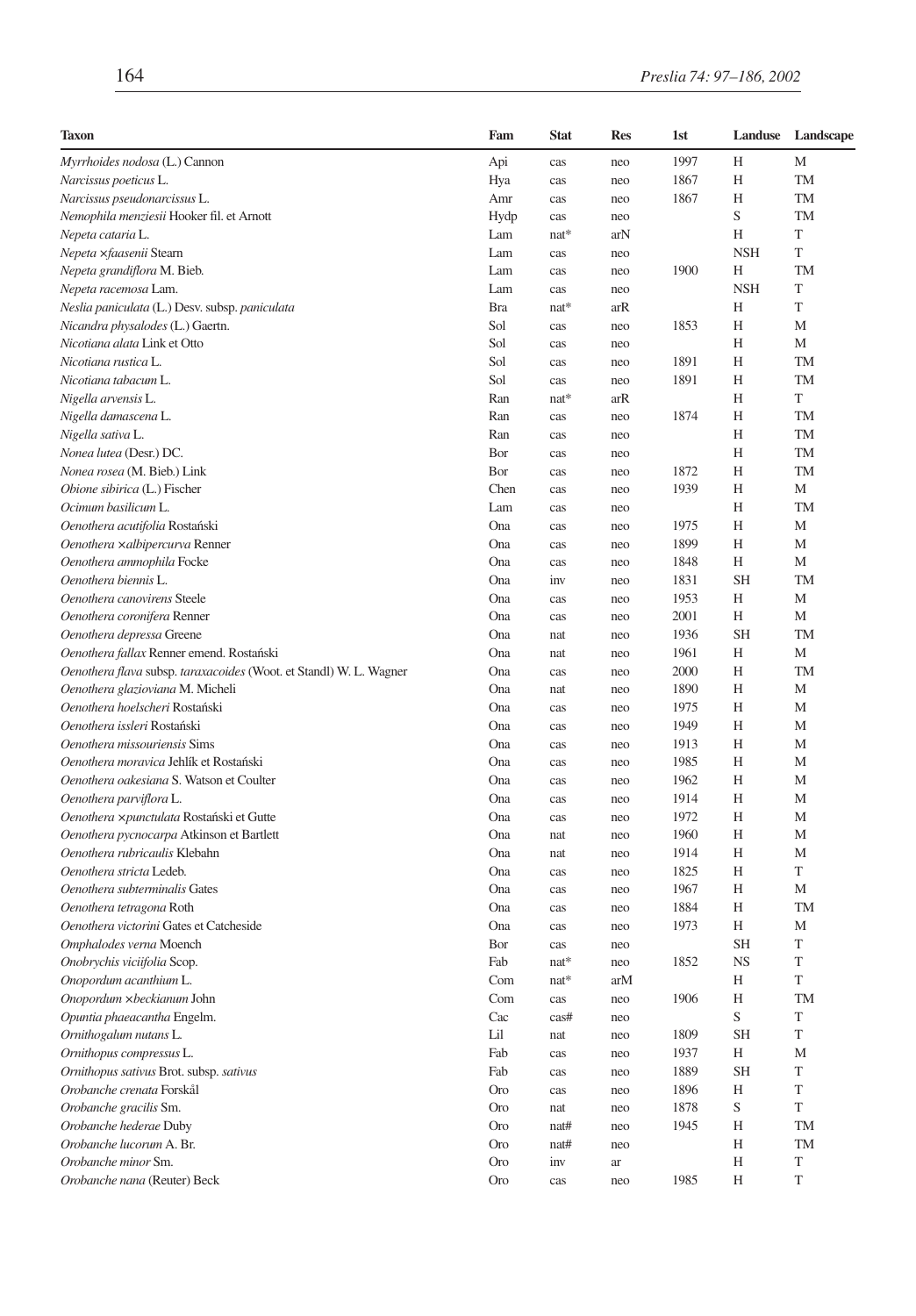| Syntaxa        |              | Abund LocNo Intr            |                                               | Origin                                 | LH          | <b>Source</b>                                  |
|----------------|--------------|-----------------------------|-----------------------------------------------|----------------------------------------|-------------|------------------------------------------------|
|                | $\mathbf S$  | $\mathbf{1}$                | $\rm{a}$                                      | E AS                                   | $\rm{a}$    | K, Filippov 1999                               |
| Ar Ae          | $\mathbf r$  | $\overline{4}$              | d                                             | E                                      | pe          | K                                              |
| Ar Ae          | $\mathbf r$  | $\overline{4}$              | d                                             | E                                      | pe          | K                                              |
|                | $\Gamma$     | $\mathbf{1}$                | d                                             | <b>AMN</b>                             | $\rm{a}$    | K                                              |
| Al Oa Si       | $\rm{sc}$    | 5                           | ad                                            | E AS                                   | pe          | $\boldsymbol{\mathrm{F}}$                      |
|                | $\Gamma$     | $\sqrt{2}$                  | d                                             |                                        | pe          | $\boldsymbol{\mathrm{F}}$                      |
|                | $\Gamma$     | $\sqrt{2}$                  | d                                             | E                                      | pe          | F, Holub 1991                                  |
|                | $\Gamma$     | $\sqrt{2}$                  | d                                             | E AS                                   | pe          | F                                              |
| Cl Sh Ah VE Si | $\mathbf{C}$ | 5                           | $\rm{a}$                                      | AS                                     | $\rm{a}$    | $\boldsymbol{\mathrm{F}}$                      |
|                | $\mathbf r$  | $\sqrt{2}$                  | d                                             | AMS                                    | $\rm{a}$    | F                                              |
|                | $\mathbf r$  | $\mathbf{1}$                | d                                             | AMS                                    | $\rm{a}$    | $\boldsymbol{\mathrm{F}}$                      |
|                | $\mathbf r$  | $\mathbf{1}$                | d                                             | <b>AMN</b>                             | $\rm{a}$    | $\boldsymbol{\mathrm{F}}$                      |
|                | $\mathbf r$  | $\mathbf{1}$                | d                                             | AMS                                    | $\rm{a}$    | $\boldsymbol{\mathrm{F}}$                      |
| Cl Oa          | $\rm{sc}$    | $\overline{4}$              | $\rm{a}$                                      | E AS AF                                | $\rm{a}$    | $\boldsymbol{\mathrm{F}}$                      |
|                | $\Gamma$     | 3                           | d                                             | E                                      | $\rm{a}$    | F                                              |
|                | $\Gamma$     | $\sqrt{2}$                  | d                                             | AS                                     | $\rm{a}$    | $\boldsymbol{\mathrm{F}}$                      |
|                | $\Gamma$     | $\mathbf{1}$                | d                                             | AS                                     | $\rm{a}$    | $\boldsymbol{\mathrm{F}}$                      |
|                | $\mathbf r$  | $\mathbf{1}$                | $\rm{a}$                                      | E                                      | $\rm{a}$    | $\boldsymbol{\mathrm{F}}$                      |
|                | $\rm e$      | $\mathbf{1}$                | $\rm{a}$                                      | AS                                     | $\rm{a}$    | $\boldsymbol{\mathrm{F}}$                      |
|                | $\mathbf r$  | $\mathbf{1}$                | d                                             | AS                                     | $\rm{a}$    | $\boldsymbol{\mathrm{F}}$                      |
|                | $\mathbf r$  | $\mathbf{1}$                | $\rm{a}$                                      |                                        | $\mathbf b$ | $\boldsymbol{\mathrm{F}}$                      |
|                | $\Gamma$     | $\mathbf{1}$                | $\rm{a}$                                      |                                        | $\mathbf b$ | $\boldsymbol{\mathrm{F}}$                      |
| DM             | $\mathbf r$  | $\sqrt{2}$                  | ad                                            |                                        | b           | $\boldsymbol{\mathrm{F}}$                      |
| DM             | $\mathbf{C}$ | 5                           | ad                                            |                                        | b a         | F, Jehlík & Rostański 1980                     |
| DM             | $\mathbf r$  | $\mathbf{1}$                | a                                             |                                        | b           | $\boldsymbol{\mathrm{F}}$                      |
| DM             | $\mathbf S$  | $\mathbf{1}$                | $\rm{a}$                                      |                                        | b           |                                                |
| DM             | $\Gamma$     | $\mathfrak z$               | $\rm{a}$                                      |                                        | b           | $\boldsymbol{\mathrm{F}}$                      |
| DM             | $\rm{sc}$    | $\mathfrak z$               | $\rm{a}$                                      |                                        | b           | F, Roubal 1972                                 |
|                | $\mathbf S$  | $\mathbf{1}$                | d                                             | AMN                                    | pe          | K, Chrtek & Skočdopolová 2001a, Procházka 2002 |
| DM             | sc           | 3                           | d                                             |                                        | b           | F                                              |
| DM             | $\mathbf r$  | $\sqrt{2}$                  | $\rm{a}$                                      |                                        | b           | $\boldsymbol{\mathrm{F}}$                      |
|                | $\mathbf r$  | $\sqrt{2}$                  | $\rm{a}$                                      |                                        | b           | $\boldsymbol{\mathrm{F}}$                      |
|                | $\mathbf r$  | $\mathbf{1}$                | d                                             | <b>AMN</b>                             | pe          | F                                              |
|                | $\Gamma$     | $\mathbf{1}$                | $\rm{a}$                                      |                                        | b           | $\boldsymbol{\mathrm{F}}$                      |
|                | $\rm e$      | $\,1\,$                     | $\rm{a}$                                      |                                        | $\mathbf b$ | $\boldsymbol{\mathrm{F}}$                      |
|                | $\mathbf r$  | $\mathbf{1}$                | ad                                            |                                        | $\mathbf b$ | $\boldsymbol{\mathrm{F}}$                      |
|                | $\mathbf S$  | $\mathbf{1}$                | $\rm{a}$                                      |                                        | b           | $\boldsymbol{\mathrm{F}}$                      |
| DM             | $\Gamma$     | 3                           | $\rm{a}$                                      |                                        | a b         | $\boldsymbol{\mathrm{F}}$                      |
| DM             | $\rm{sc}$    | $\overline{4}$              | $\rm{a}$                                      |                                        | b           | F, Roubal 1968                                 |
|                | $\rm e$      | 1                           | $\rm{a}$                                      | AMS                                    | a b         | F                                              |
|                | $\Gamma$     | $\mathbf{1}$                | $\rm{a}$                                      |                                        | b           | $\boldsymbol{\mathrm{F}}$                      |
|                | $\rm e$      | $\mathbf{1}$                | ad                                            | <b>AMN</b>                             | pe          | $\boldsymbol{\mathrm{F}}$                      |
|                | $\Gamma$     | $\sqrt{2}$                  | a                                             |                                        | b           | $\boldsymbol{\mathrm{F}}$                      |
|                | $\Gamma$     | $\sqrt{2}$                  | d                                             | Ε                                      | pe          | $\boldsymbol{\mathrm{F}}$                      |
| Br Fv Ar       | sc           | 5                           | d                                             | E AS                                   | pe          | $\boldsymbol{\mathrm{F}}$                      |
| Oa             | la           | 5                           | $\rm{a}$                                      | E                                      | b           | $\bf K$                                        |
|                | se           | 1                           | $\rm{a}$                                      |                                        | $\bf b$     | Sutorý 2001                                    |
|                | $\mathbf r$  | $\,1\,$                     | d                                             |                                        | pe          | K                                              |
| Ae An CR       | $\Gamma$     | $\sqrt{2}$                  | $\mathrm{d}% \left\  \mathbf{G}\right\  ^{2}$ | $\mathbf E$                            | pe          | $\mathbf K$                                    |
|                | $\rm e$      | $\,1$                       | $\rm{a}$                                      | $\mathop{\hbox{\rm E}}\nolimits$ AS AF | $\rm{a}$    | $\mathbf F$                                    |
|                | $\rm r$      | $\ensuremath{\mathfrak{Z}}$ | ad                                            | $\mathbf E$                            | $\rm{a}$    | $\mathbf F$                                    |
|                | $\rm e$      | $1\,$                       | ad                                            | E                                      | b pe p      | $\mathbf F$                                    |
|                | $\rm e$      | $1\,$                       | $\rm{a}$                                      | E                                      | b pe p      | $\mathbf F$                                    |
|                | $\Gamma$     | $\,1\,$                     | d                                             | $\mathop{\hbox{\rm E}}\nolimits$ AS    | b pe p      | $\mathbf F$                                    |
|                | $\mathbf S$  | $\,1\,$                     | d                                             | $\mathbf E$                            | b pe p      | $\boldsymbol{\mathrm{F}}$                      |
| Sh Ah Ar       | $\mathbf r$  | $\ensuremath{\mathfrak{Z}}$ | $\rm{a}$                                      | $\mathop{\hbox{\rm E}}\nolimits$ AS AF | b pe p      | F, Kropáč 1997, Jehlík 1998                    |
|                | $\rm e$      | $\,1$                       | ad                                            | $\mathop{}\!\textnormal{E}$            | abpep F     |                                                |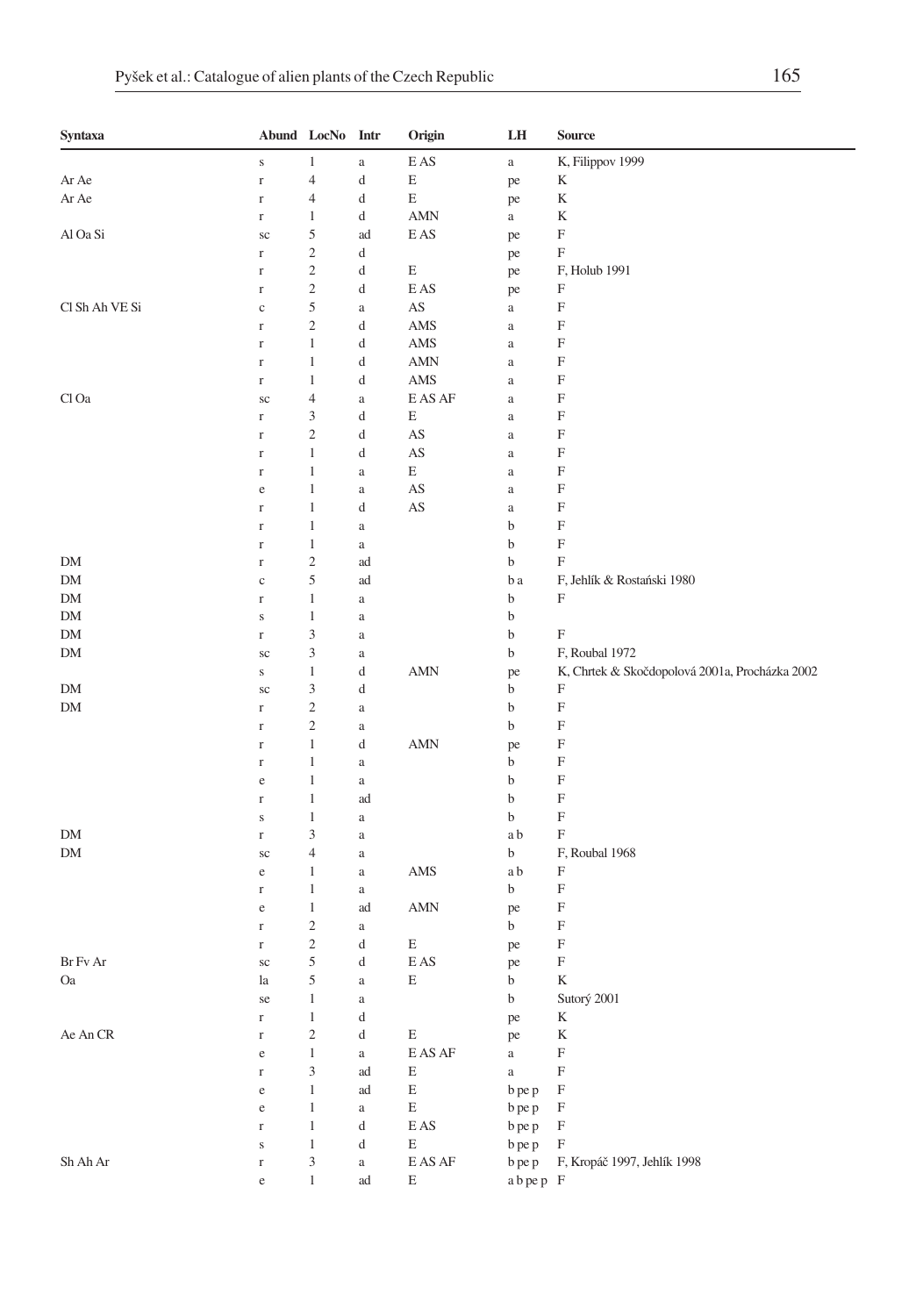| <b>Taxon</b>                                             | Fam        | <b>Stat</b> | <b>Res</b> | 1st  | Landuse     | Landscape   |
|----------------------------------------------------------|------------|-------------|------------|------|-------------|-------------|
| Orobanche ramosa L.                                      | <b>Oro</b> | nat*        | arI        |      | Н           | T           |
| Oxalis corniculata L.                                    | Oxa        | nat         | neo        | 1852 | Н           | TM          |
| Oxalis debilis Humboldt, Bonpland et Kunth               | Oxa        | cas         | neo        | 1963 | Н           | M           |
| Oxalis dillenii Jacq.                                    | Oxa        | nat         | neo        |      | Н           | TM          |
| Oxalis fontana Bunge                                     | Oxa        | nat         | neo        | 1852 | H           | <b>TM</b>   |
| Oxalis latifolia Humboldt, Bonpland et Kunth             | Oxa        | cas         | neo        | 1963 | Н           | М           |
| Oxalis pes-caprae L.                                     | Oxa        | cas         | neo        | 1961 | Н           | М           |
| Oxalis repens Thunb.                                     | Oxa        | cas         | neo        |      | Н           | <b>TM</b>   |
| Oxybaphus nyctagineus (Michx) Sweet                      | Nyc        | nat         | neo        | 1843 | Н           | TM          |
| Paeonia officinalis L.                                   | Pae        | cas         | neo        |      | Н           | <b>TM</b>   |
| Panicum capillare subsp. barbipulvinatum (Nash) Tzvelev  | Gra        | cas         | neo        | 1968 | Н           | M           |
| Panicum capillare L. subsp. capillare                    | Gra        | nat         | neo        | 1940 | Н           | M           |
| Panicum compressum Bivona                                | Gra        | cas         | neo        | 1961 | Н           | М           |
| Panicum dichotomiflorum Michx.                           | Gra        | cas         | neo        | 1970 | Н           | M           |
| Panicum miliaceum subsp. agricolum H. Scholz et Mikoláš  | Gra        | cas         | neo        | 1975 | Н           | <b>TM</b>   |
| Panicum miliaceum L. subsp. miliaceum                    | Gra        | cas         | arN        |      | Н           | T           |
| Panicum miliaceum subsp. ruderale (Kitagawa) Tzvelev     | Gra        | nat         | neo        | 1823 | Н           | M           |
| Panicum obtusum Humboldt, Bonpland et Kunth              | Gra        | cas         | neo        | 1961 | Н           | M           |
| Panicum oligosanthes Schult.                             | Gra        | cas         | neo        |      | Н           | M           |
| Papaver argemone L.                                      | Pap        | nat*        | arN        |      | <b>SH</b>   | T           |
| Papaver atlanticum subsp. mesatlanticum (Maire) Kadereit | Pap        | cas         | neo        | 2001 | H           | M           |
| Papaver croceum Ledeb.                                   | Pap        | cas         | neo        |      | Н           | <b>TM</b>   |
| Papaver dubium L.                                        | Pap        | $nat*$      | arM        |      | <b>SH</b>   | T           |
| Papaver hybridum L.                                      | Pap        | cas         | neo        | 1865 | Н           | TM          |
| Papaver lecoqii Lamotte                                  | Pap        | nat         | ar         |      | H           | T           |
| Papaver pseudo-orientale (Fedde) Medvedev                | Pap        | cas         | neo        |      | Н           | TM          |
| Papaver rhoeas L.                                        | Pap        | $nat*$      | arN        |      | Н           | TM          |
| Papaver somniferum L. subsp. somniferum                  | Pap        | cas         | ar         |      | Н           | TM          |
| Parapholis strigosa (Dum.) C. E. Hubbard                 | Gra        | cas         | neo        |      | Н           | M           |
| Parentucellia viscosa (L.) Caruel                        | Scr        | cas         | neo        | 1882 | <b>SH</b>   | T           |
| Parietaria judaica L.                                    | Urt        | cas         | neo        |      | Н           | <b>TM</b>   |
| Parietaria officinalis L.                                | Urt        | nat*        | ar         |      | <b>NSH</b>  | T           |
| Parietaria pennsylvanica Willd.                          | Urt        | cas         | neo        | 2000 | Н           | М           |
| Parthenocissus inserta (Kerner) Fritsch                  | Vit        | inv         | neo        | 1900 | <b>NSH</b>  | TM          |
| Parthenocissus quinquefolia (L.) Planchon                | Vit        | nat         | neo        |      | <b>NSH</b>  | <b>TM</b>   |
| Pastinaca sativa L. subsp. sativa                        | Api        | nat*        | ar         |      | <b>SH</b>   | TM          |
| Pastinaca sativa subsp. urens (Godron) Celak.            | Api        | nat         | ar         |      | <b>SH</b>   | TM          |
| Paulownia tomentosa (Thunb.) Steudel                     | Scr        | cas         | neo        |      | Н           | M           |
| Peltaria alliacea Jacq.                                  | <b>Bra</b> | cas         | neo        | 1993 | N           | T           |
| Pentaglottis sempervirens (L.) Tausch ex L. H. Bailey    | Bor        | cas         | neo        | 1989 | Н           | <b>TM</b>   |
| Persicaria orientalis (L.) Spach                         | Poly       | cas         | neo        |      | Н           | <b>TM</b>   |
| Persicaria pennsylvanica (L.) M. Gómez                   | Poly       | cas         | neo        | 1968 | Н           | M           |
| Persicaria polystachya (Wall. ex Meisner) H. Gross       | Poly       | inv         | neo        |      | <b>SH</b>   | T           |
| Petasites japonicus (Sieb. et Zucc.) F. W. Schmidt       | Com        | cas         | neo        |      | <b>SH</b>   | <b>TM</b>   |
| Petroselinum crispum (Mill.) A.W. Hill                   | Api        | cas         | ar         |      | Н           | TM          |
| Petunia xatkinsiana Loudon                               | Sol        | cas         | neo        |      | Н           | M           |
| Peucedanum austriacum (Jacq.) Koch                       | Api        | cas         | neo        | 1837 | $\mathbf S$ | $\mathbf T$ |
| Phacelia campanularia A. Gray                            | Hydp       | cas         | neo        |      | H           | TM          |
| Phacelia ciliata A. Gray                                 | Hydp       | cas         | neo        |      | Н           | TM          |
| Phacelia tanacetifolia Bentham                           | Hydp       | cas         | neo        | 1891 | Н           | TM          |
| Phalaris arundinacea var. picta L.                       | Gra        | cas         | neo        |      | <b>SH</b>   | T           |
| Phalaris brachystachys Link                              | Gra        | cas         | neo        | 1961 | Η           | TM          |
| Phalaris canariensis L.                                  | Gra        | cas         | neo        | 1867 | Η           | TM          |
| Phalaris coerulescens Desf.                              | Gra        | cas         | neo        |      | Η           | М           |
| Phalaris minor Retz.                                     | Gra        | cas         | neo        | 1961 | H           | TM          |
| Phalaris paradoxa L.                                     | Gra        | cas         | neo        | 1961 | Н           | TM          |
| Phaseolus coccineus L.                                   | Fab        | cas         | neo        |      | Η           | TM          |
|                                                          |            |             |            |      |             |             |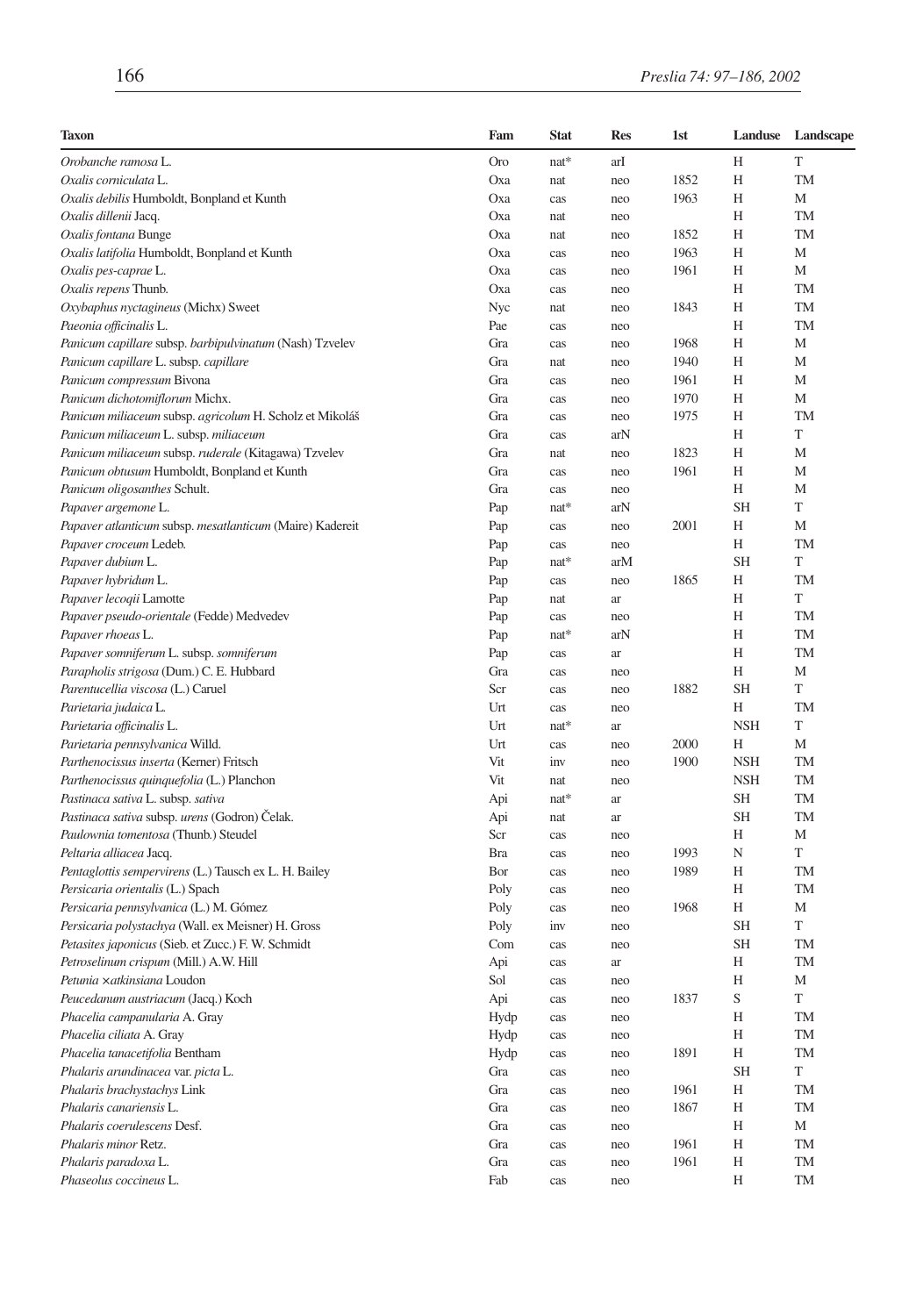| Syntaxa           |              | Abund LocNo Intr        |               | Origin     | LH          | <b>Source</b>                                  |
|-------------------|--------------|-------------------------|---------------|------------|-------------|------------------------------------------------|
| Er PS             | $\rm e$      | 3                       | $\rm{a}$      | E AS AF    |             | a b pe p F, Jehlík 1998                        |
| SO                | $\Gamma$     | 4                       | $\rm{a}$      | E AS AU AF | a b pe      | $\boldsymbol{\mathrm{F}}$                      |
| VE                | $\bf S$      | 1                       | $\rm{a}$      | AMS        | pe          | F, Holub & Holubičková 1980, Jehlík 1995, 1998 |
| VE PS SO          | $\Gamma$     | $\mathfrak{2}$          | $\rm{a}$      | <b>AMN</b> | a b pe      | F                                              |
| SO CE Ae Cr Ai Sa | sc           | 5                       | $\rm{a}$      | AMN        | a b pe      | F                                              |
| VE                | $\Gamma$     | $\mathbf{1}$            | a             | AMC AMS    | pe          | F, Jehlík 1995, 1998                           |
|                   | $\mathbf r$  | $\mathbf{1}$            | a             | AF         | pe          | Dvořák & Kühn 1966                             |
| MP VE             | $\mathbf r$  | 3                       | ad            | AS AU      | a b pe      | F                                              |
| Oa Ar             | $\mathbf r$  | 2                       | ad            | AMN AMC    | pe          | F, Jehlík 1998                                 |
|                   | $\Gamma$     | 2                       | d             | E AS       | pe          | F                                              |
|                   | $\Gamma$     | $\mathbf{1}$            | a             | AMN        | $\rm{a}$    | K, Jehlík 1998                                 |
| Pa Si             | sc           | $\mathfrak{2}$          | $\rm{a}$      | AMN        | $\rm{a}$    | K, Jehlík 1998                                 |
|                   | se           | $\mathbf{1}$            | $\rm{a}$      | Е          | $\rm{a}$    | Dvořák & Kühn 1966                             |
|                   | sc           | $\mathfrak{2}$          | $\rm{a}$      | AMN        | $\rm{a}$    | K, Jehlík 1998                                 |
| PS Er Si          | sc           | $\overline{\mathbf{c}}$ | $\rm{a}$      | E          | $\rm{a}$    | K, Jehlík 1998                                 |
| Si PS             | $\Gamma$     | 4                       | d             | AS         | $\rm{a}$    | K                                              |
|                   | sc           | $\mathfrak{2}$          | $\rm{a}$      | AS         | $\rm{a}$    | K, Jehlík 1998                                 |
|                   | se           | 1                       | $\rm{a}$      | AMC AMS    | pe          | K, Dvořák & Kühn 1966                          |
|                   | $\Gamma$     | 1                       | $\rm{a}$      | AMC AMS    | pe          | K                                              |
| Ah Cl Sh Fv Ab    | $\mathbf c$  | 5                       | $\rm{a}$      | Е          | a           | F                                              |
|                   | $\Gamma$     | $\mathbf{1}$            | d             | AF         | pe          |                                                |
| SO                | $\Gamma$     | $\mathbf{1}$            | d             | AS         | pe          | F                                              |
| Ah Si Cl Sh AS    | sc           | 5                       | a             | E AS AF    | $\rm{a}$    | F                                              |
|                   | e            | $\mathbf{1}$            | $\rm{a}$      | E AS AF    | $\rm{a}$    | F                                              |
|                   | $\Gamma$     | $\mathbf{1}$            |               | E          | $\rm{a}$    | F                                              |
|                   | $\Gamma$     | 1                       | $\rm{a}$<br>d | AS         |             | F                                              |
| Cl Sh Ah Si       | $\mathbf{C}$ | 5                       | $\rm{a}$      | E AS AF    | pe<br>a     | F                                              |
| Si                | sc           | 4                       | d             | E AS       | $\rm{a}$    | F                                              |
|                   | $\Gamma$     | $\mathbf{1}$            |               | E          | $\rm{a}$    | K                                              |
|                   | $\rm e$      | 1                       | $\rm{a}$      | E          |             | F                                              |
|                   |              | $\mathbf{1}$            | $\rm{a}$      | E          | ap          | F                                              |
| TA Ai BS IS GA Al | e            |                         | a             | E          | a pe        | F                                              |
|                   | sc           | 3<br>$\mathbf{1}$       | ad            |            | pe          |                                                |
| Si<br>Ai BS CR Ae | $\Gamma$     | 5                       | a             | AMN        | $\rm{a}$    | K<br>$\boldsymbol{\mathrm{F}}$                 |
|                   | la           | 3                       | d             | <b>AMN</b> | $\mathbf S$ | F                                              |
| BS Ae             | sc           |                         | d             | AMN        | $\bf S$     |                                                |
| Ar DM             | $\mathbf c$  | 5                       | ad            | AS         | b pe        | F<br>$\boldsymbol{\mathrm{F}}$                 |
| Ar DM             | sc           | 4                       | $\rm{a}$      | AS         | b pe        | F                                              |
|                   | $\mathbf r$  | $\mathfrak{2}$          | d             | AS         | t           |                                                |
|                   | $\mathbf S$  | $\mathbf{1}$            | $\rm{a}$      | E          | pe          | K, Mandák 1995                                 |
|                   | $\bf S$      | $\mathbf{1}$            | d             | E          | pe          | F, Zlámalík 1996, Holub 1996                   |
|                   | $\Gamma$     | $\mathfrak{2}$          | d             | AS         | a           | F                                              |
|                   | $\Gamma$     | $\mathbf{1}$            | $\rm{a}$      | AMN        | $\rm{a}$    | K                                              |
| Ae                | sc           | 3                       | d             | AS         | pe          | F                                              |
|                   | $\Gamma$     | $\mathbf{1}$            | d             | AS         | pe          | K                                              |
| Si                | sc           | 4                       | d             | E AS       | b           | F                                              |
| Si                | $\Gamma$     | 4                       | d             | AMS        | $\rm{a}$    | F                                              |
|                   | e            | 1                       | a             | Е,         | pe          | F                                              |
|                   | $\Gamma$     | 1                       | d             | <b>AMN</b> | $\rm{a}$    | $\mathbf F$                                    |
|                   | $\Gamma$     | $\,1$                   | d             | AMN        | $\rm{a}$    | $\mathbf F$                                    |
| Ah Sh Si          | $\Gamma$     | $\overline{4}$          | d             | <b>AMN</b> | $\rm{a}$    | $\mathbf F$                                    |
| Ae Al Ar          | $\rm{sc}$    | 5                       | d             |            | pe          | K                                              |
|                   | se           | $\overline{\mathbf{c}}$ | $\rm{a}$      | E AS       | $\rm{a}$    | K, Dvořák & Kühn 1966                          |
|                   | $\rm{sc}$    | $\sqrt{2}$              | $\rm{a}$      | Ε          | $\rm{a}$    | K, Dvořák & Kühn 1966                          |
|                   | $\Gamma$     | $\overline{c}$          | $\rm{a}$      | E          | pe          | K                                              |
|                   | se           | $\sqrt{2}$              | $\rm{a}$      | E AS AF    | $\rm{a}$    | K, Dvořák & Kühn 1966                          |
|                   | se           | $\overline{\mathbf{c}}$ | $\rm{a}$      | E AS AF    | $\rm{a}$    | K, Dvořák & Kühn 1966                          |
|                   | $\mathbf S$  | $\mathbf{1}$            | d             | AMC AMS    | pe          | F                                              |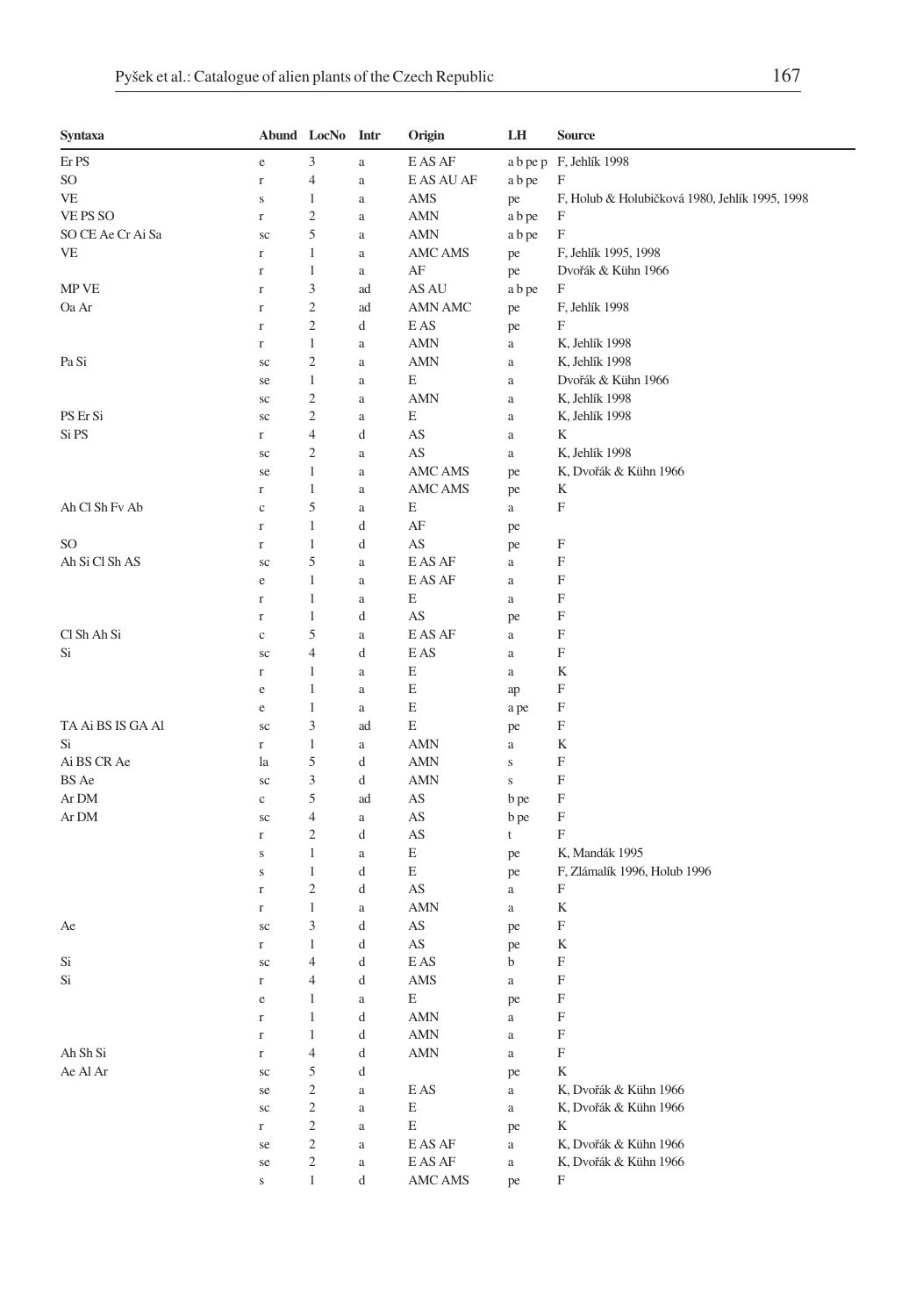| <b>Taxon</b>                                        | Fam  | <b>Stat</b> | <b>Res</b> | 1st  | Landuse    | Landscape |
|-----------------------------------------------------|------|-------------|------------|------|------------|-----------|
| Phaseolus vulgaris L.                               | Fab  | cas         | neo        |      | Н          | TM        |
| Philadelphus coronarius L.                          | Phi  | cas#        | neo        | 1819 | <b>SH</b>  | TM        |
| Phleum paniculatum Huds.                            | Gra  | cas         | neo        |      | H          | M         |
| Phleum subulatum (Savi) A. et Gr.                   | Gra  | cas         | neo        |      | Н          | М         |
| Phlox drummondii Hooker                             | Pole | cas         | neo        |      | Н          | М         |
| Phlox paniculata L.                                 | Pole | cas         | neo        | 1880 | Н          | TM        |
| Phlox subulata L.                                   | Pole | cas         | neo        |      | Н          | M         |
| Pholiurus incurvus Schinz et Thell.                 | Gra  | cas         | neo        | 1961 | Н          | М         |
| Physalis alkekengi L. var. alkekengi                | Sol  | nat         | ar         |      | <b>NSH</b> | TM        |
| Physalis alkekengi var. franchetii (Masters) Makino | Sol  | cas         | neo        |      | <b>SH</b>  | <b>TM</b> |
| Physalis angulata L.                                | Sol  | cas         | neo        | 1972 | H          | <b>TM</b> |
| Physalis peruviana L.                               | Sol  | cas         | neo        |      | Н          | TM        |
| Physalis philadelphica Lam.                         | Sol  | cas         | neo        | 1935 | Н          | TM        |
| Physalis pubescens L.                               | Sol  | cas         | neo        | 2001 | Н          | T         |
| Physocarpus opulifolius (L.) Maxim.                 | Ros  | inv         | neo        | 1874 | <b>NSH</b> | T         |
| Phytolacca americana L.                             | Phy  | cas         | neo        | 1853 | <b>NSH</b> | T         |
| Phytolacca esculenta Van Houtte                     | Phy  | nat         | neo        | 1956 | Н          | M         |
| Pimpinella anisum L.                                | Api  | cas         | neo        |      | H          | T         |
| Pinus nigra Arnold                                  | Pin  | nat         | neo        |      | <b>NS</b>  | T         |
| Pinus strobus L.                                    | Pin  | inv         | neo        | 1800 | N          | T         |
| Pistia stratiotes L.                                | Ara  | cas         | neo        |      | N          | <b>TM</b> |
| Pisum sativum L.                                    | Fab  | cas         | ar         |      | H          | <b>TM</b> |
| Plantago afra L.                                    | Plan | cas         | neo        | 1851 | Η          | TM        |
| Plantago alpina L.                                  | Plan | cas#        | neo        | 1934 | N          | T         |
| Plantago coronopus L. subsp. coronopus              | Plan | cas         | neo        | 1935 | Н          | M         |
| Plantago gentianoides Sibth. et Sm                  | Plan | cas         | neo        |      | H          | <b>TM</b> |
| Plantago major L. subsp. major                      | Plan | inv         | ar         |      | Н          | TM        |
| Plantago ×mixta Domin                               | Plan | cas         | arch       |      | <b>SH</b>  | T         |
| Plantago ×moravica Chrtek                           | Plan | cas         | arch       |      | <b>SH</b>  | T         |
| Platanus ×hispanica Mill.                           | Plat | cas         | neo        |      | H          | M         |
| Platycladus orientalis (L.) Franco                  | Cup  |             |            | 1950 | N          | T         |
|                                                     | Car  | cas         | neo        | 1863 | H          | M         |
| Polycarpon tetraphyllum (L.) L.                     |      | cas         | neo        |      |            | T         |
| Polycnemum arvense L.                               | Chen | $nat*$      | ar         |      | <b>NSH</b> | T         |
| Polycnemum heuffelii A. F. Láng                     | Chen | nat*        | ar         |      | <b>NS</b>  |           |
| Polycnemum majus A. Braun                           | Chen | $nat*$      | ar         |      | <b>NSH</b> | T         |
| Polygonatum latifolium (Jacq.) Desf.                | Lil  | nat         | neo        | 1809 | Н          | M         |
| Polygonum aviculare L.                              | Poly | $nat*$      | ar         |      | Н          | <b>TM</b> |
| Polypogon fugax Nees ex Steud.                      | Gra  | cas         | neo        | 1964 | Н          | M         |
| Polypogon monspeliensis (L.) Desf.                  | Gra  | cas         | neo        | 1961 | Н          | M         |
| Populus balsamifera L.                              | Sal  | cas         | neo        | 1880 | H          | M         |
| Populus ×canadensis Moench                          | Sal  | inv         | neo        |      | <b>SH</b>  | <b>TM</b> |
| Portulaca grandiflora Hooker                        | Por  | cas         | neo        | 1937 | Н          | M         |
| Portulaca oleracea L. subsp. oleracea               | Por  | $nat*$      | arR        |      | H          | TM        |
| Potentilla fruticosa L.                             | Ros  | cas#        | neo        | 1977 | S          | T         |
| Potentilla intermedia L.                            | Ros  | nat         | neo        | 1903 | Н          | M         |
| Potentilla supina subsp. paradoxa (Nutt.) Soják     | Ros  | cas         | neo        |      | <b>SH</b>  | T         |
| Primula vulgaris Huds. subsp. vulgaris              | Pri  | nat         | neo        |      | <b>SH</b>  | T         |
| Prunus armeniaca L.                                 | Ros  | cas         | ar         |      | Н          | TM        |
| Prunus cerasifera Ehrh.                             | Ros  | nat         | neo        |      | <b>SH</b>  | T         |
| Prunus cerasus L.                                   | Ros  | $nat*$      | ar         |      | <b>NSH</b> | T         |
| Prunus domestica L.                                 | Ros  | $nat*$      | ar         |      | <b>SH</b>  | T         |
| Prunus ×eminens G. Beck                             | Ros  | $nat*$      | ar         |      | <b>NS</b>  | T         |
| Prunus ×fruticans Weihe                             | Ros  | nat         | ar         |      | S          | T         |
| Prunus insititia L.                                 | Ros  | $nat*$      | ar         |      | <b>SH</b>  | T         |
| Prunus laurocerasus L.                              | Ros  | cas         | neo        | 2001 | Η          | М         |
| Prunus persica (L.) Batsch                          | Ros  | cas         | ar         |      | Н          | TM        |
| Prunus serotina Ehrh.                               | Ros  | inv         | neo        |      | <b>NS</b>  | TM        |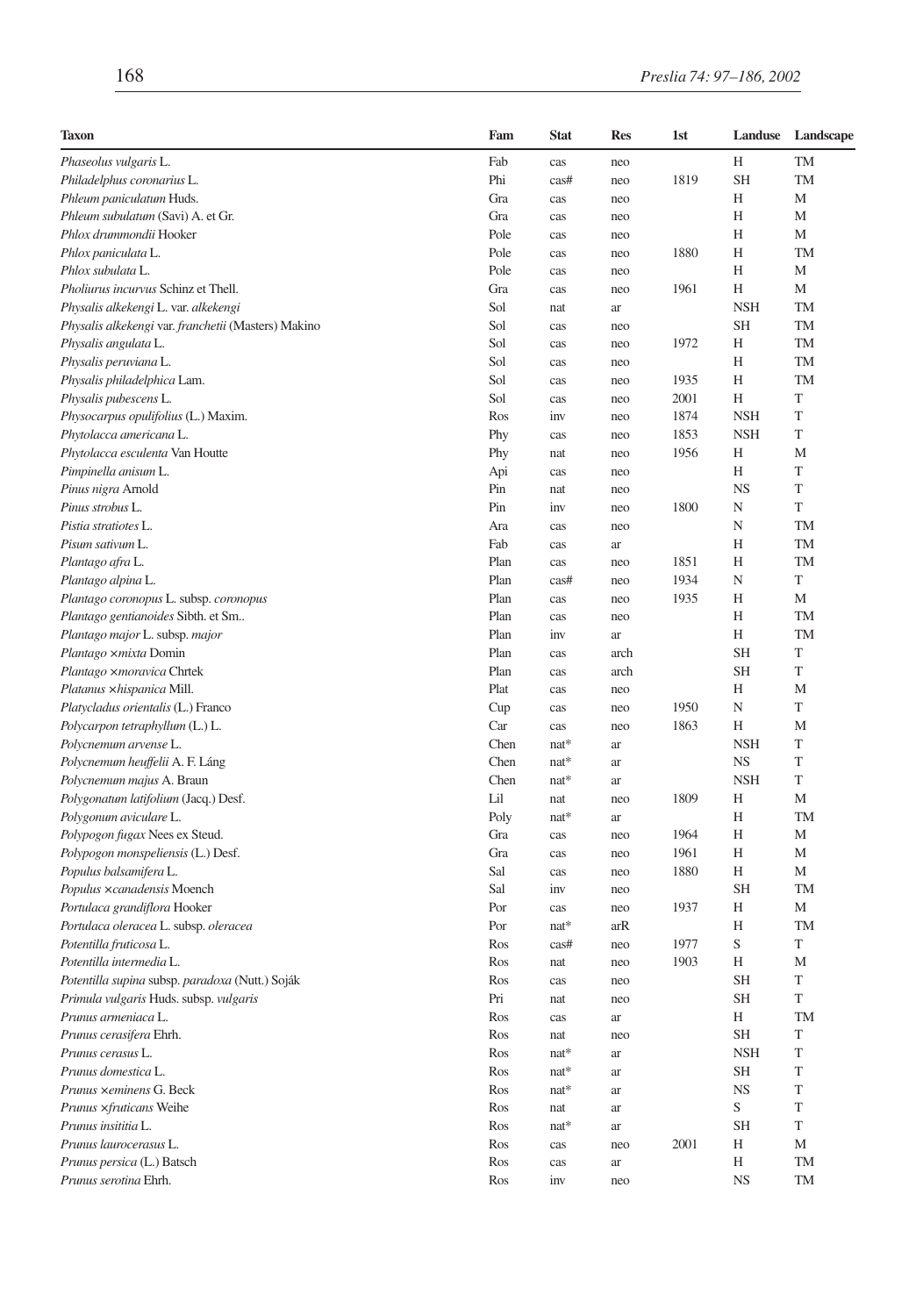| Syntaxa                                |                         | Abund LocNo Intr            |          | Origin                              | LH                          | <b>Source</b>                            |
|----------------------------------------|-------------------------|-----------------------------|----------|-------------------------------------|-----------------------------|------------------------------------------|
|                                        | $\Gamma$                | $\overline{c}$              | d        | AMS                                 | $\rm{a}$                    | F                                        |
|                                        | $\Gamma$                | $\mathfrak{Z}$              | d        | E                                   | $\bf S$                     | F                                        |
|                                        | $\Gamma$                | 1                           | a        | E                                   | a pe                        | K                                        |
|                                        | $\Gamma$                | 1                           | a        | E                                   | $\rm{a}$                    | K                                        |
|                                        | $\Gamma$                | $\mathbf{1}$                | d        | AMN                                 | $\mathbf{a}$                | F                                        |
|                                        | $\Gamma$                | $\overline{c}$              | d        | <b>AMN</b>                          | pe                          | F                                        |
|                                        | $\Gamma$                | $\mathfrak{2}$              | d        | AMN                                 | pe                          | F                                        |
|                                        | se                      | 1                           | a        | E AS                                | $\rm{a}$                    | Dvořák & Kühn 1966                       |
| CR BS Ai Ae                            | sc                      | $\overline{4}$              | d        | E                                   | pe                          | F, Hendrych 1989                         |
|                                        | r                       | 1                           | d        | AS                                  | pe                          | F                                        |
|                                        | se                      | 1                           | d        | AMN AMC AMS a                       |                             | F                                        |
|                                        | $\Gamma$                | $\mathbf{1}$                | d        | AMS                                 | pe                          | F                                        |
|                                        | $\Gamma$                | $\overline{c}$              | d        | AMC                                 | $\rm{a}$                    | F, Pyšek 1995                            |
|                                        | $\mathbf S$             | $\mathbf{1}$                | d        | AMN AMC AMS a                       |                             | F                                        |
| Ai                                     | la                      | 4                           | d        | <b>AMN</b>                          | S                           | F<br>F                                   |
| Ar Ae Al                               | $\Gamma$                | $\overline{c}$<br>3         | d<br>d   | <b>AMN</b><br>AS                    | pe                          |                                          |
|                                        | $\mathbf r$<br>$\Gamma$ | $\overline{c}$              | d        | AS                                  | pe                          | F, Skalický 1972<br>F                    |
| Br Fv Qp Cr DS                         |                         | 5                           | d        | E                                   | $\mathbf{a}$<br>t           | F                                        |
| GQ                                     | sc<br>la                | 5                           | d        | <b>AMN</b>                          | t                           | F                                        |
| Le                                     | e                       | $\mathbf{1}$                | d        | AS AF AMC AMS pe                    |                             | K                                        |
| Si                                     | $\Gamma$                | $\overline{4}$              | d        | E AS                                | a                           | F                                        |
|                                        | se                      | 1                           | a        | E AS                                | $\rm{a}$                    | F                                        |
| Na NA                                  | e                       | $\mathbf{1}$                | d        | E                                   | pe                          | F, Chrtek & Skočdopolová 1995            |
|                                        | e                       | 1                           | a        | E                                   | a pe                        | F                                        |
|                                        | e                       | $\mathbf{1}$                | d        | E                                   | pe                          | F                                        |
| MP Sg Si Cy                            | $\mathbf c$             | 5                           | a        | E AS AF                             | pe                          | F                                        |
|                                        | $\rm e$                 | $\mathbf{1}$                | a        |                                     | pe                          | F                                        |
|                                        | $\Gamma$                | 1                           | a        |                                     | pe                          | F                                        |
|                                        | $\Gamma$                | $\mathbf{1}$                | d        |                                     | t                           | F                                        |
|                                        | r                       | 1                           | d        | AS                                  | s t                         | F                                        |
| MP                                     | $\Gamma$                | 1                           | a        | E                                   | a                           | F                                        |
| Co PF Ah Sn Ab                         | $\Gamma$                | $\overline{4}$              | a        | E AS                                | a                           | F                                        |
| Cl AS                                  | e                       | $\overline{c}$              | a        | E                                   | $\rm{a}$                    | F                                        |
| Fv Ah Si Cl DM                         | $\mathbf r$             | $\overline{4}$              | a        | E AS                                | $\rm{a}$                    | F, Novák 2001                            |
|                                        | $\Gamma$                | 1                           | d        | E                                   | pe                          | K                                        |
| VE SO Si                               | $\mathbf c$             | 5                           | a        | E AS                                | $\mathbf{a}$                | F                                        |
|                                        | se                      | 1                           | a        | E AS AF                             | $\rm{a}$                    |                                          |
|                                        | $\Gamma$                | $\mathbf{1}$                | a        | E AS AF                             | a                           | K, Dvořák & Kühn 1966                    |
|                                        | $\Gamma$                | 1                           | d        | AMN                                 | t                           | K                                        |
| SS St DM                               | la                      | 4                           | ad       |                                     | t                           | F                                        |
| Si VE                                  | $\Gamma$                | $\mathbf{1}$                | d        | AMS                                 | $\mathbf{a}$                | F, Domin 1937a, Petřík 2001              |
| Er PS MP                               | sc                      | 5                           | a        | AS AF                               | $\rm{a}$                    | F                                        |
|                                        | S                       | $\mathbf{1}$                | d        | AS                                  | $\bf S$                     | F                                        |
| DM MP                                  | $\Gamma$                | 3                           | a        | E                                   | b pe                        | F                                        |
| Bi Pa                                  | $\rm e$                 | $\mathbf 1$                 | a        | AMN AS                              | a pe                        | F                                        |
|                                        | $\mathbf r$             | $\sqrt{2}$                  | $\rm{a}$ | E AS AF                             | pe                          | F                                        |
|                                        | $\mathbf r$             | $\ensuremath{\mathfrak{Z}}$ | d        | $\mathbf{A}\mathbf{S}$              | $\mathop{\rm t}\nolimits$ s | $\mathbf F$                              |
| <b>BS Bd PR</b>                        | $\rm{sc}$               | $\mathfrak s$               | d        | $\mathop{\hbox{\rm E}}\nolimits$ AS | $\mathop{\rm t}\nolimits$ s | $\mathbf F$                              |
| PR Bd BS CR                            | $\rm{sc}$               | $\mathfrak s$               | d        | $\mathop{\hbox{\rm E}}\nolimits$ AS | $\mathop{\rm t}\nolimits$ s | $\mathbf F$                              |
| <b>BS Bd PR</b>                        | sc                      | $\overline{4}$              | d        |                                     | $\mathop{\rm t}\nolimits$ s | $\boldsymbol{\mathrm{F}}$                |
| Ps Gs Bd                               | $\rm{sc}$               | $\overline{4}$              | $\rm{a}$ |                                     | $\bf S$                     | $\mathbf F$                              |
| Bd Ai BS<br><b>BS</b> Bd <sub>PR</sub> | $\Gamma$                | $\overline{4}$              | $\rm{a}$ | $\mathbf{A}\mathbf{S}$              | $\bf S$                     | $\mathbf F$<br>$\boldsymbol{\mathrm{F}}$ |
|                                        | $\rm{sc}$<br>$\Gamma$   | 5<br>$\,1\,$                | d<br>d   | $\mathop{\hbox{\rm E}}\nolimits$ AS | t s<br>$\bf S$              | $\boldsymbol{\mathrm{F}}$                |
|                                        | $\mathbf r$             | $\ensuremath{\mathfrak{Z}}$ | d        | $\mathbf{A}\mathbf{S}$              | $\mathop{\rm t}\nolimits$ s | $\mathbf F$                              |
| GQ SS                                  | la                      | $\overline{4}$              | d        | <b>AMN</b>                          | $\mathop{\rm t}\nolimits$ s | $\mathbf F$                              |
|                                        |                         |                             |          |                                     |                             |                                          |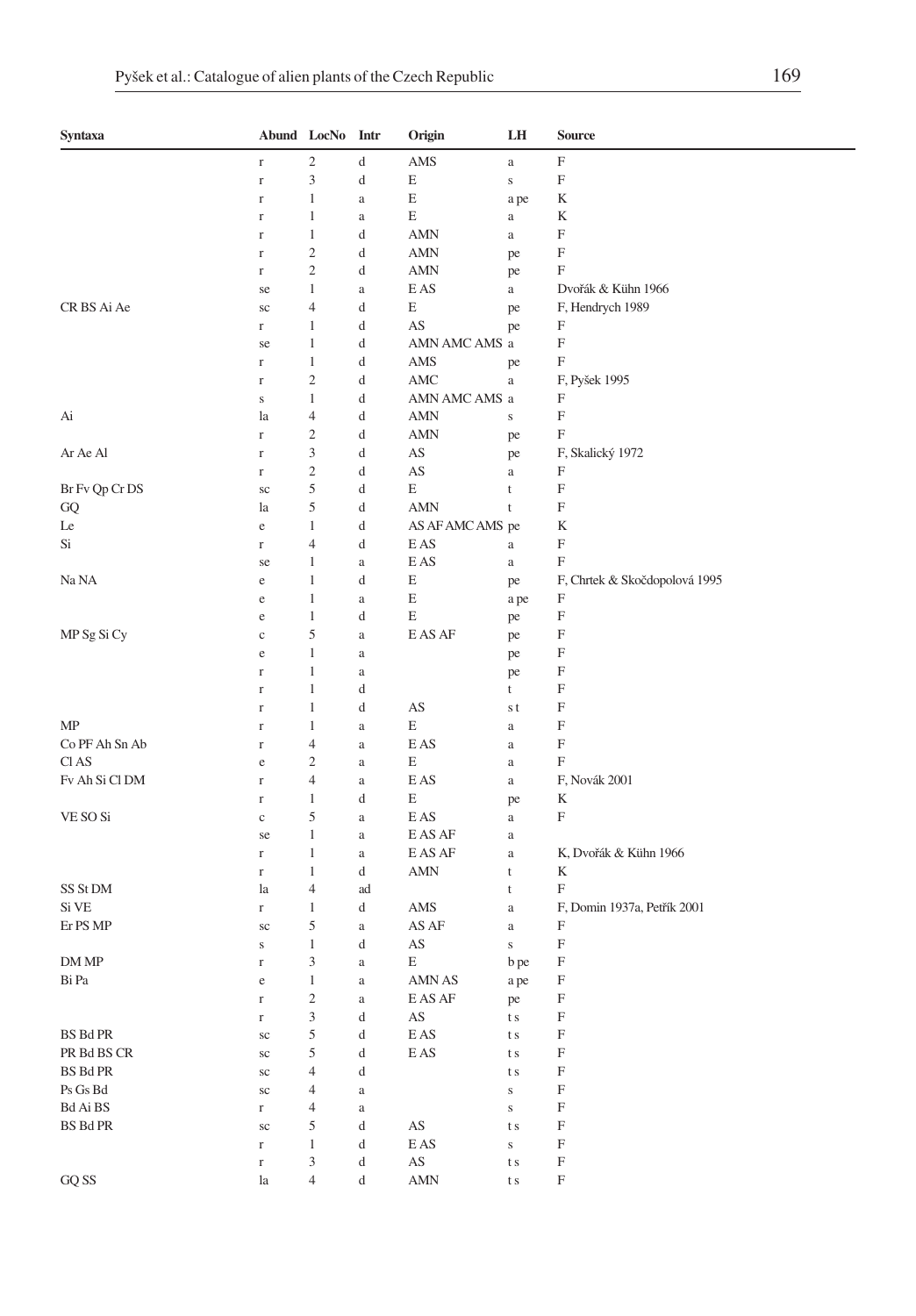| <b>Taxon</b>                                              | Fam        | <b>Stat</b> | <b>Res</b> | 1st  | Landuse    | Landscape |
|-----------------------------------------------------------|------------|-------------|------------|------|------------|-----------|
| Prunus virginiana L.                                      | Ros        | cas         | neo        |      | S          | T         |
| Pseudolysimachion incanum (L.) Holub subsp. incanum       | Scr        | cas         | neo        |      | H          | <b>TM</b> |
| Pseudolysimachion xneglectum (Vahl) Trávníček             | Scr        | cas         | neo        | 1940 | N          | T         |
| Pseudotsuga menziesii (Mirbel) Franco                     | Pin        | nat         | neo        |      | N          | T         |
| Puccinellia gigantea (Grossh.) Grossh.                    | Gra        | cas         | neo        |      | Н          | M         |
| Pulmonaria sibirica L.                                    | Bor        | cas         | neo        |      | SН         | T         |
| Pulsatilla vulgaris Mill.                                 | Ran        | cas         | neo        | 1852 | <b>NS</b>  | T         |
| Pulsatilla slavica Reuss                                  | Ran        | nat#        | neo        |      | N          | T         |
| Puschkinia scilloides Adams                               | Hya        | nat#        | neo        | 1856 | NS         | T         |
| Pyrethrum macrophyllum (W. et K.) Willd.                  | Com        | nat         | neo        |      | SН         | T         |
| Pyrus ×amphigenea Domin ex Dostálek                       | Ros        | nat         | ar         |      | NS         | T         |
| Pyrus communis L.                                         | Ros        | nat         | ar         |      | <b>NSH</b> | TM        |
| Pyrus ×nivalis Jacq.                                      | Ros        | nat         | ar         |      | <b>NS</b>  | T         |
| Quercus rubra L.                                          | Fag        | inv         | neo        |      | N          | TM        |
| Ranunculus acris subsp. friesianus (Jordan) Rouy et Fouc. | Ran        | cas         | neo        | 1882 | Н          | TM        |
| Ranunculus arvensis L.                                    | Ran        | nat*        | arB        |      | Н          | T         |
| Raphanus raphanistrum L.                                  | Bra        | nat*        | arN        |      | Н          | TM        |
| Raphanus sativus L. subsp. sativus                        | <b>Bra</b> | cas         | ar         |      | Н          | TM        |
| Rapistrum rugosum subsp. orientale (L.) Arcang.           | <b>Bra</b> | cas         | neo        | 1940 | Н          | T         |
| Rapistrum rugosum (L.) All. subsp. rugosum                | <b>Bra</b> | cas         | neo        | 1850 | Н          | T         |
| Reseda alba L. subsp. alba                                | Res        | cas         | neo        | 1840 | H          | TM        |
| Reseda lutea L. subsp. lutea                              | Res        | nat         | arR        |      | <b>SH</b>  | T         |
| Reseda luteola L.                                         | Res        | nat*        | arN        |      | <b>SH</b>  | T         |
| Reseda odorata L.                                         | Res        | cas         | neo        | 1900 | Н          | T         |
| Reseda phyteuma L.                                        | Res        | $nat*$      | ar         |      | <b>NSH</b> | T         |
| Reynoutria xbohemica Chrtek et Chrtková                   | Poly       | inv         | neo        | 1942 | <b>NSH</b> | TM        |
| Reynoutria japonica var. compacta Moldenke                | Poly       | cas         | neo        | 1995 | SH         | TM        |
| Reynoutria japonica Houtt. var. japonica                  | Poly       | inv         | neo        | 1892 | <b>SH</b>  | TM        |
| Reynoutria sachalinensis (F. Schmidt) Nakai               | Poly       | inv         | neo        | 1869 | <b>SH</b>  | <b>TM</b> |
| Rhagadiolus stellatus (L.) Gaertn.                        | Com        | cas         | neo        | 1929 | Н          | М         |
| Rheum rhabarbarum L.                                      | Poly       | cas         | neo        | 1967 | Н          | TM        |
| Rhus hirta (L.) Sudw.                                     | Ana        | inv         | neo        | 1900 | SН         | T         |
| Rhus toxicodendron L.                                     | Ana        | cas         | neo        | 1874 | Н          | TM        |
| Ribes aureum Pursh                                        | Gro        | cas         | neo        | 1900 | <b>NSH</b> | T         |
| Ribes odoratum Wendl. fil.                                | Gro        | nat         | neo        |      | SН         | T         |
| Ribes rubrum L.                                           | Gro        | nat*        | neo        | 1809 | <b>NSH</b> | T         |
| <i>Ribes spicatum</i> Robson                              | Gro        | cas         | neo        | 1885 | <b>NSH</b> | T         |
| Ricinus communis L.                                       | Eup        | cas         | neo        | 1996 | Н          | <b>TM</b> |
| Robinia pseudacacia L.                                    | Fab        | inv         | neo        | 1874 | <b>NSH</b> | TM        |
| Rodgersia aesculifolia Batalin                            | Sax        | cas         | neo        | 2001 | S          | T         |
| Rosa xalba L.                                             | Ros        | cas#        | neo        | 1874 | Н          | T         |
| Rosa xcentifolia L.                                       | Ros        | cas#        | ar         |      | Н          | T         |
| Rosa foetida J. Herrmann                                  | Ros        | cas         | neo        | 1814 | NS         | T         |
| Rosa glauca Pourr.                                        | Ros        | cas         | neo        | 1874 | <b>SH</b>  | TM        |
| Rosa rugosa Thunb.                                        | Ros        | nat#        | neo        | 1950 | <b>SH</b>  | TM        |
| Rosa villosa L.                                           | Ros        | cas         | ar         |      | <b>SH</b>  | TМ        |
| Rostraria cristata (L.) Tzvelev                           | Gra        | cas         | neo        |      | Η          | М         |
| Rubia tinctorum L.                                        | Rub        | cas         | neo        | 1800 | Н          | М         |
| Rubus allegheniensis Porter                               | Ros        | nat         | neo        |      | <b>NSH</b> | T         |
| Rubus armeniacus Focke                                    | Ros        | nat         | neo        |      | Η          | TM        |
| Rubus canadensis L.                                       | Ros        | nat         | neo        |      | <b>SH</b>  | TM        |
| Rubus illecebrosus Focke                                  | Ros        | cas         | neo        |      | SH         | TM        |
| Rubus laciniatus Willd.                                   | Ros        | nat         | neo        |      | <b>NSH</b> | TM        |
| Rubus moschus Juz.                                        | Ros        | nat         | neo        |      | SH         | TM        |
| Rubus occidentalis L.                                     | Ros        | cas         | neo        | 1997 | S          | T         |
| Rubus odoratus L.                                         | Ros        | nat         | neo        | 1880 | <b>NS</b>  | T         |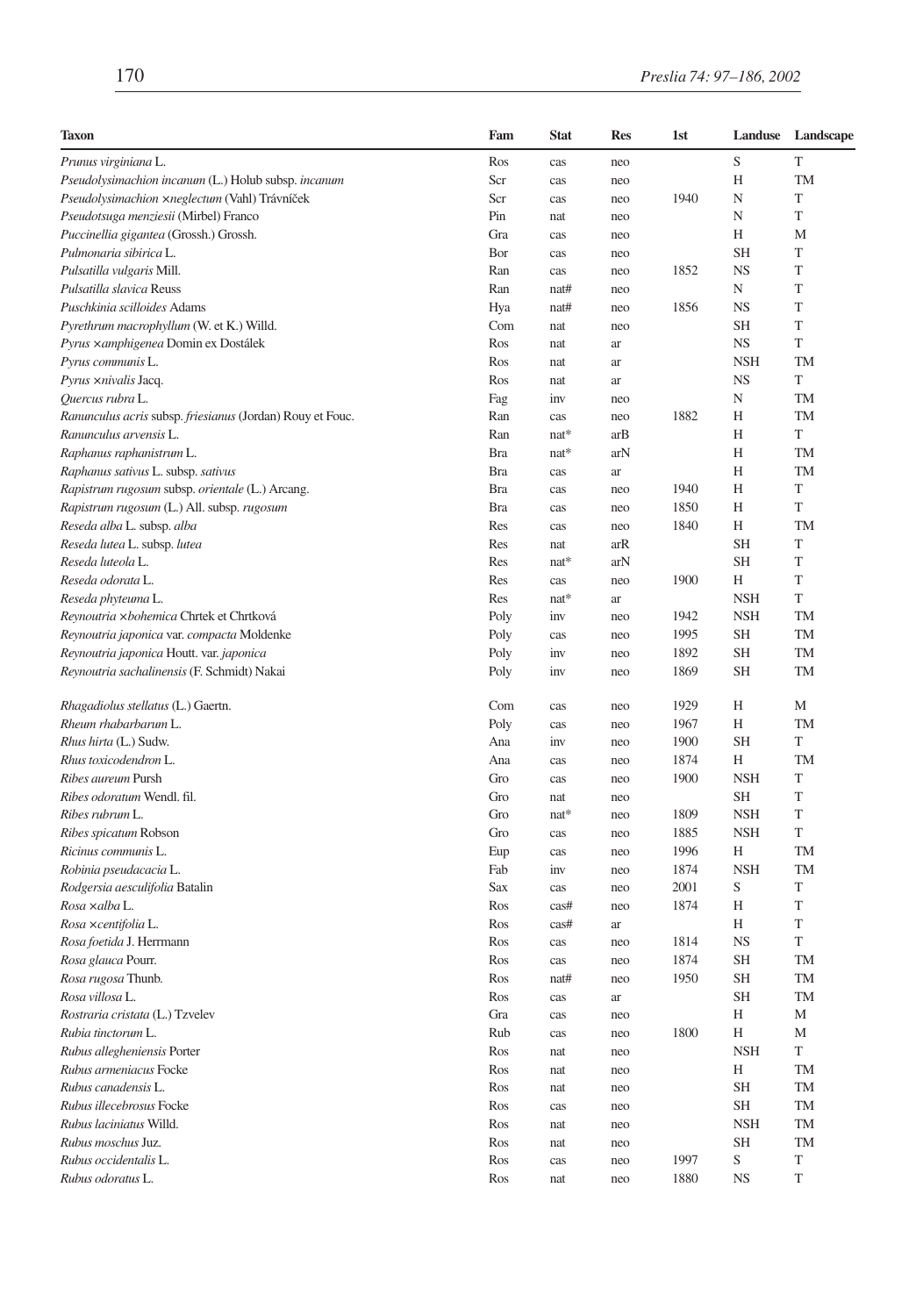| Syntaxa                  |                      | Abund LocNo Intr                 |          | Origin                              | LH                     | Source                                                                                       |
|--------------------------|----------------------|----------------------------------|----------|-------------------------------------|------------------------|----------------------------------------------------------------------------------------------|
|                          | $\bf S$              | 1                                | d        | <b>AMN</b>                          | t s                    | $\boldsymbol{\mathrm{F}}$                                                                    |
|                          | $\mathbf r$          | $\mathbf{1}$                     | d        | E AS                                | pe                     | F, Trávníček 1998                                                                            |
|                          | se                   | 1                                | d        |                                     | pe                     | F                                                                                            |
| Cr GQ LF                 | $\Gamma$             | 3                                | d        | <b>AMN</b>                          | t                      | F                                                                                            |
|                          | $\mathbf r$          | $\mathbf{1}$                     | $\rm{a}$ | AS                                  | a pe                   | K                                                                                            |
|                          | $\Gamma$             | $\mathbf{1}$                     | d        | AS                                  | pe                     | F                                                                                            |
| Fv HS                    | $\Gamma$             | $\overline{2}$                   | d        | E                                   | pe                     | $\boldsymbol{\mathrm{F}}$                                                                    |
|                          | $\mathbf S$          | 1                                | d        | E                                   | pe                     | F, Šuk 2001                                                                                  |
| Ar<br>Ae GA              | $\Gamma$             | $\mathfrak{Z}$<br>$\overline{c}$ | d<br>d   | AS<br>E                             | pe                     | K<br>K                                                                                       |
| Bd                       | $\Gamma$<br>sc       | $\overline{4}$                   | ad       |                                     | pe<br>t                | F                                                                                            |
| ${\rm Bd\,BS}$           | $\rm{sc}$            | 5                                | d        | AS                                  | t                      | $\boldsymbol{\mathrm{F}}$                                                                    |
| Bd                       | e                    | $\sqrt{2}$                       | d        | E AS                                | t                      | F                                                                                            |
| GQ LF Cr                 | sc                   | 5                                | d        | <b>AMN</b>                          | t                      | F                                                                                            |
| Ar Cy                    | $\Gamma$             | $\mathbf{1}$                     | a        | E                                   | pe                     | F                                                                                            |
| Cl                       | sc                   | 5                                | a        | E AS AF                             | $\rm{a}$               | $\boldsymbol{\mathrm{F}}$                                                                    |
| Ah Sh SO Si              | $\mathbf c$          | 5                                | a        | E AS                                | $\rm{a}$               | F                                                                                            |
|                          | $\Gamma$             | $\sqrt{2}$                       | d        | E AS                                | a b                    | F                                                                                            |
| Si Cl Al                 | $\mathbf r$          | $\sqrt{2}$                       | $\rm{a}$ | E AS                                | a b                    | $\boldsymbol{\mathrm{F}}$                                                                    |
| Si Cl Al                 | $\Gamma$             | $\mathfrak{Z}$                   | $\rm{a}$ | E AS                                | a b                    | F, Hejný et al. 1973                                                                         |
|                          | $\Gamma$             | $\mathbf{1}$                     | d        | E                                   | $\rm{a}$               | F                                                                                            |
| Oa DM CA Br              | sc                   | 5                                | a        | E AS                                | pe a b                 | F                                                                                            |
| Oa Al                    | sc                   | 5                                | ad       | E                                   | b                      | $\boldsymbol{\mathrm{F}}$                                                                    |
|                          | $\Gamma$             | $\sqrt{2}$                       | d        |                                     | $\rm{a}$               | F                                                                                            |
| Cl                       | $\Gamma$             | $\mathbf{1}$                     | a        | Е                                   | a b                    | F, Roubal 1984, Hendrych 1978                                                                |
| Sf Ae BS                 | $\mathbf c$          | 5                                | ad       |                                     | pe                     | F, Mandák & Pyšek 1997                                                                       |
| Sf Ae BS                 | $\Gamma$             | 1<br>5                           | d<br>d   | AS                                  | pe                     | K, Hlaváček et al. 1996, Mandák & Pyšek 1997<br>F, Beerling et al. 1994, Mandák & Pyšek 1997 |
| Sf Ae BS                 | $\mathbf{C}$<br>la   | $\overline{4}$                   | d        | AS<br>AS                            | pe                     | F, Beerling et al.1994, Mandák & Pyšek 1997, Sukopp &                                        |
|                          |                      |                                  |          |                                     | pe                     | Sukopp 1995                                                                                  |
|                          | e                    | 1                                | $\rm{a}$ | E AS                                | a                      | K                                                                                            |
|                          | $\mathbf r$          | $\sqrt{2}$                       | d        | AS                                  | pe                     | F                                                                                            |
|                          | la                   | 3                                | d        | <b>AMN</b>                          | s t                    | F                                                                                            |
|                          | $\Gamma$             | $\mathbf{1}$                     | d        | <b>AMN</b>                          | $\bf S$                | F                                                                                            |
|                          | $\Gamma$             | 1                                | d        | <b>AMN</b>                          | $\mathbf S$            | F                                                                                            |
|                          | sc                   | 3                                | d        | <b>AMN</b>                          | S                      | F                                                                                            |
| Ai BS                    | sc                   | 5<br>1                           | d<br>d   | E<br>E                              | $\mathbf S$<br>$\bf S$ | F<br>F                                                                                       |
|                          | $\Gamma$<br>$\Gamma$ | $\mathbf{1}$                     | d        | AF                                  | ass s t                | F                                                                                            |
| <b>BS TA CR BR</b>       | $\mathbf c$          | 5                                | d        | <b>AMN</b>                          | t s                    | F                                                                                            |
|                          | $\mathbf S$          | $\mathbf{1}$                     | d        | AS                                  | pe                     |                                                                                              |
|                          | $\Gamma$             | 3                                | d        | AS                                  | $\bf S$                | F                                                                                            |
|                          | $\Gamma$             | 3                                | d        | E                                   | S                      | F                                                                                            |
|                          | $\Gamma$             | $\mathbf{1}$                     | d        | AS                                  | $\mathbf S$            | F                                                                                            |
|                          | $\Gamma$             | 1                                | d        | E                                   | S                      | F                                                                                            |
|                          | $\Gamma$             | 3                                | d        | AS                                  | S                      | $\boldsymbol{\mathrm{F}}$                                                                    |
|                          | $\mathbf r$          | $\overline{\mathbf{c}}$          | d        | E                                   | $\mathbf S$            | F                                                                                            |
|                          | $\mathbf{r}$         | $\mathbf{1}$                     | $\rm{a}$ | $\mathbf E$                         | $\rm{a}$               | $\rm K$                                                                                      |
|                          | $\mathbf r$          | $\overline{\mathbf{c}}$          | d        | $\mathop{\hbox{\rm E}}\nolimits$ AS | pe                     | $\mathbf F$                                                                                  |
| GQ Bd PR                 | $\mathbf r$          | $\overline{\mathbf{c}}$          | d        | $\mbox{AMN}$                        | $\bf S$                | $\mathbf F$                                                                                  |
| ${\rm Al}$ PR ${\rm BS}$ | $\mathbf r$          | $\sqrt{2}$                       | d        | E                                   | S                      | $\boldsymbol{\mathrm{F}}$                                                                    |
|                          | $\mathbf{r}$         | $\mathbf{1}$                     | d        | $\mbox{AMN}$                        | $\mathbf S$            | F, Žíla & Chán 2001                                                                          |
|                          | $\bf S$              | $\,1\,$                          | d        | AS                                  | SS                     | $\boldsymbol{\mathrm{F}}$                                                                    |
| $\!$ $\!$                | $\Gamma$<br>$\bf S$  | $\sqrt{2}$<br>$\,1\,$            | d<br>d   | $\mathop{\hbox{\rm E}}\nolimits$ AS | $\rm s$                | $\boldsymbol{\mathrm{F}}$<br>$\mathbf F$                                                     |
|                          | $\bf S$              | $\,1\,$                          | d        | $\mbox{AMN}$                        | S<br>S                 | $\mathbf F$                                                                                  |
| GQ Cr CE                 | sc                   | $\ensuremath{\mathfrak{Z}}$      | d        | $\mbox{AMN}$                        | $\mathbf S$            | $\mathbf F$                                                                                  |
|                          |                      |                                  |          |                                     |                        |                                                                                              |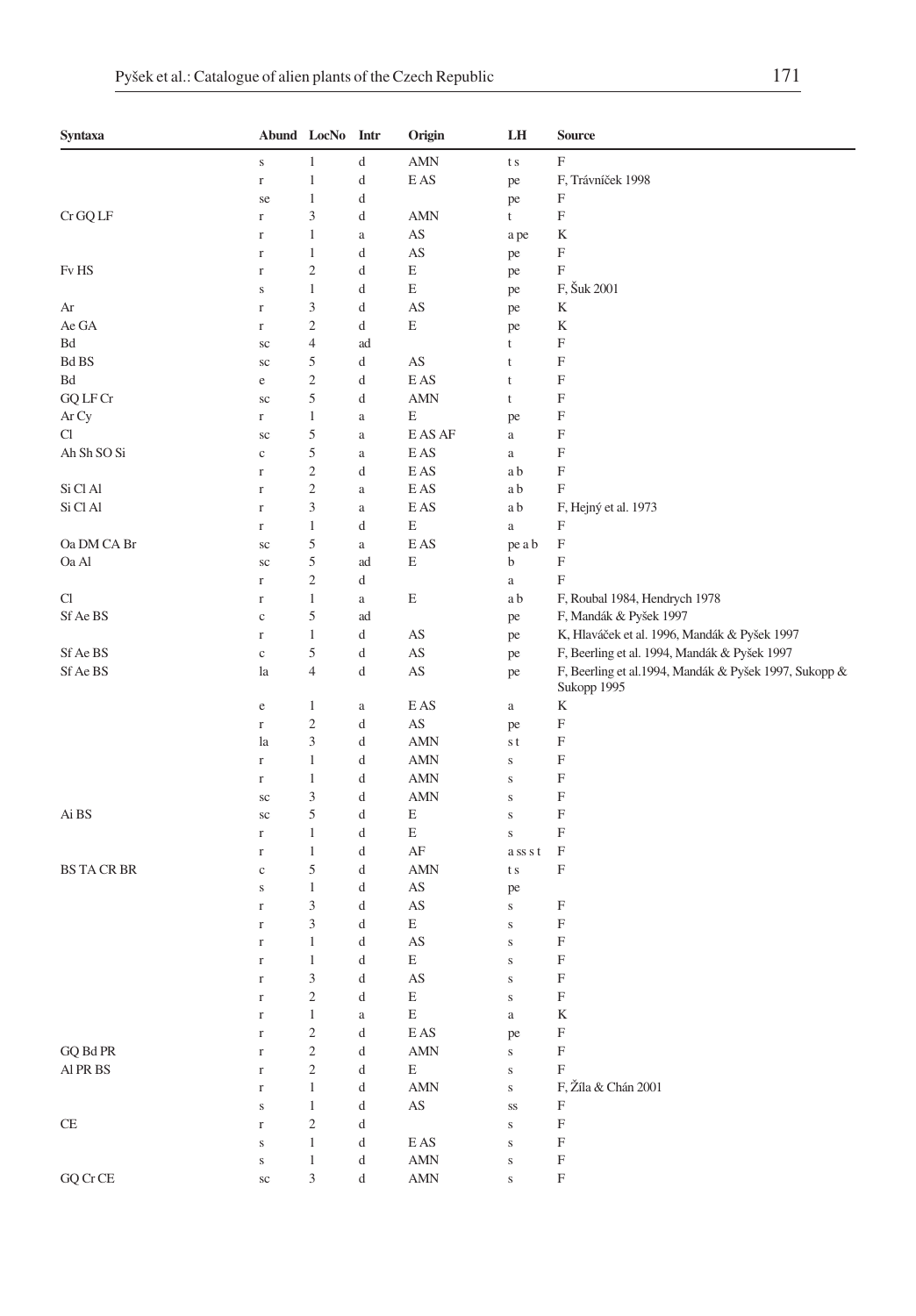| <b>Taxon</b>                                       | Fam  | <b>Stat</b> | <b>Res</b>          | 1st  | Landuse    | Landscape   |
|----------------------------------------------------|------|-------------|---------------------|------|------------|-------------|
| Rubus parviflorus Nutt.                            | Ros  | nat         | neo                 |      | <b>NSH</b> | TM          |
| Rubus phoenicolasius Maxim.                        | Ros  | cas         | neo                 |      | Н          | TM          |
| Rubus sylvaticus Weihe et Nees                     | Ros  | nat         | neo                 |      | S          | TM          |
| Rubus tuberculatus Bab.                            | Ros  | nat         | neo                 |      | Н          | TM          |
| Rubus ulmifolius Schott                            | Ros  | cas         | neo                 |      | <b>SH</b>  | TM          |
| Rubus xanthocarpus Bureau et Franchet              | Ros  | nat         | neo                 | 1962 | S          | T           |
| Rudbeckia hirta L.                                 | Com  | nat         | neo                 | 1873 | H          | TM          |
| Rudbeckia laciniata L.                             | Com  | inv         | neo                 | 1859 | <b>NSH</b> | TM          |
| Rumex acetosa L. $\times$ R. thyrsiflorus Fingerh. | Poly | cas         | neo                 |      | <b>SH</b>  | T           |
| Rumex alpinus L.                                   | Poly | inv         | neo                 | 1819 | <b>SH</b>  | T           |
| Rumex brownii Campd.                               | Poly | cas         | neo                 | 1965 | Н          | M           |
| Rumex xcorconticus Kubát                           | Poly | cas         | neo                 | 1981 | <b>SH</b>  | T           |
| Rumex confertus Willd.                             | Poly | cas         | neo                 | 1965 | <b>SH</b>  | <b>TM</b>   |
| Rumex dentatus subsp. halacsyi (Rech.) Rech. fil.  | Poly | cas         | neo                 | 1965 | Н          | M           |
| Rumex xhybridus Kindberg                           | Poly | cas         | neo                 | 1981 | <b>SH</b>  | T           |
| Rumex longifolius DC.                              | Poly | inv         | neo                 | 1961 | <b>SH</b>  | T           |
| Rumex xmezei Haussknecht                           | Poly | cas         | neo                 | 1980 | S          | T           |
| Rumex obovatus Danser                              | Poly | cas         | neo                 |      | H          | M           |
| Rumex patientia L. subsp. patientia                | Poly | nat         | neo                 | 1861 | Н          | M           |
| Rumex ×propinquus Aresch                           | Poly | cas         | neo                 | 1984 | Н          | T           |
| Rumex scutatus L.                                  | Poly | nat         | neo                 | 1818 | <b>NSH</b> | T           |
| Rumex thyrsiflorus Fingerh.                        | Poly | inv         | neo                 |      | <b>NSH</b> | T           |
| Rumex triangulivalvis (Danser) Rech. fil.          | Poly | nat         | neo                 | 1943 | Н          | M           |
| Ruta graveolens subsp. hortensis (Mill.) Gams      | Rut  | cas         | neo                 | 1874 | <b>NSH</b> | TM          |
| Sagina apetala Ard. subsp. apetala                 | Car  | nat*        | ar                  |      | S          | T           |
| Sagina apetala subsp. erecta (Hornem.) F. Hermann  | Car  | $nat*$      | ar                  |      | <b>SH</b>  | T           |
| Sagittaria latifolia Willd.                        | Alis | cas         | neo                 |      | N          | M           |
| Salix × sepulcralis Simk.                          | Sal  | cas         | neo                 | 2001 | N          | T           |
| Salix acutifolia Willd.                            | Sal  | nat         | neo                 |      | N          | T           |
| Salsola collina Pallas                             | Chen | cas         | neo                 |      | Н          | M           |
| Salvia officinalis L.                              | Lam  | cas         | neo                 | 1880 | <b>SH</b>  | TM          |
| Salvia reflexa Hornem.                             | Lam  | cas         | neo                 | 1934 | Н          | <b>TM</b>   |
| Salvia sclarea L.                                  | Lam  | cas         | neo                 | 1809 | <b>SH</b>  | TM          |
| Salvia spinosa L.                                  | Lam  | cas         | neo                 | 1966 | Η          | M           |
| Salvia splendens Ker-Gawl.                         | Lam  | cas         | neo                 |      | Н          | <b>TM</b>   |
| Salvia verbenaca L.                                | Lam  | cas         | neo                 | 1965 | H          | M           |
| Salvia viridis L.                                  | Lam  | cas         | neo                 | 1908 | Н          | TM          |
| Sambucus ebulus L.                                 | Cap  | nat*        | ar                  |      | SH         | T           |
| Sanguisorba minor subsp. polygama (W. et K.) Holub | Ros  | nat         | neo                 | 1840 | <b>NSH</b> | TM          |
| Sanguisorba tenuifolia Fisch. ex Link              | Ros  | cas         | neo                 | 1946 | H          | TM          |
| Saponaria ocymoides L.                             | Car  | cas         | neo                 | 1906 | <b>NSH</b> | T           |
| Saponaria officinalis L.                           | Car  | nat*        | arP                 |      | <b>NSH</b> | TM          |
| Satureja hortensis L.                              | Lam  | cas         | neo                 |      | Η          | TM          |
| Saxifraga cuneifolia L.                            | Sax  | cas         | neo                 |      | Н          | T           |
| Saxifraga cymbalaria L.                            | Sax  | cas         | neo                 | 1955 | Н          | T           |
| Saxifraga × geum L.                                | Sax  | nat         | neo                 |      | <b>NSH</b> | T           |
| Saxifraga hostii Tausch subsp. hostii              | Sax  | nat         | neo                 | 1850 | N          | T           |
| Saxifraga hypnoides L.                             | Sax  | cas         | neo                 | 1819 | N          | $\mathbf T$ |
| Saxifraga rotundifolia L.                          | Sax  | cas         | neo                 | 1956 | S          | $\mathbf T$ |
| Scandix pecten-veneris L. subsp. pecten-veneris    | Api  | $nat*$      | ar                  |      | Η          | T           |
| Scilla amoena L.                                   | Hya  | cas         | neo                 | 1809 | Н          | $\mathbf T$ |
| Scilla luciliae (Boiss.) Speta                     | Hya  | cas         | neo                 |      | <b>SH</b>  | T           |
| Scilla sibirica Haw.                               | Hya  | nat         | neo                 | 1867 | Н          | $\mathbf T$ |
| Scirpus pendulus Mühlenb.                          | Cyp  | cas         | neo                 |      |            |             |
| Scleranthus annuus L.                              | Car  | $nat*$      | arN                 |      | <b>NSH</b> | T           |
| Scleroblitum atriplicinum (F. Mueller) Ulbrich     | Chen | cas         | neo                 | 1963 | Η          | М           |
| Sclerochloa dura (L.) P.B.                         | Gra  | $nat*$      | $\operatorname{ar}$ |      | Н          | T           |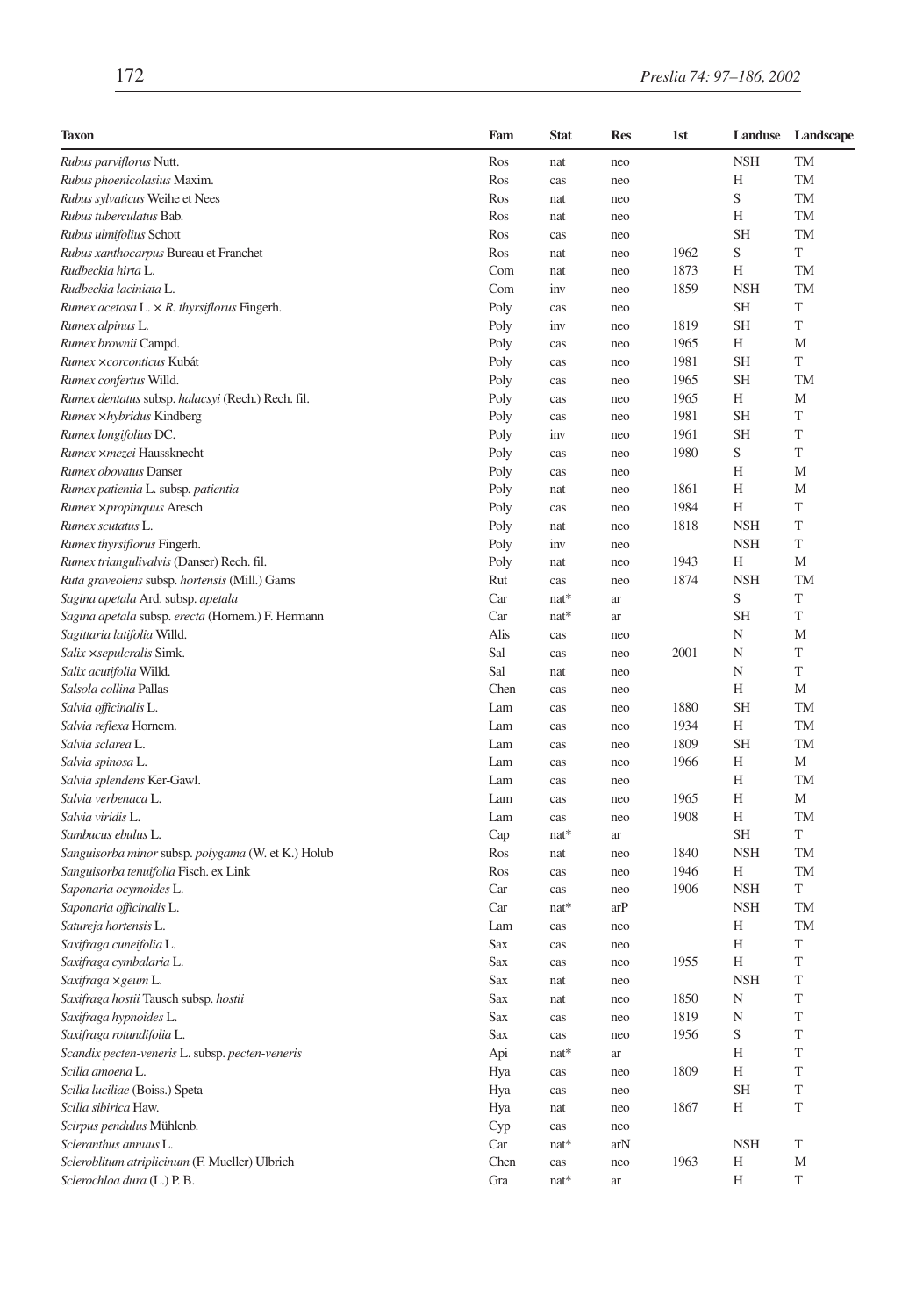| Syntaxa              |                   | Abund LocNo Intr    |          | Origin                              | LH           | Source                                             |
|----------------------|-------------------|---------------------|----------|-------------------------------------|--------------|----------------------------------------------------|
|                      | $\mathbf S$       | 1                   | d        | AMN                                 | $\mathbf S$  | F                                                  |
|                      | $\mathbf r$       | $\mathbf{1}$        | d        | AS                                  | $\bf S$      | F                                                  |
|                      | $\mathbf S$       | $\mathbf{1}$        | d        | E                                   | $\bf S$      | F                                                  |
| PR                   | $\mathbf S$       | 1                   | a        | E                                   | $\mathbf S$  | F                                                  |
|                      | S                 | $\mathbf{1}$        | d        | E AF                                | $\bf S$      | F                                                  |
|                      | S                 | $\mathbf{1}$        | d        | AS                                  | pe           | F, Holub & Palek 1981                              |
|                      | sc                | $\mathfrak{2}$      | d        | AMN                                 | abp          | K                                                  |
| Ae Sf St             | $\mathbf c$       | 5                   | d        | AMN                                 | pe           | K, Francírková 2001                                |
| Ar                   | $\Gamma$          | $\overline{4}$      | $\rm{a}$ |                                     | pe           | F                                                  |
| Ra Ae Pe PT CE Ad    | la                | 5                   | d        | E AS                                | pe           | F, Hendrych 2001                                   |
|                      | se                | $\mathbf{1}$        | a        | AU                                  | pe           | F                                                  |
|                      | $\rm e$           | $\mathbf{1}$        | a        |                                     | pe           | F, Kubát 1985                                      |
| Ar Al DM             | r                 | $\mathbf{1}$        | a        | E AS                                | pe           | F, Jehlík & Kopecký 1967                           |
| PT Ar Ae             | e                 | $\mathbf{1}$        | a        | E AS AF                             | a            | F                                                  |
| Ae Al Ar PT Pe       | $\Gamma$          | $\mathfrak{2}$<br>3 | a        | Ε                                   | pe           | F, Kubát 1985<br>F, Kubínová & Krahulec 1997, 1999 |
|                      | la<br>$\rm e$     | $\mathbf{1}$        | $\rm{a}$ |                                     | pe           | F, Kubát 1985                                      |
|                      |                   | $\mathbf{1}$        | a        | AMS                                 | pe           | F                                                  |
| Al DM                | e<br>sc           | 3                   | a<br>ad  | E AS                                | a            | F, Jehlík 1998                                     |
|                      | $\mathbf r$       | $\mathbf{1}$        | a        |                                     | pe<br>pe     | F, Kubát 1985                                      |
|                      | e                 | 3                   | d        | E AS AF                             | pe           | F                                                  |
| DM Ar PF CA          | la                | 5                   | a        | E AS                                | pe           | F                                                  |
| Si Al DM             | $\Gamma$          | 3                   | $\rm{a}$ | AMN                                 | pe           | F, Hejný 1949, Hejný et al. 1973, Jehlík 1998      |
| Gs Fv                | $\mathbf r$       | 3                   | d        | Е                                   | SS           | F                                                  |
| Th                   | e                 | $\mathbf{1}$        | $\rm{a}$ | E                                   | a            | F                                                  |
| Th MP Ah Sg          | e                 | $\mathfrak{2}$      | a        | Е                                   | $\mathbf{a}$ | F                                                  |
|                      | e                 | 1                   | d        | AMN                                 | pe           | K                                                  |
| Ph St                | S                 | $\mathbf{1}$        | d        |                                     | t            | F                                                  |
|                      | r                 | $\mathfrak{2}$      | d        | E AS                                | S            | F                                                  |
|                      | $\Gamma$          | $\mathfrak{2}$      | a        | AS                                  | $\rm{a}$     | F                                                  |
|                      | $\mathbf r$       | $\mathfrak{2}$      | d        | E AS                                | SS           | F                                                  |
|                      | e                 | $\mathbf{1}$        | a        | <b>AMN</b>                          | $\rm{a}$     | F                                                  |
|                      | $\Gamma$          | $\mathbf{1}$        | d        | E AS                                | b pe         | F                                                  |
|                      | se                | 1                   | a        | E AS AF                             | pe           | F, Štěpánková 1999                                 |
|                      | $\mathbf r$       | $\mathbf{1}$        | d        | AMS                                 | a            | F                                                  |
|                      | e                 | $\mathbf{1}$        | a        | Е                                   | pe           | F                                                  |
|                      | $\Gamma$          | $\mathbf{1}$        | d        | E AS                                | a            | F                                                  |
| Al Ae                | sc                | 5                   | a        | E AS                                | pe           | F                                                  |
| Fv Br CA DM          | $\Gamma$          | $\overline{4}$      | $\rm{a}$ | E AS                                | pe           | F, Holub 1978b                                     |
|                      | e                 | $\mathbf{1}$        | d        | AS                                  | pe           | F                                                  |
|                      | $\Gamma$          | $\mathfrak{2}$      | d        | Е                                   | pe           | F, Domin 1924, Michal 1949                         |
| DM CA PF Ar          | sc                | 5                   | d        | E AS                                | pe           | F                                                  |
| Si                   | r                 | 3<br>$\mathbf{1}$   | d        | E AS<br>E                           | a b          | F<br>F                                             |
|                      | r                 | 1                   | d        | E                                   | pe           |                                                    |
|                      | $\mathbf r$<br>sc | 3                   | d<br>d   | Е                                   | a b          | K, Procházka et al. 1983<br>F                      |
| DS                   | $\bf S$           | 1                   | d        | E                                   | pe           | F                                                  |
|                      | $\rm e$           | $\mathbf{1}$        | $\rm{a}$ | E                                   | pe<br>pe     | $\mathbf F$                                        |
|                      | $\rm e$           | $1\,$               | d        | $\mathop{\hbox{\rm E}}\nolimits$ AS | pe           | F                                                  |
| Cl                   | $\Gamma$          | 3                   | $\rm{a}$ | E AS AF                             | $\mathbf{a}$ | F, Chrtek et al. 1968, Příhoda 2001                |
|                      | $\Gamma$          | $\mathbf{1}$        | d        |                                     | pe           | K                                                  |
| Ar                   | $\Gamma$          | 3                   | d        | E AS                                | pe           | K                                                  |
| Ar                   | $\rm{sc}$         | 3                   | d        | E AS                                | pe           | K                                                  |
|                      | se                | $\mathbf{1}$        | $\rm{a}$ | AMN                                 | pe           | Dostál 1989                                        |
| Ah Sn Ab Co Sr PS SO | $\rm _c$          | 5                   | $\rm{a}$ | EAS                                 | $\rm{a}$     | $\boldsymbol{\mathrm{F}}$                          |
|                      | $\rm e$           | $\mathbf{1}$        | a        | AU                                  | $\rm{a}$     | F                                                  |
| MP                   | $\mathbf r$       | $\sqrt{5}$          | $\rm{a}$ | E AS                                | $\rm{a}$     | K, Chrtek & Žáková 1990                            |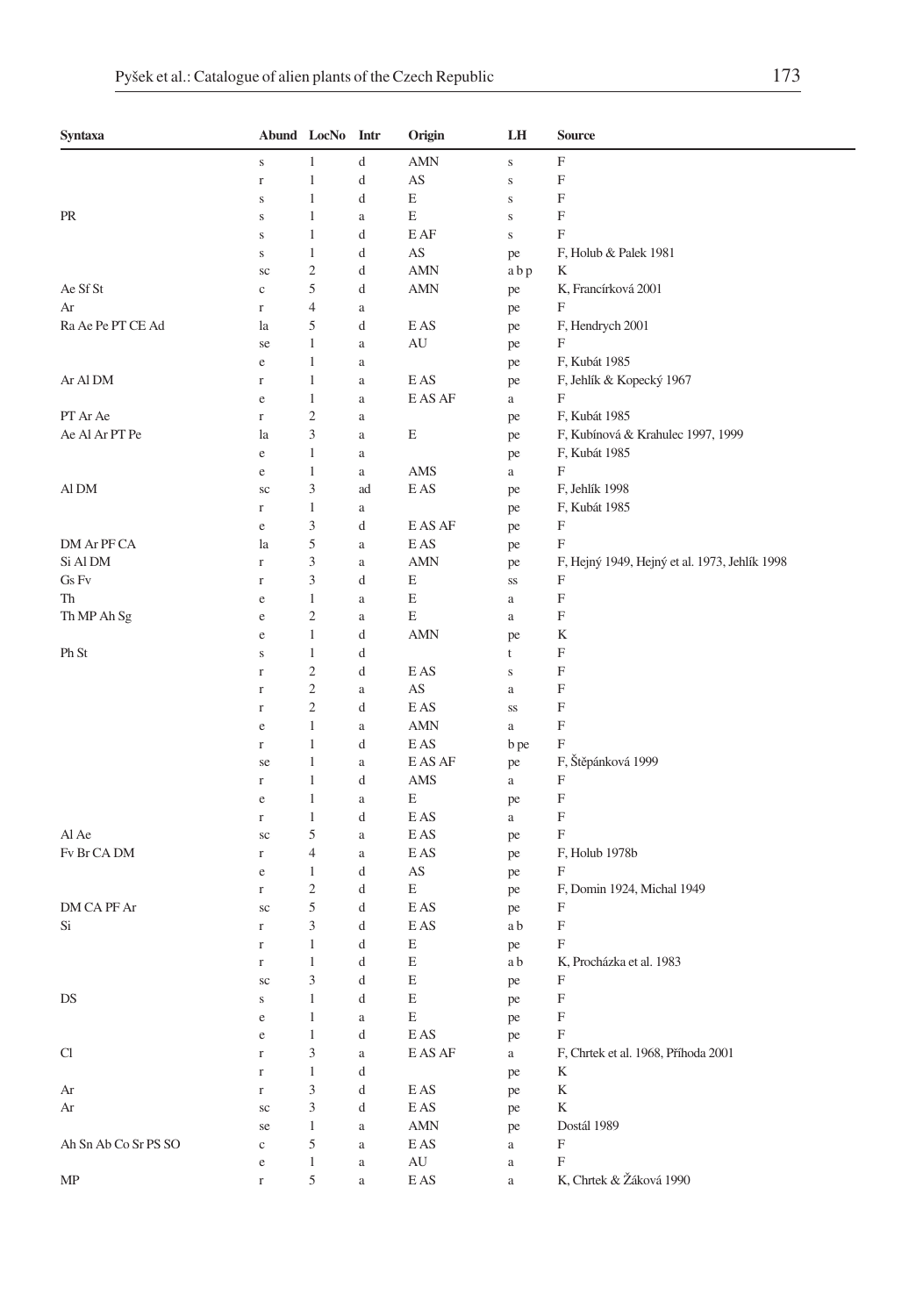| Taxon                                                   | Fam        | <b>Stat</b> | <b>Res</b> | 1st  | Landuse    | Landscape   |
|---------------------------------------------------------|------------|-------------|------------|------|------------|-------------|
| Scopolia carniolica Jacq.                               | Sol        | nat         | neo        | 1866 | <b>NSH</b> | T           |
| Scorpiurus muricatus L.                                 | Fab        | cas         | neo        |      | Н          | M           |
| Scrophularia canina L.                                  | Scr        | cas         | neo        | 1961 | Н          | M           |
| Scrophularia chrysantha Jaub. et Spach                  | Scr        | cas         | neo        | 1855 | <b>SH</b>  | T           |
| Scutellaria altissima L.                                | Lam        | nat         | neo        | 1901 | <b>SH</b>  | T           |
| Secale cereale L.                                       | Gra        | cas         | arB        |      | Н          | TM          |
| Sedum aizoon L.                                         | Cra        | cas         | neo        | 1880 | <b>SH</b>  | T           |
| Sedum annuum L.                                         | Cra        | cas         | neo        |      | <b>SH</b>  | T           |
| Sedum anopetalum DC.                                    | Cra        | nat         | neo        |      | S          | T           |
| Sedum hispanicum L.                                     | Cra        | inv         | neo        |      | <b>SH</b>  | TM          |
| Sedum hybridum L.                                       | Cra        | nat         | neo        |      | <b>SH</b>  | T           |
| Sedum pallidum var. bithynicum (Boiss.) Chamberlain     | Cra        | cas         | neo        | 2001 | Н          | <b>TM</b>   |
| Sedum rupestre subsp. erectum t'Hart                    | Cra        | nat         | neo        |      | Н          | TM          |
| Sedum sarmentosum Bunge                                 | Cra        | cas         | neo        |      | <b>SH</b>  | TM          |
| Sedum spurium M. Bieb.                                  | Cra        | nat         | neo        | 1879 | <b>NS</b>  | T           |
| Sedum stoloniferum S. Gmelin                            | Cra        | cas         | neo        | 2001 | <b>SH</b>  | TM          |
| Sempervivum tectorum L.                                 | Cra        | nat         | neo        | 1819 | Н          | T           |
| Senecio inaequidens DC.                                 | Com        | cas         | neo        | 1997 | H          | M           |
| Senecio rupestris W. et K.                              | Com        | cas         | neo        | 1879 | S          | T           |
| Senecio vernalis W. et K.                               | Com        | nat         | neo        | 1872 | Н          | TM          |
| Senecio vulgaris L.                                     | Com        | nat*        | ar         |      | H          | <b>TM</b>   |
| Setaria adhaerens (Forskål) Chiovenda                   | Gra        | cas         | neo        |      | Н          | M           |
| Setaria faberi Herrmann                                 | Gra        | nat         | neo        | 1961 | Н          | М           |
| Setaria gussonei Kerguélen                              | Gra        | nat*        | ar         |      | Н          | <b>TM</b>   |
| Setaria italica (L.) P. B. subsp. italica               | Gra        | cas         | ar         |      | Н          | TM          |
| Setaria italica subsp. moharia (Alef.) Körnicke         | Gra        | cas         | ar         |      | Н          | <b>TM</b>   |
| Setaria pumila (Poiret) R. et Sch.                      | Gra        | $nat*$      | arN        |      | Н          | <b>TM</b>   |
| Setaria verticillata (L.) P. B.                         | Gra        | $nat*$      | arM        |      | Н          | TM          |
| Setaria viridis subsp. pycnocoma (Steud.) Tzvelev       | Gra        | cas         | neo        |      | Н          | М           |
| Setaria viridis (L.) P. B. subsp. viridis               | Gra        | nat*        | arN        |      | H          | <b>TM</b>   |
| Sherardia arvensis L.                                   | Rub        | nat*        | ar         |      | Н          | T           |
| Schismus barbatus (L.) Thell.                           | Gra        | cas         | neo        | 1961 | Н          | M           |
| Schkuhria pinnata (Lam.) O. Kuntze                      | Com        | cas         | neo        | 1950 | Н          | T           |
| Sicyos angulata L.                                      | Cuc        | cas         | neo        | 1880 | <b>SH</b>  | TM          |
| Sida hermaphrodita (L.) Rusby                           | Mal        | cas         | neo        | 1958 | Н          | <b>TM</b>   |
| Sida rhombifolia L. subsp. rhombifolia                  | Mal        | cas         | neo        | 1979 | Н          | M           |
|                                                         | Mal        |             |            | 1972 | Н          | M           |
| Sida spinosa L.                                         |            | cas         | neo        | 1850 | Н          | TM          |
| Silene armeria L.                                       | Car        | cas         | neo        |      |            | T           |
| Silene cretica subsp. annulata (Thore) Hayek            | Car        | cas         | neo        | 1941 | Н          |             |
| Silene dichotoma Ehrh.                                  | Car        | nat         | neo        | 1841 | <b>SH</b>  | TM          |
| Silene gallica L.                                       | Car        | cas         | ar         |      | Н          | T           |
| Silene xhampeana Meusel et Werner                       | Car        | nat         | ar         |      | <b>NS</b>  | T           |
| Silene latifolia subsp. alba (Miller) Greuter et Burdet | Car        | $nat*$      | arN        |      | <b>SH</b>  | TM<br>T     |
| Silene noctiflora L.                                    | Car        | nat         | arI        |      | Н          |             |
| <i>Silene ×grecescui</i> Gusul.                         | Car        | cas         | neo        | 1972 | Н          | TM          |
| Silene pendula L.                                       | Car        | cas         | neo        | 1896 | Η          | TM          |
| Silene viridiflora L.                                   | Car        | cas#        | neo        | 1971 | <b>NS</b>  | T           |
| Silphium perfoliatum L.                                 | Com        | cas         | neo        | 1885 | N          | $\mathbf T$ |
| Silybum marianum (L.) Gaertner                          | Com        | cas         | neo        | 1872 | Η          | М           |
| Sinapis arvensis L.                                     | <b>Bra</b> | $nat*$      | arN        |      | Н          | TM          |
| Sisymbrium altissimum L.                                | <b>Bra</b> | nat         | neo        | 1815 | <b>SH</b>  | TM          |
| Sisymbrium austriacum Jacq. subsp. austriacum           | <b>Bra</b> | cas         | neo        | 1858 | <b>NSH</b> | T           |
| Sisymbrium irio L.                                      | <b>Bra</b> | cas         | neo        | 1851 | Η          | TM          |
| Sisymbrium loeselii L.                                  | Bra        | inv         | neo        | 1819 | Η          | TM          |
| Sisymbrium officinale (L.) Scop.                        | <b>Bra</b> | nat         | arN        |      | Η          | TM          |
| Sisymbrium orientale subsp. macroloma (Pomel) Dvořák    | <b>Bra</b> | cas         | neo        | 1958 | Η          | T           |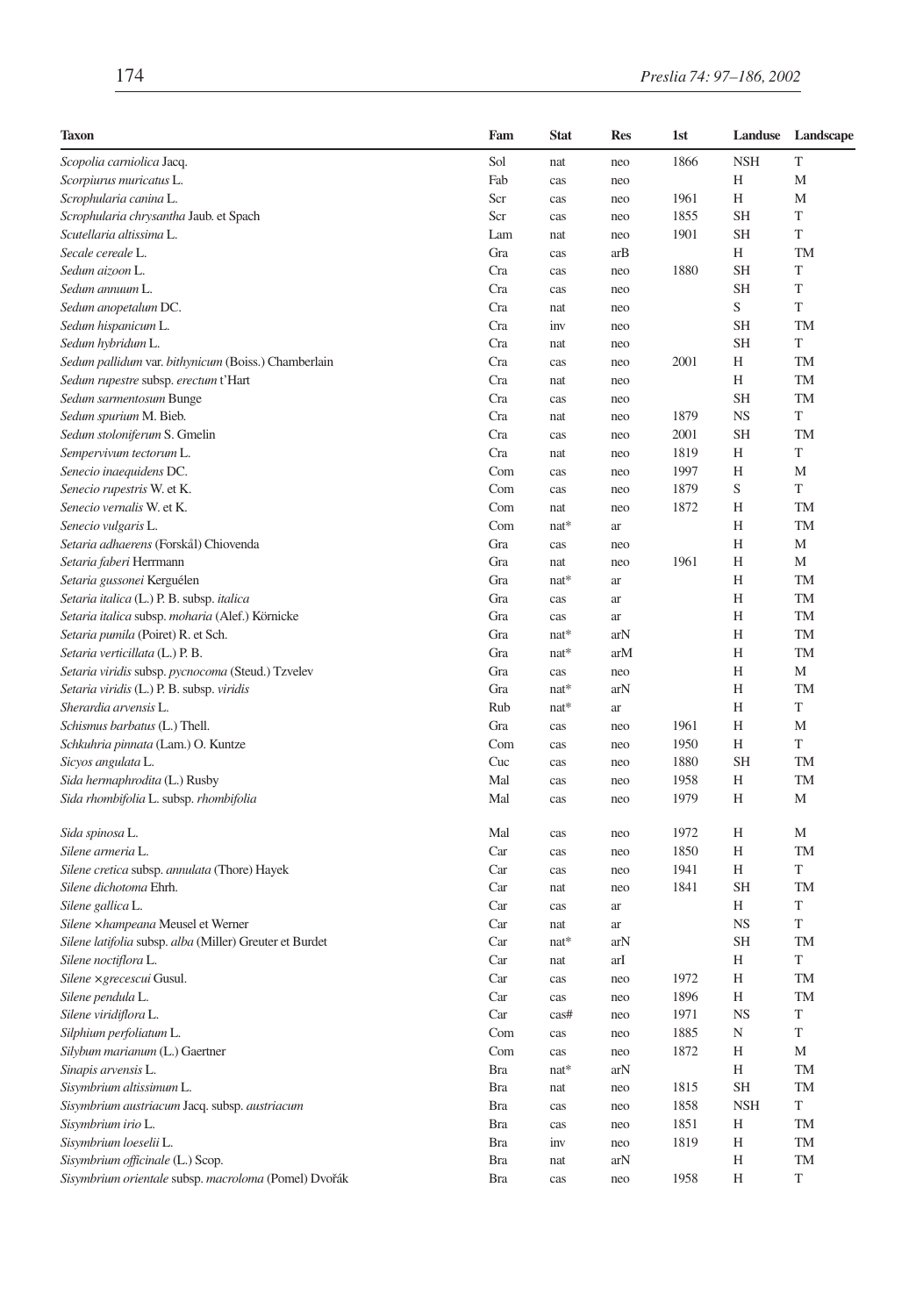| Syntaxa                    |             | Abund LocNo Intr            |                                               | Origin                                 | LH             | Source                           |
|----------------------------|-------------|-----------------------------|-----------------------------------------------|----------------------------------------|----------------|----------------------------------|
| TA Ae                      | $\mathbf r$ | 1                           | d                                             | E                                      | pe             | F                                |
|                            | $\Gamma$    | $\mathbf{1}$                | $\rm{a}$                                      | E AS AF                                | a              | F                                |
|                            | $\rm e$     | $\mathbf{1}$                | $\rm{a}$                                      | E AS AF                                | pe             | F                                |
|                            | e           | $\mathbf{1}$                | d                                             | E AS                                   | b pe           | F, Chrtek J. & Skočdopolová 1996 |
| GA                         | sc          | 3                           | d                                             | E AS                                   | pe             | F                                |
| Si                         | $\Gamma$    | 5                           | d                                             |                                        | a              | K                                |
|                            | $\mathbf r$ | $\overline{c}$              | d                                             | AS                                     | pe             | F                                |
|                            | S           | 1                           | d                                             | E                                      | a b            | F                                |
|                            | $\Gamma$    | $\mathbf{1}$                | d                                             | E AS                                   | pe             | F, Holub 1972                    |
| MP Ab                      | sc          | 4                           | d                                             | E AS                                   | pe             | F                                |
| Cm                         | $\mathbf r$ | $\mathfrak{2}$              | d                                             | AS                                     | pe             | F                                |
|                            | $\mathbf S$ | 1                           | d                                             | E AS                                   | pe             |                                  |
| Cm Ab                      | sc          | 3                           | d                                             | E                                      | pe             | F                                |
|                            | $\Gamma$    | 1                           | d                                             | AS                                     | pe             | F                                |
| Cm AS Ab                   | la          | 4                           | d                                             | AS                                     | pe             | F                                |
|                            | $\mathbf r$ | 1                           | d                                             | AS                                     | pe             |                                  |
| CA Ab                      | $\Gamma$    | 3                           | d                                             | E                                      | pe             | F                                |
| Al                         | $\mathbf r$ | 1                           | $\rm{a}$                                      | AF                                     | pe             | K, Mandák & Bímová 2001          |
|                            | e           | $\overline{c}$              | a                                             | E                                      | a              | K                                |
| Si Ah Sh                   | la          | 5                           | a                                             | $\mathop{\hbox{\rm E}}\nolimits$ AS    | $\rm{a}$       | K                                |
| VE Si                      | $\mathbf c$ | 5                           | $\rm{a}$                                      | E AS                                   | a              | K                                |
|                            | r           | 1                           | a                                             | AS AF AMC AMS a                        |                | K                                |
| PS                         | sc          | 3                           | a                                             | AS                                     | a              | K, Jehlík 1971a, 1998            |
| Er Cl PS Si                | r           | $\mathfrak{2}$              | a                                             |                                        | $\rm{a}$       | K                                |
| Si PS                      | $\mathbf r$ | $\mathfrak{Z}$              | d                                             |                                        | $\rm{a}$       | K                                |
| Si PS                      | $\mathbf r$ | 3                           | d                                             |                                        | a              | K                                |
| Er Cl                      | $\mathbf c$ | 5                           | $\rm{a}$                                      | E AS                                   | a              | K                                |
| PS Er                      | la          | 5                           | $\rm{a}$                                      | Е                                      | $\rm{a}$       | K                                |
|                            | r           | 1                           | $\rm{a}$                                      | E AS                                   | $\rm{a}$       | K                                |
| PS Er DM Sc AS Si Sh       | sc          | 5                           | $\rm{a}$                                      | E AS                                   | $\rm{a}$       | K                                |
| Sh Cl Ah                   | sc          | 5                           | a                                             | E AS AF                                | a              | F                                |
|                            | se          | 1                           | $\rm{a}$                                      | E                                      | $\rm{a}$       | K, Dvořák & Kühn 1966            |
|                            | $\mathbf r$ | 1                           | a                                             | AMC AMS                                | a              | K, Chrtek 1981                   |
| <b>GA AIBS</b>             | r           | 3                           | d                                             | <b>AMN</b>                             | a              | F                                |
|                            | $\Gamma$    | $\mathbf{1}$                | d                                             | <b>AMN</b>                             | pe             | F                                |
|                            | $\Gamma$    | $\overline{c}$              | $\rm{a}$                                      | AMN AMC AMS ss                         |                | F                                |
|                            |             |                             |                                               | AS AF                                  |                |                                  |
|                            | $\Gamma$    | $\overline{c}$              | a                                             | AMN AMC AMS pe ss                      |                | F                                |
|                            | $\Gamma$    | $\ensuremath{\mathfrak{Z}}$ | ad                                            | Е                                      | $\rm{a}$       | F                                |
|                            | e           | $\mathbf{1}$                | a                                             | E                                      | $\rm{a}$       | F, Šourková 1978                 |
| DM VT Ar                   | sc          | 4                           | $\rm{a}$                                      | E AS                                   | a b            | F                                |
| Ah                         | r           | 3                           | $\rm{a}$                                      | E                                      | a b            | F                                |
| Ae IS                      | sc          | 4                           | a                                             |                                        | $\overline{?}$ | F                                |
| CA DM Oa PR Bd Al VT       | $\mathbf c$ | 5                           | a                                             | E AS AF                                | pe a           | F                                |
| Cl VT Sh                   | $\rm _c$    | 5                           | a                                             | E AS                                   | a b            | F                                |
|                            | $\rm e$     | 1                           | a                                             |                                        | $\overline{?}$ | F, Smejkal 1973                  |
|                            | $\Gamma$    | 1                           | d                                             | E                                      | $\mathbf{a}$   | F                                |
| Cr                         | se          | $\mathbf{1}$                | $\mathrm{d}% \left\  \mathbf{G}\right\  ^{2}$ | E                                      | pe             | F, Smejkal 1973                  |
|                            | $\Gamma$    | $\sqrt{2}$                  | d                                             | $\mbox{AMN}$                           | pe             | K                                |
| Si Oa                      | $\Gamma$    | 3                           | d                                             | E                                      | $\rm{a}$       | $\mathbf K$                      |
| VE SO PS Si                | $\rm _c$    | 5                           | ad                                            | E AS AF                                | $\rm{a}$       | $\boldsymbol{\mathrm{F}}$        |
| Si Sr Er                   | $\rm c$     | 5                           | $\rm{a}$                                      | $\mathop{\hbox{\rm E}}\nolimits$ AS    | $\rm{a}$       | F                                |
|                            | $\rm e$     | $\,1\,$                     | $\rm{a}$                                      | E                                      | b pe           | $\boldsymbol{\mathrm{F}}$        |
| $\mathrm{Si}$              | $\mathbf r$ | $\sqrt{2}$                  | $\rm{a}$                                      | $\mathop{\hbox{\rm E}}\nolimits$ AS    | $\rm{a}$       | F, Dvořák 1982                   |
| Si                         | $\rm c$     | $\mathfrak s$               | $\rm{a}$                                      | $\mathop{\hbox{\rm E}}\nolimits$ AS AF | $\rm{a}$       | F                                |
| $\mathrm{Si}\ \mathrm{Mn}$ | $\mathbf c$ | 5                           | $\rm{a}$                                      | $\mathop{\hbox{\rm E}}\nolimits$ AS AF | $\rm{a}$       | $\boldsymbol{\mathrm{F}}$        |
|                            | $\rm e$     | $\sqrt{2}$                  | $\rm{a}$                                      | E                                      | $\rm{a}$       | $\mathbf F$                      |
|                            |             |                             |                                               |                                        |                |                                  |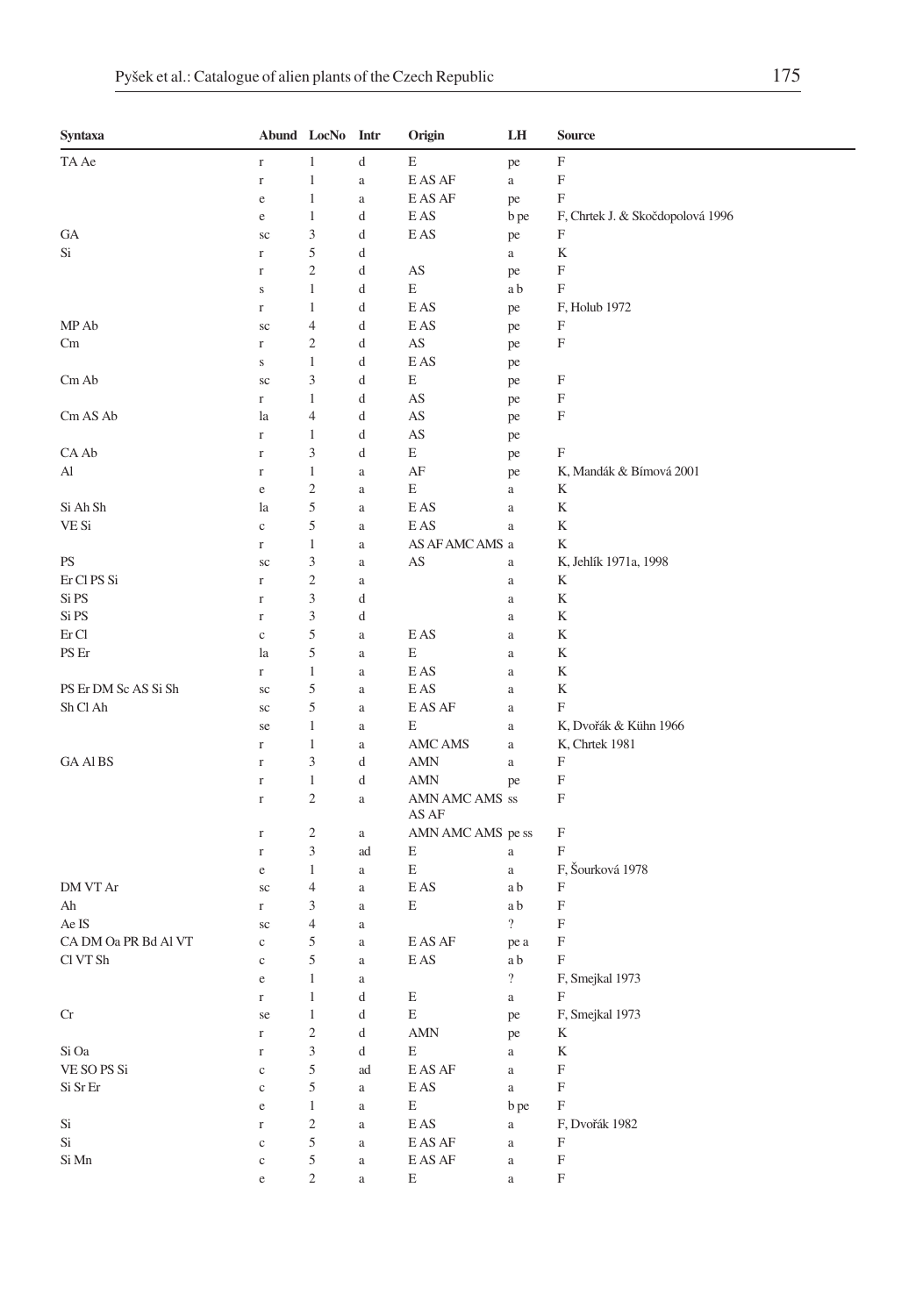| <b>Taxon</b>                                            | Fam        | <b>Stat</b> | <b>Res</b> | 1st  | Landuse                | Landscape   |
|---------------------------------------------------------|------------|-------------|------------|------|------------------------|-------------|
| Sisymbrium polymorphum (Murray) Roth                    | Bra        | cas         | neo        | 1959 | Н                      | М           |
| Sisymbrium strictissimum L.                             | <b>Bra</b> | nat         | neo        | 1819 | <b>NSH</b>             | T           |
| Sisymbrium volgense M. Bieb ex E. Foum                  | <b>Bra</b> | nat         | neo        | 1960 | Н                      | <b>TM</b>   |
| Sisyrinchium angustifolium Mill.                        | Iri        | nat         | neo        | 1863 | S                      | T           |
| Sium sisarum L.                                         | Api        | cas         | neo        |      | S                      | T           |
| Smyrnium perfoliatum L.                                 | Api        | nat         | neo        | 1886 | <b>NSH</b>             | TM          |
| Solanum americanum Mill.                                | Sol        | cas         | neo        | 1966 | H                      | M           |
| Solanum carolinense L.                                  | Sol        | cas         | neo        | 1985 | Н                      | М           |
| Solanum cornutum L.                                     | Sol        | cas         | neo        | 1899 | Н                      | TM          |
| Solanum decipiens Opiz                                  | Sol        | nat         | neo        | 1819 | Н                      | TM          |
| Solanum linneanum Hepper et Jaeger                      | Sol        | cas         | neo        |      | H                      | <b>TM</b>   |
| Solanum lycopersicum L.                                 | Sol        | cas         | neo        | 1880 | <b>SH</b>              | <b>TM</b>   |
| Solanum melongena L.                                    | Sol        | cas         | neo        |      | Н                      | TM          |
| Solanum nigrum L.                                       | Sol        | $nat*$      | arN        |      | H                      | <b>TM</b>   |
| Solanum physalifolium Rusby                             | Sol        | cas         | neo        | 1975 | Н                      | M           |
| Solanum pseudocapsicum L.                               | Sol        | cas#        | neo        |      | Н                      | <b>TM</b>   |
| Solanum pyracanthos Lam.                                | Sol        | cas         | neo        | 1940 | Η                      | M           |
| Solanum scabrum Mill.                                   | Sol        | cas         | neo        | 1975 | H                      | <b>TM</b>   |
| Solanum sisymbriifolium Lam.                            | Sol        | cas         | neo        | 1935 | Н                      | <b>TM</b>   |
| Solanum triflorum Nutt.                                 | Sol        | cas         | neo        | 1914 | Н                      | M           |
| Solanum tuberosum L.                                    | Sol        | cas         | neo        |      | H                      | TM          |
| Solanum villosum Mill.                                  | Sol        | cas         | neo        | 1850 | Н                      | M           |
| Solidago canadensis L.                                  | Com        | inv         | neo        | 1838 | <b>NSH</b>             | TM          |
| Solidago gigantea Aiton                                 | Com        | inv         | neo        | 1851 | <b>NSH</b>             | TM          |
| Solidago graminifolia (L.) Salisb.                      | Com        | cas         | neo        |      | Н                      | TM          |
| Sonchus arvensis L. subsp. arvensis                     | Com        | nat*        | arM        |      | <b>SH</b>              | <b>TM</b>   |
| Sonchus asper (L.) Hill                                 | Com        | nat         | arM        |      | H                      | TM          |
| Sonchus oleraceus L.                                    | Com        | $nat*$      | ar         |      | Н                      | TM          |
|                                                         | Ros        |             |            | 1940 |                        | T           |
| Sorbaria sorbifolia (L.) A. Braun                       | Ros        | nat#        | neo        |      | <b>NS</b><br><b>NS</b> | T           |
| Sorbus domestica L.                                     |            | cas         | neo        |      |                        |             |
| Sorghum bicolor (L.) Moench                             | Gra        | cas         | neo        |      | Η                      | M           |
| Sorghum halepense (L.) Pers.                            | Gra        | cas         | neo        | 1927 | Н                      | M           |
| Sorghum sudanense (Piper) Stapf                         | Gra        | cas         | neo        |      | H                      | M           |
| Spergula arvensis L. subsp. arvensis                    | Car        | $nat*$      | arN        |      | Н                      | T           |
| Spergula arvensis L. subsp. arvensis $\times$ S. sativa | Car        | cas         | ar         |      | H                      | T           |
| Spergula arvensis subsp. linicola (Boreau) Janchen      | Car        | cas         | ar         |      | H                      | T           |
| Spergula arvensis subsp. maxima (Weihe) O. Schwarz      | Car        | cas         | ar         |      | H                      | T           |
| Spergula arvensis subsp. sativa (Boenn.) Celak.         | Car        | nat         | arB        |      | Н                      | $\mathbf T$ |
| Spinacia oleracea L.                                    | Chen       | cas         | arM        |      | Η                      | <b>TM</b>   |
| Spiraea alba Duroi                                      | Ros        | cas         | neo        |      | Н                      | T           |
| Spiraea xbillardii Dippel                               | Ros        | cas         | neo        |      | H                      | <b>TM</b>   |
| Spiraea chamaedryfolia L.                               | Ros        | cas         | neo        | 1900 | <b>NSH</b>             | T           |
| Spiraea crenata L.                                      | Ros        | nat         | neo        | 1889 | N                      | T           |
| Spiraea douglasii Hooker                                | Ros        | cas#        | neo        | 1940 | SH                     | T           |
| Spiraea xmacrothyrsa Dippel                             | Ros        | cas#        | neo        |      |                        |             |
| Sporobolus elongatus (Lam.) R. Br.                      | Gra        | cas         | neo        | 1961 | Н                      | M           |
| Stachys affinis Bunge                                   | Lam        | cas         | neo        | 1924 | H                      | T           |
| Stachys annua (L.) L.                                   | Lam        | nat*        | arM        |      | H                      | T           |
| Stachys arvensis (L.) L.                                | Lam        | nat         | arN        |      | H                      | T           |
| Stachys byzantina C. Koch                               | Lam        | cas         | neo        |      | Н                      | TM          |
| Stellaria pallida (Dumort.) Murb.                       | Car        | $nat*$      | ar         |      | <b>NS</b>              | TM          |
| Symphoricarpos albus (L.) Blake                         | Cap        | inv         | neo        |      | <b>NSH</b>             | TM          |
| Symphoricarpos orbiculatus Moench                       | Cap        | cas#        | neo        |      | H                      | TM          |
| Symphytum asperum Lepechin                              | Bor        | cas         | neo        | 1941 | Н                      | TM          |
| Symphytum xupplandicum Nyman                            | Bor        | nat         | neo        | 1908 | <b>SH</b>              | T           |
| Syringa vulgaris L.                                     | Ole        | inv         | neo        | 1809 | <b>NSH</b>             | T           |
| Tagetes erecta L.                                       | Com        | cas         | neo        |      | Н                      | TM          |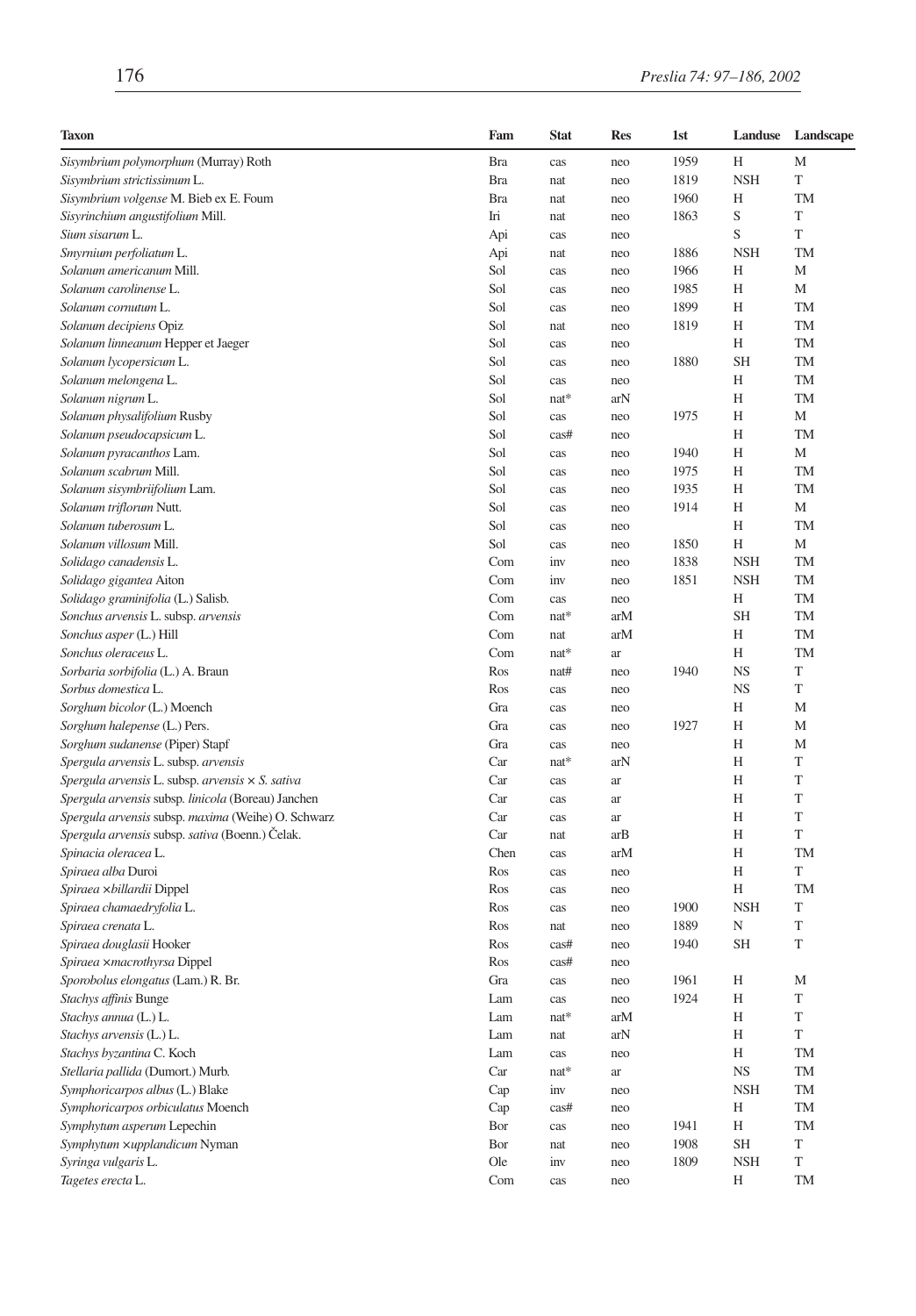| Syntaxa           |              | Abund LocNo Intr            |                                                | Origin                              | LH          | <b>Source</b>                                  |
|-------------------|--------------|-----------------------------|------------------------------------------------|-------------------------------------|-------------|------------------------------------------------|
|                   | e            | 1                           | $\rm{a}$                                       | E AS                                | pe          | F, Dvořák 1981                                 |
| Al GA Bd BS TA    | sc           | $\overline{4}$              | ad                                             | E                                   | pe          | $\boldsymbol{\mathrm{F}}$                      |
| Al DM Si          | r            | 3                           | $\rm{a}$                                       | E                                   | pe          | F, Jehlík 1971b, 1981, 1998, Hejný et al. 1973 |
| Ar Ap             | r            | 3                           | d                                              | AMN                                 | pe          | K, Pospíšil 1952, Kotlaba 1952                 |
|                   | S            | $\mathbf{1}$                | $\rm{a}$                                       | E                                   | pe          | K                                              |
| GA CR Ai BS       | $\mathbf r$  | $\mathfrak{2}$              | ad                                             | E AS                                | b           | F, Křísa et al. 1968, Müller 1998              |
|                   | $\mathbf r$  | $\mathbf{1}$                | $\rm{a}$                                       | AMN AMS                             | $\rm{a}$    | F                                              |
|                   | e            | 1                           | $\rm{a}$                                       | AMN                                 | pe          | F                                              |
|                   | $\Gamma$     | 1                           | $\rm{a}$                                       | AMN                                 | a pe        | F                                              |
| Si VE Al          | sc           | 4                           | $\rm{a}$                                       | E                                   | $\rm{a}$    | F                                              |
|                   | $\bf S$      | 1                           | $\rm{a}$                                       | $\rm AF$                            | ass s       | F                                              |
| Bi Cb Si          | la           | 5                           | d                                              | AMC AMS                             | $\rm{a}$    | F                                              |
|                   | $\Gamma$     | 1                           | d                                              | AS AF                               | a pe        | F                                              |
| VE Si             | $\mathbf c$  | 5                           | $\rm{a}$                                       | E                                   | $\rm{a}$    | F                                              |
|                   | $\mathbf r$  | 1                           | $\rm{a}$                                       | AMS                                 | $\rm{a}$    | F                                              |
|                   | $\mathbf r$  | $\mathbf{1}$                | d                                              | AMS                                 | SS          | F                                              |
|                   | e            | 1                           | d                                              | AF                                  | s pe        | F                                              |
|                   | $\mathbf r$  | $\mathbf{1}$                | d                                              | AF                                  | $\rm{a}$    | F                                              |
|                   | $\Gamma$     | $\sqrt{2}$                  | ad                                             | AMS                                 | a pe        | F                                              |
|                   | e            | $\mathfrak{2}$              | $\rm{a}$                                       | <b>AMN</b>                          | a pe        | F                                              |
| Si VE             | $\mathbf c$  | 5                           | d                                              | AMS                                 | pe          | F                                              |
|                   | $\bf S$      | 1                           | $\rm{a}$                                       | E AS AF                             | $\rm{a}$    | F                                              |
| Ar DM Al Ae BS SS | $\mathbf c$  | 5                           | d                                              | <b>AMN</b>                          | pe          | K                                              |
| St Ar Ae Sf BS CR | $\mathbf c$  | 5                           | d                                              | <b>AMN</b>                          | pe          | K                                              |
|                   | $\Gamma$     | $\mathbf{1}$                | d                                              | AMN                                 | pe          | K                                              |
| Si Pa VE          | $\mathbf c$  | 5                           | $\rm{a}$                                       | E                                   | pe          | K                                              |
| VE Si             | $\rm{c}$     | 5                           | $\rm{a}$                                       | E                                   | $\rm{a}$    | K                                              |
| VE Si             | $\mathbf c$  | 5                           | $\rm{a}$                                       | E                                   | $\rm{a}$    | K                                              |
| Cr                | $\mathbf r$  | $\overline{c}$              | d                                              | AS                                  | $\mathbf S$ | F                                              |
| Bd                | $\mathbf r$  | $\mathfrak{Z}$              | d                                              | E AS AF                             | $\mathsf t$ | $\boldsymbol{\mathrm{F}}$                      |
|                   | $\Gamma$     | $\mathfrak{2}$              | d                                              | AF                                  | $\rm{a}$    | K                                              |
|                   | $\mathbf r$  | $\mathbf{1}$                | $\rm{a}$                                       | E AS                                | pe          | K, Hejný et al. 1973, Jehlík 1998              |
|                   | $\mathbf r$  | 1                           | $\rm{a}$                                       | AF                                  | $\rm{a}$    | K                                              |
| SO PS Ah          | $\rm{c}$     | 5                           | $\rm{a}$                                       | E AS                                | $\rm{a}$    | F                                              |
|                   | $\Gamma$     | $\mathfrak{2}$              | a                                              |                                     | $\rm{a}$    | F                                              |
| Ah                | $\rm e$      | $\mathbf{1}$                | ad                                             | E AS                                | $\rm{a}$    | F                                              |
| Ah                | $\rm e$      | $\mathfrak{Z}$              | ad                                             | E AS                                | $\rm{a}$    | F                                              |
| SO PS Ah          | sc           | $\mathfrak{2}$              | ad                                             | E AS                                | $\rm{a}$    | F                                              |
| Si                | $\mathbf r$  | $\sqrt{2}$                  | d                                              | AS                                  | $\rm{a}$    | F                                              |
|                   | $\mathbf r$  | $\sqrt{2}$                  | d                                              | AMN                                 | $\mathbf S$ | F                                              |
|                   | $\mathbf r$  | $\sqrt{2}$                  | d                                              |                                     | $\mathbf S$ | F                                              |
|                   | r            | 1                           | d                                              | E AS                                | $\mathbf S$ | F                                              |
|                   | S            | 1                           | d                                              | E AS                                | $\mathbf S$ | F                                              |
|                   | $\Gamma$     | $\sqrt{2}$                  | d                                              | AMN                                 | $\mathbf S$ | F                                              |
|                   | r            | 1                           | d                                              |                                     | $\bf S$     | F                                              |
|                   | se           | $\mathbf{1}$                | $\rm{a}$                                       | AS AF AMC AMS pe                    |             | Dvořák & Kühn 1966                             |
|                   | $\rm e$      | $\sqrt{2}$                  | d                                              | $\mathbf{A}\mathbf{S}$              | pe          | K, Novák 1924, Chrtek 1994                     |
| Cl VE Si          | $\mathbf r$  | $\mathfrak s$               | $\rm{a}$                                       | $\mathop{\hbox{\rm E}}\nolimits$ AS | $\rm{a}$    | F                                              |
| Ah SO             | $\rm e$      | $\sqrt{2}$                  | $\rm{a}$                                       | E AS AF                             | $\rm{a}$    | $\boldsymbol{\mathrm{F}}$                      |
|                   | $\mathbf r$  | $\sqrt{2}$                  | d                                              | $\mathbf{A}\mathbf{S}$              | pe          | $\boldsymbol{\mathrm{F}}$                      |
| Ab MP             | $\rm{sc}$    | $\mathfrak s$               | $\rm{a}$                                       | E                                   | $\rm{a}$    | $\boldsymbol{\mathrm{F}}$                      |
| BS                | $\rm{sc}$    | 5                           | d                                              | $\mbox{AMN}$                        | $\mathbf S$ | $\boldsymbol{\mathrm{F}}$                      |
| <b>BS</b> Cr Ae   | $\Gamma$     | $\ensuremath{\mathfrak{Z}}$ | d                                              | AMN                                 | $\mathbf S$ | $\boldsymbol{\mathrm{F}}$                      |
| Ae Ar Ap          | $\Gamma$     | $\mathfrak{2}$              | d                                              | AS                                  | pe          | F, Smejkal 1978                                |
| Ae Pa             | $\Gamma$     | $\overline{4}$              | ad                                             |                                     | pe          | $\boldsymbol{\mathrm{F}}$                      |
| Bd BS             | $\rm{sc}$    | 5                           | $\mathrm{d}% \left\  \mathcal{H}\right\  _{A}$ | E                                   | s t         | $\boldsymbol{\mathrm{F}}$                      |
|                   | $\mathbf{r}$ | $\overline{c}$              | $\mathrm{d}% \left\  \mathcal{H}\right\  _{A}$ | $\operatorname{AMC}$                | $\rm{a}$    | K                                              |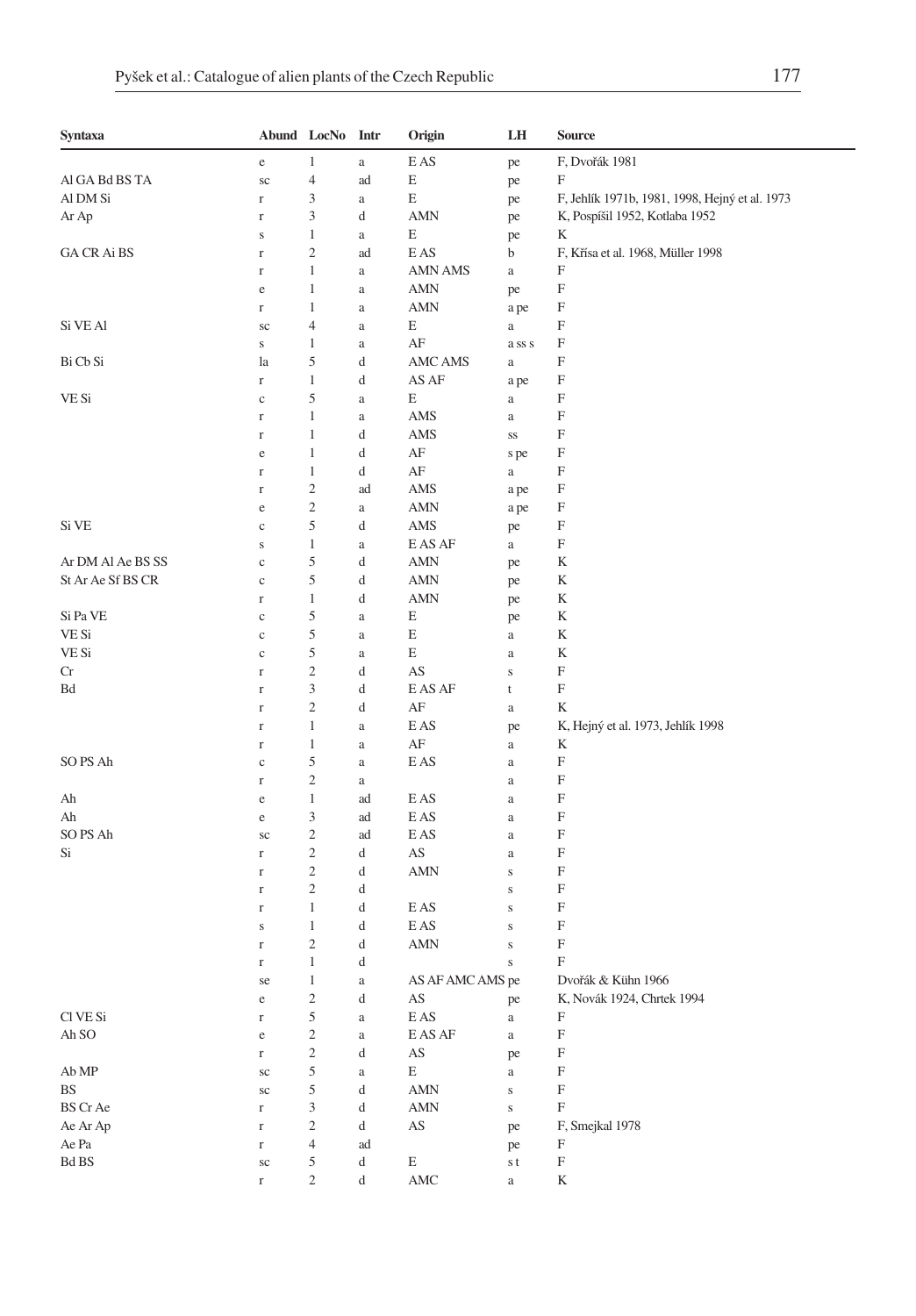| <b>Taxon</b>                                                  | Fam        | <b>Stat</b> | <b>Res</b> | 1st  | Landuse    | Landscape   |
|---------------------------------------------------------------|------------|-------------|------------|------|------------|-------------|
| Tagetes patula L.                                             | Com        | cas         | neo        |      | Н          | TM          |
| Tanacetum parthenium (L.) Schultz-Bip.                        | Com        | nat         | ar         |      | H          | T           |
| Tanacetum vulgare L.                                          | Com        | inv         | ar         |      | <b>SH</b>  | TM          |
| Telekia speciosa (Schreb.) Baumg.                             | Com        | inv         | neo        |      | <b>SH</b>  | T           |
| Tetragonia tetragonoides (Pallas) O. Kuntze                   | Aiz        | cas         | neo        | 1918 | Н          | TM          |
| Teucrium marum L.                                             | Lam        | cas         | neo        |      | Н          | TM          |
| Teucrium polium L.                                            | Lam        | cas         | neo        | 1960 | Н          | TM          |
| Teucrium scorodonia L.                                        | Lam        | nat         | neo        | 1806 | <b>SH</b>  | T           |
| Thladiantha dubia Bunge                                       | Cuc        | cas         | neo        | 1939 | <b>SH</b>  | TM          |
| Thlaspi arvense L.                                            | <b>Bra</b> | nat*        | arN        |      | Н          | <b>TM</b>   |
| Thlaspi kovatsii Heuff.                                       | <b>Bra</b> | cas         | neo        |      | Н          | M           |
| Thymus drucei Ronniger                                        | Lam        | cas         | neo        | 1974 | <b>NS</b>  | T           |
| Thymus vulgaris L.                                            | Lam        | cas         | neo        |      | <b>SH</b>  | TM          |
| Tilia tomentosa Moench                                        | Til        | cas         | neo        | 2001 | Н          | M           |
| Torilis arvensis (Hudson) Link subsp. arvensis                | Api        | $nat*$      | ar         |      | Н          | T           |
| Torilis nodosa (L.) Gaertn.                                   | Api        | cas         | neo        |      | Н          | T           |
| Tragopogon dubius Scop.                                       | Com        | nat         | ar         |      | <b>SH</b>  | TM          |
| Tragopogon xmirabilis Rouy                                    | Com        | cas         | neo        |      | Н          | TM          |
| Tragopogon porrifolius L.                                     | Com        | cas         | neo        | 1872 | Н          | <b>TM</b>   |
| Tragus racemosus (L.) All.                                    | Gra        | cas         | neo        |      | Н          | <b>TM</b>   |
| Tribulus terrestris L.                                        | Zyg        | cas         | neo        |      | Н          | M           |
| Trifolium alexandrinum L.                                     | Fab        | cas         | neo        | 1960 | Н          | M           |
| Trifolium angulatum W. et K.                                  | Fab        | cas         | neo        | 1976 | N          | T           |
| Trifolium angustifolium M. Bieb.                              | Fab        | cas         | neo        | 1923 | Н          | T           |
| Trifolium glomeratum L.                                       | Fab        | cas         | neo        | 1961 | Н          | M           |
| Trifolium hybridum L. subsp. hybridum                         | Fab        | $nat*$      | neo        | 1819 | <b>SH</b>  | <b>TM</b>   |
| Trifolium incarnatum L. subsp. incarnatum                     | Fab        | cas         | neo        | 1870 | <b>SH</b>  | T           |
| Trifolium lappaceum L.                                        | Fab        | cas         | neo        | 1916 | Н          | M           |
| Trifolium ornithopodioides L.                                 | Fab        | cas         | neo        | 1960 | Н          | M           |
| Trifolium pallidum W. et K.                                   | Fab        | cas         | neo        | 1930 | Н          | M           |
| Trifolium pannonicum Jacq.                                    | Fab        | nat         | neo        | 1919 | <b>NS</b>  | $\mathbf T$ |
| Trifolium pratense subsp. americanum (C. O. Harz) Soják       | Fab        | cas         | neo        | 1880 | <b>SH</b>  | T           |
| Trifolium pratense subsp. sativum (Schreber) Schübl. et Mart. | Fab        | cas         | neo        |      | Н          | <b>TM</b>   |
| Trifolium resupinatum L.                                      | Fab        | cas         | neo        | 1853 | H          | TM          |
| Trifolium squamosum L.                                        | Fab        | cas         | neo        | 1930 | Н          | M           |
| Trifolium subterraneum L.                                     | Fab        | cas         | neo        | 1962 | Н          | М           |
| Trifolium tomentosum L.                                       | Fab        | cas         | neo        | 1961 | Н          | M           |
| Trigonella caerulea (L.) Ser.                                 | Fab        | cas         | neo        | 1874 | Н          | T           |
| Trigonella foenum-graceum L.                                  | Fab        | cas         | neo        | 1889 | Н          | T           |
| Tripleurospermum inodorum (L.) Schultze                       | Com        | inv         | arM        |      | Н          | <b>TM</b>   |
| Triticum aestivum L.                                          | Gra        | cas         | ar         |      | Н          | TM          |
| Triticum dicoccon Schrank                                     | Gra        | cas         | ar         |      | Н          | T           |
| Triticum polonicum L.                                         | Gra        | cas         | neo        |      | Н          | T           |
| Triticum turgidum L.                                          | Gra        | cas         | neo        |      | Н          | T           |
| Tropaeolum majus L.                                           | Tro        | cas         | neo        |      | Н          | TM          |
| Tulipa × gesnerana L.                                         | Lil        | cas         | neo        |      | <b>SH</b>  | <b>TM</b>   |
| Tulipa sylvestris L.                                          | Lil        | cas         | neo        | 1867 | <b>NSH</b> | T           |
| Turgenia latifolia (L.) Hoffm.                                | Api        | $nat*$      | ar         |      | Η          | T           |
| Ulex europaeus L.                                             | Fab        | cas#        | neo        | 1880 | S          | T           |
| Urtica dodartii L.                                            | Urt        | cas         | neo        |      | H          | TM          |
| Urtica pilulifera L.                                          | Urt        | cas         | neo        | 1872 | Η          | TM          |
| Urtica urens L.                                               | Urt        | nat*        | arN        |      | Η          | T           |
| Vaccaria hispanica subsp. grandiflora (Ser.) Holub            | Car        | $nat*$      | arP        |      | Η          | T           |
| Valerianella dentata (L.) Pollich subsp. dentata              | Val        | $nat*$      | arN        |      | Η          | T           |
| Valerianella dentata subsp. eriosperma (Wallr.) Holub         | Val        | $nat*$      | ar         |      | Η          | T           |
| Valerianella rimosa Bast.                                     | Val        | $nat*$      | ar         |      | Η          | T           |
| Vallisneria spiralis L.                                       | Hydc       | cas         | neo        |      | N          | T           |
|                                                               |            |             |            |      |            |             |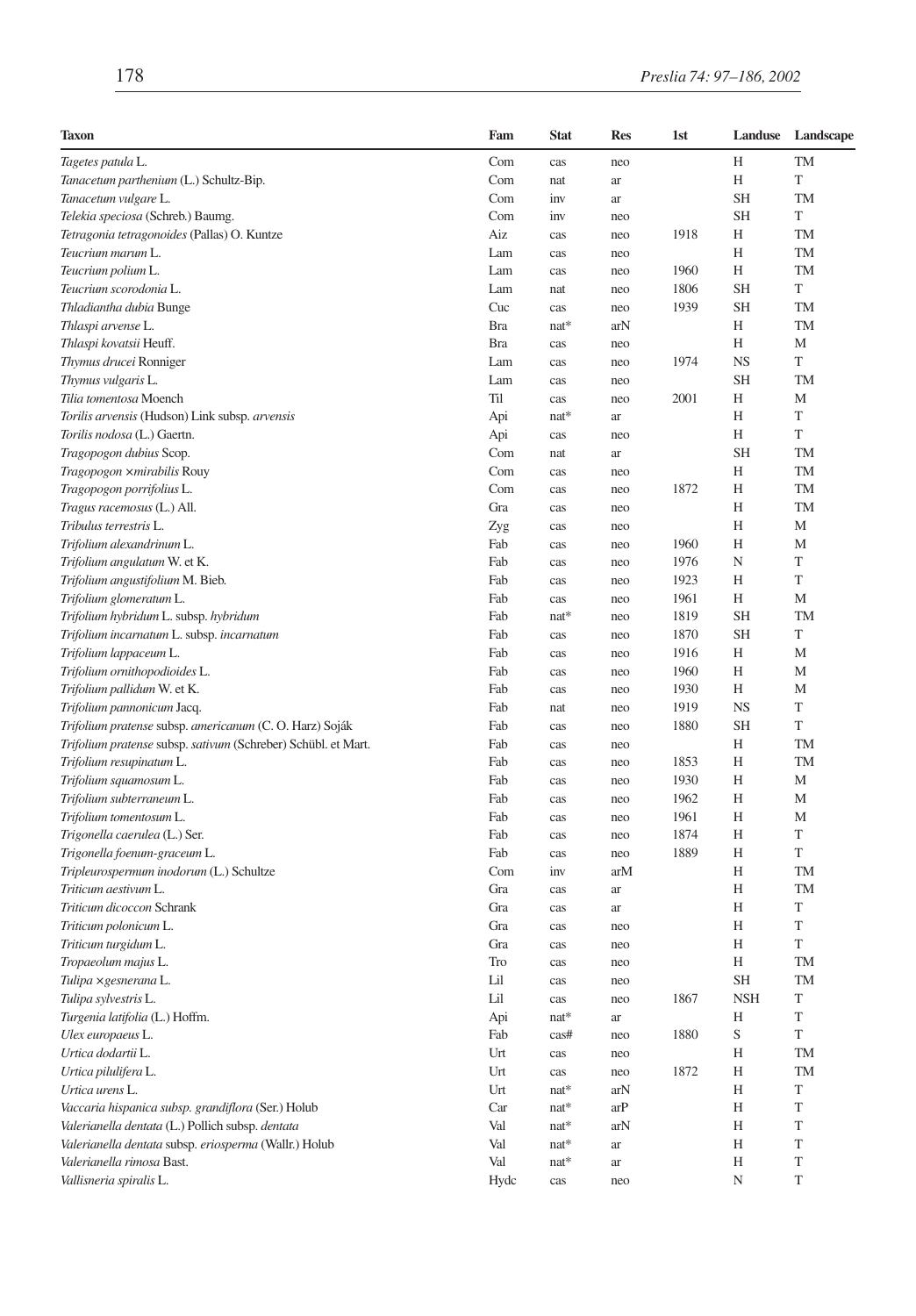| Syntaxa         |                          | Abund LocNo Intr             |          | Origin                               | LH             | <b>Source</b>             |
|-----------------|--------------------------|------------------------------|----------|--------------------------------------|----------------|---------------------------|
| Si              | $\Gamma$                 | $\ensuremath{\mathfrak{Z}}$  | d        | $\operatorname{AMC}$                 | $\rm{a}$       | $\mathbf K$               |
| Cm Al Si        | $\rm{sc}$                | $\sqrt{5}$                   | d        | $\mathop{\hbox{\rm E}}\nolimits$ AS  | pe             | K                         |
| Al CA Ar        | $\mathbf c$              | 5                            | $\rm{a}$ | $\mathbf E$                          | pe             | K                         |
| Ae Ai IS        | $\rm{sc}$                | $\overline{4}$               | d        | E                                    | pe             | K                         |
|                 | $\mathbf r$              | $\mathbf{1}$                 | d        | AMS AS AU                            | a              | F                         |
|                 | $\mathbf r$              | $\mathbf{1}$                 | d        | E                                    | $\mathbf S$    | F                         |
|                 | e                        | $\mathbf{1}$                 | $\rm{a}$ | E AS AF                              | $\mathbf S$    | F                         |
| <b>GQ LF CE</b> | $\mathbf r$              | 3                            | ad       | E                                    | pe ss          | F, Kubát 1993             |
| Si Ae           | $\Gamma$                 | $\ensuremath{\mathfrak{Z}}$  | d        | AS                                   | pe             | F                         |
| VE SO Ah        | $\mathbf c$              | 5                            | $\rm{a}$ | E AS                                 | a b            | F                         |
|                 | S                        | $\mathbf{1}$                 | $\rm{a}$ | E                                    | pe             | F                         |
|                 | $\mathbf r$              | $\mathbf{1}$                 | d        | E                                    | $_{\rm SS}$    | F, Čáp 1982               |
|                 | $\Gamma$                 | $\overline{\mathbf{c}}$      | d        | E                                    | S SS           | F                         |
|                 | $\mathbf r$              | $\mathbf{1}$                 | d        | E                                    | t              | F                         |
| Oa Al DM Cl     | $\mathbf r$              | 3                            | $\rm{a}$ | E AS                                 | a              | F                         |
|                 | $\rm e$                  | $\mathbf{1}$                 | $\rm{a}$ | $\mathbf E$                          | $\rm{a}$       | F                         |
| DM Sc           | $\mathbf c$              | 5                            | a        | E                                    | $\rm{a}$       | K                         |
|                 | $\Gamma$                 | $\mathbf{1}$                 | $\rm{a}$ |                                      | a pe           | K                         |
|                 | $\Gamma$                 | $\mathbf{1}$                 | d        | $\mathbf E$                          | $\rm{a}$       | K                         |
| Sr              | $\Gamma$                 | $\mathbf{1}$                 | $\rm{a}$ | E                                    | $\rm{a}$       | K                         |
| Er MP           | $\mathbf r$              | $\mathbf{1}$                 | $\rm{a}$ | E AS                                 | $\rm{a}$       | F                         |
|                 | e                        | $\mathbf{1}$                 | ad       | E                                    | $\rm{a}$       | F                         |
|                 | $\rm e$                  | $\mathbf{1}$                 | $\rm{a}$ | E                                    | $\rm{a}$       | F                         |
|                 | se                       | $\mathbf{1}$                 | a        | E AS                                 | $\rm{a}$       | F                         |
|                 | e                        | $\mathbf{1}$                 | a        | E AS                                 | $\rm{a}$       | $\boldsymbol{\mathrm{F}}$ |
| Ap C Ar Pa      | $\mathbf c$              | $\sqrt{5}$                   | d        | E AS                                 | b pe           | F                         |
| Pa Ar           | $\rm{sc}$                | $\sqrt{5}$                   | ad       | Ε                                    | a b            | F                         |
|                 | $\rm e$                  | $\mathbf{1}$                 | a        | E AS                                 | $\rm{a}$       | F                         |
|                 | e                        | $\mathbf{1}$                 | $\rm{a}$ | E                                    | $\rm{a}$       | F                         |
|                 | e                        | $\mathbf{1}$                 | $\rm{a}$ | $\mathop{\hbox{\rm E}}\nolimits$ AS  | a b            | F                         |
|                 | $\mathbf r$              | $\mathbf{1}$                 | ad       | E                                    | pe             | F, Hendrych 1968          |
|                 | e                        | $\sqrt{2}$                   | d        |                                      | pe             | F                         |
| Pa Ar           | sc                       | $\sqrt{5}$                   | d        |                                      | pe             | F                         |
|                 | $\mathbf r$              | 3                            | ad       | $\mathbf{A}\mathbf{S}$               | $\rm{a}$       | F                         |
|                 | $\rm e$                  | $\mathbf{1}$                 | $\rm{a}$ | $\mathop{\hbox{\rm E}}\nolimits$ AS  | $\rm{a}$       | F                         |
|                 | $\mathbf r$              | $\overline{\mathbf{c}}$      | a        | E AS AF                              | $\rm{a}$       | F                         |
|                 | e                        | $\mathbf{1}$                 | $\rm{a}$ | E AS                                 | $\rm{a}$       | F                         |
|                 | $\rm{sc}$                | 3                            | d        | E                                    | $\rm{a}$       | F                         |
|                 | $\rm{sc}$                | $\ensuremath{\mathfrak{Z}}$  | d        | E AS                                 | $\rm{a}$       | F                         |
| Si DM           | $\rm{c}$                 | 5                            | $\rm{a}$ | E                                    | $\rm{a}$       | K                         |
| Si SO PS        | sc                       | 5                            | d        |                                      | $\rm{a}$       | K                         |
|                 | $\mathbf r$              | $\mathbf{1}$<br>$\mathbf{1}$ | $\rm{a}$ | E                                    | $\rm{a}$       | K<br>K                    |
|                 | $\mathbf r$              | $\mathbf{1}$                 | $\rm{a}$ |                                      | $\rm{a}$       | K                         |
| Si VE           | $\mathbf r$              | 3                            | a        | AMS                                  | $\rm{a}$       | F                         |
| Ar Ae           | $\mathbf r$<br>$\rm{sc}$ | $\overline{4}$               | d<br>d   |                                      | $\rm{a}$       | K                         |
| Cr Ai TA        | $\mathbf{r}$             | 3                            | d        | Е                                    | pe             | K                         |
| Cl              | $\rm e$                  | $\ensuremath{\mathfrak{Z}}$  | $\rm{a}$ | E AS AF                              | pe<br>$\rm{a}$ | F                         |
|                 | $\Gamma$                 | $\mathbf{1}$                 | d        | E                                    | $\mathbf S$    | $\boldsymbol{\mathrm{F}}$ |
|                 | $\Gamma$                 | $\mathbf{1}$                 | d        | $\mathbf E$                          | pe             | F                         |
|                 | $\Gamma$                 | $\sqrt{2}$                   | d        | $\mathbf E$                          | $\rm{a}$       | $\mathbf F$               |
| Mn Cb           | $\mathbf c$              | $\sqrt{5}$                   | $\rm{a}$ | E AS                                 | $\rm{a}$       | F                         |
| Cl              | $\rm e$                  | $\overline{4}$               | $\rm{a}$ | E                                    | $\rm{a}$       | F                         |
| Sh Cl           | $\rm{sc}$                | 5                            | a        | E AS AF                              | $\rm{a}$       | F, Holub 1978c            |
| Cl Sh Fv        | $\Gamma$                 | $\overline{4}$               | a        | E                                    | $\rm{a}$       | $\boldsymbol{\mathrm{F}}$ |
| Cl Sh           | $\Gamma$                 | $\overline{4}$               | $\rm{a}$ | $\operatorname{E} \operatorname{AF}$ | $\rm{a}$       | $\mathbf F$               |
|                 | $\rm e$                  | $\mathbf{1}$                 | d        | AS                                   | pe             | $\mathbf K$               |
|                 |                          |                              |          |                                      |                |                           |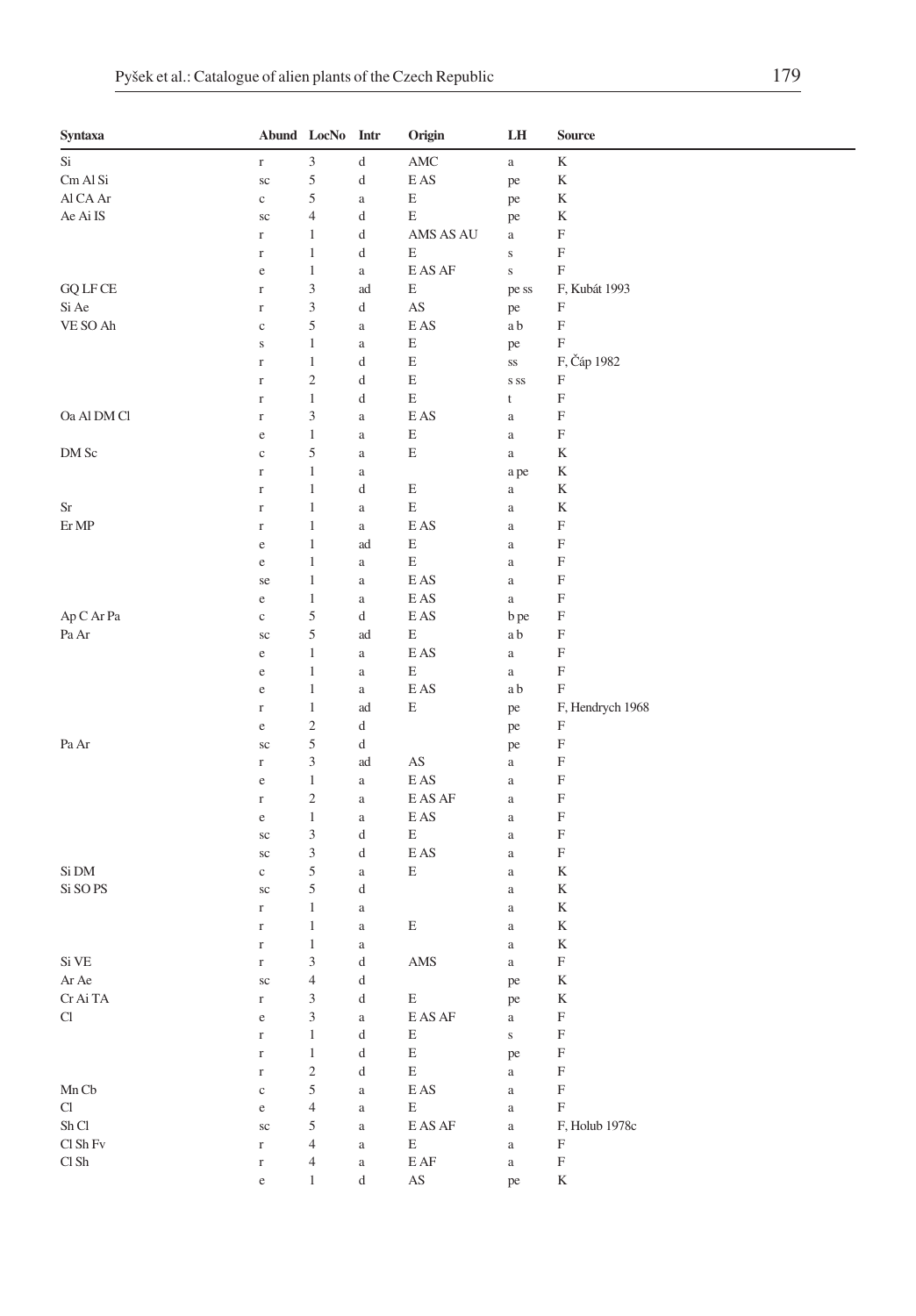| <b>Taxon</b>                                         | Fam        | <b>Stat</b> | <b>Res</b> | 1st          | Landuse        | Landscape |
|------------------------------------------------------|------------|-------------|------------|--------------|----------------|-----------|
| Verbascum niveum subsp. visianinum (Reichenb.) Murb. | Scr        | cas         | neo        | 1914         | <b>SH</b>      | TM        |
| Verbena bonariensis L.                               | Ver        | cas         | neo        | 1983         | H              | M         |
| Verbena chamaedryfolia Juss.                         | Ver        | cas         | neo        | 1853         | Н              | M         |
| Verbena xhybrida hort.                               | Ver        | cas         | neo        |              | Н              | T         |
| Verbena officinalis L.                               | Ver        | nat*        | arN        |              | H              | T         |
| Verbena rigida Sprengel                              | Ver        | cas         | neo        | 1967         | Н              | М         |
| Veronica acinifolia L.                               | Scr        | cas         | neo        | 1908         | Н              | TM        |
| Veronica agrestis L.                                 | Scr        | $nat*$      | ar         |              | <b>NSH</b>     | T         |
| Veronica arvensis L.                                 | Scr        | $nat*$      | ar         |              | <b>NSH</b>     | TM        |
| Veronica filiformis Sm.                              | Scr        | inv         | neo        | 1938         | <b>SH</b>      | <b>TM</b> |
| Veronica hederifolia L.                              | Scr        | inv         | arN        |              | <b>NSH</b>     | <b>TM</b> |
| Veronica opaca Fries                                 | Scr        | $nat*$      | ar         |              | Н              | T         |
| Veronica peregrina L. subsp. peregrina               | Scr        | cas         | neo        | 1809         | <b>NSH</b>     | T         |
| Veronica persica Poiret                              | Scr        | inv         | neo        | 1809         | Н              | TM        |
| Veronica polita Fries                                | Scr        | $nat*$      | arM        |              | H              | TM        |
| Veronica triloba (Opiz) Wiesb.                       | Scr        | $nat*$      | ar         |              | H              | T         |
| Veronica triphyllos L.                               | Scr        | $nat*$      | ar         |              | H              | T         |
| Vicia angustifolia L.                                | Fab        | $nat*$      | ar         |              | <b>SH</b>      | <b>TM</b> |
| Vicia articulata Hornem.                             | Fab        | cas         | neo        | 1874         | H              | <b>TM</b> |
| Vicia bithynica (L.) L.                              | Fab        | cas         | neo        | 1949         | H              | <b>TM</b> |
| Vicia cordata Hoppe                                  | Fab        | $nat*$      | ar         |              | H              | TM        |
| Vicia ervilia (L.) Willd.                            | Fab        | cas         | neo        | 1874         | H              | T         |
| Vicia faba L.                                        | Fab        | cas         | neo        |              | Н              | TM        |
| Vicia grandiflora Scop. subsp. grandiflora           | Fab        | nat*        | neo        | 1877         | <b>SH</b>      | T         |
| Vicia hirsuta (L.) S. F. Gray                        | Fab        | nat         | arN        |              | SH             | <b>TM</b> |
| Vicia lutea L.                                       | Fab        | cas         | neo        |              | <b>NSH</b>     | T         |
| Vicia melanops Sibth. et Sm.                         | Fab        | cas         | neo        | 1900         | <b>SH</b>      | T         |
| Vicia narbonensis L.                                 | Fab        | cas         | neo        |              | Н              | TM        |
| Vicia onobrychioides L.                              | Fab        | cas         | neo        | 1980         | H              | <b>TM</b> |
| Vicia pannonica Crantz subsp. pannonica              | Fab        | nat         | ar         |              | SH             | T         |
| Vicia pannonica subsp. striata (M. Bieb.) Nyman      | Fab        | nat         | neo        |              | <b>SH</b>      | T         |
| Vicia xpoechhackeri J. Murr                          | Fab        | cas         | neo        |              | SH             | T         |
| Vicia sativa L.                                      | Fab        | $nat*$      |            |              | <b>SH</b>      | <b>TM</b> |
|                                                      | Fab        | $nat*$      | ar         |              | <b>NSH</b>     | T         |
| Vicia villosa subsp. varia (Host) Corb.              |            |             | ar         |              |                | TM        |
| Vicia villosa Roth subsp. villosa                    | Fab        | $nat*$      | arI        |              | <b>NSH</b>     | <b>TM</b> |
| Viola canadensis var. rugulosa (Greene) Hitchc.      | Vio<br>Vio | cas#        | neo        | 1948<br>1959 | H<br><b>NS</b> | T         |
| Viola cornuta L.                                     |            | cas         | neo        | 1886         |                | T         |
| Viola xhaynaldii Wiesb.                              | Vio        | nat         | neo        |              | <b>NS</b>      |           |
| Viola xhungarica Degen et Sabr.                      | Vio        | nat         | arM        |              | <b>NS</b>      | T         |
| Viola xkerneri Wiesb.                                | Vio        | cas         | neo        | 1904         | N              | T         |
| Viola obliqua Hill.                                  | Vio        | cas         | neo        | 1895         | <b>NS</b>      | T         |
| Viola odorata L.                                     | Vio        | inv         | arM        |              | <b>NSH</b>     | TM        |
| Viola xpluricaulis Borbás                            | Vio        | cas         | arM        |              | S              | T         |
| Viola xpoelliana Murr.                               | Vio        | nat         | arM        |              | <b>NS</b>      | T         |
| <i>Viola ×porphyrea</i> Uechtr.                      | Vio        | nat         | arM        |              | <b>NSH</b>     | T         |
| Viola xscabra F. Braun                               | Vio        | inv         | arM        |              | <b>NSH</b>     | TM        |
| Viola xsourekii Procházka                            | Vio        | cas         | neo        |              | S              | T         |
| Viola suavis M. Bieb.                                | Vio        | nat         | neo        |              | <b>NSH</b>     | TM        |
| Viola tricolor L. subsp. curtisii (E. Forster) Syme  | Vio        | cas         | neo        | 1953         | N              | T         |
| Viola tricolor L. subsp. tricolor                    | Vio        | nat*        | ar         |              | <b>SH</b>      | T         |
| Viola xvindobonensis Wiesb.                          | Vio        | cas         | neo        |              | <b>SH</b>      | TM        |
| Viola ×wittrockiana Gams                             | Vio        | cas         | neo        |              | Н              | TM        |
| Virga strigosa (R. et Sch.) Holub                    | Dip        | inv         | neo        | 1864         | Η              | TM        |
| Vitis riparia Michx                                  | Vit        | cas         | neo        | 1964         | SH             | TM        |
| Vitis vinifera L. subsp. vinifera                    | Vit        | cas         | arM        |              | SH             | TM        |
| Vulpia bromoides (L.) S. F. Gray                     | Gra        | nat         | ar         |              | SH             | T         |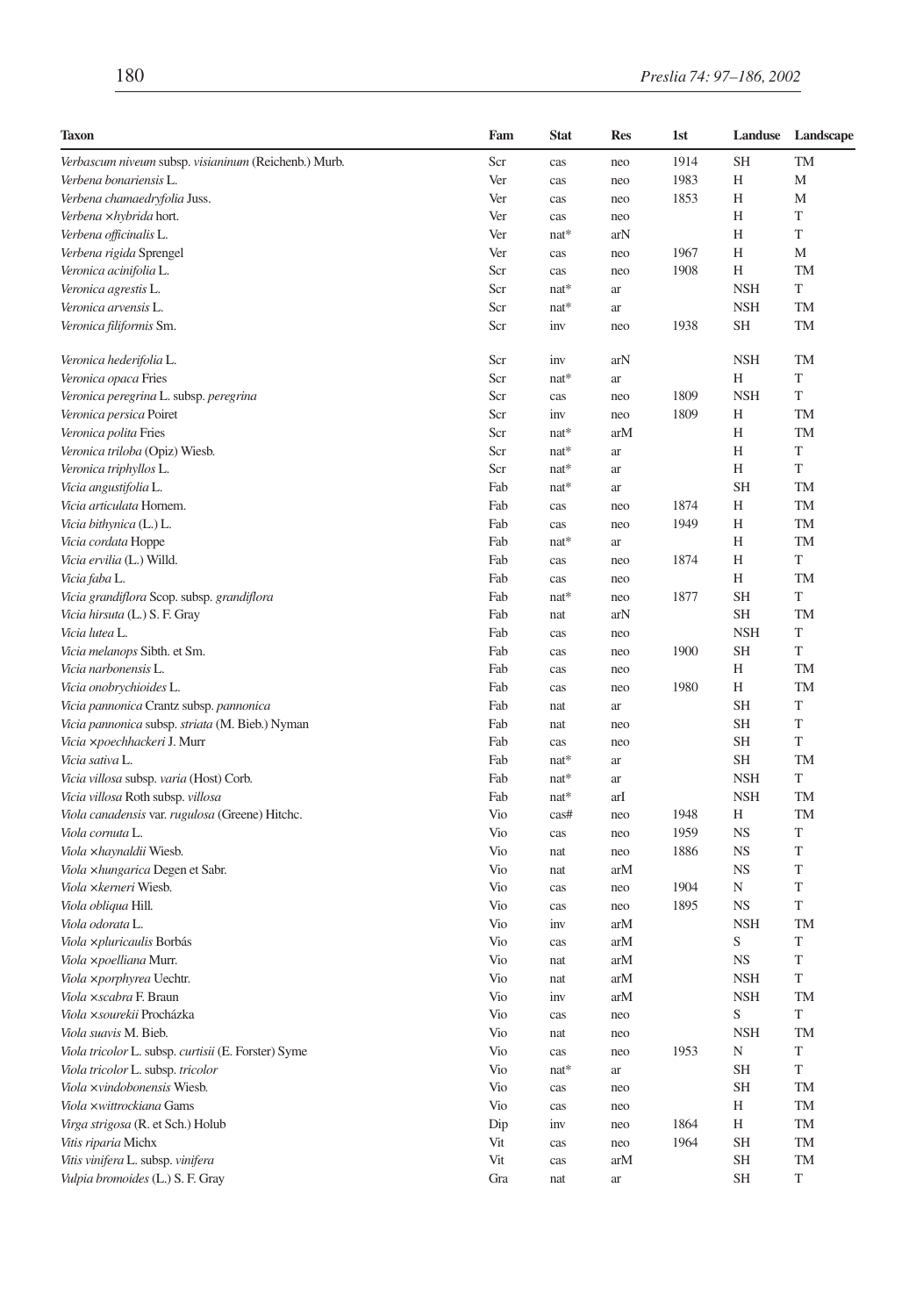| Syntaxa              |               | Abund LocNo Intr        |          | Origin                              | LH             | Source                                                                        |
|----------------------|---------------|-------------------------|----------|-------------------------------------|----------------|-------------------------------------------------------------------------------|
|                      | e             | 1                       | $\rm{a}$ | E                                   | b              | F                                                                             |
|                      | e             | $\mathbf{1}$            | ad       | AMS                                 | pe ss          | F                                                                             |
|                      | e             | 1                       | d        | AMS                                 | SS             | F                                                                             |
|                      | $\Gamma$      | 1                       | d        |                                     | a              | F                                                                             |
| Al Pa MP             | sc            | 5                       | $\rm{a}$ | E AS AF                             | pe a           | F                                                                             |
|                      | se            | 1                       | d        | AMS                                 | pe             | F                                                                             |
| Ah                   | $\Gamma$      | $\mathbf{1}$            | $\rm{a}$ | E                                   | $\rm{a}$       | F, Smejkal 1970                                                               |
| Sh VE Ab             | r             | 5                       | $\rm{a}$ | E AF                                | $\rm{a}$       | F                                                                             |
| AS Ab                | $\rm _c$      | 5                       | $\rm{a}$ | E AS                                | $\rm{a}$       | F                                                                             |
| Ap Ar Cy Pa Ae       | sc            | $\overline{4}$          | d        | E AS                                | pe             | F, Jehlík 1961, 1998, Jehlík & Slavík 1967, Hejný et al.<br>1973, Jehlík 1998 |
| Ah Sh Si BS BR CR Cr | $\mathbf c$   | 5                       | $\rm{a}$ | E AS AF                             | a              | F                                                                             |
| VE                   | $\Gamma$      | $\overline{4}$          | a        | E                                   | $\rm{a}$       | F                                                                             |
| Bi Es Sg             | $\Gamma$      | $\mathbf{2}$            | a        | AMN AMC AMS a                       |                | F, Peniašteková & Feráková 1993                                               |
| VE Sh Ah Si          | $\mathbf c$   | 5                       | $\rm{a}$ | AS                                  | a              | F                                                                             |
| VT VE Cl Mn          | $\mathbf c$   | 5                       | $\rm{a}$ | E                                   | $\rm{a}$       | F                                                                             |
| Cl                   | $\Gamma$      | $\overline{4}$          | $\rm{a}$ | Ε                                   | $\rm{a}$       | F                                                                             |
| Ah Ab Sh Cl          | sc            | 5                       | a        | E                                   | a              | F                                                                             |
| PS Ab Fv KP AS DM    | c             | 5                       | a        | E AS AF                             | a              | F                                                                             |
|                      | sc            | $\overline{4}$          | d        | E AS AF                             | $\rm{a}$       | F                                                                             |
|                      | e             | 1                       | $\rm{a}$ | E AS                                | $\rm{a}$       | F, Sutorý 1976                                                                |
|                      | $\Gamma$      | 3                       | a        | E AS                                | a              | K                                                                             |
|                      | $\Gamma$      | $\overline{2}$          | d        | E AS                                | a              | F                                                                             |
|                      | $\Gamma$      | 3                       | d        | AS AF                               | $\rm{a}$       | F                                                                             |
| Cl Sh Ah Ar CA       | sc            | $\overline{4}$          | $\rm{a}$ | E AS                                | $\rm{a}$       | F                                                                             |
| Tm Ah KP PF Ab       | $\rm _c$      | 5                       | $\rm{a}$ | E AS                                | $\rm{a}$       | F                                                                             |
| Cl Fv Br Ar          | $\Gamma$      | $\overline{c}$          | $\rm{a}$ | E AS AF                             | $\rm{a}$       | F, Skřivánek 1949                                                             |
|                      | e             | $\mathbf{1}$            | $\rm{a}$ | E                                   | $\rm{a}$       | F                                                                             |
|                      |               | $\mathbf{2}$            | ad       | E AS                                |                | F                                                                             |
| Ar                   | $\Gamma$<br>e | $\mathbf{1}$            | a        | E                                   | a              | F, Saul 1983                                                                  |
| Ps Fv Br             |               | $\overline{4}$          | ad       | E                                   | pe             | F                                                                             |
| Cl Fv Br Ar KP       | sc            | 3                       |          | E AS AF                             | $\rm{a}$       | F                                                                             |
|                      | $\Gamma$      | 1                       | a        |                                     | $\rm{a}$       | F                                                                             |
|                      | r             | 5                       | a        | E AS AF                             | a              | F                                                                             |
| Cl Sh Ah Pa PS VT    | $\mathbf c$   |                         | ad       |                                     | a              | F                                                                             |
| PF DM Cl Sh Ar       | $\mathbf c$   | 5                       | ad       | E                                   | $\rm{a}$       | F                                                                             |
| Ah Sh Ar CA          | $\mathbf c$   | 5                       | ad       | E AS                                | a b            |                                                                               |
|                      | se            | 1                       | d        | <b>AMN</b>                          | pe             | F, Kirschner & Štěpánek 1984                                                  |
| Vc PT Ar             | $\Gamma$      | $\overline{2}$          | d        | E                                   | pe             | F, Skalický 1973                                                              |
| Fv                   | $\Gamma$      | $\mathbf{1}$            | $\rm{a}$ |                                     | pe             | F                                                                             |
| Fv Br Bd             | $\Gamma$      | 1                       | a        |                                     | pe             | F                                                                             |
|                      | e             | $\mathbf{1}$            | $\rm{a}$ |                                     | pe             | F                                                                             |
|                      | se            | 1                       | d        | AMN                                 | pe             | F, Kirschner & Štěpánek 1984                                                  |
| GA BS CR Cr Ai Ae    | $\rm _c$      | 5                       | d        | E AS AF                             | pe             | F                                                                             |
|                      | e             | 1                       | a        |                                     | pe             | F                                                                             |
|                      | $\Gamma$      | 1                       | a        |                                     | pe             | F                                                                             |
| Bd Cr Br GA          | sc            | $\overline{4}$          | a        |                                     | pe             | F                                                                             |
| BS Cr BR Bd GA TA    | sc            | 5                       | a        |                                     | pe             | F                                                                             |
| PT                   | $\Gamma$      | $\mathbf{1}$            | $\rm{a}$ |                                     | $\overline{?}$ | F                                                                             |
| GA BS CR Ae          | $\mathbf r$   | 3                       | d        | $\mathop{\hbox{\rm E}}\nolimits$ AS | pe             | F                                                                             |
| Co                   | $\mathbf r$   | $\mathbf{1}$            | $\rm{a}$ | E                                   | pe             | F                                                                             |
| SO Si Ar             | sc            | 5                       | $\rm{a}$ | E                                   | $\rm{a}$       | F                                                                             |
| <b>BdTABSGA</b>      | $\Gamma$      | $\mathbf{1}$            | $\rm{a}$ |                                     | pe             | F                                                                             |
| Si                   | sc            | $\overline{4}$          | d        |                                     | a b            | F                                                                             |
| Al Ae GA             | la            | $\overline{4}$          | d        | E AS                                | b              | F, Lhotská 1968b                                                              |
|                      | $\mathbf r$   | $\mathbf{1}$            | d        | AMN                                 | $\mathbf S$    | F                                                                             |
| <b>BS CA PR Bd</b>   | $\Gamma$      | $\overline{4}$          | d        | E AS                                | $\mathsf t$    | F                                                                             |
| Th                   | $\mathbf r$   | $\overline{\mathbf{c}}$ | $\rm{a}$ | E                                   | a b            | K                                                                             |
|                      |               |                         |          |                                     |                |                                                                               |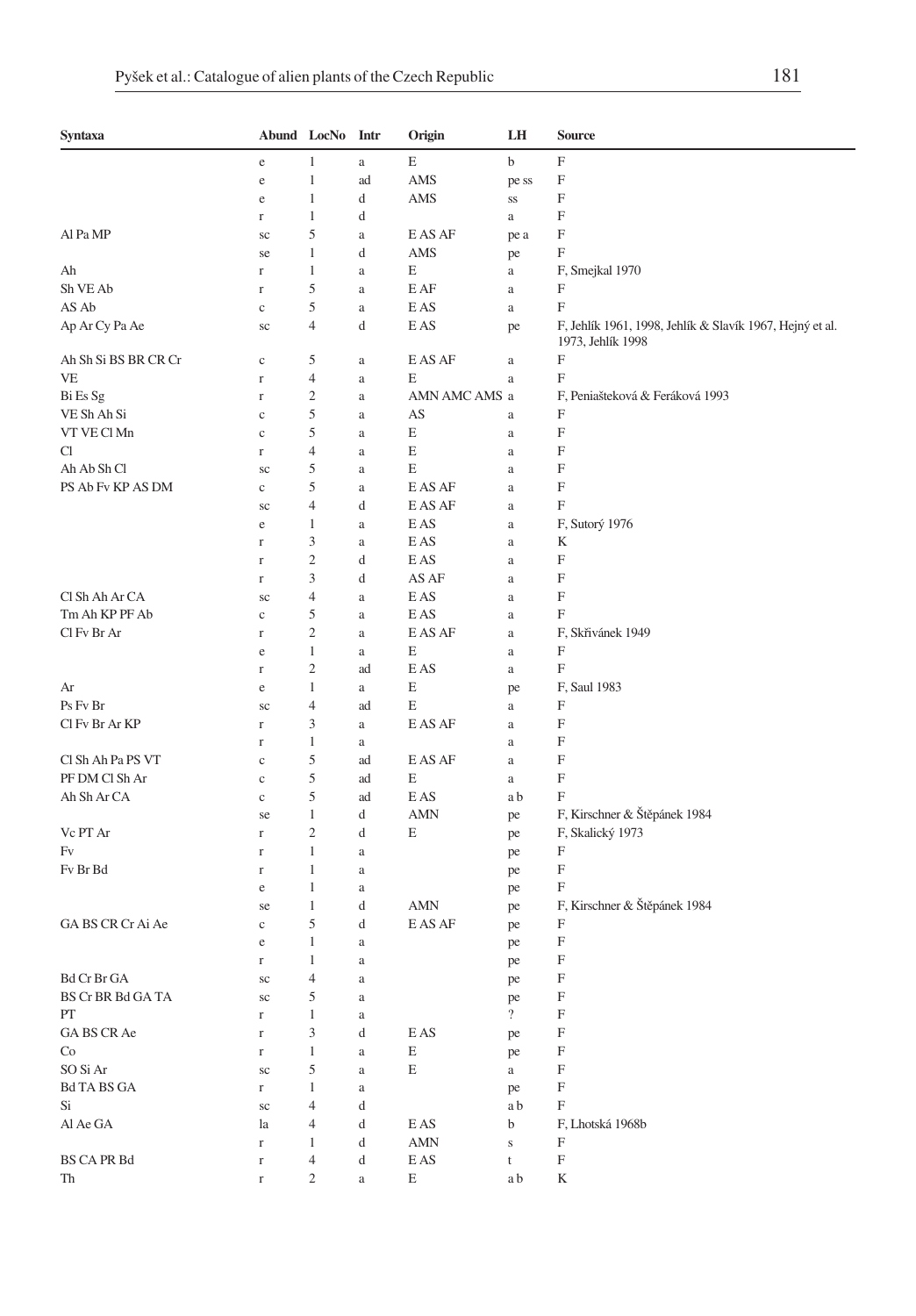| <b>Taxon</b>                              | Fam | <b>Stat</b> | <b>Res</b> | 1 <sub>st</sub> | Landuse   | Landscape |
|-------------------------------------------|-----|-------------|------------|-----------------|-----------|-----------|
| Vulpia ciliata Dum.                       | Gra | cas         | neo        |                 | H         | M         |
| Vulpia ligustica (All.) Link              | Gra | cas         | neo        |                 | H         | M         |
| Vulpia myuros (L.) C. C. Gmelin           | Gra | nat         | ar         |                 | <b>SH</b> | T         |
| Waldsteinia geoides Willd.                | Ros | cas         | neo        |                 | S         | T         |
| Waldsteinia trifolia Rochel ex Koch       | Ros | nat         | neo        |                 | S         | T         |
| Xanthium albinum (Widd.) H. Scholz        | Com | nat         | neo        |                 | S         | T         |
| Xanthium ripicola Holub                   | Com | cas         | neo        | 1872            | H         | <b>TM</b> |
| Xanthium spinosum L.                      | Com | $nat*$      | neo        | 1872            | H         | T         |
| Xanthium strumarium L.                    | Com | $nat*$      | arB        |                 | H         | <b>TM</b> |
| Xanthophthalmum coronarium (L.) Trehane   | Com | cas         | neo        | 1879            | H         | <b>TM</b> |
| Xanthophthalmum segetum (L.) Schultz-Bip. | Com | cas         | neo        | 1872            | H         | T         |
| Zea mays L.                               | Gra | cas         | neo        |                 | H         | M         |
| Zelkova serrata (Thunb.) Mak.             | Ulm | cas         | neo        | 1973            | N         | <b>TM</b> |
| Zinnia elegans Jacq.                      | Com | cas         | neo        |                 | H         | <b>TM</b> |

## New additions to the alien flora of the Czech Republic:

*Agrostis scabra.* Třeboň region: sand pit near the village of Halámky in the southern part of the basin (2001, V. Horváthová – M. Štech, pers. com.). — *Alhagi pseudalhagi*. Raspenava, distr. Liberec: 1 specimen in the garden of the house no. 16, SW from the Pekelský vrch hill (1963, V. Jehlík PRA). Wool casual, native from E Europe to Middle Asia. — *Allium atropurpureum* W. et K. was found escaped from cultivation in Maršovice, South Moravia (BRNM – Krahulec, pers. com.). — *Bromus hordeaceus* subsp. *pseudothominii.* Hrdoňovice and Nová Paka, distr. Jičín: rarely between tracks at railway stations in both settlements; Praha-Holešovice: W part of the Vltava river port (all localities 1971, V. Jehlík PRA). — *Carduus tenuiflorus*. Liberec: 1 specimen found on the wool-waste deposits of Textilana spinning mill (1967, V. Jehlík PRA). Taxonomic identity of this species requires further study (see Clement & Foster 1994: 300). — *Centaurea* ×*gerstlaueri.* Jasenný, distr. Semily: rarely on railway station; Krásná Lípa: rarely on the main railway station; Tanvald, rarely at the perifery of the main railway station (all localities 1966, V. Jehlík PRA). — *Centaurea nigra* × *phrygia*. Jasenný, distr. Semily: rarely at railway station (1966, V. Jehlík PRA). — *Cerastium* ×*maureri*. Occurence of the cross between the neophyte *C. tomentosum* and native *C. arvense* subsp. *arvense* was suspected but not confirmed by Smejkal in Hejný & Slavík (1992). In fact, it has been overlooked as it is rather common around cabins and cottages, in gardens and cemeteries. Selected localities: Praha 8, Trojská street: at a wall base (2001, P. Pyšek & B. Mandák); ruderal habitats in towns, e.g. Otradovice near Lysá nad Labem, Karlštejn, Český Krumlov, Horní Slavkov, Dvůr Králové nad Labem (J. Sádlo). — *Gilia capitata*. Žatec, on the bank of Ohře river along the road to Podbořany (1982, J. Houda PRA). The species is native to North America where it grows from Alaska to California, Arizona, Utah, Idaho (Kartesz & Meacham 1999). Since planting is not mentioned in Czech garden literature, it is uncertain whether it was introduced accidentally or escaped from cultivation. — *Helianthus strumosus*. Reported from two localities (Kutná hora, Březina). Seldom planted in gardens. Native to E North America (J. Kirschner & O. Šída, pers. com.). — *Hieracium pannosum*. It grows on the Kunětická hora hill near Pardubice (J. Chrtek jun., pers. comm.); its occurence is associated with intentional introductions of many species which were planted at the locality in the 1930s by a natural-historical society from Pardubice (F. Procházka, pers. com.). — *Hordeum leporinum.* Liberec: several plants on a waste deposit near the Textilana spinning mill (1967, V. Jehlík PRA). Native to Mediterranean, including Atlantic Islands. — *Oenothera coronifera.* Zliv, distr. České Budějovice: cca 30 plants grew in a mixed stand with *O. issleri* at a railway station (2001, Mihulka et al. in prep.). — *Papaver atlanticum* subsp. *mesatlanticum.* Sušice, distr. Klatovy: yard of a school canteen (house no. 87/III); hospital: several plants near the entrance gate and by the nutrition department. It formerly occurred on several other localities in the town of Klatovy but disappeared due to building activities (2001, M. Král). The species originates from N Africa (Morocco) and is rarely planted in the Czech Republic. — *Parietaria pennsylvanica.* Praha 5, Na Čečeličce street; about 30 plants were first observed in 2000 (J. Sádlo PRA, in prep.). The species is native to N America, and might have been introduced into Czech Republic from Berlin where it is rather common. — *Polypogon fugax*. Česká Skalice II – Malá Skalice: one specimen on the yard of the Tiba spinning mill on the Úpa river bank (1964, V. Jehlík PRA). Wool or cotton casual native to Mediterranean, including Atlantic Islands. — *Rodgersia aesculifolia*. Příbram: wetland patch with *Menyathes trifoliata* in a park near a football stadium (2001, P. Pyšek & J. Pyšková PRA). A single clone ca. 0.9 m in diameter was found; the character of the locality indicates accidental introduction. Native to China. — *Sedum pallidum* var. *bithynicum.* Beroun: it was found in 2001 at the Berounka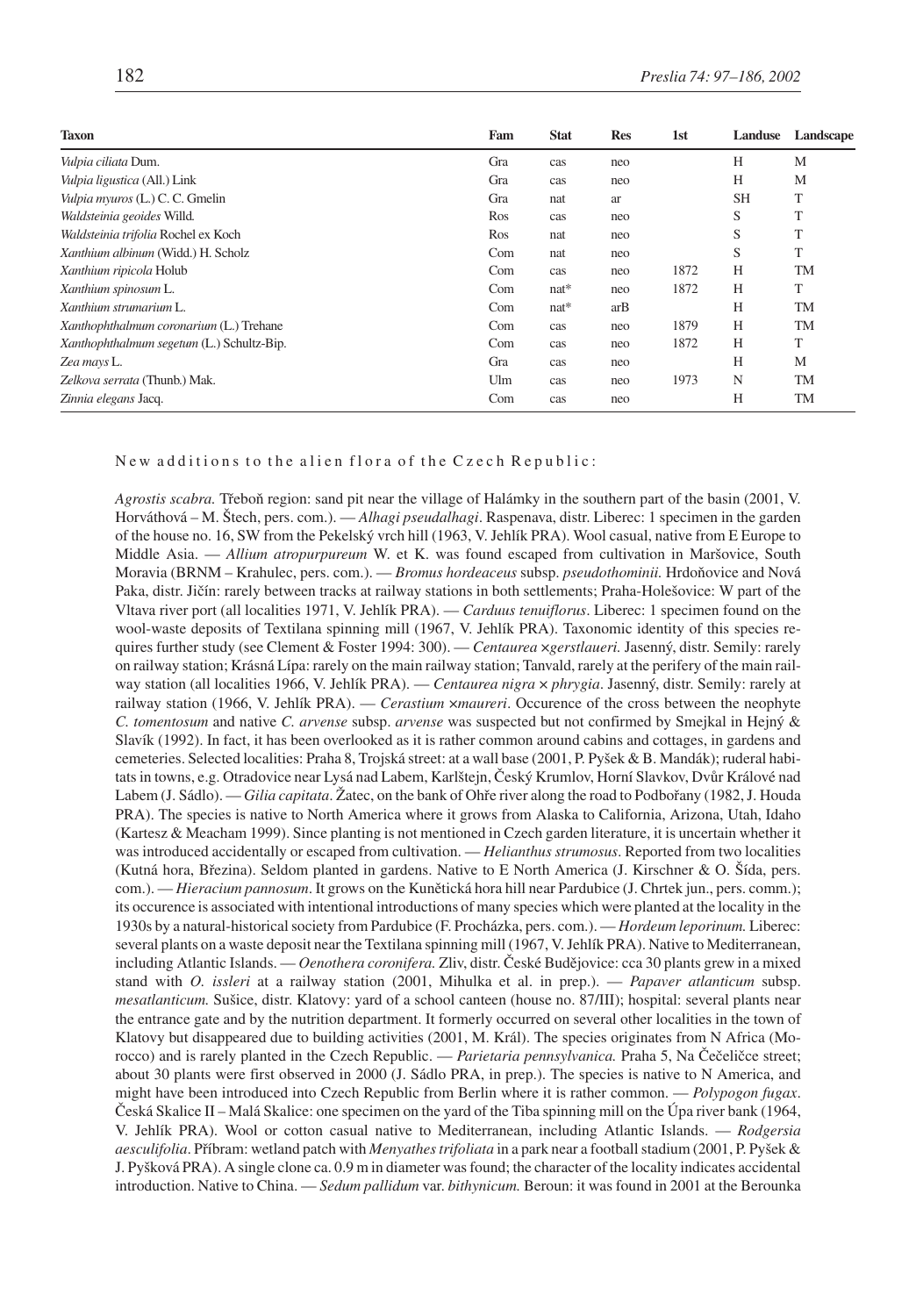| <b>Syntaxa</b> |              | Abund LocNo Intr |    | Origin     | LH  | <b>Source</b>   |
|----------------|--------------|------------------|----|------------|-----|-----------------|
|                | r            | $\mathfrak{2}$   | a  | E          | a   | K               |
|                | $\mathbf{r}$ | $\overline{c}$   | a  | E          | a   | K               |
| Th             | sc           | 4                | a  | E          | a b | K               |
|                | s            | 1                | a  | E          | pe  | F               |
|                | s            | 1                | a  | E          | pe  | F               |
| PS Pa          | la           | 4                | a  | <b>AMN</b> | a   | K               |
|                | $\mathbf{r}$ | 1                | a  | E          | a   | K               |
| Oa Mn          | $\mathbf{r}$ | $\overline{c}$   | a  | AMS        | a   | K               |
| Oa Mn Si PS Er | la           | 3                | a  | E AS       | a   | K, Opravil 1963 |
|                | $\mathbf{r}$ | $\overline{c}$   | d  | E          | a   | K               |
| Ah Sn          | $\mathbf{r}$ | 2                | ad | E          | a   | K               |
| Si             | sc           | 4                | d  | AMC        | a   | K               |
|                | S            |                  | d  | AS         | t   | K               |
|                | r            | $\overline{c}$   | d  | AMC        | a   | K               |

river bank during the floristic summer school organized by the Czech Botanical Society (det. M. Král). It is rarely planted (e.g. cemetery in Klatovy) and originates from SE Europe and SW Asia. — *Sedum stoloniferum*. Klatovy: two localities near the Větrovna quarry where the plants were probably introduced from the nearby cemetery (2001, M. Král, pers. com.). Native to Caucasus.

Species treated in the Flora of the Czech Republic or in Kubát et al. (2002) but not reported as escaping from cultivation:

*Acer ginnala*. Liberec: escaped and growing in a park hedgerow (2001, J. Sádlo). — *Acer monspessulanum*. Praha: Vinohrady hospital, young trees about  $\pm 1$  m tall were found growing in the park where adult trees are planted (2001, J. Sádlo). — *Aesculus* ×*carnea*. Semily: two-year old sapling was found at the perifery of railway station (1964, V. Jehlík PRA). — *Astilbe* ×*arendsii*. Jilemnice, distr. Semily: ca 5 km NW of the town, near the Dolní Sytová village, ca 0.2 km from the bridge upstream across the Jizera river (1999, B. Mandák PRA). A single clone ca 1 m<sup>2</sup> in size was found; it corresponds to the cultivar grown during WWI (M. Opatrná, pers. com.). — *Beta vulgaris* group Vulgaris. Escapes by seed on field margins, along roads and paths, on compost piles, rubbish tips and in the vicinity of sugar refineries. — *Beta vulgaris* group Cicla*.* Escapes by seed, usually in garden composts, and occasionally persists for few years (Praha-Satalice, J. Sádlo). — *Buddleja davidii*. Praha 8: numerous population of shrubs of various ages (up to several years) originated from seed was found between the tram stops Trojská and Nad Trojou (2001, J. Pyšková & P. Pyšek). — *Campanula speciosa*. Pec pod Sněžkou (J. Sádlo). A garden escape found in the vicinity of mountain chalets and gardens; the localities represent clonally spreading cultivation relics. — *Castanea sativa.* Praha-Petřín; several localities in the České Středohoří hills (2000, J. Sádlo) and near Litošice in the Železné hory Mts (B. Mandák). — *Celtis occidentalis*. Praha: Vinohrady hospital (2001, J. Sádlo PRA). The species was reported in the Flora of the Czech Republic as very rarely escaping from cultivation, albeit without a concrete locality (an old record by Dostál 1954 from the vicinity of the town of Velvary is erroneous). The record reported here is the first evidence of cultivation escape and the mention in Kubát et al. (2002) is based on the same locality. — *Chamaecyparis lawsoniana*. National park Czech-Saxonian Switzerlan (N Bohemia): self-seeding in a sandstone valley NE of the Koliště hill (P. Bauer, pers. com.). — *Chaenomeles japonica.* It grows on Kunětická hora hill near Pardubice as a cultivation relic planted in the 1930s by a natural-historical society from the town of Pardubice; it has spread since then and persists (F. Procházka, pers. com.). — *Chrysanthemum indicum*. Garden escape at rubbish tips in cemeteries and allotments. — *Corydalis alba* subsp. *alba.* Jindřichův Hradec (ca. 1995, J. Kolbek & J. Sádlo), Ronov nad Doubravou (ca 1998, J. Sádlo). Reported neither by the Flora of the Czech Republic nor by Kubát et al. (2002), only by Dostál (1989). It is seldom planted as a garden ornamental and very rarely escapes from cultivation. — *Corylus colurna.* Praha-Petřín: young shrubs escaped from cultivation in the park (2001, J. Sádlo). — *Cotoneaster bullatus.* Praha-Libeň: along tracks at the railway station in a depression between two railway embankments (2001, Z. Kaplan PRA). Native to North America (British Columbia). — *Cotoneaster horizontalis.* Kunětická hora hill near Pardubice. The species grows there as a cultivation relic planted in the 1930s by a natural-historical society from the town of Pardubice; it has spread since then and persists (F. Procházka, pers. com.). Praha-Radotín: as a cultivation relic on a rock in the area of cement works; Brno-Řečkovice: Žitná street, escaped from cultivation,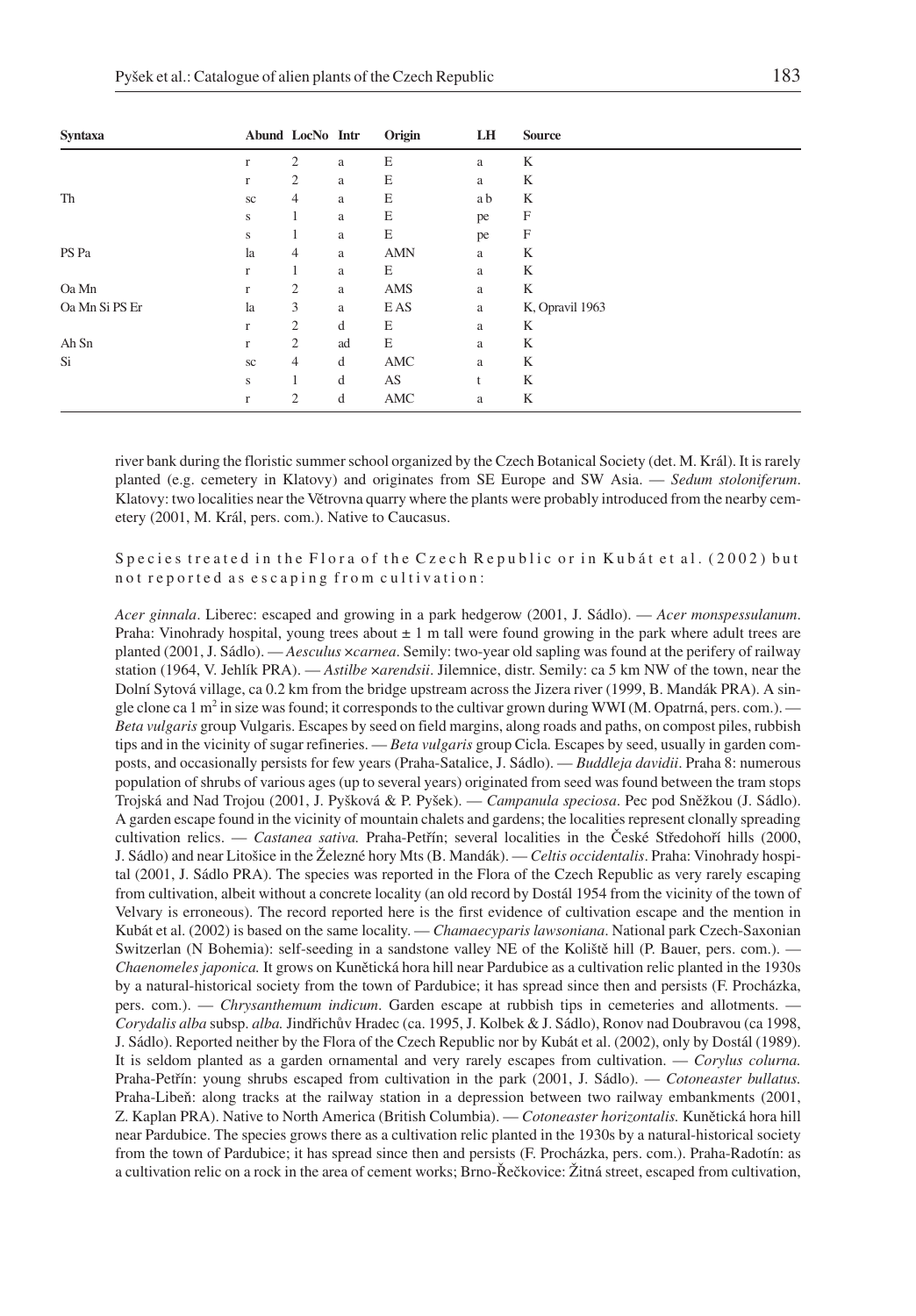between a stone wall base and asphalt pavement (2001, V. Řehořek). — *Crataegus flabellata.* Javorník (distr. Jeseník): the Jánský vrch hill ca. 1 km SW of the town, shrubs along a path between fields (1993, J. Vicherek); Praha 5-Černý vrch: several young shrubs in open spaces and among shrub plantations (2001, J. Sádlo). — *Crataegus persimilis*. Lednice, distr. Břeclav: escaping from cultivation in the chateau park (M. Pejchal, pers. com.). — *Crocus flavus*. Morávka, distr. Frýdek-Místek: understory of a beech woodland at the bank of the Morávka river (1999, P. Pyšek & B. Mandák PRA, det. J. Holub). Reported by Dostál (1989) as intentionally planted in the wild near Praha-Hlubočepy. — *Deutzia scabra*. Liberec: escaped by seed in open spaces and in the streets, among cobble stones (2001, J. Sádlo). — *Doronicum orientale*. Naturalized as a cultivation relic in the Terčino údolí valley near Nové Hrady, S Bohemia; it has been known from there since 1884 (Čelakovský 1885), and still grows there (M. Štech, pers. com.). — *Doronicum columnae*. Occasionally planted in the wild and surviving as a cultivation relic, e.g. district of Brno: deciduous forest on the Mniší hora hill E of the Kníničky village (1995, M. Hladíková); allotments in Slabčice near the Vltava river (M. Štech, pers. com.) — *Forsythia suspensa*. Praha-Libeň, slope with scrub above the Rokytka brook; Vinoř: in the village. In both localities, the species spreads by rooting of shoots (2001, J. Sádlo). — *Fraxinus ornus.* Praha-Troja: south-oriented slopes above the Trojská street and elsewhere around (approximately since the 1950s); Bohemian Karst: Koněprusy, Beroun (J. Sádlo). In the past, several specimens were reported by Čelakovský (1872) growing on the "Niklasberg" (Mikulášský kopec) hill near Český Krumlov but it was not possible to determine whether or not these were planted and persisted as cultivation relics. Although the species should be considered as naturalized, neither the Flora of the Czech Republic nor Kubát et al. (2002) mention escaping from cultivation. — *Hippophaë rhamnoides.* First reported as garden escape from a hill near Podhradice NE of Bílina (Polívka 1901). Recently, a plant established from a discarded root has been persisting since ca. 1995 in Praha-Jinonice, in a soil deposit near underground station (2000, J. Sádlo). — *Hosta plantaginea*. Escapes occasionally from cultivation in gardens and parks. — *Iris pallida*. Escapes occasionally from cultivation in gardens and parks (J. Holub, pers. com.). — *Juglans nigra*. S Moravia: rather frequent in forest plantations at the confluence of the Morava and Dyje rivers, intensively escaping from cultivation in places, e.g. Ranšpurk nature reserve (Vicherek et al. 2000); Lednice, distr. Břeclav: rather easily escaping from cultivation in the chateau park and its surroundings (M. Pejchal, pers. com.). — *Lycium chinense*. Nebanice, distr. Cheb: it grows as a clonally spreading cultivation relic around a poorly maintained church, and penetrates into surrounding vegetation (J. Sádlo). — *Miscanthus sinensis.* Garden escape at fishpond barrier in Malenice near Volyně, and in ruderal grassland in Praha-Satalice (J. Sádlo). — *Paeonia officinalis.* Srbsko, distr. Beroun: a plant established from rubbish deposited in the limestone quarry Na Chlumu has been persisting for ca. 20 years, and spreads slightly (J. Sádlo). — *Physalis pubescens.* Zlatá Koruna, distr. Český Krumlov: in the village (2001, M. Lepší, in prep.). — *Platanus* ×*hispanica*. Praha: Vinohrady hospital; Praha, Botičská street: an adult tree originated from seed was observed in 1990 and later cut down (J. Sádlo). — *Populus balsamifera*. First reported as a cultivation escape by Čelakovský (1880) along the road from Česká Lípa to Nové Zámky and by Velenovský from the region of Blatná. Recently, three specimens were found in Stará Paka (distr. Jičín) growing at the perifery of the railway station (1964, V. Jehlík PRA). Neither the Flora of the Czech Republic nor Kubát et al. (2002) mention escape from cultivation. — *Potentilla fruticosa.* Kunětická hora hill near Pardubice. The species grows as a cultivation relic planted in the 1930s by a natural-historical society from the town of Pardubice; it has spread since then and persists (F. Procházka, pers. com.). — *Prunus laurocerasus*. Praha-Spořilov, Průhonice: numerous self-seeded young plants around planted adults (2001, J. Sádlo). — *Prunus virginiana.* Lednice, distr. Břeclav: escaped from cultivation in the chateau park (M. Pejchal, pers. com.). — *Ricinus communis.* Kozomín near Kralupy nad Vltavou: two flowering plants on a rubbish tip at the village perifery (1996, P. Pyšek & B. Mandák). — *Salix* ×*sepulcralis*. Praha-Radotín: a single shrub on a Vltava river alluvium (2001, J. Sádlo). — *Scopolia carniolica.* It was reported as long persistent (1866–1880) from school garden in Valteřice near Česká Lípa (Čelakovský 1881). At present, it grows in Praha-Divoká Šárka, probably as a cultivation relic (J. Hadinec, pers. comm.). Recently, a small established population of ca. 10 plants was found in Žampach, distr. Praha-západ (2001, J. Sádlo PRA). — *Sedum annuum*. Old records about escapes from cultivation (Čelakovský 1867–1881, 1900–1904) are doubtful (Grulich in Hejný & Slavík 1992). Recently, it was found as a garden escape in the region of Křivoklát (J. Kolbek, pers. com.). — *Tilia tomentosa.* Praha-Karlovo náměstí square: several young trees from self-seeding, growing in a ruderal habitat by a house (2001, J. Sádlo). — *Tulipa* ×*gesnerana.* Escapes from cultivation in gardens, waste places, rubbish tips and villages.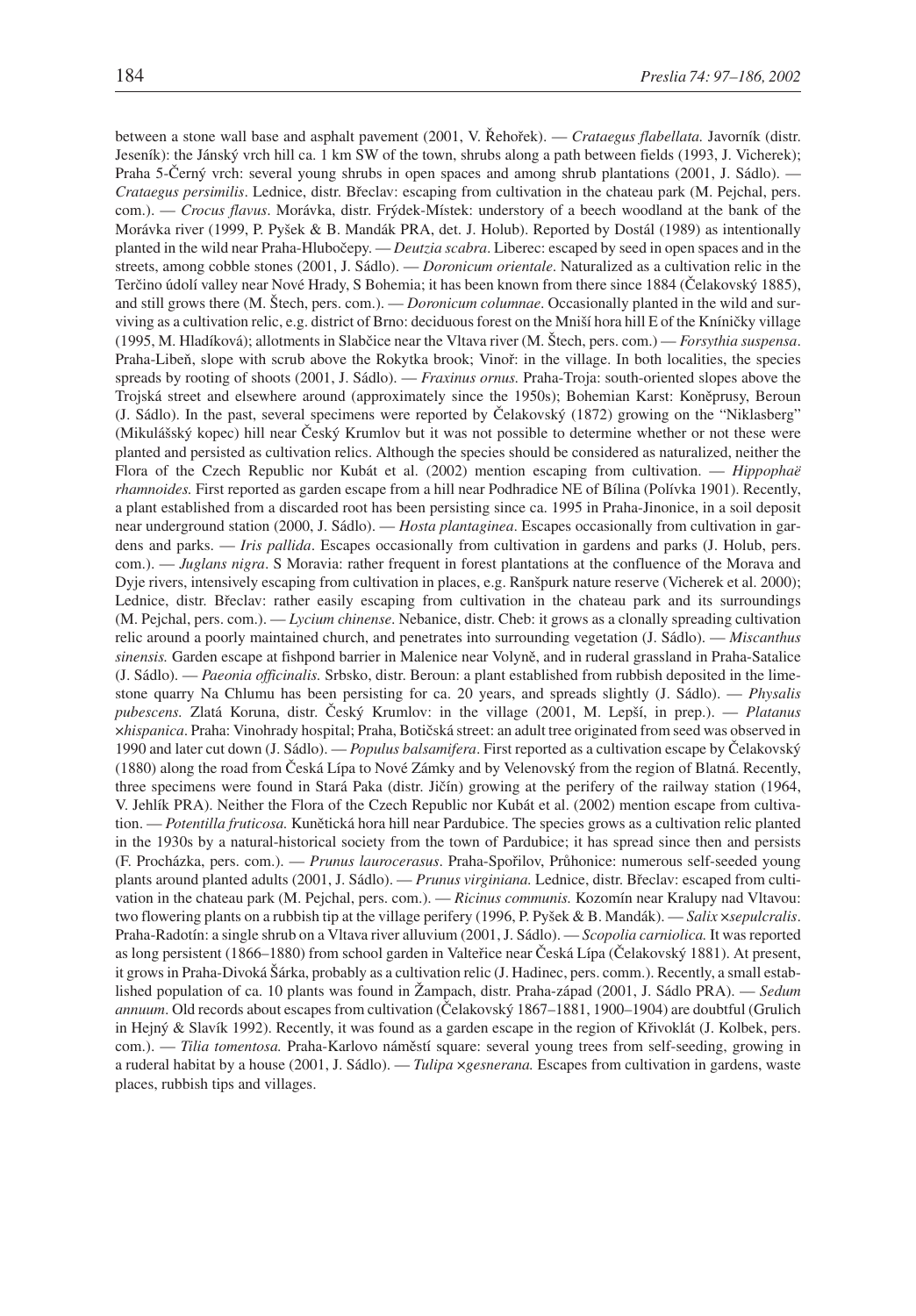## Remarks on other species:

*Acorus calamus*. Immigration time of this species requires further study as it probably arrived earlier than usually considered (R. Hendrych, in litt.). — *Allium tuberosum*. The herbarium specimen collected by Čelakovský in Praha-Chuchle 1866, and listed since then in several floras (Dostál 1948–1950, 1989) under the name *Allium odorum* L., belongs to this species (F. Krahulec, in prep.). — *Allim atroviolaceum*. Errouneously reported from South Moravia, near the village of Sokolnice (Dostál 1948–1950, 1989). These plants belong to another taxon; however, herbarium specimen of *A. atroviolaceum* from Pouzdřany, South Moravia, has been discovered recently (F. Krahulec, in prep.). — *Amelanchier lamarckii*. First reported under the name *A. canadensis* as growing wild from the Terezino údolí valley in the vicinity of Nové Hrady (Velenovský 1877 in Čelakovský 1881), also mentioned as garden escape by Polívka (1900–1904). However, *A. canadensis* is cultivated very rarely in Europe, only in few botanical gardens. The old records relate to *A. lamarckii*, grown for its fruits and medicinal use, with which it is often confused. The latter species easily escapes from cultivation in western Europe (M. Pejchal, pers. com.). — *Bromus pumpellianus* × *inermis*. This taxon was first reported as *Bromopsis pumpelliana* subsp. *flexuosa*, syn. *Bromus pumpellianus*(Krahulec & Jiřiště 1997) but further studies revealed that it is most probably a hybrid between *B. pumpellianus* and *B. inermis* (F. Krahulec, pers. com.). — *Bunias orientalis*. The species is considered as a neophyte but the time of its immigration into Central Europe requires further study as it is listed by Lang (1994) as an archaeophyte having arrived in the Middle Ages. — *Carex muskingumensis*. Not listed in Kubát et al. (2002). In 1947, two tussocks were collected on a rubbish tip in Brno-Pisárky; later, a more abundant source population was found in a semi-natural reed stand by a small pond (Grüll 1952). — *×Conygeron huelsenii*. This hybrid was found in 1887 near Ročov, distr. Louny, in a clearing by the road from Netluky to Třeskonice, in the population of both parents (Čelakovský 1888b). — *Cyperus eragrostis.* A single plant appeared on an emergent bottom of the water reservoir in Jablonec nad Nisou (Petřík 2002). — *Eichhornia crassipes*. Osek (distr. Nymburk): ca. 10 plants growing in a water reservoir at the SE margin of the village (2000, J. Hadinec & P. Havlíček). Also reported by Rydlo (1992) as planted in a pool near the village of Račice at Křivoklát region, C Bohemia, in 1991, and later by the same author (Rydlo 2001) from the section of Labe river between Mělník and Hrobce, albeit without further details. — *Oenothera stricta*. Reported from the Vltava river bank (Knaf 1825 PR – Jehlík in Slavík 1997). Recently, a single plant was found growing as a weed on a garden bed in Husova 342, Vroutek, distr. Podbořany (2001, A. Pyšek & P. Pyšek PRA). — *Polygonum aviculare* agg. Pollen of this aggregate species was found in Mesolith (P. Pokorný, pers. com.), which qualifies it as a native species. We believe that this finding concerns *P. arenastrum* Bor. which is considered an apophyte (in the sense of Holub & Jirásek 1967) whereas *P. aviculare* s. str. is considered an archaeophyte, on the basis of its ecology and distribution outside the territory of the Czech Republic. — *Setaria faberi*. Plants treated as *S. macrocarpa* Lucznik by some authors (e.g. Jehlík 1998) are included here within this taxon, according to Kubát et al. (2002). — *Veronica filiformis*. The Caucasian species *V. filiformis* was described by Smith in 1791. Unfortunately, Besser used the same name for *V. persica* (syn. *V. tournefortii*, *V. buxbaumii*) in 1809, as did De Candolle in 1815. For this reason, Presl & Presl (1819) listed *V. filiformis* in their Flora Čechica but the record relates to *V. persica*. The same mistake was made by Pohl (1809) and Opiz (1823). Čelakovský (1867–1881) obviously distinguished between the two species and avoided the confusion as can be inferred from the fact that he does not list *V. filiformis* for the Czech flora (Bohumil Slavík, pers. com.). The "true" *V. filiformis* was introduced as late as in 1938. — *Zelkova serrata*. Erroneously reported as *Z. carpinifolia* in the Flora of the Czech Republic (Hrouda in Slavík 1988). Hundred and twenty specimens were planted on arable land in the arboretum near "Tři grácie" near Lednice in S Moravia. Thousands of saplings have escaped from browsing danger and grow in the surrounding vegetation; where they were first observed in 1973 (M. Pejchal, pers. com.).